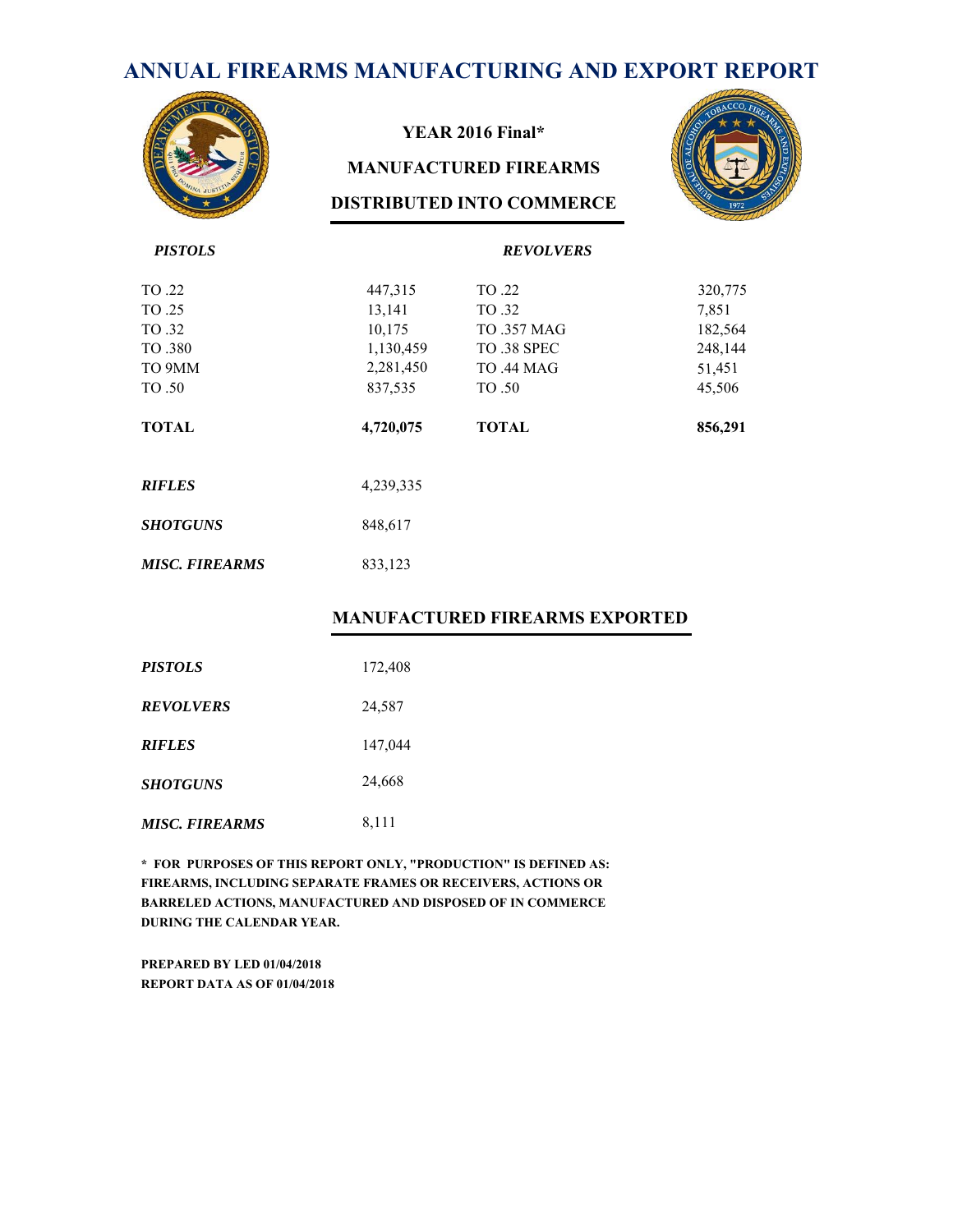### **PISTOLS MANUFACTURED IN 2016 PAGE 1 OF 103**

| <b>RDS KEY</b> | <b>LICENSE NAME</b>                                                | <b>STREET</b>                          | <b>CITY</b>                     | <b>ST</b> | <b>PISTOL</b><br>22 | <b>PISTOL</b><br>25 | <b>PISTOL</b><br>32 | <b>PISTOL</b><br>380 | <b>PISTOL</b><br>9MM | <b>PISTOL</b><br>50 | <b>PISTOL</b><br><b>TOTAL</b> |
|----------------|--------------------------------------------------------------------|----------------------------------------|---------------------------------|-----------|---------------------|---------------------|---------------------|----------------------|----------------------|---------------------|-------------------------------|
| 99202128       | BOWMAN, FORREST WADE                                               | 29 COLLEGE RD #8B-2                    | <b>FAIRBANKS</b>                | AK        | $\Omega$            | 1                   | $\Omega$            | $\Omega$             | $\Omega$             | $\Omega$            |                               |
| 99202113       | <b>MAT-SU TACTICAL LLC</b>                                         | 2521 E. MOUNTAIN                       | <b>WASILLA</b>                  | AK        | $\mathbf 1$         | 0                   | $\Omega$            | $\mathbf 0$          | $\Omega$             | $\Omega$            | 1                             |
| 99202805       | NORTH FORK SUPPLY LLC                                              | VILLAGE DR., UNIT A<br>19025 SECOND ST | <b>EAGLE RIVER</b>              | AK        | 0                   | $\Omega$            | $\mathbf{1}$        | $\Omega$             | $\Omega$             | $\Omega$            | 1                             |
| 16305972       | ARSENAL DEFENSE LLC                                                | <b>207 PATRICIA ST</b>                 | <b>HUEYTOWN</b>                 | AL        | $\Omega$            | $\Omega$            | $\overline{1}$      | $\Omega$             | $\Omega$             | 11                  | 12                            |
| 16304127       | <b>BROTHERS IN ARMS LLC</b>                                        | 22571 CANTRELL LANE                    | <b>ATHENS</b>                   | AL        | 1                   | $\Omega$            | $\Omega$            | $\Omega$             | $\Omega$             | $\Omega$            | 1                             |
| 16304871       | <b>BROWN HOUND LLC</b>                                             | 187 SOUTHERN DR                        | <b>ENTERPRISE</b>               | AL        | 0                   | 0                   | $\mathbf 0$         | $\Omega$             | $\Omega$             |                     |                               |
| 16303219       | CHATTAHOOCHEE GUN<br>WORKS, LLC                                    | 312 LEE RD 553                         | PHENIX CITY                     | AL        | $\Omega$            | $\Omega$            | 3                   | $\Omega$             | $\Omega$             | $\Omega$            | 3                             |
| 16303111       | <b>CLARK, GREGORY E</b>                                            | 1157 PHILLIPS RD                       | LANETT                          | AL        | 0                   | 0                   | $\overline{2}$      | 0                    | 1                    | $\Omega$            | 3                             |
| 16305125       | D & D DESIGN & MACHINE                                             | 195 COMM SCOPE WAY                     | <b>SCOTTSBORO</b>               | AL        | $\Omega$            | $\Omega$            | $\Omega$            | $\Omega$             | $\Omega$             | -1                  |                               |
| 16305829       | DEFENDING AMERICA LLC                                              | 88 LEE ROAD 2078                       | PHENIX CITY                     | AL        | $\Omega$            | $\overline{2}$      | $\Omega$            | $\Omega$             | $\Omega$             | $\Omega$            |                               |
| 16305276       | <b>EASON, THOMAS E</b>                                             | 725 BROOKLANE DRIVE                    | <b>HUEYTOWN</b>                 | AL        | 0                   | 5                   | $\mathbf 0$         | $\Omega$             | $\Omega$             | $\Omega$            |                               |
| 16337359       | ELLIS, JEFFERY OWEN                                                | 17943 GROUND HOG RD                    | ADGER                           | AL        | 6                   | $\Omega$            | $\mathbf 0$         | 0                    | $\Omega$             | $\Omega$            |                               |
| 16307017       | FLINT RIVER ARMORY LLC<br>(FRA)                                    | 195 COMM SCOPE WAY                     | <b>SCOTTSBORO</b>               | AL        | $\Omega$            | 0                   | $\Omega$            | $\Omega$             | 0                    | 9                   |                               |
| 16306258       | <b>GLOBAL AEROSPACE AND</b><br>DEFENSE MANUFACTURING<br><b>LLC</b> | 1002 DOUGLAS AVE                       | OPP                             | AL        | $\mathbf 0$         | $\Omega$            | $\mathbf 0$         | 0                    |                      | 0                   |                               |
| 16305749       | HILL, TIM                                                          | 3548 PELHAM PKWY S                     | PELHAM                          | AL        | $\mathbf 0$         | $\Omega$            | $\mathbf 0$         | 0                    | $\Omega$             | $\overline{2}$      |                               |
| 16306823       | MM VENTURES LLC                                                    | 5330 STADIUM TRACE<br>PKWY SUITE 240   | <b>HOOVER</b>                   | AL        | 0                   | $\mathbf{1}$        | $\mathbf 0$         | 0                    | 0                    | $\Omega$            |                               |
| 16306445       | MULKEY, JAMES ALVIN                                                | 642 PINE RD                            | PELL CITY                       | AL        | $\mathbf 0$         | 3                   | $\mathbf 0$         | $\mathbf 0$          | 0                    | $\mathbf 0$         | 3                             |
| 16305652       | <b>REMINGTON ARMS COMPANY</b><br><b>LLC</b>                        | 1816 REMINGTON<br><b>CIRCLE SW</b>     | <b>HUNTSVILLE</b>               | AL        | $\mathbf 0$         | $\Omega$            | $\mathbf 0$         | 29206                | 36414                | 19232               | 84852                         |
| 16306613       | RIGSBEE, THOMAS E                                                  | 23 FOREST MEADOW<br><b>BLVD</b>        | <b>HUNTSVILLE</b>               | AL        | $\mathbf 0$         | 0                   | $\Omega$            | 0                    | 1                    | $\Omega$            | 1                             |
| 57102051       | BLANKENSHIP, SCOTTY L                                              | 1223 HWY 412 W                         | <b>SILOAM</b><br><b>SPRINGS</b> | AR        | 5                   | 0                   | $\Omega$            | $\Omega$             | $\Omega$             | $\Omega$            | 5                             |
| 57104118       | <b>BRESHEARS, RICHARD KAY</b>                                      | 34 HELEN DR                            | <b>LONOKE</b>                   | AR        | $\mathbf 0$         | $\Omega$            | $\mathbf 0$         | 0                    | 0                    |                     |                               |
| 57104490       | CLUCK, BILLY                                                       | 8041 HAPPY VALLEY DR                   | <b>CHESTER</b>                  | AR        | -1                  | $\Omega$            | $\Omega$            | $\Omega$             | $\Omega$             | $\Omega$            |                               |
| 57104828       | COBB, ROBERT ALLEN                                                 | 404 N DUDNEY ST                        | <b>MAGNOLIA</b>                 | AR        | $\mathbf 0$         | $\Omega$            | $\Omega$            | $\Omega$             | $\Omega$             | 4                   | 4                             |
| 57100301       | COTTER, JAYSON                                                     | 680 FISH AND FIDDLE                    | <b>MOUNTAIN</b><br><b>HOME</b>  | AR        | $\overline{2}$      | 0                   | $\Omega$            | $\mathbf 0$          | 13                   | 3                   | 18                            |
| 57101324       | <b>GUNCRAFTER INDUSTRIES,</b><br><b>LLC</b>                        | 171 MADISON 1510                       | <b>HUNTSVILLE</b>               | AR        | $\Omega$            | 0                   | $\Omega$            | $\Omega$             | 40                   | 143                 | 183                           |
| 57104386       | NIGHTHAWK CUSTOM LLC                                               | 1306 WEST TRIMBLE AVE BERRYVILLE       |                                 | AR        | 0                   | 0                   | $\mathbf 0$         | 0                    | 713                  | 2653                | 3366                          |
| 57104537       | P O I ARMORY LLC                                                   | 182 DAKOTA TRL                         | <b>POCAHONTAS</b>               | AR        | $\Omega$            | $\Omega$            | $\Omega$            | $\Omega$             | -1                   | 0                   | 1                             |
| 57105117       | TROUT, AARON NEAL                                                  | 1774 S HARDING PL                      | <b>FAYETTEVILLE</b>             | AR        | $\Omega$            | $\Omega$            | $\Omega$            | $\Omega$             | 2                    | $\Omega$            | $\mathcal{P}$                 |
| 57101116       | <b>VLH INC</b>                                                     | 1105 INDUSTRIAL DR                     | <b>BERRYVILLE</b>               | AR        | 0                   | $\Omega$            | $\mathbf 0$         | $\Omega$             | 669                  | 2431                | 3100                          |
| 57104667       | WALTHER MANUFACTURING                                              | 7700 CHAD COLLEY                       | <b>FORT SMITH</b>               | AR        | $\mathbf 0$         | $\Omega$            | $\mathbf 0$         | 2119                 | $\Omega$             | 0                   | 2119                          |

PREPARED BY FIREARMS AND EXPLOSIVES SERVICES DIVISION BUREAU OF ALCOHOL, TOBACCO, FIREARMS AND EXPLOSIVES MARTINSBURG, WV

01/04/2018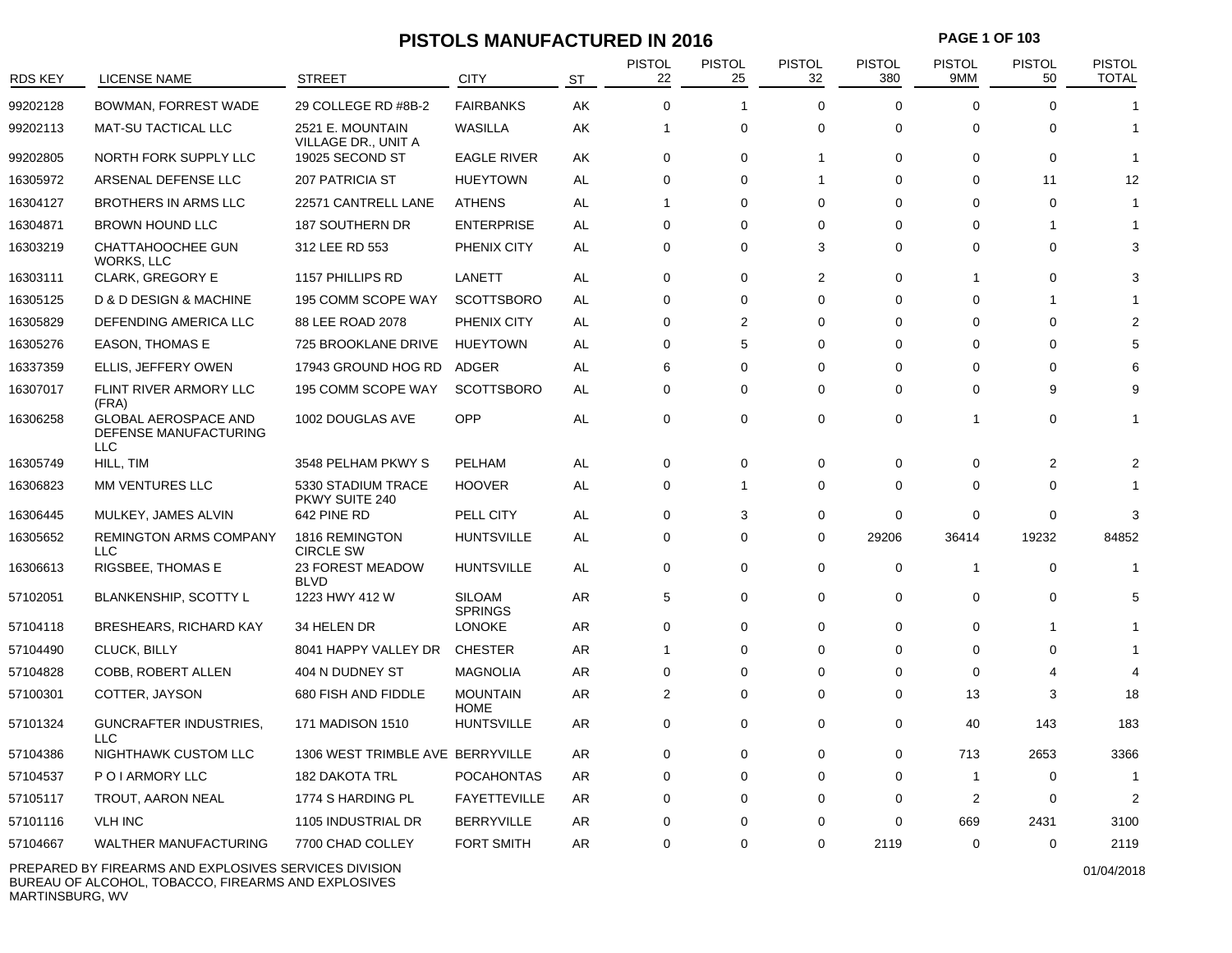|                |                                                                      | <b>PISTOLS MANUFACTURED IN 2016</b>                |                                   |    |                     |                     |                     | <b>PAGE 2 OF 103</b> |                      |                     |                        |  |
|----------------|----------------------------------------------------------------------|----------------------------------------------------|-----------------------------------|----|---------------------|---------------------|---------------------|----------------------|----------------------|---------------------|------------------------|--|
| <b>RDS KEY</b> | <b>LICENSE NAME</b>                                                  | <b>STREET</b>                                      | <b>CITY</b>                       | ST | <b>PISTOL</b><br>22 | <b>PISTOL</b><br>25 | <b>PISTOL</b><br>32 | <b>PISTOL</b><br>380 | <b>PISTOL</b><br>9MM | <b>PISTOL</b><br>50 | PISTOL<br><b>TOTAL</b> |  |
|                | <b>INC</b>                                                           | <b>BLVD</b>                                        |                                   |    |                     |                     |                     |                      |                      |                     |                        |  |
| 57103652       | WILDMAN ARMS & OUTFITTERS 25502 INTERSTATE N 30 BRYANT<br><b>INC</b> |                                                    |                                   | AR | $\overline{2}$      | $\mathbf 0$         | $\mathbf 0$         | 0                    | 0                    | 0                   | $\overline{2}$         |  |
| 57134716       | WILSONS GUN SHOP INC                                                 | 2452 CR 719                                        | <b>BERRYVILLE</b>                 | AR | $\Omega$            | 0                   | $\Omega$            | $\mathbf 0$          | 2225                 | 2429                | 4654                   |  |
| 98608169       | AGAINST ALL ENEMIES LLC                                              | 2152 MCCULLOCH BLVD<br><b>STEB</b>                 | <b>LAKE HAVASU</b><br><b>CITY</b> | AZ | $\mathbf 0$         | 10                  | $\Omega$            | 0                    | $\mathbf 0$          | $\mathbf 0$         | 10                     |  |
| 98608059       | <b>AMERICAN SPIRIT</b><br><b>INVESTMENTS LLC</b>                     | 21625 N 14TH AVE #2                                | <b>PHOENIX</b>                    | AZ | 5                   | 0                   | $\Omega$            | $\Omega$             | 4                    | $\Omega$            | 9                      |  |
| 98602530       | ARIZONA ARMORY, LLC                                                  | 2114 W FILLMORE                                    | <b>PHOENIX</b>                    | AZ | $\Omega$            | $\Omega$            | $\Omega$            | $\Omega$             | $\mathbf{1}$         | $\Omega$            |                        |  |
| 98605029       | <b>BROWN, TIMOTHY DAVID</b>                                          | 14201 N GIBSON TRL                                 | <b>TUCSON</b>                     | AZ | -1                  | $\Omega$            | $\Omega$            | $\Omega$             | $\overline{2}$       | $\Omega$            | 3                      |  |
| 98608759       | BTE USA MANUFACTURING LLC 2601 W LONE CACTUS                         | DR STE E                                           | <b>PHOENIX</b>                    | AZ | $\mathbf 0$         | 0                   | 1                   | $\mathbf 0$          | 3                    | 0                   | 4                      |  |
| 98607475       | <b>CAMERONS LLC</b>                                                  | 5302 W ELECTRA LN                                  | <b>GLENDALE</b>                   | AZ | $\Omega$            | 0                   | $\Omega$            | $\Omega$             | 6                    | 4                   | 10                     |  |
| 98607337       | <b>CHAMPION PRECISION</b><br><b>FIREARMS LLC</b>                     | 2103 EAST CEDAR STE<br>STE <sub>1</sub>            | <b>TEMPE</b>                      | AZ | $\mathbf 0$         | $\mathbf 0$         | $\mathbf 0$         | $\mathbf 0$          | $\overline{2}$       | $\overline{7}$      | 9                      |  |
| 98605283       | CONQUEST LLC                                                         | 6500 EAST MITCHELL CT FLORENCE<br>STE <sub>7</sub> |                                   | AZ | 0                   | $\overline{1}$      | $\Omega$            | $\Omega$             | $\Omega$             | $\Omega$            |                        |  |
| 98604430       | D & L SPORTS INC                                                     | 118 N FIRESKY #B                                   | <b>CHINO VALLEY</b>               | AZ | $\Omega$            | $\Omega$            | $\Omega$            | $\Omega$             | $\Omega$             | 6                   |                        |  |
| 98609277       | DOWN RANGE CUSTOMS LLC                                               | 57 W LYNX WAY                                      | <b>CHANDLER</b>                   | AZ | $\overline{2}$      | $\Omega$            | $\Omega$            | $\Omega$             | $\Omega$             | $\Omega$            | 2                      |  |
| 98607755       | <b>EMG CUSTOMS LLC</b>                                               | 3549 W TWAIN DR                                    | <b>ANTHEM</b>                     | AZ | $\mathbf 0$         | 0                   | $\Omega$            | $\mathbf 0$          | 15                   | 4                   | 19                     |  |
| 98601973       | <b>EXCEL MANUFACTURING INC</b>                                       | 2560 OUTPOST DR STE 1 BULLHEAD CITY                |                                   | AZ | 184                 | $\mathbf 0$         | $\Omega$            | 122                  | 0                    | $\Omega$            | 306                    |  |
| 98604857       | <b>EXTAR LLC</b>                                                     | 1070 METRIC DR                                     | <b>LAKE HAVASU</b><br><b>CITY</b> | AZ | 0                   | 1085                | $\Omega$            | $\mathbf 0$          | $\Omega$             | $\Omega$            | 1085                   |  |
| 98603841       | <b>GHOST PRODUCTS INC</b>                                            | 1008 S CENTER ST                                   | <b>MESA</b>                       | AZ | 0                   | 0                   | $\Omega$            | 0                    | 5                    | $\Omega$            | 5                      |  |
| 98606988       | HUNSON INDUSTRIES LLC                                                | 17252 E FALCON DR #4                               | <b>FOUNTAIN HILLS</b>             | AZ | 4                   | 0                   | $\Omega$            | 0                    | 0                    | $\Omega$            |                        |  |
| 98605576       | <b>LAYKE INC</b>                                                     | 3330 WEST OSBORN RD                                | <b>PHOENIX</b>                    | AZ | 3                   | $\Omega$            | 1                   | $\Omega$             | $\Omega$             | $\Omega$            |                        |  |
| 98603859       | <b>MAXIM FIREARMS INC</b>                                            | 2021 HOLLY AVE                                     | <b>LAKE HAVASU</b><br><b>CITY</b> | AZ | $\Omega$            | -1                  | $\Omega$            | $\Omega$             | $\Omega$             | $\Omega$            |                        |  |
| 98603062       | MCLEARN, MATTHEW MOODY                                               | 1304 RED BARON RD                                  | <b>PAYSON</b>                     | AZ | $\overline{1}$      | 0                   | $\Omega$            | 0                    | 3                    | 10                  | 14                     |  |
| 98604419       | <b>MLS ARMS LLC</b>                                                  | 15610 N 35TH AVE STE 6                             | <b>PHOENIX</b>                    | AZ | 0                   | 0                   | $\mathbf 0$         | $\Omega$             | 1                    | $\Omega$            | 1                      |  |
| 98600788       | PATRIOT ORDNANCE FACTORY 1492 W VICTORY LANE<br><b>INC</b>           |                                                    | <b>PHOENIX</b>                    | AZ | $\Omega$            | 80                  | 20                  | $\Omega$             | $\Omega$             | $\Omega$            | 100                    |  |
| 98605981       | PDWAREHOUSE LLC                                                      | 3225 NORTH ARIZONA<br>AVE STE 1                    | <b>CHANDLER</b>                   | AZ | $\mathbf 0$         | $\mathbf 0$         | $\mathbf 0$         | $\mathbf 0$          | 5                    | $\Omega$            | 5                      |  |
| 98608722       | PT MANUFACTURING LLC                                                 | 7730 E REDFIELD RD<br>BLDG 1                       | <b>SCOTTSDALE</b>                 | AZ | $\Omega$            | $\mathbf 0$         | $\Omega$            | $\mathbf 0$          | $\Omega$             | $\mathbf 1$         |                        |  |
| 98606950       | PYROFLI INDUSTRIES LLC                                               | 8625 E BARATARIA BLVD SIERRA VISTA                 |                                   | AZ | 2                   | 0                   | $\Omega$            | $\Omega$             | $\Omega$             | $\Omega$            | $\overline{2}$         |  |
| 98604742       | <b>QUARTER CIRCLE 10 LLC</b>                                         | 1101 W GRANT RD SUITE TUCSON<br>202                |                                   | AZ | $\Omega$            | 0                   | $\Omega$            | 0                    | 11                   | 2                   | 13                     |  |
| 98603442       | RDTS MANUFACTURING INC                                               | BIG SYCAMORE BLDG A CAVE CREEK<br>1ST FL           |                                   | AZ |                     | $\Omega$            | $\Omega$            | $\Omega$             | 9                    | $\Omega$            | 10                     |  |
| 98609331       | ROBAR COMPANIES INC                                                  | 21438 N 7TH AVE STE E                              | <b>PHOENIX</b>                    | AZ | $\Omega$            | $\Omega$            | $\Omega$            | $\Omega$             | 1                    | $\Omega$            | $\mathbf 1$            |  |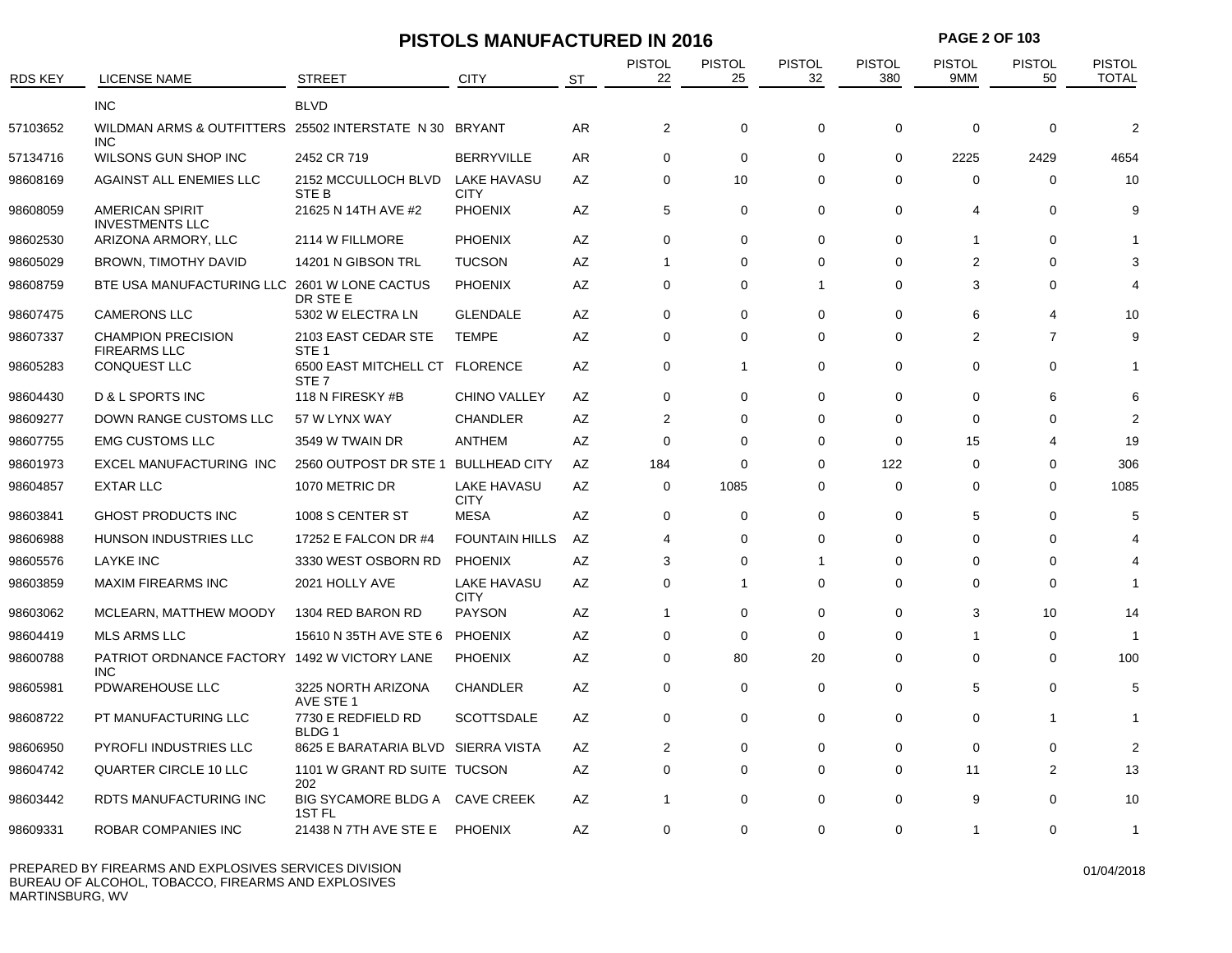### **PISTOLS MANUFACTURED IN 2016 PAGE 3 OF 103**

| <b>RDS KEY</b> | <b>LICENSE NAME</b>                              | <b>STREET</b>                            | CITY                              | <b>ST</b> | <b>PISTOL</b><br>22 | <b>PISTOL</b><br>25 | PISTOL<br>32 | <b>PISTOL</b><br>380 | PISTOL<br>9MM | <b>PISTOL</b><br>50 | PISTOL<br><b>TOTAL</b> |
|----------------|--------------------------------------------------|------------------------------------------|-----------------------------------|-----------|---------------------|---------------------|--------------|----------------------|---------------|---------------------|------------------------|
| 98636542       | ROBAR COMPANIES, INC                             | 21438 N 7TH AVE SUITE B PHOENIX          |                                   | AZ        | $\Omega$            | 0                   | $\Omega$     | $\Omega$             | -1            | $\Omega$            | 1                      |
| 98609221       | <b>RTT FIREARMS LLC</b>                          | <b>1465 COUNTRYSHIRE</b><br>AVE UNIT 100 | <b>LAKE HAVASU</b><br><b>CITY</b> | AZ        | $\mathbf 0$         | 0                   | $\Omega$     | $\Omega$             | $\Omega$      | 4                   | 4                      |
| 98605461       | <b>SAMCORP INC</b>                               | 1857 COMMANDER DR<br>UNIT B              | <b>LAKE HAVASU</b><br><b>CITY</b> | AZ        | $\mathbf 0$         | $\overline{7}$      | $\Omega$     | $\Omega$             | $\Omega$      | $\Omega$            |                        |
| 98607386       | SELECT FINANCIAL GROUP LLC 1845 MCCULLOCH BLVD   | N STE A-6                                | <b>LAKE HAVASU</b><br><b>CITY</b> | AZ        | $\mathbf 0$         | 0                   | $\Omega$     | $\overline{1}$       | 2             | $\Omega$            |                        |
| 98605107       | SENSENEY, MICHAEL E                              | 10962 NORTH LOCUST<br>ST                 | <b>FLORENCE</b>                   | AZ        | $\mathbf 0$         | 0                   | $\mathbf 0$  | $\mathbf 0$          | $\Omega$      | 9                   |                        |
| 98607790       | SPECIAL FORCES OUTDOORS<br>LLC                   | 14870 N NORTHSIGHT<br><b>BLVD 100</b>    | <b>SCOTTSDALE</b>                 | AZ        | $\mathbf 0$         | $\overline{2}$      | $\Omega$     | $\mathbf 0$          | $\Omega$      | $\Omega$            | $\overline{2}$         |
| 98614472       | STURM, RUGER & COMPANY,<br>INC                   | 200 RUGER RD                             | <b>PRESCOTT</b>                   | AZ        | 67636               | 0                   | $\mathbf 0$  | 332660               | 423130        | 79011               | 902437                 |
| 98602020       | <b>SUN DEVIL MANUFACTURING</b><br><b>LLC</b>     | 663 W 2ND AVE STE 16                     | <b>MESA</b>                       | AZ        | $\mathbf 0$         | $\mathbf 0$         | $\mathbf{1}$ | $\mathbf 0$          | $\mathbf 0$   | $\Omega$            | 1                      |
| 98608422       | SYNERGISTIC DIGITAL<br>SOLUTIONS INC             | 1545 KAIBAB N                            | <b>PRESCOTT</b>                   | AZ        | $\mathbf 0$         | 8                   | $\Omega$     | $\mathbf 0$          | $\mathbf 0$   | 0                   | 8                      |
| 98605696       | <b>TACDRIVERS LLC</b>                            | 2900 W GUNSITE RD                        | PAULDEN                           | AZ        | $\mathbf 0$         | 0                   | $\Omega$     | $\mathbf 0$          | $\mathbf 0$   | -1                  |                        |
| 98606279       | <b>TRITON ARMS LLC</b>                           | 2947 KISH AVE STE A                      | <b>YUMA</b>                       | AZ        | $\Omega$            | $\Omega$            | $\Omega$     | $\Omega$             | $\Omega$      | 6                   |                        |
| 98608638       | <b>TSUNAMI ARMS LLC</b>                          | 14607 N SHERWOOD DR                      | <b>FOUNTAIN HILLS</b>             | AZ        | -1                  | 0                   | $\Omega$     | $\Omega$             | $\Omega$      | $\Omega$            |                        |
| 98603073       | <b>TURNER FABRICATIONS LLC</b>                   | 10602 E IRONWOOD<br>LANE                 | <b>MESA</b>                       | AZ        | $\mathbf 0$         | 0                   | $\Omega$     | $\Omega$             | 33            | $\Omega$            | 33                     |
| 98608091       | WHITEHEAD, PHILLIP DAVID                         | 4267 N CHOLLA DR                         | PRESCOTT<br>VALLEY                | AZ        | $\mathbf 0$         | 0                   | $\Omega$     | $\mathbf 0$          | $\Omega$      | 2                   | $\overline{2}$         |
| 98637956       | YOUNG MANUFACTURING INC                          | 5528 N 51ST AVE                          | <b>GLENDALE</b>                   | AZ        | 0                   | 6                   | $\Omega$     | 0                    | 0             | 0                   |                        |
| 96804322       | AGIL, IBRAHIM                                    | 589 MENDOCINO AVE<br>STE <sub>3</sub>    | <b>SANTA ROSA</b>                 | CA        | $\Omega$            | $\Omega$            | 1            | $\Omega$             | 1             | $\Omega$            |                        |
| 93305158       | <b>APPLIED KINETICS LLC</b>                      | 545 W VALENCIA DR                        | <b>FULLERTON</b>                  | CA        | 3                   | 0                   | $\Omega$     | $\mathbf 0$          | 5             | $\Omega$            | 8                      |
| 97704094       | BADELLA, MICHAEL JOHN & LU, 17799 RD 24<br>CU TU |                                          | <b>MADERA</b>                     | CA        | 12                  | 0                   | $\Omega$     | $\mathbf 0$          | 0             | 0                   | 12                     |
| 93340727       | <b>EXCEL INDUSTRIES INC</b>                      | 1601 FREMONT CT                          | <b>ONTARIO</b>                    | CA        | 433                 | 0                   | $\mathbf 0$  | 366                  | $\Omega$      | 0                   | 799                    |
| 93301600       | <b>FMK FIREARMS</b><br><b>INCORPORATED</b>       | 1025 A ORTEGA WAY /<br>1005 ORTEGA WAY   | <b>PLACENTIA</b>                  | CA        | $\mathbf 0$         | 0                   | $\Omega$     | $\mathbf 0$          | 12247         | $\Omega$            | 12247                  |
| 96814458       | <b>GENECCO, KENNETH MICHAEL</b>                  | 10512 LOWER<br><b>SACRAMENTO RD</b>      | <b>STOCKTON</b>                   | СA        | $\mathbf 0$         | 0                   | 0            | $\mathbf 0$          | -1            | 0                   | 1                      |
| 93305615       | GUNFIGHTER TACTICAL, LLC                         | 7190 MIRAMAR RD #115                     | <b>SAN DIEGO</b>                  | CA        | 86                  | 0                   | $\Omega$     | $\mathbf 0$          | $\mathbf 0$   | $\mathbf 0$         | 86                     |
| 96804040       | JACOBS, GREGORY SCOTT                            | 277 PEBBLE BEACH DR                      | <b>BRENTWOOD</b>                  | CA        | 4                   | $\Omega$            | $\Omega$     | $\mathbf 0$          | 4             | 4                   | 12                     |
| 93302759       | LEDESMA, PAUL                                    | 13552 CENTRAL AVE,<br>UNIT C             | <b>CHINO</b>                      | CA        | 9                   | 0                   | $\mathbf 0$  | $\mathbf 0$          | $\Omega$      | $\Omega$            | 9                      |
| 93304203       | MCNEELY, DAUV J                                  | 5628 MARIALINDA ST                       | <b>TORRANCE</b>                   | СA        | $\mathbf 0$         | 9                   | $\Omega$     | $\mathbf 0$          | 0             | $\Omega$            | 9                      |
| 96803882       | PHASE 5 WEAPON SYSTEMS<br>INC.                   | 501 GIUSEPPE CT STE C                    | <b>ROSEVILLE</b>                  | CA        | $\mathbf 0$         | 18                  | $\Omega$     | $\mathbf 0$          | $\Omega$      | $\Omega$            | 18                     |
| 93336988       | PHOENIX ARMS                                     | 4231 BRICKELL STREET                     | <b>ONTARIO</b>                    | CA        | 34736               | 6264                | $\Omega$     | $\Omega$             | $\Omega$      | $\Omega$            | 41000                  |
| 97703187       | PMAAS LLC                                        | 10 BELLA ROSE<br><b>TERRACE</b>          | <b>SANTA CRUZ</b>                 | СA        | $\mathbf 0$         | 0                   | $\Omega$     | $\Omega$             | $\Omega$      | -1                  | -1                     |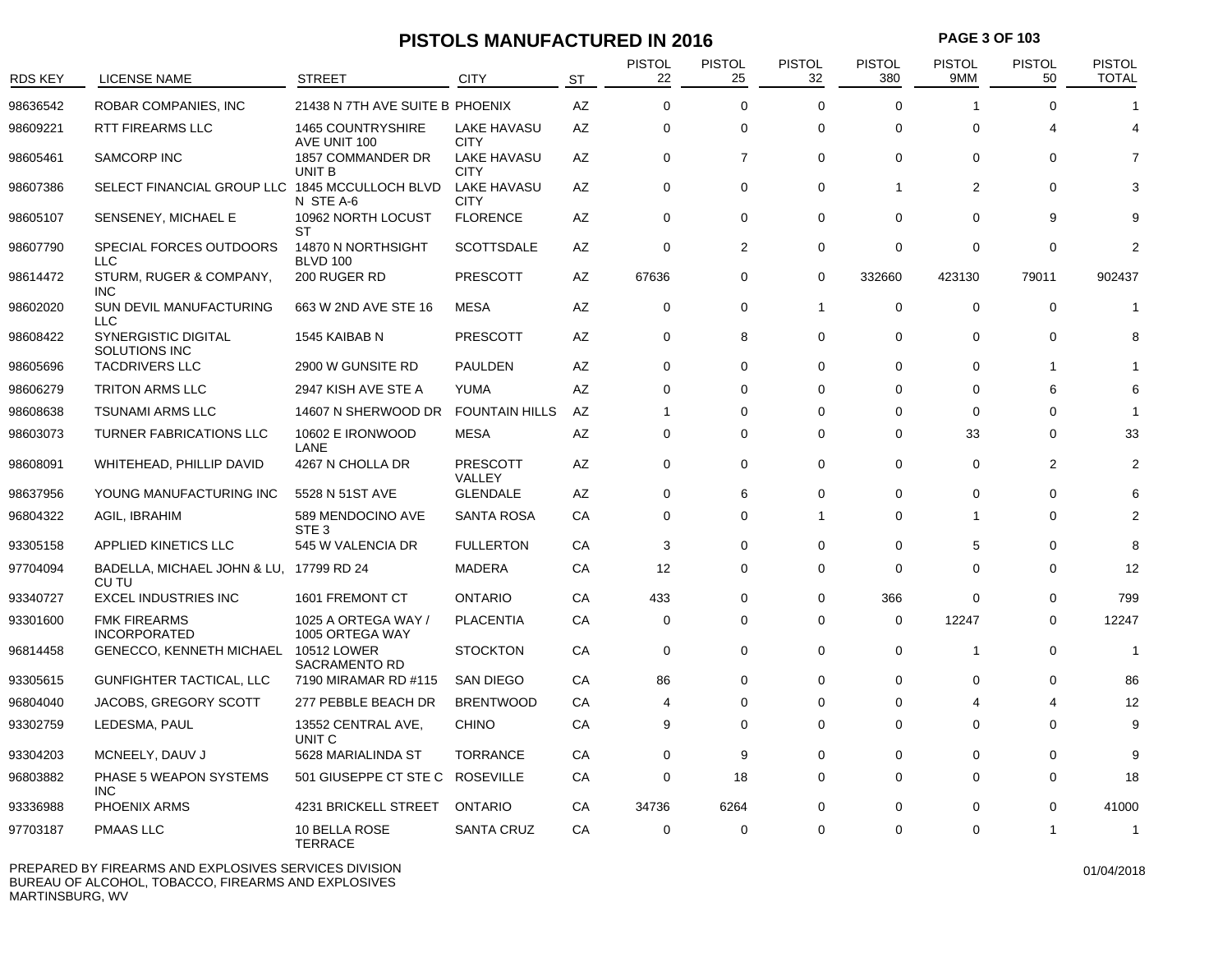### **PISTOLS MANUFACTURED IN 2016 PAGE 4 OF 103**

| <b>RDS KEY</b> | <b>LICENSE NAME</b>                                 | <b>STREET</b>                                          | <b>CITY</b>                       | <b>ST</b> | <b>PISTOL</b><br>22 | <b>PISTOL</b><br>25 | <b>PISTOL</b><br>32 | <b>PISTOL</b><br>380 | <b>PISTOL</b><br>9MM | <b>PISTOL</b><br>50 | <b>PISTOL</b><br><b>TOTAL</b> |
|----------------|-----------------------------------------------------|--------------------------------------------------------|-----------------------------------|-----------|---------------------|---------------------|---------------------|----------------------|----------------------|---------------------|-------------------------------|
| 97702568       | SOFINOCON ENTERPRISES LLC 16605 OLEANDER AVE        |                                                        | LOS GATOS                         | CA        | $\mathbf 0$         | 4                   | $\Omega$            | $\mathbf 0$          | $\Omega$             | 0                   | 4                             |
| 93304572       | TILOTTA, GIOVANNI VINCENZO                          | 4855 RUFFNER ST STE                                    | <b>SAN DIEGO</b>                  | CA        | 2                   | 9                   | 0                   | 0                    | 4                    | 0                   | 15                            |
| 93304827       | TRIP WIRE LLC                                       | D <sub>1</sub><br>7960 SILVERTON AVE<br><b>STE 105</b> | <b>SAN DIEGO</b>                  | СA        | 4                   | 0                   | $\mathbf 0$         | 0                    | 0                    | $\Omega$            | 4                             |
| 97702945       | VON COLLN, JOHN                                     | 3166 E THOUSAND OAKS THOUSAND<br><b>BLVD</b>           | <b>OAKS</b>                       | CA        | 6                   | $\mathbf 0$         | 8                   | 0                    |                      | $\mathbf 0$         | 15                            |
| 58400906       | ANDY'S CUSTOM GUNS INC                              | 14855 W 54TH AVE                                       | <b>GOLDEN</b>                     | CO.       | $\mathbf 0$         | $\mathbf 0$         | $\Omega$            | $\mathbf 0$          | 8                    | 6                   | 14                            |
| 58406551       | <b>BLUE DIAMOND INDUSTRIES</b><br><b>INC</b>        | 5650 N WASHINGTON ST<br>$C-7$                          | <b>DENVER</b>                     | CO        | $\mathbf 0$         | 3                   | $\mathbf 1$         | 0                    | $\Omega$             | $\Omega$            |                               |
| 58406705       | CHALLENGER CUSTOMS LLC                              | 5130 WHIP TRAIL                                        | <b>COLORADO</b><br><b>SPRINGS</b> | CO        | $\Omega$            | $\mathbf 0$         | $\Omega$            | $\Omega$             | $\Omega$             | -1                  |                               |
| 58406321       | <b>CHEYENNE MOUNTAIN ARMS</b><br><b>LLC</b>         | 1324 PECAN STREET                                      | <b>COLORADO</b><br><b>SPRINGS</b> | CO.       | 2                   | 0                   | $\overline{2}$      | 0                    | 0                    | $\Omega$            |                               |
| 58404020       | DEFCON ONE ARMS                                     | 1445 REGINA LANE                                       | <b>NORTHGLENN</b>                 | CO        | $\mathbf 0$         | $\Omega$            | $\Omega$            | $\Omega$             | $\Omega$             | -1                  |                               |
| 58405531       | <b>GUNS &amp; ROSES INC</b>                         | 5138 MT ST VRAIN AVE                                   | <b>FREDERICK</b>                  | CO        | $\Omega$            | $\Omega$            | $\Omega$            | $\Omega$             | $\Omega$             | 16                  | 16                            |
| 58402893       | <b>LEGACY CUSTOM PRODUCTS</b><br><b>INC</b>         | 65 NORTH SKYLANE DR                                    | <b>DURANGO</b>                    | CO        | $\Omega$            | $\Omega$            | $\Omega$            | $\Omega$             | $\Omega$             | -1                  | -1                            |
| 58402371       | LIPPARD, KARL                                       | 3259 ELECTRA DR SO                                     | <b>COLORADO</b><br><b>SPRINGS</b> | CO        | 0                   | $\mathbf 0$         | $\Omega$            | 0                    | $\Omega$             | $\overline{7}$      | 7                             |
| 58404547       | <b>MANTHEI, ROBERT D</b>                            | 4641 S COLE WAY                                        | <b>MORRISON</b>                   | CO        | 2                   | 0                   | 0                   | 0                    | $\Omega$             | $\Omega$            |                               |
| 58405752       | PHOENIX WEAPONRY LLC                                | 1822 SKYWAY DR UNIT P                                  | LONGMONT                          | CO        | 0                   | 2                   | $\Omega$            | 0                    | $\Omega$             | $\Omega$            |                               |
| 58406045       | PODEMSKI, MICHAEL CHESTER 759 GOLD HILL PLACE<br>JR | <b>SOUTH</b>                                           | <b>WOODLAND</b><br><b>PARK</b>    | CO        | 0                   | $\Omega$            | $\Omega$            | 0                    | $\Omega$             |                     |                               |
| 58404996       | ROCKY MOUNTAIN GUNS INC                             | 647 SOUTH OSWEGO CT AURORA                             |                                   | CO        | $\mathbf 0$         | $\overline{2}$      | $\Omega$            | 0                    | $\Omega$             | $\Omega$            |                               |
| 58404401       | <b>TACTICOOL ARMS LLC</b>                           | 928 13TH ST SUITE 5                                    | <b>GREELEY</b>                    | CO        | 5                   | $\Omega$            | $\Omega$            | 0                    | $\Omega$             | $\Omega$            |                               |
| 58403467       | <b>VOLKMANN PRECISION LLC</b>                       | 11160 S DEER CREEK RD LITTLETON                        |                                   | CO        | 0                   | $\Omega$            | 0                   | 0                    | $\Omega$             | 49                  | 49                            |
| 60633345       | <b>COLT'S MANUFACTURING</b><br><b>COMPANY LLC</b>   | 545 NEW PARK AVE                                       | <b>WEST</b><br><b>HARTFORD</b>    | <b>CT</b> | 20                  | 0                   | $\mathbf 0$         | 7380                 | 17129                | 46705               | 71234                         |
| 60602599       | DELTA ARSENAL LLC                                   | 342 QUINNIPIAC ST BLD 8 WALLINGFORD                    |                                   | СT        | $\mathbf 0$         | $\Omega$            | $\Omega$            | $\mathbf 0$          | $\Omega$             | -1                  |                               |
| 60601238       | <b>JOJOS GUNWORKS LLC</b>                           | 122 SPRING ST D9                                       | <b>SOUTHINGTON</b>                | CT        | 0                   | $\Omega$            | $\Omega$            | 0                    | $\Omega$             |                     |                               |
| 60601842       | PADA HOYT TOOLS LLC                                 | 1 FACTORY SQUARE STE SOUTHINGTON<br>105                |                                   | CT        | 0                   | 0                   | $\Omega$            | 0                    | $\Omega$             |                     |                               |
| 60603042       | PAUWAY CORP                                         | 63 NORTH CHERRY<br><b>STREET</b>                       | WALLINGFORD                       | <b>CT</b> | $\mathbf 0$         | $\mathbf 0$         | $\mathbf 0$         | $\mathbf 0$          | 5774                 | $\mathbf 0$         | 5774                          |
| 60600763       | STURM, RUGER & COMPANY,<br><b>INC</b>               | 1 LACEY PL                                             | <b>SOUTHPORT</b>                  | CT        | 30                  | 0                   | $\mathbf 1$         | 6                    | 25                   | 20                  | 82                            |
| 60600482       | US FIREARMS MFG CO                                  | 97 WEST DUDLEY TOWN<br>ROAD, UNIT H&I                  | <b>BLOOMFIELD</b>                 | CT        | 20                  | $\Omega$            | $\Omega$            | $\Omega$             | $\Omega$             | $\Omega$            | 20                            |
| 60602495       | <b>WILDEY F A INC</b>                               | 45 ANGEVINE RD                                         | WARREN                            | <b>CT</b> | $\mathbf 0$         | 0                   | $\Omega$            | 0                    | 97                   | 33                  | 130                           |
| 15918134       | ADAMS ARMS LLC                                      | 1551 GUNN HIGHWAY                                      | <b>ODESSA</b>                     | <b>FL</b> | 394                 | 0                   | $\Omega$            | 0                    | 0                    | 0                   | 394                           |
| 15912791       | ADEQ FIREARMS COMPANY                               | 4921 WEST CYPRESS<br><b>STREET</b>                     | <b>TAMPA</b>                      | <b>FL</b> | 0                   | 0                   | $\Omega$            | 0                    | $\Omega$             |                     |                               |
| 15917575       | ADVANCED WEAPONS &                                  | 1508 INDUSTRIAL DR                                     | <b>NEW SMYRNA</b>                 | <b>FL</b> | 0                   | $\Omega$            | $\Omega$            | $\Omega$             | $\Omega$             | 2                   | 2                             |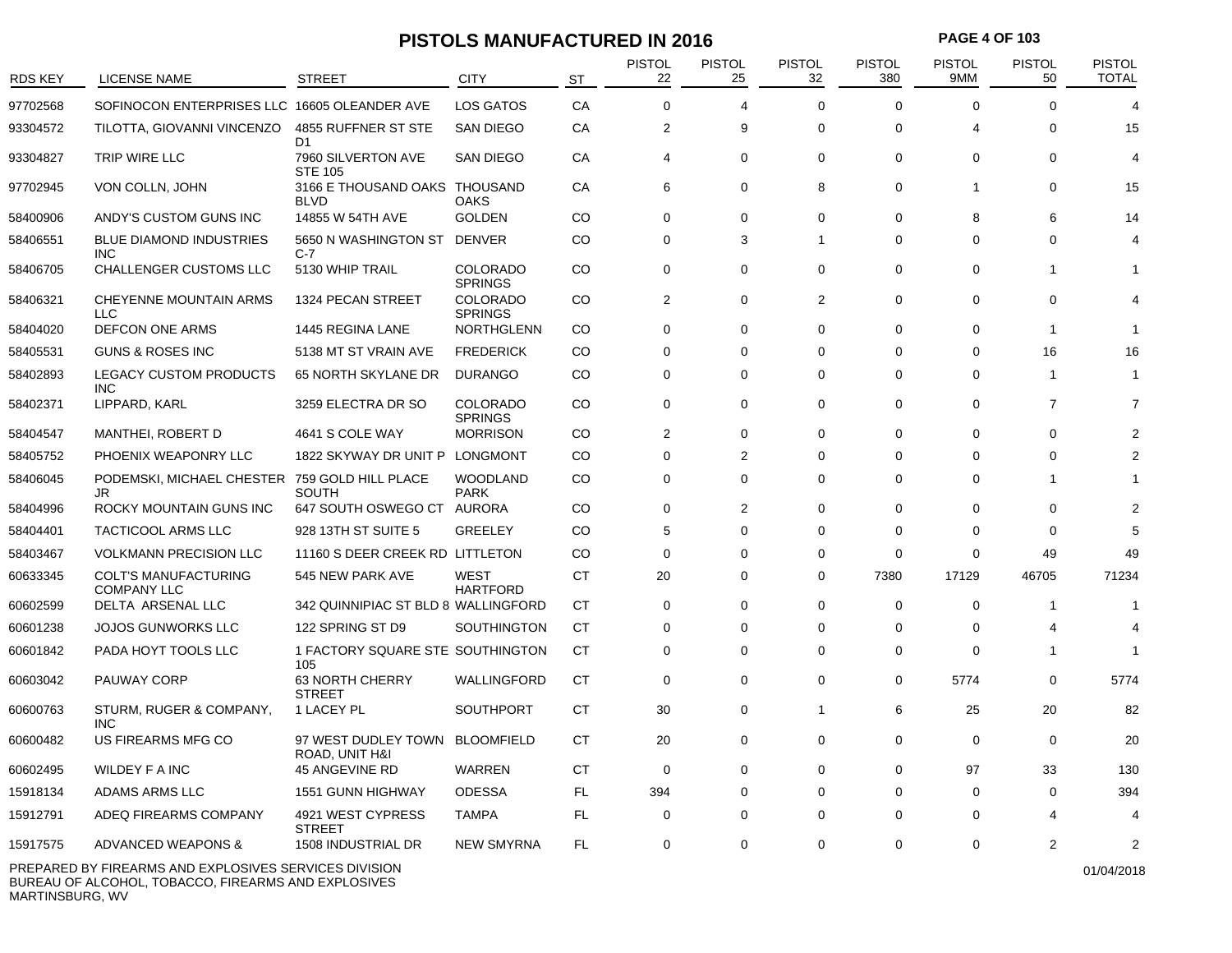## **PISTOLS MANUFACTURED IN 2016 PAGE 5 OF 103**

| <b>RDS KEY</b> | LICENSE NAME                                         | <b>STREET</b>                                   | CITY                              | <b>ST</b> | <b>PISTOL</b><br>22 | PISTOL<br>25   | <b>PISTOL</b><br>32 | <b>PISTOL</b><br>380 | <b>PISTOL</b><br>9MM | <b>PISTOL</b><br>50 | <b>PISTOL</b><br><b>TOTAL</b> |
|----------------|------------------------------------------------------|-------------------------------------------------|-----------------------------------|-----------|---------------------|----------------|---------------------|----------------------|----------------------|---------------------|-------------------------------|
|                | <b>FIREARMS LLC</b>                                  |                                                 | <b>BEACH</b>                      |           |                     |                |                     |                      |                      |                     |                               |
| 15905746       | AMERICAN VINTAGE GUN AND<br>PAWN, INC                | 4920 LENA RD UNIT 102 & BRADENTON<br>103        |                                   | <b>FL</b> | 0                   | 0              | $\mathbf 0$         | 0                    | 2                    | $\mathbf 0$         |                               |
| 15949483       | <b>ANTTACTICAL LLC</b>                               | 249 SW CHELSEA TERR                             | PORT SAINT<br>LUCIE               | <b>FL</b> | 5                   | $\mathbf 0$    | $\mathbf 0$         | $\mathbf 0$          | $\mathbf 0$          | $\mathbf 0$         |                               |
| 15932568       | ARSENAL SUPPLY LLC                                   | 12552 STARKEY RD                                | LARGO                             | <b>FL</b> | $\mathbf{1}$        | $\mathbf 0$    | $\Omega$            | $\Omega$             | $\Omega$             | $\Omega$            |                               |
| 15920558       | <b>B HUEY SERVICES LLC</b>                           | 1601 HERITAGE<br><b>ESTATES TRACE</b>           | <b>JACKSONVILLE</b>               | FL        | 0                   | $\overline{2}$ | $\Omega$            | $\Omega$             | $\Omega$             | 0                   |                               |
| 15931741       | <b>BUNKER, BRANDAN</b>                               | 1108 24TH AVE E UNIT<br>#114                    | <b>ELLENTON</b>                   | <b>FL</b> | $\mathbf 0$         | $\mathbf 0$    | $\mathbf 0$         | 0                    | -1                   | 4                   |                               |
| 15931334       | <b>CENTRAL FLORIDA FIREARMS</b><br><b>LLC</b>        | 4324 FORTUNE PLACE                              | WEST<br><b>MELBOURNE</b>          | FL        | $\mathbf 0$         | 0              | $\mathbf 0$         | 0                    | 14                   | 0                   | 14                            |
| 15907948       | CHARLES W JENKINS LLC                                | 977 18TH AVE SW                                 | <b>VERO BEACH</b>                 | FL        | 0                   | 0              | $\mathbf 0$         | 0                    | 3                    | 6                   |                               |
| 15932347       | CODE JOCKEYS LLC                                     | 1502 RAIL HEAD BLVD                             | <b>NAPLES</b>                     | FL        | 0                   | 0              | $\Omega$            | $\Omega$             | -1                   | 3                   |                               |
| 15931261       | <b>CPR TRAINING CENTER TAMPA</b><br><b>LLC</b>       | 2550 LAND O LAKES<br><b>BLVD UNIT 194</b>       | <b>LAND O LAKES</b>               | FL        | $\mathbf{1}$        | 0              | 8                   | 0                    | 0                    | 0                   |                               |
| 15915069       | <b>CSC ARMS LLC</b>                                  | 4747 SW 45TH STREET                             | DAVIE                             | FL        | 0                   | 0              | $\mathbf 0$         | 0                    | 0                    | 2                   |                               |
| 15912603       | DEFINITIVE ARMS LLC                                  | 11865 34TH ST N                                 | <b>SAINT</b><br><b>PETERSBURG</b> | <b>FL</b> | $\mathbf 0$         | $\mathbf 0$    | $\mathbf 0$         | $\Omega$             | 10                   | $\mathbf 0$         | 10                            |
| 15916277       | DRAGON FIRE ARMORY LLC                               | 3220 DUNDEE ROAD<br><b>SUITE 3236</b>           | <b>WINTER HAVEN</b>               | <b>FL</b> | $\mathbf 0$         | $\mathbf 0$    | $\mathbf 0$         | $\mathbf 0$          | -1                   | 3                   |                               |
| 15913859       | <b>EAST COAST CUSTOM</b><br><b>TACTICAL LLC</b>      | 925 WALKER RD                                   | <b>WILDWOOD</b>                   | <b>FL</b> | $\mathbf 0$         | $\mathbf 0$    | $\Omega$            | $\Omega$             | 19                   | $\mathbf{0}$        | 19                            |
| 15930580       | <b>FAIRBANKS AND FAIRBANKS</b><br><b>INC</b>         | 405 SOUTH K STREET                              | PENSACOLA                         | FL        | $\mathbf 0$         | $\mathbf 0$    | $\Omega$            | $\mathbf 0$          | $\Omega$             | 4                   |                               |
| 15910284       | FIRE-LINE AMMUNITION &<br><b>FIREARMS INC</b>        | <b>15485 SOUTH TAMIAMI</b><br><b>TRAIL</b>      | <b>FORT MYERS</b>                 | FL        | $\mathbf{1}$        | 0              | $\mathbf 0$         | 0                    | 0                    | $\mathbf 0$         | -1                            |
| 15932299       | <b>FUSION PRECISION</b><br><b>ENGINEERING LLC</b>    | 200 RICH STREET                                 | <b>VENICE</b>                     | <b>FL</b> | $\mathbf 0$         | $\mathbf 0$    | $\mathbf 0$         | $\mathbf 0$          | $\overline{7}$       | 35                  | 42                            |
| 15931364       | <b>GHOST FIREARMS LLC</b>                            | 828 S NOVA ROAD                                 | <b>DAYTONA</b><br><b>BEACH</b>    | <b>FL</b> | $\mathbf 0$         | 3              | $\Omega$            | $\mathbf 0$          | $\Omega$             | $\mathbf 0$         |                               |
| 15932796       | <b>GO2 WEAPONS INC</b>                               | 6995 TICO RD                                    | <b>TITUSVILLE</b>                 | <b>FL</b> | $\mathbf 0$         | $\mathbf 0$    | $\mathbf 0$         | 0                    | $\Omega$             | 4                   |                               |
| 15931535       | <b>HAMMER ARMS LLC</b>                               | <b>1494 HICKORY STREET</b><br>UNIT <sub>1</sub> | <b>NICEVILLE</b>                  | <b>FL</b> | 4                   | $\mathbf 0$    | $\Omega$            | $\Omega$             | $\Omega$             | $\Omega$            |                               |
| 15931975       | <b>HARDLINE CUSTOM LLC</b>                           | 6950 PHILIPS HWY STE<br>#2                      | <b>JACKSONVILLE</b>               | FL        | $\mathbf 0$         | $\mathbf{1}$   | $\mathbf 0$         | 0                    | 4                    | $\mathbf 0$         |                               |
| 15941142       | <b>HARRY BECKWITH GUNS &amp;</b><br><b>RANGE INC</b> | 12120 S HWY 441                                 | <b>MICANOPY</b>                   | FL        | 3                   | $\mathbf 0$    | $\mathbf 0$         | 0                    | 0                    | $\mathbf 0$         |                               |
| 15930351       | IN GUNS WE TRUST LLC                                 | 5645 YOUNGQUIST RD<br><b>UNIT 11</b>            | <b>FORT MYERS</b>                 | FL.       | 16                  | $\Omega$       | 3                   | $\Omega$             | $\Omega$             | $\Omega$            | 19                            |
| 15921330       | KARVASALE, MARK AUGUSTUS                             | 2523 PALMETTO RD                                | <b>MOUNT DORA</b>                 | <b>FL</b> | $\mathbf 0$         | 0              | $\mathbf 0$         | $\mathbf 0$          | -1                   | $\mathbf 0$         | -1                            |
| 15940806       | KEL TEC CNC INDUSTRIES INC                           | 1475 COX ROAD                                   | COCOA                             | FL        | 44607               | 0              | 3233                | 4480                 | 5482                 | 0                   | 57802                         |
| 15949018       | <b>L&amp;L ARMS LLC</b>                              | 25924 SACKAMAXON DR                             | <b>SORRENTO</b>                   | FL        | 0                   | $\mathbf 0$    | $\Omega$            | $\Omega$             | $\Omega$             |                     |                               |
| 15906911       | <b>MVB INDUSTRIES INC</b>                            | 510 GOOLSBY BLVD BAY DEERFIELD<br>#5            | <b>BEACH</b>                      | FL        | 0                   | 0              | 0                   | 0                    | -1                   | $\Omega$            |                               |
| 15932814       | NOUS DEFIONS LLC                                     | 48 COMMERCE LN BLDG FREEPORT                    |                                   | FL        | 0                   | $\Omega$       | $\mathbf 0$         | $\Omega$             | $\Omega$             | 5                   | 5                             |

PREPARED BY FIREARMS AND EXPLOSIVES SERVICES DIVISION BUREAU OF ALCOHOL, TOBACCO, FIREARMS AND EXPLOSIVES MARTINSBURG, WV

01/04/2018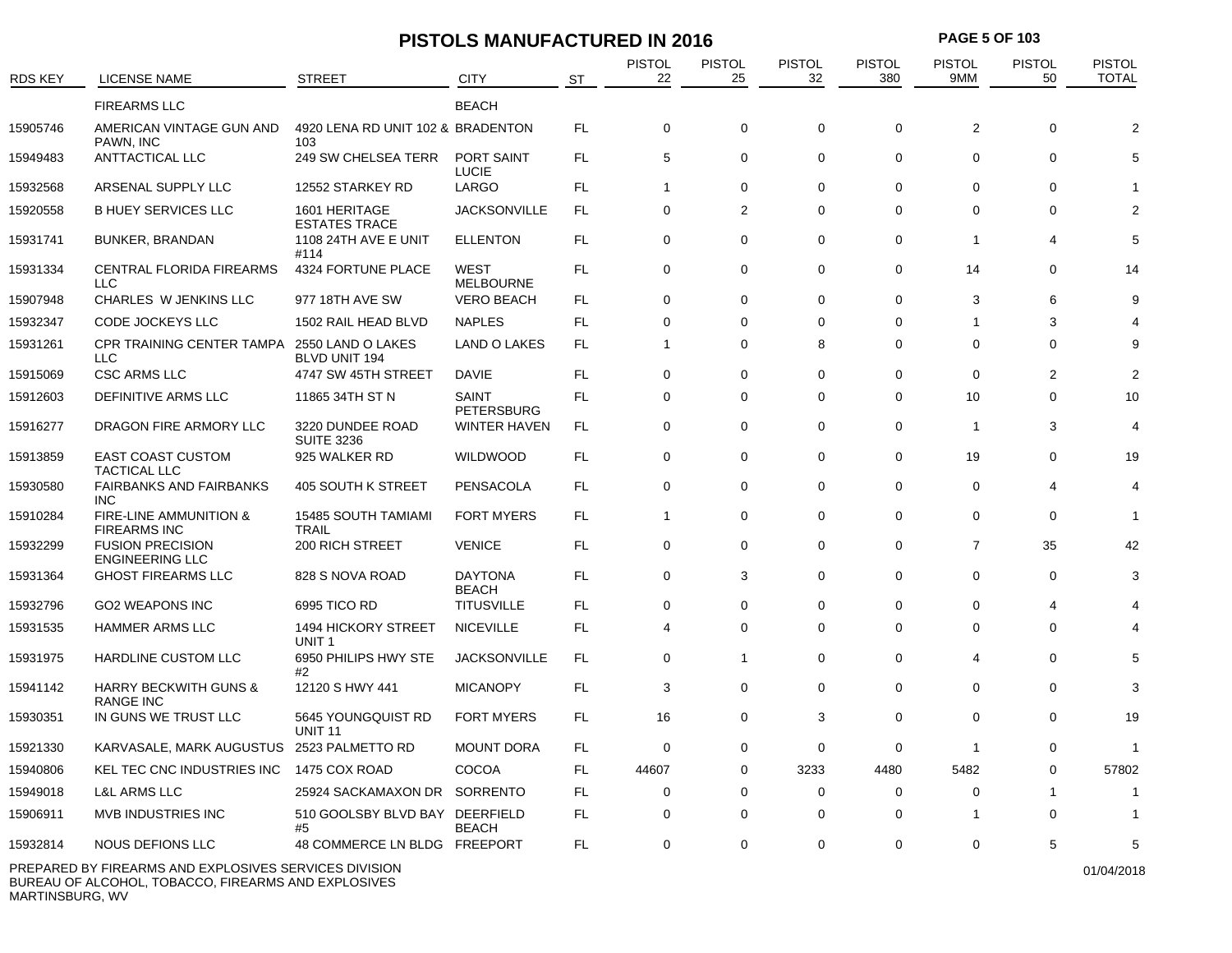|                |                                                    | <b>PISTOLS MANUFACTURED IN 2016</b>       |                                |           |                         |                     |                     | <b>PAGE 6 OF 103</b> |                      |                     |                               |  |
|----------------|----------------------------------------------------|-------------------------------------------|--------------------------------|-----------|-------------------------|---------------------|---------------------|----------------------|----------------------|---------------------|-------------------------------|--|
| <b>RDS KEY</b> | <b>LICENSE NAME</b>                                | <b>STREET</b>                             | <b>CITY</b>                    | <b>ST</b> | <b>PISTOL</b><br>22     | <b>PISTOL</b><br>25 | <b>PISTOL</b><br>32 | <b>PISTOL</b><br>380 | <b>PISTOL</b><br>9MM | <b>PISTOL</b><br>50 | <b>PISTOL</b><br><b>TOTAL</b> |  |
|                |                                                    | 1 STE 7                                   |                                |           |                         |                     |                     |                      |                      |                     |                               |  |
| 15931562       | PARADISE WEAPON WORX<br><b>MFG INC</b>             | 16 S ANDROS RD                            | <b>KEY LARGO</b>               | FL.       | $\mathbf 0$             | 3                   | $\mathbf 0$         | $\mathbf 0$          | $\mathbf 0$          | $\mathbf 0$         | 3                             |  |
| 15911048       | PD PRODUCTS LLC                                    | 2510 KIRBY CIR NE STE<br>109              | <b>PALM BAY</b>                | FL.       | $\mathbf 0$             | 0                   | $\Omega$            | $\mathbf 0$          | $\overline{2}$       | 12                  | 14                            |  |
| 15932101       | PISTOL PETE THE GUNSMITH<br><b>LLC</b>             | 8279 NW 64TH ST                           | <b>MIAMI</b>                   | FL        | $\mathbf 0$             | 0                   | $\mathbf 0$         | $\mathbf 0$          | 1                    | $\mathbf 0$         | 1                             |  |
| 15932806       | <b>RAFAL DEFENSE INC</b>                           | 6427 MILNER BLVD #5                       | <b>ORLANDO</b>                 | FL        | 23                      | 0                   | $\Omega$            | $\Omega$             | $\Omega$             | $\Omega$            | 23                            |  |
| 15930839       | RANGER PROOF ARMS LLC                              | 10781 75TH STREET N                       | <b>SEMINOLE</b>                | FL.       | $\mathbf 0$             | 0                   | $\Omega$            | -1                   | $\Omega$             | $\Omega$            | 1                             |  |
| 15932699       | RELIABLE POLICE SUPPLY INC                         | 6680 STIRLING ROAD                        | DAVIE                          | FL.       | $\mathbf{1}$            | 0                   | $\Omega$            | $\Omega$             | $\Omega$             | $\Omega$            | 1                             |  |
| 15931060       | RENCICH, ANDREW S                                  | <b>197 VILLACREST DR</b>                  | <b>CRESTVIEW</b>               | FL.       | $\Omega$                | $\Omega$            | $\Omega$            | $\Omega$             | $\Omega$             | 12                  | 12                            |  |
| 15914244       | <b>RMW XTREME INC</b>                              | 1011 406TH COURT EAST MYAKKA CITY         |                                | FL.       | $\mathbf 0$             | 0                   | $\Omega$            | $\mathbf 0$          | -1                   | 5                   | 6                             |  |
| 15931958       | SABAL ARMS INC                                     | 4552 SW 71ST AVE                          | <b>MIAMI</b>                   | FL.       | $\mathbf 0$             | 0                   | $\Omega$            | $\Omega$             | $\Omega$             | 9                   | 9                             |  |
| 15903222       | <b>SCCY INDUSTRIES LLC</b>                         | 1800 CONCEPT COURT                        | <b>DAYTONA</b><br><b>BEACH</b> | FL.       | $\mathbf 0$             | 0                   | $\Omega$            | $\mathbf 0$          | 160676               | 0                   | 160676                        |  |
| 15930785       | SHARK COAST TACTICAL LLC                           | 2819 BEE RIDGE RD #A                      | <b>SARASOTA</b>                | FL.       | $\mathbf 0$             | 0                   | $\Omega$            | $\mathbf 0$          | 1                    | $\mathbf 0$         | 1                             |  |
| 15917322       | SLR RIFLEWORKS LLC                                 | 1232 WINTER GARDEN<br>VINELAND RD STE 120 | <b>WINTER</b><br><b>GARDEN</b> | FL        | $\mathbf{1}$            | $\mathbf 0$         | $\Omega$            | $\Omega$             | $\Omega$             | $\Omega$            | 1                             |  |
| 15913173       | SPECIAL OPS TACTICAL LLC                           | 515 COOPER<br><b>COMMERCE DR STE 180</b>  | <b>APOPKA</b>                  | FL        | $\overline{7}$          | 0                   | $\Omega$            | $\Omega$             | $\Omega$             | $\Omega$            | $\overline{7}$                |  |
| 15904524       | SPIKE'S TACTICAL LLC                               | 2036 APEX COURT                           | <b>APOPKA</b>                  | FL        | $\mathbf 0$             | 0                   | $\mathbf 0$         | $\mathbf 0$          | $\mathbf 0$          | 235                 | 235                           |  |
| 15915559       | SWUB ENTERPRISES INC                               | 36 S HWY 17-92                            | <b>DEBARY</b>                  | <b>FL</b> | $\mathbf 0$             | 4                   | $\Omega$            | $\mathbf 0$          | $\Omega$             | $\mathbf 0$         |                               |  |
| 15923596       | TAURUS INTERNATIONAL<br><b>MANUFACTURING INC</b>   | 16175 NW 49TH AVE                         | MIAMI                          | FL        | 10194                   | 730                 | $\Omega$            | 114493               | 1                    | 0                   | 125418                        |  |
| 15916906       | TRIDENT ARMS LLC                                   | 3212 N 40TH ST STE 801                    | <b>TAMPA</b>                   | FL.       | $\mathbf 0$             | 0                   | $\Omega$            | $\mathbf 0$          | $\overline{2}$       | $\Omega$            | $\overline{2}$                |  |
| 15913668       | WMD GUNS LLC                                       | 3068 - 3070 SE<br><b>DOMENICA TERRACE</b> | <b>STUART</b>                  | FL        | 0                       | 11                  | $\Omega$            | $\mathbf 0$          | $\Omega$             | 0                   | 11                            |  |
| 15805926       | <b>BLACK FOREST GUNWURKS</b><br><b>LLC</b>         | 1056 HISTORIC HWY 441                     | <b>DEMOREST</b>                | GA        | $\mathbf 0$             | 2                   | $\Omega$            | $\mathbf 0$          | 0                    | $\Omega$            | $\overline{2}$                |  |
| 15808936       | <b>COMBAT PRECISION</b><br><b>TECHNOLOGIES LLC</b> | 4020 PRESERVE<br><b>CROSSING LN</b>       | <b>CUMMING</b>                 | GA        | $\mathbf 0$             | 0                   | $\Omega$            | $\Omega$             | 3                    | 9                   | 12                            |  |
| 15812246       | <b>CUSTOM GUNS OF GEORGIA</b><br><b>LLC</b>        | 6514 CEDAR MOUNTAIN<br><b>RD</b>          | <b>DOUGLASVILLE</b>            | GA        | $\mathbf 0$             | $\overline{c}$      | 0                   | $\mathbf 0$          | $\Omega$             | $\Omega$            | 2                             |  |
| 15809989       | <b>EAD ENTERPRISES INC</b>                         | 89 PURPLETOP DRIVE                        | <b>GRAYSON</b>                 | GA        | $\mathbf 0$             | 0                   | $\overline{2}$      | $\mathbf 0$          | -1                   | 0                   | 3                             |  |
| 15811330       | FITZGERALD ORDNANCE LLC                            | 214 S GRANT ST                            | <b>FITZGERALD</b>              | GA        | 0                       | 0                   | $\Omega$            | $\mathbf 0$          | 0                    | 2                   |                               |  |
| 15806392       | <b>FREEDOM GUNWORKS INC</b>                        | 371 US HWY 19S                            | <b>CAMILLA</b>                 | GA        | $\mathbf 0$             | $\Omega$            | $\Omega$            | $\mathbf 0$          | 277                  | $\overline{7}$      | 284                           |  |
| 15890327       | <b>GLOCK INC</b>                                   | 6000 HIGHLANDS PKWY                       | <b>SMYRNA</b>                  | GA        | $\mathbf 0$             | 0                   | $\Omega$            | 136993               | 213751               | 17396               | 368140                        |  |
| 15807319       | GUN PRO SHOPS LLC, THE                             | 6116 HWY 515 NORTH<br>STE D               | <b>ELLIJAY</b>                 | GA        | $\mathbf 0$             | 2                   | 1                   | 0                    | 0                    | 0                   | 3                             |  |
| 15811792       | HENSON, RANDY K                                    | 3507 KELLOGG CRK RD                       | <b>ACWORTH</b>                 | GA        | $\overline{\mathbf{c}}$ | 0                   | $\Omega$            | $\mathbf 0$          | 0                    | 0                   |                               |  |
| 15810333       | HILL AND MAC GUNWORKS LLC 3120 ENGINEERING         | <b>PKWY</b>                               | ALPHARETTA                     | GA        | $\mathbf 0$             | 0                   | 1                   | $\mathbf 0$          | $\mathbf 0$          | $\mathbf 0$         |                               |  |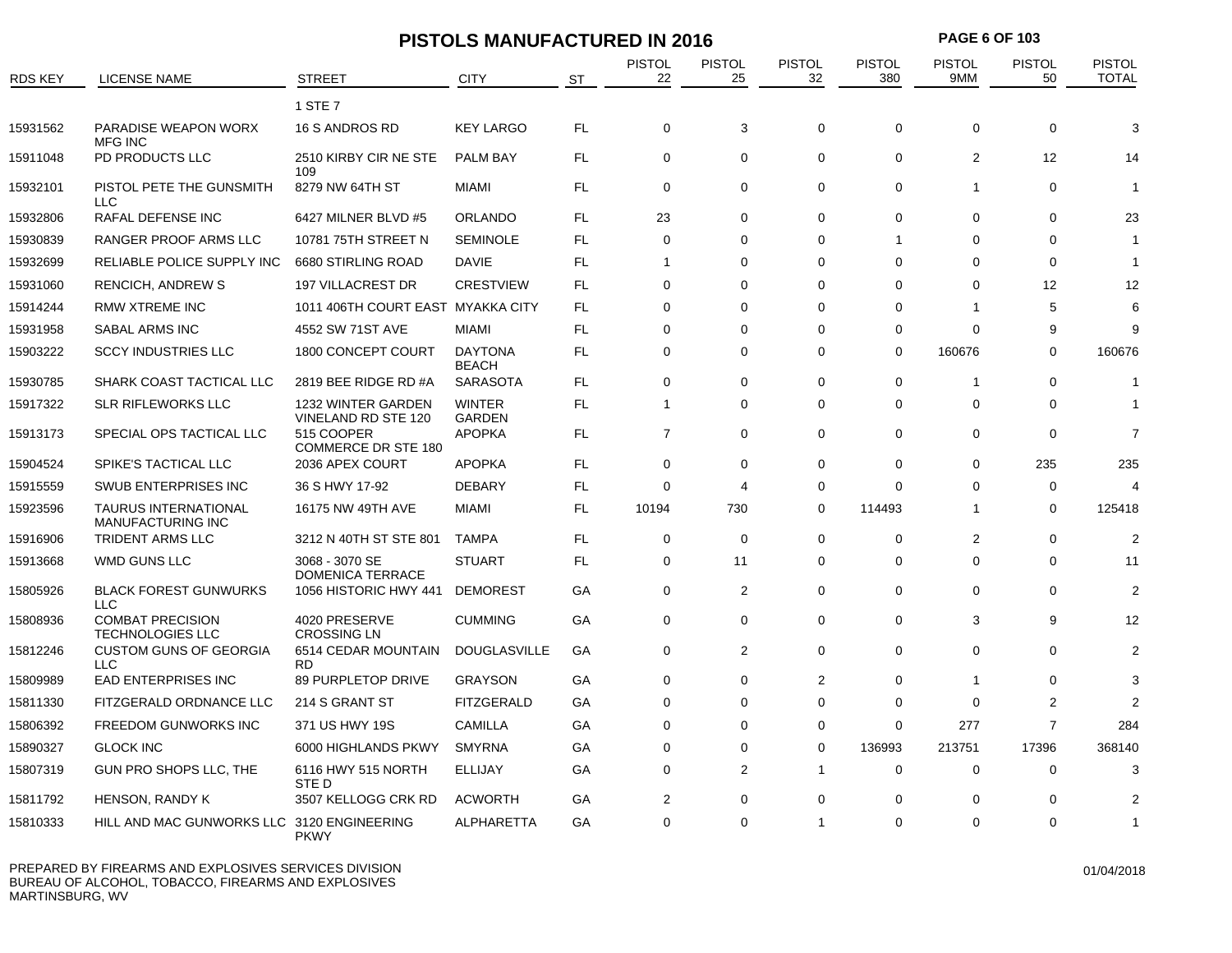### **PISTOLS MANUFACTURED IN 2016 PAGE 7 OF 103**

| <b>RDS KEY</b> |                                                       | <b>STREET</b>                           | <b>CITY</b>                      |           | <b>PISTOL</b><br>22 | <b>PISTOL</b><br>25 | <b>PISTOL</b><br>32 | <b>PISTOL</b><br>380 | <b>PISTOL</b><br>9MM | <b>PISTOL</b><br>50 | <b>PISTOL</b><br><b>TOTAL</b> |
|----------------|-------------------------------------------------------|-----------------------------------------|----------------------------------|-----------|---------------------|---------------------|---------------------|----------------------|----------------------|---------------------|-------------------------------|
|                | <b>LICENSE NAME</b>                                   |                                         |                                  | <b>ST</b> |                     |                     |                     |                      |                      |                     |                               |
| 15810831       | HONOR DEFENSE LLC                                     | 2295 SKELTON ROAD,<br>SUITE D-1         | <b>GAINESVILLE</b>               | GA        | $\mathbf 0$         | $\mathbf 0$         | $\mathbf 0$         | $\mathbf 0$          | 7170                 | $\Omega$            | 7170                          |
| 15807443       | <b>INTEGRITY ARMS &amp; SURVIVAL,</b><br><b>LLC</b>   | <b>1205 WASHINGTON</b><br><b>STREET</b> | <b>JEFFERSON</b>                 | GA        | $\overline{1}$      | 0                   | $\mathbf 0$         | $\Omega$             | $\Omega$             | $\Omega$            | $\overline{1}$                |
| 15808622       | LONG CREEK FIREARMS<br><b>INVESTMENTS LLC</b>         | 216 GREYSTONE DR SE                     | <b>CALHOUN</b>                   | GA        | $\overline{1}$      | $\mathbf 0$         | $\mathbf 0$         | $\mathbf 0$          | $\Omega$             | 0                   |                               |
| 15805501       | <b>MA CUSTOMS LLC</b>                                 | 1255 E CHERRY STREET                    | <b>JESUP</b>                     | GA        | 0                   | 0                   | $\mathbf 0$         | 0                    | $\mathbf 0$          | -1                  |                               |
| 15809536       | <b>MADDMACS PRECISION</b><br><b>TACTICAL LLC</b>      | 2401 BEAVERDALE RD<br><b>NE</b>         | <b>DALTON</b>                    | GA        | 5                   | $\mathbf 0$         | $\Omega$            | $\mathbf 0$          | $\Omega$             | $\Omega$            | 5                             |
| 15804952       | MASTERPIECE ARMS HOLDING<br><b>COMPANY</b>            | 4904 HIGHWAY 98                         | <b>COMER</b>                     | GA        | 0                   | 239                 | $\Omega$            | 0                    | 3055                 | 478                 | 3772                          |
| 15840168       | <b>MEGGITT TRAINING SYSTEMS</b><br><b>INC</b>         | 296 BROGDON RD                          | <b>SUWANEE</b>                   | GA        | $\mathbf 0$         | 0                   | $\mathbf 0$         | $\mathbf 0$          | 75                   | $\mathbf 0$         | 75                            |
| 15808700       | PETRO, MYRON STANLEY                                  | <b>25 EAST ATHENS ST</b>                | <b>WINDER</b>                    | GA        | 2                   | 0                   | $\mathbf 0$         | $\mathbf 0$          | 0                    | 0                   | $\overline{2}$                |
| 15809465       | QUIET RIOT FIREARMS LLC                               | 40 HARKINS ST                           | <b>MCDONOUGH</b>                 | GA        | $\Omega$            | 0                   | $\Omega$            | 0                    | -1                   | $\Omega$            |                               |
| 15811601       | SHOOTER'S VALHALLA LLC                                | 1205 1ST AVENUE SUITE COLUMBUS<br>101   |                                  | GA        | 2                   | 0                   | $\Omega$            | $\mathbf 0$          | 14                   | 5                   | 21                            |
| 15809259       | STEARNS INVESTMENTS LLC                               | 1548 BEAR BRANCH RD                     | <b>JESUP</b>                     | GA        | $\mathbf 0$         | $\mathbf{1}$        | $\mathbf 0$         | $\mathbf 0$          | $\mathbf 0$          | 0                   |                               |
| 15810348       | STEVE'S REVOLVERS, LLC                                | 320 BELL PARK DR SUITE WOODSTOCK<br>B   |                                  | GA        | 2                   | $\mathbf 0$         | $\mathbf 0$         | $\mathbf 0$          | $\Omega$             | $\Omega$            | $\overline{2}$                |
| 15811120       | TACTICAL RESOLVE LLC                                  | 5756 GA HWY 169                         | <b>GLENNVILLE</b>                | GA        | 3                   | $\Omega$            | 1                   | $\Omega$             | $\Omega$             | $\Omega$            |                               |
| 15804870       | TITLE 2 INVESTMENTS LLC                               | 12777 JONES STREET,<br><b>SUITE A</b>   | LAVONIA                          | GA        | $\mathbf 0$         | 0                   | $\mathbf 0$         | $\mathbf 0$          | $\Omega$             | 3                   | З                             |
| 15811140       | <b>TRINITY PRECISION &amp; ARMS</b><br>INC.           | 4643 HWY 280                            | <b>CLAXTON</b>                   | GA        | 3                   | 0                   | $\Omega$            | $\Omega$             | $\Omega$             | $\Omega$            |                               |
| 15808429       | WEST GEORGIA FIREARMS LLC                             | 2221 WEST POINT ROAD                    | LAGRANGE                         | GA        | $\overline{1}$      | 0                   | $\mathbf 0$         | $\Omega$             | $\Omega$             | $\Omega$            |                               |
| 15809756       | WILLIAMS INDUSTRIES INC                               | 600 RICHARD PARSONS<br>DR               | MONROE                           | GA        | $\Omega$            | $\mathbf 0$         | $\Omega$            | $\mathbf 0$          | $\Omega$             | $\overline{2}$      | $\overline{2}$                |
| 54203229       | <b>CREATIVE ARMS LLC</b>                              | 1430 EAST FLEMING AVE DES MOINES        |                                  | IA        | 0                   | 0                   | $\mathbf 0$         | 0                    | $\Omega$             | 18                  | 18                            |
| 54203297       | D & S MACHINE & TOOL INC                              | 2047 INDUSTRIAL PARK<br><b>RD</b>       | CARROLL                          | IA        | $\Omega$            | $\mathbf 0$         | $\Omega$            | $\Omega$             | $\Omega$             | 6                   | 6                             |
| 54202967       | <b>FARRO'S LEAD FARM LLC</b>                          | 30376 210TH AVENUE                      | LONG GROVE                       | IA        | $\overline{1}$      | 0                   | 0                   | 14                   | 56                   | -1                  | 72                            |
| 54202784       | GJDLLC                                                | 307 12TH S                              | <b>NORTHWOOD</b>                 | IA        | $\Omega$            | 0                   | $\Omega$            | $\mathbf 0$          | $\mathbf 0$          | -1                  |                               |
| 54201706       | LES BAER CUSTOM INC                                   | <b>1804 IOWA DR</b>                     | LE CLAIRE                        | IA        | $\Omega$            | $\mathbf 0$         | $\Omega$            | 0                    | 299                  | 2123                | 2422                          |
| 54203954       | MCF CUSTOM FIREARMS LLC                               | 526 CLOVER CIR                          | <b>FREDERICKSBU</b><br><b>RG</b> | IA        | $\Omega$            | $\mathbf 0$         | $\Omega$            | $\mathbf 0$          | $\Omega$             | 2                   | $\overline{2}$                |
| 54201889       | V CUSTOM INC                                          | 24276 240TH ST                          | CARROLL                          | IA        | 1586                | 0                   | $\mathbf 0$         | 0                    | $\mathbf 0$          | $\Omega$            | 1586                          |
| 98202516       | FLOYDS CUSTOM SHOP INC                                | 99 SARAGOSA RD                          | <b>BLANCHARD</b>                 | ID        | $\Omega$            | $\mathbf 0$         | $\Omega$            | 0                    | 45                   | $\Omega$            | 45                            |
| 98202568       | <b>GOUGH TACTICAL ADVANCED</b><br><b>CONCEPTS LLC</b> | 2165 S 1800 E                           | <b>GOODING</b>                   | ID        | 0                   | $\mathbf 1$         | $\mathbf 0$         | $\Omega$             | $\Omega$             | $\Omega$            |                               |
| 98202451       | INNOVATIVE AMMUNITION<br><b>TECHNOLOGIES LLC</b>      | 15450 W FROST RD                        | <b>WORLEY</b>                    | ID        | $\mathbf 0$         | 0                   | $\mathbf 0$         | $\mathbf 0$          |                      | -1                  | $\overline{2}$                |
| 98201754       | <b>INTACTO ARMS, LLC</b>                              | 7103 OVERLAND ROAD<br>UNIT S            | <b>BOISE</b>                     | ID        | 0                   | 0                   | $\mathbf 0$         | 0                    | $\overline{2}$       | 0                   | $\overline{2}$                |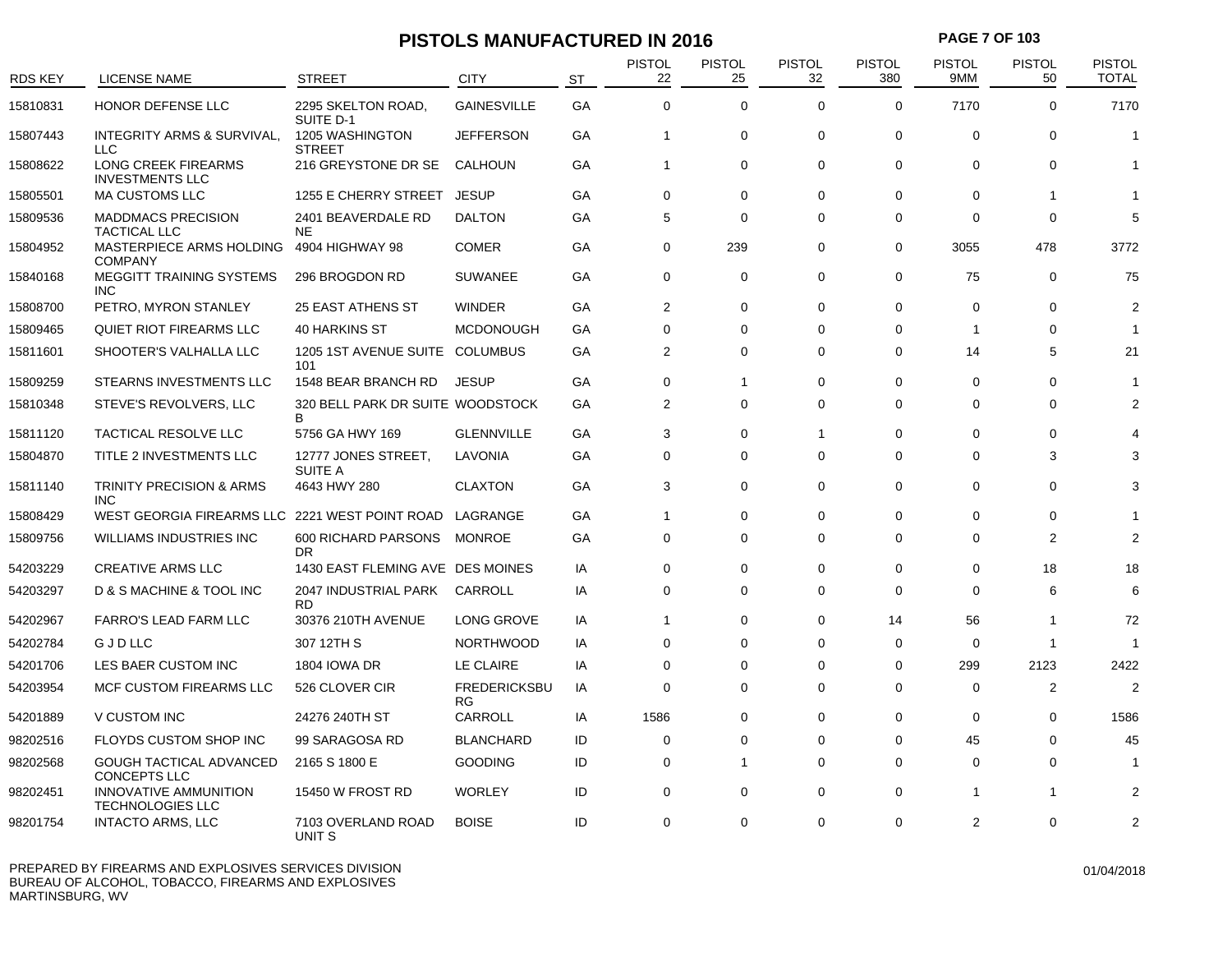### **PISTOLS MANUFACTURED IN 2016 PAGE 8 OF 103**

| <b>RDS KEY</b> | <b>LICENSE NAME</b>                                       | <b>STREET</b>                                       | <b>CITY</b>                | <b>ST</b> | <b>PISTOL</b><br>22 | <b>PISTOL</b><br>25 | <b>PISTOL</b><br>32 | <b>PISTOL</b><br>380 | <b>PISTOL</b><br>9MM | <b>PISTOL</b><br>50 | <b>PISTOL</b><br><b>TOTAL</b> |
|----------------|-----------------------------------------------------------|-----------------------------------------------------|----------------------------|-----------|---------------------|---------------------|---------------------|----------------------|----------------------|---------------------|-------------------------------|
| 98202586       | LONE WOLF R&D LLC                                         | 106 SHANNON LN STE B PRIEST RIVER                   |                            | ID        | $\Omega$            | $\mathbf 0$         | $\Omega$            | $\Omega$             | 47                   | $\Omega$            | 47                            |
| 98202111       | MILTAC INDUSTRIES LLC                                     | 719 N PRINCIPLE PLACE, MERIDIAN<br><b>SUITE 130</b> |                            | ID        | 6                   | $\mathbf 0$         | $\overline{2}$      | $\mathbf 0$          | $\Omega$             | $\Omega$            | 8                             |
| 98202176       | <b>MILTAC INDUSTRIES LLC</b>                              | 719 N PRINCIPLE PLACE MERIDIAN                      |                            | ID        | 0                   | $\Omega$            | 2                   | $\Omega$             | $\mathbf 0$          | $\Omega$            | 2                             |
| 98202983       | <b>NEMO ARMS INC</b>                                      | 2820 BRANDT AVE                                     | <b>NAMPA</b>               | ID        | $\Omega$            | $\Omega$            | 18                  | $\Omega$             | $\Omega$             | $\Omega$            | 18                            |
| 98201252       | PRIMARY WEAPONS SYSTEMS<br><b>INC</b>                     | 255 N. STEELHEAD WAY                                | <b>BOISE</b>               | ID        | 193                 | 0                   | 5                   | $\Omega$             | $\Omega$             | $\Omega$            | 198                           |
| 98201498       | <b>QUALITY ARMS IDAHO LLC</b>                             | 350 N 3RD W                                         | <b>RIGBY</b>               | ID        | $\mathbf 0$         | 1                   | $\mathbf 0$         | 0                    | $\Omega$             | $\Omega$            | -1                            |
| 98202164       | TACTICAL SOLUTIONS INC                                    | 2772 S VICTORY VIEW<br><b>WAY</b>                   | <b>BOISE</b>               | ID        | 823                 | 0                   | $\Omega$            | $\Omega$             | $\Omega$             | $\Omega$            | 823                           |
| 33604543       | <b>AR1510 LLC</b>                                         | 745 S HANFORD                                       | <b>GENESEO</b>             | IL.       | 38                  | $\Omega$            | 3                   | $\Omega$             | $\Omega$             | $\Omega$            | 41                            |
| 33703832       | <b>BALDWIN GUN WORKS, LLC</b>                             | 17951 CAPLINGER POND MARION<br><b>RD</b>            |                            | IL        | $\overline{7}$      | $\Omega$            | $\Omega$            | $\Omega$             | 0                    | $\Omega$            | 7                             |
| 33601842       | <b>BARBER KUSTOM LLC</b>                                  | 922 WEMBLEY DR                                      | <b>ISLAND LAKE</b>         | IL        | $\mathbf{1}$        | 0                   | $\Omega$            | $\Omega$             | $\Omega$             | $\overline{7}$      | 8                             |
| 33605280       | CONDITION YELLOW ACADEMY 2908 WIL ROUTE 120<br><b>INC</b> |                                                     | <b>MC HENRY</b>            | IL.       | 5                   | 0                   | $\Omega$            | $\Omega$             | 1                    | $\Omega$            | 6                             |
| 33637390       | <b>DS ARMS INC</b>                                        | 27W990 INDUSTRIAL AVE LAKE                          | <b>BARRINGTON</b>          | IL.       | 0                   | $\Omega$            | $\mathbf 0$         | 0                    | 0                    | 56                  | 56                            |
| 33602804       | HI TECH PLASTICS INC                                      | 2074 78 FOSTER AVE                                  | <b>WHEELING</b>            | IL.       | 7250                | $\Omega$            | 0                   | 0                    | $\Omega$             | 0                   | 7250                          |
| 33605399       | KNOXVILLE ARMS LLC                                        | 4712 55TH AVE                                       | <b>MOLINE</b>              | IL        | 0                   | 0                   | $\Omega$            | 0                    | $\Omega$             | 3                   | 3                             |
| 33604720       | <b>MMI INC</b>                                            | <b>205 WEST MONDAMIN</b><br>STREET UNIT B           | <b>MINOOKA</b>             | IL.       | $\overline{2}$      | $\Omega$            | $\Omega$            | $\Omega$             | $\Omega$             | $\Omega$            |                               |
| 33733384       | OGLESBY & OGLESBY<br><b>GUNMAKERS INC</b>                 | 744 W ANDREW RD                                     | SPRINGFIELD                | IL.       | 0                   | $\mathbf 0$         | $\mathbf 0$         | 0                    | -1                   | 2                   | З                             |
| 33604249       | <b>PRECISION GRINDING &amp;</b><br><b>MACHINE INC</b>     | 16664 CHERRY CREEK<br><b>CT</b>                     | <b>JOLIET</b>              | IL.       | 0                   | 53                  | $\mathbf 0$         | $\mathbf 0$          | $\Omega$             | $\Omega$            | 53                            |
| 33602315       | RIZZO, ANTHONY CARL                                       | 15796 STONEWALL<br><b>DRIVE</b>                     | <b>MILLBROOK</b>           | IL.       | 0                   | $\mathbf 0$         | $\mathbf 0$         | $\mathbf 0$          | 3                    | 0                   | 3                             |
| 33604347       | ROCK ISLAND AUCTION<br><b>COMPANY</b>                     | 7819 42ND ST W                                      | <b>ROCK ISLAND</b>         | IL.       | $\mathbf 0$         | $\mathbf 0$         | $\Omega$            | $\Omega$             | $\Omega$             | -1                  | 1                             |
| 33637004       | ROCK RIVER ARMS INC                                       | 1042 CLEVELAND RD                                   | <b>COLONA</b>              | IL.       | 0                   | 472                 | $\Omega$            | 0                    | 19                   | 26                  | 517                           |
| 33605056       | <b>RSS DEFENSE CORP</b>                                   | 441 W BONNER RD UNIT<br>$1-G$                       | <b>WAUCONDA</b>            | IL.       | $\overline{2}$      | $\mathbf 0$         | $\Omega$            | $\Omega$             | $\Omega$             | $\Omega$            | $\overline{2}$                |
| 33601205       | SPORTSWEREUS INC                                          | 855 COMMERCE<br><b>PARKWAY</b>                      | <b>CARPENTERSVI</b><br>LLE | IL.       | 0                   | 0                   | $\Omega$            | 0                    | $\Omega$             | -1                  | 1                             |
| 33635798       | SPRINGFIELD INC                                           | 420 W MAIN ST                                       | <b>GENESEO</b>             | IL.       | 0                   | 0                   | 0                   | 0                    | 21935                | 50078               | 72013                         |
| 43506392       | CABOT GUN COMPANY LLC                                     | 3610 FOCUS DR                                       | <b>FORT WAYNE</b>          | IN        | 0                   | $\Omega$            | $\Omega$            | $\Omega$             | 4                    | 349                 | 353                           |
| 43504274       | CF GUNWORKS LLC                                           | 1157 S COUNTY RD 1000<br>Е                          | <b>FRANKFORT</b>           | IN        | 0                   | 0                   | $\Omega$            | $\Omega$             | -1                   | $\Omega$            | 1                             |
| 43504127       | <b>CGF ENTERPRISES LLC</b>                                | 5438 N COUNTY ROAD 75 LOGANSPORT<br>W               |                            | IN        | 0                   | 0                   | $\mathbf 0$         | 0                    | 0                    | 4                   |                               |
| 43505002       | DEPUTY BIG SHOT LLC                                       | 10214 W DEPUTY PIKE<br><b>RD</b>                    | <b>DEPUTY</b>              | IN        | -1                  | 0                   | 0                   | 0                    | $\Omega$             | 0                   |                               |
| 43503958       | HIS & HERS TARGET SPORTS<br><b>LLC</b>                    | 408 SOUTH MAIN ST                                   | <b>SHERIDAN</b>            | IN        | 2                   | $\Omega$            | $\Omega$            | 0                    | 2                    | $\Omega$            |                               |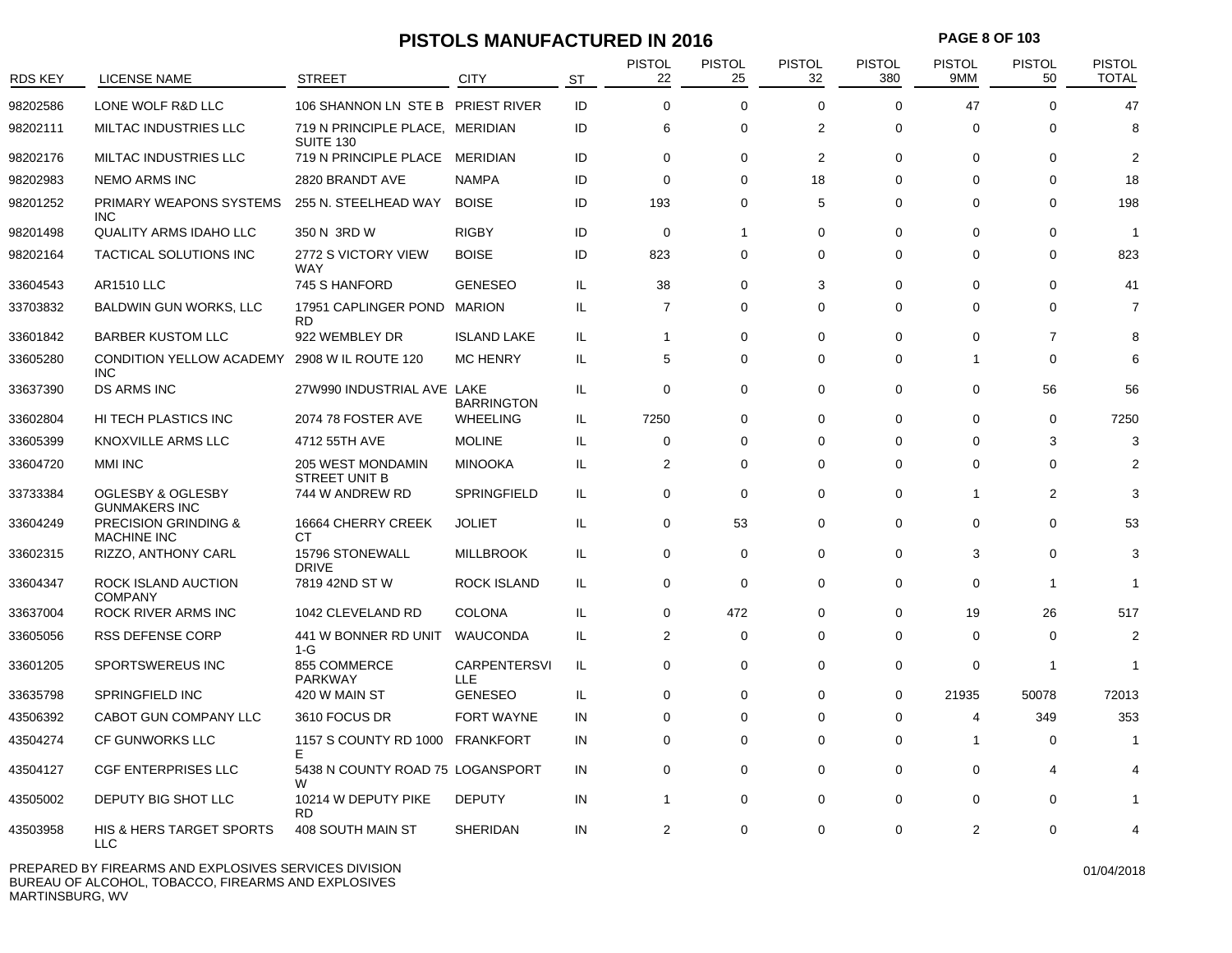### **PISTOLS MANUFACTURED IN 2016 PAGE 9 OF 103**

| <b>RDS KEY</b> | <b>LICENSE NAME</b>                                                                                | <b>STREET</b>                                        | <b>CITY</b>                    | <b>ST</b> | <b>PISTOL</b><br>22 | <b>PISTOL</b><br>25 | <b>PISTOL</b><br>32 | <b>PISTOL</b><br>380     | PISTOL<br>9MM  | <b>PISTOL</b><br>50 | <b>PISTOL</b><br><b>TOTAL</b> |
|----------------|----------------------------------------------------------------------------------------------------|------------------------------------------------------|--------------------------------|-----------|---------------------|---------------------|---------------------|--------------------------|----------------|---------------------|-------------------------------|
| 43506762       | MOORE GUNWORKS LLC                                                                                 | 292 SOUTH COUNTY RD<br>800 EAST                      | <b>AVON</b>                    | IN        | $\Omega$            | $\Omega$            | $\Omega$            | $\Omega$                 | $\Omega$       |                     |                               |
| 43576904       | PETERSON, DANIEL M                                                                                 | 7520 HARRISON RD                                     | <b>BATTLE</b><br><b>GROUND</b> | IN        | $\mathbf 0$         | $\mathbf 0$         | $\mathbf 0$         | $\mathbf 0$              | 1              | $\Omega$            | 1                             |
| 43504670       | <b>WARRIOR ARMS LLC</b>                                                                            | 2202 BURLINGTON<br><b>BEACH RD</b>                   | VALPARAISO                     | IN        | 8                   | $\mathbf 0$         | 2                   | $\mathbf 0$              | 1              | $\mathbf 0$         | 11                            |
| 43504744       | ZR TACTICAL SOLUTIONS LLC                                                                          | 15223 HERRIMAN BLVD<br>SUITE <sub>4</sub>            | <b>NOBLESVILLE</b>             | IN        | $\mathbf 0$         | $\mathbf 0$         | $\mathbf 0$         | 0                        | 1              | 1                   | $\overline{2}$                |
| 54803956       | ALLEE, MICHAEL D                                                                                   | 12510 W 62ND TERRACE SHAWNEE<br>STE 110              |                                | <b>KS</b> | $\mathbf 0$         | $\mathbf 0$         | $\mathbf 0$         | 0                        | 0              |                     |                               |
| 54802620       | BRIGADE GUN LEATHER, INC                                                                           | 33301 OSAWATOMIE RD                                  | <b>OSAWATOMIE</b>              | KS        | $\Omega$            | $\Omega$            | $\Omega$            | $\Omega$                 | $\Omega$       |                     |                               |
| 54803975       | <b>JD'S GUN SHOP LLC</b>                                                                           | 2911 MAIN ST                                         | <b>PARSONS</b>                 | KS        | 1                   | 0                   | $\mathbf 0$         | 0                        | 0              | 0                   |                               |
| 54802542       | <b>KT KUSTOMS LLC</b>                                                                              | 503 S H ST                                           | <b>WELLINGTON</b>              | <b>KS</b> | $\overline{1}$      | 0                   | $\mathbf 0$         | 0                        | $\Omega$       | $\Omega$            | 1                             |
| 54803256       | PODUNK INC                                                                                         | 1131 W DENNIS AVE                                    | <b>OLATHE</b>                  | <b>KS</b> | $\Omega$            | 94                  | $\Omega$            | $\Omega$                 | 19             | $\Omega$            | 113                           |
| 54804129       | RAWHIDE GUN & SUPPLY LLC                                                                           | 901 GRAND AVE                                        | <b>PLAINS</b>                  | <b>KS</b> | $\Omega$            | 0                   | $\Omega$            | $\overline{\phantom{a}}$ | 4              | $\Omega$            | 5                             |
| 54802314       | SAND CREEK OUTFITTING LLC                                                                          | <b>111 E MAIN</b>                                    | <b>HARPER</b>                  | KS        | $\overline{2}$      | $\Omega$            | $\Omega$            | $\Omega$                 | $\Omega$       |                     | 3                             |
| 54802710       | SIGNATURE MARKETING INC                                                                            | 15845 MAHAFFIE                                       | <b>OLATHE</b>                  | <b>KS</b> | 16                  | $\Omega$            | $\Omega$            | $\Omega$                 | $\Omega$       | -1                  | 17                            |
| 54804131       | STEEL RAIN TACTICAL LLC                                                                            | 210 NORTHWIND DR                                     | <b>VALLEY CENTER</b>           | KS        | 0                   | $\overline{2}$      | $\Omega$            | $\Omega$                 | $\Omega$       | $\Omega$            | $\overline{2}$                |
| 54802831       | WHITE, TERRY                                                                                       | 12273 S SUNRAY DR                                    | <b>OLATHE</b>                  | <b>KS</b> | $\mathbf 0$         | $\overline{1}$      | $\mathbf 0$         | 0                        | $\Omega$       | $\Omega$            | 1                             |
| 46105991       | ADVANCED WEAPONS<br><b>TECHNOLOGY LLC</b>                                                          | 426 FERRY ST                                         | <b>RUSSELL</b>                 | KY        | $\overline{1}$      | $\Omega$            | $\mathbf 0$         | 0                        | 3              | $\overline{7}$      | 11                            |
| 46106149       | <b>CREEK PRECISION LLC</b>                                                                         | 2013 UPTON RD                                        | <b>MAGNOLIA</b>                | KY        | $\Omega$            | $\Omega$            | $\Omega$            | $\Omega$                 | 1              | $\Omega$            | 1                             |
| 46106653       | <b>CUSTOM ARMS &amp;</b><br><b>ACCESSORIES LLC</b>                                                 | 12200 PAUL COFFEY<br><b>BLVD</b>                     | <b>ASHLAND</b>                 | KY        | $\mathbf 0$         | 31                  | $\mathbf 0$         | $\mathbf 0$              | $\Omega$       | $\Omega$            | 31                            |
| 46100511       | DOUBLE STAR CORP                                                                                   | 1805 FORTUNE DR                                      | <b>WINCHESTER</b>              | KY        | $\Omega$            | 8                   | $\Omega$            | $\Omega$                 | $\overline{2}$ | 24                  | 34                            |
| 46106605       | <b>RIFENBARK ARMS LLC</b>                                                                          | 10915 DIXIE HWY #O18                                 | <b>WALTON</b>                  | KY        | 5                   | $\mathbf 0$         | $\mathbf 0$         | $\mathbf 0$              | 0              | $\mathbf 0$         | 5                             |
| 46103520       | WM C ANDERSON INC                                                                                  | 1743 ANDERSON BLVD                                   | <b>HEBRON</b>                  | KY        | $\mathbf 0$         | 0                   | $\Omega$            | $\Omega$                 | 0              | 3666                | 3666                          |
| 57203561       | ALL WEATHER ARMS, LLC                                                                              | 128 ROBERTSON RD                                     | <b>BALL</b>                    | LA        | $\mathbf 0$         | $\Omega$            | $\Omega$            | 0                        | $\Omega$       | -1                  | 1                             |
| 57233690       | <b>CLARK CUSTOM GUNS INC</b>                                                                       | 336 SHOOTOUT LN                                      | <b>PRINCETON</b>               | LA        | $\mathbf 0$         | $\Omega$            | $\mathbf 0$         | 0                        | 13             | $\Omega$            | 13                            |
| 57205057       | <b>IIA DEFENSE LLP</b>                                                                             | 111 N CAUSEWAY BLVD                                  | MANDEVILLE                     | LA        | $\overline{2}$      | $\Omega$            | $\Omega$            | $\Omega$                 | $\Omega$       | $\Omega$            | $\mathfrak{p}$                |
| 57203852       | MW PRODUCTIONS LLC                                                                                 | <b>SUITE 105</b><br>8173 S LAKESHORE<br><b>DRIVE</b> | <b>SHREVEPORT</b>              | LA        | $\mathbf 0$         | $\Omega$            | $\Omega$            | $\Omega$                 | $\Omega$       |                     |                               |
| 57205326       | WATTS GUN WORKS LLC                                                                                | 281 HAGAN RD                                         | OAK GROVE                      | LA        | $\mathbf 0$         | $\mathbf 0$         | $\mathbf 0$         | 0                        | 0              | $\overline{2}$      |                               |
| 60412456       | <b>BUSINESS END CUSTOMS LLC</b>                                                                    | 147 SUMMIT ST BLDG 3B<br>#2                          | <b>PEABODY</b>                 | МA        | 0                   | $\Omega$            | $\Omega$            | $\Omega$                 | $\Omega$       | 3                   | 3                             |
| 60406097       | ELITE FIREARMS CORP (NV)                                                                           | 1 WATSON PLACE BLD<br>3A                             | <b>FRAMINGHAM</b>              | МA        | 0                   | 0                   | 0                   | 0                        | 1              | $\Omega$            |                               |
| 60403048       | FOCAL POINT TECHNOLOGIES                                                                           | <b>15 RICHARDS ROAD</b>                              | PLYMOUTH                       | MA        | $\mathbf 0$         | $\mathbf 0$         | $\mathbf 0$         | $\mathbf 0$              | -1             | $\mathbf 0$         |                               |
| 60412377       | KULAS CUSTOMS LLC                                                                                  | 103 BARLOWS LANDING<br><b>RD UNIT 5</b>              | <b>POCASSET</b>                | МA        | 0                   | 0                   | $\mathbf 0$         | 0                        | $\Omega$       | $\overline{2}$      | 2                             |
| 60435456       | SAEILO, INC                                                                                        | 130 GODDARD                                          | <b>WORCESTER</b>               | MA        | $\Omega$            | $\Omega$            | $\Omega$            | 12280                    | 17714          | 10280               | 40274                         |
|                | $\cdots$ $\cdots$ $\cdots$ $\cdots$ $\cdots$ $\cdots$ $\cdots$ $\cdots$ $\cdots$ $\cdots$ $\cdots$ |                                                      |                                |           |                     |                     |                     |                          |                |                     |                               |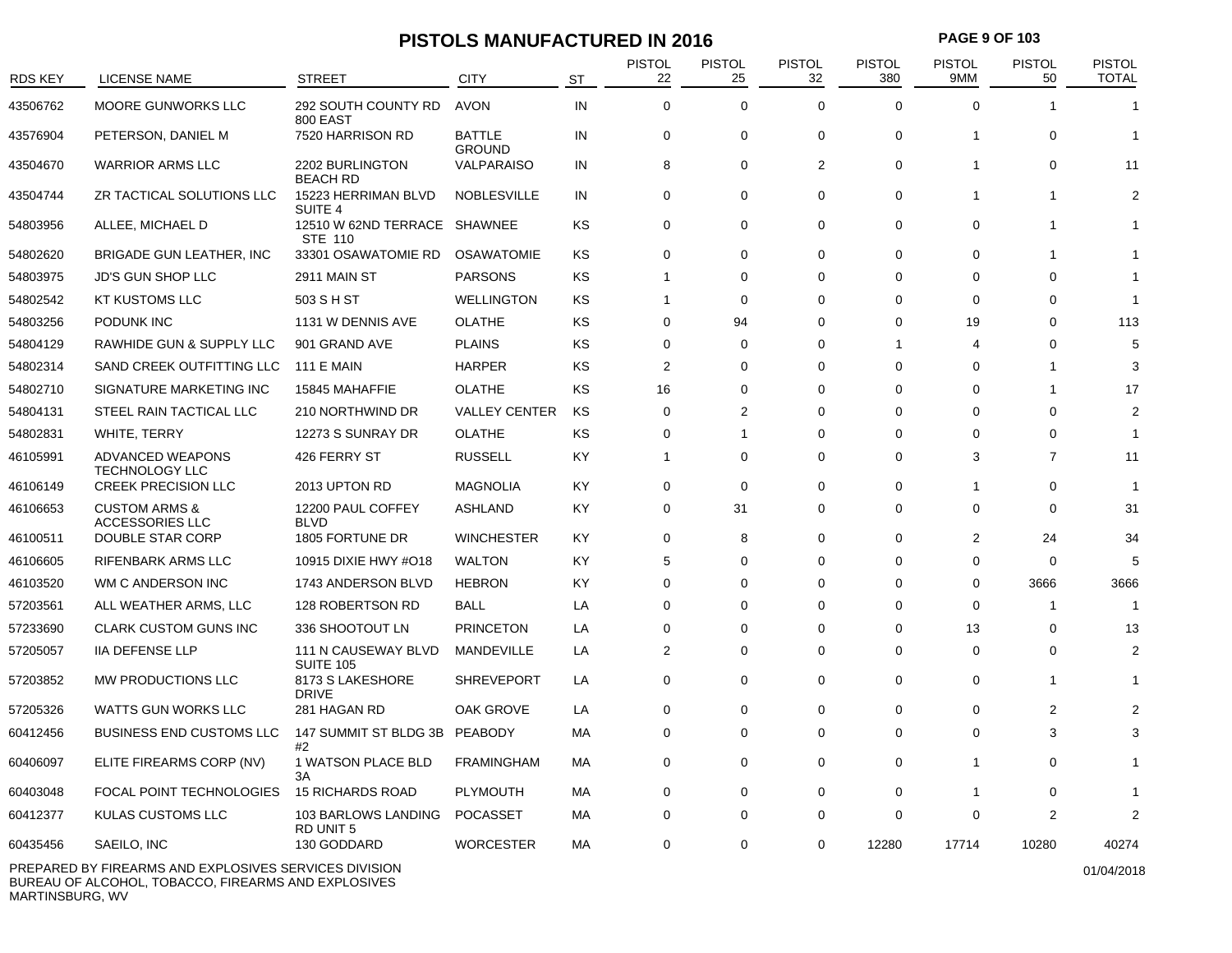| PAGE 10 OF 103<br><b>PISTOLS MANUFACTURED IN 2016</b> |                                                               |                                           |                                   |           |                     |                     |                     |                      |                      |                     |                               |
|-------------------------------------------------------|---------------------------------------------------------------|-------------------------------------------|-----------------------------------|-----------|---------------------|---------------------|---------------------|----------------------|----------------------|---------------------|-------------------------------|
| <b>RDS KEY</b>                                        | <b>LICENSE NAME</b>                                           | <b>STREET</b>                             | <b>CITY</b>                       | ST        | <b>PISTOL</b><br>22 | <b>PISTOL</b><br>25 | <b>PISTOL</b><br>32 | <b>PISTOL</b><br>380 | <b>PISTOL</b><br>9MM | <b>PISTOL</b><br>50 | <b>PISTOL</b><br><b>TOTAL</b> |
|                                                       |                                                               | <b>MEMORIAL DR</b>                        |                                   |           |                     |                     |                     |                      |                      |                     |                               |
| 60401684                                              | <b>SMITH &amp; WESSON CORP</b>                                | 2100 ROOSEVELT AVE                        | <b>SPRINGFIELD</b>                | МA        | 84529               | 0                   | 0                   | 229835               | 823260               | 291827              | 1429451                       |
| 60404099                                              | <b>TROY INDUSTRIES INC</b>                                    | 151D CAPITAL DR                           | <b>WEST</b><br><b>SPRINGFIELD</b> | МA        | 0                   | 133                 | 0                   | 0                    | $\mathbf 0$          | 0                   | 133                           |
| 60412247                                              | <b>WHALLEY PRECISION INC</b>                                  | <b>28 HUDSON DRIVE</b>                    | <b>SOUTHWICK</b>                  | МA        | 0                   | 119                 | 1269                | 606                  | $\Omega$             | $\Omega$            | 1994                          |
| 60436644                                              | YANKEE HILL MACHINE CO INC                                    | 20 LADD AVE STE 1                         | <b>FLORENCE</b>                   | МA        | 0                   | 4                   | 3                   | 0                    | 30                   | $\Omega$            | 37                            |
| 85207699                                              | BERETTA U S A CORPORATION                                     | 17601 BERETTA DR                          | <b>ACCOKEEK</b>                   | MD        | 13303               | 0                   | 2353                | 12379                | 14967                | 0                   | 43002                         |
| 85212481                                              | HOLDER, HENRY HOMER III                                       | 213 KATHY COURT                           | <b>SEVERNA PARK</b>               | MD        | 0                   | 0                   | 0                   | 0                    | 0                    |                     |                               |
| 85202358                                              | <b>LWRC INTERNATIONAL</b>                                     | 815 CHESAPEAKE DRIVE CAMBRIDGE            |                                   | MD        | 0                   | 129                 | 12                  | $\Omega$             | $\Omega$             | $\Omega$            | 141                           |
| 85206041                                              | PARTRIDGE, ROGER FREDRICK 11211 RACE TRACK RD                 |                                           | <b>BERLIN</b>                     | MD        | 0                   | 12                  | 0                   | $\Omega$             | $\Omega$             | $\Omega$            | 12                            |
| 85212226                                              | TOMKAT AMMUNITION LLC                                         | <b>18 CESSNA COURT</b>                    | <b>GAITHERSBURG</b>               | MD        | 0                   | 0                   | 1                   | 0                    | $\Omega$             | $\Omega$            |                               |
| 60101871                                              | CIMINO, JOSEPH F                                              | 481 MAINE ST                              | POLAND SPRING                     | ME        | 0                   | 0                   | 0                   | 0                    | $\Omega$             | 6                   | 6                             |
| 60100855                                              | DIETRICH GUNSMITHY                                            | 1541 OTIS RD                              | <b>OTIS</b>                       | ME        | 0                   | 0                   | 0                   | 0                    |                      | 0                   |                               |
| 60101936                                              | PATHIAKIS, NICKOLAS JOHN JR 94 STRATTON RD                    |                                           | <b>RANGELEY</b>                   | <b>ME</b> | 51                  | 0                   | $\overline{2}$      | $\Omega$             | 3                    | $\Omega$            | 56                            |
| 60101661                                              | <b>WINDHAM WEAPONRY INC</b>                                   | 999 ROOSEVELT TRAIL<br><b>BUILDING #3</b> | <b>WINDHAM</b>                    | <b>ME</b> | 0                   | 230                 | 149                 | $\Omega$             | $\Omega$             | 0                   | 379                           |
| 43803278                                              | ACCURIZER, INC THE                                            | 150 LANGE                                 | <b>TROY</b>                       | MI        | 0                   | 0                   | 0                   | 0                    | 0                    | 2                   | $\overline{2}$                |
| 43807972                                              | ATLAS CUSTOM FIREARMS LLC                                     | 3650 W ELEVEN MILE RD BERKLEY             |                                   | MI        | $\Omega$            | 0                   | 0                   | $\Omega$             |                      | $\overline{7}$      | 8                             |
| 43808140                                              | <b>BG DEFENSE CO LLC</b>                                      | 823 OTTAWA AVE                            | <b>GRAND RAPIDS</b>               | MI        | 0                   |                     | 0                   | $\Omega$             | $\Omega$             | $\Omega$            |                               |
| 43805485                                              | <b>CHEELY CUSTOM GUNWORKS</b><br>LLC                          | 15785 STEGER<br><b>INDUSTRIAL DR</b>      | <b>HUDSON</b>                     | MI        | 0                   | 0                   | 0                   | 0                    | 3                    | 3                   | 6                             |
| 43806201                                              | <b>HAMILTON ARMS CUSTOM</b><br><b>SERVICES LLC</b>            | 6703 DEWEESE RD                           | <b>JACKSON</b>                    | MI        | 3                   | $\mathbf 0$         | 0                   | 0                    | $\Omega$             | $\Omega$            | 3                             |
| 43807369                                              | HIGH CALIBER FIREARMS LLC                                     | 7730 N 6TH ST                             | <b>KALAMAZOO</b>                  | MI        | 2                   | 0                   | 0                   | 0                    | $\Omega$             | $\Omega$            | $\overline{2}$                |
| 43807837                                              | <b>J&amp;D ARMAMENT LLC</b>                                   | 5921 HOLLOW CORNERS DRYDEN<br><b>RD</b>   |                                   | ΜI        | 0                   | 0                   | 3                   | 0                    | $\Omega$             | 0                   | 3                             |
| 43807721                                              | PERFORMANCE MACHINING<br><b>INC</b>                           | 919 MICHIGAN STREET                       | <b>NILES</b>                      | MI        | 0                   | $\mathbf{1}$        | 0                   | 0                    | $\Omega$             | $\Omega$            |                               |
| 43806956                                              | <b>TURNER'S TACTICAL ARMS &amp;</b><br><b>GUNSMITHING LLC</b> | 1230 SOUTH RANGE RD                       | <b>ST CLAIR</b>                   | MI        | 0                   | 0                   | 0                   | 0                    |                      | 2                   | 3                             |
| 34104920                                              | ALEX PRO FIREARMS LLC                                         | 8290 STATE HWY 29 N                       | ALEXANDRIA                        | MN        | 32                  | 0                   | 52                  | 0                    | $\Omega$             | $\Omega$            | 84                            |
| 34104884                                              | BARRELS AND ARROWS LLC                                        | 3041 US HWY 59                            | <b>MARSHALL</b>                   | ΜN        | 13                  | 0                   | 5                   | 0                    | $\Omega$             | 0                   | 18                            |
| 34102861                                              | <b>COONAN INC</b>                                             | 4501 103RD CT NE # 120                    | <b>BLAINE</b>                     | ΜN        | 0                   | 0                   | 0                   | $\Omega$             | $\Omega$             | 1885                | 1885                          |
| 34103165                                              | DEER COUNTRY ARCHERY INC                                      | 32981 COUNTY RD 24                        | <b>STARBUCK</b>                   | MN        | 0                   | $\mathbf{1}$        | 0                   | 0                    | 0                    | 0                   |                               |
| 34137259                                              | E ARTHUR BROWN CO INC                                         | 4088 COUNTY ROAD 40<br><b>NW</b>          | <b>GARFIELD</b>                   | <b>MN</b> | 2                   | 0                   | 0                   | 0                    | 0                    | 0                   | 2                             |
| 34104071                                              | FREEDOM FIREARMS TRANING<br>LLC                               | 25 RIVERSIDE AVE NW                       | <b>MELROSE</b>                    | MN        | 0                   | 0                   | 2                   | 0                    | 0                    | 0                   | 2                             |
| 34103314                                              | MAGNUM RESEARCH INC                                           | 12602 33RD AVE SW                         | PILLAGER                          | MN        | 0                   | 0                   | 0                   | 655                  | 2885                 | 12815               | 16355                         |
| 34136939                                              | NARTRON, INC                                                  | 324 KNOPP VALLEY DR                       | <b>WINONA</b>                     | MN        | $\pmb{0}$           | 0                   | 0                   | 0                    | $\mathbf{1}$         | 0                   | $\mathbf{1}$                  |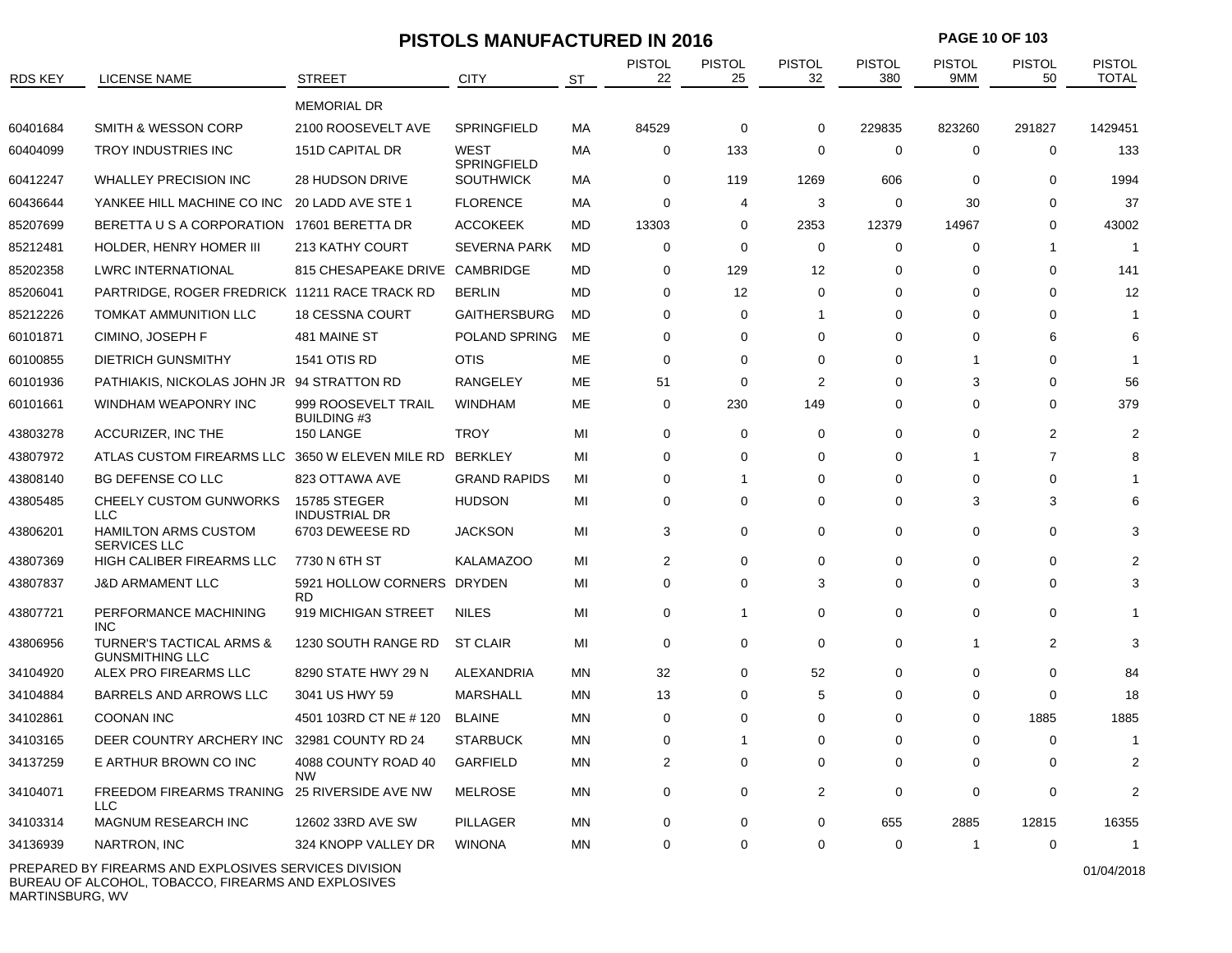### **PISTOLS MANUFACTURED IN 2016 PAGE 11 OF 103**

| RDS KEY  | <b>LICENSE NAME</b>                                                    | <b>STREET</b>                           | <b>CITY</b>         | ST        | <b>PISTOL</b><br>22 | PISTOL<br>25   | <b>PISTOL</b><br>32 | <b>PISTOL</b><br>380 | <b>PISTOL</b><br>9MM | <b>PISTOL</b><br>50 | <b>PISTOL</b><br><b>TOTAL</b> |
|----------|------------------------------------------------------------------------|-----------------------------------------|---------------------|-----------|---------------------|----------------|---------------------|----------------------|----------------------|---------------------|-------------------------------|
| 34104159 | <b>SOTA ARMS INC</b>                                                   | 39719 GRAND AVE                         | <b>NORTH BRANCH</b> | <b>MN</b> | $\Omega$            | 100            | $\Omega$            | $\Omega$             | $\Omega$             | $\Omega$            | 100                           |
| 34102463 | <b>VELOCITY LLC</b>                                                    | 6315 RICE LAKE ROAD                     | <b>DULUTH</b>       | <b>MN</b> | 0                   | 0              | 0                   | 0                    | 136                  | 265                 | 401                           |
| 54306127 | <b>BLACK RAIN ORDNANCE INC</b>                                         | 11633 IRIS ROAD                         | <b>NEOSHO</b>       | <b>MO</b> | 0                   | 46             | $\Omega$            | 0                    | $\mathbf 0$          | 0                   | 46                            |
| 54301610 | <b>CMMG INC</b>                                                        | 2301 BOONSLICK DR                       | <b>BOONVILLE</b>    | <b>MO</b> | 0                   | 50             | 609                 | $\mathbf 0$          | 451                  | $\mathbf 0$         | 1110                          |
| 54339122 | ED BROWN PRODUCTS, INC                                                 | 43825 MULDROW TRAIL                     | PERRY               | <b>MO</b> | $\Omega$            | $\mathbf 0$    | $\Omega$            | 0                    | 147                  | 1259                | 1406                          |
| 54311561 | FIRE FOR EFFECT INC                                                    | 2301 BOONSLICK DR                       | <b>BOONVILLE</b>    | <b>MO</b> | 0                   | 56             | 24                  | 0                    | $\mathbf 0$          | $\mathbf 0$         | 80                            |
| 54309035 | HEIZER DEFENSE LLC                                                     | 8750 PEVELY<br><b>INDUSTRIAL DR</b>     | PEVELY              | <b>MO</b> | 0                   | 0              | $\Omega$            | 0                    | 0                    | 153                 | 153                           |
| 54338894 | MCELYEA, BRUCE E                                                       | 910 E BLUFF DR                          | SPRINGFIELD         | <b>MO</b> | 0                   | 0              | $\Omega$            | 0                    | 3                    | 0                   | 3                             |
| 54310714 | MILES PER HOUR LLC                                                     | 86 EMERSON RD                           | <b>REEDS SPRING</b> | <b>MO</b> | 0                   | 1              | 0                   | 0                    | 0                    | 0                   |                               |
| 54310756 | MISSOURI VALLEY ARMS LLC                                               | 6656 HIGHWAY BB                         | <b>WASHINGTON</b>   | <b>MO</b> | $\Omega$            | $\Omega$       | $\Omega$            | 0                    | 3                    | $\Omega$            |                               |
| 54312890 | <b>MOA LLC</b>                                                         | 11017 GRAVOIS<br>INDUSTRIAL CT UNIT C   | <b>SAINT LOUIS</b>  | <b>MO</b> | $\Omega$            | $\Omega$       | $\Omega$            | $\Omega$             | 9                    | $\Omega$            |                               |
| 54311347 | <b>MOA LLC</b>                                                         | 701 KELEMEN CT                          | <b>DITTMER</b>      | <b>MO</b> | 0                   | $\Omega$       | $\Omega$            | 0                    | 9                    | $\Omega$            |                               |
| 54311296 | OZARK GUN & PAWN LLC                                                   | 14752 HWY 52                            | <b>VERSAILLES</b>   | <b>MO</b> | 0                   |                | $\Omega$            | $\Omega$             | $\Omega$             | $\Omega$            |                               |
| 54313578 | ROBERT PORTER LLC                                                      | 21911 S STATE LINE RD                   | <b>BELTON</b>       | <b>MO</b> | $\mathbf 1$         | $\Omega$       | $\Omega$            | $\Omega$             | $\Omega$             | $\Omega$            |                               |
| 54307880 | <b>WESTEN MACHINE LLC</b>                                              | 1841 N OAK GROVE AVE                    | SPRINGFIELD         | <b>MO</b> | 0                   | $\Omega$       | $\Omega$            | 12                   | 0                    | 0                   | 12                            |
| 16403740 | <b>BACK IN BLACK TACTICAL LLC</b>                                      | 289 C F WARD RD                         | LUCEDALE            | MS        | 0                   | $\overline{2}$ | $\overline{1}$      | $\mathbf 0$          | 0                    | $\mathbf 0$         | 3                             |
| 16403862 | <b>BCA INC</b>                                                         | 311 SECOND AVE                          | <b>SHELBY</b>       | MS        | 0                   | $\Omega$       | $\Omega$            | 0                    | 3                    | 24                  | 27                            |
| 16404072 | <b>COTTON BRANCH CUSTOM</b><br><b>FIREARMS LLC</b>                     | 915 ALLEN RD                            | SMITHDALE           | <b>MS</b> | 0                   | 1              | $\Omega$            | $\mathbf 0$          | $\Omega$             | $\mathbf 0$         |                               |
| 16403771 | <b>MAA INTERNATIONAL INC</b>                                           | 9 INDUSTRIAL DR STE<br>103              | <b>OXFORD</b>       | MS        | $\mathbf{1}$        | 0              | 0                   | 0                    | 0                    | 0                   |                               |
| 16403240 | MOODY, ROBERT KEITH                                                    | 2413 B ST                               | <b>MERIDIAN</b>     | МS        | 0                   | $\Omega$       | $\Omega$            | $\Omega$             | $\Omega$             | 2                   |                               |
| 16404079 | TARGETMASTERS GUN REPAIR 5564 CHAPEL HILL COVE HORN LAKE<br><b>LLC</b> |                                         |                     | MS        | $\overline{1}$      | 0              | 0                   | 2                    | 0                    | $\overline{2}$      | 5                             |
| 16403899 | <b>TGC OUTDOORS LLC</b>                                                | 662 HWY 7 NORTH                         | ABBEVILLE           | МS        | 0                   | 12             | 13                  | $\Omega$             | $\Omega$             | $\Omega$            | 25                            |
| 98101677 | MCCONNELL, NOAH LEE                                                    | 464 ASH ROAD SUITE D                    | <b>KALISPELL</b>    | MT        | 1                   | 0              | -1                  | $\Omega$             | 0                    | $\Omega$            |                               |
| 98101871 | YATES, WAYNE EDWARD                                                    | 538 FESCUE SLOPE<br><b>ROAD</b>         | <b>FLORENCE</b>     | MT        | 0                   | 0              | $\overline{1}$      | 0                    | 0                    | 0                   |                               |
| 15609805 | AJ GUNS LLC                                                            | 423 BETHLEHEM RD                        | <b>KNIGHTDALE</b>   | <b>NC</b> | 0                   | $\Omega$       | $\Omega$            | 0                    | 5                    | $\Omega$            | 5                             |
| 15611452 | ALEXANDER, DONOVAN L                                                   | 7725 BEAVER DAM RD                      | <b>AUTRYVILLE</b>   | <b>NC</b> | $\overline{1}$      | 0              | 0                   | 0                    | 0                    | 0                   |                               |
| 15605915 | ALPHATECH INC                                                          | 388 CANE CREEK RD                       | <b>FLETCHER</b>     | $NC$      | 0                   | $\Omega$       | $\Omega$            | $\mathbf 0$          | -1                   | $\mathbf 0$         |                               |
| 15609451 | ANGSTADT ARMS LLC                                                      | 701 E ATANDO AVE                        | <b>CHARLOTTE</b>    | <b>NC</b> | $\Omega$            | 0              | $\Omega$            | 0                    | 128                  | $\Omega$            | 128                           |
| 15604638 | <b>BARNES PRECISION MACHINE</b><br><b>INC</b>                          | 1434 FARRINGTON RD                      | <b>APEX</b>         | <b>NC</b> | 59                  | $\Omega$       | 43                  | $\Omega$             | $\Omega$             | $\Omega$            | 102                           |
| 15610756 | <b>BLEVINS, ANDREW RICHARD</b>                                         | <b>681 BARNEY MCKINNEY</b><br><b>RD</b> | <b>SPRUCE PINE</b>  | <b>NC</b> | 0                   | $\Omega$       | $\mathbf 0$         | $\Omega$             |                      | $\Omega$            |                               |
| 15610526 | <b>BULL MOOSE TACTICAL LLC</b>                                         | 3917 VILLAGE DR                         | <b>FAYETTEVILLE</b> | <b>NC</b> | $\overline{2}$      | $\Omega$       | $\Omega$            | $\Omega$             | $\Omega$             | $\Omega$            | 2                             |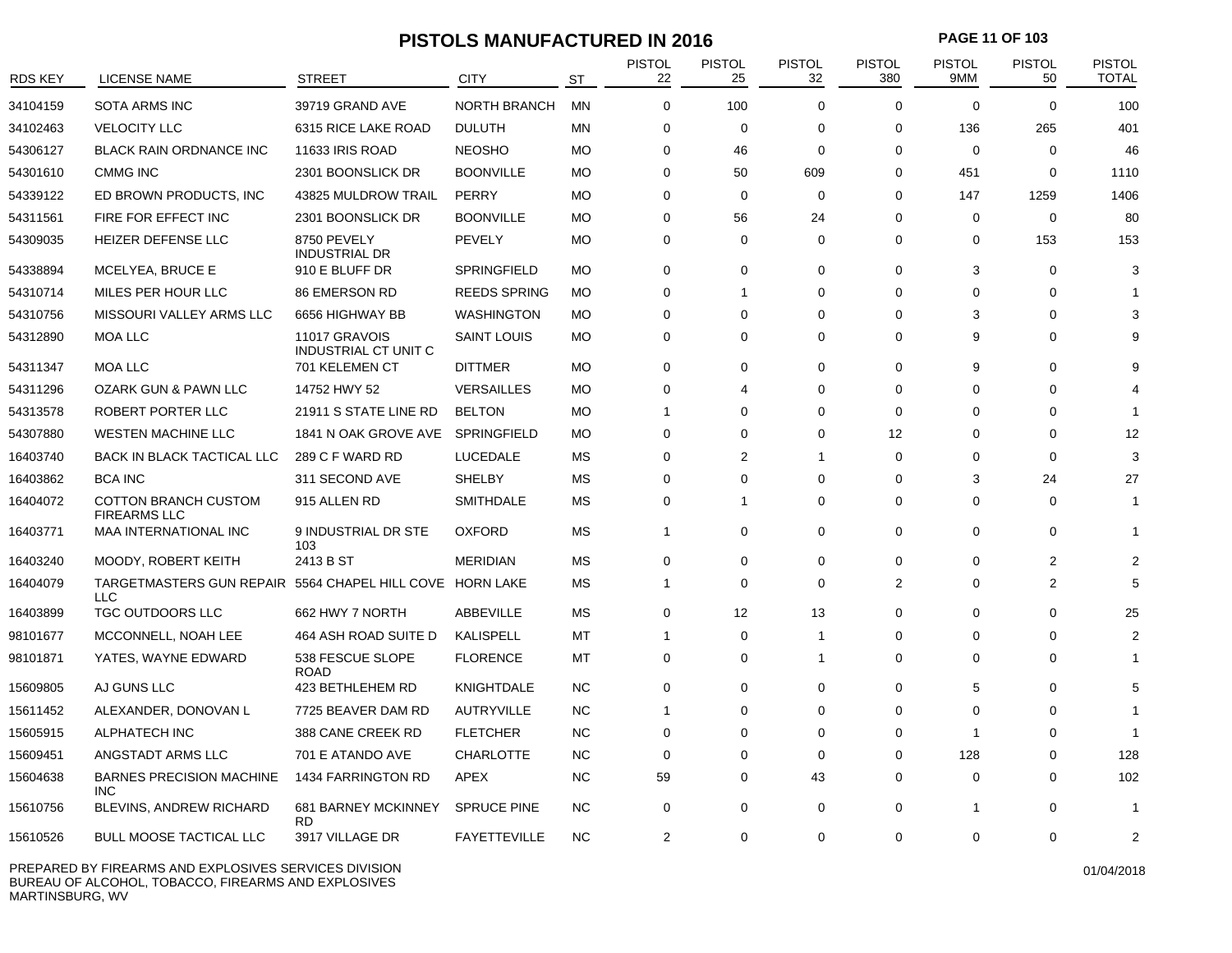### **PISTOLS MANUFACTURED IN 2016 PAGE 12 OF 103**

| RDS KEY  | <b>LICENSE NAME</b>                            | <b>STREET</b>                         | <b>CITY</b>               | <b>ST</b> | <b>PISTOL</b><br>22 | <b>PISTOL</b><br>25 | <b>PISTOL</b><br>32 | <b>PISTOL</b><br>380 | <b>PISTOL</b><br>9MM | <b>PISTOL</b><br>50 | <b>PISTOL</b><br><b>TOTAL</b> |
|----------|------------------------------------------------|---------------------------------------|---------------------------|-----------|---------------------|---------------------|---------------------|----------------------|----------------------|---------------------|-------------------------------|
| 15610498 | CAROLINA ARMS GROUP LLC                        | 256 RACEWAY DR, STE 7 MOORESVILLE     |                           | NC        | $\mathbf 0$         | $\mathbf 0$         | $\mathbf 0$         | $\overline{2}$       | 30                   | 123                 | 155                           |
| 15604330 | <b>CHATHAM ARMS LLC</b>                        | 130 MINT SPRINGS RD                   | <b>PITTSBORO</b>          | NC        | 6                   | $\Omega$            | $\Omega$            | $\mathbf 0$          | $\Omega$             | $\Omega$            | 6                             |
| 15607375 | CONKLIN, WESLEY SCOTT                          | 7325 BRIGMORE DR                      | <b>CHARLOTTE</b>          | <b>NC</b> | $\overline{2}$      | $\Omega$            | $\Omega$            | $\Omega$             | $\Omega$             | $\Omega$            | 2                             |
| 15609300 | DEEP RIVER CUSTOMS INC                         | 2504 PARKS XROADS<br><b>CHURCH RD</b> | <b>RAMSEUR</b>            | NC        | $\mathbf 0$         | 0                   | $\mathbf 0$         | $\mathbf 0$          | 0                    | 3                   | З                             |
| 15603403 | DEL-TON, INC                                   | 330 AVIATION PARKWAY                  | <b>ELIZABETHTOW</b><br>N. | <b>NC</b> | $\mathbf 0$         | 62                  | $\mathbf 0$         | $\mathbf 0$          | 0                    | $\mathbf 0$         | 62                            |
| 15610664 | <b>HEAVY ARMOR DIVISION LLC</b>                | 7916 STINSON HARTIS<br><b>RD</b>      | <b>INDIAN TRAIL</b>       | <b>NC</b> | $\Omega$            | 0                   | $\Omega$            | $\Omega$             | $\Omega$             | 72                  | 72                            |
| 15607233 | HEFFNER, KENNETH EUGENE                        | 219 DAVIS RD                          | <b>SHELBY</b>             | <b>NC</b> | $\Omega$            | $\Omega$            | $\Omega$            | $\Omega$             | -1                   | $\overline{1}$      | $\overline{2}$                |
| 15609698 | <b>KC'S KUSTOM CREATIONS LLC</b>               | 816 MAIN ST                           | <b>MAYSVILLE</b>          | NC        | 6                   | $\Omega$            | $\mathbf 0$         | $\Omega$             | $\Omega$             | $\overline{7}$      | 13                            |
| 15610427 | LAZY K CARTRIDGE COMPANY<br><b>LLC</b>         | 456 US 70                             | <b>HAVELOCK</b>           | <b>NC</b> | 0                   | 3                   | $\mathbf{1}$        | $\Omega$             | $\Omega$             | $\Omega$            | 4                             |
| 15610787 | MOORE, BETTY H                                 | 3701 NC 89 HWY E                      | <b>WALNUT COVE</b>        | <b>NC</b> | 1                   | 0                   | $\mathbf 0$         | 0                    | 0                    | 0                   |                               |
| 15610397 | PILOT MOUNTAIN ARMS LLC                        | 412 AMBER DAWN LN                     | RALEIGH                   | <b>NC</b> | $\mathbf 0$         | 0                   | $\Omega$            | $\Omega$             | $\Omega$             | 3                   |                               |
| 15604464 | RANDOLPH MACHINE INC                           | <b>1206 UWHARRIE ST</b>               | <b>ASHEBORO</b>           | <b>NC</b> | $\Omega$            | $\Omega$            | $\Omega$            | $\Omega$             | $\Omega$             | $\overline{2}$      |                               |
| 15609712 | RD'S GUNS AND AMMO LLC                         | 1901 LIBERTY DR                       | <b>THOMASVILLE</b>        | <b>NC</b> | $\mathbf 0$         | 3                   | $\Omega$            | $\Omega$             | $\Omega$             | $\Omega$            |                               |
| 15604372 | <b>RIFLEMAN CONSULTING LLC</b>                 | 201 REMINGTON LANE                    | CARTHAGE                  | NC        | 0                   | 0                   | 2                   | $\Omega$             | -1                   | $\Omega$            |                               |
| 15608729 | <b>RTD PRECISION LLC</b>                       | 1333 LOOP RD                          | <b>BUNNLEVEL</b>          | <b>NC</b> | $\overline{1}$      | 0                   | $\Omega$            | $\Omega$             | 3                    | $\Omega$            |                               |
| 15609334 | <b>SF ARMORY INC</b>                           | 750 JIM GRANT AVE                     | <b>SNEADS FERRY</b>       | <b>NC</b> | $\mathbf 0$         | $\Omega$            | $\Omega$            | $\Omega$             | $\Omega$             | -1                  |                               |
| 15610522 | STICKLE, WILLIAM ROBERT                        | 1402 TIMBER LANE                      | <b>ASHEBORO</b>           | <b>NC</b> | $\Omega$            | $\Omega$            | $\overline{2}$      | $\Omega$             | $\Omega$             | $\Omega$            | 2                             |
| 15609063 | <b>STURM RUGER &amp; COMPANY</b><br><b>INC</b> | 271 CARDWELL RD                       | MAYODAN                   | <b>NC</b> | 107797              | $\Omega$            | $\mathbf 0$         | $\mathbf 0$          | $\overline{2}$       | $\mathbf 0$         | 107799                        |
| 15610412 | <b>TRAILBLAZER FIREARMS LLC</b>                | 388 CANE CREEK RD                     | <b>FLETCHER</b>           | <b>NC</b> | 6                   | 0                   | 0                   | 0                    | 0                    | 0                   | 6                             |
| 15604887 | USA TACTICAL FIREARMS LLC                      | 933 MEACHAM RD                        | <b>STATESVILLE</b>        | <b>NC</b> | 0                   | $\Omega$            | $\mathbf 0$         | $\Omega$             | $\Omega$             | 6                   | 6                             |
| 15605539 | WAR SPORT INDUSTRIES LLC                       | 13117 HWY 24/27                       | <b>ROBBINS</b>            | <b>NC</b> | 0                   | 6                   | $\Omega$            | 0                    | $\Omega$             | $\Omega$            | 6                             |
| 34500555 | NODAK ARMS INC                                 | 601 104TH STREET SE                   | <b>MINOT</b>              | <b>ND</b> | 9                   | $\Omega$            | $\Omega$            | $\Omega$             | $\Omega$             | $\Omega$            | $\mathbf{Q}$                  |
| 54701905 | <b>CHAMBERS CUSTOM LLC</b>                     | 1226 COUNTY ROAD 2250 WILBER          |                           | <b>NE</b> | $\overline{2}$      | $\Omega$            | $\mathbf 0$         | $\mathbf 0$          | $\Omega$             | 9                   | 11                            |
| 54734146 | <b>CYLINDER &amp; SLIDE INC</b>                | 245 E 4TH ST                          | <b>FREMONT</b>            | NE        | $\mathbf 0$         | $\Omega$            | $\mathbf 0$         | -1                   | 2                    | 32                  | 35                            |
| 54701183 | <b>FCW LLC</b>                                 | 5370 HWY 77                           | <b>CORTLAND</b>           | <b>NE</b> | 0                   | $\Omega$            | $\mathbf 0$         | 0                    | $\overline{2}$       | 5                   | 7                             |
| 54701615 | OMAHA TACTICAL RANGE AND<br><b>SUPPLY INC</b>  | 6481 1/2 S 86TH CIRCLE                | <b>RALSTON</b>            | <b>NE</b> | $\overline{2}$      | 0                   | $\mathbf 0$         | $\mathbf 0$          | $\Omega$             | $\mathbf 0$         | 2                             |
| 54702161 | <b>TAGONIST CUSTOM GUN</b><br><b>WORKS LLC</b> | 18111 Q STREET SUITE<br>103           | <b>OMAHA</b>              | <b>NE</b> | $\mathbf 0$         | 4                   | $\mathbf 0$         | $\mathbf 0$          | 0                    | 0                   |                               |
| 60202055 | <b>BLACK OP ARMS LLC</b>                       | 224 WASHINGTON<br><b>STREET</b>       | <b>CLAREMONT</b>          | <b>NH</b> | $\overline{2}$      | 0                   | 2                   | $\Omega$             | $\Omega$             | $\Omega$            |                               |
| 60202225 | <b>BZGUNZ LLC</b>                              | 22 STOCKWELL HILL RD                  | <b>GILMANTON</b>          | <b>NH</b> | $\mathbf 0$         | 1                   | $\Omega$            | $\mathbf 0$          | $\Omega$             | $\Omega$            |                               |
| 60202258 | <b>EVOLUTION ARMORY LLC</b>                    | 350 ROUTE 108 UNIT 3B                 | <b>SOMERSWORTH</b>        | <b>NH</b> | $\Omega$            | 0                   | $\Omega$            | $\Omega$             | $\Omega$             |                     |                               |
| 60202848 | GULETSKY, NICHOLAS IV                          | 250 COMMERCIAL ST<br><b>STE 2009B</b> | <b>MANCHESTER</b>         | <b>NH</b> | $\Omega$            | $\Omega$            | $\Omega$            | $\Omega$             |                      | $\Omega$            |                               |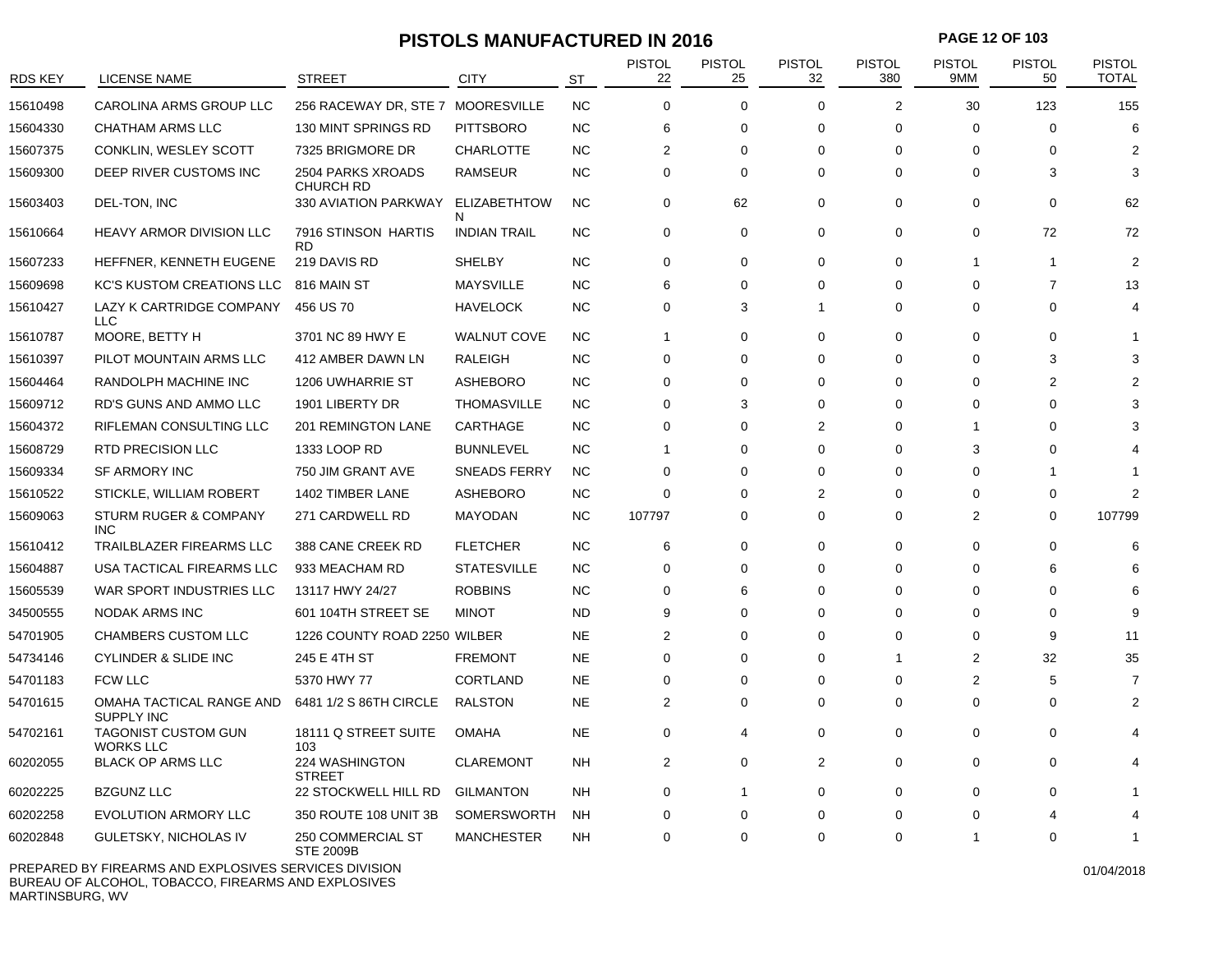### **PISTOLS MANUFACTURED IN 2016 PAGE 13 OF 103**

| <b>RDS KEY</b> | <b>LICENSE NAME</b>                                   | <b>STREET</b>                                  | <b>CITY</b>               | <b>ST</b> | PISTOL<br>22   | <b>PISTOL</b><br>25 | PISTOL<br>32 | <b>PISTOL</b><br>380 | <b>PISTOL</b><br>9MM | <b>PISTOL</b><br>50 | <b>PISTOL</b><br><b>TOTAL</b> |
|----------------|-------------------------------------------------------|------------------------------------------------|---------------------------|-----------|----------------|---------------------|--------------|----------------------|----------------------|---------------------|-------------------------------|
| 60201938       | <b>HOOK, ANTHONY PAUL</b>                             | 18 LAMY DR UNIT #5                             | <b>GOFFSTOWN</b>          | <b>NH</b> | 2              | $\mathbf 0$         | $\mathbf 0$  | $\mathbf 0$          | $\Omega$             | $\Omega$            | $\overline{2}$                |
| 60202715       | MACPHERSON FIREARMS LLC                               | 75 RAILROAD AVE UNIT<br><b>B2</b>              | <b>EPPING</b>             | <b>NH</b> | 2              | 0                   | $\mathbf 0$  | $\mathbf 0$          | $\mathbf 0$          | $\mathbf 0$         | $\overline{2}$                |
| 60201012       | <b>MATRIX AEROSPACE</b><br><b>CORPORATION</b>         | 421 RIVER ROAD                                 | <b>CLAREMONT</b>          | <b>NH</b> | 0              | 0                   | 0            | 0                    | 17                   | $\mathbf 0$         | 17                            |
| 60201998       | PATTERSON, HAROLD MICHAEL 14 NEW ROAD                 |                                                | LYNDEBOROUG<br>H          | <b>NH</b> | $\mathbf 0$    | 0                   | $\mathbf 0$  | $\Omega$             | $\Omega$             | $\overline{1}$      | $\mathbf{1}$                  |
| 60202671       | ROBERTS, RAYMOND WALLACE 17 HALE RD<br>Ш              |                                                | <b>WINCHESTER</b>         | <b>NH</b> | $\mathbf 0$    | 0                   | 0            | $\mathbf 0$          | $\overline{1}$       | $\mathbf 0$         | $\mathbf{1}$                  |
| 60201816       | <b>SIG SAUER INC</b>                                  | 72 PEASE BLVD                                  | <b>NEWINGTON</b>          | <b>NH</b> | 3081           | 826                 | 143          | 128540               | 345560               | 102438              | 580588                        |
| 60201128       | <b>SIG SAUER INC</b>                                  | 12 & 18 INDUSTRIAL DR                          | <b>EXETER</b>             | <b>NH</b> | $\mathbf 0$    | 0                   | $\Omega$     | 21                   | 787                  | 411                 | 1219                          |
| 60200735       | STURM, RUGER & COMPANY,<br><b>INC</b>                 | 529 SUNAPEE ST                                 | <b>NEWPORT</b>            | <b>NH</b> | 20526          | 0                   | $\mathbf 0$  | $\mathbf 0$          | 5                    | $\mathbf 0$         | 20531                         |
| 60201484       | STURM, RUGER & COMPANY,<br><b>INC</b>                 | 411 SUNAPEE ST                                 | <b>NEWPORT</b>            | <b>NH</b> | 17             | 0                   | $\mathbf 0$  | $\Omega$             | $\Omega$             | $\overline{1}$      | 18                            |
| 60202036       | THE SEVENTH SEA<br><b>INDUSTRIES LLC</b>              | 776 BATTLE STREET                              | <b>WEBSTER</b>            | <b>NH</b> | $\mathbf 0$    | $\mathbf{1}$        | $\mathbf 0$  | $\Omega$             | $\mathbf 0$          | $\mathbf 0$         | -1                            |
| 60201658       | WICKED WEAPONRY LLC                                   | 114 LONDONDERRY<br><b>TURNPIKE #1</b>          | <b>HOOKSETT</b>           | <b>NH</b> | $\overline{2}$ | $\mathbf 0$         | $\mathbf 0$  | 0                    | $\mathbf 0$          | $\mathbf 0$         | $\overline{2}$                |
| 82201309       | PANELCRAFT INC                                        | 105 W DEWEY AVE BUILD WHARTON<br>C UNIT 16     |                           | NJ        | $\mathbf 0$    | $\mathbf 0$         | $\mathbf 0$  | $\mathbf 0$          | $\Omega$             | $\overline{1}$      | $\mathbf{1}$                  |
| 58501194       | HAYES, STANLEY EDWARD                                 | 415 KOLLEEN CT                                 | <b>WHITE ROCK</b>         | <b>NM</b> | 3              | 0                   | $\Omega$     | $\mathbf 0$          | $\Omega$             | 4                   | 7                             |
| 58502173       | MCCALL, DAVID A                                       | 5603 RAVELLA DR                                | <b>FARMINGTON</b>         | <b>NM</b> | -1             | 0                   | $\Omega$     | $\Omega$             | $\Omega$             | $\Omega$            |                               |
| 58501956       | RIO ARMS INC                                          | 10901 CASCADA AZUL PL ALBUQUERQUE<br><b>NW</b> |                           | <b>NM</b> | $\Omega$       | 0                   | $\Omega$     | 8                    | $\Omega$             | $\Omega$            | 8                             |
| 98804219       | AXELSON TACTICAL LLC                                  | 2222 PARK PL 1B                                | <b>MINDEN</b>             | NV        | $\mathbf{1}$   | $\mathbf 0$         | $\Omega$     | $\Omega$             | $\Omega$             | $\mathbf 0$         | -1                            |
| 98803399       | CBE INC                                               | 2241 D PARK PLACE                              | <b>MINDEN</b>             | NV        | 93             | 0                   | 3            | $\Omega$             | $\Omega$             | $\mathbf 1$         | 97                            |
| 98804206       | CENTRE FIREARMS CO INC                                | <b>180 CASSIA WAY UNIT</b><br>505-506          | <b>HENDERSON</b>          | <b>NV</b> | $\mathbf{1}$   | 0                   | $\mathbf 0$  | $\mathbf 0$          | $\mathbf 0$          | $\mathbf 0$         | -1                            |
| 98804657       | DOUBLE D ARMS INC                                     | 6885 SPEEDWAY BLVD<br><b>STE Y112</b>          | <b>LAS VEGAS</b>          | <b>NV</b> | 0              | 0                   | 0            | 0                    | 2                    | 0                   | 2                             |
| 98804378       | <b>GUN RACK LLC</b>                                   | 770 TRADEMARK DR<br><b>SUITE #211</b>          | <b>RENO</b>               | <b>NV</b> | $\mathbf 0$    | 1                   | $\mathbf 0$  | $\Omega$             | $\Omega$             | $\Omega$            | $\mathbf{1}$                  |
| 98804211       | <b>GUNS N ARROWS INC</b>                              | 1321 HWY 395 #A                                | GARDNERVILLE              | <b>NV</b> | $\overline{4}$ | 0                   | 0            | $\mathbf 0$          | $\Omega$             | 0                   | 4                             |
| 98804456       | <b>JAXX INDUSTRIES LLC</b>                            | 900 WIGWAM PKWY #155 HENDERSON                 |                           | <b>NV</b> | $\mathbf 0$    | $\mathbf 0$         | $\mathbf 0$  | $\Omega$             | 1                    | $\Omega$            | -1                            |
| 98800873       | JIMENEZ ARMS INC                                      | 7390 EASTGATE ROAD<br><b>SUITE 150</b>         | <b>HENDERSON</b>          | <b>NV</b> | 6617           | 449                 | 11           | 15208                | 14709                | $\mathbf 0$         | 36994                         |
| 98804296       | <b>LIMCAT CUSTOM</b><br><b>INTERNATIONAL LLC</b>      | 58 GLEN CARRAN CIR                             | <b>SPARKS</b>             | <b>NV</b> | 14             | $\mathbf 0$         | $\mathbf 0$  | 0                    | $\overline{7}$       | 9                   | 30                            |
| 98803253       | <b>M-13 INDUSTRIES LLC</b>                            | 3455 S POLARIS STE 5                           | <b>LAS VEGAS</b>          | <b>NV</b> | 0              | $\mathbf{1}$        | $\mathbf 0$  | $\mathbf 0$          | 1                    | $\mathbf 0$         | $\overline{c}$                |
| 98802240       | NEW FRONTIER ARMORY LLC                               | 2844 SYNERGY STREET                            | NORTH LAS<br><b>VEGAS</b> | NV        | $\mathbf 0$    | 0                   | $\mathbf 0$  | $\mathbf 0$          | $\mathbf 0$          | 2                   | $\overline{2}$                |
| 98804471       | RRRH LLC                                              | 1055 INDUSTRIAL WAY<br>#29                     | <b>SPARKS</b>             | <b>NV</b> | 0              | 0                   | 0            | 0                    | $\Omega$             | -1                  | $\mathbf{1}$                  |
| 98804534       | SHAMIE, DANIEL                                        | 3515 W POST ROAD STE LAS VEGAS<br>125          |                           | <b>NV</b> | $\Omega$       | 2                   | $\mathbf 0$  | $\Omega$             | $\Omega$             | $\Omega$            | $\overline{2}$                |
|                | PREPARED BY FIREARMS AND EXPLOSIVES SERVICES DIVISION |                                                |                           |           |                |                     |              |                      |                      |                     | 01/04/2018                    |

BUREAU OF ALCOHOL, TOBACCO, FIREARMS AND EXPLOSIVES MARTINSBURG, WV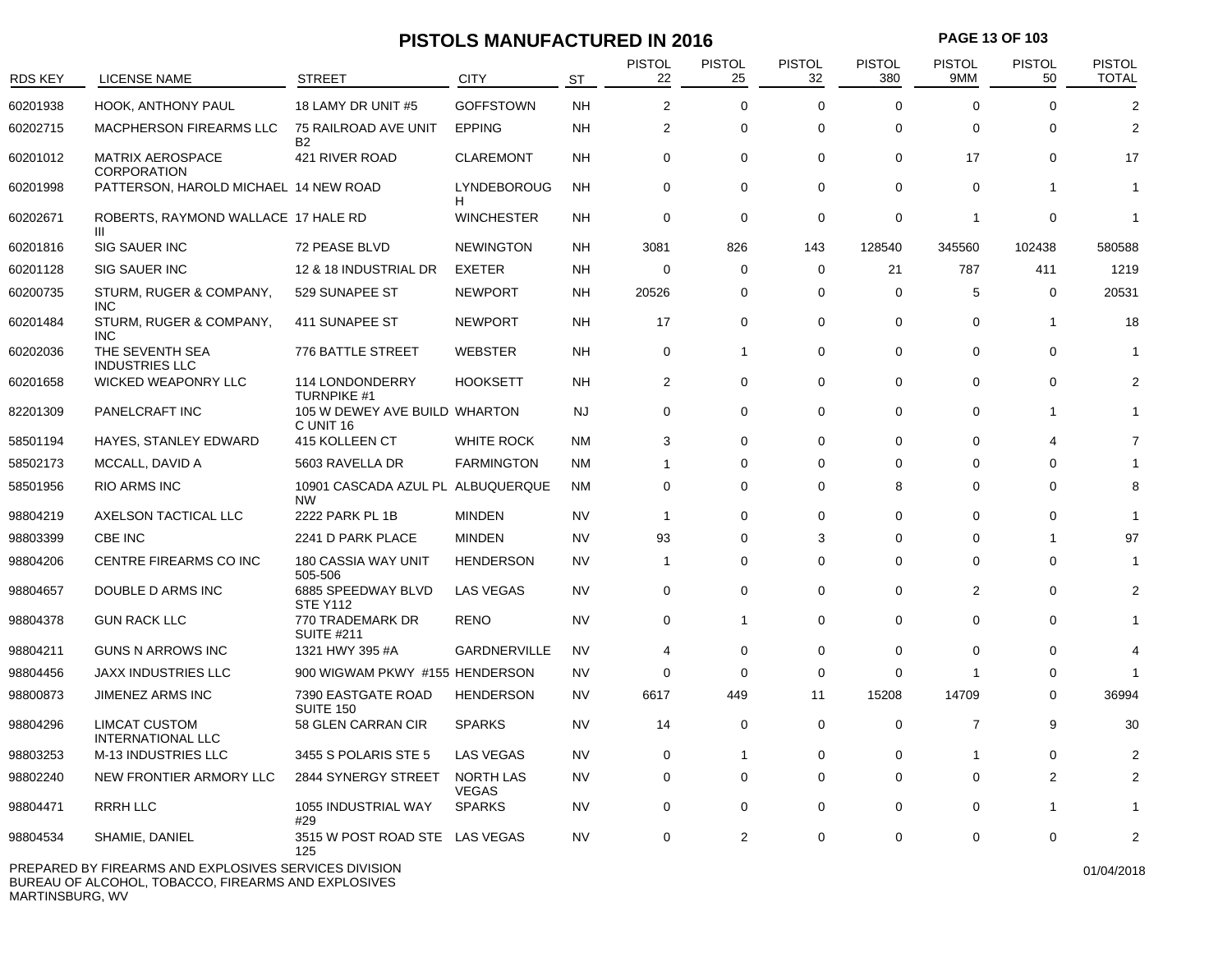### **PISTOLS MANUFACTURED IN 2016 PAGE 14 OF 103**

| RDS KEY  | LICENSE NAME                                    | <b>STREET</b>                              | <b>CITY</b>                       | <b>ST</b> | <b>PISTOL</b><br>22 | <b>PISTOL</b><br>25 | <b>PISTOL</b><br>32 | <b>PISTOL</b><br>380 | <b>PISTOL</b><br>9MM    | <b>PISTOL</b><br>50 | <b>PISTOL</b><br><b>TOTAL</b> |
|----------|-------------------------------------------------|--------------------------------------------|-----------------------------------|-----------|---------------------|---------------------|---------------------|----------------------|-------------------------|---------------------|-------------------------------|
| 61603850 | <b>BEDELL, DANIEL E II</b>                      | 3976 WALDEN AVE                            | LANCASTER                         | <b>NY</b> | $\Omega$            | $\mathbf 0$         | $\Omega$            | $\Omega$             | 6                       | $\Omega$            | 6                             |
| 61601079 | <b>CZ-USA INC</b>                               | 65 BORDEN AVE                              | <b>NORWICH</b>                    | <b>NY</b> | 0                   | 0                   | $\overline{0}$      | 0                    | 3503                    | 6284                | 9787                          |
| 61101081 | DARK STORM INDUSTRIES LLC                       | 4116 & 4122 SUNRISE<br><b>HIGHWAY</b>      | <b>OAKDALE</b>                    | NY        | $\Omega$            | 4                   | 1                   | $\Omega$             | $\overline{4}$          | 0                   | $\mathbf{Q}$                  |
| 61401976 | <b>EG INDUSTRIES INC</b>                        | 815 RT 32                                  | <b>TILLSON</b>                    | <b>NY</b> | 2                   | $\mathbf 0$         | $\mathbf 0$         | $\mathbf 0$          | $\mathbf 0$             | 0                   | 2                             |
| 61300458 | KIMBER MFG INC                                  | 1120 SAW MILL RIVER RD YONKERS             |                                   | NY        | 155                 | 0                   | $\mathbf 0$         | 61089                | 65165                   | 94395               | 220804                        |
| 61600670 | NORDON, INC                                     | 691 EXCHANGE ST                            | <b>ROCHESTER</b>                  | <b>NY</b> | $\mathbf 0$         | 0                   | $\mathbf 0$         | $\mathbf 0$          | 12                      | 0                   | 12                            |
| 61603115 | ORISKANY ARMS INC                               | 175 CLEAR RD                               | <b>ORISKANY</b>                   | <b>NY</b> | 0                   | 0                   | 0                   | 0                    | 155                     | $\mathbf 0$         | 155                           |
| 61601135 | TURNBULL MANUFACTURING<br><b>COMPANY</b>        | 6680 RT 5-20                               | <b>BLOOMFIELD</b>                 | NY        | $\Omega$            | $\mathbf 0$         | $\Omega$            | $\Omega$             | $\Omega$                | 68                  | 68                            |
| 43405174 | <b>ACRESIDE LLC</b>                             | 2094 PECK LEACH RD                         | <b>NORTH</b><br><b>BLOOMFIELD</b> | OH        | $\mathbf 0$         | $\mathbf 0$         | $\mathbf 0$         | $\mathbf 0$          | $\overline{\mathbf{1}}$ | $\Omega$            |                               |
| 43404791 | ARTEMIS ARMS LLC                                | 50 JACKSON ST                              | PORT CLINTON                      | OH        | $\Omega$            | 0                   | $\Omega$            | 0                    | $\Omega$                | -1                  |                               |
| 43404177 | <b>BENCHMARK PRECISION LLC</b>                  | 3077 BUSHNELL<br><b>CAMPBELL RD</b>        | <b>FOWLER</b>                     | OH        | 0                   | 0                   | $\Omega$            | $\Omega$             | $\Omega$                | 4                   |                               |
| 43403656 | <b>BULLSEYE CUSTOM SHOP LLC</b>                 | 1380 BONNIE DR                             | <b>MANSFIELD</b>                  | OH        | $\Omega$            | 1                   | 0                   | $\Omega$             | $\Omega$                | 0                   |                               |
| 43404523 | CBO ACQUISITION INC                             | 836 BROADWAY AVE                           | <b>CLEVELAND</b>                  | OH        | $\Omega$            | 0                   | $\Omega$            | $\Omega$             | $\Omega$                | 1                   |                               |
| 43402362 | DEFENSIVE CREATIONS LLC                         | 253 MAPLEWOOD DR                           | <b>ALLIANCE</b>                   | OH        | $\Omega$            | 0                   | 0                   | $\Omega$             | $\Omega$                | -1                  |                               |
| 43419291 | HASKELL MANUFACTURING INC 585 EAST BLUE LICK RD |                                            | <b>LIMA</b>                       | OH        | $\Omega$            | $\Omega$            | $\Omega$            | $\Omega$             | $\Omega$                | 32400               | 32400                         |
| 43434316 | <b>IBERIA FIREARMS INC</b>                      | 3929 STATE RT 309                          | <b>GALION</b>                     | OH        | $\Omega$            | 0                   | $\Omega$            | $\Omega$             | $\Omega$                | 24100               | 24100                         |
| 43104803 | INLAND MANUFACTURING LLC                        | 6785 W THIRD ST                            | <b>DAYTON</b>                     | OH        | $\Omega$            | 0                   | 29                  | $\Omega$             | $\Omega$                | $\mathbf 0$         | 29                            |
| 43402108 | <b>ITHACA GUN COMPANY</b>                       | 420 N WARPOLE ST                           | <b>UPPER</b><br><b>SANDUSKY</b>   | OH        | $\mathbf 0$         | $\mathbf 0$         | $\mathbf 0$         | $\mathbf 0$          | $\Omega$                | 37                  | 37                            |
| 43436235 | JONES, JOHNDAVID                                | 590 WOODVUE LANE                           | <b>WINTERSVILLE</b>               | OH        | $\overline{1}$      | 1                   | 4                   | -1                   | $\Omega$                | -1                  | 8                             |
| 43104858 | <b>KMR FIREARMS LLC</b>                         | 559 BECKERS LN                             | <b>LOWELL</b>                     | OH        | $\mathbf 1$         | 0                   | $\Omega$            | $\Omega$             |                         | $\Omega$            | $\overline{2}$                |
| 43102967 | <b>LUXUS ARMS LLC</b>                           | 222 HOMAN WAY                              | <b>MOUNT ORAB</b>                 | OH        | 22                  | 0                   | 10                  | $\Omega$             | $\Omega$                | 0                   | 32                            |
| 43403346 | MESZAROS, ROBERT DANIEL                         | 9501 E CENTER ST                           | <b>WINDHAM</b>                    | OH        | 2                   | $\Omega$            | $\Omega$            | $\Omega$             | $\Omega$                | 0                   | $\overline{2}$                |
| 43404665 | NIGHT WALKER CUSTOM LLC                         | 218 FOREST ST                              | LAGRANGE                          | OH        | $\Omega$            | $\Omega$            | $\Omega$            | $\Omega$             |                         | $\Omega$            |                               |
| 43104822 | NMWC LLC                                        | 4284 GLENMAWR AVE                          | <b>COLUMBUS</b>                   | OH        | $\mathbf 0$         | 0                   | $\mathbf 0$         | $\Omega$             | $\Omega$                | $\overline{2}$      | $\overline{2}$                |
| 43403241 | PARTISAN ENTERPRISES LLC                        | 12351 PROSPECT RD.<br>EAST BUILDING UNIT A | <b>STRONGSVILLE</b>               | OH        | $\mathbf 0$         | $\mathbf 0$         | 25                  | $\Omega$             | $\Omega$                | 0                   | 25                            |
| 43105466 | <b>QUEEN CITY ARMS LLC</b>                      | 320 SYCAMORE ST                            | <b>NEW RICHMOND</b>               | OH        | 5                   | $\mathbf 0$         | $\mathbf 0$         | $\Omega$             | $\Omega$                | $\Omega$            | 5                             |
| 43403921 | RDM CUSTOM GUN WORKS LLC 8935 VANSICKLE DR      |                                            | <b>NASHPORT</b>                   | OH        | $\Omega$            | $\mathbf 0$         | $\Omega$            | $\Omega$             | $\Omega$                | 1                   |                               |
| 43104418 | STEALTH ARMS LLC                                | 4930 KITTLE RD                             | <b>CELINA</b>                     | OH        | $\Omega$            | $\mathbf 0$         | $\Omega$            | 0                    | 3                       | $\overline{7}$      | 10                            |
| 43102059 | STOUTS GUN SHOP & REPAIR,<br><b>LLC</b>         | 5452 CR 26                                 | <b>BELLEFONTAINE</b>              | OH        | 1                   | 0                   | 1                   | $\Omega$             |                         | $\Omega$            | 3                             |
| 43405123 | STRASSELLS MACHINE INC                          | 1015 SPRINGMILL ST                         | <b>MANSFIELD</b>                  | OH        | $\Omega$            | 0                   | $\mathbf 0$         | 21000                | 69900                   | 0                   | 90900                         |
| 43105224 | TACK-DRIVER ARMS LLC                            | 6970 GRATE PARK DR                         | <b>NEW ALBANY</b>                 | OH        | $\Omega$            | 0                   | $\Omega$            | $\Omega$             | $\Omega$                | $\overline{2}$      | $\overline{2}$                |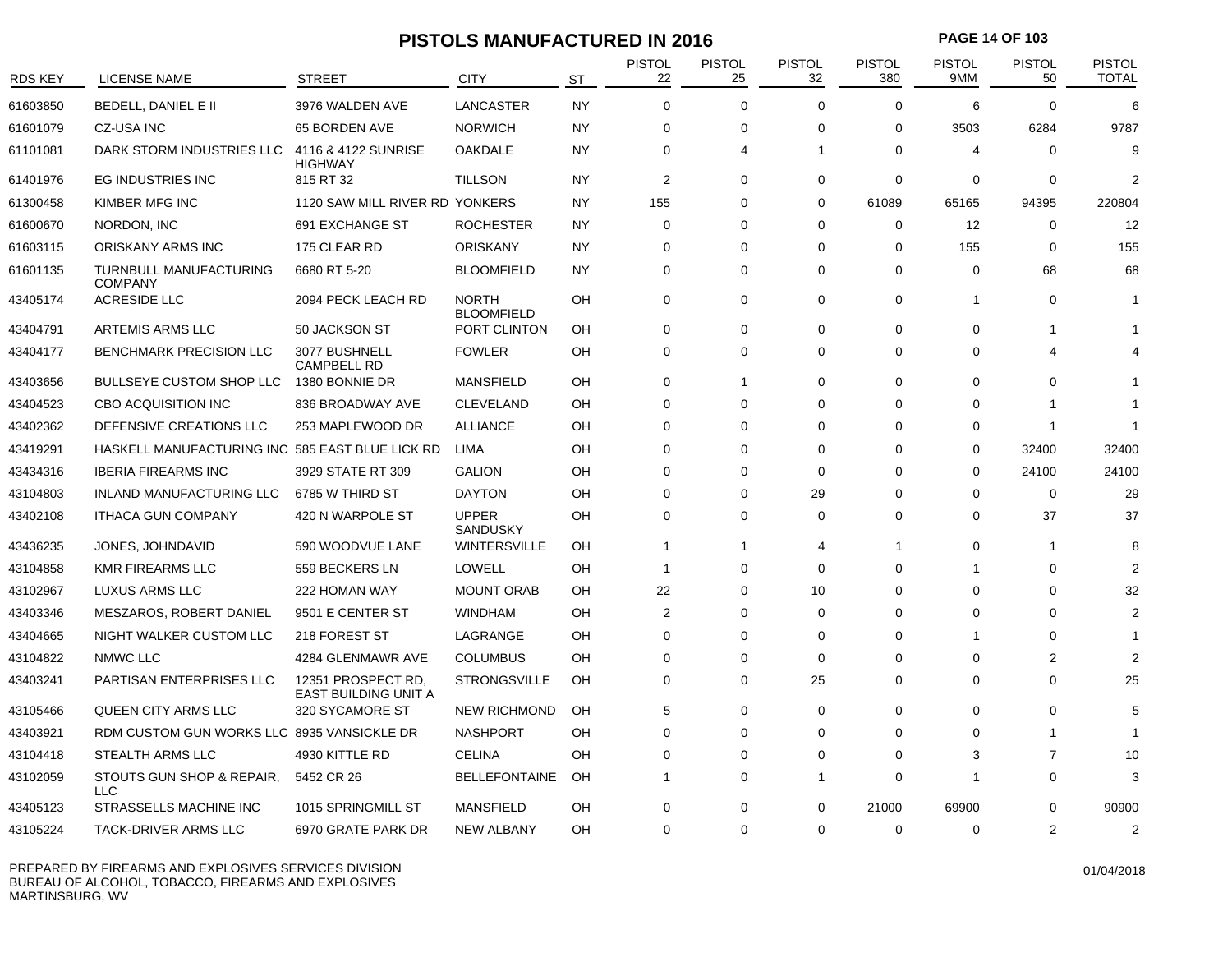### **PISTOLS MANUFACTURED IN 2016 PAGE 15 OF 103**

| <b>RDS KEY</b> | LICENSE NAME                                          | STREET                                   | CITY                          | <b>ST</b> | <b>PISTOL</b><br>22 | <b>PISTOL</b><br>25 | <b>PISTOL</b><br>32 | <b>PISTOL</b><br>380 | <b>PISTOL</b><br>9MM | <b>PISTOL</b><br>50 | <b>PISTOL</b><br><b>TOTAL</b> |
|----------------|-------------------------------------------------------|------------------------------------------|-------------------------------|-----------|---------------------|---------------------|---------------------|----------------------|----------------------|---------------------|-------------------------------|
| 43104574       | <b>TECHNIQUES SURFACES USA</b><br><b>INC</b>          | 2015 PROGRESS DR                         | <b>SPRINGFIELD</b>            | OH        | $\mathbf{0}$        | $\mathbf 0$         | $\Omega$            | $\Omega$             | $\Omega$             | -1                  |                               |
| 43404591       | <b>TWISTED RIVER TACTICAL LLC</b>                     | 4564 ROHRDALE AVE NW CANAL FULTON        |                               | OH        | $\Omega$            | 2                   | 1                   | $\Omega$             | $\Omega$             | $\Omega$            | З                             |
| 43400683       | <b>VERHOFF, DARRIN</b>                                | 242 W 4TH ST                             | <b>OTTAWA</b>                 | OH        | $\Omega$            | $\Omega$            | $\Omega$            | $\Omega$             | $\Omega$             | $\overline{7}$      | 7                             |
| 57302562       | <b>ACCURATE IRON LLC</b>                              | 12804 BUCKBOARD RD                       | <b>JONES</b>                  | OK        | 0                   | 0                   | $\Omega$            | $\Omega$             | $\Omega$             | -1                  |                               |
| 57306249       | <b>CHOCTAW DEFENSE</b><br><b>MUNITIONS LLC</b>        | <b>1 SKYWAY DRIVE</b>                    | <b>MCALESTER</b>              | ОK        | $\Omega$            | $\Omega$            | $\Omega$            | $\Omega$             | $\Omega$             | 5                   | 5                             |
| 57305059       | CHOCTAW MANUFACTURING<br>DEFENSE CONTRACTORS          | 3 SKYWAY DR                              | <b>MCALESTER</b>              | OK        | $\mathbf 0$         | 0                   | $\Omega$            | 0                    | 0                    | 6                   | 6                             |
| 57302798       | COLD HAND ARMS LLC                                    | 615 W WILSHIRE STE<br>1400               | OKLAHOMA CITY                 | <b>OK</b> | $\overline{7}$      | $\mathbf 0$         | $\mathbf 0$         | $\mathbf 0$          | $\Omega$             | $\Omega$            | 7                             |
| 57302390       | <b>CUTTING EDGE ARMS LLC</b>                          | 6840 NW 11TH STREET                      | OKLAHOMA CITY                 | OK.       | $\Omega$            | 0                   | 1                   | $\Omega$             | $\Omega$             | $\Omega$            |                               |
| 57305534       | FIRINGLINE ARMS GROUP LLC                             | 69400 E HWY 60                           | <b>WYANDOTTE</b>              | ОK        | $\Omega$            | $\Omega$            | 1                   | $\Omega$             | $\Omega$             | $\Omega$            |                               |
| 57304721       | <b>HAILEY ORDNANCE COMPANY</b>                        | 1661 EXCHANGE AVE                        | <b>OKLAHOMA CITY</b>          | OK.       | $\mathbf 1$         | 0                   | $\Omega$            | $\Omega$             | $\Omega$             | $\Omega$            |                               |
| 57304832       | <b>HARSH FIREARMS LLC</b>                             | 3535 MACDONNELL DR                       | <b>NORMAN</b>                 | OK        | $\Omega$            | 1                   | $\Omega$            | $\Omega$             | $\Omega$             | $\Omega$            |                               |
| 57305758       | <b>HEWITT, KODEY CHARLES</b>                          | 25500 EAST 111TH ST S                    | <b>BROKEN</b><br><b>ARROW</b> | ОΚ        | $\mathbf{1}$        | $\Omega$            | $\Omega$            | $\Omega$             | 2                    | -1                  |                               |
| 57306211       | <b>INFINITY CUSTOM SERVICES</b><br><b>LLC</b>         | 6644 SE QUAIL RIDGE RD BARTLESVILLE      |                               | OK        | $\mathbf 0$         | -1                  | $\Omega$            | $\mathbf 0$          | $\Omega$             | 0                   |                               |
| 57305440       | MILLER, MICHAEL                                       | 4432 248TH W AVE                         | <b>SAND SPRINGS</b>           | OK        | $\mathbf 0$         | 3                   | 1                   | $\mathbf 0$          | $\Omega$             | $\Omega$            |                               |
| 57305565       | <b>MKP ARMS LLC</b>                                   | 177 COUNTY ST 2760                       | <b>MINCO</b>                  | OK        | $\Omega$            | 0                   | 1                   | $\Omega$             | $\Omega$             | 0                   |                               |
| 57304478       | OKLAHOMA FIREARM<br><b>SERVICES INC</b>               | 26706 E 840 RD                           | <b>CASHION</b>                | ОK        | $\mathbf 0$         | 0                   | $\Omega$            | $\mathbf 0$          | $\Omega$             | -1                  |                               |
| 57305420       | PARABELLUM COMBAT<br><b>SYSTEMS LLC</b>               | 301 WORLEY ST                            | <b>STILWELL</b>               | OK        | $\Omega$            | 0                   | $\Omega$            | 0                    | 38                   | 3                   | 41                            |
| 57305102       | RIGHT TO BEAR GUNSMITHING HC 2 BOX 187<br>LLC         |                                          | <b>KEYES</b>                  | OK        | $\mathbf{0}$        | 0                   | 0                   | 0                    | 0                    | 3                   | 3                             |
| 99304223       | A-TEAM ARMS LLC                                       | 201 SE 10TH ST                           | <b>GRANTS PASS</b>            | <b>OR</b> | $\mathbf{1}$        | 0                   | $\Omega$            | $\Omega$             | $\Omega$             | 0                   |                               |
| 99303182       | <b>EMERALD VALLEY ARMORY</b><br>LLC                   | 155 EAST OREGON AVE                      | <b>CRESWELL</b>               | <b>OR</b> | 3                   | 0                   | $\Omega$            | $\Omega$             | $\Omega$             | $\Omega$            | 3                             |
| 99301001       | NOVESKE RIFLEWORKS LLC                                | 594 NE E ST                              | <b>GRANTS PASS</b>            | <b>OR</b> | $\mathbf{0}$        | 19                  | $\Omega$            | 0                    | $\Omega$             | 0                   | 19                            |
| 99301752       | POWDER RIVER PRECISION<br><b>INC</b>                  | 3835 23RD STREET                         | <b>BAKER CITY</b>             | <b>OR</b> | $\Omega$            | 0                   | $\Omega$            | $\Omega$             | $\Omega$             | 1                   |                               |
| 99304043       | <b>R&amp;J FIREARMS LIMITED</b><br><b>PARTNERSHIP</b> | 11225 YOUNGBERG HILL<br>RD.              | <b>MCMINNVILLE</b>            | <b>OR</b> | $\overline{2}$      | 0                   | 3                   | $\Omega$             | $\Omega$             | $\Omega$            | 5                             |
| 99303260       | RHEINSCHMIDT MFG, LLC                                 | 5590 SW 195TH AVE                        | <b>BEAVERTON</b>              | <b>OR</b> | $\Omega$            | 0                   | $\Omega$            | $\Omega$             | $\Omega$             | -1                  |                               |
| 99304142       | ROGUE DEFENSE LLC                                     | 17843 SE MCLOUGHLIN<br><b>BLVD STE 3</b> | MILWAUKIE                     | <b>OR</b> | $\mathbf 0$         | 18                  | $\Omega$            | $\Omega$             | $\Omega$             | $\Omega$            | 18                            |
| 99304557       | THUNDER TECHNOLOGIES LLC 144 SE109TH AVE              |                                          | <b>PORTLAND</b>               | <b>OR</b> | $\mathbf{1}$        | 0                   | 3                   | 0                    | $\Omega$             | 0                   | $\Delta$                      |
| 99337182       | TNW FIREARMS INC                                      | 55325 TIMBER RD                          | <b>VERNONIA</b>               | <b>OR</b> | 0                   | 0                   | 0                   | 0                    | 449                  | 0                   | 449                           |
| 82506775       | ASYLUM WEAPONRY LLC                                   | 245 BATTERY ST                           | <b>SAINT MARYS</b>            | PA        | 34                  | 0                   | 32                  | O                    | $\Omega$             | $\Omega$            | 66                            |
| 82505422       | <b>BANAS ARMORY LLC</b>                               | 316 S KEEL RIDGE RD                      | <b>HERMITAGE</b>              | PA        | $\mathbf 0$         | 0                   | $\Omega$            | $\Omega$             | -1                   | 2                   | 3                             |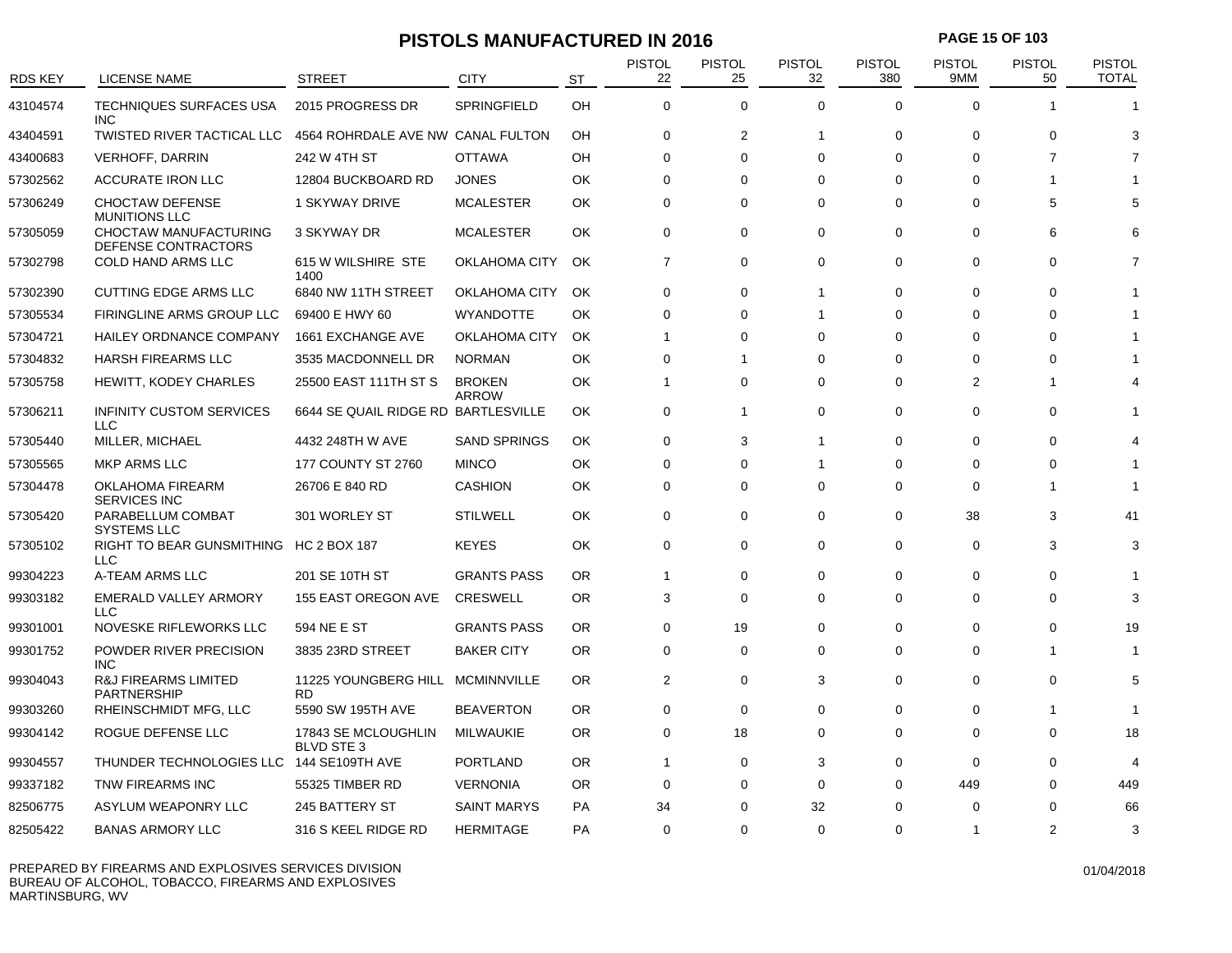### **PISTOLS MANUFACTURED IN 2016 PAGE 16 OF 103**

| <b>RDS KEY</b> | <b>LICENSE NAME</b>                                             | <b>STREET</b>                              | <b>CITY</b>                       | <b>ST</b>      | <b>PISTOL</b><br>22 | <b>PISTOL</b><br>25 | <b>PISTOL</b><br>32 | <b>PISTOL</b><br>380 | <b>PISTOL</b><br>9MM | <b>PISTOL</b><br>50 | <b>PISTOL</b><br><b>TOTAL</b> |
|----------------|-----------------------------------------------------------------|--------------------------------------------|-----------------------------------|----------------|---------------------|---------------------|---------------------|----------------------|----------------------|---------------------|-------------------------------|
| 82305124       | <b>BUCHANAN GUNSMITHING &amp;</b><br><b>CUSTOM FIREARMS LLC</b> | 103 LOCUST DRIVE                           | <b>MILFORD</b>                    | PA             | $\Omega$            | $\mathbf 0$         | $\Omega$            | $\Omega$             | 3                    | 8                   | 11                            |
| 82502681       | <b>EVANS MACHINING SERVICE</b><br><b>INC</b>                    | <b>314 STATE STREET</b>                    | <b>CLAIRTON</b>                   | PA             | $\mathbf 0$         | $\mathbf 0$         | $\mathbf 0$         | 0                    | 23                   | $\mathbf 0$         | 23                            |
| 82504565       | <b>FRANKLIN ARMS CO</b>                                         | 5479 MAIN ST                               | <b>MARION</b>                     | PA             | $\mathbf 0$         | $\mathbf 0$         | $\mathbf 0$         | 0                    | $\overline{1}$       | $\mathbf 0$         | 1                             |
| 82303928       | <b>JANRO CUSTOM GUNWORKS</b><br><b>LLC</b>                      | 1156 WILCOX RD                             | <b>NEW MILFORD</b>                | PA             | $\mathbf 0$         | $\mathbf 0$         | $\Omega$            | 0                    | $\Omega$             | -1                  | 1                             |
| 82302834       | KEYSTONE SPORTING ARMS<br><b>LLC</b>                            | 155 SODOM RD                               | <b>MILTON</b>                     | PA             | 356                 | $\mathbf 0$         | $\mathbf 0$         | 0                    | $\Omega$             | $\Omega$            | 356                           |
| 82505020       | LAKATOSH CUSTOMS, LLC                                           | 1864 RIDGE RD                              | <b>JEANNETTE</b>                  | PA             | $\Omega$            | $\mathbf 0$         | $\Omega$            | $\Omega$             | $\Omega$             | $\mathbf{1}$        | 1                             |
| 82303867       | <b>MOUNTAIN COMPETITION</b><br>PISTOLS LLC                      | 3286 MOUNTAIN VIEW DR TANNERSVILLE         |                                   | PA             | $\mathbf 0$         | 0                   | $\mathbf 0$         | 0                    | 6                    | $\mathbf 0$         | 6                             |
| 82307692       | <b>PRITTS, WESTON LEE &amp;</b><br>BURIAN, ANTHONY WILLIAM      | 100 W SECOND ST UNIT<br>7                  | HUMMELSTOWN                       | PA             | $\overline{2}$      | 0                   | $\mathbf 0$         | 0                    | 24                   | 6                   | 32                            |
| 82305497       | <b>REBEL ARMS CORP</b>                                          | 67 MILLCREEK RD                            | <b>EAST</b><br><b>STROUDSBURG</b> | PA             | 14                  | 0                   | 3                   | 0                    | $\mathbf 0$          | $\mathbf 0$         | 17                            |
| 82303270       | U S ARMAMENT CORP                                               | 121 VALLEY VIEW DR                         | <b>EPHRATA</b>                    | PA             | $\mathbf 0$         | 0                   | 615                 | 0                    | 0                    | 0                   | 615                           |
| 82305930       | <b>WARWICK TACTICAL LLC</b>                                     | 1917 MCFARLAND DR                          | <b>LANDISVILLE</b>                | PA             | $\mathbf 0$         | $\mathbf 0$         | $\mathbf 0$         | $\mathbf 0$          | 20                   | $\Omega$            | 20                            |
| 60500107       | TANURY INDUSTRIES, INC.                                         | <b>6 NEW ENGLAND WAY</b>                   | <b>LINCOLN</b>                    | R <sub>l</sub> | 442                 | 0                   | $\Omega$            | 698                  | 20                   | 97                  | 1257                          |
| 15704477       | ACE FIREARMS INC                                                | 116 KAY DRIVE STE B                        | <b>EASLEY</b>                     | SC             | $\mathbf 0$         | 0                   | $\mathbf 0$         | 0                    | $\mathbf 0$          | $\mathbf{1}$        | $\overline{1}$                |
| 15704502       | AMERICAN TACTICAL INC                                           | 231 DEMING WAY                             | <b>SUMMERVILLE</b>                | SC             | $\Omega$            | $\Omega$            | $\Omega$            | 0                    | 1233                 | 2908                | 4141                          |
| 15705372       | AUTO MAG LTD COMPANY LLC                                        | 1951 PISAH RD                              | <b>FLORENCE</b>                   | SC             | $\mathbf 0$         | 0                   | 0                   | 0                    | $\mathbf 0$          | 3                   | 3                             |
| 15705323       | CBC INDUSTRIES LLC                                              | 2460 REMOUNT RD STE<br>106                 | <b>NORTH</b><br><b>CHARLESTON</b> | SC             | $\mathbf 0$         | $\Omega$            | $\Omega$            | 0                    | 2                    | $\Omega$            | 2                             |
| 15703422       | <b>CORMAC ENTERPRISES LLC</b>                                   | 22 HOLBROOK DR                             | <b>BEAUFORT</b>                   | SC             | $\mathbf 0$         | 8                   | $\Omega$            | 0                    | $\Omega$             | $\Omega$            | 8                             |
| 15705439       | D & R GUNSMITHING & SALES<br>LLC.                               | 2837 UNIT E SOUTH LIVE MONCKS<br>OAK DRIVE | <b>CORNER</b>                     | SC             | $\mathbf 0$         | $\mathbf 0$         | $\mathbf 0$         | $\mathbf 0$          | $\mathbf 0$          | 3                   | 3                             |
| 15703590       | DANIEL DEFENSE INC                                              | 58 FIREFLY DR                              | <b>RIDGELAND</b>                  | SC             | $\mathbf 0$         | 541                 | 226                 | 0                    | $\mathbf 0$          | $\mathbf 0$         | 767                           |
| 15705009       | DEFREEST, DORIS P AND<br>PERKINSON, PATRICK K                   | 13255 SC HWY 64                            | <b>BARNWELL</b>                   | <b>SC</b>      | $\mathbf 0$         | $\mathbf 0$         | $\mathbf 0$         | 0                    | $\Omega$             | $\mathbf{1}$        | -1                            |
| 15705700       | <b>DESTRUCTIVE DEVICES</b><br><b>INDUSTRIES LLC</b>             | 2121 OLD DUNBAR RD                         | <b>WEST</b><br><b>COLUMBIA</b>    | SC             | $\Omega$            | $\mathbf 0$         | 115                 | $\Omega$             | $\Omega$             | $\Omega$            | 115                           |
| 15705275       | DOC'S TACTICAL WEAPONS<br><b>SYSTEMS LLC</b>                    | 103 NORTH MAIN ST                          | <b>BELTON</b>                     | SC             | $\overline{2}$      | 0                   | $\mathbf 0$         | 0                    | $\Omega$             | $\Omega$            | $\overline{2}$                |
| 15705440       | <b>GUNN, JAMES VANE</b>                                         | 3120 WACCAMAW BLVD                         | <b>MYRTLE BEACH</b>               | <b>SC</b>      | $\mathbf 0$         | 0                   | $\mathbf 0$         | 0                    | 2                    | $\overline{7}$      | 9                             |
| 15703889       | JACOB GREY FIREARMS LLC                                         | 125A QUEEN PKWY                            | WEST<br><b>COLUMBIA</b>           | SC             | $\mathbf 0$         | 0                   | $\mathbf 0$         | 0                    | $\mathbf 0$          | 26                  | 26                            |
| 15702453       | LEXINGTON FIREARMS & GUN<br><b>WORKS, LLC</b>                   | 106 HONEYBEE CT                            | <b>LEXINGTON</b>                  | SC             | $\mathbf{1}$        | 0                   | $\Omega$            | $\Omega$             | $\Omega$             | $\Omega$            | 1                             |
| 15703786       | NAP-TAC LLC                                                     | 159 NEW OAK LANE                           | <b>MONCKS</b><br><b>CORNER</b>    | <b>SC</b>      | $\mathbf{1}$        | 0                   | $\Omega$            | $\Omega$             | $\Omega$             | $\Omega$            | 1                             |
| 15705563       | PALMETTO STATE ARMORY<br>LLC                                    | 366 E 5TH NORTH ST                         | <b>SUMMERVILLE</b>                | SC             | $\mathbf 0$         | $\mathbf 0$         | $\mathbf 0$         | $\mathbf 0$          | $\Omega$             | 10                  | 10                            |
| 15704905       | PALMETTO STATE ARMORY<br>LLC                                    | 3365 SOUTH MORGANS<br>POINT RD             | <b>MOUNT</b><br><b>PLEASANT</b>   | <b>SC</b>      | $\Omega$            | 16                  | $\Omega$            | $\Omega$             | $\overline{1}$       | 27                  | 44                            |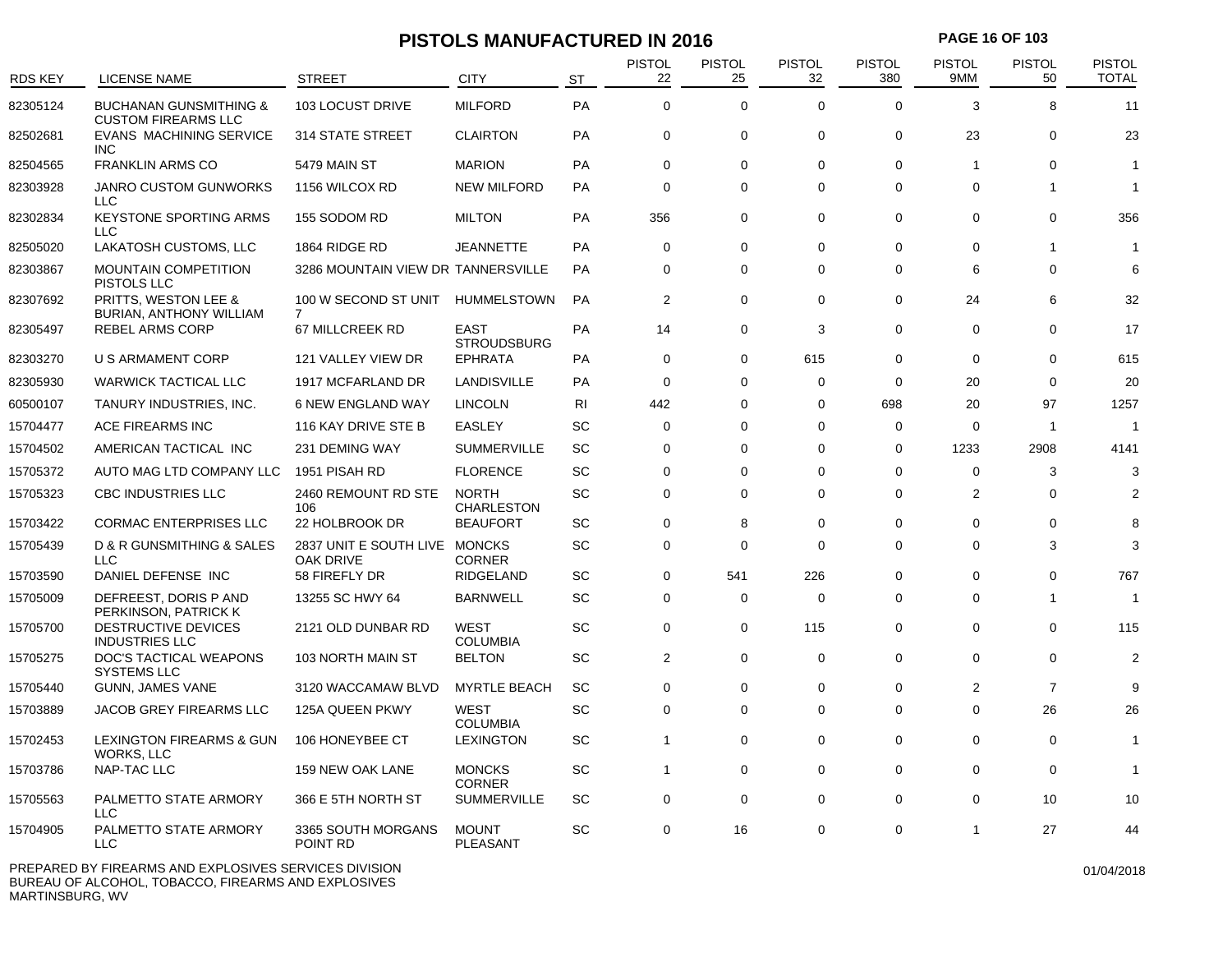### **PISTOLS MANUFACTURED IN 2016 PAGE 17 OF 103**

| <b>RDS KEY</b> | <b>LICENSE NAME</b>                                    | <b>STREET</b>                               | <b>CITY</b>                    | <b>ST</b> | <b>PISTOL</b><br>22 | <b>PISTOL</b><br>25 | <b>PISTOL</b><br>32 | <b>PISTOL</b><br>380 | <b>PISTOL</b><br>9MM | <b>PISTOL</b><br>50 | PISTOL<br><b>TOTAL</b> |
|----------------|--------------------------------------------------------|---------------------------------------------|--------------------------------|-----------|---------------------|---------------------|---------------------|----------------------|----------------------|---------------------|------------------------|
| 15702546       | PALMETTO STATE ARMORY,<br><b>LLC</b>                   | 2121 OLD DUNBAR RD                          | <b>WEST</b><br><b>COLUMBIA</b> | SC        | $\mathbf 0$         | 469                 | $\Omega$            | $\mathbf 0$          | 1                    | 450                 | 920                    |
| 15703868       | <b>SPORTSMAN INC</b>                                   | 247 HANDS MILL HWY                          | <b>ROCK HILL</b>               | SC        |                     | $\mathbf 0$         | $\overline{2}$      | $\mathbf 0$          | $\Omega$             | 0                   | 3                      |
| 34601255       | <b>BAR-STO PRECISION MACHINE</b><br><b>LLC</b>         | 3571 HANSEN AVE                             | <b>STURGIS</b>                 | <b>SD</b> | 0                   | 0                   | $\Omega$            | 0                    | 1                    | 3                   |                        |
| 34633475       | H S PRECISION INC                                      | 1301 TURBINE DR                             | <b>RAPID CITY</b>              | <b>SD</b> | $\mathbf 0$         | $\mathbf 0$         | 5                   | $\mathbf 0$          | $\Omega$             | $\mathbf 0$         |                        |
| 16204234       | <b>BC ENGINEERING LLC</b>                              | 5895 E AJ HIGHWAY                           | <b>RUSSELLVILLE</b>            | <b>TN</b> | 34                  | 0                   | $\Omega$            | 0                    | $\Omega$             | $\Omega$            | 34                     |
| 16208373       | <b>BOOMSTICK BALLISTICS LLC</b>                        | 102 SEMINOLE DR                             | MARYVILLE                      | <b>TN</b> | 0                   | 4                   | $\Omega$            | 0                    | $\Omega$             | $\Omega$            |                        |
| 16209093       | <b>BULLDOG FIREARMS LLC</b>                            | 390 S WINGATE WAY                           | <b>LENOIR CITY</b>             | <b>TN</b> | 0                   | $\Omega$            | $\Omega$            | $\Omega$             | $\Omega$             | -1                  | -1                     |
| 16207759       | <b>COBRAY FIREARMS OF</b><br><b>TENNESSEE LLC</b>      | 1801 HWY 68                                 | <b>DUCKTOWN</b>                | <b>TN</b> | $\Omega$            | $\Omega$            | $\Omega$            | $\Omega$             | 120                  | 1200                | 1320                   |
| 16205316       | <b>CUSTOM DEFENSE LLC</b>                              | 308 SOUTH WATER AVE<br><b>SUITE A</b>       | <b>GALLATIN</b>                | <b>TN</b> | 0                   | 0                   | 0                   | 0                    | $\mathbf 0$          | 5                   | 5                      |
| 16208304       | <b>ENCORE FURNITURE THRIFTS</b><br>& MORE LLC          | 1064 RIVERSIDE DRIVE                        | <b>CLARKSVILLE</b>             | <b>TN</b> | $\mathbf 0$         | $\mathbf 0$         | $\mathbf 0$         | $\mathbf 0$          | $\mathbf 0$          | 13                  | 13                     |
| 16209216       | RODRIGUEZ, VICTOR ANGEL                                | 714 CLAYTON DR                              | <b>CLARKSVILLE</b>             | <b>TN</b> | $\Omega$            | $\Omega$            | $\Omega$            | $\Omega$             | 1                    | $\Omega$            | 1                      |
| 16207129       | TENNESSEE ARMS COMPANY<br><b>LLC</b>                   | 517 LAKE ROAD                               | <b>DYERSBURG</b>               | TN        | $\Omega$            | $\mathbf 0$         | $\Omega$            | $\Omega$             | 3                    | $\Omega$            | 3                      |
| 16208127       | THE TACTICAL EDGE LLC                                  | 1925 FT CAMPBELL BLVD CLARKSVILLE<br>UNIT C |                                | TN        | $\overline{7}$      | 0                   | $\mathbf{1}$        | 0                    | 0                    | 0                   | R                      |
| 16208955       | THOMAS, ETHAN AUGUST                                   | 2210 FAIRFAX DRIVE                          | <b>CLARKSVILLE</b>             | <b>TN</b> | $\mathbf 0$         | $\mathbf{1}$        | $\mathbf 0$         | $\mathbf 0$          | $\Omega$             | $\mathbf 0$         | 1                      |
| 16208855       | ULTIMATE ARMS LLC                                      | 308B SOUTH WATER AVE GALLATIN               |                                | <b>TN</b> | $\mathbf 0$         | $\mathbf 0$         | $\Omega$            | 0                    | $\Omega$             | 49                  | 49                     |
| 57511374       | <b>ADAPTIVE DEFENSE</b><br>SOLUTIONS INC               | 2215 FM 920                                 | <b>WEATHERFORD</b>             | TX        | 2                   | 0                   | $\Omega$            | 0                    | 0                    | 0                   | $\overline{2}$         |
| 57421953       | AMERICAN DERRINGER CORP                                | 127 N LACY DR                               | <b>WACO</b>                    | <b>TX</b> | 2                   | $\mathbf 0$         | $\mathbf{1}$        | 15                   | $\Omega$             | 34                  | 52                     |
| 57407398       | ARCHER MFG INC                                         | 520 CR 108 UNIT 5                           | <b>HUTTO</b>                   | TX        | $\mathbf 0$         | $\mathbf 0$         | $\mathbf 1$         | $\mathbf 0$          | $\Omega$             | 0                   | -1                     |
| 57407660       | ATX ARMORY LLC                                         | <b>12119 ROXIE DR</b>                       | <b>AUSTIN</b>                  | TX        | 0                   | 4                   | 5                   | 0                    | 0                    | 0                   | 9                      |
| 57509216       | AVILA, EDWARD & JUAN C                                 | 901 VZ CR 3215                              | <b>WILLS POINT</b>             | TX        | $\overline{0}$      | 8                   | $\overline{7}$      | $\Omega$             | $\Omega$             | $\Omega$            | 15                     |
| 57509557       | BECK DEFENSE LLC                                       | 168 CR 3672                                 | <b>SPRINGTOWN</b>              | TX        | $\overline{1}$      | $\mathbf 0$         | $\Omega$            | $\mathbf 0$          | $\Omega$             | $\Omega$            | 1                      |
| 57602738       | BENCIVENGA CORPORATION                                 | 4800 W 34TH ST STE D-<br>11                 | <b>HOUSTON</b>                 | TX        | 64                  | 0                   | $\overline{1}$      | $\mathbf 0$          | 13                   | $\mathbf 0$         | 78                     |
| 57512223       | <b>BLACK FLAG UNITED LLC</b>                           | 1724 S HWY 287                              | <b>CORSICANA</b>               | TX        | $\Omega$            | $\Omega$            | $\overline{2}$      | $\mathbf 0$          | $\Omega$             | $\Omega$            | $\mathcal{P}$          |
| 57509972       | <b>BLACK HOG RIFLE COMPANY</b>                         | 1309 BEN RICHEY DR                          | ABILENE                        | TX        | $\Omega$            | $\Omega$            | $\overline{1}$      | $\Omega$             | $\Omega$             | $\Omega$            |                        |
| 57511900       | <b>BLACK RIFLE CUSTOMS LLC</b>                         | 574 CR 1362                                 | <b>GARRISON</b>                | TX        | 3                   | $\mathbf 0$         | $\Omega$            | 0                    | $\Omega$             | $\Omega$            | 3                      |
| 57509671       | <b>BLINK DESIGN &amp;</b><br>MANUFACTURING LLC         | 4096 FM 1565                                | <b>CADDO MILLS</b>             | TX        | $\mathbf 0$         | 0                   | $\Omega$            | 0                    | $\Omega$             | -1                  |                        |
| 57503595       | <b>BOND ARMS, INC</b>                                  | 1820 S MORGAN                               | <b>GRANBURY</b>                | TX        | 151                 | 0                   | 21                  | 2439                 | 743                  | 16758               | 20112                  |
| 57605428       | <b>BULLETS, BLADES &amp;</b><br><b>CONCEALMENT LLC</b> | 111 I-45 SOUTH STE G-2                      | <b>HUNTSVILLE</b>              | TX        | 0                   | $\mathbf 0$         | $\mathbf 0$         | 0                    | 0                    | 8                   | 8                      |
| 57512512       | CARROLL, DANIEL PATRICK                                | 738 FECHTLER RD                             | <b>NOCONA</b>                  | TX        | $\mathbf{1}$        | $\mathbf 0$         | $\Omega$            | 0                    | 1                    | $\overline{c}$      | 4                      |
| 57511249       | <b>CHARLIE SQUAD FIREARMS</b><br><b>LLC</b>            | 10055 MANOR WAY                             | <b>FORNEY</b>                  | ТX        | 70                  | $\mathbf 0$         | $\overline{2}$      | $\Omega$             | $\Omega$             | $\Omega$            | 72                     |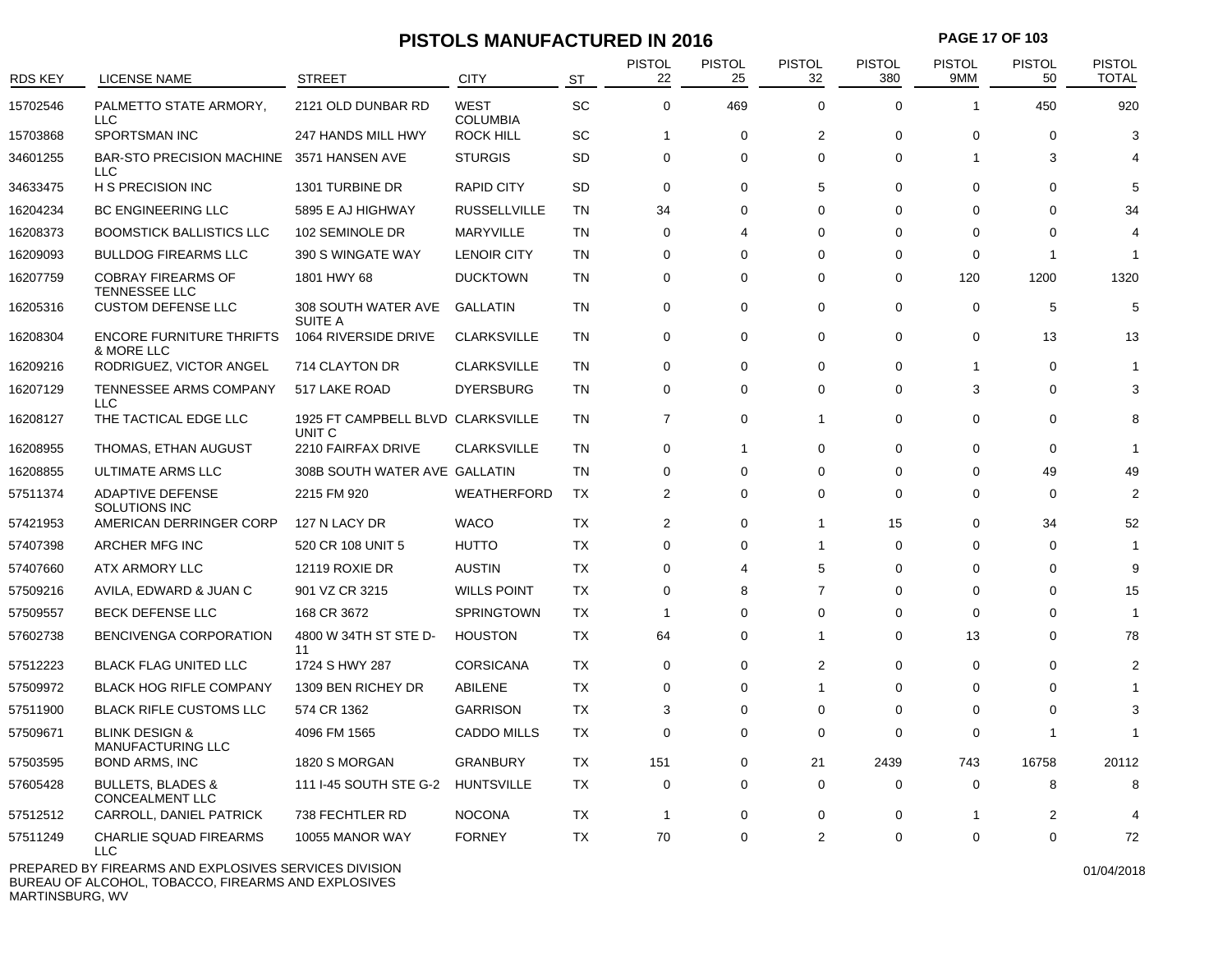### **PISTOLS MANUFACTURED IN 2016 PAGE 18 OF 103**

| <b>RDS KEY</b> | LICENSE NAME                                                                | <b>STREET</b>                                     | <b>CITY</b>                    | <b>ST</b> | <b>PISTOL</b><br>22 | <b>PISTOL</b><br>25 | <b>PISTOL</b><br>32 | <b>PISTOL</b><br>380 | <b>PISTOL</b><br>9MM | <b>PISTOL</b><br>50 | <b>PISTOL</b><br><b>TOTAL</b> |
|----------------|-----------------------------------------------------------------------------|---------------------------------------------------|--------------------------------|-----------|---------------------|---------------------|---------------------|----------------------|----------------------|---------------------|-------------------------------|
| 57504303       | <b>CLARK, KENNETH TRACY &amp;</b>                                           | 1003 WEST MAIN ST                                 | CARROLLTON                     | <b>TX</b> | $\mathbf{0}$        | $\mathbf 0$         | $\Omega$            | $\Omega$             | 18                   | $\Omega$            | 18                            |
| 57503521       | SIDLEY, MATTHEW S<br><b>CONTRACT FABRICATION &amp;</b><br><b>DESIGN LLC</b> | 5427 FM 546                                       | <b>PRINCETON</b>               | TX        | $\mathbf 0$         | 0                   | $\mathbf 0$         | $\mathbf 0$          | 3                    | $\Omega$            | 3                             |
| 57507755       | CRIMSON WOLF ARMORY LLC                                                     | 19313 US HIGHWAY 69<br><b>SOUTH</b>               | <b>FLINT</b>                   | <b>TX</b> | $\mathbf{1}$        | $\mathbf 0$         | $\Omega$            | $\mathbf 0$          | $\Omega$             | $\Omega$            |                               |
| 57407994       | <b>CUSTOM DEFENSE FIREARMS</b><br><b>LLC</b>                                | 1911 E RANCIER AVE                                | <b>KILLEEN</b>                 | TX        | $\mathbf 0$         | 0                   | $\mathbf 0$         | $\mathbf 0$          | 0                    | $\overline{2}$      | $\overline{2}$                |
| 57603079       | <b>CUSTOM DESIGNED</b><br><b>COMPUTERS LLC</b>                              | 6415 FM 2920 STE 6415                             | <b>SPRING</b>                  | TX        | 137                 | 0                   | $\Omega$            | $\Omega$             | $\Omega$             | $\Omega$            | 137                           |
| 57508352       | DANIELSON, MITCHELL JAY<br><b>BYRON</b>                                     | 168 CR3672                                        | <b>SPRINGTOWN</b>              | TX        | $\mathbf{1}$        | $\mathbf 0$         | $\Omega$            | $\Omega$             | $\Omega$             | $\Omega$            | -1                            |
| 57604022       | <b>F-1 FIREARMS LLC</b>                                                     | 5045 FM 2920 RD                                   | <b>SPRING</b>                  | TX        | $\mathbf 0$         | 13                  | $\Omega$            | 0                    | 0                    | 0                   | 13                            |
| 57511068       | <b>FATHOM ARMS LLC</b>                                                      | 470 OLIVE BRANCH RD                               | <b>BROCK</b>                   | TX        | $\Omega$            | 0                   | 1                   | $\Omega$             | $\Omega$             | $\Omega$            |                               |
| 57509684       | <b>GARDNER, KEVIN P</b>                                                     | 2683 BALL RD                                      | <b>WHITEWRIGHT</b>             | TX        | 2                   | $\Omega$            | $\Omega$            | $\Omega$             | $\Omega$             | $\Omega$            | $\overline{2}$                |
| 57511113       | HARDESTY, JEFFERY L                                                         | 656 CR 8201                                       | <b>NACOGDOCHES</b>             | TX        | $\overline{4}$      | 0                   | $\Omega$            | $\Omega$             | $\Omega$             | $\Omega$            | $\Delta$                      |
| 57505250       | HEINKEL, JASON                                                              | 429 CR 427                                        | <b>TENAHA</b>                  | <b>TX</b> | $\mathbf 0$         | 0                   | $\Omega$            | 0                    | $\Omega$             | 1                   |                               |
| 57401043       | <b>HILL COUNTRY RIFLE</b><br><b>COMPANY INC</b>                             | 5726 & 5726B SAFARI DR                            | <b>NEW</b><br><b>BRAUNFELS</b> | <b>TX</b> | $\Omega$            | $\Omega$            | $\Omega$            | $\Omega$             | 14                   | $\Omega$            | 14                            |
| 57603164       | JESS BRILEY MANUFACTURING 1230 LUMPKIN RD<br><b>COMPANY</b>                 |                                                   | <b>HOUSTON</b>                 | TX        | $\mathbf{0}$        | $\mathbf 0$         | $\mathbf 0$         | 0                    | $\mathbf{1}$         | 4                   | 5                             |
| 57603680       | LOCKED AND LOADED ARMS<br><b>INC</b>                                        | 2113 BAYPORT BLVD                                 | <b>SEABROOK</b>                | TX        | $\mathbf 0$         | $\mathbf 0$         | $\Omega$            | $\Omega$             | $\Omega$             | 1                   |                               |
| 57405001       | LONDRIGAN, ROBERT JOHN JR 11348 FM 56                                       |                                                   | <b>MORGAN</b>                  | TX        | $\mathbf 0$         | 0                   | $\Omega$            | $\mathbf 0$          | 3                    | 3                   | 6                             |
| 57603353       | LONESTAR INNOVATIONS LLC                                                    | 18806 CYPRESS<br><b>MOUNTAIN DR</b>               | <b>SPRING</b>                  | TX        | $\mathbf 0$         | 0                   | 0                   | 0                    | 8                    | 13                  | 21                            |
| 57605045       | MALONEY, BART                                                               | 3622 MAIN ST STE F                                | <b>HOUSTON</b>                 | <b>TX</b> | $\Omega$            | 0                   | $\Omega$            | $\Omega$             | $\Omega$             | 3                   | 3                             |
| 57403875       | MINSHEW, JERRI SUE                                                          | 40130 INDUSTRIAL PARK GEORGETOWN<br><b>CIRCLE</b> |                                | TX        | $\mathbf 0$         | 0                   | $\Omega$            | $\Omega$             | $\overline{1}$       | 3                   |                               |
| 57505190       | MITCHELL CUSTOM GUNS AND<br><b>BULLET WORKS LLC</b>                         | 5967 FM 576 E                                     | <b>BRECKENRIDGE</b>            | TX        | $\mathbf 0$         | 0                   | $\Omega$            | $\mathbf 0$          | $\Omega$             | $\overline{2}$      | 2                             |
| 57407268       | PEINE CUSTOM FIREARMS INC                                                   | 2379 COUNTY ROAD 4390 KEMPNER                     |                                | TX        | $\mathbf 0$         | 0                   | $\Omega$            | 0                    | 7                    | 0                   |                               |
| 57511554       | PEPPLER, BRUCE & ELLIOTT,<br><b>KEVIN</b>                                   | 8177 E FM 273                                     | <b>IVANHOE</b>                 | TX        | $\Omega$            | $\Omega$            | $\Omega$            | $\Omega$             | $\Omega$             | -1                  |                               |
| 57508198       | PIKE'S PRECISION ARMS LLC                                                   | 5466 ACTON HWY                                    | <b>GRANBURY</b>                | ТX        | $\mathbf 0$         | 0                   | $\Omega$            | 0                    | $\Omega$             | 2                   | $\overline{2}$                |
| 57605253       | PRIDE ARMS GUNS & AMMO<br>LLC.                                              | 15048 HWY 6                                       | <b>ROSHARON</b>                | TX        | 3                   | $\Omega$            | $\Omega$            | $\Omega$             | $\Omega$             | $\Omega$            | 3                             |
| 57603438       | RADICAL FIREARMS LLC                                                        | 4413 BLUEBONNET STE 8 STAFFORD                    |                                | TX        | 1891                | 0                   | 578                 | 0                    | $\mathbf 0$          | 19                  | 2488                          |
| 57508775       | REPUBLIC FORGE, LLC                                                         | 820 S INDUSTRIAL                                  | <b>PERRYTON</b>                | <b>TX</b> | 0                   | 0                   | 0                   | 0                    | 30                   | 120                 | 150                           |
| 57503567       | RIDDLE, GROVER GLEN                                                         | 7749 COUNTY ROAD 409                              | GRANDVIEW                      | TX        | $\overline{1}$      | $\Omega$            | $\Omega$            | $\Omega$             | $\overline{1}$       | 5                   | $\overline{7}$                |
| 57511407       | RUNNER RUNNER INC                                                           | 2001 CENTRAL CIRCLE<br><b>STE 100</b>             | <b>MCKINNEY</b>                | TX        | $\Omega$            | $\Omega$            | $\Omega$            | $\Omega$             | $\Omega$             | 6                   | 6                             |
| 57407150       | S O L GUN WORKS LLC                                                         | 3822 PLEASANTON RD                                | <b>SAN ANTONIO</b>             | TX        | 6                   | $\Omega$            | $\Omega$            | $\Omega$             | $\Omega$             | $\Omega$            | 6                             |
| 57506393       | STAY SAFE LLC                                                               | 211 A S CROCKETT ST                               | AMARILLO                       | <b>TX</b> | $\Omega$            | $\Omega$            | $\Omega$            | $\Omega$             | $\Omega$             | $\overline{2}$      | $\overline{2}$                |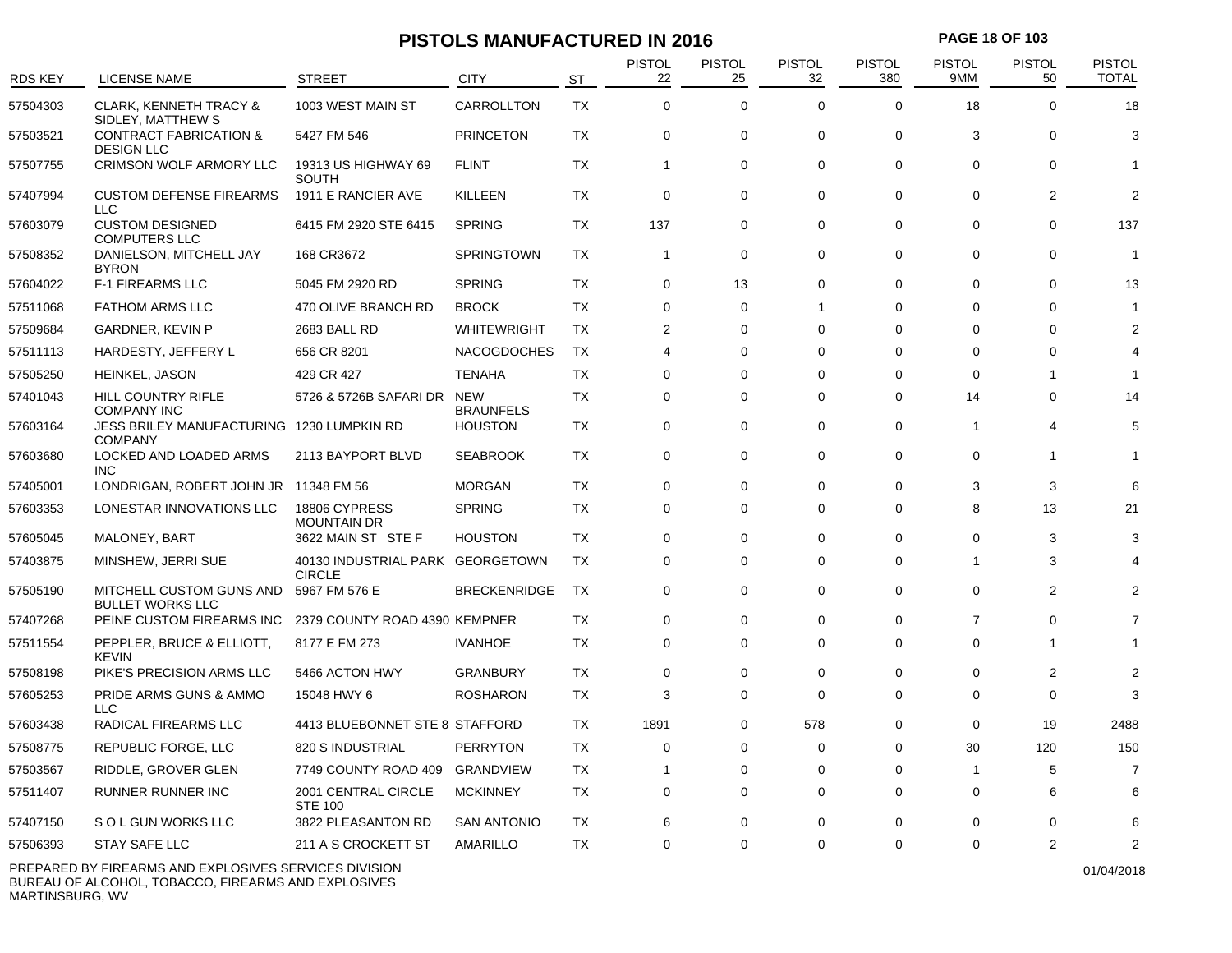### **PISTOLS MANUFACTURED IN 2016 PAGE 19 OF 103**

| <b>RDS KEY</b> | <b>LICENSE NAME</b>                                 | <b>STREET</b>                           | <b>CITY</b>               | <b>ST</b> | <b>PISTOL</b><br>22 | <b>PISTOL</b><br>25 | <b>PISTOL</b><br>32 | <b>PISTOL</b><br>380 | <b>PISTOL</b><br>9MM | <b>PISTOL</b><br>50 | <b>PISTOL</b><br><b>TOTAL</b> |
|----------------|-----------------------------------------------------|-----------------------------------------|---------------------------|-----------|---------------------|---------------------|---------------------|----------------------|----------------------|---------------------|-------------------------------|
| 57408497       | <b>STI FIREARMS LLC</b>                             | 114 HALMAR COVE                         | <b>GEORGETOWN</b>         | <b>TX</b> | 1                   | $\Omega$            | $\Omega$            | $\Omega$             | 2982                 | 1678                | 4661                          |
| 57404875       | STI INTERNATIONAL LLC                               | 114 HALMAR COVE                         | <b>GEORGETOWN</b>         | <b>TX</b> | 1                   | $\mathbf 0$         | $\Omega$            | $\mathbf 0$          | 1681                 | 1443                | 3125                          |
| 57605075       | TACTICAL ARMS OF TEXAS LLC 14395 FM 365             |                                         | <b>BEAUMONT</b>           | <b>TX</b> | $\mathbf 0$         | $\mathbf 0$         | $\Omega$            | $\mathbf 0$          | 0                    | $\mathbf{1}$        | -1                            |
| 57507611       | <b>TEXAR SPORTS LLC</b>                             | 244 WOODBINE DRIVE                      | <b>BURLESON</b>           | <b>TX</b> | 0                   | $\mathbf{1}$        | $\Omega$            | 0                    | $\Omega$             | 0                   | -1                            |
| 57407629       | TRIARC SYSTEMS LLC                                  | 137 E 13TH AVE                          | <b>BELTON</b>             | TX        | 5                   | $\mathbf 0$         | $\Omega$            | $\Omega$             | $\Omega$             | $\Omega$            |                               |
| 57604611       | <b>WARHORSE INDUSTRIES LLC</b>                      | 15838 FM 2354                           | <b>BEACH CITY</b>         | TX        | 0                   | 3                   | $\Omega$            | $\Omega$             | $\Omega$             | $\Omega$            |                               |
| 57507248       | WE THE PEOPLE FIREARMS<br><b>LLC</b>                | 4110 S EDEN RD                          | KENNEDALE                 | TX        | 0                   | $\Omega$            | $\Omega$            | 0                    | 0                    | 2                   |                               |
| 57505688       | WEBSTER, EDWARD<br><b>MARSHALL</b>                  | 625 BRIARWOOD TRAIL                     | <b>JOSHUA</b>             | TX        | $\mathbf{1}$        | $\mathbf 0$         | $\Omega$            | 0                    | 0                    | $\mathbf 0$         | 1                             |
| 98787363       | ARMS TECHNOLOGY INC                                 | 2779 DIRECTORS ROW                      | <b>SALT LAKE CITY</b>     | UT        | 39113               | $\mathbf 0$         | $\Omega$            | 17672                | $\Omega$             | $\Omega$            | 56785                         |
| 98701806       | CITIZENS ACADEMY LLC                                | 9470 SOUTH 560 WEST                     | SANDY                     | UT        | $\mathbf 0$         | $\mathbf 0$         | 3                   | $\mathbf 0$          | $\Omega$             | $\Omega$            | 3                             |
| 98734026       | NORTH AMERICAN ARMS INC                             | 2150 S 950 E                            | <b>PROVO</b>              | UT        | 0                   | 14                  | 318                 | 148                  | 0                    | 0                   | 480                           |
| 98701000       | PAWELEC, RICHARD S                                  | 512 NORTH MAIN ST                       | KANARRAVILLE              | UT        | 2                   | $\mathbf 0$         | $\Omega$            | $\mathbf 0$          | $\Omega$             | $\Omega$            | $\mathfrak{p}$                |
| 98734710       | <b>TDJ INC</b>                                      | 550 NORTH CEMETERY<br>ROAD, BUILDING #1 | <b>GUNNISON</b>           | UT        | $\mathbf 0$         | 0                   | $\Omega$            | 0                    | 4                    | 105                 | 109                           |
| 98702020       | THE ARMORY LLC                                      | 248 W 9210 S                            | SANDY                     | UT        | $\mathbf 0$         | 1                   | $\Omega$            | $\Omega$             | $\Omega$             | $\mathbf 0$         | 1                             |
| 98734724       | ZDF IMPORT/EXPORT, LLC                              | 925 W 100 N SUITE A                     | <b>NORTH SALT</b><br>LAKE | UT        | 13                  | $\mathbf 0$         | 3                   | $\mathbf 0$          | $\Omega$             | $\Omega$            | 16                            |
| 15410684       | <b>ACCURACY X, INC</b>                              | 733 MIDDLE VALLEY RD                    | <b>HARDY</b>              | VA        | $\mathbf 0$         | $\mathbf 0$         | $\Omega$            | $\Omega$             | 1                    | 20                  | 21                            |
| 15412412       | APPALACHIAN GUN WORKS<br><b>LLC</b>                 | 4568 BLUE RIDGE BLVD                    | <b>BLUE RIDGE</b>         | <b>VA</b> | $\mathbf{1}$        | $\mathbf 0$         | $\Omega$            | $\Omega$             | $\Omega$             | $\mathbf 0$         |                               |
| 15418157       | <b>BBC OUTDOORS INC</b>                             | 320 OLD FRANKLIN<br><b>TURNPIKE</b>     | <b>ROCKY MOUNT</b>        | VA        | 13                  | $\Omega$            | $\Omega$            | $\Omega$             | $\Omega$             | $\Omega$            | 13                            |
| 15416746       | EDC TACTICAL LLC                                    | 1100 ATHENS AVE STE D RICHMOND          |                           | VA        | $\mathbf 0$         | 1                   | $\mathbf 0$         | 0                    | 0                    | $\mathbf 0$         |                               |
| 15408575       | <b>GRAVITAS SECURITY</b><br>SERVICES, LLC           | 6089 GRENOCK RD                         | <b>JEFFERSONTON</b>       | VA        | $\Omega$            | $\Omega$            | $\Omega$            | $\Omega$             | 1                    | $\Omega$            |                               |
| 15401410       | <b>GREELEY, KEVIN P</b>                             | 11465 CREST HILL RD                     | <b>MARSHALL</b>           | VA        | $\mathbf 0$         | $\mathbf 0$         | $\mathbf 0$         | 0                    | 2                    | 0                   |                               |
| 15415404       | <b>GUARDIAN FIREARMS LLC</b>                        | 6126 S VIRGINIA LN                      | KING GEORGE               | <b>VA</b> | 1                   | $\Omega$            | $\Omega$            | $\Omega$             | 3                    | $\Omega$            |                               |
| 15415355       | HANSOHN BROTHERS LLC                                | 12310 ROSE COTTAGE<br>LANE              | <b>CULPEPER</b>           | <b>VA</b> | $\mathbf 0$         | 2                   | $\mathbf{1}$        | $\Omega$             | $\Omega$             | $\Omega$            |                               |
| 15410272       | HATFIELDS GUNSMIFFIN INC                            | 7517 GARY RD                            | <b>MANASSAS</b>           | VA        | $\Omega$            | $\Omega$            | $\Omega$            | $\Omega$             | -1                   |                     |                               |
| 15415639       | HIGHFLYER ARMS LLC                                  | 17 S 5TH ST SUITE O                     | <b>WARRENTON</b>          | VA        | $\Omega$            | 3                   | $\overline{1}$      | $\Omega$             | $\Omega$             | $\Omega$            |                               |
| 15410871       | <b>HISTORIC ARMS CORP</b>                           | 2464 PLANTATION<br><b>CREEK LANE</b>    | <b>CAPE CHARLES</b>       | VA        | $\mathbf 0$         | 2                   | $\Omega$            | 0                    | $\Omega$             | $\Omega$            | $\overline{2}$                |
| 15402925       | KRISS USA, INC                                      | 912 CORPORATE LANE                      | <b>CHESAPEAKE</b>         | VA        | $\mathbf 0$         | $\Omega$            | $\Omega$            | $\Omega$             | 2638                 | 2529                | 5167                          |
| 15412077       | <b>LIBERTY MANUFACTURING</b><br><b>GROUP, LLC</b>   | 7515 RANCO RD                           | <b>HENRICO</b>            | VA        | 5                   | $\Omega$            | $\Omega$            | 0                    | 0                    | $\Omega$            | 5                             |
| 15406555       | PRECISION FIRST GUN WORKS 134 DANA DR<br><b>LLC</b> |                                         | <b>RUSTBURG</b>           | VA        | $\mathbf 0$         | $\mathbf 0$         | $\Omega$            | 0                    | 1                    | 0                   |                               |
| 15411903       | SAFESIDE TACTICAL LLC                               | 1201 SHENANDOAH AVE ROANOKE             |                           | <b>VA</b> | $\mathbf 0$         | 8                   | 13                  | $\Omega$             | $\Omega$             | $\Omega$            | 21                            |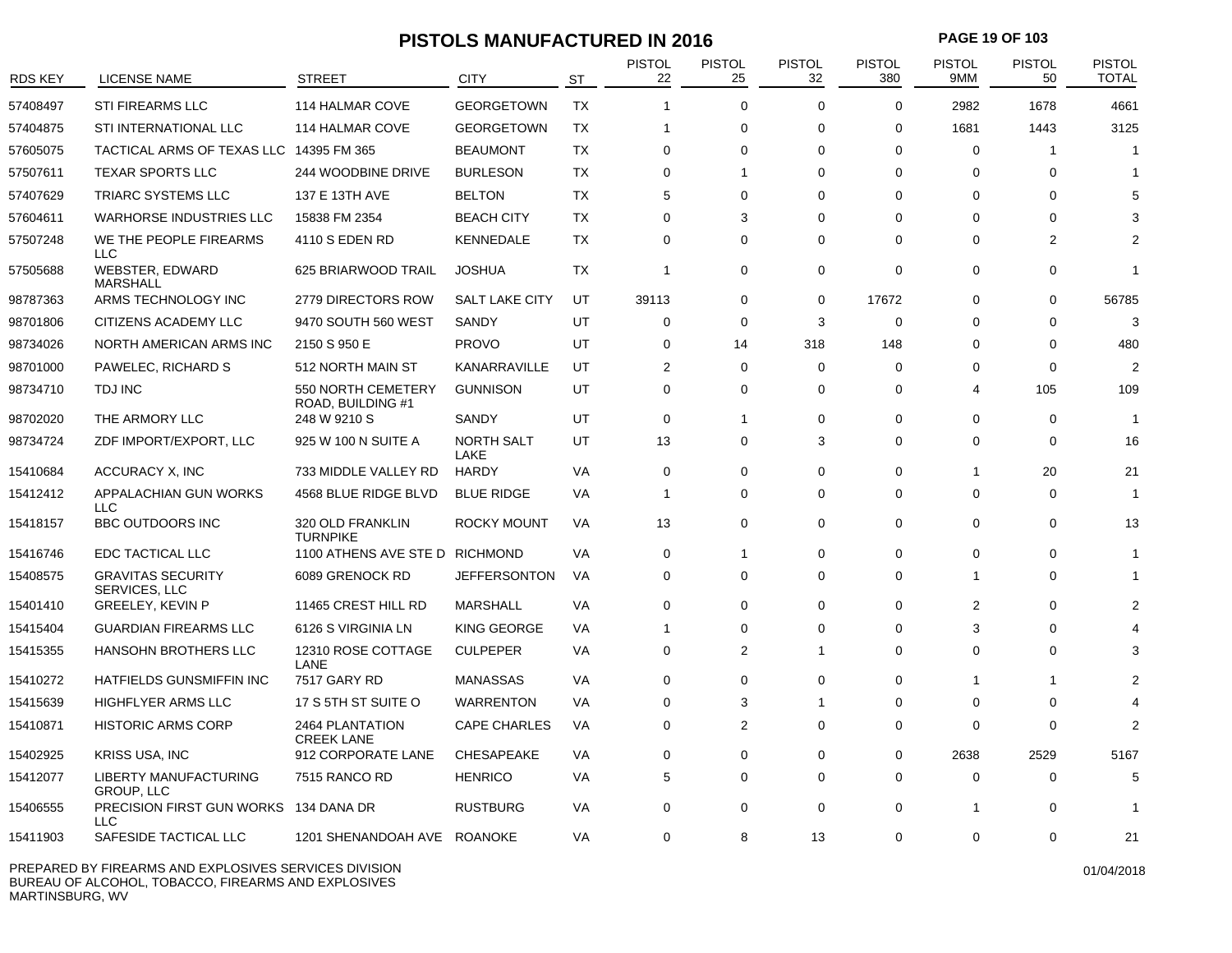### **PISTOLS MANUFACTURED IN 2016 PAGE 20 OF 103**

| <b>RDS KEY</b> | <b>LICENSE NAME</b>                                    | <b>STREET</b>                                   | <b>CITY</b>                        | <b>ST</b> | <b>PISTOL</b><br>22 | PISTOL<br>25   | <b>PISTOL</b><br>32 | <b>PISTOL</b><br>380 | <b>PISTOL</b><br>9MM | <b>PISTOL</b><br>50 | <b>PISTOL</b><br><b>TOTAL</b> |
|----------------|--------------------------------------------------------|-------------------------------------------------|------------------------------------|-----------|---------------------|----------------|---------------------|----------------------|----------------------|---------------------|-------------------------------|
| 15414812       | SSG NFA 2 INC                                          | 610 WESTWOOD OFFICE FREDERICKSBU<br><b>PARK</b> | RG                                 | VA        | 8                   | $\mathbf 0$    | 6                   | $\mathbf 0$          | 0                    | 0                   | 14                            |
| 15406989       | STERLING ARSENAL WORKS &<br><b>TACTICAL SUPPLY LLC</b> | 201 DAVIS DRIVE UNIT FF STERLING                |                                    | VA        | $\overline{7}$      | 0              | 23                  | 0                    | $\overline{2}$       | 0                   | 32                            |
| 60300914       | ATLAS GUNWORKS INC                                     | 7058 US ROUTE 7                                 | <b>NORTH</b><br><b>FERRISBURGH</b> | VT        | 0                   | 0              | $\mathbf 0$         | 0                    | 11                   | 4                   | 15                            |
| 60300037       | <b>CASPIAN ARMS LTD</b>                                | 75 CAL FOSTER DR                                | <b>WOLCOTT</b>                     | VT        | 0                   | 0              | 0                   | 0                    | 0                    | 1131                | 1131                          |
| 60333217       | <b>CENTURY ARMS INC</b>                                | 236 BRYCE BLVD                                  | <b>GEORGIA</b>                     | VT        | 0                   | $\Omega$       | 0                   | 0                    | 0                    | 1418                | 1418                          |
| 60300038       | <b>FOSTER INDUSTRIES INC</b>                           | 75 CAL FOSTER DR                                | <b>WOLCOTT</b>                     | VT        | $\Omega$            | $\Omega$       | $\Omega$            | 0                    | $\Omega$             | 823                 | 823                           |
| 60300833       | <b>GREEN MOUNTAIN GAMES INC</b>                        | 823 FERRY ROAD                                  | <b>CHARLOTTE</b>                   | VT        | 0                   | $\Omega$       | $\Omega$            | 0                    | 22                   | 26                  | 48                            |
| 99105684       | AERO PRECISION, LLC                                    | 2338 HOLGATE ST                                 | <b>TACOMA</b>                      | WA        | 2                   | $\Omega$       | $\Omega$            | 0                    | 6                    | $\overline{2}$      | 10                            |
| 99106034       | ALL AMERICAN ARMORY, LLC                               | 14969 W BOW HILL RD<br><b>STE #2</b>            | <b>BOW</b>                         | WA        | 0                   | 2              | $\Omega$            | 0                    | 1                    | 0                   | 3                             |
| 99103878       | <b>BRADLEY, MARK</b>                                   | 4840 HERSHEY LANE                               | <b>WEST RICHLAND</b>               | WA        | 0                   | $\mathbf 0$    | $\mathbf 0$         | 0                    | -1                   | 0                   |                               |
| 99104947       | <b>HARDENED ARMS LLC</b>                               | 515 TUCKER AVE                                  | <b>FRIDAY HARBOR</b>               | WA        | 0                   | 142            | 58                  | 0                    | $\Omega$             | 0                   | 200                           |
| 99107054       | HAYNES AND SONS GUNS LLC                               | 410 S FISKE ST                                  | <b>SPOKANE</b>                     | WA        | 0                   | 8              | -1                  | 0                    | 0                    | 0                   | 9                             |
| 99137453       | JOHNSON, VALERIE ANNE                                  | 75B ABBOTT RD                                   | <b>ELMA</b>                        | <b>WA</b> | $\Omega$            | $\Omega$       | $\Omega$            | $\Omega$             | $\Omega$             | 11                  | 11                            |
| 99106894       | <b>JONES ARMS LLC</b>                                  | 63 HOOKER RD                                    | <b>SEQUIM</b>                      | <b>WA</b> | 0                   | $\Omega$       | -1                  | $\Omega$             | $\Omega$             | $\mathbf 0$         |                               |
| 99106811       | LARSON SYSTEMS, LLC                                    | 3417 E OREGON RD                                | <b>ELK</b>                         | <b>WA</b> | 0                   | 1              | $\overline{1}$      | 0                    | 0                    | $\Omega$            | 2                             |
| 99107157       | MCKINNEY, GARY STEPHEN                                 | 13325 CHUCKANUT<br><b>MOUNTAIN DR</b>           | <b>BOW</b>                         | WA        | 0                   | 1              | 2                   | 0                    | 2                    | $\Omega$            | 5                             |
| 99106349       | OKANOGAN ARMS CO LLC                                   | <b>105 W OAK ST</b>                             | <b>OKANOGAN</b>                    | WA        | $\overline{1}$      | 0              | $\mathbf{1}$        | 0                    | $\Omega$             | $\Omega$            |                               |
| 99114520       | <b>OLYMPIC ARMS INC</b>                                | 624 OLD PACIFIC HWY<br><b>SE</b>                | <b>OLYMPIA</b>                     | WA        | 0                   | 38             | $\Omega$            | $\Omega$             | 0                    | $\Omega$            | 38                            |
| 99104865       | <b>PAC INC</b>                                         | 4163 HANNEGAN ROAD                              | <b>BELLINGHAM</b>                  | <b>WA</b> | 5                   | $\mathbf 0$    | $\Omega$            | $\mathbf 0$          | $\Omega$             | $\Omega$            | 5                             |
| 99104365       | SHARP SHOOTING INDOOR<br>RANGE & GUN SHOP INC          | 1200 N FREYA WAY                                | <b>SPOKANE</b>                     | WA        | 0                   | 0              | $\Omega$            | $\Omega$             | -1                   | $\Omega$            |                               |
| 99104679       | STONEFIRE ARMS LLC                                     | 26224 173RD AVE SE                              | <b>COVINGTON</b>                   | <b>WA</b> | 0                   | $\overline{2}$ | $\Omega$            | 0                    | $\mathbf 0$          | $\Omega$            | 2                             |
| 99102834       | SURPLUS AMMO & ARMS LLC                                | 102 PUYALLUP AVENUE                             | <b>TACOMA</b>                      | <b>WA</b> | 14                  | $\Omega$       | 6                   | $\Omega$             | $\Omega$             | $\Omega$            | 20                            |
| 33906181       | <b>BMF TACTICAL SOLUTIONS,</b><br>LLC                  | 14100 W CLEVELAND<br><b>AVE</b>                 | <b>NEW BERLIN</b>                  | WI        | $\overline{1}$      | $\Omega$       | $\Omega$            | $\Omega$             | $\Omega$             | $\Omega$            |                               |
| 33903743       | BRAVO COMPANY MFG INC                                  | 635 CARDINAL LN                                 | HARTLAND                           | WI        | 0                   | 338            | $\Omega$            | 0                    | $\Omega$             | 0                   | 338                           |
| 33907555       | <b>GADSDEN SERVICES LLC</b>                            | 2391 GEMINI RD                                  | <b>GREEN BAY</b>                   | WI        | 0                   | $\Omega$       | $\Omega$            | 0                    | $\Omega$             | -1                  | $\overline{1}$                |
| 33905112       | <b>KSC ENTERPRISES LLC</b>                             | 3501 MARVEL DRIVE                               | <b>OSHKOSH</b>                     | WI        | 0                   | $\Omega$       | $\Omega$            | $\Omega$             | $\Omega$             | 16                  | 16                            |
| 33904776       | <b>KUSTOM ARMS LLC</b>                                 | 1408 SOUTHRIDGE DR                              | <b>NEW LONDON</b>                  | WI        | 1                   | 0              | $\Omega$            | 0                    | 0                    | 0                   |                               |
| 33900697       | LAUER, STEVEN MICHAEL                                  | 3601 129TH ST                                   | <b>CHIPPEWA</b><br><b>FALLS</b>    | WI        | 0                   | 0              | 0                   | 0                    | 0                    | 5                   | 5                             |
| 33907592       | <b>ONETIME UNLIMITED LLC</b>                           | W4953 GRITTNER ST                               | <b>WESTBORO</b>                    | WI        | $\mathbf 1$         | $\Omega$       | $\Omega$            | 0                    | 0                    | $\Omega$            |                               |
| 33905869       | PEEPS & JAWA LLC                                       | 100 E HAVEN DR                                  | <b>WATERTOWN</b>                   | WI        | 0                   | 1              | $\Omega$            | 0                    | 0                    | $\Omega$            |                               |
| 33904639       | <b>SCOTSMAN ARMS LLC</b>                               | 320 PUTNAM STREET                               | <b>EAU CLAIRE</b>                  | WI        | 9                   | 0              | 0                   | 0                    | $\Omega$             | 0                   | 9                             |

PREPARED BY FIREARMS AND EXPLOSIVES SERVICES DIVISION BUREAU OF ALCOHOL, TOBACCO, FIREARMS AND EXPLOSIVES MARTINSBURG, WV

01/04/2018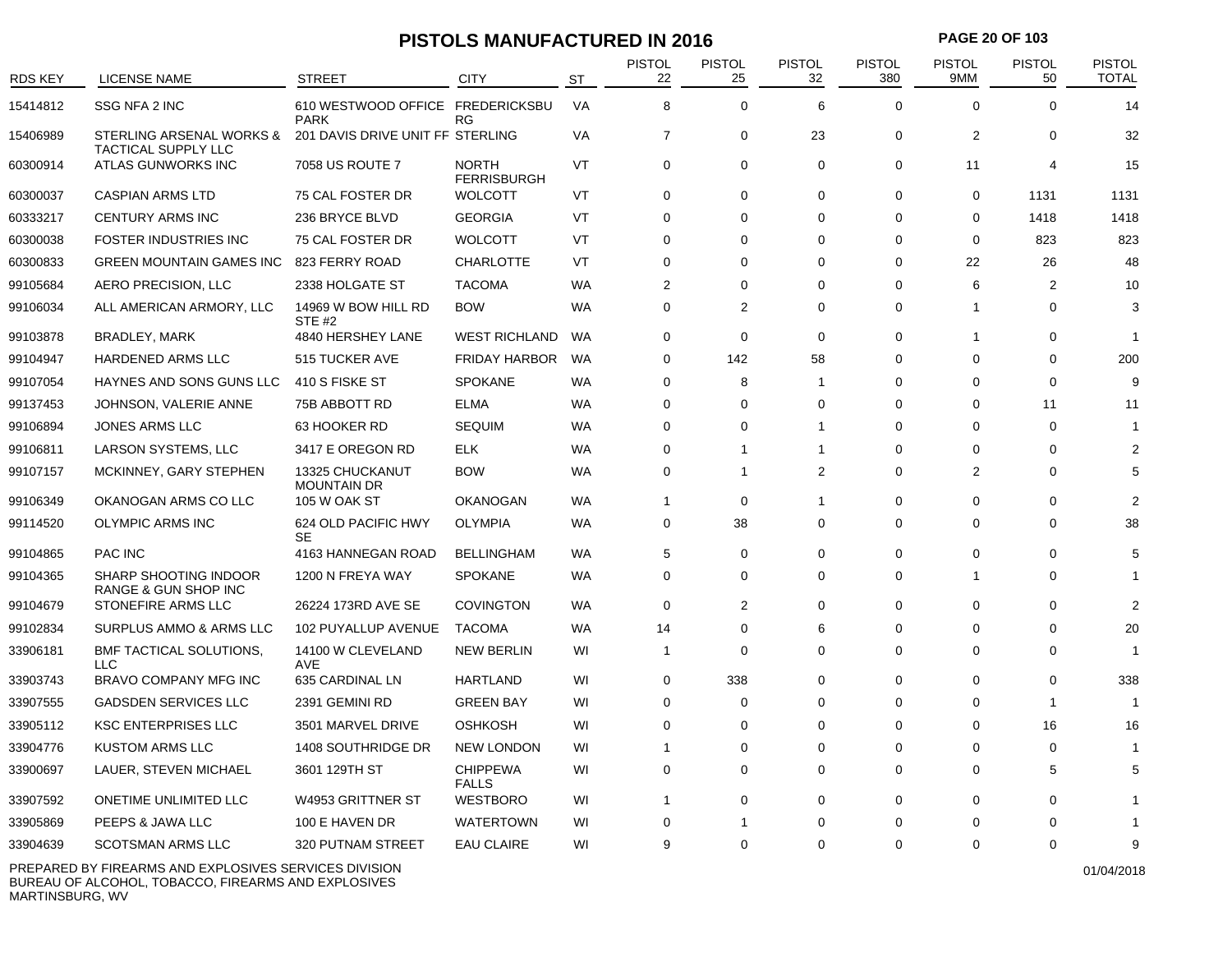|                |                                                                |                      | <b>PISTOLS MANUFACTURED IN 2016</b> |           | <b>PAGE 21 OF 103</b> |                     |                     |                      |                      |                     |                               |
|----------------|----------------------------------------------------------------|----------------------|-------------------------------------|-----------|-----------------------|---------------------|---------------------|----------------------|----------------------|---------------------|-------------------------------|
| <b>RDS KEY</b> | LICENSE NAME                                                   | <b>STREET</b>        | <b>CITY</b>                         | <b>ST</b> | <b>PISTOL</b><br>22   | <b>PISTOL</b><br>25 | <b>PISTOL</b><br>32 | <b>PISTOL</b><br>380 | <b>PISTOL</b><br>9MM | <b>PISTOL</b><br>50 | <b>PISTOL</b><br><b>TOTAL</b> |
|                |                                                                | SUITE <sub>7</sub>   |                                     |           |                       |                     |                     |                      |                      |                     |                               |
| 33906873       | THE GUN GARAGE LLC                                             | 61729 WEISTER RD     | ASHLAND                             | WI        | $\mathbf 0$           | 0                   | $\Omega$            | 0                    | 0                    |                     |                               |
| 45503183       | HARPERS FERRY ARMORY INC                                       | 301 N MILDRED ST     | <b>RANSON</b>                       | <b>WV</b> | $\Omega$              | 0                   | 0                   | 0                    | 0                    | 19                  | 19                            |
| 45502891       | HOSTETTER, MARK A                                              | 74 DUPONT RD SUITE A | <b>MARTINSBURG</b>                  | <b>WV</b> |                       | 0                   | $\Omega$            | $\Omega$             | 0                    | $\Omega$            |                               |
| 45503353       | <b>VIQEN LLC</b>                                               | 1781 PHILIPPI PIKE   | <b>CLARKSBURG</b>                   | <b>WV</b> | $\Omega$              | 8                   |                     | $\Omega$             | $\Omega$             | $\Omega$            |                               |
| 58300159       | ALDRICH, KEVIN & PATRICIA &<br><b>CHRISTOPHER &amp; ELIJAH</b> | 1600 SOUTH SECOND ST | LARAMIE                             | <b>WY</b> | $\Omega$              | 0                   | 0                   | 0                    | $\Omega$             | 2                   | 2                             |
| 58300948       | <b>BLISS ADVERTISING AND</b><br><b>DESIGN INC</b>              | 1107 PARKS RD        | <b>WESTON</b>                       | <b>WY</b> | 0                     | 0                   |                     | 0                    | 0                    | $\Omega$            |                               |
| 58301283       | <b>BROADSWORD GROUP LLC</b>                                    | 1195 HWY 87-26-20    | <b>GLENROCK</b>                     | <b>WY</b> | $\Omega$              | 4                   | $\Omega$            | $\Omega$             | $\Omega$             | $\Omega$            | 4                             |
| 58303091       | <b>FREEDOM ARMS INC</b>                                        | 314 HWY 239          | <b>FREEDOM</b>                      | <b>WY</b> | 6                     | 0                   | 4                   | 6                    | 0                    | 3                   | 19                            |
|                |                                                                |                      |                                     |           | 447315                | 13141               | 10175               | 1130459              | 2281450              | 837535              | 4720075                       |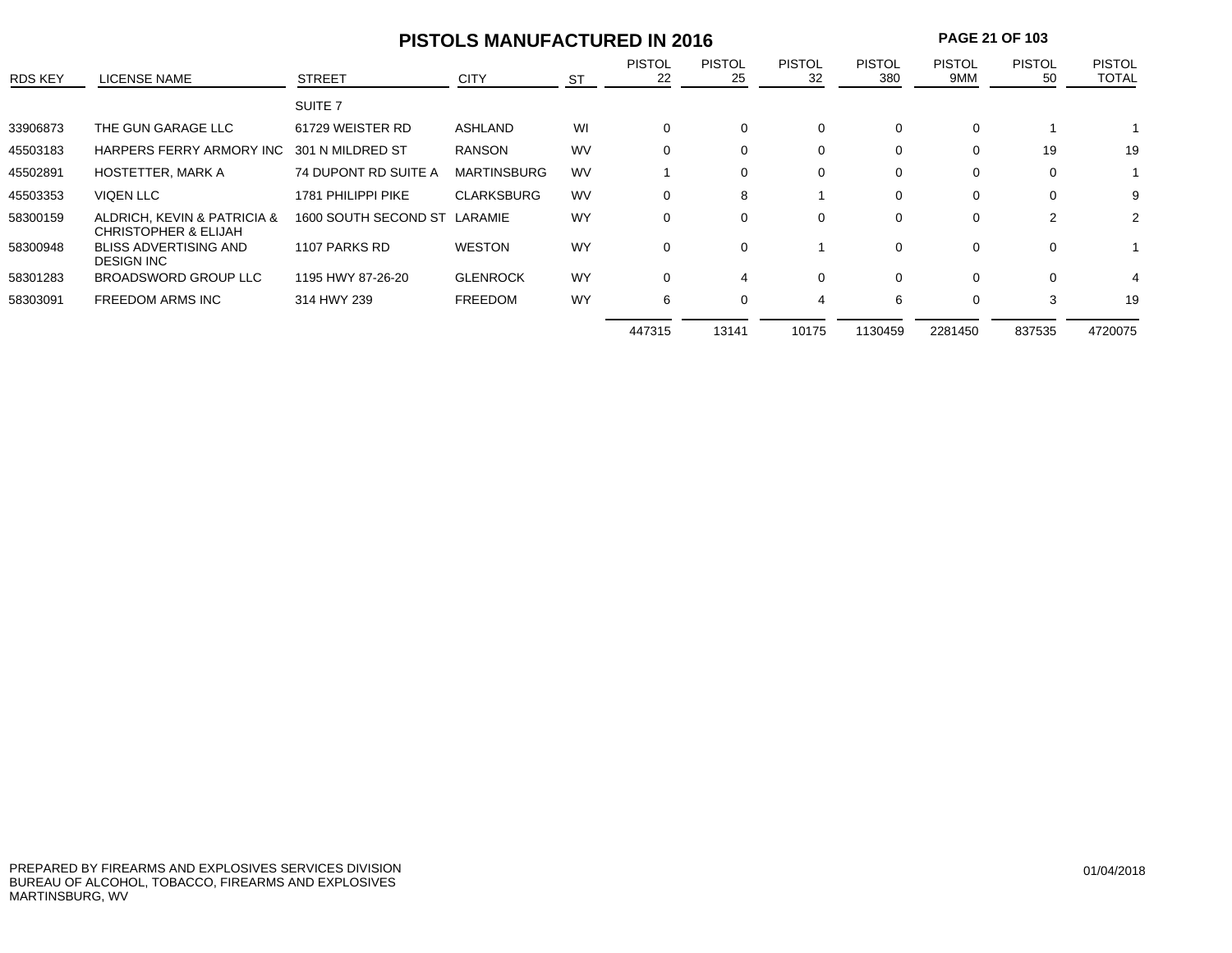#### **REVOLVERS MANUFACTURED IN 2016**

**PAGE 22 OF 103**

| <b>RDS KEY</b> | <b>LICENSE NAME</b>                                            | STREET                            | <b>CITY</b>                         | <b>ST</b> | <b>RVLR 22</b> | <b>RVLR 32</b> | <b>RVLR 357</b> | RVLR 38        | RVLR 44        |                | RVLR 50 RVLR TOTL |
|----------------|----------------------------------------------------------------|-----------------------------------|-------------------------------------|-----------|----------------|----------------|-----------------|----------------|----------------|----------------|-------------------|
| 99200798       | WILD WEST GUNS, LLC                                            | 7100 HOMER DRIVE                  | <b>ANCHORAGE</b>                    | AK        | $\Omega$       | 0              | $\mathbf 0$     | $\mathbf 0$    | $\Omega$       | 8              | 8                 |
| 98638426       | REEDER, GARY NELSON                                            | 2599 7TH AVE                      | <b>FLAGSTAFF</b>                    | <b>AZ</b> | $\Omega$       | 0              | $\mathbf 0$     | $\Omega$       | $\Omega$       | 1              | 1                 |
| 98614472       | STURM, RUGER & COMPANY,<br><b>INC</b>                          | 200 RUGER RD                      | <b>PRESCOTT</b>                     | AZ        | $\overline{2}$ | 0              | $\Omega$        | $\Omega$       | 4              | $\overline{7}$ | 13                |
| 60635936       | CHARCO 2000 INC                                                | <b>18 BREWSTER LANE</b>           | <b>SHELTON</b>                      | СT        | 4006           | 950            | 3964            | 29479          | 4423           | 759            | 43581             |
| 60633345       | <b>COLT'S MANUFACTURING</b>                                    | 545 NEW PARK AVE                  | WEST                                | СT        | 31             | 0              | 111             | 39             | 73             | 689            | 943               |
| 60603772       | <b>COMPANY LLC</b><br>FRANK ROTH CO INC                        | 1795 STRATFORD AVE                | <b>HARTFORD</b><br><b>STRATFORD</b> | СT        | $\Omega$       | 0              | $\mathbf 0$     | 505            | $\Omega$       | $\mathbf 0$    | 505               |
| 60600763       | STURM, RUGER & COMPANY,<br><b>INC</b>                          | 1 LACEY PL                        | <b>SOUTHPORT</b>                    | СT        | 5              | 6              | 18              | 12             | 14             | 10             | 65                |
| 15930580       | <b>FAIRBANKS AND FAIRBANKS INC</b>                             | 405 SOUTH K STREET                | <b>PENSACOLA</b>                    | FL.       | $\Omega$       | 0              | $\overline{1}$  | 4              | $\overline{2}$ | $\mathbf 0$    | $\overline{7}$    |
| 15917604       | <b>HERITAGE MANUFACTURING</b><br><b>INC</b>                    | 16175 NW 49TH AVE                 | MIAMI                               | <b>FL</b> | 199080         | 0              | 437             | $\Omega$       | $\Omega$       | 388            | 199905            |
| 15840168       | <b>MEGGITT TRAINING SYSTEMS</b><br><b>INC</b>                  | 296 BROGDON RD                    | <b>SUWANEE</b>                      | GA        | $\mathbf 0$    | 0              | $\mathbf 0$     | 5              | 11             | $\mathbf 0$    | 16                |
| 54202967       | FARRO'S LEAD FARM LLC                                          | 30376 210TH AVENUE                | LONG GROVE                          | IA        | 3              | 0              | 2               | 0              | $\Omega$       | $\mathbf 0$    | 5                 |
| 33733384       | <b>OGLESBY &amp; OGLESBY</b><br><b>GUNMAKERS INC</b>           | 744 W ANDREW RD                   | SPRINGFIELD                         | IL.       | $\Omega$       | 0              | $\Omega$        | 0              | -1             | 0              | $\mathbf 1$       |
| 46101023       | <b>GEMINI CUSTOMS LLC</b>                                      | 717 BOTKINS ROAD                  | <b>FRANKFORT</b>                    | <b>KY</b> | $\Omega$       | 0              | 5               | $\Omega$       | 5              | $\mathbf 0$    | 10                |
| 60401684       | <b>SMITH &amp; WESSON CORP</b>                                 | 2100 ROOSEVELT AVE                | <b>SPRINGFIELD</b>                  | МA        | 14470          | 57             | 73684           | 158356         | 24766          | 23347          | 294680            |
| 34103314       | <b>MAGNUM RESEARCH INC</b>                                     | 12602 33RD AVE SW                 | <b>PILLAGER</b>                     | MN        | -1             | 143            | 0               | $\Omega$       | 21             | 907            | 1072              |
| 54734146       | <b>CYLINDER &amp; SLIDE INC</b>                                | 245 E 4TH ST                      | <b>FREMONT</b>                      | <b>NE</b> | $\Omega$       | 0              | 1               | $\Omega$       | $\Omega$       | 1              | $\mathcal{P}$     |
| 60200735       | STURM, RUGER & COMPANY,<br><b>INC</b>                          | 529 SUNAPEE ST                    | <b>NEWPORT</b>                      | NΗ        | 39406          | 6598           | 100169          | 59580          | 21703          | 18861          | 246317            |
| 60201484       | STURM, RUGER & COMPANY,<br>INC.                                | 411 SUNAPEE ST                    | <b>NEWPORT</b>                      | NΗ        | 612            | 84             | 754             | 159            | 322            | 222            | 2153              |
| 98802391       | WILD WEST GUNS LLC                                             | 5225 WYNN ROAD                    | <b>LAS VEGAS</b>                    | <b>NV</b> | $\Omega$       | 0              | $\mathbf 0$     | 0              | $\Omega$       | 17             | 17                |
| 61601079       | <b>CZ-USA INC</b>                                              | 65 BORDEN AVE                     | <b>NORWICH</b>                      | <b>NY</b> | $\mathbf 0$    | 0              | 357             | $\Omega$       | $\Omega$       | $\mathbf 0$    | 357               |
| 61300458       | KIMBER MFG INC                                                 | 1120 SAW MILL RIVER RD YONKERS    |                                     | NY.       | 0              | 0              | 2981            | 0              | $\Omega$       | $\mathbf 0$    | 2981              |
| 61636169       | L ROMANO RIFLE CO INC                                          | 551 STEWARTS<br><b>CORNERS RD</b> | PENNELLVILLE                        | NY.       | $\Omega$       | 0              | $\mathbf 0$     | $\Omega$       | $\overline{2}$ | 0              | $\overline{2}$    |
| 16207759       | <b>COBRAY FIREARMS OF</b><br><b>TENNESSEE LLC</b>              | 1801 HWY 68                       | <b>DUCKTOWN</b>                     | TN        | 0              | 0              | 0               | $\Omega$       | $\Omega$       | 40             | 40                |
| 16204921       | <b>EXCELL ENTERPRISES INC</b>                                  | <b>169 WINDING TRAIL</b>          | <b>DAYTON</b>                       | TN        | $\Omega$       | 0              | $\mathbf{1}$    | $\Omega$       | $\Omega$       | 1              | $\overline{2}$    |
| 57503567       | RIDDLE, GROVER GLEN                                            | 7749 COUNTY ROAD 409              | <b>GRANDVIEW</b>                    | ТX        | $\Omega$       | 0              | 1               | 1              | $\Omega$       | $\Omega$       | $\mathfrak{p}$    |
| 98734026       | NORTH AMERICAN ARMS INC                                        | 2150 S 950 E                      | <b>PROVO</b>                        | UT        | 63084          | 0              | $\mathbf 0$     | $\Omega$       | $\Omega$       | 0              | 63084             |
| 15401410       | <b>GREELEY, KEVIN P</b>                                        | 11465 CREST HILL RD               | <b>MARSHALL</b>                     | VA        | $\Omega$       | 0              | $\Omega$        | $\overline{2}$ | $\Omega$       | $\Omega$       | $\overline{2}$    |
| 15415404       | <b>GUARDIAN FIREARMS LLC</b>                                   | 6126 S VIRGINIA LN                | KING GEORGE                         | <b>VA</b> | 2              | 0              | $\Omega$        | 1              | $\Omega$       | $\Omega$       | 3                 |
| 58300159       | ALDRICH, KEVIN & PATRICIA &<br><b>CHRISTOPHER &amp; ELIJAH</b> | 1600 SOUTH SECOND ST LARAMIE      |                                     | <b>WY</b> | $\Omega$       | 0              | $\Omega$        | 1              | $\Omega$       | $\Omega$       | 1                 |
| 58303091       | <b>FREEDOM ARMS INC</b>                                        | 314 HWY 239                       | <b>FREEDOM</b>                      | <b>WY</b> | 73             | 13             | 78              | 0              | 104            | 248            | 516               |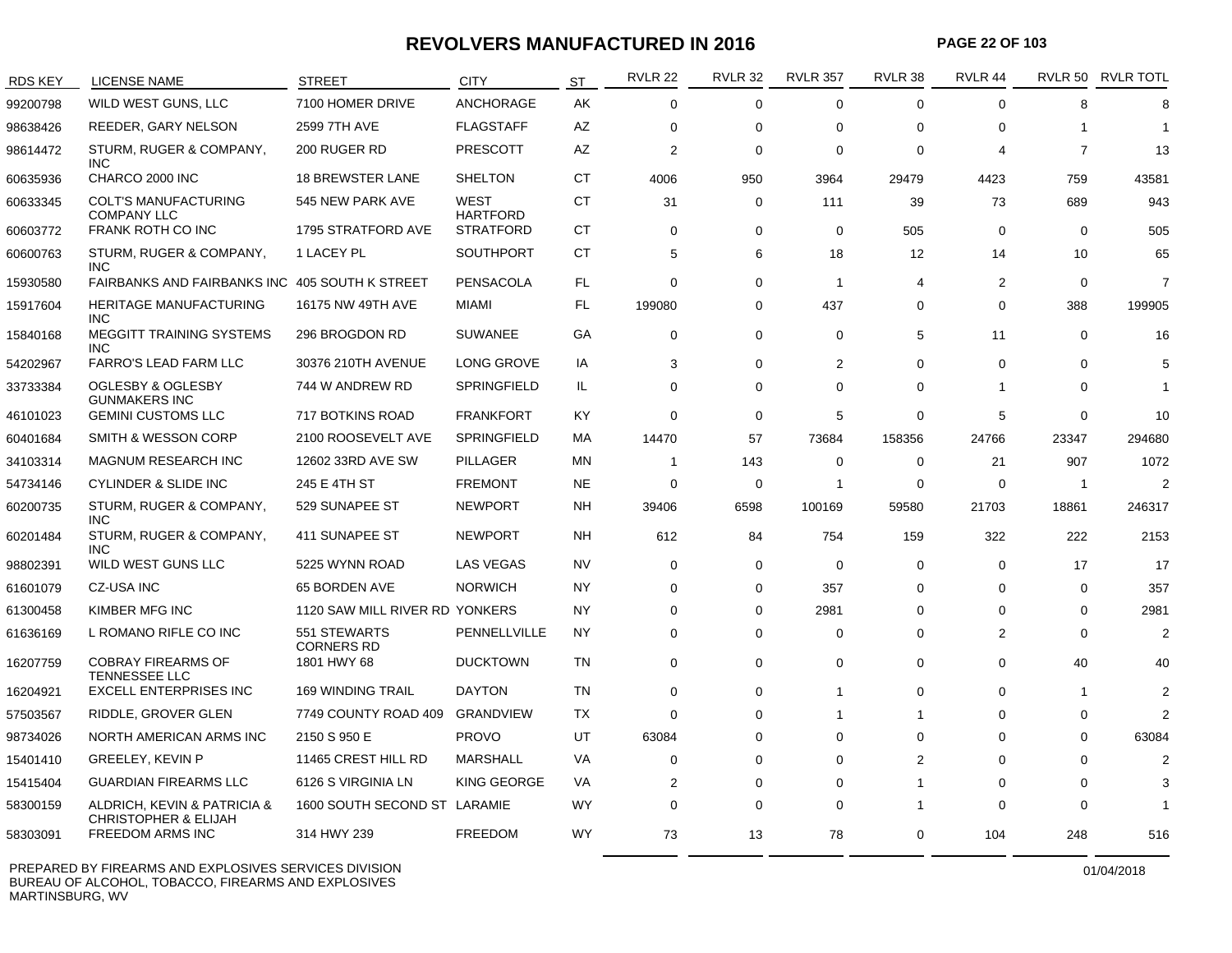**REVOLVERS MANUFACTURED IN 2016**

**PAGE 23 OF 103**

| <b>RDS KEY</b> | <b>ENSE NAME</b> | <b>STREET</b> | <b>CIT</b> | $\sim$ | RVLR <sub>22</sub> | RVLR <sub>32</sub> | <b>RVLR 357</b> | RVLR 38 | <b>RVI R 44</b> | RVLR 50 | RVI R TOTI |
|----------------|------------------|---------------|------------|--------|--------------------|--------------------|-----------------|---------|-----------------|---------|------------|
|                |                  |               |            |        | 320775             | 785'               | 182564          | 248144  | 51451           | 45506   | 856291     |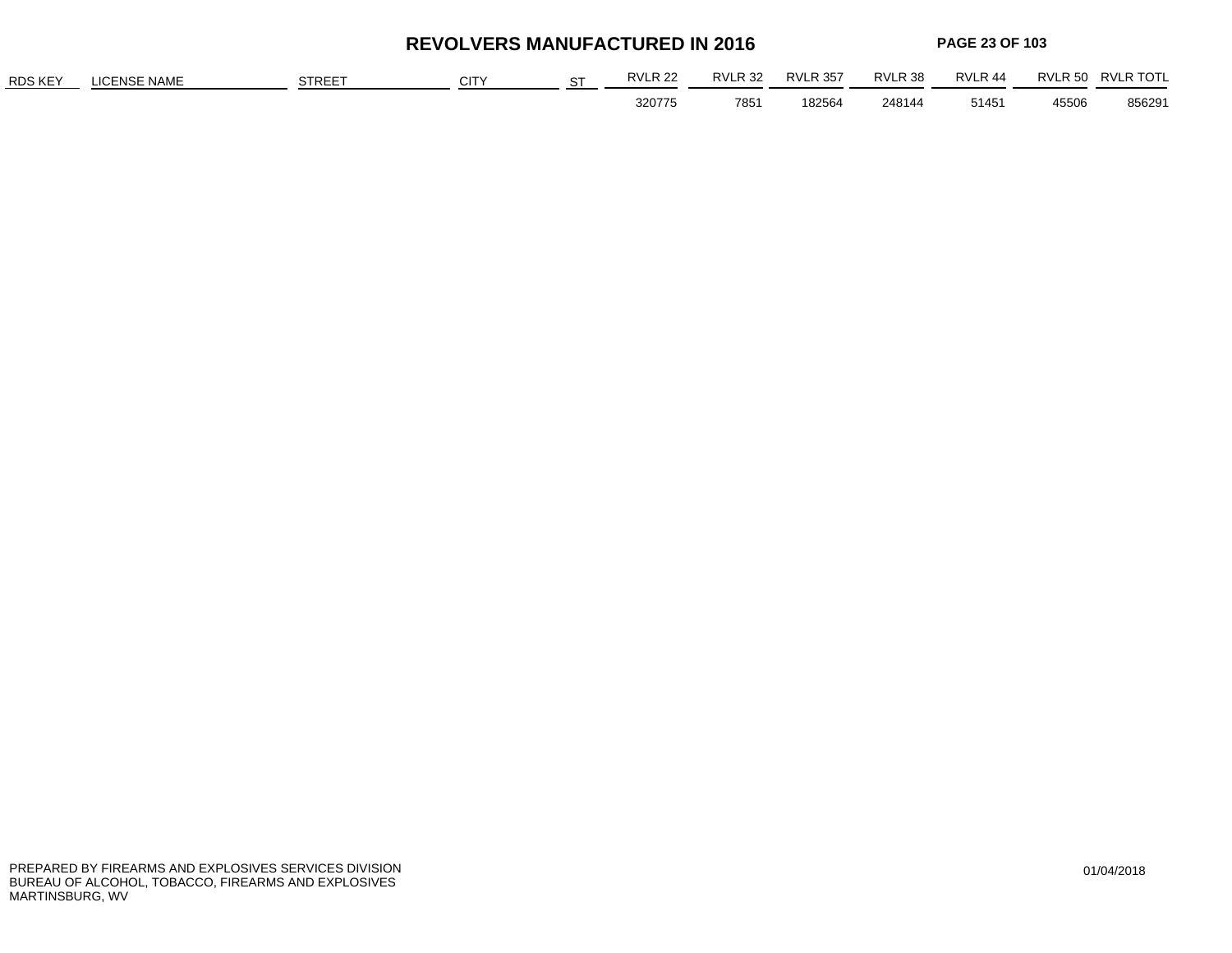#### **RIFLES MANUFACTURED IN 2016 PAGE 24 OF 103**

| <b>RDS KEY</b> | LICENSE NAME                                                    | <b>STREET</b>                        | <b>CITY</b>        | ST        | <b>RIFLE MFG</b> |
|----------------|-----------------------------------------------------------------|--------------------------------------|--------------------|-----------|------------------|
| 99202224       | ALASKA MAGNUM ARS LLC                                           | 6612 CHENA HOT SPRINGS RD            | <b>FAIRBANKS</b>   | AK        | 2                |
| 99201367       | ARCTIC CUSTOM GUNS, LLC                                         | MILE 183.8 GLENN HWY                 | <b>GLENNALLEN</b>  | AK        | $\mathbf{1}$     |
| 99202128       | BOWMAN, FORREST WADE                                            | 29 COLLEGE RD #8B-2                  | <b>FAIRBANKS</b>   | AK        | 16               |
| 99202459       | C & C ARMS ROOM LLC                                             | 3888 BRANCH AVE                      | NORTH POLE         | AK        | 5                |
| 99202389       | GOEDEN, CHAD J                                                  | 2012 CASCADE CREEK RD                | <b>SITKA</b>       | AK        | 12               |
| 99201826       | LAST FRONTIER CUSTOM GUNS, LLC                                  | 3805 SOUTH ROSE ST                   | <b>PALMER</b>      | AK        | 1                |
| 99202113       | <b>MAT-SU TACTICAL LLC</b>                                      | 2521 E. MOUNTAIN VILLAGE DR., UNIT A | WASILLA            | AK        | 6                |
| 99202805       | NORTH FORK SUPPLY LLC                                           | 19025 SECOND ST                      | <b>EAGLE RIVER</b> | AK        | 1                |
| 99201820       | R & M, LLC                                                      | 830 N WIN CIRCLE                     | WASILLA            | AK        | $\mathbf{1}$     |
| 99200798       | WILD WEST GUNS, LLC                                             | 7100 HOMER DRIVE                     | ANCHORAGE          | AK        | 59               |
| 16306387       | 2131 ARMS LLC                                                   | 8307 HWY 31 N                        | <b>MORRIS</b>      | AL        | $\overline{7}$   |
| 16306282       | A2 PRECISION LLC                                                | 407 COUNTY RD 203                    | <b>CRANE HILL</b>  | AL        | 6                |
| 16304957       | ABSOLUTE PRECISION GUNWORKS LLC                                 | 2044 HWY 18                          | <b>SULLIGENT</b>   | AL        | 10               |
| 16304861       | <b>ACCURATE ARMS LLC</b>                                        | 7416 MARIGOLD LN                     | <b>TUSCALOOSA</b>  | AL        | 10               |
| 16305972       | ARSENAL DEFENSE LLC                                             | <b>207 PATRICIA ST</b>               | <b>HUEYTOWN</b>    | AL        | 313              |
| 16304982       | <b>BLACK ANKLE MUNITIONS LLC</b>                                | 670 COUNTY ROAD 105                  | <b>SCOTTSBORO</b>  | AL        | 2                |
| 16304127       | BROTHERS IN ARMS LLC                                            | 22571 CANTRELL LANE                  | <b>ATHENS</b>      | AL        | 10               |
| 16304871       | <b>BROWN HOUND LLC</b>                                          | 187 SOUTHERN DR                      | <b>ENTERPRISE</b>  | AL        | 3                |
| 16306783       | BUTLER, MATTHEW P                                               | 204 E PEACHTREE ST                   | <b>SCOTTSBORO</b>  | AL        | 27               |
| 16303219       | CHATTAHOOCHEE GUN WORKS, LLC                                    | 312 LEE RD 553                       | PHENIX CITY        | AL        | 33               |
| 16303111       | <b>CLARK, GREGORY E</b>                                         | 1157 PHILLIPS RD                     | LANETT             | AL        | 2                |
| 16305125       | D & D DESIGN & MACHINE                                          | 195 COMM SCOPE WAY                   | <b>SCOTTSBORO</b>  | AL        | 9                |
| 16305143       | DANIEL, DAVID ARCHIE                                            | 4024 BENT RIVER LN                   | <b>BIRMINGHAM</b>  | AL        | 6                |
| 16304301       | DAVES GUNSMITHING SERVICE LLC                                   | 292 SILAS BRANCH RD                  | <b>SILAS</b>       | AL        | 1                |
| 16305829       | DEFENDING AMERICA LLC                                           | 88 LEE ROAD 2078                     | PHENIX CITY        | AL        | $\overline{2}$   |
| 16305276       | EASON, THOMAS E                                                 | 725 BROOKLANE DRIVE                  | <b>HUEYTOWN</b>    | AL        | 22               |
| 16337359       | ELLIS, JEFFERY OWEN                                             | 17943 GROUND HOG RD                  | ADGER              | AL        | 41               |
| 16307017       | FLINT RIVER ARMORY LLC (FRA)                                    | 195 COMM SCOPE WAY                   | <b>SCOTTSBORO</b>  | AL        | 59               |
| 16306258       | <b>GLOBAL AEROSPACE AND DEFENSE</b><br><b>MANUFACTURING LLC</b> | 1002 DOUGLAS AVE                     | <b>OPP</b>         | AL        | 8                |
| 16303684       | <b>GUNTER, WILLIAM S</b>                                        | 156 SUMMER FIELD DR                  | <b>DEATSVILLE</b>  | AL        | $\overline{2}$   |
| 16305657       | HDC LLC                                                         | 8051 US HWY 31                       | CALERA             | AL        | 3                |
| 16305749       | HILL, TIM                                                       | 3548 PELHAM PKWY S                   | PELHAM             | AL        | 10               |
| 16305430       | M2M ENGINEERED COMPONENTS LLC                                   | 766 INDUSTRIAL PARK DR               | <b>BREWTON</b>     | <b>AL</b> | 14               |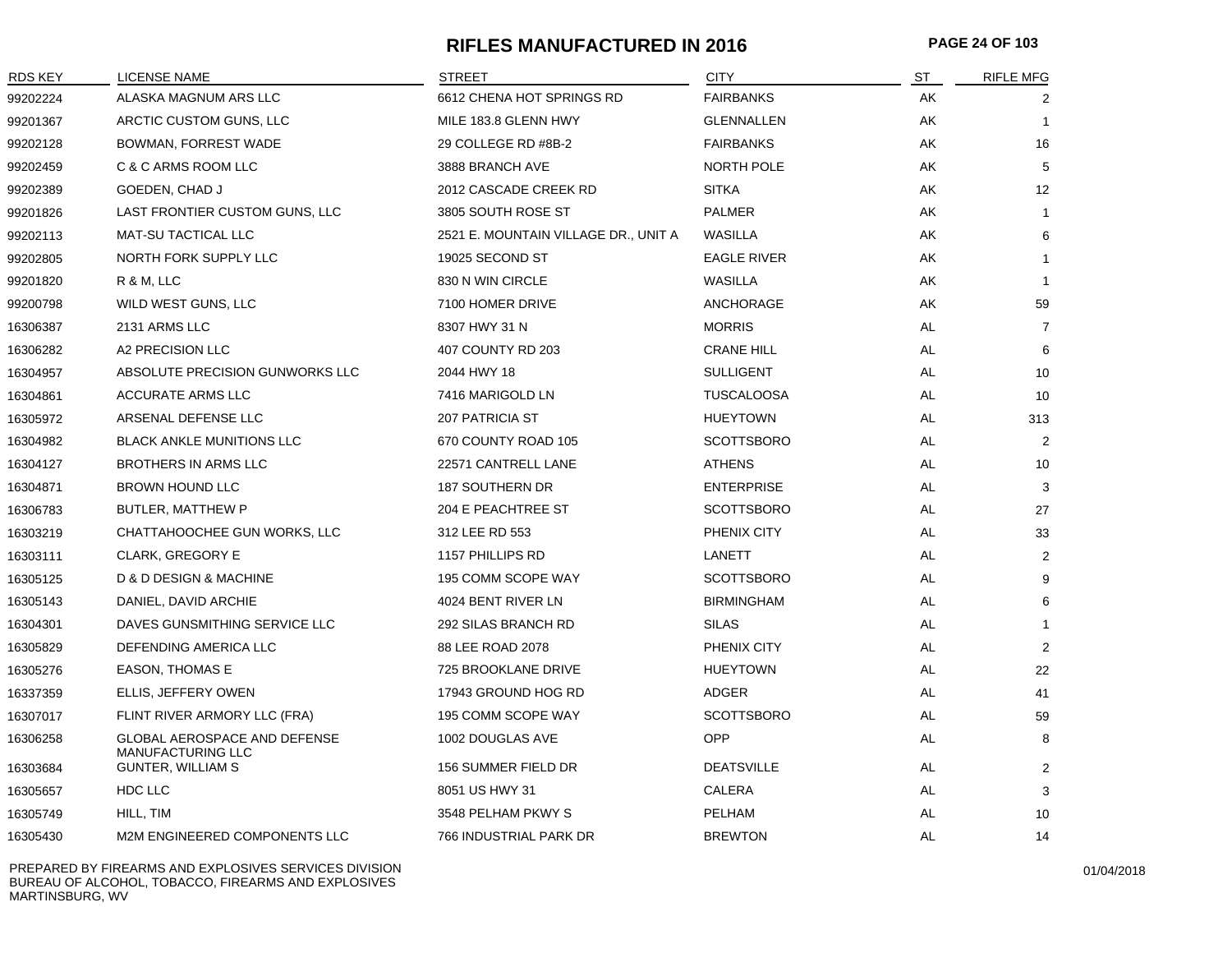#### **RIFLES MANUFACTURED IN 2016 PAGE 25 OF 103**

| RDS KEY  | <b>LICENSE NAME</b>                                    | <b>STREET</b>                     | <b>CITY</b>             | <b>ST</b> | <b>RIFLE MFG</b> |
|----------|--------------------------------------------------------|-----------------------------------|-------------------------|-----------|------------------|
| 16306206 | MAZUR, RYAN J                                          | 29665 HOGAN AVE                   | ARDMORE                 | AL        |                  |
| 16304700 | MHT DEFENSE LLC                                        | 1039 COUNTY RD 256                | <b>WEDOWEE</b>          | <b>AL</b> | 14               |
| 16306823 | MM VENTURES LLC                                        | 5330 STADIUM TRACE PKWY SUITE 240 | <b>HOOVER</b>           | AL        | 26               |
| 16306445 | MULKEY, JAMES ALVIN                                    | 642 PINE RD                       | PELL CITY               | <b>AL</b> |                  |
| 16305652 | <b>REMINGTON ARMS COMPANY LLC</b>                      | 1816 REMINGTON CIRCLE SW          | <b>HUNTSVILLE</b>       | AL.       | 288214           |
| 16306613 | RIGSBEE, THOMAS E                                      | 23 FOREST MEADOW BLVD             | <b>HUNTSVILLE</b>       | AL        | 9                |
| 16304071 | SHORT DEFENSE SYSTEMS INC                              | 1561B MONTGOMERY HWY              | <b>HOOVER</b>           | AL        |                  |
| 16303984 | STEYR ARMS, INC.                                       | 2530 MORGAN ROAD                  | <b>BESSEMER</b>         | AL        | 1832             |
| 16306342 | TERRAPIN CREEK TACTICAL LLC                            | 300 COUNTY RD 2                   | <b>PIEDMONT</b>         | <b>AL</b> | -1               |
| 57104340 | ACKLIN, AARON PATRICK                                  | 10718 BRAZOS VALLEY LN            | LITTLE ROCK             | AR        | 6                |
| 57102796 | AUTOMATIC ACCURACY LLC                                 | <b>66 PALARM CREEK RD</b>         | <b>CONWAY</b>           | AR        | 6                |
| 57102051 | <b>BLANKENSHIP, SCOTTY L</b>                           | 1223 HWY 412 W                    | <b>SILOAM SPRINGS</b>   | AR        | 29               |
| 57103667 | <b>BROOKTREE ENTERPRISES LLC</b>                       | 18060 HWY 71S                     | <b>BOLES</b>            | AR        | $\overline{1}$   |
| 57103134 | BRYAN DOAN LLC                                         | 108 KACY DR                       | <b>SEARCY</b>           | AR        | $\overline{7}$   |
| 57104490 | CLUCK, BILLY                                           | 8041 HAPPY VALLEY DR              | <b>CHESTER</b>          | AR        | 32               |
| 57104828 | COBB, ROBERT ALLEN                                     | 404 N DUDNEY ST                   | <b>MAGNOLIA</b>         | AR        | $\overline{2}$   |
| 57100301 | COTTER, JAYSON                                         | 680 FISH AND FIDDLE               | <b>MOUNTAIN HOME</b>    | AR        | 11               |
| 57104824 | EVANS, JIMMY M                                         | 360 SILZELL DR                    | <b>MOUNTAIN HOME</b>    | AR        | 10               |
| 57104837 | <b>JANA INC</b>                                        | 500 WHITE DR                      | <b>BATESVILLE</b>       | AR        | $\mathbf{1}$     |
| 57104109 | <b>JC CUSTOMS LLC</b>                                  | 9 N 37TH ST                       | <b>VAN BUREN</b>        | AR        | 8                |
| 57104590 | LASER TOOLS CO INC                                     | 12101 ARCH ST                     | <b>LITTLE ROCK</b>      | AR        | $\overline{1}$   |
| 57101556 | <b>MACK'S SPORT SHOP LLLP</b>                          | 2335 HWY 63 N                     | <b>STUTTGART</b>        | AR        | 13               |
| 57104893 | MINICK, ANTHONY                                        | 2357 HWY 167                      | <b>EVENING SHADE</b>    | AR        | $\overline{1}$   |
| 57104858 | <b>OUACHITA ARMS LLC</b>                               | 25914 HWY 10 STE B                | <b>ROLAND</b>           | AR        | 16               |
| 57104430 | <b>OZARK MARKETING INC</b>                             | 3729 N CROSSOVER RD STE 103       | <b>FAYETTEVILLE</b>     | AR        | $\mathbf{1}$     |
| 57100526 | <b>OZARK PRECISION RIFLES, LLC</b>                     | 6471 MC 4018                      | YELLVILLE               | AR        | 6                |
| 57103971 | SJ SOLUTIONS LLC                                       | 16213 JOE JOHNSON RD              | <b>BENTON</b>           | AR        | 2                |
| 57104253 | TURNER, CARL ANTHONY & BARKER, MELANIE<br><b>RENEE</b> | 490 ASTER AVE                     | <b>FARMINGTON</b>       | AR        | 6                |
| 57103652 | WILDMAN ARMS & OUTFITTERS INC                          | 25502 INTERSTATE N 30             | <b>BRYANT</b>           | AR        | 19               |
| 57134716 | WILSONS GUN SHOP INC                                   | 2452 CR 719                       | <b>BERRYVILLE</b>       | AR        | 2800             |
| 98607100 | 2ND AMENDMENT ENTERPRISES LLC                          | 2500 S WOODLANDS VILLAGE BLVD #25 | <b>FLAGSTAFF</b>        | AZ        | $\overline{1}$   |
| 98600962 | ABRAMS AIRBORNE MFG, INC                               | 3735 N ROMERO RD                  | <b>TUCSON</b>           | <b>AZ</b> | 56               |
| 98608169 | AGAINST ALL ENEMIES LLC                                | 2152 MCCULLOCH BLVD STE B         | <b>LAKE HAVASU CITY</b> | AZ        | 35               |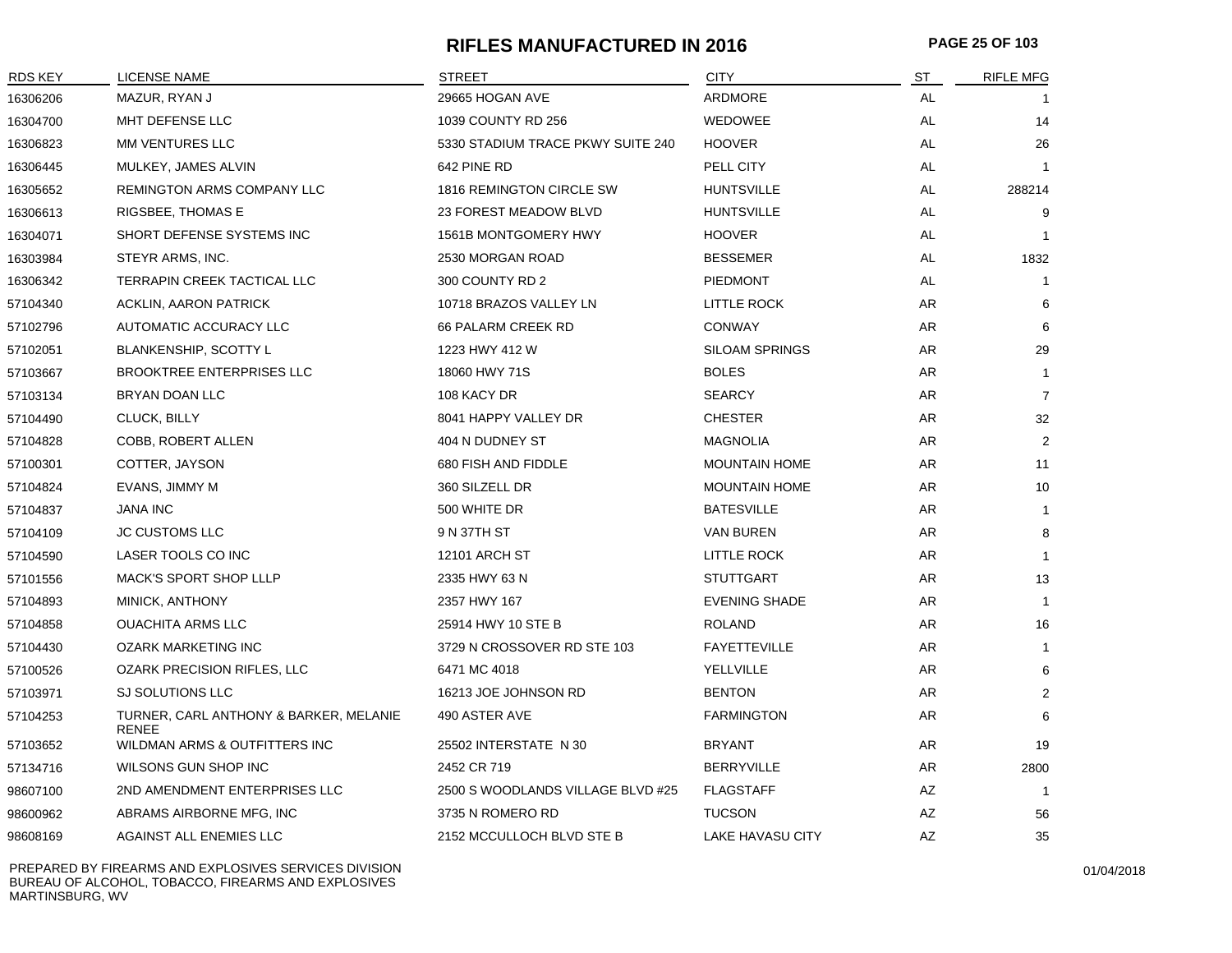#### **RIFLES MANUFACTURED IN 2016 PAGE 26 OF 103**

| RDS KEY  | <b>LICENSE NAME</b>                    | <b>STREET</b>                  | <b>CITY</b>             | ST | <b>RIFLE MFG</b> |
|----------|----------------------------------------|--------------------------------|-------------------------|----|------------------|
| 98608059 | AMERICAN SPIRIT INVESTMENTS LLC        | 21625 N 14TH AVE #2            | <b>PHOENIX</b>          | AZ | 172              |
| 98606864 | ANKERT CUSTOMS LLC                     | 1760 N CHANNING                | <b>MESA</b>             | AZ | $\overline{1}$   |
| 98608076 | ARIAS, ARNOLD S                        | 22489 N 102ND LN               | <b>PEORIA</b>           | AZ | 10               |
| 98602530 | ARIZONA ARMORY, LLC                    | 2114 W FILLMORE                | <b>PHOENIX</b>          | AZ | 6                |
| 98607415 | ARMAGEDDON TACTICAL SOLUTIONS LLC      | 8321 E GELDING DR STE 100      | <b>SCOTTSDALE</b>       | AZ | 39               |
| 98605018 | AWT FIREARMS & MFG LLC                 | 40 N SUNWAY DR #2              | <b>GILBERT</b>          | AZ | 3                |
| 98607732 | BEMIS, RONALD JAMES                    | 4584 W DOWNS RD                | <b>MCNEAL</b>           | AZ | 5                |
| 98606478 | <b>BLACK LABEL FIREARMS LLC</b>        | 25760 WEST GLOBE AVE           | <b>BUCKEYE</b>          | AZ | 16               |
| 98607912 | <b>BLACK METAL FIREARMS LLC</b>        | 4900 S BEAR LN                 | SIERRA VISTA            | AZ | 2                |
| 98605029 | BROWN, TIMOTHY DAVID                   | 14201 N GIBSON TRL             | <b>TUCSON</b>           | AZ | 3                |
| 98608759 | BTE USA MANUFACTURING LLC              | 2601 W LONE CACTUS DR STE E    | <b>PHOENIX</b>          | AZ | 17               |
| 98607747 | C SQUARE MACHINE WORKS LLC             | 516 E JUANITA AVE STE 3, 5 & 6 | <b>MESA</b>             | AZ | 4                |
| 98607852 | CHAMBERED GROUP USA LLC                | 15605 W ROOSEVELT ST STE 113   | <b>GOODYEAR</b>         | AZ | $\mathbf{1}$     |
| 98607337 | <b>CHAMPION PRECISION FIREARMS LLC</b> | 2103 EAST CEDAR STE STE 1      | <b>TEMPE</b>            | AZ | $\overline{1}$   |
| 98605283 | <b>CONQUEST LLC</b>                    | 6500 EAST MITCHELL CT STE 7    | <b>FLORENCE</b>         | AZ | 23               |
| 98608017 | COPELAND, CLIFFORD D                   | 5001 S ANTELOPE DR             | <b>FORT MOHAVE</b>      | AZ | 11               |
| 98605465 | <b>CRAIGS CUSTOM RIFLES LLC</b>        | 1409 WEST CANYON SHADOWS LANE  | ORO VALLEY              | AZ | 35               |
| 98605918 | CRAZZY JOE'S LLC                       | 12110 W BENITO DR              | <b>ARIZONA CITY</b>     | AZ | -1               |
| 98604143 | <b>CROOKS, STEPHEN LEE</b>             | 1864 W NAVARRO AVE             | <b>MESA</b>             | AZ | 2                |
| 98608642 | <b>CROWE SYNDICATE LLC</b>             | 11332 W MADISEN ELLISE DR      | <b>SURPRISE</b>         | AZ |                  |
| 98604430 | <b>D &amp; L SPORTS INC</b>            | 118 N FIRESKY #B               | <b>CHINO VALLEY</b>     | AZ | 3                |
| 98601942 | DANE ARMORY LLC                        | 305 E COMSTOCK DR STE 3        | <b>CHANDLER</b>         | AZ |                  |
| 98605628 | DESERT FIREARMS FINISHES LLC           | 2240 W DESERT COVE AVE #104    | <b>PHOENIX</b>          | AZ | 3                |
| 98604682 | DESERT FOX OUTFITTERS LLC              | 835 AIRCLETA DRIVE             | <b>WICKENBURG</b>       | AZ | 8                |
| 98609277 | DOWN RANGE CUSTOMS LLC                 | 57 W LYNX WAY                  | <b>CHANDLER</b>         | AZ | 20               |
| 98605521 | E3 ARMS LLC                            | 2100 COLLEGE DR UNIT#108       | <b>LAKE HAVASU CITY</b> | AZ | 25               |
| 98609137 | EASTERDAY, MARK JACOB                  | 833 W BROADWAY RD STE C        | <b>MESA</b>             | AZ | $\overline{2}$   |
| 98601748 | ELMORE, KENNETH EMRY                   | 8889 N. 79TH AVE               | <b>PEORIA</b>           | AZ | $\overline{7}$   |
| 98601973 | EXCEL MANUFACTURING INC                | 2560 OUTPOST DR STE 1          | <b>BULLHEAD CITY</b>    | AZ | 109              |
| 98607169 | GHOST HAMMER ARMS LLC                  | 2983 EAST BAARS CT             | <b>GILBERT</b>          | AZ | 11               |
| 98607519 | <b>GRANITE MOUNTAIN TACTICAL LLC</b>   | 3021 CHICHICOI LN              | <b>PRESCOTT</b>         | AZ | $\mathbf{1}$     |
| 98608116 | <b>GRANT, WYATT W</b>                  | 2210 E FILAREE CIR             | <b>PAYSON</b>           | AZ | 33               |
| 98607114 | HAWKINS, ELI A                         | 2820 KIOWA BLVD N APT 102      | LAKE HAVASU CITY        | AZ | $\mathbf{1}$     |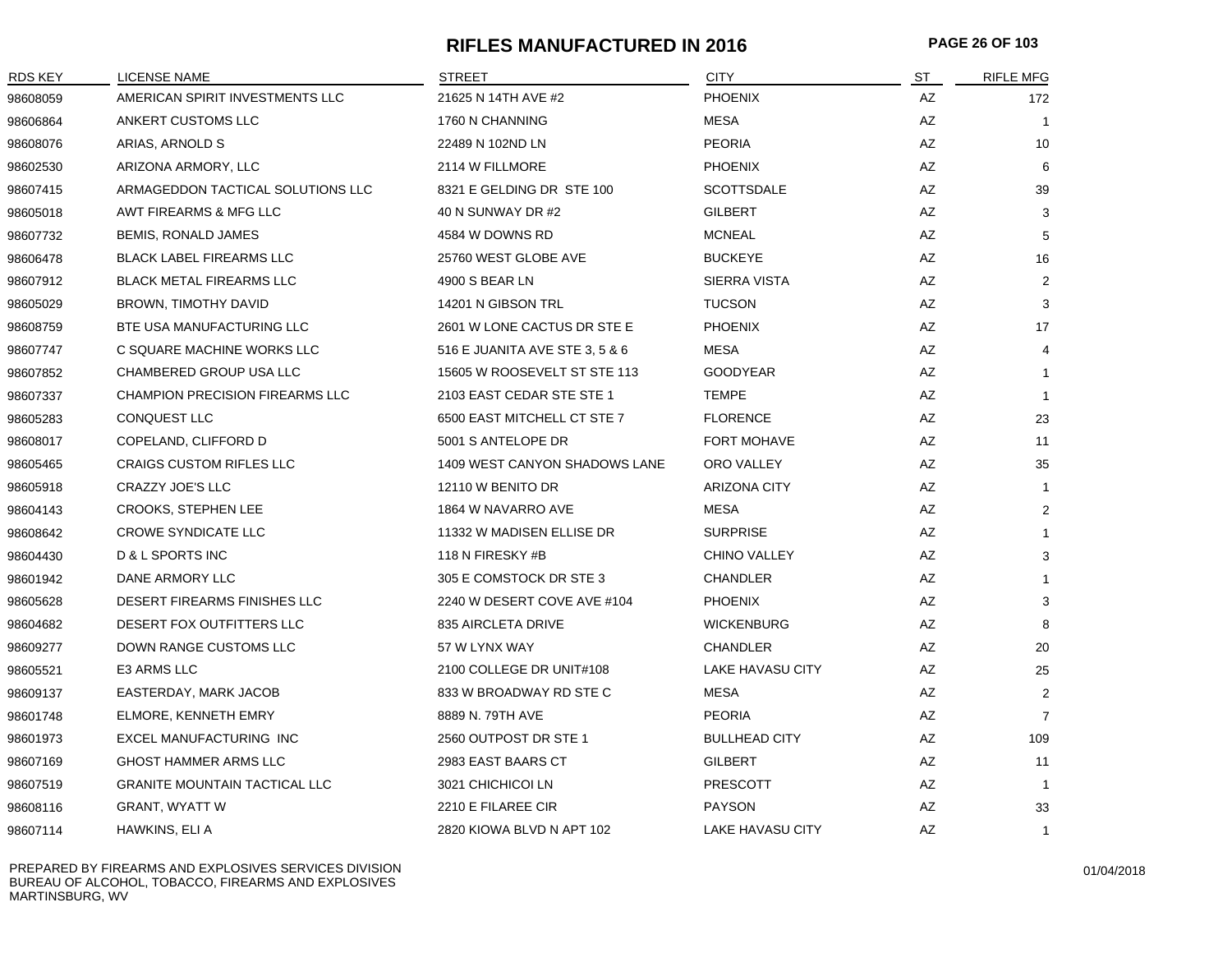#### **RIFLES MANUFACTURED IN 2016 PAGE 27 OF 103**

| RDS KEY  | LICENSE NAME                            | <b>STREET</b>                   | <b>CITY</b>             | ST | <b>RIFLE MFG</b> |
|----------|-----------------------------------------|---------------------------------|-------------------------|----|------------------|
| 98605092 | HEWITT, JEFFREY BRIAN                   | 7925 E CROOKED CREEK TRL        | PRESCOTT VALLEY         | AZ | 10               |
| 98608383 | HOGAN MANUFACTURING ACQUISITION LLC     | 5625 N 53RD AVE                 | <b>GLENDALE</b>         | AZ | 4                |
| 98608495 | HOLDER, ROGER DEVERE                    | 2414 N 163RD DR                 | <b>GOODYEAR</b>         | AZ | $\overline{2}$   |
| 98606988 | HUNSON INDUSTRIES LLC                   | 17252 E FALCON DR #4            | <b>FOUNTAIN HILLS</b>   | AZ | 4                |
| 98607292 | IZOR, DERRICK                           | 1201 WEST TOPEKA DR             | <b>PHOENIX</b>          | AZ | 2                |
| 98605647 | <b>JOEJOE ENTERPRISES LLC</b>           | 6788 W ROBERTA LANE             | <b>PEORIA</b>           | AZ | 5                |
| 98606503 | <b>KE ARMS LLC</b>                      | 4343 E MAGNOLIA ST              | <b>PHOENIX</b>          | AZ | 33               |
| 98605576 | <b>LAYKE INC</b>                        | 3330 WEST OSBORN RD             | <b>PHOENIX</b>          | AZ | 97               |
| 98637328 | LAZZERONI, INC                          | 1415 S CHERRY                   | <b>TUCSON</b>           | AZ | 5                |
| 98608615 | LEE ARMORY LLC                          | 4201 S 37TH ST                  | <b>PHOENIX</b>          | AZ | 604              |
| 98609164 | LEVIE, DENNIS A                         | 2711 PLAZA VERDE                | <b>LAKE HAVASU CITY</b> | AZ | 5                |
| 98606153 | LRK MECHANICAL LLC                      | 727 BRANNEN AVE                 | <b>PRESCOTT</b>         | AZ | 6                |
| 98606599 | M&M SALES LLC                           | 2065 HWY 95 STE 41              | <b>BULLHEAD CITY</b>    | AZ | 10               |
| 98602313 | <b>MARGARET RACHEL WELLS</b>            | 110 N SUMMIT ST                 | <b>PRESCOTT</b>         | AZ | $\overline{2}$   |
| 98603859 | <b>MAXIM FIREARMS INC</b>               | 2021 HOLLY AVE                  | <b>LAKE HAVASU CITY</b> | AZ | 21               |
| 98606209 | MCALISTER, KENNETH                      | 291 E OCOTILLO RD UNIT 27       | <b>CHANDLER</b>         | AZ | 47               |
| 98603062 | MCLEARN, MATTHEW MOODY                  | 1304 RED BARON RD               | <b>PAYSON</b>           | AZ | 3                |
| 98633252 | MCMILLAN MACHINE CO, INC                | 1125 W PINNACLE PEAK RD STE 133 | <b>PHOENIX</b>          | AZ | -1               |
| 98605817 | MINOR, LLOYD DOYLE                      | 2233 E BOONES TRAIL             | <b>SIERRA VISTA</b>     | AZ | 2                |
| 98604419 | <b>MLS ARMS LLC</b>                     | 15610 N 35TH AVE STE 6          | <b>PHOENIX</b>          | AZ | 3                |
| 98604987 | <b>MODERN ARMS LLC</b>                  | 1220 WEST ALAMEDA DR SUITE 111  | <b>TEMPE</b>            | AZ | $\mathbf{1}$     |
| 98605527 | ORIBI ENTERPRISES LLC                   | 702 WEST TODD ST                | <b>WILLCOX</b>          | AZ | $\overline{2}$   |
| 98608339 | <b>OWENS ARMORY LLC</b>                 | 6515 NORTH HIGHWAY 89           | <b>CHINO VALLEY</b>     | AZ | 25               |
| 98603536 | PALESE PROTO TECH INC                   | 7775 N CASA GRANDE HWY #155     | <b>TUCSON</b>           | AZ | $\overline{2}$   |
| 98600788 | PATRIOT ORDNANCE FACTORY INC            | 1492 W VICTORY LANE             | <b>PHOENIX</b>          | AZ | 9970             |
| 98605981 | PDWAREHOUSE LLC                         | 3225 NORTH ARIZONA AVE STE 1    | <b>CHANDLER</b>         | AZ | 36               |
| 98607693 | PRECISION AMERICAN RIFLE LLC            | 281 COUNTY ROAD 9213            | <b>SNOWFLAKE</b>        | AZ | 31               |
| 98604805 | PRECISION FIREARM SERVICE AND SALES LLC | 3220 E REDWOOD LN               | <b>PHOENIX</b>          | AZ | 7                |
| 98607294 | PREDATOR TECHNOLOGY GROUP LLC           | 7942 WEST DEVONSHIRE AVENUE     | <b>PHOENIX</b>          | AZ | 43               |
| 98605042 | PSYCONSUL LLC                           | 1485 WEST WAGONWHEEL ROAD       | <b>COTTONWOOD</b>       | AZ | $\overline{2}$   |
| 98606950 | PYROFLI INDUSTRIES LLC                  | 8625 E BARATARIA BLVD           | SIERRA VISTA            | AZ | 15               |
| 98600222 | R & S FIREARMS INC                      | 2183 MCCULLOCH BLVD             | LAKE HAVASU CITY        | AZ | 4                |
| 98609535 | RAMM, KARL JOSEPH                       | 590 N ALMA SCHOOL RD STE #4     | <b>CHANDLER</b>         | AZ | 37               |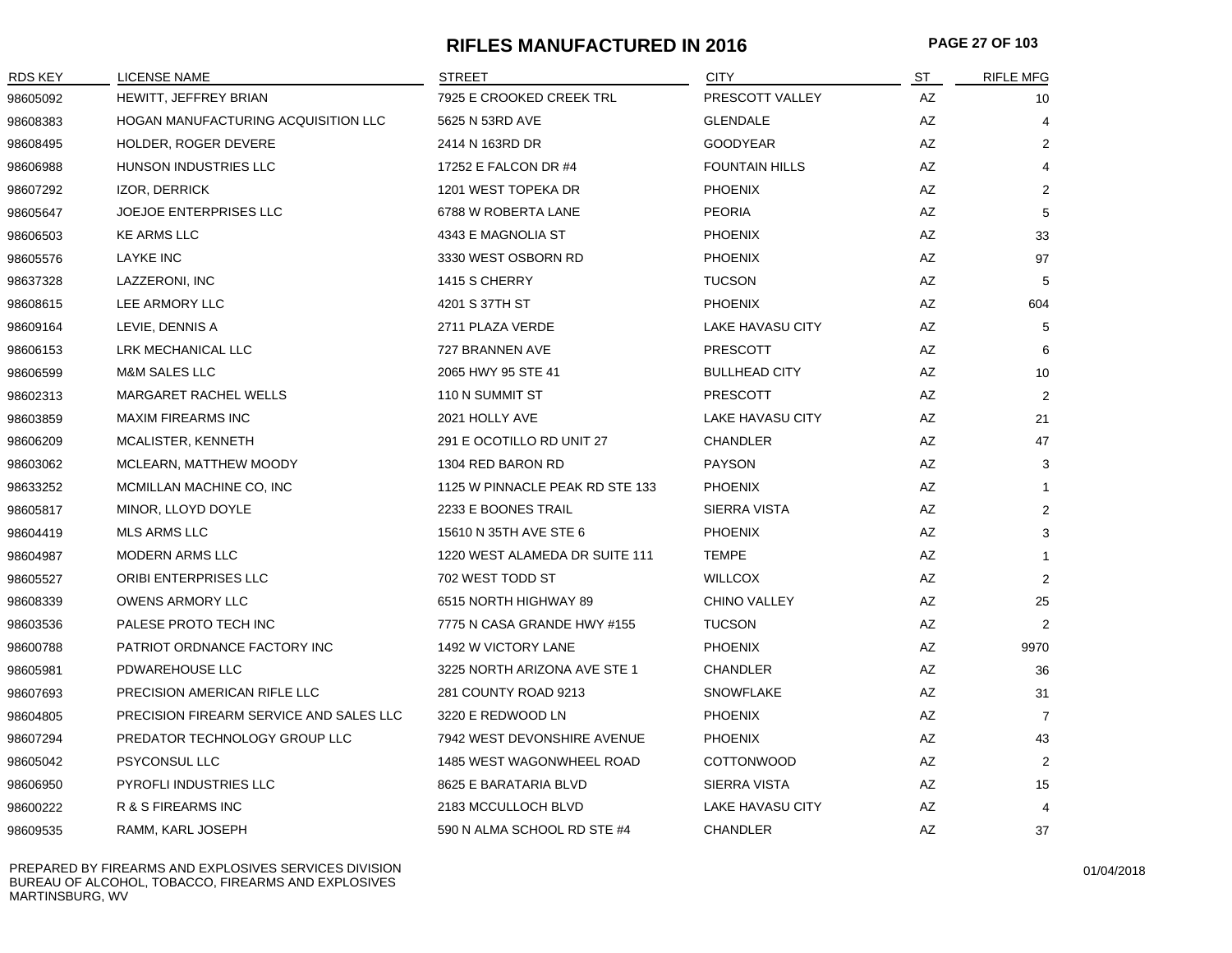#### **RIFLES MANUFACTURED IN 2016 PAGE 28 OF 103**

| <b>RDS KEY</b> | LICENSE NAME                      | <b>STREET</b>                  | <b>CITY</b>           | ST                     | <b>RIFLE MFG</b> |
|----------------|-----------------------------------|--------------------------------|-----------------------|------------------------|------------------|
| 98607959       | RICE, WESLEY ALAN                 | 310 W MAHONEY ST               | <b>WINSLOW</b>        | AZ                     | 3                |
| 98609331       | ROBAR COMPANIES INC               | 21438 N 7TH AVE STE E          | <b>PHOENIX</b>        | AZ                     | 22               |
| 98636542       | ROBAR COMPANIES, INC              | 21438 N 7TH AVE SUITE B        | <b>PHOENIX</b>        | AZ                     | 76               |
| 98609221       | RTT FIREARMS LLC                  | 1465 COUNTRYSHIRE AVE UNIT 100 | LAKE HAVASU CITY      | AZ                     | 187              |
| 98605461       | SAMCORP INC                       | 1857 COMMANDER DR UNIT B       | LAKE HAVASU CITY      | AZ                     | 8                |
| 98609299       | SD TACTICAL ARMS LLC              | 6301 E NUGGET PATCH TRL        | <b>PRESCOTT</b>       | AZ                     | 28               |
| 98605107       | SENSENEY, MICHAEL E               | 10962 NORTH LOCUST ST          | <b>FLORENCE</b>       | AZ                     | 5                |
| 98608309       | SERENDIPITY INVESTMENTS MFG LLC   | 2 SOUTH MILTON RD              | <b>FLAGSTAFF</b>      | AZ                     | 9                |
| 98602441       | SISKU GUN WORKS LLC               | 3836 E 40TH ST                 | <b>TUCSON</b>         | AZ                     | 3                |
| 98602330       | SMITH ENTERPRISE INC              | 1701 W 10TH ST 14              | <b>TEMPE</b>          | AZ                     | 16               |
| 98604679       | SONORAN ARMS LLC                  | 663 W 2ND AVE # 16             | <b>MESA</b>           | AZ                     | 10               |
| 98601115       | SOURCE MANUFACTURING LLC          | 2920 EAST MOHAWK LN STE 112    | <b>PHOENIX</b>        | AZ                     | 21               |
| 98607790       | SPECIAL FORCES OUTDOORS LLC       | 14870 N NORTHSIGHT BLVD 100    | <b>SCOTTSDALE</b>     | AZ                     | 8                |
| 98603446       | SPECIALIZED DYNAMICS LLC          | 925 N CALIFORNIA ST            | CHANDLER              | AZ                     | 6                |
| 98607861       | SPORT SHOOTERS SUPPLY LLC         | 1929 VENTNOR CIR               | <b>PRESCOTT</b>       | AZ                     | 3                |
| 98607241       | STRADER, BENJAMIN MICHAEL         | 3335 FIESTA DR                 | LAKE HAVASU CITY      | AZ                     | $\overline{2}$   |
| 98607665       | STRATEGIC ARMORY CORPS LLC        | 525 E PINNACLE PEAK RD STE 100 | <b>PHOENIX</b>        | AZ                     | 424              |
| 98614472       | STURM, RUGER & COMPANY, INC       | 200 RUGER RD                   | <b>PRESCOTT</b>       | $\mathsf{A}\mathsf{Z}$ | 25               |
| 98602020       | SUN DEVIL MANUFACTURING LLC       | 663 W 2ND AVE STE 16           | MESA                  | AZ                     | 15               |
| 98608422       | SYNERGISTIC DIGITAL SOLUTIONS INC | 1545 KAIBAB N                  | <b>PRESCOTT</b>       | AZ                     | 25               |
| 98605696       | <b>TACDRIVERS LLC</b>             | 2900 W GUNSITE RD              | PAULDEN               | AZ                     | $\mathbf{1}$     |
| 98605242       | TOSSAN, GEORGE                    | 9851 E VOLTAIRE DR             | <b>SCOTTSDALE</b>     | AZ                     | 32               |
| 98606279       | <b>TRITON ARMS LLC</b>            | 2947 KISH AVE STE A            | YUMA                  | AZ                     | 38               |
| 98606754       | <b>TROJAN FIREARMS LLC</b>        | 5037 N 54TH AVE STE 11         | <b>GLENDALE</b>       | AZ                     | 194              |
| 98608638       | <b>TSUNAMI ARMS LLC</b>           | 14607 N SHERWOOD DR            | <b>FOUNTAIN HILLS</b> | AZ                     | 14               |
| 98603073       | <b>TURNER FABRICATIONS LLC</b>    | 10602 E IRONWOOD LANE          | <b>MESA</b>           | AZ                     | $\mathbf{1}$     |
| 98608132       | ULTRASONIC ARMS LLC               | 2915 N CHEROKEE DR             | CHINO VALLEY          | AZ                     | 3                |
| 98608004       | VALLEY ORDNANCE WORKS LLC         | 10009 W JOMAX RD               | <b>PEORIA</b>         | AZ                     | 22               |
| 98637461       | VAN HORN, DAVID A                 | 1302 E RAWHIDE AVE             | <b>GILBERT</b>        | AZ                     | 2                |
| 98602792       | <b>VENOM TACTICAL LLC</b>         | 7252 E CONCHO DR STE C-13      | <b>KINGMAN</b>        | AZ                     | 8                |
| 98608551       | WE PLEAD THE 2ND LLC              | 1730 W 10TH PLACE STE 6        | <b>TEMPE</b>          | AZ                     | $\overline{2}$   |
| 98608091       | WHITEHEAD, PHILLIP DAVID          | 4267 N CHOLLA DR               | PRESCOTT VALLEY       | AZ                     | 3                |
| 98606199       | <b>WRIGHT ARMORY LLC</b>          | 250 S MULBERRY #102            | <b>MESA</b>           | AZ                     | $\overline{4}$   |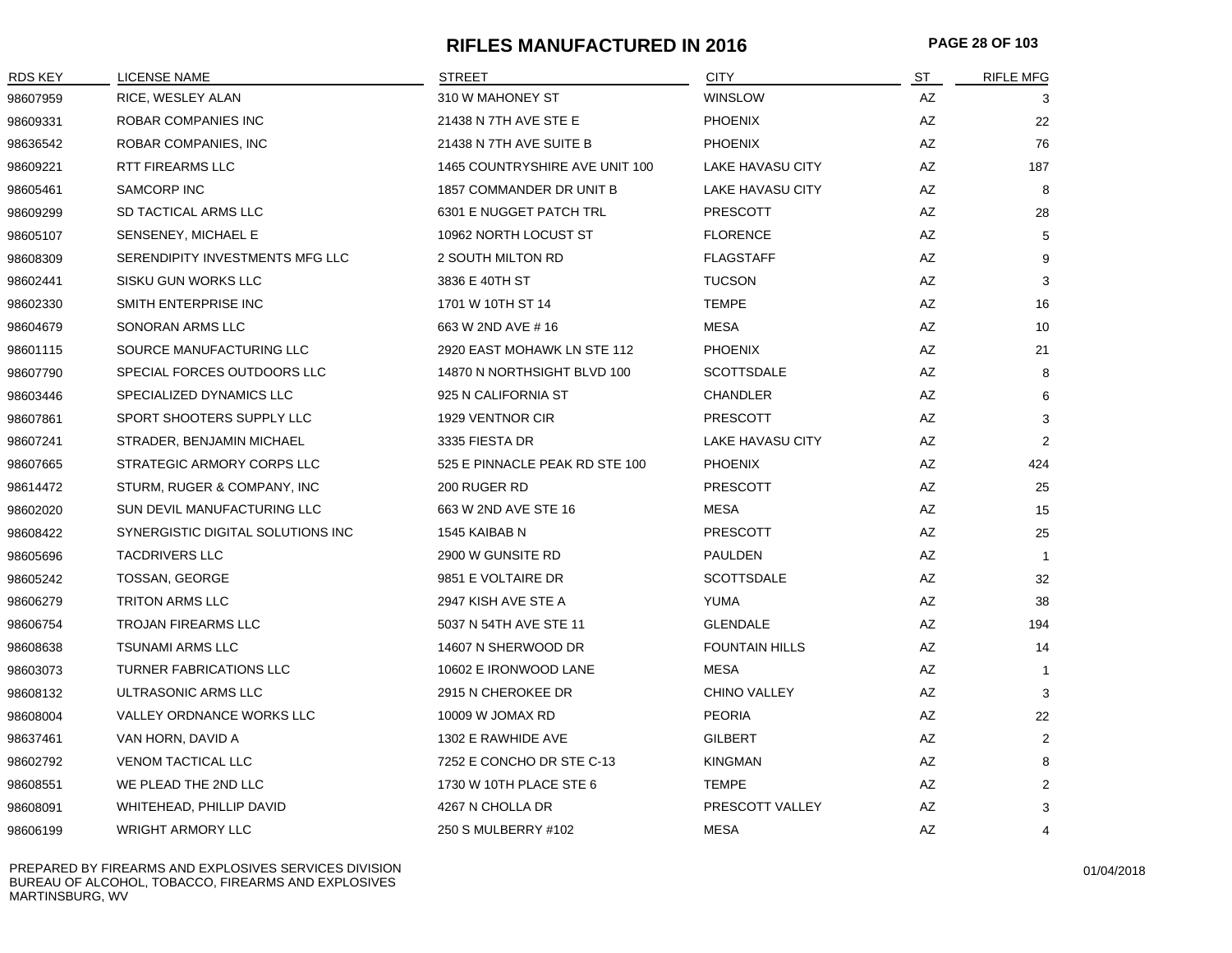#### **RIFLES MANUFACTURED IN 2016 PAGE 29 OF 103**

| <b>RDS KEY</b> | <b>LICENSE NAME</b>                        | STREET                              | <b>CITY</b>            | ST | <b>RIFLE MFG</b> |
|----------------|--------------------------------------------|-------------------------------------|------------------------|----|------------------|
| 98637956       | YOUNG MANUFACTURING INC                    | 5528 N 51ST AVE                     | <b>GLENDALE</b>        | AZ | 44               |
| 96804076       | 29 OUTDOOR GEAR LLC                        | 3421 BROADWAY                       | AMERICAN CANYON        | CA | 11               |
| 99401135       | ACCARDO, ROBERT N JR                       | 416 HUMMINGBIRD LANE                | <b>LIVERMORE</b>       | CA | 25               |
| 96804322       | AGIL, IBRAHIM                              | 589 MENDOCINO AVE STE 3             | <b>SANTA ROSA</b>      | CA | $\overline{1}$   |
| 97703136       | ALTA ARMS INC                              | 1437 ALTA SIERRA RD                 | <b>WOFFORD HEIGHTS</b> | CA | 28               |
| 93305158       | APPLIED KINETICS LLC                       | 545 W VALENCIA DR                   | <b>FULLERTON</b>       | CA | 20               |
| 96802311       | ARABE & DLEE LLC                           | 5047 ROBERT J MATHEWS PKWY STE 700  | EL DORADO HILLS        | CA | 3                |
| 96804544       | <b>BISHOP AMMUNITION MANUFACTURING LLC</b> | 3221 ELKHORN AVE #27                | <b>NORTH HIGHLANDS</b> | CA | 23               |
| 99500839       | BUTLER, CHRISTOPHER W                      | 39424 COLCHESTER CT                 | <b>PALMDALE</b>        | CA | $\overline{2}$   |
| 97702070       | C B E INC                                  | 18430 TECHNOLOGY DR UNIT A          | <b>MORGAN HILL</b>     | CA | 2                |
| 96802224       | CAL ARMORY, LLC                            | 3440 BRADEN RD                      | CAMINO                 | CA | 27               |
| 97703508       | DEBUSSCHERE, ROBERT CHARLES                | 4043 LAGUNA RD                      | <b>OXNARD</b>          | CA | 4                |
| 99501807       | DEE CONSULTING CO LLC                      | 15335 DITTMAR DR                    | <b>WHITTIER</b>        | CA | 30               |
| 93305625       | DIRE WEAPON SYSTEMS LLC                    | 1209 W 160TH ST                     | <b>GARDENA</b>         | CA | 55               |
| 93300870       | DIRECT ACTION SOLUTIONS LLC                | 6635 FLANDERS DR STE G              | SAN DIEGO              | CA | 11               |
| 97702964       | <b>EAGLE EYE FIREARMS INC</b>              | 270 E HWY 246 STE 206               | <b>BUELLTON</b>        | CA | 6                |
| 93305132       | ECHO CORPS LLC                             | 13532 AVENIDA DEL CHARRO            | EL CAJON               | CA | 348              |
| 96804429       | ECHO FIREARM REFINISHING AND ARMORY        | 641 JULIGA WOODS #D                 | <b>RICHMOND</b>        | CA | 10               |
| 93302042       | <b>EGSW INC</b>                            | 1637 N BRIAN ST                     | <b>ORANGE</b>          | CA | 4                |
| 93340727       | <b>EXCEL INDUSTRIES INC</b>                | 1601 FREMONT CT                     | <b>ONTARIO</b>         | CA | 147              |
| 97703560       | <b>EXETER GUNSLINGERS INC</b>              | 202 E MAPLE ST                      | <b>EXETER</b>          | CA | $\overline{7}$   |
| 97704145       | FIREQUICK PRODUCTS INC                     | 1137 REDROCK INYOKERN RD            | <b>INYOKERN</b>        | CA | 3                |
| 93301600       | FMK FIREARMS INCORPORATED                  | 1025 A ORTEGA WAY / 1005 ORTEGA WAY | <b>PLACENTIA</b>       | CA | 11080            |
| 97702842       | FORBES, WILLIAM & GREEN, NATHAN            | 1577 W FRONT ST STE A               | <b>SELMA</b>           | CA | 4                |
| 97700758       | GEORGE, DAVID                              | 229 E HARTLEY AVE                   | <b>RIDGECREST</b>      | CA | 2                |
| 96804298       | GOLD COUNTRY SPORTS INC                    | 1160 LOZANOS RD                     | <b>NEWCASTLE</b>       | CA | 42               |
| 96803398       | <b>GRECO, RICK</b>                         | 7093 DANYEUR RD                     | <b>REDDING</b>         | CA | 5                |
| 96803414       | <b>GRIFFIN PRECISION LLC</b>               | 1196 LILAC DR                       | ARNOLD                 | CA | 2                |
| 93305615       | GUNFIGHTER TACTICAL, LLC                   | 7190 MIRAMAR RD #115                | SAN DIEGO              | CA | 324              |
| 93304728       | GUNS, AMMO AND ACCESSORIES, INC.           | 11324 GREENWOOD WAY                 | <b>ONTARIO</b>         | СA | 50               |
| 97703631       | HARDY, BARRY                               | 1456 LAURA CT                       | <b>TEMPLETON</b>       | CA | $\overline{7}$   |
| 93305461       | HICKS, RALPH TROY JR                       | 17560 MESA DR SOUTH                 | PAUMA VALLEY           | CA | 15               |
| 99501778       | HIGH DESERT ARMS INC                       | 37809 6TH STREET EAST               | <b>PALMDALE</b>        | CA | 33               |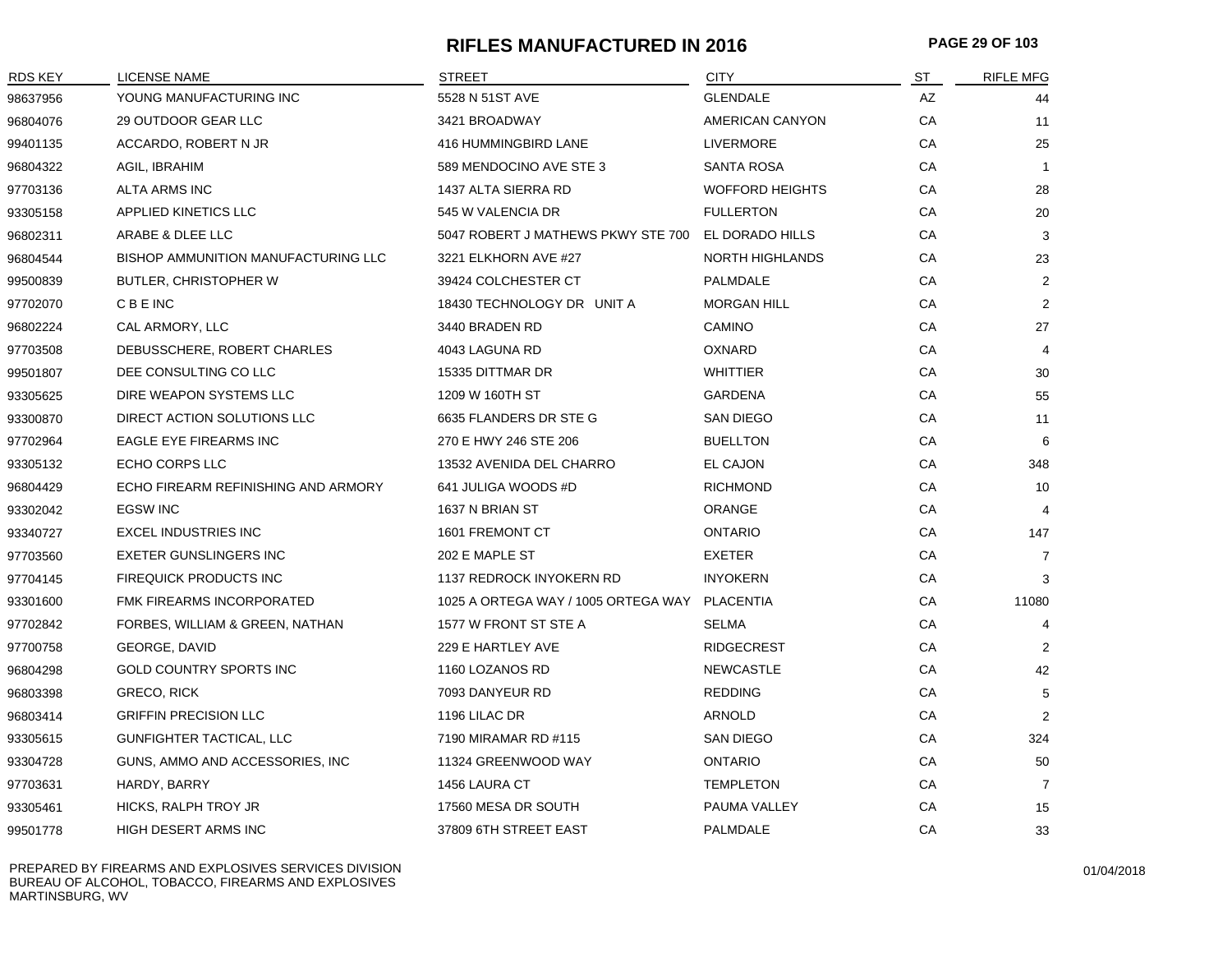#### **RIFLES MANUFACTURED IN 2016 PAGE 30 OF 103**

| <b>RDS KEY</b> | <b>LICENSE NAME</b>                                        | <b>STREET</b>             | <b>CITY</b>             | ST | <b>RIFLE MFG</b> |
|----------------|------------------------------------------------------------|---------------------------|-------------------------|----|------------------|
| 97703045       | JH VERNA INC                                               | 1175 BROADWAY             | ATWATER                 | CA | 27               |
| 93306288       | JL BILLET LLC                                              | 4740 RUFFNER ST           | SAN DIEGO               | СA | 6                |
| 97703245       | KAUFMANN TACTICAL FIREARMS, INC                            | 5816 E SHIELDS #102       | <b>FRESNO</b>           | CA | 26               |
| 97703428       | KNIGHT'S TACTICAL, INC                                     | 330 N LANTANA ST #1025    | CAMARILLO               | CA | 36               |
| 97702642       | KUEHL, FRANCIS TERRY                                       | 8744 WOODLAND HEIGHTS LN  | <b>SALINAS</b>          | CA | 2                |
| 96804363       | <b>KW DEFENSE INC</b>                                      | 7840 WEST LANE SUITE F    | <b>STOCKTON</b>         | CA | 6                |
| 93302759       | LEDESMA, PAUL                                              | 13552 CENTRAL AVE, UNIT C | <b>CHINO</b>            | CA | 13               |
| 97702525       | LOMBARDI, PHILIP JOHN                                      | 5553 W BARSTOW AVE        | <b>FRESNO</b>           | CA | 43               |
| 97704058       | LORTZ, LACEY                                               | 3016 MILDRED LANE         | <b>BAKERSFIELD</b>      | СA | 5                |
| 97702630       | <b>MACHINIST GROUP CORP</b>                                | 7200 ALEXANDER ST         | <b>GILROY</b>           | СA | 70               |
| 96804535       | MARTIN, PABLO DANIEL                                       | 3501 REDWOOD DR           | <b>REDWAY</b>           | СA | 6                |
| 97703356       | <b>MATTHEWS, KEITH S</b>                                   | 4673 E WEATHERMAKER AVE   | <b>FRESNO</b>           | CA | 2                |
| 97702943       | MATTHEWS, KEITH SCOTT                                      | 13607 E SHEPHERD AVE      | <b>CLOVIS</b>           | CA | 18               |
| 93304203       | MCNEELY, DAUV J                                            | 5628 MARIALINDA ST        | <b>TORRANCE</b>         | CA | 5                |
| 93306249       | <b>MILLMASTERS INC</b>                                     | 37515 GREEN KNOLLS RD     | <b>WINCHESTER</b>       | CA | 5                |
| 99501525       | MONJACK, ERIC SCOTT                                        | 1747 E AVE Q UNIT B6      | PALMDALE                | CA | 23               |
| 93305279       | MONSTER WERKS LLC                                          | 1528 GLENWOOD WAY         | <b>UPLAND</b>           | CA | 5                |
| 93304780       | <b>MRM TRANS LLC</b>                                       | 7256 GARDEN GROVE BLVD    | <b>WESTMINSTER</b>      | СA | 260              |
| 97703347       | NICHOLS MANUFACTURING INC                                  | 913 HANSON CT             | <b>MILPITAS</b>         | СA | 80               |
| 97702726       | NORMAN HANSON FIREARMS LLC                                 | 20358 VALLEY BLVD         | <b>TEHACHAPI</b>        | СA | 34               |
| 93304211       | ORRELL SALVESON INC                                        | 490 ALABAMA ST STE 103    | <b>REDLANDS</b>         | СA | 16               |
| 96804424       | PACIFIC SPORTSMEN INC                                      | 536 MALLORY AVE           | <b>WINDSOR</b>          | СA | 5                |
| 96803882       | PHASE 5 WEAPON SYSTEMS INC                                 | 501 GIUSEPPE CT STE C     | <b>ROSEVILLE</b>        | CA | 24               |
| 97702596       | PRICE, JARED                                               | 2617 SUNRISE AVE          | <b>MODESTO</b>          | CA | $\overline{7}$   |
| 96803312       | RAWSON, RANDY                                              | 105 MORRIS ST STE 216     | <b>SEBASTOPOL</b>       | CA | $\overline{4}$   |
| 97703753       | <b>RE-MIL LLC</b>                                          | 5200 WHEELER CANYON RD    | <b>SANTA PAULA</b>      | CA | 56               |
| 93305915       | RED EYED MUSTANGS PRECISION OUTFITTERS<br>INC.             | 1730 GUAVA LANE           | EL CAJON                | CA | 130              |
| 99501812       | RIGANIAN, ZAREH                                            | 820 THOMPSON AVE UNIT #14 | <b>GLENDALE</b>         | СA | $\overline{2}$   |
| 93306351       | RSI TAC LLC                                                | 16371 GOTHARD ST UNIT G   | <b>HUNTINGTON BEACH</b> | СA | 89               |
| 93306307       | RTH FIREARMS CA LLC                                        | 17560 MESA DR SOUTH       | PAUMA VALLEY            | СA | 15               |
| 97702465       | SALVATORE, DYLAN J                                         | 2939 LARKIN AVE           | <b>CLOVIS</b>           | СA | 4                |
| 96804036       | SCHROEDER, MICHAEL WAYNE & KELLY KRISTINE 2541 LARKSPUR LN |                           | <b>REDDING</b>          | CA | 10               |
| 99501789       | <b>SCHUBERT, CRAIG R</b>                                   | 16300 ARROW HWY STE H     | <b>IRWINDALE</b>        | СA | 25               |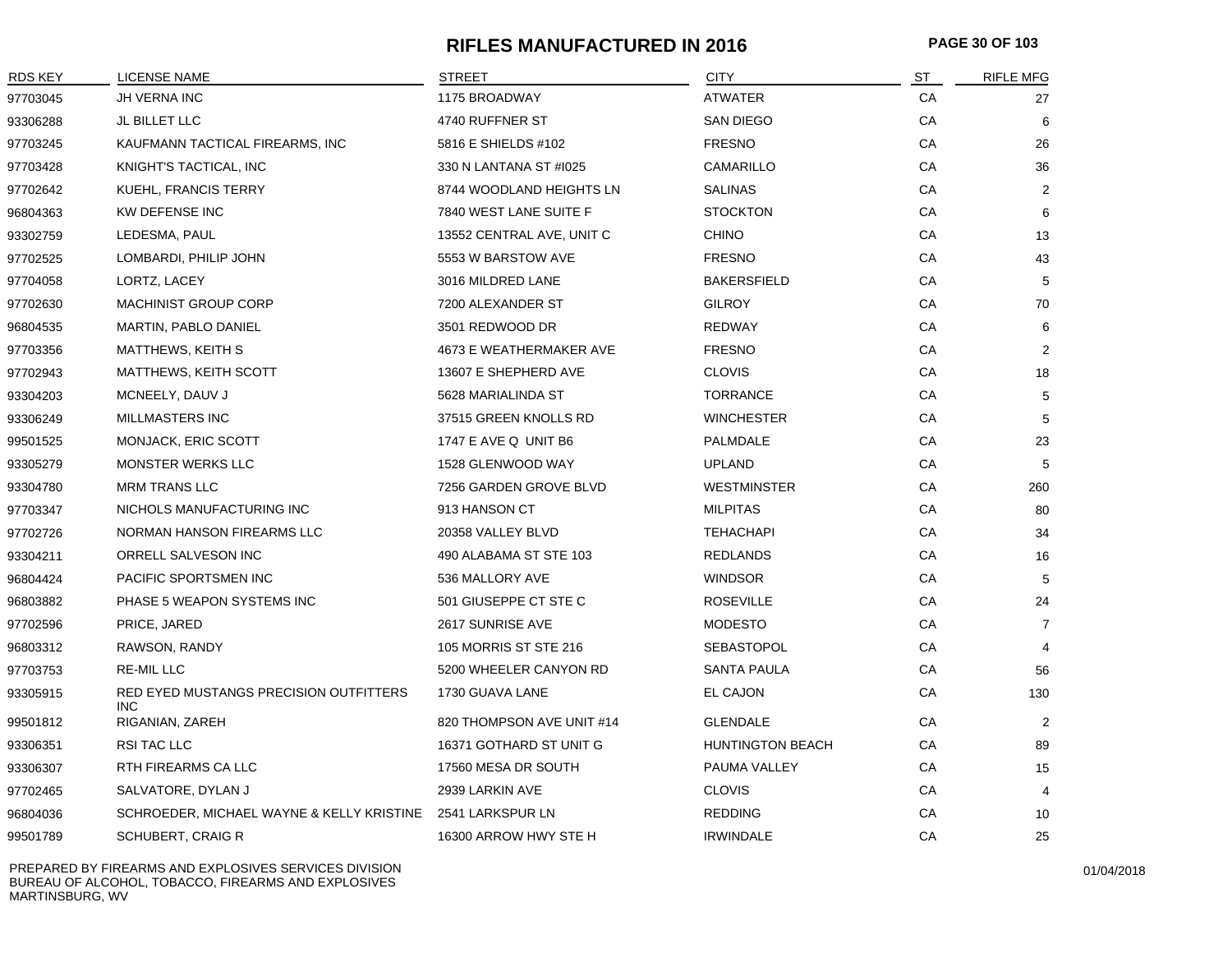#### **RIFLES MANUFACTURED IN 2016 PAGE 31 OF 103**

| <b>RDS KEY</b> | <b>LICENSE NAME</b>                                     | <b>STREET</b>              | <b>CITY</b>             | <u>ST</u> | <b>RIFLE MFG</b> |
|----------------|---------------------------------------------------------|----------------------------|-------------------------|-----------|------------------|
| 97701820       | SEARCY, BERNARD L                                       | 26293 TWENTY MULE TEAM RD  | <b>BORON</b>            | СA        | 7                |
| 93305129       | SHIELD DEFENSE, LLC                                     | 2585 JASON CT              | <b>OCEANSIDE</b>        | CA        |                  |
| 97703907       | SIERRA ARMS CORP                                        | 1408 N CARPENTER RD STE 1  | <b>MODESTO</b>          | CA        | $\overline{2}$   |
| 96802633       | SLAY, DONALD LEE JR                                     | 19075 CARAMBA RD           | <b>RED BLUFF</b>        | CA        | 25               |
| 97702568       | SOFINOCON ENTERPRISES LLC                               | 16605 OLEANDER AVE         | LOS GATOS               | СA        | 18               |
| 97703355       | SOULIE, MARC B                                          | 2128 N FIRST ST UNIT C     | <b>SAN JOSE</b>         | СA        | 88               |
| 97703225       | SWADER, JAMES EDWARD                                    | 700 SONJA AVE              | <b>RIDGECREST</b>       | CA        | 6                |
| 97702383       | THORPE, JON & KANDICE AND KOETSIER RON &<br><b>BETH</b> | 1976 E PACIFIC AVE         | <b>TULARE</b>           | CA        | 6                |
| 93304572       | TILOTTA, GIOVANNI VINCENZO                              | 4855 RUFFNER ST STE D1     | SAN DIEGO               | СA        | 26               |
| 96803689       | TITUS, DAN L                                            | 888 MARKET ST              | <b>COLUSA</b>           | СA        | 3                |
| 96802086       | TOLEDO, ARIS                                            | 1722 & 1724 SPRINGS RD     | VALLEJO                 | CA        | 33               |
| 93305119       | TOWLE, INC                                              | 10020 PROSPECT AVE STE A08 | <b>SANTEE</b>           | <b>CA</b> | 3                |
| 93304987       | TPM ARMS LLC                                            | 246 DENNY WAY              | EL CAJON                | СA        | 29               |
| 96803301       | TR KING LLC                                             | 313 D STREET               | <b>MARYSVILLE</b>       | СA        | 5                |
| 93306185       | <b>TSG GROUP LLC</b>                                    | 9967 MUIRLANDS BLVD        | <b>IRVINE</b>           | СA        | 49               |
| 93305120       | VANZANDT, CHRISTOPHER DONALD                            | 59868 PHILLIPI             | LANDERS                 | СA        | 31               |
| 97702945       | VON COLLN, JOHN                                         | 3166 E THOUSAND OAKS BLVD  | <b>THOUSAND OAKS</b>    | СA        | 8                |
| 97737552       | <b>WEATHERBY INC</b>                                    | 1605 COMMERCE WAY          | PASO ROBLES             | СA        | 3704             |
| 93305455       | WEST COAST GUN WORKS INC                                | 11360 WESTERN AVE          | <b>STANTON</b>          | СA        |                  |
| 97702995       | YATES, LYNDON                                           | 3332 SANTA FE STREET       | <b>RIVERBANK</b>        | СA        | 18               |
| 97702763       | ZAK GLOBAL ENTERPRISES LLC                              | 130 EASY STREET UNIT 3     | <b>PASO ROBLES</b>      | CA        | 71               |
| 93305742       | <b>ZINGO LLC</b>                                        | 433-437 VERNON WAY         | EL CAJON                | CA        | 220              |
| 58405307       | A06 ARMS LLC                                            | <b>41 NUTHATCH DR</b>      | ALMA                    | CO        | 10               |
| 58404425       | ALAN & WILLIAM ARMS INC                                 | 28271 CR 9                 | <b>WILD HORSE</b>       | CO        | 4                |
| 58400906       | ANDY'S CUSTOM GUNS INC                                  | 14855 W 54TH AVE           | <b>GOLDEN</b>           | CO        | $\mathbf{1}$     |
| 58405237       | <b>BALLISTIC RESOURCES LLC</b>                          | 124 N US HIGHWAY 287       | FORT COLLINS            | CO        | $\overline{2}$   |
| 58406551       | BLUE DIAMOND INDUSTRIES INC                             | 5650 N WASHINGTON ST C-7   | <b>DENVER</b>           | CO        | 10               |
| 58404522       | CARTER, JOSEPH ROSS & SLAVEN, CHAD<br><b>BENJAMIN</b>   | 3258 SILVERBELL DR         | <b>JOHNSTOWN</b>        | CO        | 5                |
| 58406321       | CHEYENNE MOUNTAIN ARMS LLC                              | 1324 PECAN STREET          | <b>COLORADO SPRINGS</b> | CO.       | 12               |
| 58406570       | COLORADO BLACKOUT LLC                                   | 5225 GALENA DR             | <b>COLORADO SPRINGS</b> | CO        | 10               |
| 58406011       | CUSTOM MECHANICAL SOLUTIONS LLC                         | 4880 ROBB ST UNIT 12       | <b>WHEAT RIDGE</b>      | CO        | 29               |
| 58407018       | <b>DISTINCTIVE RAILINGS LLC</b>                         | 818 SUNDANCE DR            | <b>LIVERMORE</b>        | CO        | 3                |
| 58403916       | DK FAMILY HOLDINGS LLC                                  | 36207 WCR 65               | <b>GALETON</b>          | CO        | $\overline{7}$   |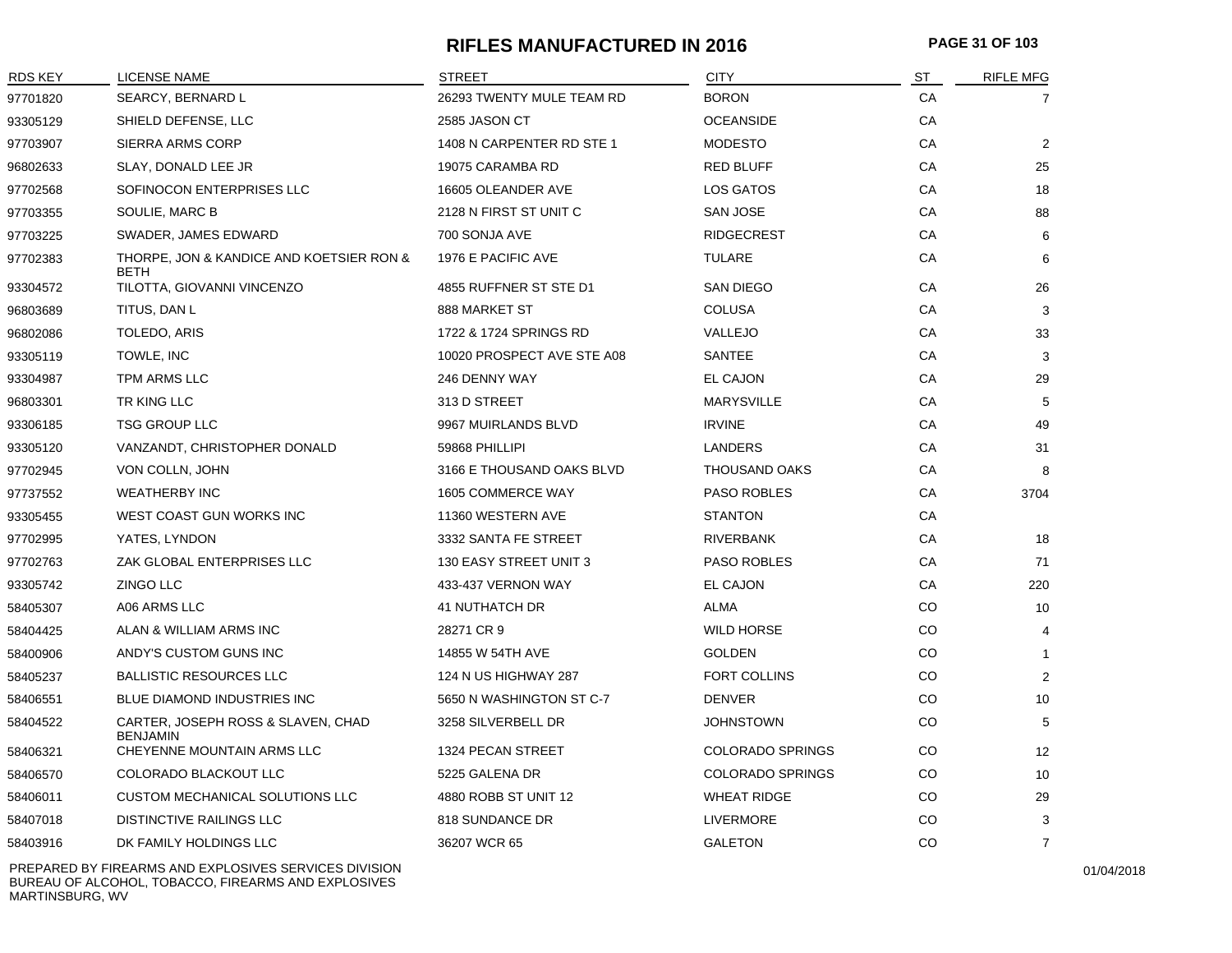#### **RIFLES MANUFACTURED IN 2016 PAGE 32 OF 103**

| RDS KEY  | LICENSE NAME                         | <b>STREET</b>                     | <b>CITY</b>              | ST        | <b>RIFLE MFG</b> |
|----------|--------------------------------------|-----------------------------------|--------------------------|-----------|------------------|
| 58404351 | DOUBLE D ARMORY LTD                  | 5650 GREENWOOD PLAZA BLVD STE 139 | <b>GREENWOOD VILLAGE</b> | <b>CO</b> | 78               |
| 58401869 | <b>GODDARD ENTERPRISES LLC</b>       | 8495 WELD COUNTY ROAD 2           | <b>BRIGHTON</b>          | <b>CO</b> | $\mathbf{1}$     |
| 58403287 | <b>GRE-TAN RIFLES LLC</b>            | 24005 HWY 13                      | <b>MEEKER</b>            | CO        | 3                |
| 58405531 | GUNS & ROSES INC                     | 5138 MT ST VRAIN AVE              | <b>FREDERICK</b>         | CO        | 93               |
| 58405486 | HELODRIVER20 PRODUCTIONS LLC         | 6153 GARRISON ST                  | ARVADA                   | CO        | 2                |
| 58401680 | <b>HERITAGE ARMS INC</b>             | 1631 P ROAD                       | <b>LOMA</b>              | CO        | 20               |
| 58404875 | <b>HICKMAN RIFLES LLC</b>            | 411 B TIA JUANA                   | <b>COLORADO SPRINGS</b>  | CO        | $\overline{2}$   |
| 58404227 | HIGH TECH CUSTOMS INC                | 3109 N CASCADE AVE STE 103        | <b>COLORADO SPRINGS</b>  | CO        | 9                |
| 58404368 | HOMELAND GUNSMITHING LLC             | 915 SOUTH COUNTY RD #137          | <b>BENNETT</b>           | CO        | $\overline{4}$   |
| 58406824 | <b>KEPPDEZIN LLC</b>                 | 1932 BROOKWOOD DR                 | <b>COLORADO SPRINGS</b>  | CO        | 10               |
| 58407097 | LIBERTY OR DEATH INC                 | 7795 KELBRAN LN                   | <b>WELLINGTON</b>        | CO        | 2                |
| 58402309 | M+M INC                              | 10909 IRMA DRIVE                  | <b>NORTHGLENN</b>        | CO        | 190              |
| 58405669 | <b>M4 PRECISION LLC</b>              | 3507 E MULBERRY ST                | <b>FORT COLLINS</b>      | CO        | 20               |
| 58404693 | MCCAFFREY, ANTHONY JAY               | 24415 CR 40                       | AKRON                    | CO        | 6                |
| 58404134 | MCDUFFEE ARMS LLC                    | 7252 EATON CIRCLE                 | <b>WESTMINSTER</b>       | CO        | 42               |
| 58400531 | MCKINNEY, RICHARD PHILLIP            | 1523 W HIGHWAY 34                 | LOVELAND                 | CO        | 3                |
| 58405850 | MILE HIGH SHOOTING ACCESSORIES LLC   | 3731 MONARCH ST                   | <b>ERIE</b>              | CO        | 38               |
| 58405752 | PHOENIX WEAPONRY LLC                 | 1822 SKYWAY DR UNIT P             | <b>LONGMONT</b>          | CO        | 61               |
| 58406045 | PODEMSKI, MICHAEL CHESTER JR         | 759 GOLD HILL PLACE SOUTH         | <b>WOODLAND PARK</b>     | CO        | 29               |
| 58407114 | PRECISION ARMAMENT ENGINEERING INC   | 3718 NORWOOD DRIVE                | <b>LITTLETON</b>         | <b>CO</b> | 16               |
| 58405517 | REAPER INNOVATIVE PRECISION LLC      | 1227 WALNUT ST                    | <b>WINDSOR</b>           | CO        | $\mathbf{1}$     |
| 58405726 | ROCKY MOUNTAIN GUN CLUB LLC          | 545 31 RD                         | <b>GRAND JUNCTION</b>    | CO        | $\mathbf{1}$     |
| 58404996 | ROCKY MOUNTAIN GUNS INC              | 647 SOUTH OSWEGO CT               | <b>AURORA</b>            | CO        | 44               |
| 58407038 | ROCKY MOUNTAIN PECISION RIFFLES INC  | 385 MIRA SOL DR                   | <b>DURANGO</b>           | CO        | 20               |
| 58406756 | STEVENSONS SPARKS N SPLINTERS LLC    | 3400 ERVING CT                    | <b>BERTHOUD</b>          | CO        | 46               |
| 58404401 | <b>TACTICOOL ARMS LLC</b>            | 928 13TH ST SUITE 5               | <b>GREELEY</b>           | CO        | 20               |
| 58407214 | <b>TAYLOR FIREARMS TRAINING LLC</b>  | 2214 IVANHOE DR                   | <b>COLORADO SPRINGS</b>  | CO        | $\overline{7}$   |
| 58404115 | TRIGGER TIME GUN CLUB LLC            | 3575 STAGECOACH RD                | <b>LONGMONT</b>          | CO        | 17               |
| 60602781 | ALPHA DOG DESIGN LLC                 | 577 BERKSHIRE RD                  | <b>SOUTHBURY</b>         | <b>CT</b> | 5                |
| 60603711 | <b>BLACK TIDES GROUP LLC</b>         | 8 DIANE DR                        | <b>MONROE</b>            | CT        | 49               |
| 60602917 | CLASSIC CARBINES AND FIREARMS INC    | 91 TECHNOLOGY PARK DRIVE          | <b>TORRINGTON</b>        | <b>CT</b> | $\mathbf{1}$     |
| 60633345 | COLT'S MANUFACTURING COMPANY LLC     | 545 NEW PARK AVE                  | <b>WEST HARTFORD</b>     | <b>CT</b> | 117263           |
| 60634862 | CONNECTICUT SHOTGUN MANUFACTURING CO | 100 BURRITT STREET                | <b>NEW BRITAIN</b>       | СT        | 3                |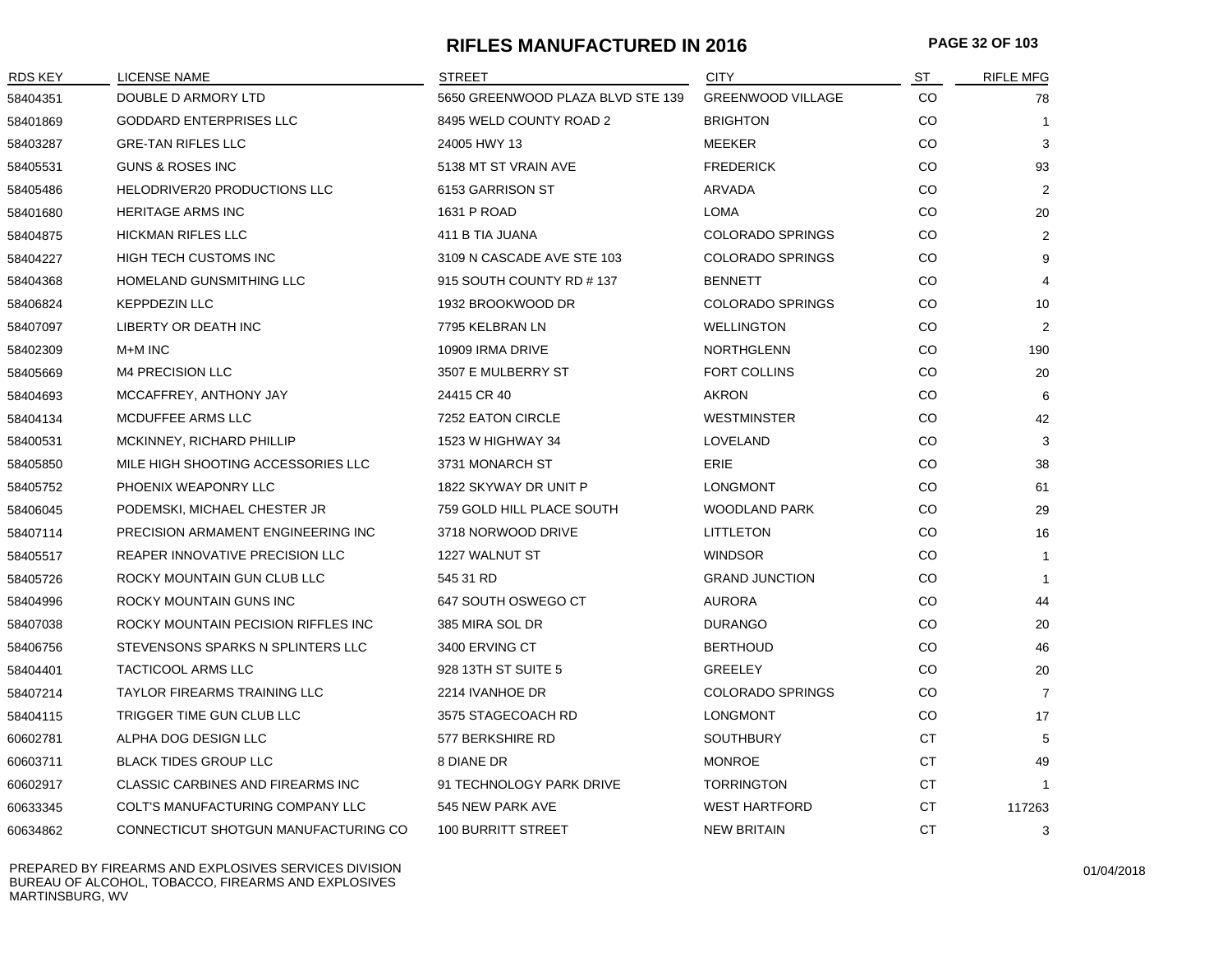#### **RIFLES MANUFACTURED IN 2016 PAGE 33 OF 103**

| <b>RDS KEY</b> | <b>LICENSE NAME</b>                       | <b>STREET</b>                        | <b>CITY</b>             | ST        | <b>RIFLE MFG</b> |
|----------------|-------------------------------------------|--------------------------------------|-------------------------|-----------|------------------|
| 60600102       | D & T ARMS LLC                            | <b>18 LILY POND TRAIL</b>            | <b>NEW MILFORD</b>      | СT        | 5                |
| 60603496       | DOSS, JUSTIN BLAIR                        | 26 CHICKOPEE RD                      | MIDDLEFIELD             | <b>CT</b> | 3                |
| 60600955       | METAL IMPROVEMENT, LLC                    | 1 JOHN DOWNEY DR                     | <b>NEW BRIT</b>         | <b>CT</b> |                  |
| 60602610       | MINUTEMEN ARMS LLC                        | 35 WASHINGTON ST                     | <b>TRUMBULL</b>         | <b>CT</b> |                  |
| 60600773       | O F MOSSBERG & SONS INC                   | 7 GRASSO AVE                         | <b>NORTH HAVEN</b>      | <b>CT</b> | 19313            |
| 60603042       | PAUWAY CORP                               | 63 NORTH CHERRY STREET               | WALLINGFORD             | CT        | 6723             |
| 60603412       | <b>SLAGGA MANUFACTURING LLC</b>           | 373 NEW LONDON TURNPIKE              | <b>STONINGTON</b>       | СT        |                  |
| 60603511       | <b>STAG ARMS LLC</b>                      | 515 JOHN DOWNEY DR                   | <b>NEW BRITAIN</b>      | <b>CT</b> | 41990            |
| 60602196       | STANDARD MANUFACTURING CO LLC             | 100 BURRITT STREET                   | <b>NEW BRITAIN</b>      | CT        | 1765             |
| 60600763       | STURM, RUGER & COMPANY, INC               | 1 LACEY PL                           | <b>SOUTHPORT</b>        | СT        | 98               |
| 85100968       | <b>GUNSHOOTER ENTERPRISES LLC</b>         | 22957 DEEP BRANCH RD                 | <b>GEORGETOWN</b>       | DE        | 48               |
| 15931360       | 411 TACTICAL INC                          | 1250 OLD DIXIE HWY #5                | <b>LAKE PARK</b>        | FL.       | 5                |
| 15932108       | A D J ENTERPRISES LLC                     | 750 BALLOUGH RD                      | DAYTONA BEACH           | FL        | 16               |
| 15948790       | AA CUSTOMS INC                            | 451 N FERDON BLVD                    | <b>CRESTVIEW</b>        | FL.       | $\mathbf{1}$     |
| 15921448       | AACTION TRANSMISSION OF PORT ST LUCIE INC | 1712 SW BILTMORE ST                  | PORT SAINT LUCIE        | FL        | $\mathbf 1$      |
| 15949404       | ACCURATE DEFENSE GROUP LLC                | 1843 BARRETT DRIVE                   | <b>ROCKLEDGE</b>        | FL.       | 3                |
| 15907305       | AD TEK OF TALLAHASSEE INC                 | 2700 POWER MILL COURT BLDG 3         | TALLAHASSEE             | FL.       |                  |
| 15918134       | ADAMS ARMS LLC                            | <b>1551 GUNN HIGHWAY</b>             | ODESSA                  | FL        | 8408             |
| 15912791       | ADEQ FIREARMS COMPANY                     | 4921 WEST CYPRESS STREET             | <b>TAMPA</b>            | FL.       | 11               |
| 15917575       | ADVANCED WEAPONS & FIREARMS LLC           | 1508 INDUSTRIAL DR                   | <b>NEW SMYRNA BEACH</b> | FL.       | -1               |
| 15933522       | AESIR ARMS LLC                            | 731 NW FEDERAL HIGHWAY               | <b>STUART</b>           | FL        | $\overline{7}$   |
| 15901343       | AK-USA MANUFACTURING INC                  | 3112-1 PALM AVENUE                   | <b>FORT MYERS</b>       | FL.       | $\overline{7}$   |
| 15948877       | AMERICAN HANDHELD WEAPONRY INC            | 2230 SW 70TH AVE SUITE #1            | <b>DAVIE</b>            | FL.       | 2                |
| 15908565       | AMERICAN METAL FINISHING CORPORATION      | 7594 CHANCELLOR DRIVE                | ORLANDO                 | FL        | 176              |
| 15905746       | AMERICAN VINTAGE GUN AND PAWN, INC        | 4920 LENA RD UNIT 102 & 103          | <b>BRADENTON</b>        | FL.       | $\overline{2}$   |
| 15909126       | AMMO DUMP INTERNATIONAL LLC               | 1556 S STATE ROAD 53                 | <b>MADISON</b>          | FL.       | 192              |
| 15915415       | AQUILA ARMS LLC                           | 203 NW 3RD AVE                       | HALLANDALE              | FL        | 30               |
| 15907991       | ARES DEFENSE SYSTEMS INC                  | 295 NORTH DRIVE SUITE H              | <b>MELBOURNE</b>        | FL.       | 754              |
| 15932568       | ARSENAL SUPPLY LLC                        | 12552 STARKEY RD                     | LARGO                   | FL.       | 20               |
| 15920558       | <b>B HUEY SERVICES LLC</b>                | <b>1601 HERITAGE ESTATES TRACE</b>   | <b>JACKSONVILLE</b>     | FL        | 10               |
| 15910996       | <b>B&amp;S FIREARMS INC</b>               | 201 21ST AVE WEST                    | <b>BRADENTON</b>        | FL.       | $\mathbf{1}$     |
| 15932857       | <b>BALLISTIC ADVANTAGE LLC</b>            | 2516 JMT INDUSTRIAL DR UNITS 106-110 | <b>APOPKA</b>           | FL.       | 5                |
| 15915406       | <b>BALLISTIC ADVANTAGE LLC</b>            | 2516 JMT INDUSTRIAL DR UNIT 106-108  | <b>APOPKA</b>           | <b>FL</b> | 9                |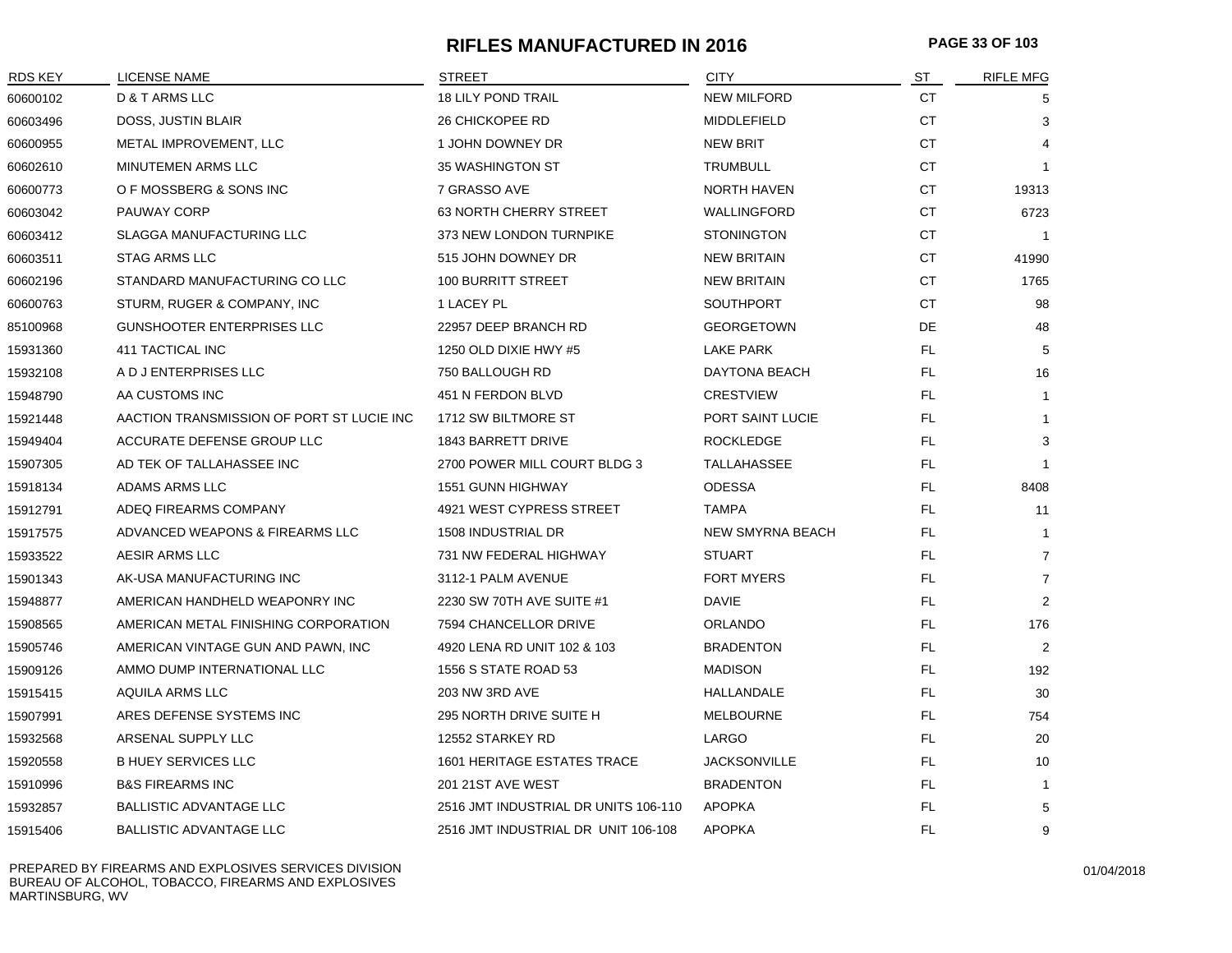#### **RIFLES MANUFACTURED IN 2016 PAGE 34 OF 103**

| RDS KEY  | LICENSE NAME                            | <b>STREET</b>                    | <b>CITY</b>             | ST        | <b>RIFLE MFG</b> |
|----------|-----------------------------------------|----------------------------------|-------------------------|-----------|------------------|
| 15931590 | BLACK WIDOW GUNS AND AMMO UNLIMITED INC | 38436 STATE ROAD 19              | <b>UMATILLA</b>         | <b>FL</b> | 13               |
| 15916829 | <b>BLACKHAWK CUSTOM LLC</b>             | 5762 NW CONE ST                  | PORT SAINT LUCIE        | <b>FL</b> | 12               |
| 15931371 | <b>BLACKSIDE TACTICAL INC</b>           | 960-976 AURORA RD                | <b>MELBOURNE</b>        | <b>FL</b> | 56               |
| 15932430 | <b>BRAZOS ARMS LLC</b>                  | 5725 BEACH DR                    | PANAMA CITY BEACH       | FL.       | $\mathbf{1}$     |
| 15916171 | BRB TACTICAL SYSTEMS INC                | 7957 W GULF TO LAKE HWY #4061    | <b>CRYSTAL RIVER</b>    | FL.       | $\mathbf{1}$     |
| 15949231 | <b>BRIGADE MANUFACTURING INC</b>        | 7312 NW 46 ST                    | MIAMI                   | <b>FL</b> | 10               |
| 15916061 | <b>BRIGGS, WILLIAM HARRY SR</b>         | 9415 OLD ST AUGUSTINE RD         | TALLAHASSEE             | FL.       | $\overline{2}$   |
| 15948882 | <b>BUIS INC</b>                         | 1201 HAMLET AVE                  | <b>CLEARWATER</b>       | FL.       | 11               |
| 15932065 | CARBONTECH ARMS LLC                     | 123 N ORCHARD ST BLDG 6 UNIT C   | <b>ORMOND BEACH</b>     | FL        | 16               |
| 15931334 | CENTRAL FLORIDA FIREARMS LLC            | 4324 FORTUNE PLACE               | <b>WEST MELBOURNE</b>   | FL.       | 1467             |
| 15907948 | CHARLES W JENKINS LLC                   | 977 18TH AVE SW                  | <b>VERO BEACH</b>       | FL.       | 5                |
| 15948673 | <b>COASTAL AFFAIRS LLC</b>              | 1287 N US 1 UNIT 1               | ORMOND BEACH            | FL.       | 4                |
| 15932347 | CODE JOCKEYS LLC                        | 1502 RAIL HEAD BLVD              | <b>NAPLES</b>           | FL        | 21               |
| 15932646 | CORE SHOOTING LLC                       | 1307 D GEORGIA AVE               | <b>BAKER</b>            | FL.       | 11               |
| 15931261 | CPR TRAINING CENTER TAMPA LLC           | 2550 LAND O LAKES BLVD UNIT 194  | <b>LAND O LAKES</b>     | <b>FL</b> | $\overline{2}$   |
| 15915069 | <b>CSC ARMS LLC</b>                     | 4747 SW 45TH STREET              | DAVIE                   | <b>FL</b> | 25               |
| 15912603 | <b>DEFINITIVE ARMS LLC</b>              | 11865 34TH ST N                  | <b>SAINT PETERSBURG</b> | <b>FL</b> | 286              |
| 15925543 | DIV 3 INC                               | 935 SHADICK DR                   | <b>ORANGE CITY</b>      | FL        | 85               |
| 15913631 | DNS SIGNS & LIGHTING INC                | 2520 32ND AVE N                  | SAINT PETERSBURG        | FL.       | 15               |
| 15916277 | DRAGON FIRE ARMORY LLC                  | 3220 DUNDEE ROAD SUITE 3236      | <b>WINTER HAVEN</b>     | <b>FL</b> | 23               |
| 15913859 | EAST COAST CUSTOM TACTICAL LLC          | 925 WALKER RD                    | <b>WILDWOOD</b>         | FL        | 20               |
| 15911384 | ECR FLORIDA LLC                         | 863 PIERCE RD                    | <b>WAUCHULA</b>         | FL        | $\overline{2}$   |
| 15949110 | ELEVATED SILENCE LLC                    | 794 N COUNTY HWY 393 STE G       | SANTA ROSA BEACH        | <b>FL</b> | 5                |
| 15930580 | <b>FAIRBANKS AND FAIRBANKS INC</b>      | 405 SOUTH K STREET               | <b>PENSACOLA</b>        | FL.       | 10               |
| 15910284 | FIRE-LINE AMMUNITION & FIREARMS INC     | <b>15485 SOUTH TAMIAMI TRAIL</b> | <b>FORT MYERS</b>       | <b>FL</b> | $\overline{2}$   |
| 15922573 | <b>FIREBASE TACTICAL LLC</b>            | 128 W BROAD ST                   | <b>GROVELAND</b>        | FL.       | 13               |
| 15914831 | FLORIDA FIREARMS ACADEMY LLC            | 13317 W HILLSBOROUGH AVE         | <b>TAMPA</b>            | FL        | 44               |
| 15904894 | FORDS CUSTOM PLATING & SERVICES INC     | 6843 N CITRUS AVE BLDG #10       | <b>CRYSTAL RIVER</b>    | FL.       | $\overline{4}$   |
| 15930984 | <b>GFT ARMS LLC</b>                     | 6690 COLUMBIA PARK DR STE 2      | <b>JACKSONVILLE</b>     | <b>FL</b> | 21               |
| 15931364 | <b>GHOST FIREARMS LLC</b>               | 828 S NOVA ROAD                  | DAYTONA BEACH           | <b>FL</b> | $\overline{7}$   |
| 15908281 | <b>GLOBAL ARMS INTERNATIONAL LLC</b>    | 10815 NW 33RD ST                 | <b>DORAL</b>            | FL.       | $\overline{2}$   |
| 15932796 | <b>GO2 WEAPONS INC</b>                  | 6995 TICO RD                     | <b>TITUSVILLE</b>       | <b>FL</b> | 33               |
| 15920961 | <b>GRAY MATTER ARMS LLC</b>             | 7934 RIDGEGLEN CIRCLE W          | LAKELAND                | FL        | 12               |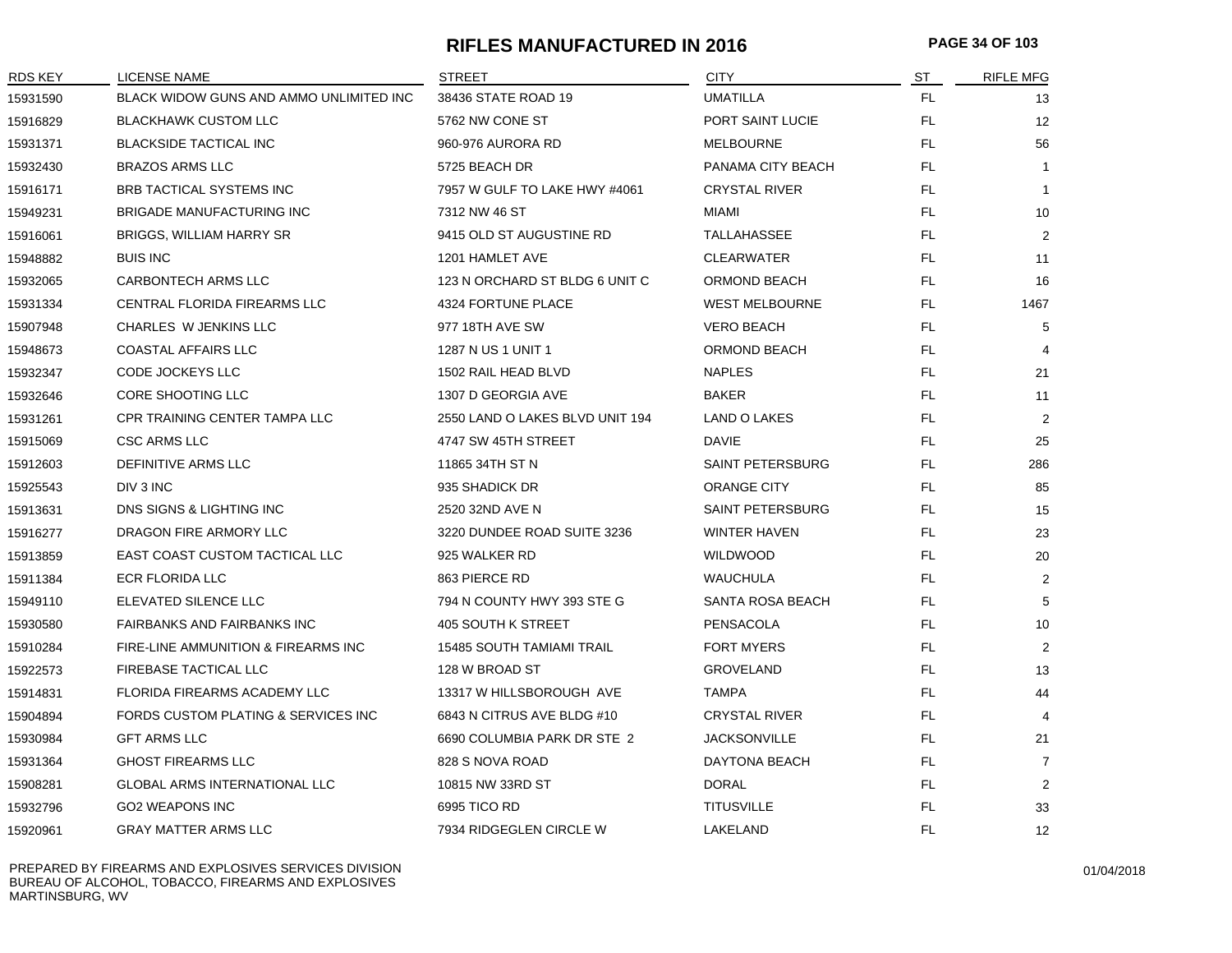#### **RIFLES MANUFACTURED IN 2016 PAGE 35 OF 103**

| <b>RDS KEY</b> | LICENSE NAME                              | <b>STREET</b>                      | <b>CITY</b>            | <u>ST</u> | <b>RIFLE MFG</b>  |
|----------------|-------------------------------------------|------------------------------------|------------------------|-----------|-------------------|
| 15914892       | <b>GREY TACTICAL OUTFITTERS LLC</b>       | 503-A HARBOR BLVD                  | <b>DESTIN</b>          | FL.       | 19                |
| 15949260       | <b>GTGJFE LLC</b>                         | 5570 FLORIDA MINING BLVD S STE 106 | <b>JACKSONVILLE</b>    | FL.       | 10                |
| 15914742       | <b>GUN FIRE INC</b>                       | 5548 S RIDGEWOOD AVE               | PORT ORANGE            | <b>FL</b> | $\overline{7}$    |
| 15932337       | <b>GUN STOCK AND BARREL LLC</b>           | 3508 E GULF TO LAKE HWY            | <b>INVERNESS</b>       | <b>FL</b> | 1                 |
| 15932606       | GUNS-N-MORE TACTICAL SUPPLY LLC           | 9600 DILLON AVE                    | <b>HASTINGS</b>        | FL        | 3                 |
| 15914166       | <b>GUNSMITHS GALLERY LLC</b>              | 5662 PALMER BLVD                   | <b>SARASOTA</b>        | <b>FL</b> | $\overline{2}$    |
| 15931535       | <b>HAMMER ARMS LLC</b>                    | 1494 HICKORY STREET UNIT 1         | <b>NICEVILLE</b>       | FL.       | 42                |
| 15931975       | <b>HARDLINE CUSTOM LLC</b>                | 6950 PHILIPS HWY STE #2            | <b>JACKSONVILLE</b>    | FL.       | 34                |
| 15930910       | <b>HEARTLAND AMMUNITION LLC</b>           | 75 SW IRWIN AVE                    | <b>WEST MELBOURNE</b>  | FL.       | 2                 |
| 15948789       | HOLE IN THE WALL GUN SHOP LLC             | 2987 BELLEVUE AVE BLDG E2 - 12B    | DAYTONA BEACH          | FL        | 10                |
| 15926496       | <b>IO INC</b>                             | 2144 FRANKLIN DRIVE NE             | PALM BAY               | FL        | 17523             |
| 15930351       | IN GUNS WE TRUST LLC                      | 5645 YOUNGQUIST RD UNIT 11         | <b>FORT MYERS</b>      | <b>FL</b> | 188               |
| 15912041       | <b>INFINITY GUN TECH LLC</b>              | 4307 N BAYWOOD DR                  | <b>HERNANDO</b>        | <b>FL</b> | $\overline{1}$    |
| 15932763       | <b>IRON SIGHTS PRECISION LLC</b>          | 711 N RAILROAD AVE                 | <b>BOYNTON BEACH</b>   | FL        | 115               |
| 15918741       | <b>IRON SITE GUN SHOP INC</b>             | 8380 ULMERTON RD SUITE 308/310     | LARGO                  | FL        | 10                |
| 15916004       | JAN GUN WORKS LLC                         | 12540 BRADY PLACE BLVD             | <b>JACKSONVILLE</b>    | FL.       | $12 \overline{ }$ |
| 15932423       | <b>JTAC INDUSTRIES LLC</b>                | 2509 TURKEY CREEK RD STE #1        | PLANT CITY             | FL.       | $\overline{1}$    |
| 15921330       | KARVASALE, MARK AUGUSTUS                  | 2523 PALMETTO RD                   | <b>MOUNT DORA</b>      | FL.       | 19                |
| 15940806       | KEL TEC CNC INDUSTRIES INC                | 1475 COX ROAD                      | <b>COCOA</b>           | FL.       | 10003             |
| 15917454       | KNIGHT, CHARLES REED JR                   | 701 COLUMBIA BLVD                  | <b>TITUSVILLE</b>      | <b>FL</b> | 164               |
| 15940998       | KNIGHTS MANUFACTURING CO                  | 701 COLUMBIA BLVD                  | <b>TITUSVILLE</b>      | FL        | 1322              |
| 15932673       | KYLE GROHMANN ENTERPRISES INC             | 4331 126TH DR N                    | <b>WEST PALM BEACH</b> | <b>FL</b> | 20                |
| 15913148       | LEONIDAS CUSTOMS INCORPORATED             | 1054 LARCH WAY                     | <b>WELLINGTON</b>      | <b>FL</b> | $\overline{1}$    |
| 15916633       | LEWMAN ARMS MANUFACTURING LLC             | 2710 EWELL RD                      | LAKELAND               | <b>FL</b> | $\mathbf{1}$      |
| 15932413       | MARSHALL'S FIREARM SERVICE AND REPAIR LLC | 555 MARLBOROUGH ST UNIT 8          | <b>OLDSMAR</b>         | <b>FL</b> | 2                 |
| 15917215       | NATIONAL ARMORY LLC                       | 1315 SW 1 CT                       | POMPANO BEACH          | FL        | 43                |
| 15930143       | NIGHT OPS LLC                             | 7450 STATE HIGHWAY 81              | PONCE DE LEON          | FL.       | 6                 |
| 15932814       | NOUS DEFIONS LLC                          | 48 COMMERCE LN BLDG 1 STE 7        | <b>FREEPORT</b>        | FL.       | 158               |
| 15932500       | ORNDOFF, WILLIAM & COREY                  | 6180 BABCOCK STREET SW UNIT 40     | PALM BAY               | <b>FL</b> | 6                 |
| 15931562       | PARADISE WEAPON WORX MFG INC              | 16 S ANDROS RD                     | <b>KEY LARGO</b>       | FL.       | 9                 |
| 15932810       | PATRIOT TACTICAL USA LLC                  | 3905 ABBY LN                       | <b>JACKSONVILLE</b>    | FL        | 13                |
| 15911388       | PCP TACTICAL LLC                          | 3895 39TH SQUARE                   | <b>VERO BEACH</b>      | <b>FL</b> | 11                |
| 15949165       | PFC INDUSTRIES LLC                        | 439 S HWY 29 STE 4                 | <b>CANTONMENT</b>      | <b>FL</b> | 6                 |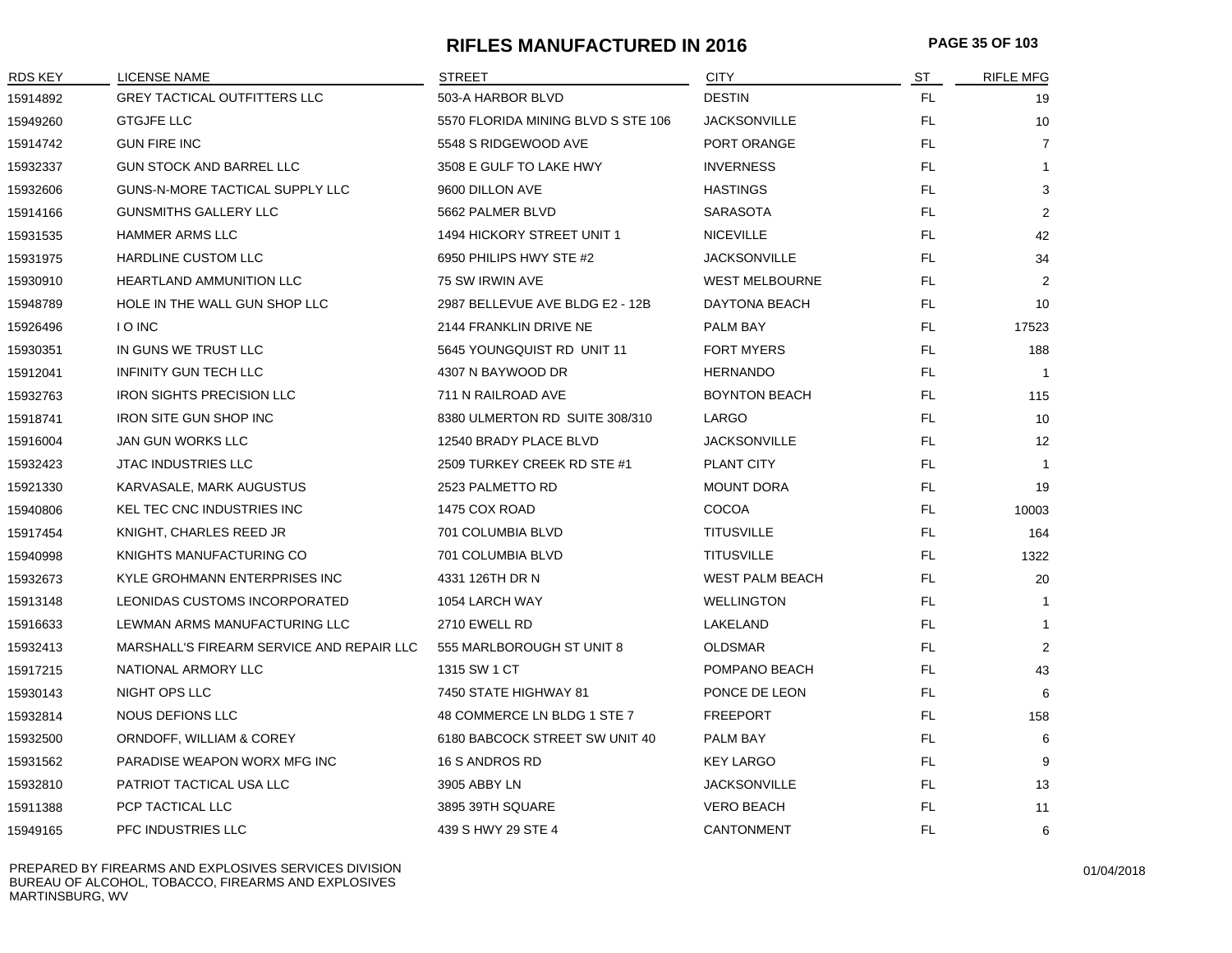# **RIFLES MANUFACTURED IN 2016 PAGE 36 OF 103**

| RDS KEY  | <b>LICENSE NAME</b>                    | <b>STREET</b>                                           | <b>CITY</b>            | ST  | <b>RIFLE MFG</b> |
|----------|----------------------------------------|---------------------------------------------------------|------------------------|-----|------------------|
| 15932101 | PISTOL PETE THE GUNSMITH LLC           | 8279 NW 64TH ST                                         | <b>MIAMI</b>           | FL. | 5                |
| 15908443 | PROJECT GUNS LLC                       | 1727 NW ARCADIA WAY                                     | <b>BOCA RATON</b>      | FL. | 48               |
| 15913530 | QUACKENBUSH, DANIEL BRIAN              | 18 SOLOMON DR                                           | <b>CRAWFORDVILLE</b>   | FL. | $\overline{1}$   |
| 15932806 | RAFAL DEFENSE INC                      | 6427 MILNER BLVD #5                                     | <b>ORLANDO</b>         | FL. | 25               |
| 15930839 | RANGER PROOF ARMS LLC                  | 10781 75TH STREET N                                     | <b>SEMINOLE</b>        | FL  | 38               |
| 15931060 | <b>RENCICH, ANDREW S</b>               | <b>197 VILLACREST DR</b>                                | <b>CRESTVIEW</b>       | FL. | 158              |
| 15921196 | REPOSELL.COM LLC                       | 2016 BEACON MANOR DR                                    | <b>FORT MYERS</b>      | FL. | $\overline{1}$   |
| 15932363 | <b>RHINO GUNS LLC</b>                  | 1268 RIBBON ROAD                                        | <b>SAINT JOHNS</b>     | FL. | 6                |
| 15914244 | RMW XTREME INC                         | 1011 406TH COURT EAST                                   | <b>MYAKKA CITY</b>     | FL  | 4                |
| 15914540 | RWMD LLC                               | 501 S FALKENBURG RD STE D21 & D22                       | TAMPA                  | FL  | 11               |
| 15931958 | SABAL ARMS INC                         | 4552 SW 71ST AVE                                        | <b>MIAMI</b>           | FL  | 12               |
| 15946787 | SERBU FIREARMS INC                     | 5902 JOHNS RD                                           | <b>TAMPA</b>           | FL. | 323              |
| 15921122 | <b>SHOOTERS WORLD LLC</b>              | 116 E FLETCHER AVE                                      | <b>TAMPA</b>           | FL. | 5                |
| 15931677 | SIMS, RONALD PAUL                      | 1315 61 AVE EAST UNIT 81                                | <b>BRADENTON</b>       | FL. | 21               |
| 15917322 | <b>SLR RIFLEWORKS LLC</b>              | 1232 WINTER GARDEN VINELAND RD STE WINTER GARDEN<br>120 |                        | FL. | 18               |
| 15919376 | SMITHEY JAMES RHETT                    | 86 WEST LONG ST                                         | <b>LAKE CITY</b>       | FL  |                  |
| 15931716 | SOUTHEAST ARMS INC                     | 23607 SW 133RD AVE                                      | <b>PRINCETON</b>       | FL. | 8                |
| 15913173 | SPECIAL OPS TACTICAL LLC               | 515 COOPER COMMERCE DR STE 180                          | <b>APOPKA</b>          | FL  | 80               |
| 15912499 | SPECIALTY ARMS INC                     | 7065 HWY 90                                             | <b>GRAND RIDGE</b>     | FL  |                  |
| 15904524 | SPIKE'S TACTICAL LLC                   | 2036 APEX COURT                                         | <b>APOPKA</b>          | FL. | 5772             |
| 15932575 | <b>SSHV INC</b>                        | 6608 HWY 22                                             | <b>PANAMA CITY</b>     | FL  | 23               |
| 15948709 | STANALAND, WESLEY DAWSON JR            | 4820 ORLEANS ST                                         | <b>PACE</b>            | FL  | -1               |
| 15913527 | STOPPED COLD LLC                       | 5067 VAN BUREN RD                                       | DELRAY BEACH           | FL  | 3                |
| 15948923 | SUNCOAST WEAPONS AND TACTICAL LLC      | 787 COMMERCE DR UNIT 11                                 | <b>VENICE</b>          | FL. | 26               |
| 15917213 | SUPERIOR PRECISION RIFLES LLC          | <b>83 CARA TRAIL</b>                                    | <b>CRAWFORDVILLE</b>   | FL  | 4                |
| 15914422 | SURGEONEERING LLC                      | 11 RACETRACK RD NE STE E4                               | FORT WALTON BEACH      | FL. | 5                |
| 15915559 | SWUB ENTERPRISES INC                   | 36 S HWY 17-92                                          | <b>DEBARY</b>          | FL. | 109              |
| 15911971 | TACTICAL SUPERIORITY INC               | 305 NORTH DRIVE SUITE D-H                               | <b>MELBOURNE</b>       | FL. | $\overline{1}$   |
| 15923596 | TAURUS INTERNATIONAL MANUFACTURING INC | 16175 NW 49TH AVE                                       | MIAMI                  | FL  | 30               |
| 15948740 | THE BIKER SHOP INC                     | 2044 NW 55TH AVE                                        | <b>COCONUT CREEK</b>   | FL  | 6                |
| 15931318 | THOMPSON, DWAIN U                      | 3200 CAVERNS ROAD                                       | MARIANNA               | FL  | -1               |
| 15930349 | THORSEN MACHINING INC                  | 6533 SOUTHERN BLVD BAY 1                                | <b>WEST PALM BEACH</b> | FL. | -1               |
| 15949467 | TITLE II MANUFACTURING LLC             | 1108 24TH AVE EAST UNIT 114                             | <b>ELLENTON</b>        | FL  | 1                |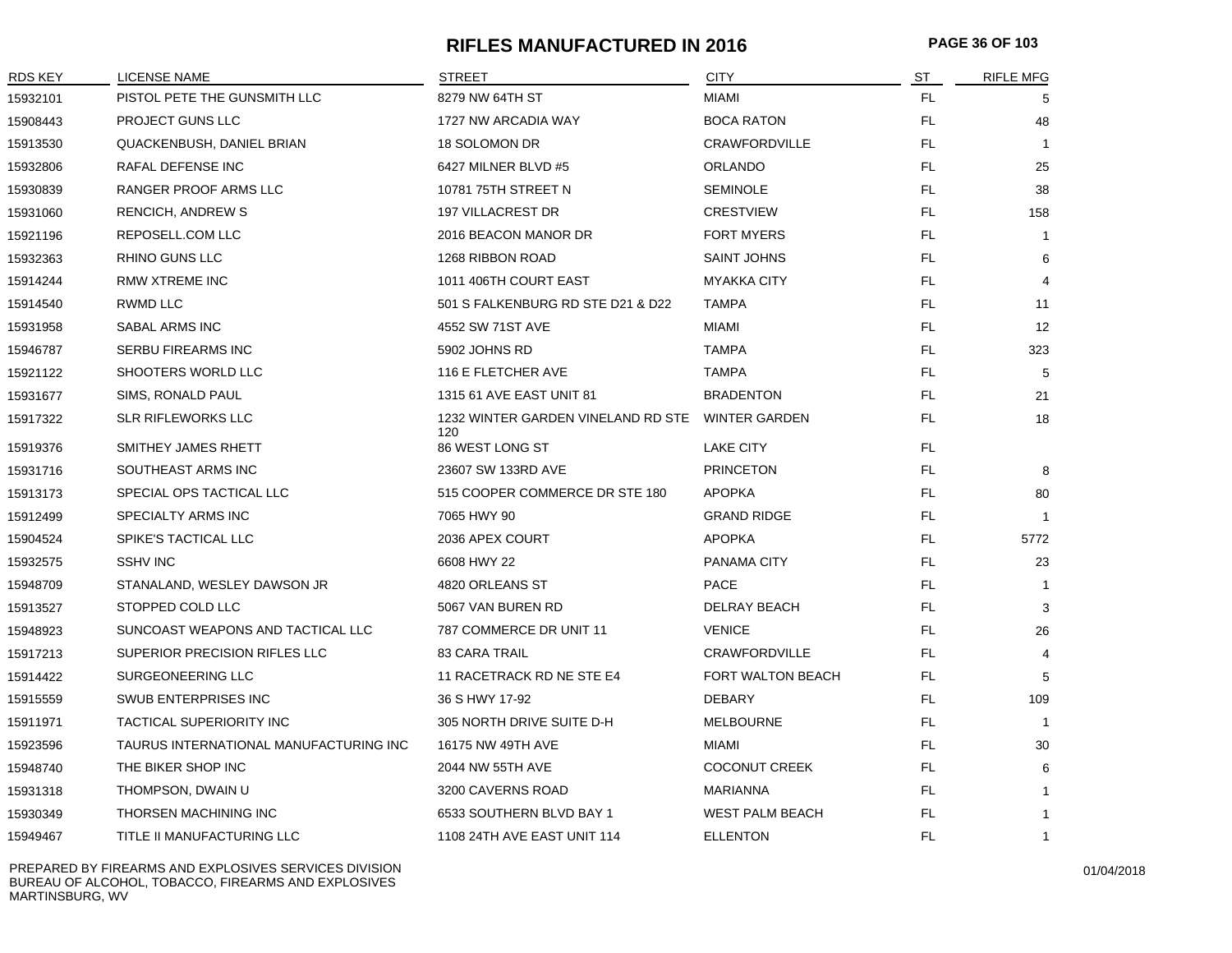## **RIFLES MANUFACTURED IN 2016 PAGE 37 OF 103**

| RDS KEY  | <b>LICENSE NAME</b>                 | <b>STREET</b>                                           | <b>CITY</b>           | <u>ST</u> | <b>RIFLE MFG</b> |
|----------|-------------------------------------|---------------------------------------------------------|-----------------------|-----------|------------------|
| 15916906 | TRIDENT ARMS LLC                    | 3212 N 40TH ST STE 801                                  | <b>TAMPA</b>          | FL        | 6                |
| 15919326 | <b>TRUSTY RONALD</b>                | <b>RT 13</b>                                            | <b>BROOKSVILLE</b>    | FL.       |                  |
| 15949147 | <b>VENGEANCE INTERNATIONAL INC</b>  | 1355 BENNETT DR #129                                    | <b>LONGWOOD</b>       | FL.       | $\overline{1}$   |
| 15932209 | <b>VERITAS TACTICAL LLC</b>         | 214 N GOLDENROD RD #17                                  | <b>ORLANDO</b>        | FL        | 12               |
| 15949553 | VILHAUER AND RHOADES CONSULTING LLC | 8055 COUNTY LINE RD                                     | <b>MELROSE</b>        | FL.       | $\overline{2}$   |
| 15905974 | WARREN, ROBERT WAYNE                | 2236 WARREN WOODS LN                                    | COTTONDALE            | FL        | 9                |
| 15930950 | <b>WEAPONS WORLD INC</b>            | 18167 US HWY 19 N STE 120                               | <b>CLEARWATER</b>     | FL        | 2                |
| 15930075 | <b>WESTWOOD ARMS LLC</b>            | 9516 STAR VIEW LANE                                     | TALLAHASSEE           | FL        | 2                |
| 15900881 | WHITE, FRANK C                      | 719 WHITE DR                                            | <b>ALFORD</b>         | FL        | 202              |
| 15913668 | WMD GUNS LLC                        | 3068 - 3070 SE DOMENICA TERRACE                         | <b>STUART</b>         | FL        | 590              |
| 15902773 | WOMACK, SCOTT AARON                 | 302 MISSOURI AVE                                        | <b>LYNN HAVEN</b>     | FL        | 11               |
| 15911760 | <b>WRP ENTERPRISES INC</b>          | 750 HAROLD AVE                                          | <b>WINTER PARK</b>    | FL        | 3                |
| 15913795 | X RING ACCURACY & DESIGN INC        | 3200 ROWLAND DRIVE                                      | PORT CHARLOTTE        | FL        | $\overline{2}$   |
| 15801620 | AAA SALES AND SERVICE LLC           | 1156 GOLDSMITH ROAD                                     | <b>STONE MOUNTAIN</b> | GA        | 2                |
| 15807146 | ACCURATE ORDNANCE LLC               | 724 PATRICK INDUSTRIAL LN STE 100                       | <b>WINDER</b>         | GA        | 38               |
| 15804769 | <b>ACRW LLC</b>                     | 4884 CLOUD SPRINGS RD                                   | <b>RINGGOLD</b>       | GA        | -1               |
| 15806236 | ADVANCED ARMAMENT CORP LLC          | 2408 TECH CENTER PARKWAY BUILDING                       | <b>LAWRENCEVILLE</b>  | GA        | 5                |
| 15808553 | ALANS ARMORY LLC                    | H SUITE 150<br>35 MACON DR                              | CATAULA               | GA        | $\overline{1}$   |
| 15805214 | AMERICAN PRECISION ARMS, LLC        | 55 LYLE FIELD ROAD                                      | <b>JEFFERSON</b>      | GA        | 44               |
| 15806220 | AR BUNKER INC, THE                  | 1690 HWY 34 E STE D                                     | <b>NEWNAN</b>         | GA        | 3                |
| 15811901 | AR-15 GUN OWNERS OF AMERICA INC     | 2066 WATSON BLVD                                        | <b>WARNER ROBINS</b>  | GA        | $\mathbf{1}$     |
| 15811485 | BARNES, EDKER PAUL JR               | 204 HORACE KING ST                                      | LAGRANGE              | GA        | $\overline{1}$   |
| 15805926 | <b>BLACK FOREST GUNWURKS LLC</b>    | 1056 HISTORIC HWY 441                                   | <b>DEMOREST</b>       | GA        | 12               |
| 15811815 | <b>BOSWELL, TIMOTHY KEITH</b>       | 5406 HWY 72 W                                           | <b>COLBERT</b>        | GA        | 47               |
| 15840438 | BOWERS, WILLIAM R                   | 277 NEW FARM RD                                         | <b>DALLAS</b>         | GA        | 3                |
| 15802643 | BP FIREARMS COMPANY LLC             | 1270 PROGRESS CENTER AVENUE, SUITE LAWRENCEVILLE<br>100 |                       | GA        | 1258             |
| 15811294 | BROWN, DAVID SCOTT                  | 120 CASSIE WALK LN                                      | <b>LAWRENCEVILLE</b>  | GA        | 5                |
| 15812092 | C PRECISION LLC                     | 1340 HIRAM ACWORTH HWY STE 119                          | <b>DALLAS</b>         | GA        | 65               |
| 15808613 | CAMP CREEK GUNWORKS LLC             | 3467 COLLEGE ST                                         | <b>COLLEGE PARK</b>   | GA        | 5                |
| 15807676 | CAPT JERRY'S WEAPON WORKS, LLC      | 178 HIGH POINT RD                                       | <b>WOODBINE</b>       | GA        | 4                |
| 15808264 | CHESTATEE FIREARMS LLC              | 6936 OLD WHELCHEL RD                                    | <b>DAHLONEGA</b>      | GA        | 54               |
| 15806154 | <b>COLLIER RIFLES LLC</b>           | 4236 NEWTON RD SOUTH                                    | MILLEN                | GA        | 44               |
| 15806912 | COMPETITIVE SHOOTER SERVICES LLC    | 890 SHURLEY RD                                          | <b>WARRENTON</b>      | GA        | 3                |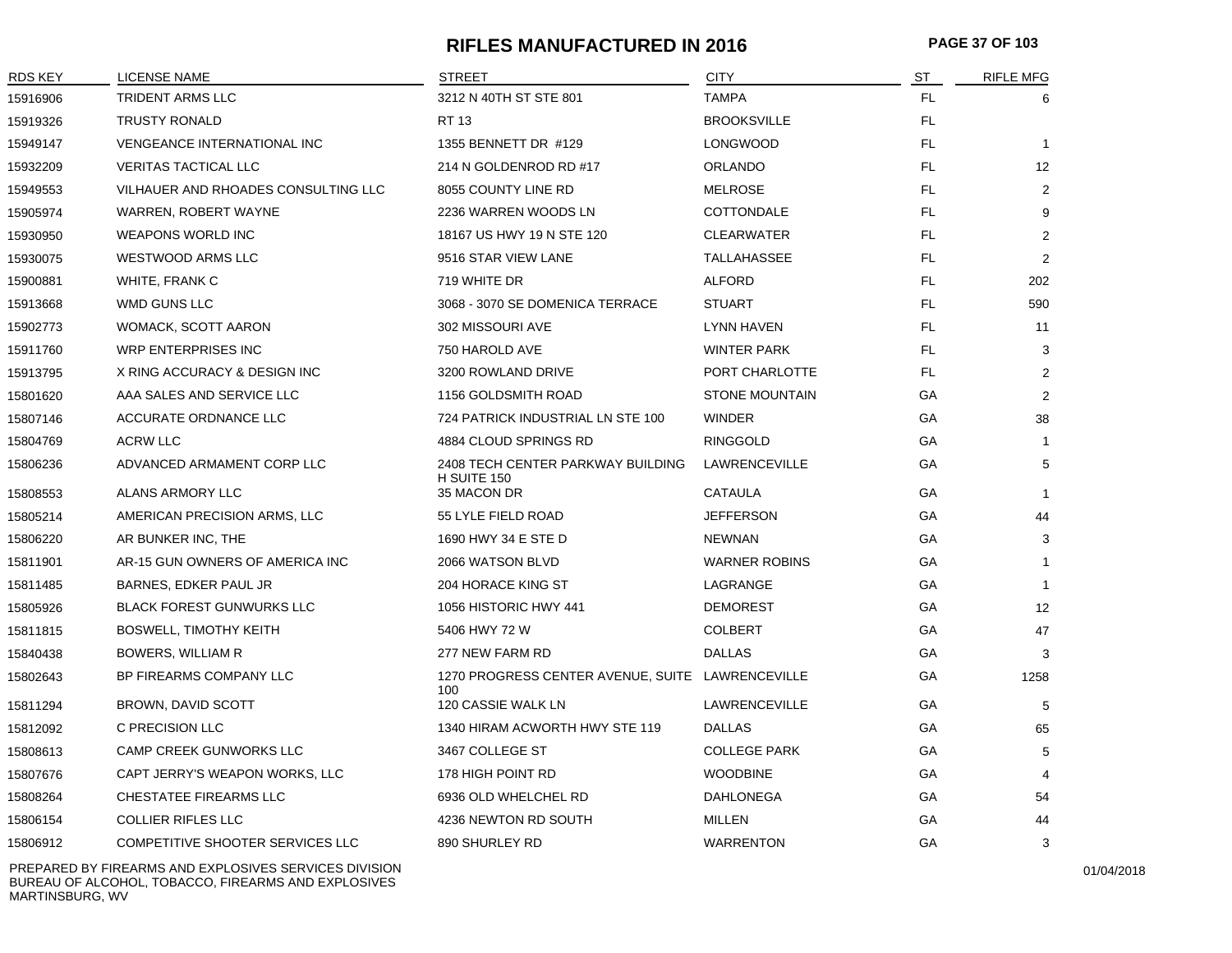# **RIFLES MANUFACTURED IN 2016 PAGE 38 OF 103**

| RDS KEY  | LICENSE NAME                        | STREET                            | <b>CITY</b>         | <u>ST</u> | <b>RIFLE MFG</b> |
|----------|-------------------------------------|-----------------------------------|---------------------|-----------|------------------|
| 15811496 | <b>COTTON ARMS LLC</b>              | 8435 GEORGIA HWY 188              | <b>OCHLOCKNEE</b>   | GA        |                  |
| 15808273 | COUNTRY BOY ENTERPRISES INC         | 783 CAUDELL RD                    | <b>HOMER</b>        | GA        | 38               |
| 15812246 | CUSTOM GUNS OF GEORGIA LLC          | 6514 CEDAR MOUNTAIN RD            | <b>DOUGLASVILLE</b> | GA        | 2                |
| 15806454 | DEFENSE RESEARCH & DEVELOPMENT LLC  | 268 CADILLAC PKWY STE 104         | <b>DALLAS</b>       | <b>GA</b> | 88               |
| 15806917 | DELTA THREE TACTICAL LLC            | 115 SEATTLE SLEW WALK             | <b>JEFFERSON</b>    | GA        | $\overline{1}$   |
| 15804577 | DULONG, RONALD STEVENS              | 439 RIVERBEND DR                  | <b>MACON</b>        | GA        | 15               |
| 15809989 | <b>EAD ENTERPRISES INC</b>          | 89 PURPLETOP DRIVE                | <b>GRAYSON</b>      | GA        | $\overline{1}$   |
| 15811330 | FITZGERALD ORDNANCE LLC             | 214 S GRANT ST                    | <b>FITZGERALD</b>   | GA        | 106              |
| 15808657 | <b>GEORGIA GUN CLUB LLC</b>         | 1951 BRASELTON HIGHWAY            | <b>BUFORD</b>       | GA        | 30               |
| 15808709 | GRUMPPY'S GUN WORKS INC             | 186 TINGLE RD                     | <b>JACKSON</b>      | GA        | 2                |
| 15807319 | GUN PRO SHOPS LLC, THE              | 6116 HWY 515 NORTH STE D          | ELLIJAY             | GA        | 10               |
| 15810421 | HARRIS, STEPHEN TIMOTHY             | 627 FREEMAN CREEK ROAD            | EASTANOLLEE         | GA        | $\mathbf{1}$     |
| 15811792 | HENSON, RANDY K                     | 3507 KELLOGG CRK RD               | <b>ACWORTH</b>      | GA        | 5                |
| 15808210 | HILDERBRAND, MONROE C JR            | 1606 N MAIN ST                    | <b>SHILOH</b>       | GA        | 12               |
| 15810333 | HILL AND MAC GUNWORKS LLC           | 3120 ENGINEERING PKWY             | ALPHARETTA          | GA        | 280              |
| 15801270 | <b>HISTORIC ARMS LLC</b>            | 1486 CHERRY RD                    | <b>FRANKLIN</b>     | GA        | 10               |
| 15811376 | HOLT, RANDY & PAMELA                | 2548 SCENIC HWY                   | <b>RISING FAWN</b>  | GA        | 33               |
| 15807443 | INTEGRITY ARMS & SURVIVAL, LLC      | <b>1205 WASHINGTON STREET</b>     | <b>JEFFERSON</b>    | GA        | 18               |
| 15803294 | J WHIDDEN RIFLEWORKS LLC            | 2282 MARK WATSON ROAD             | <b>NASHVILLE</b>    | GA        | 22               |
| 15811218 | JE FIREARMS LLC                     | 92 WALNUT LN                      | <b>CHATSWORTH</b>   | <b>GA</b> | 9                |
| 15807905 | KINETIC FIREARMS LLC                | 208 MEADOW CREEK WAY              | <b>WOODSTOCK</b>    | GA        | 3                |
| 15812071 | LEGAL MANUFACTURING LLC             | 397 ROLLINS INDUSTRIAL COURT      | <b>RINGGOLD</b>     | GA        | 4                |
| 15808622 | LONG CREEK FIREARMS INVESTMENTS LLC | 216 GREYSTONE DR SE               | CALHOUN             | GA        | $\overline{2}$   |
| 15805501 | <b>MA CUSTOMS LLC</b>               | 1255 E CHERRY STREET              | JESUP               | GA        | 14               |
| 15804952 | MASTERPIECE ARMS HOLDING COMPANY    | 4904 HIGHWAY 98                   | <b>COMER</b>        | GA        | 819              |
| 15812055 | MCMILLAN DEFENSE SYSTEMS, INC       | 995 GREENE SETTLEMENT ROAD        | GRAY                | GA        | 2                |
| 15810571 | MCWHORTER CUSTOM RIFLES INC         | 1549 HOWELL RD                    | <b>DOERUN</b>       | GA        | 32               |
| 15840168 | MEGGITT TRAINING SYSTEMS INC        | 296 BROGDON RD                    | <b>SUWANEE</b>      | GA        | 131              |
| 15810862 | MILITANT EDGE LLC                   | 39 NICHOLS LANE                   | <b>CHATSWORTH</b>   | GA        | 6                |
| 15808476 | NORTHEAST GEORGIA SUPPLY LLC        | 210 WILL BAILEY RD                | <b>HARTWELL</b>     | <b>GA</b> | $\overline{2}$   |
| 15812359 | ON TARGET DEFENSE LLC               | 390 NEW HOPE VESTA RD             | CARLTON             | GA        | $\mathbf{1}$     |
| 15806045 | ORTIZ CUSTOM GUNS LLC               | <b>7 E MONTGOMERY CROSS ROADS</b> | SAVANNAH            | GA        | $\overline{2}$   |
| 15810024 | P & C MACHINE CO INC                | 1601 LESTER RD STE 200            | <b>CONYERS</b>      | GA        | 30               |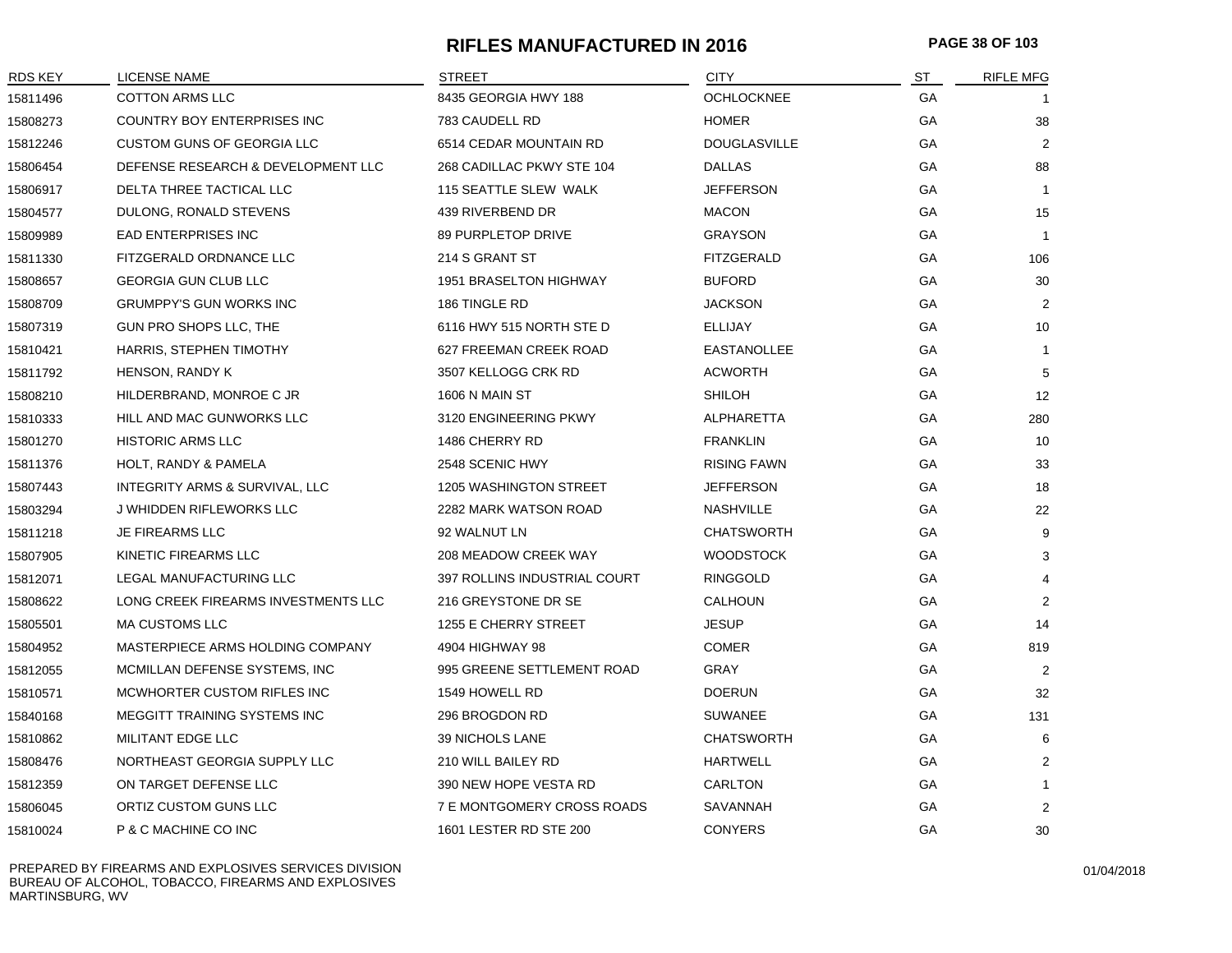# **RIFLES MANUFACTURED IN 2016 PAGE 39 OF 103**

| RDS KEY  | LICENSE NAME                    | <b>STREET</b>                   | <b>CITY</b>         | ST | <b>RIFLE MFG</b> |
|----------|---------------------------------|---------------------------------|---------------------|----|------------------|
| 15808700 | PETRO, MYRON STANLEY            | <b>25 EAST ATHENS ST</b>        | <b>WINDER</b>       | GA | 2                |
| 15812051 | PIEDMONT CARTRIDGE INC          | <b>115 OAK STREET SUITE B</b>   | <b>ROSWELL</b>      | GA | 2                |
| 15809465 | QUIET RIOT FIREARMS LLC         | 40 HARKINS ST                   | <b>MCDONOUGH</b>    | GA | 4                |
| 15806620 | RAFFIELD, JL                    | NATHANIEL DR                    | E DUBLIN            | GA |                  |
| 15807234 | ROGERS GUN WORKS, INC           | 130 WHITE OAK CT                | <b>FAYETTEVILLE</b> | GA | 3                |
| 15810826 | RUSSELL, CHRISTOPHER ALAN       | 45 DOGWOOD LN                   | <b>NEWNAN</b>       | GA |                  |
| 15811390 | SAND MOUNTAIN ARMORY LLC        | 5871 HWY 301 N                  | <b>TRENTON</b>      | GA | $\overline{2}$   |
| 15811601 | SHOOTER'S VALHALLA LLC          | 1205 1ST AVENUE SUITE 101       | <b>COLUMBUS</b>     | GA | 59               |
| 15810669 | SMITH TACTICAL & DEFENSE LLC    | 10535 HWY 53 W                  | <b>TALKING ROCK</b> | GA | 157              |
| 15811877 | STRAYHORN, JACKSON TATE         | 4740 HWY 115 W                  | <b>CLEVELAND</b>    | GА | 5                |
| 15809777 | <b>TAC-GRIP LLC</b>             | 268 CADILLAC PKWY STE 107       | <b>DALLAS</b>       | GA | 128              |
| 15810914 | TACTICAL FIREARMS SOLUTIONS LLC | 397 ROLLINS INDUSTRIAL CT       | <b>RINGGOLD</b>     | GA | 35               |
| 15811120 | TACTICAL RESOLVE LLC            | 5756 GA HWY 169                 | <b>GLENNVILLE</b>   | GA | 60               |
| 15808331 | THE OUTPOST ARMORY LLC          | 2002 EMA DELL PL                | LOGANVILLE          | GA | 2                |
| 15804870 | TITLE 2 INVESTMENTS LLC         | 12777 JONES STREET, SUITE A     | LAVONIA             | GA | 17               |
| 15811140 | TRINITY PRECISION & ARMS INC    | 4643 HWY 280                    | <b>CLAXTON</b>      | GA | 35               |
| 15810294 | WAGNER, MEGAN MICHELLE          | 1051 HAYES INDUSTRIAL DR ROOM 5 | MARIETTA            | GA | 62               |
| 15804927 | WALKER TOOL & MFG, INC          | 1300 ROSS RD                    | SHADY DALE          | GА | -1               |
| 15808429 | WEST GEORGIA FIREARMS LLC       | 2221 WEST POINT ROAD            | LAGRANGE            | GA | 24               |
| 15806700 | WILLIAMS, JAMES C               | RT 1 SCENIC DR                  | <b>BLUE RIDGE</b>   | GA |                  |
| 15811478 | WILSON, CLYDE AUGUSTUS JR III   | 855 MISTY HARBOR BLVD           | <b>WOODBINE</b>     | GA | $\overline{1}$   |
| 99900785 | KASHIWAI, CRAIG                 | 2023 REPUBLICAN ST              | <b>HONOLULU</b>     | HI | 30               |
| 99900289 | KILIMANJARO HAWAII LLC          | 707 RICHARDS ST STE 201         | <b>HONOLULU</b>     | HI | 12               |
| 54202999 | 2ND AMENDMENT CO., LLC          | 1950 DODGE RD STE 108           | <b>CEDAR RAPIDS</b> | IA | 40               |
| 54203123 | <b>B SQUARED FOODS LLC</b>      | 2130 150TH ST                   | <b>NEW SHARON</b>   | IA | $\overline{2}$   |
| 54201699 | BETTIN, TODD                    | 3090 NEEDHAM AVE                | LAKE VIEW           | IA | 6                |
| 54203229 | <b>CREATIVE ARMS LLC</b>        | 1430 EAST FLEMING AVE           | <b>DES MOINES</b>   | IA | 237              |
| 54202967 | <b>FARRO'S LEAD FARM LLC</b>    | 30376 210TH AVENUE              | LONG GROVE          | IA | 74               |
| 54202784 | <b>GJDLLC</b>                   | 307 12TH S                      | <b>NORTHWOOD</b>    | IA | -1               |
| 54203920 | IN RUT LLC                      | 1300 ARIZONA PLACE SW           | <b>ORANGE CITY</b>  | IA | $\overline{7}$   |
| 54200689 | <b>JARD INC</b>                 | 3149 NEST AVE                   | <b>SHELDON</b>      | IA | 56               |
| 54202886 | JOHNSON GUNS N MORE LLC         | 27659 290TH STREET              | PARKERSBURG         | IA | 72               |
| 54201706 | LES BAER CUSTOM INC             | <b>1804 IOWA DR</b>             | LE CLAIRE           | IA | 100              |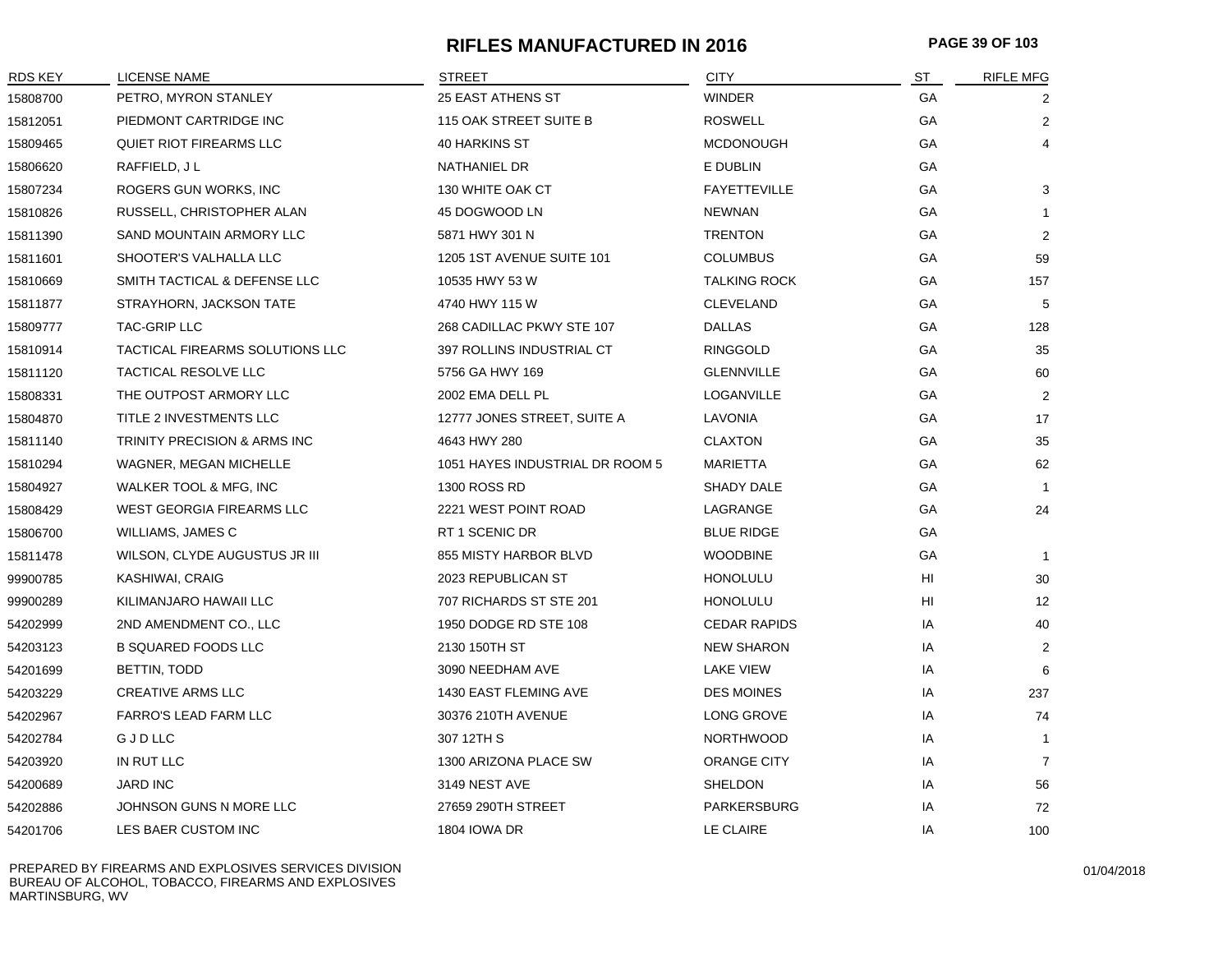# **RIFLES MANUFACTURED IN 2016 PAGE 40 OF 103**

| <b>RDS KEY</b> | LICENSE NAME                           | <b>STREET</b>                    | <b>CITY</b>           | <b>ST</b> | <b>RIFLE MFG</b> |
|----------------|----------------------------------------|----------------------------------|-----------------------|-----------|------------------|
| 54202961       | M POWELL ENTERPRISE LLC                | 417 EAST MAIN ST                 | <b>CENTRAL CITY</b>   | IA        | 2                |
| 54203954       | MCF CUSTOM FIREARMS LLC                | 526 CLOVER CIR                   | <b>FREDERICKSBURG</b> | IA        | 45               |
| 54201425       | MIDWEST METAL CREATIONS, LLC           | 743 ADAMS AVE                    | <b>LISBON</b>         | IA        | 27               |
| 54202424       | PIERCISION RIFLES LLC                  | 3396 COUNTY RD B33               | <b>WAUCOMA</b>        | IA        | 40               |
| 54202705       | REDLINE FIREARMS LLC                   | 311 MAIN ST                      | <b>DYSART</b>         | IA        | $\mathbf{1}$     |
| 54203870       | <b>SCHMITZ CUSTOM ARMS LLC</b>         | 100 1/2 4TH AVE NW               | LE MARS               | IA        | 2                |
| 54203911       | SCHROEDER, TIMOTHY J                   | 305 NORTH GRANT AVE              | <b>ELKHART</b>        | IA        | 8                |
| 54201644       | SNYDER, ROBERT W                       | 332 2ND ST                       | <b>MANNING</b>        | IA        | 15               |
| 54200449       | SUPERIOR ARMS, INC                     | 836 WEAVER BLVD                  | WAPELLO               | IA        | 41               |
| 54201889       | V CUSTOM INC                           | 24276 240TH ST                   | CARROLL               | IA        | 1438             |
| 54203926       | VAPOR TRAIL FIREARMS LLC               | 31842 320TH; AVE                 | <b>RICHLAND</b>       | IA        | 8                |
| 98201444       | 2A ARMAMENT LLC                        | 7545 S. EISENMAN RD              | <b>BOISE</b>          | ID        | 1399             |
| 98202753       | ACOUSTIC ATTENUATION GROUP LLC         | 4910 W DENTON                    | <b>BOISE</b>          | ID        | 3                |
| 98201772       | ALOHA IDAHO CORP                       | 1343 G STREET                    | <b>LEWISTON</b>       | ID        | 5                |
| 98201681       | ANODIZERS INC                          | 400 N FIVE MILE RD               | <b>BOISE</b>          | ID        | $\mathbf{1}$     |
| 98235032       | <b>BAT MACHINE CO INC</b>              | 6148 W SELTICE WAY               | POST FALLS            | ID        | 5                |
| 98202865       | <b>BOISE BUILT AR LLC</b>              | 11281 W HIDDEN POINT             | <b>STAR</b>           | ID        | 6                |
| 98201762       | DEFENSIVE EDGE, INC.                   | 15670 N RANCH VALLEY RD          | <b>RATHDRUM</b>       | ID        | 47               |
| 98235118       | <b>EVOLUTION INC</b>                   | 357 YELLOW WOLF RD               | <b>WHITE BIRD</b>     | ID        | 8                |
| 98202516       | FLOYDS CUSTOM SHOP INC                 | 99 SARAGOSA RD                   | <b>BLANCHARD</b>      | ID        | $\mathbf{1}$     |
| 98202568       | GOUGH TACTICAL ADVANCED CONCEPTS LLC   | 2165 S 1800 E                    | <b>GOODING</b>        | ID        | 20               |
| 98201711       | HARROLD, VICKIE MARIE                  | 1024 BRYDEN AVE SUITE 11-12      | <b>LEWISTON</b>       | ID        | 13               |
| 98235063       | <b>HOENIG, GEORGE</b>                  | 4357 FROZEN DOG RD               | <b>EMMETT</b>         | ID        | $\overline{1}$   |
| 98202472       | IDAHO CUSTOM ARMS & AMMO INC           | 3777 N 3400 E                    | <b>KIMBERLY</b>       | ID        | $\overline{2}$   |
| 98202451       | INNOVATIVE AMMUNITION TECHNOLOGIES LLC | 15450 W FROST RD                 | <b>WORLEY</b>         | ID        | $\overline{4}$   |
| 98201754       | <b>INTACTO ARMS, LLC</b>               | 7103 OVERLAND ROAD UNIT S        | <b>BOISE</b>          | ID        | 16               |
| 98202763       | LANE PRECISION RIFLES LLC              | 1031 EVERETT AVE                 | <b>POCATELLO</b>      | ID        | 48               |
| 98202239       | LIGHTFORCE USA, INC.                   | 336 HAZEN LANE                   | <b>OROFINO</b>        | ID        | -1               |
| 98202111       | MILTAC INDUSTRIES LLC                  | 719 N PRINCIPLE PLACE, SUITE 130 | <b>MERIDIAN</b>       | ID        | 32               |
| 98202983       | <b>NEMO ARMS INC</b>                   | 2820 BRANDT AVE                  | <b>NAMPA</b>          | ID        | 1025             |
| 98201252       | PRIMARY WEAPONS SYSTEMS INC            | 255 N. STEELHEAD WAY             | <b>BOISE</b>          | ID        | 3055             |
| 98201498       | <b>QUALITY ARMS IDAHO LLC</b>          | 350 N 3RD W                      | <b>RIGBY</b>          | ID        | 183              |
| 98201873       | R K GUNSMITHING, LLC                   | 201 N. KINGS RD, #101            | <b>NAMPA</b>          | ID        | 2                |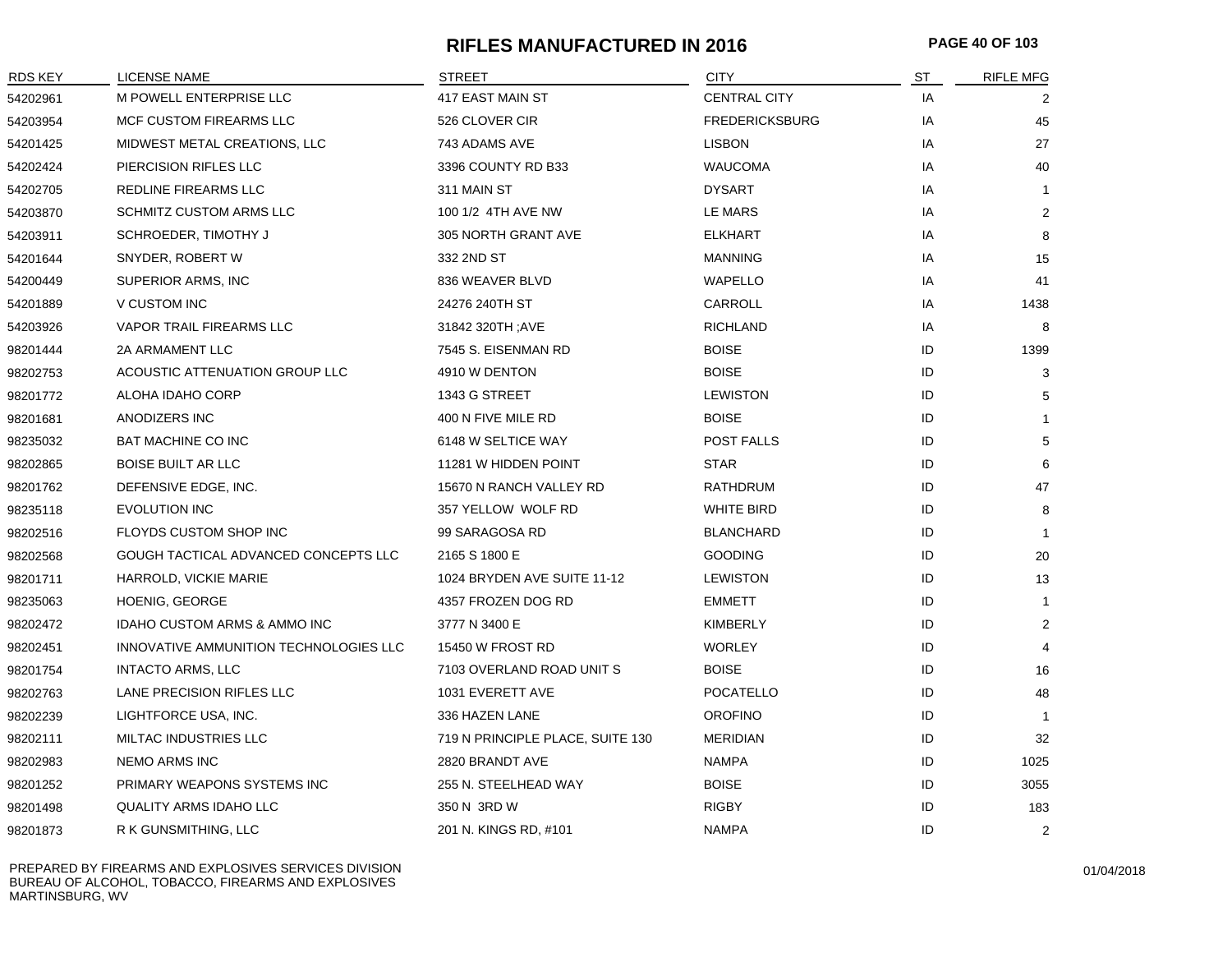# **RIFLES MANUFACTURED IN 2016 PAGE 41 OF 103**

| <b>RDS KEY</b> | <b>LICENSE NAME</b>                            | <b>STREET</b>                                   | <b>CITY</b>            | ST  | <b>RIFLE MFG</b>  |
|----------------|------------------------------------------------|-------------------------------------------------|------------------------|-----|-------------------|
| 98202827       | <b>REV TACTICAL LLC</b>                        | 6970 PEARL RD                                   | <b>EAGLE</b>           | ID  | $12 \overline{ }$ |
| 98202543       | SEEKINS PRECISION LLC                          | <b>159 AMERICAN WAY</b>                         | <b>LEWISTON</b>        | ID  | 3048              |
| 98202201       | SELKIRK MOUNTAIN PRECISION GUNSMITHING,<br>LLC | 2765 TURNER HILL RD                             | <b>BONNERS FERRY</b>   | ID  | 4                 |
| 98201222       | STARK AUTO ORDINANCE LLC                       | 4100 DEARBORN STREET                            | <b>CALDWELL</b>        | ID  | 3                 |
| 98202164       | TACTICAL SOLUTIONS INC                         | 2772 S VICTORY VIEW WAY                         | <b>BOISE</b>           | ID  | 2340              |
| 98201342       | TIFFANY, SEAN LYLE                             | 431 CALDWELL BLVD                               | <b>NAMPA</b>           | ID  | 2                 |
| 98202231       | UNIQUE ARS, INC.                               | 401 S MISSION ST UNIT A                         | <b>MC CALL</b>         | ID  | 12                |
| 98202372       | <b>VENGEANCE ARMS LLC</b>                      | 246 CALDWELL BLVD                               | <b>NAMPA</b>           | ID  | $\overline{1}$    |
| 98202619       | WEATHERMON, COREY ALVIN                        | 12338 RANCHVIEW DR                              | <b>NAMPA</b>           | ID  | 49                |
| 98203050       | WILKINSON ARMS LLC                             | 14754 MURPHY FLAT ROAD                          | <b>MURPHY</b>          | ID  | 3                 |
| 98203002       | <b>WILLIAMS OUTDOOR &amp; FITNESS LLC</b>      | 190 E MAIN ST                                   | <b>RIGBY</b>           | ID  | 5                 |
| 98202760       | <b>WILLIAMS, TYREL</b>                         | 541 WEST 4TH ST                                 | WEISER                 | ID  | 19                |
| 33604479       | A D K ARMS INC                                 | 2301 ESTES AVE                                  | ELK GROVE VILLAGE      | IL  | 412               |
| 33604543       | <b>AR1510 LLC</b>                              | 745 S HANFORD                                   | <b>GENESEO</b>         | IL  | 58504             |
| 33703832       | <b>BALDWIN GUN WORKS, LLC</b>                  | 17951 CAPLINGER POND RD                         | <b>MARION</b>          | IL  | 16                |
| 33704436       | CLARK, DAVID                                   | 508A WEST MAIN ST                               | <b>TOLEDO</b>          | IL  | 20                |
| 33702498       | <b>CLASSEN, JAMES K</b>                        | 2551 TROUT CAMP RD                              | <b>WATERLOO</b>        | IL  | 3                 |
| 33605280       | CONDITION YELLOW ACADEMY INC                   | 2908 W IL ROUTE 120                             | <b>MC HENRY</b>        | IL  | 31                |
| 33637390       | <b>DS ARMS INC</b>                             | 27W990 INDUSTRIAL AVE                           | <b>LAKE BARRINGTON</b> | IL  | 1806              |
| 33605493       | GILLETTE, EDMUND H                             | 2690 N IL RT 47                                 | <b>MORRIS</b>          | IL  |                   |
| 33602532       | <b>HOCKINGS, PATRICK</b>                       | 214 E SAINT PAUL ST                             | SPRING VALLEY          | IL  | 3                 |
| 33703302       | J PHOENIX TECHNOLOGIES LLC                     | 201 N MAPLE ST                                  | <b>CENTRALIA</b>       | IL  |                   |
| 33605399       | KNOXVILLE ARMS LLC                             | 4712 55TH AVE                                   | <b>MOLINE</b>          | IL  | 6                 |
| 33637243       | LEWIS MACHINE & TOOL CO                        | 1305 W 11TH ST                                  | <b>MILAN</b>           | IL  | 4757              |
| 33604010       | MEAN METAL GUNS, INC                           | 221 WEST DAKOTA ST                              | SPRING VALLEY          | IL  | $\overline{1}$    |
| 33604006       | MENNIE MACHINE COMPANY INC                     | 508 N ST PAUL ST                                | <b>MARK</b>            | IL  | 9                 |
| 33604720       | <b>MMI INC</b>                                 | 205 WEST MONDAMIN STREET UNIT B                 | <b>MINOOKA</b>         | IL  | 42                |
| 33604340       | PAWLOWSKI, MATTHEW ALAN                        | 9520 PAULING RD                                 | <b>MONEE</b>           | IL  | 8                 |
| 33603746       | RED DOT ARMS., INC                             | 1600 N MILWAUKEE AVE STES 305, 306,<br>307, 308 | <b>LAKE VILLA</b>      | IL. | 11                |
| 33600873       | <b>RESEARCH AND TESTING WORX INC</b>           | 112 EAST HITT ST                                | <b>MT MORRIS</b>       | IL. | $\overline{7}$    |
| 33602315       | RIZZO, ANTHONY CARL                            | 15796 STONEWALL DRIVE                           | <b>MILLBROOK</b>       | IL  | 5                 |
| 33637004       | ROCK RIVER ARMS INC                            | 1042 CLEVELAND RD                               | <b>COLONA</b>          | IL  | 24166             |
| 33605056       | <b>RSS DEFENSE CORP</b>                        | 441 W BONNER RD UNIT 1-G                        | <b>WAUCONDA</b>        | IL  | 16                |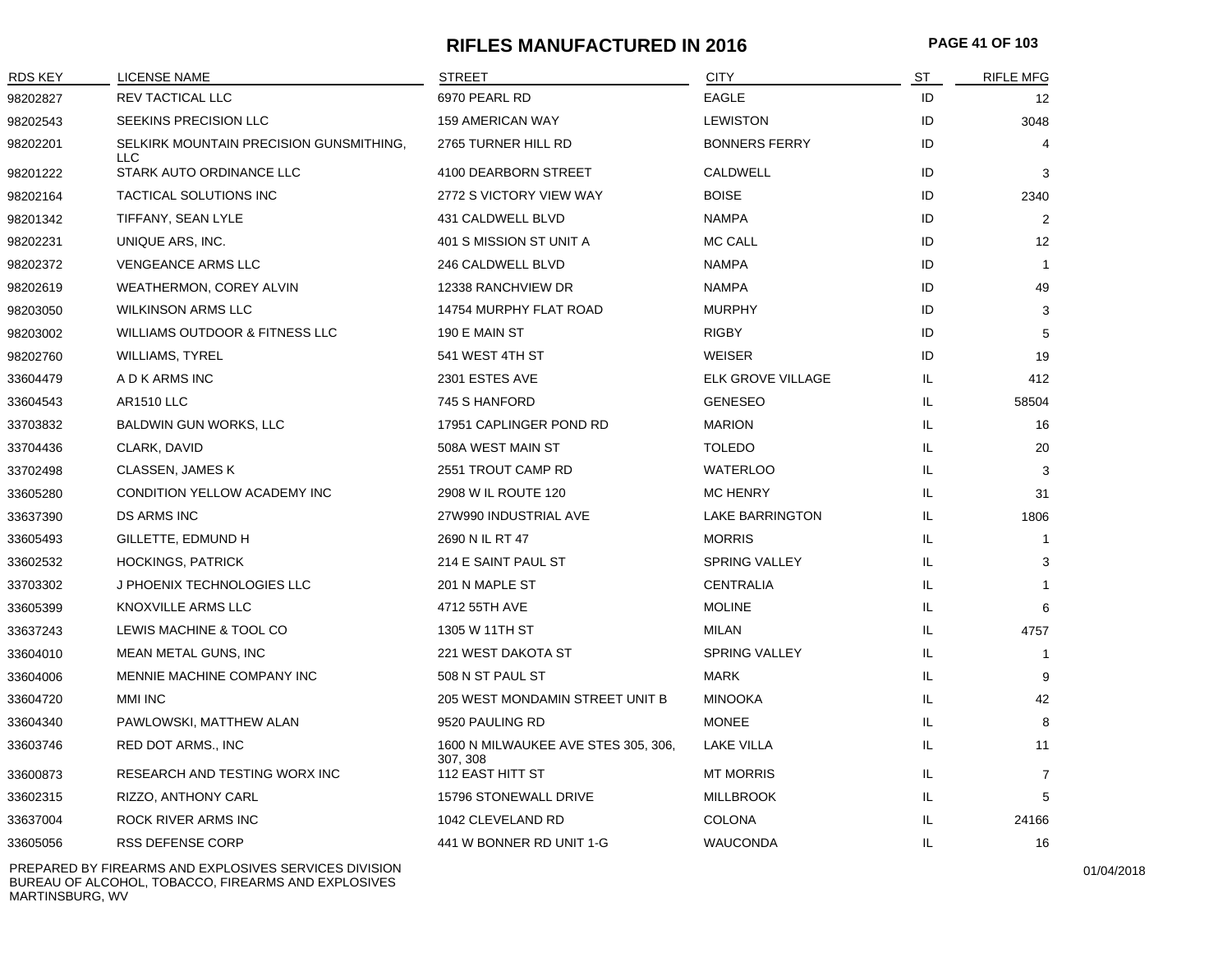## **RIFLES MANUFACTURED IN 2016 PAGE 42 OF 103**

| <b>RDS KEY</b> | LICENSE NAME                                         | <b>STREET</b>                  | <b>CITY</b>           | ST  | <b>RIFLE MFG</b> |
|----------------|------------------------------------------------------|--------------------------------|-----------------------|-----|------------------|
| 33601205       | SPORTSWEREUS INC                                     | 855 COMMERCE PARKWAY           | CARPENTERSVILLE       | IL  | 44               |
| 33635798       | SPRINGFIELD INC                                      | 420 W MAIN ST                  | <b>GENESEO</b>        | IL. | 29707            |
| 33704900       | SUNNY SLOPE INC                                      | 1275 2300TH AVE                | <b>KENNEY</b>         | IL  | $\overline{2}$   |
| 43506720       | ACCURACY UNLIMITED FIREARMS ARCHERY AND<br>RANGE LLC | 600 SOUTH COUNTY ROAD 900 WEST | <b>SEYMOUR</b>        | IN  | 3                |
| 43505148       | AIR ORDNANCE LLC                                     | 3518 ADAMS CENTER RD           | <b>FORT WAYNE</b>     | IN  | 101              |
| 43505109       | <b>BCI DEFENSE LLC</b>                               | 545 N BOWEN AVE                | <b>BREMEN</b>         | IN  | 1568             |
| 43504565       | <b>BELL, JOSEPH D</b>                                | 211 WEST MAIN ST               | <b>MILROY</b>         | IN  | 8                |
| 43506225       | <b>BRL ENTERPRISES INC</b>                           | 2851 MADISON AVE               | <b>INDIANAPOLIS</b>   | IN  | 83               |
| 43504274       | CF GUNWORKS LLC                                      | 1157 S COUNTY RD 1000 E        | <b>FRANKFORT</b>      | IN  | 2                |
| 43505002       | DEPUTY BIG SHOT LLC                                  | 10214 W DEPUTY PIKE RD         | <b>DEPUTY</b>         | IN  | 5                |
| 43506705       | ED BOHMAN INDEPENDENT LLC                            | 23212 VOTE RD                  | <b>BATESVILLE</b>     | IN  | 49               |
| 43504966       | <b>FOSTECH MFG LLC</b>                               | 8620 N US HWY 31               | <b>SEYMOUR</b>        | IN  | 1                |
| 43507212       | FREEDOM ORDNANCE MANUFACTURING INC                   | 612 GRACE WAY                  | <b>CHANDLER</b>       | IN  | 5                |
| 43506698       | <b>HG DIVERSIFIED INC</b>                            | 8401 E HWY 36 STE C            | <b>AVON</b>           | IN  | $\overline{2}$   |
| 43506581       | <b>HIGH VELOCITY MANUFACTURING INC</b>               | 4710 ARDEN DR                  | <b>FORT WAYNE</b>     | IN  | 64               |
| 43503958       | <b>HIS &amp; HERS TARGET SPORTS LLC</b>              | 408 SOUTH MAIN ST              | <b>SHERIDAN</b>       | IN  | $\overline{2}$   |
| 43506427       | <b>HOWDER ARMS LLC</b>                               | 8720 W STATE RD 58             | <b>NORMAN</b>         | IN  | $\overline{4}$   |
| 43504890       | <b>MARCOLMAR FIREARMS LLC</b>                        | 5626 NEW PARIS PIKE            | <b>RICHMOND</b>       | IN  | 94               |
| 43501630       | <b>MARCOLMAR LLC</b>                                 | 1210 HEINBAUGH RD              | <b>RICHMOND</b>       | IN  | 94               |
| 43506095       | NORRIS ARMS CO LLC                                   | 405 N OLD STATE RD 15          | <b>MILFORD</b>        | IN  | 14               |
| 43503547       | POWDER KEG LLC                                       | 8267 E COUNTY RD 1200 NORTH    | <b>SUNMAN</b>         | IN  | 13               |
| 43504974       | RED BULL ARMORY LLC                                  | 440 PEACEFUL VALLEY RD         | <b>MITCHELL</b>       | IN  | 15               |
| 43504828       | SHEPARD, MITCHELL PAUL                               | 7007 TIGER LILY PL             | FORT WAYNE            | IN  | 1                |
| 43504812       | TACTICAL WEAPONS & SUPPLY LLC                        | 2303 INDIANAPOLIS RD           | <b>CRAWFORDSVILLE</b> | IN  | 20               |
| 43504670       | <b>WARRIOR ARMS LLC</b>                              | 2202 BURLINGTON BEACH RD       | <b>VALPARAISO</b>     | IN  | 72               |
| 43504744       | ZR TACTICAL SOLUTIONS LLC                            | 15223 HERRIMAN BLVD SUITE 4    | <b>NOBLESVILLE</b>    | IN  | 5                |
| 54803956       | ALLEE, MICHAEL D                                     | 12510 W 62ND TERRACE STE 110   | <b>SHAWNEE</b>        | ΚS  | $\overline{7}$   |
| 54803746       | CORBET, WILLIAM A JR                                 | 1304 LAWRENCE AVE              | LEAVENWORTH           | KS  | 15               |
| 54804005       | FREE STATE ARMAMENT LLC                              | 101 COTTONWOOD COURT           | <b>OZAWKIE</b>        | KS  | 13               |
| 54802524       | FTW INC                                              | 807 E HARRY                    | <b>WICHITA</b>        | KS  | 6                |
| 54803790       | <b>GUN CONCIERGE LLC</b>                             | 8826 SANTA FE DR SUITE 309     | <b>OVERLAND</b>       | KS  | 29               |
| 54803093       | HAYDEN, SHAWN                                        | 1316 SOUTH DAKOTA AVENUE       | <b>SATANTA</b>        | KS  | 17               |
| 54803975       | JD'S GUN SHOP LLC                                    | 2911 MAIN ST                   | <b>PARSONS</b>        | KS  | 34               |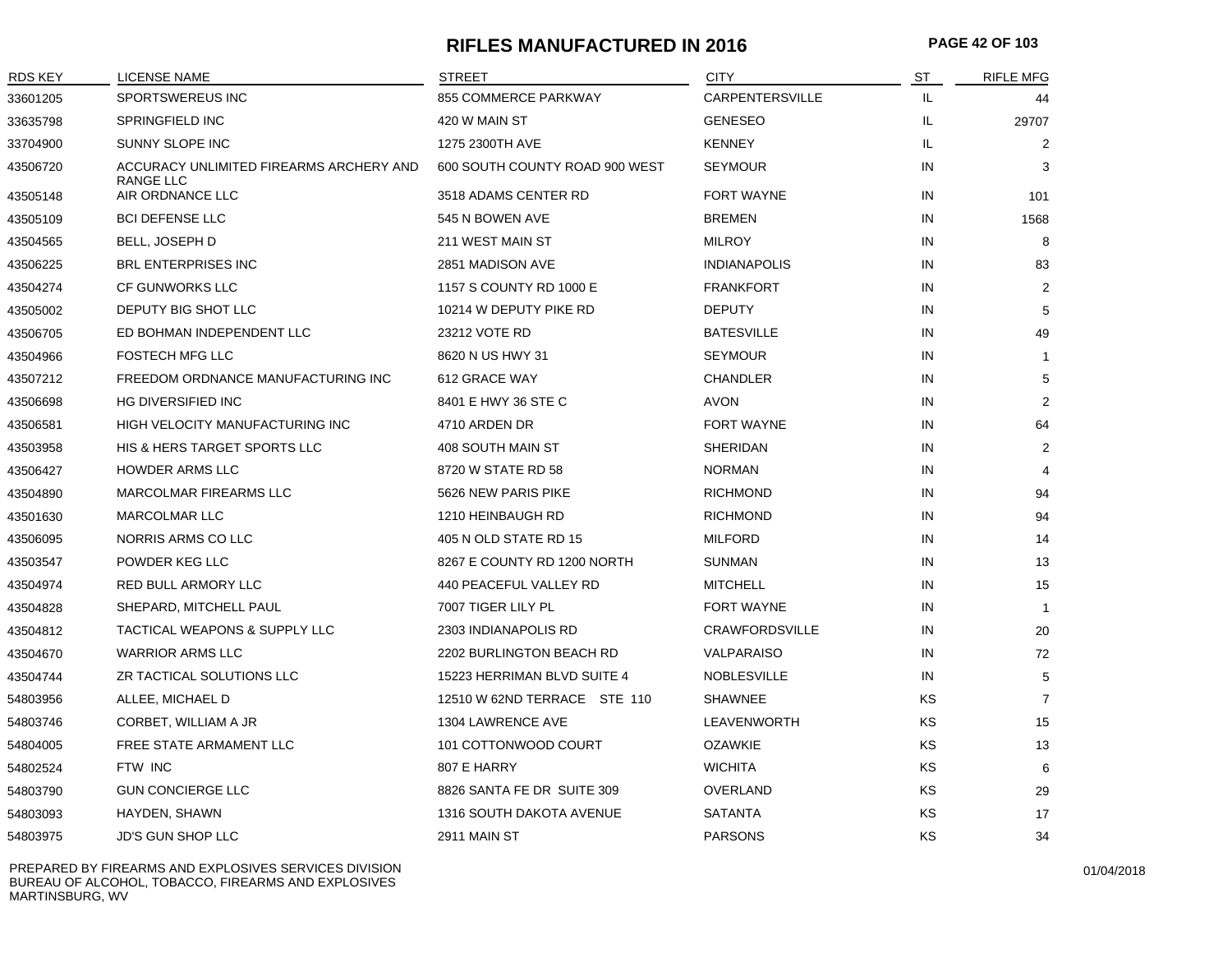# **RIFLES MANUFACTURED IN 2016 PAGE 43 OF 103**

| RDS KEY  | <b>LICENSE NAME</b>                      | <b>STREET</b>              | <b>CITY</b>           | ST        | <b>RIFLE MFG</b> |
|----------|------------------------------------------|----------------------------|-----------------------|-----------|------------------|
| 54802542 | KT KUSTOMS LLC                           | 503 S H ST                 | <b>WELLINGTON</b>     | <b>KS</b> | 9                |
| 54803429 | <b>MAC'S GUNSMITHING LLC</b>             | 965 E 620 AVE              | <b>MULBERRY</b>       | <b>KS</b> | 15               |
| 54802172 | PARKES, RICKIE LYNN                      | 926 BIERMANN               | <b>GARDEN PLAIN</b>   | <b>KS</b> | 12               |
| 54803256 | PODUNK INC                               | 1131 W DENNIS AVE          | <b>OLATHE</b>         | KS        | 61               |
| 54803602 | RELLIM ARMS LLC                          | 810 NORTH MAIN             | <b>WICHITA</b>        | KS        | 8                |
| 54802314 | SAND CREEK OUTFITTING LLC                | <b>111 E MAIN</b>          | <b>HARPER</b>         | KS        | 12               |
| 54802710 | SIGNATURE MARKETING INC                  | 15845 MAHAFFIE             | <b>OLATHE</b>         | <b>KS</b> | 23               |
| 54803071 | VELOCITY MANUFACTURING COMPANY LLC       | 523 E WALL ST              | <b>FORT SCOTT</b>     | <b>KS</b> | 1                |
| 54802105 | <b>WEST TEK INC</b>                      | 2047 SW TOPEKA BLVD        | <b>TOPEKA</b>         | KS        | $\mathbf{1}$     |
| 54802348 | WHITE OAK SPECIALTY LLC                  | 2015 E STRATFORD RD        | <b>OLATHE</b>         | KS        | 3                |
| 54802831 | <b>WHITE, TERRY</b>                      | 12273 S SUNRAY DR          | <b>OLATHE</b>         | KS        |                  |
| 46105859 | AKYLEX ARMS LLC                          | 327 LEXIE LANE             | <b>ALMO</b>           | KY.       | $\overline{7}$   |
| 46106751 | <b>BLACK KNIGHT ARMORERS LLC</b>         | 175 TEN GALLON DR          | <b>COLUMBIA</b>       | KY.       | 4                |
| 46105759 | <b>BLUEGRASS GUNWORKS INC</b>            | 972 OLD US HWY 68          | CAMPBELLSVILLE        | KY        | $\overline{2}$   |
| 46106149 | <b>CREEK PRECISION LLC</b>               | 2013 UPTON RD              | <b>MAGNOLIA</b>       | KY.       | $\mathbf{1}$     |
| 46106653 | <b>CUSTOM ARMS &amp; ACCESSORIES LLC</b> | 12200 PAUL COFFEY BLVD     | <b>ASHLAND</b>        | KY.       | 173              |
| 46102135 | CUSTOM SHOOTING TECHNOLOGIES INC         | 8794 ELMBURG ROAD          | <b>BAGDAD</b>         | KY.       | $\overline{1}$   |
| 46100511 | DOUBLE STAR CORP                         | 1805 FORTUNE DR            | <b>WINCHESTER</b>     | KY.       | 705              |
| 46104121 | ESTEP, DANIEL                            | 288 STILLHOUSE HOLLOW      | VAN LEAR              | KY.       | 3                |
| 46106510 | <b>FREEDOM ORDNANCE LLC</b>              | 6103 TOSHA DR              | <b>BURLINGTON</b>     | KY.       | 3                |
| 46104635 | <b>MERIDIAN ORDNANCE LLC</b>             | <b>36 SOUTH BANK ST</b>    | <b>MOUNT STERLING</b> | KY.       | 107              |
| 46105790 | <b>MVM ENTERPRISES LLC</b>               | 730 SALLIE DR              | <b>ASHLAND</b>        | <b>KY</b> | 26               |
| 46106541 | NORSWORTHY, BRADLEY DAVID                | 1121 FREEDOM CHURCH RD     | <b>HARNED</b>         | KY        | $\mathbf{1}$     |
| 46106080 | PEDTECH LLC                              | <b>1460 COX AVE</b>        | <b>ERLANGER</b>       | KY        | $\overline{2}$   |
| 46105298 | PERSONAL DEFENSE SYSTEMS LLC             | 14177 HERRING MILL RD      | <b>HOPKINSVILLE</b>   | KY.       | 28               |
| 46106210 | PRECISION TOOLING PRODUCTS LLC           | 3181 STATE ROUTE 121 SOUTH | MAYFIELD              | KY        | 2                |
| 46107213 | REDHAWK TACTICAL TRAINING SOLUTIONS INC  | 3064 HWY 266               | <b>CORYDON</b>        | KY.       | 6                |
| 46106605 | RIFENBARK ARMS LLC                       | 10915 DIXIE HWY #O18       | <b>WALTON</b>         | KY.       | 44               |
| 46106445 | SNIPE CUSTOM ARMS LLC                    | 4650 BRIAR HILL RD         | <b>LEXINGTON</b>      | KY.       | $\mathbf{1}$     |
| 46106604 | SPYDER ARMS LLC                          | 10915 DIXIE HWY #018       | <b>WALTON</b>         | KY.       | $\mathbf 1$      |
| 46106311 | STEINKAMP MOULDING LTD                   | 3436 TURFWAY RD            | <b>ERLANGER</b>       | KY.       | $\mathbf{1}$     |
| 46103520 | WM C ANDERSON INC                        | 1743 ANDERSON BLVD         | <b>HEBRON</b>         | KY        | 453763           |
| 57204699 | ACADIANA GUNWORKS LLC                    | 119 ABIGAYLE ROW           | <b>SCOTT</b>          | LA        | 8                |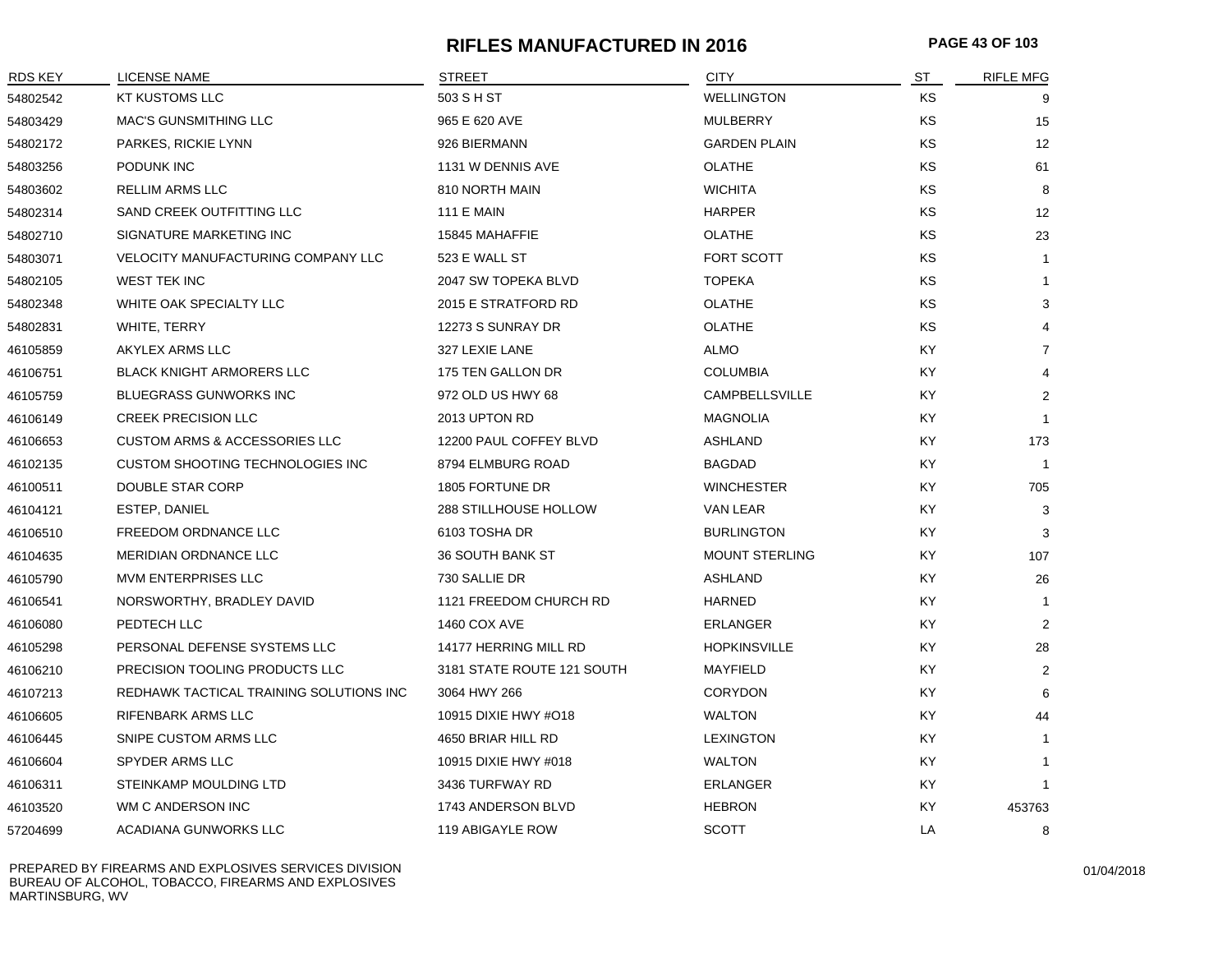# **RIFLES MANUFACTURED IN 2016 PAGE 44 OF 103**

| <b>RDS KEY</b> | <b>LICENSE NAME</b>              | <b>STREET</b>                 | <b>CITY</b>             | ST | <b>RIFLE MFG</b> |
|----------------|----------------------------------|-------------------------------|-------------------------|----|------------------|
| 57204834       | AKLYS DEFENSE LLC                | 9683 MAMMOTH AVE              | <b>BATON ROUGE</b>      | LA | 20               |
| 57203561       | ALL WEATHER ARMS, LLC            | 128 ROBERTSON RD              | <b>BALL</b>             | LA | 5                |
| 57202469       | CARLOS MACHINE SHOP SERVICE LLC  | 35117 OAK PLACE DR            | <b>DENHAM SPRINGS</b>   | LA | $\mathbf{1}$     |
| 57205140       | CHRISTMAN, DAVID H JR            | 216 RUNDELL LOOP              | DELHI                   | LA | 21               |
| 57233690       | <b>CLARK CUSTOM GUNS INC</b>     | 336 SHOOTOUT LN               | <b>PRINCETON</b>        | LA | 34               |
| 57204714       | <b>DAVCO SERVICES LLC</b>        | 1655 SWAN LAKE ROAD           | <b>BOSSIER CITY</b>     | LA | 20               |
| 57203147       | EVANS, DAVID W AND COLIN M       | 7600 FERN AVE BLDG 1200       | <b>SHREVEPORT</b>       | LA | $\overline{7}$   |
| 57205427       | <b>HOSS SERVICES LLC</b>         | 320 BRUCE RD                  | <b>GEORGETOWN</b>       | LA | 6                |
| 57205057       | <b>IIA DEFENSE LLP</b>           | 111 N CAUSEWAY BLVD SUITE 105 | MANDEVILLE              | LA | 21               |
| 57204957       | <b>KASE ARMS LLC</b>             | 59385 EMMA AVE                | <b>PLAQUEMINE</b>       | LA | 2                |
| 57205133       | MCGEE, JOE K                     | 267 NEW HAVEN ST              | <b>RACELAND</b>         | LA | $\overline{4}$   |
| 57203726       | MESA KINETIC RESEARCH LLC        | 13238 AIRLINE HIGHWAY         | <b>GONZALES</b>         | LA | 11               |
| 57205017       | <b>MOODY CUSTOM ARMS LLC</b>     | 128 DOE LN                    | <b>BENTON</b>           | LA | $\mathbf 1$      |
| 57205187       | MOORE, DAVID E SR                | 1214 BIG FOUR CORNERS RD      | <b>JEANERETTE</b>       | LA | 3                |
| 57203852       | MW PRODUCTIONS LLC               | 8173 S LAKESHORE DRIVE        | <b>SHREVEPORT</b>       | LA | 5                |
| 57205507       | <b>PRO BOHA ENTERPRISES LLC</b>  | 44 ROY BLAIR RD               | <b>DEVILLE</b>          | LA | 5                |
| 57205288       | SHEEPDOG LLC                     | 901 SOUTH LAKE CIRCLE         | YOUNGSVILLE             | LA | 67               |
| 57204623       | TITAN PRECISION RIFLES LLC       | 360 EVERGREEN RD              | <b>IOTA</b>             | LA | 10               |
| 60412498       | CS INDUSTRIES LLC                | 13 SECOND ST                  | <b>PALMER</b>           | МA | 13               |
| 60406097       | ELITE FIREARMS CORP (NV)         | 1 WATSON PLACE BLD 3A         | <b>FRAMINGHAM</b>       | МA | 5                |
| 60405951       | FINE LINE FIREARMS LLC           | 972 MASSACHUSETTS AVE         | <b>BOXBOROUGH</b>       | МA | $\overline{4}$   |
| 60407439       | <b>IMAGING DATA CORPORATION</b>  | 627 HIGH STREET RTE 110       | <b>CLINTON</b>          | МA | 27               |
| 60412377       | KULAS CUSTOMS LLC                | 103 BARLOWS LANDING RD UNIT 5 | POCASSET                | МA | 12               |
| 60406596       | LEANOS, WILLIAM & AULD, KATHLEEN | 30 MARSH ST                   | <b>GLOUCESTER</b>       | МA | 6                |
| 60411843       | MACH MACHINE INC                 | 569 MAIN STREET               | <b>HUDSON</b>           | МA | 15               |
| 60412375       | ORCHARD INDUSTRIES LLC           | 7 NORTH MAIN STREET           | <b>EAST TEMPLETON</b>   | МA | 47               |
| 60412012       | PRECISION METAL FABRICATORS LLC  | 842 UPPER UNION ST STE 7      | <b>FRANKLIN</b>         | МA | 8                |
| 60411576       | PRECISION POINT FIREARMS LLC     | 155 NEW BOSTON ST STE 180U    | <b>WOBURN</b>           | МA | 5                |
| 60435456       | SAEILO, INC                      | 130 GODDARD MEMORIAL DR       | <b>WORCESTER</b>        | MA | 9086             |
| 60433152       | SAVAGE ARMS, INC                 | 100 SPRINGDALE RD             | WESTFIELD               | МA | 311878           |
| 60401684       | SMITH & WESSON CORP              | 2100 ROOSEVELT AVE            | SPRINGFIELD             | МA | 396710           |
| 60401163       | <b>TAUGWANK SPUR CORP</b>        | 1670 MAIN ST                  | <b>AGAWAM</b>           | МA | 14               |
| 60404099       | <b>TROY INDUSTRIES INC</b>       | 151D CAPITAL DR               | <b>WEST SPRINGFIELD</b> | MA | 8091             |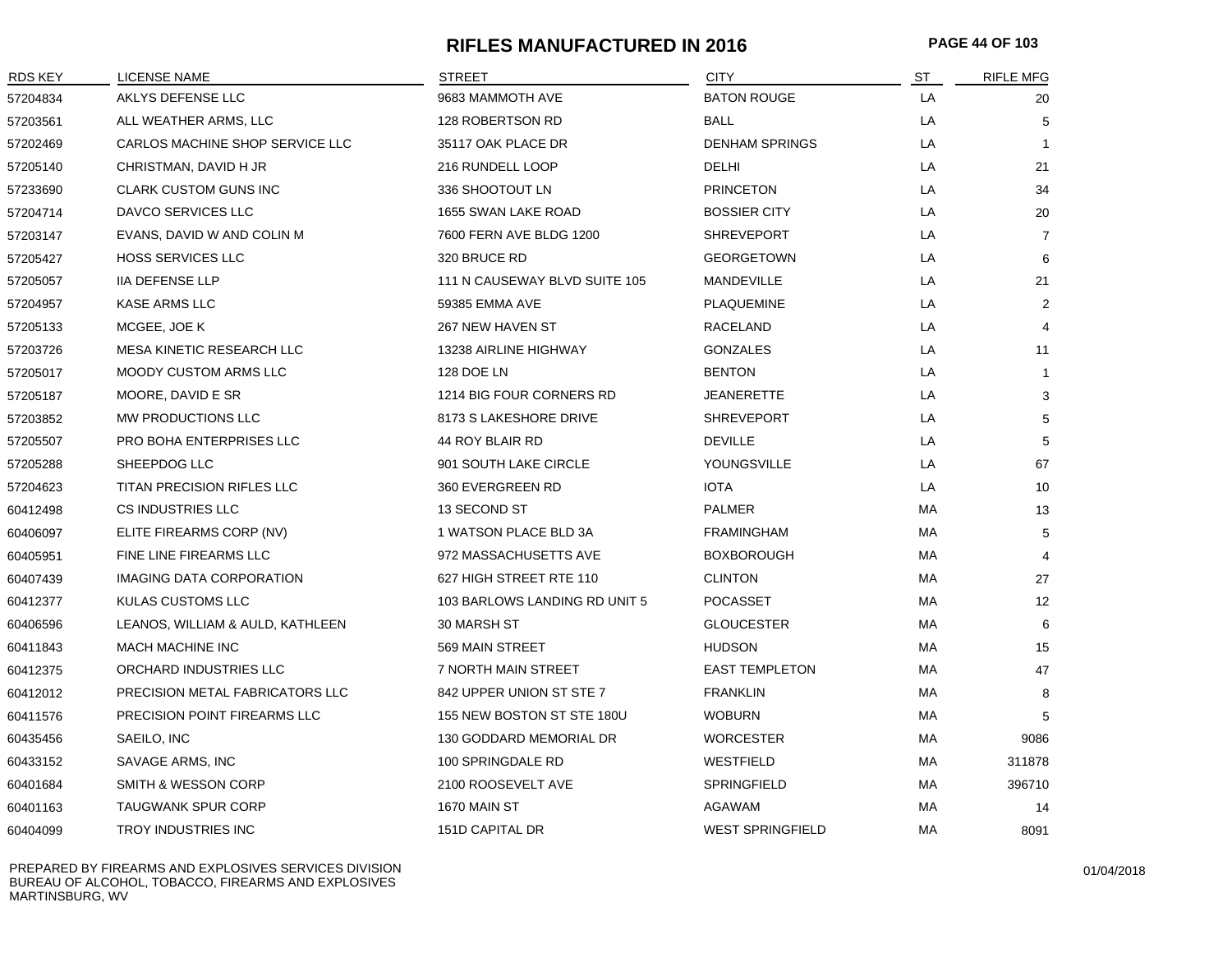## **RIFLES MANUFACTURED IN 2016 PAGE 45 OF 103**

| <b>RDS KEY</b> | <b>LICENSE NAME</b>                   | <b>STREET</b>                   | <b>CITY</b>           | ST        | <b>RIFLE MFG</b> |
|----------------|---------------------------------------|---------------------------------|-----------------------|-----------|------------------|
| 60436644       | YANKEE HILL MACHINE CO INC            | 20 LADD AVE STE 1               | <b>FLORENCE</b>       | MA        | 156              |
| 85202902       | ADCOR INDUSTRIES INC                  | 234 S HAVEN ST                  | <b>BALTIMORE</b>      | MD        | 432              |
| 85207769       | ALL AMERICAN MD LLC                   | 25506 PETAL CT                  | <b>MECHANICSVILLE</b> | <b>MD</b> | 46               |
| 85207422       | AMBIMJB LLC                           | 3275 RYERSON CIRCLE             | <b>BALTIMORE</b>      | MD        | 12               |
| 85207699       | BERETTA U S A CORPORATION             | 17601 BERETTA DR                | <b>ACCOKEEK</b>       | MD        | 520              |
| 85212207       | <b>BOSWELL, STEVEN P</b>              | 12035 OREBANK RD                | <b>CLEAR SPRING</b>   | MD        | 14               |
| 85202596       | <b>EAKLE FIREARMS, INC</b>            | 3275 BETHANY LN STE 200         | <b>ELLICOTT CITY</b>  | MD        | 18               |
| 85203547       | <b>ENGAGE ARMAMENT LLC</b>            | 701 EAST GUDE DR SUITE 101      | <b>ROCKVILLE</b>      | MD        | 18               |
| 85211769       | <b>GUN METAL INC</b>                  | 8370 JUMPERS HOLE RD            | <b>MILLERSVILLE</b>   | MD        | 39               |
| 85202358       | <b>LWRC INTERNATIONAL</b>             | 815 CHESAPEAKE DRIVE            | CAMBRIDGE             | MD        | 23642            |
| 85211500       | MC KEE, INC                           | 8725 BOLLMAN PLACE #1           | SAVAGE                | MD.       | 240              |
| 85204423       | MCKENZIE, DEAN                        | 12715 MEADOW AVE                | <b>CRESAPTOWN</b>     | MD        | 10               |
| 85209999       | MDQ USA LLC                           | 2315 BELAIR RD SUITE B3         | <b>FALLSTON</b>       | MD        | 5                |
| 85206041       | PARTRIDGE, ROGER FREDRICK             | 11211 RACE TRACK RD             | <b>BERLIN</b>         | MD        | 50               |
| 85203498       | PASADENA PAWN & GUN LLC               | 3306 MOUNTAIN RD                | PASADENA              | MD        | 41               |
| 85236725       | TABASSI, AMIR H                       | 5423 RIDGE RD                   | <b>MOUNT AIRY</b>     | <b>MD</b> | $\mathbf 1$      |
| 85206196       | THE TRADING POST LLC                  | 21429 YORK RD                   | FREELAND              | MD        | 3                |
| 85212226       | TOMKAT AMMUNITION LLC                 | <b>18 CESSNA COURT</b>          | <b>GAITHERSBURG</b>   | MD        | 19               |
| 85204307       | TOMMY BUILT TACTICAL LLC              | 18910 GOSHEN RD                 | <b>GAITHERSBURG</b>   | MD        | 20               |
| 85212389       | TUCKAHOE GUNWORKS & HYDROGRAPHICS LLC | 22065 BEAVEN DR                 | <b>DENTON</b>         | MD        | 21               |
| 85207087       | <b>TYLER FIREARMS LLC</b>             | 4367 HOLLINS FERRY ROAD STE 2C  | <b>HALETHORPE</b>     | MD        | 5                |
| 60102262       | <b>BIAGIOTTI, GEORGE</b>              | 1043 S MOUNTAIN VALLEY HWY      | <b>MONTVILLE</b>      | ME        | $\mathbf{1}$     |
| 60101448       | <b>BOUCHARD, THOMAS PHILIP</b>        | 2743 RIVERSIDE DR               | VASSALBORO            | ME        | $\mathbf 1$      |
| 60101871       | CIMINO, JOSEPH F                      | 481 MAINE ST                    | POLAND SPRING         | ME        | 17               |
| 60100855       | <b>DIETRICH GUNSMITHY</b>             | 1541 OTIS RD                    | <b>OTIS</b>           | <b>ME</b> | $\mathbf{1}$     |
| 60102204       | DOUGLAS DEFENSE LLC                   | 7 ELM ST APT 5                  | SACO                  | ME        | 3                |
| 60101938       | ERB, CHARLES ALLEN                    | 664 BALD MT RD                  | <b>DEDHAM</b>         | ME        | 3                |
| 60102452       | HENSLEE ENTERPRISES LLC               | 27 MARSHVIEW RD                 | <b>GRAY</b>           | ME        | 30               |
| 60102329       | OLSEN, FREDERIC J                     | 407 BENTON RD                   | <b>ALBION</b>         | ME        | $\overline{1}$   |
| 60101936       | PATHIAKIS, NICKOLAS JOHN JR           | 94 STRATTON RD                  | RANGELEY              | <b>ME</b> | 40               |
| 60102476       | STROUT, KEVIN WINFIELD                | <b>146 TUCKER RD</b>            | <b>LIMINGTON</b>      | <b>ME</b> | 3                |
| 60101657       | WHITE, JAMES L                        | 306 WHARFF RD                   | <b>GUILFORD</b>       | ME        | 3                |
| 60101661       | WINDHAM WEAPONRY INC                  | 999 ROOSEVELT TRAIL BUILDING #3 | WINDHAM               | ME        | 64715            |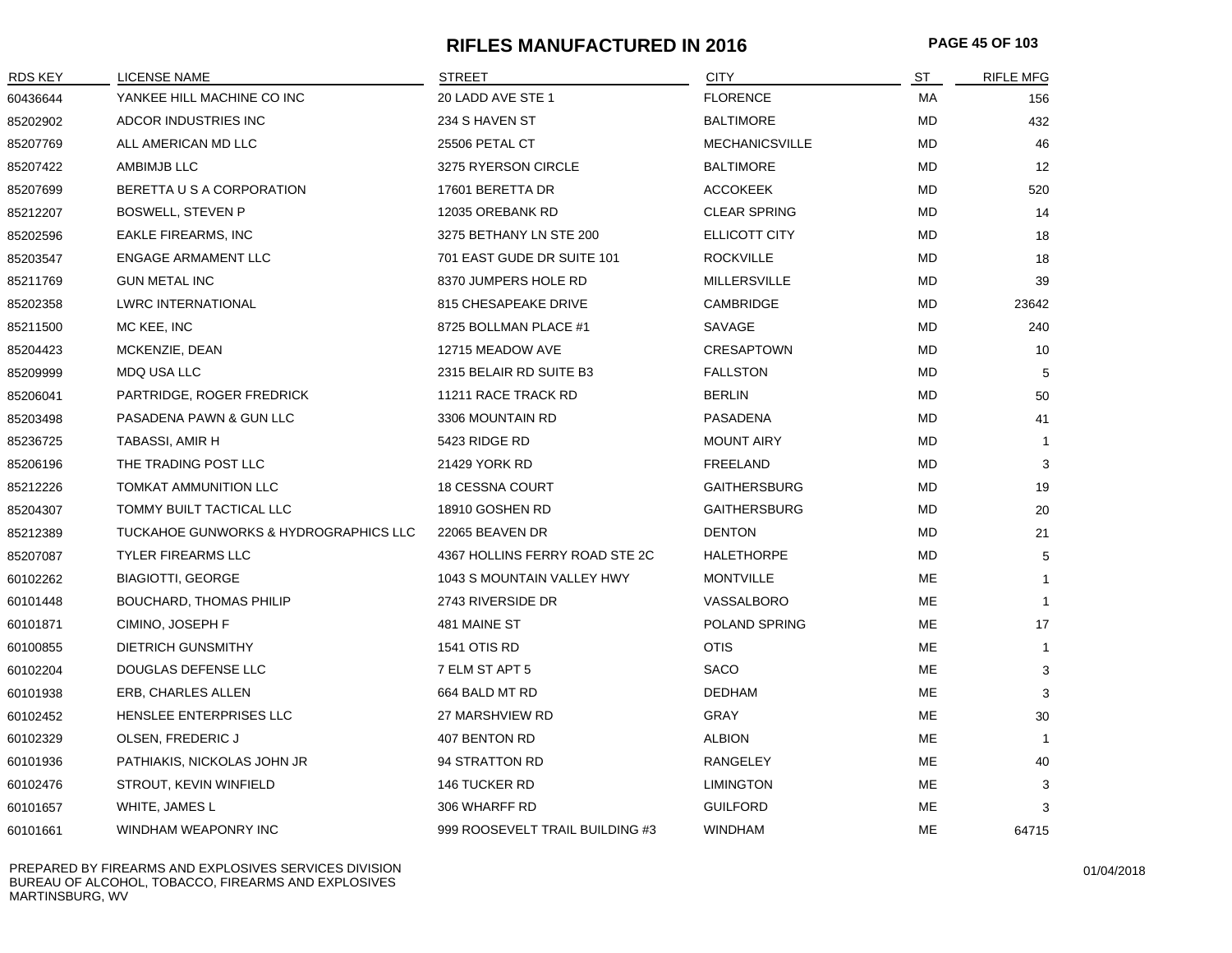# **RIFLES MANUFACTURED IN 2016 PAGE 46 OF 103**

| RDS KEY  | LICENSE NAME                             | <b>STREET</b>                  | <b>CITY</b>          | <u>ST</u> | <b>RIFLE MFG</b> |
|----------|------------------------------------------|--------------------------------|----------------------|-----------|------------------|
| 43805723 | <b>ARFAB LLC</b>                         | 406 E CLAY ST                  | <b>SCHOOLCRAFT</b>   | MI        |                  |
| 43807630 | <b>BARK RIVER PRECISON LLC</b>           | 5660 F LANE                    | <b>BARK RIVER</b>    | MI        | 25               |
| 43808482 | <b>BEAR CREEK BALLISTICS CO</b>          | 4199 D DR S                    | <b>EAST LEROY</b>    | MI        | 10               |
| 43808140 | <b>BG DEFENSE CO LLC</b>                 | 823 OTTAWA AVE                 | <b>GRAND RAPIDS</b>  | MI        | 190              |
| 43807226 | <b>BLACK SWAMP FIREARMS LLC</b>          | 5255 CONSEAR RD                | OTTAWA LAKE          | MI        | 20               |
| 43804264 | EDLER, ANDREW NATHAN                     | 1750 M 99 SOUTH                | <b>HOMER</b>         | MI        | -1               |
| 43808361 | ELITE ILLYRIAN CORPORATION               | 1600 CLAY ST BLDG 1 STE 147    | <b>DETROIT</b>       | MI        | 19               |
| 43813395 | <b>FALLING BLOCK WORKS INC</b>           | 6121 ZINK RD                   | MAYBEE               | MI        | 19               |
| 43808928 | FIRST TO FIGHT TACTICAL SOLUTIONS LLC    | 10210 WACOUSTA RD              | <b>DEWITT</b>        | MI        | 2                |
| 43809136 | FOWLER'S HOME ON THE RANGE LLC           | 2805 135TH AVE                 | <b>HERSEY</b>        | MI        | 2                |
| 43809093 | <b>G&amp;C JOHNSON ENTERPRISES LLC</b>   | 1700 WEST MICHIGAN AVE SUITE A | <b>BATTLE CREEK</b>  | MI        | 2                |
| 43842898 | GARBARINO, GARY M                        | 14236 BARNES RD                | <b>BYRON</b>         | MI        | -1               |
| 43806194 | <b>GREAT GUNS LLC</b>                    | 3997 M72 EAST                  | <b>WILLIAMSBURG</b>  | MI        | -1               |
| 43809126 | GUNZ-N-GRIPZ LLC                         | 13275 WATSON RD                | BATH                 | MI        | 37               |
| 43806201 | HAMILTON ARMS CUSTOM SERVICES LLC        | 6703 DEWEESE RD                | <b>JACKSON</b>       | MI        | 38               |
| 43807369 | HIGH CALIBER FIREARMS LLC                | 7730 N 6TH ST                  | <b>KALAMAZOO</b>     | MI        | 47               |
| 43806487 | <b>J &amp; J PRECISION FIREARMS LLC</b>  | 27680 YANKEE ST                | EDWARDSBURG          | MI        | $\mathbf{1}$     |
| 43807837 | <b>J&amp;D ARMAMENT LLC</b>              | 5921 HOLLOW CORNERS RD         | <b>DRYDEN</b>        | MI        | 10               |
| 43806542 | K & I OUTDOORS LLC                       | 11100 DOUGLAS RD               | <b>TEMPERANCE</b>    | MI        | $\overline{4}$   |
| 43808788 | KICKIN STEEL CUSTOM ARMS, LLC            | 10292 GORDON RD                | <b>FENTON</b>        | MI        | 14               |
| 43801522 | KNECHT, SCOTT ALDEN                      | 276 NORTH MAIN                 | <b>CEDAR SPRINGS</b> | MI        |                  |
| 43808216 | NEXT LEVEL ARMAMENT LLC                  | 6778 - 18TH AVE                | <b>JENISON</b>       | MI        | 78               |
| 43808208 | NICK'S SMOKIN GUNS LLC                   | 37864 52ND AVE                 | <b>PAW PAW</b>       | MI        | 2                |
| 43807348 | OPEN SIGHTS GUNSMITH SERVICES, LLC       | 3078 143RD AVE                 | <b>DORR</b>          | MI        | $\mathbf 1$      |
| 43808452 | <b>OUTLAW PRECISION WEAPONRY LLC</b>     | 3755 VAN DYKE RD               | <b>ALMONT</b>        | MI        |                  |
| 43805978 | SERVICE BAG LLC, THE                     | 2625 104TH AVE                 | ALLEGAN              | MI        | 3                |
| 43807825 | SHERWOOD ARMORY LLC                      | 71 WEST SHERWOOD ROAD          | <b>OKEMOS</b>        | MI        | 2                |
| 43804970 | SHUFF'S PARKERIZING LLC                  | 8300 WALWORTH RD               | <b>JEROME</b>        | MI        | $\overline{7}$   |
| 43806956 | TURNER'S TACTICAL ARMS & GUNSMITHING LLC | 1230 SOUTH RANGE RD            | <b>ST CLAIR</b>      | МI        | 74               |
| 43809424 | TYPE A RIFLE CO LLC                      | 823 OTTAWA AVE NW              | <b>GRAND RAPIDS</b>  | МI        | 14               |
| 43808817 | UNIVERSAL ENGINEERING INCORPORATED       | 5465 SHATTUCK RD               | <b>SAGINAW</b>       | MI        | 25               |
| 43808798 | <b>VAITAS, KYLE RIMANTAS</b>             | 751 MARTINDALE                 | <b>MILFORD</b>       | MI        | -1               |
| 43806632 | <b>WALTER, PHILIP GEORGE</b>             | 6809 126TH AVE                 | <b>FENNVILLE</b>     | MI        | 23               |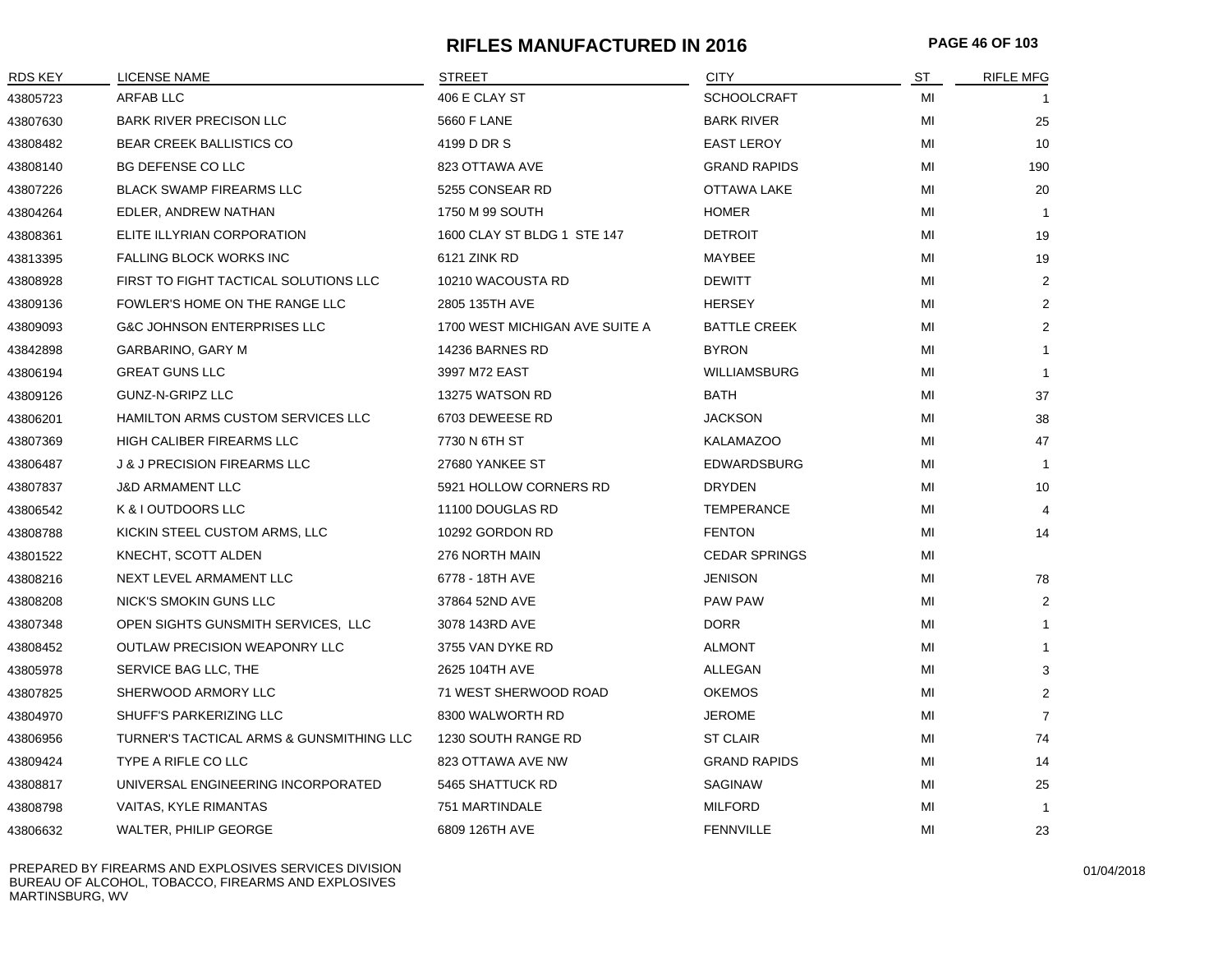# **RIFLES MANUFACTURED IN 2016 PAGE 47 OF 103**

| RDS KEY  | <b>LICENSE NAME</b>             | <b>STREET</b>                 | <b>CITY</b>          | ST        | <b>RIFLE MFG</b> |
|----------|---------------------------------|-------------------------------|----------------------|-----------|------------------|
| 43808593 | <b>XENON LLC</b>                | 708 BASSETT DR                | <b>SALINE</b>        | MI        | 4                |
| 34104920 | ALEX PRO FIREARMS LLC           | 8290 STATE HWY 29 N           | ALEXANDRIA           | ΜN        | 2226             |
| 34103554 | ATOMIC TACTICAL INC             | 8555 WEST 123RD ST STE 1      | SAVAGE               | <b>MN</b> | -1               |
| 34104884 | <b>BARRELS AND ARROWS LLC</b>   | 3041 US HWY 59                | MARSHALL             | ΜN        | 12               |
| 34105138 | BATTLE CREEK ARMORY LLC         | 6969 S WASHINGTON AVE         | <b>EDINA</b>         | ΜN        | 2                |
| 34102954 | DARWIN, DERICK JAMES            | 104 4TH AVE N                 | <b>FOLEY</b>         | <b>MN</b> | $\mathbf{1}$     |
| 34103165 | DEER COUNTRY ARCHERY INC        | 32981 COUNTY RD 24            | <b>STARBUCK</b>      | ΜN        | 2                |
| 34137259 | E ARTHUR BROWN CO INC           | 4088 COUNTY ROAD 40 NW        | <b>GARFIELD</b>      | ΜN        | 14               |
| 34104071 | FREEDOM FIREARMS TRANING LLC    | 25 RIVERSIDE AVE NW           | <b>MELROSE</b>       | ΜN        | 4                |
| 34104812 | GARAND RESTORATION & SUPPLY LLC | 2723 120TH LANE NE            | <b>BLAINE</b>        | ΜN        | $\overline{1}$   |
| 34103314 | MAGNUM RESEARCH INC             | 12602 33RD AVE SW             | PILLAGER             | ΜN        | 1603             |
| 34102800 | <b>MORRISSEY INC</b>            | 9304 BRYANT AVE SO            | <b>BLOOMINGTON</b>   | <b>MN</b> | $\overline{2}$   |
| 34136939 | NARTRON, INC                    | 324 KNOPP VALLEY DR           | <b>WINONA</b>        | ΜN        | $\overline{2}$   |
| 34104145 | <b>PA ENTERPRISES</b>           | 3152 COUNTRY DR               | LITTLE CANADA        | ΜN        | 13               |
| 34102055 | PETERSEN, JASON                 | 28651 320TH AVE WAY           | <b>RED WING</b>      | ΜN        | 2                |
| 34102621 | <b>SIX SIGMA ARMS LLC</b>       | 9911 FARMING ROAD             | <b>BRAHAM</b>        | ΜN        | $\overline{2}$   |
| 34102652 | <b>SLR15 RIFLES INC</b>         | 7689 MAIN ST                  | <b>FRIDLEY</b>       | MN        | 9                |
| 34104159 | SOTA ARMS INC                   | 39719 GRAND AVE               | <b>NORTH BRANCH</b>  | MN        | 35               |
| 34103595 | THE RANGE TOOL COMPANY LLC      | 202 NORTH BROADWAY            | <b>GILBERT</b>       | ΜN        | 45               |
| 34102463 | <b>VELOCITY LLC</b>             | 6315 RICE LAKE ROAD           | <b>DULUTH</b>        | MN        | 629              |
| 54313497 | 4 STATES SHOOTERS SUPPLY LLC    | 5637 DOUGLAS FIR              | <b>JOPLIN</b>        | <b>MO</b> | $\overline{4}$   |
| 54303752 | ABSOLUTE ACCURACY LLC           | 3170 SW HOOK RD               | <b>LEES SUMMIT</b>   | <b>MO</b> | 3                |
| 54309353 | ACCURACY INDUSTRIES LLC         | 6606 NE ANTIOCH RD            | <b>GLADSTONE</b>     | <b>MO</b> | 10               |
| 54313257 | ADAMS GUNWORKS LLC              | 805 NASHUA RD                 | <b>LIBERTY</b>       | МO        | 6                |
| 54313481 | ALIEN ARMORY TACTICAL LLC       | 3126 WEST CLAY                | <b>SAINT CHARLES</b> | <b>MO</b> | 40               |
| 54313715 | <b>BADCO FIREARMS LLC</b>       | 1160 CLOCK TOWER PLAZA        | <b>WASHINGTON</b>    | МO        | 11               |
| 54306127 | <b>BLACK RAIN ORDNANCE INC</b>  | 11633 IRIS ROAD               | <b>NEOSHO</b>        | МO        | 1043             |
| 54310645 | BRICE BREEDEN ENTERPRISES LLC   | 330 EVERGREEN DR              | <b>SULLIVAN</b>      | МO        | $\overline{1}$   |
| 54305482 | CEDAR FALLS TACTICAL, LLC       | 3519 CEDAR FALLS ROAD SUITE A | <b>BONNE TERRE</b>   | <b>MO</b> | 22               |
| 54303997 | <b>CGR LLC</b>                  | <b>10816 EWING</b>            | <b>KANSAS CITY</b>   | <b>MO</b> | 1                |
| 54312142 | <b>CHARLES BATEMAN LLC</b>      | 2103 PRAIRIE CREEK DR         | <b>KEARNEY</b>       | MO        | 6                |
| 54307126 | CHEROKEE FIREARMS LLC           | 1500 W COLLEGE                | <b>SPRINGFIELD</b>   | MO        | 93               |
| 54301610 | <b>CMMG INC</b>                 | 2301 BOONSLICK DR             | <b>BOONVILLE</b>     | <b>MO</b> | 9247             |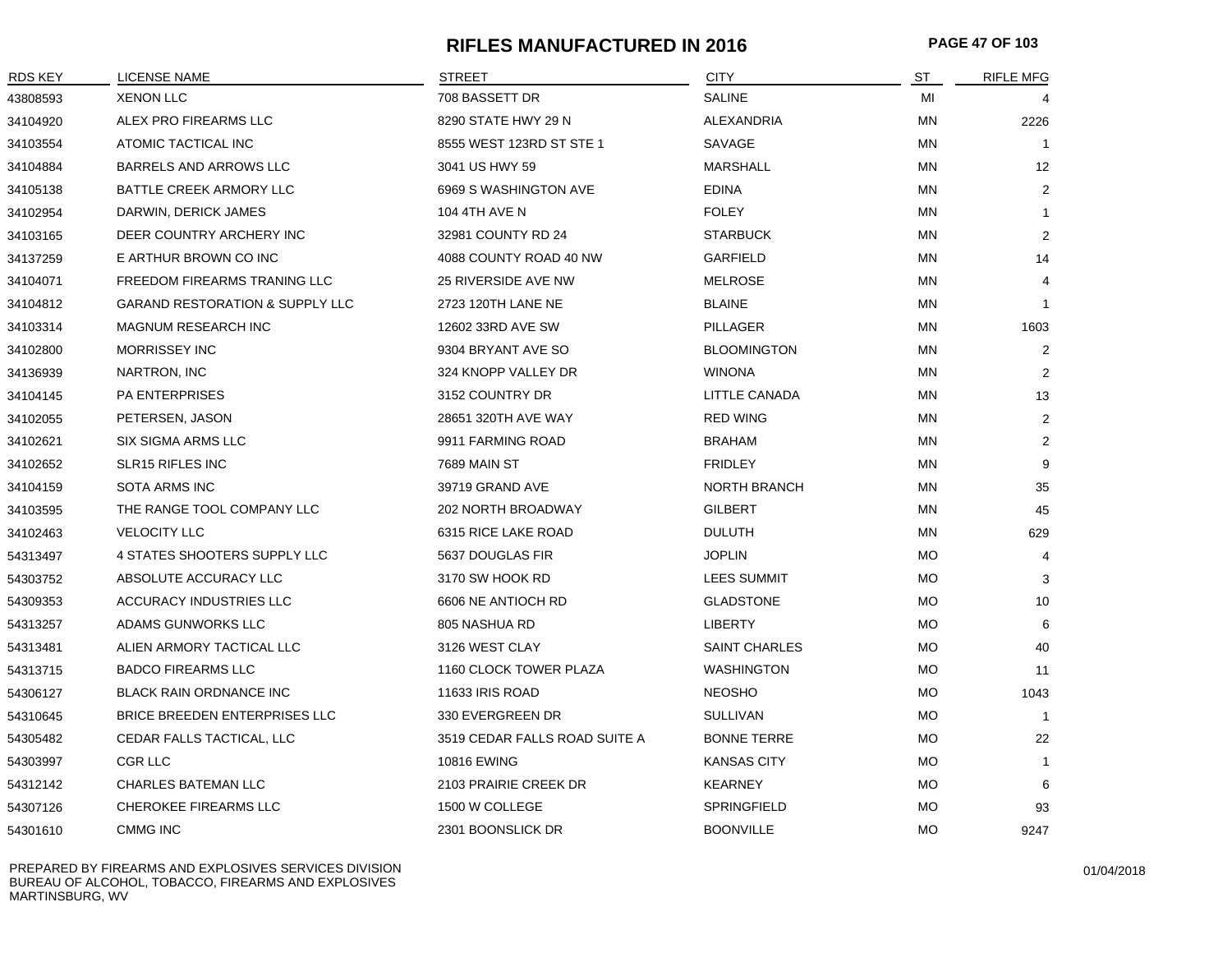# **RIFLES MANUFACTURED IN 2016 PAGE 48 OF 103**

| RDS KEY  | <b>LICENSE NAME</b>             | <b>STREET</b>                      | <b>CITY</b>              | ST        | <b>RIFLE MFG</b> |
|----------|---------------------------------|------------------------------------|--------------------------|-----------|------------------|
| 54303117 | COUNTRY GUN SHOP LLC            | 6947 EAST 20TH STREET              | <b>JOPLIN</b>            | МO        | 3                |
| 54309531 | CRESCENT CUSTOMS LLC            | 405 EAST 13TH AVE                  | <b>NORTH KANSAS CITY</b> | МO        | 36               |
| 54311561 | FIRE FOR EFFECT INC             | 2301 BOONSLICK DR                  | <b>BOONVILLE</b>         | <b>MO</b> | 68               |
| 54303217 | <b>G A PRECISION LLC</b>        | 1141 SWIFT ST                      | <b>NORTH KANSAS CITY</b> | <b>MO</b> | 740              |
| 54304601 | <b>GRANDMASTERS LLC</b>         | 29739 HWY J                        | <b>GRAVOIS MILLS</b>     | <b>MO</b> | 2                |
| 54313326 | <b>GUNWARE LLC</b>              | 9364 STATE ROUTE F                 | <b>FARMINGTON</b>        | <b>MO</b> | $\overline{7}$   |
| 54312694 | HARSHMAN MACHINE & TOOL CO      | 1030 SOUTH 8TH ST                  | SAINT JOSEPH             | <b>MO</b> | 6                |
| 54309645 | HERZOG, STEPHEN ELLIS           | 606 PRINCETON GATE DR              | <b>CHESTERFIELD</b>      | МO        | $\mathbf{1}$     |
| 54304643 | <b>JACKSON SERVICES LLC</b>     | 4680 A STATE HWY 74                | <b>CAPE GIRARDEAU</b>    | МO        | 22               |
| 54308741 | <b>JACOBS, JOHN ALBERT</b>      | 9598 B S.W. CR 178                 | RICH HILL                | МO        | 5                |
| 54312428 | LIBERTY ARSENAL LLC             | <b>19521 TAMARACK TRAIL</b>        | <b>KIRKSVILLE</b>        | <b>MO</b> | 5                |
| 54311637 | <b>LYON GUNSMITHING LLC</b>     | 10015 SW STATE RT JJ               | SAINT JOSEPH             | <b>MO</b> | 2                |
| 54310714 | MILES PER HOUR LLC              | 86 EMERSON RD                      | <b>REEDS SPRING</b>      | <b>MO</b> | 18               |
| 54310756 | MISSOURI VALLEY ARMS LLC        | 6656 HIGHWAY BB                    | <b>WASHINGTON</b>        | МO        | 5                |
| 54312890 | MOA LLC                         | 11017 GRAVOIS INDUSTRIAL CT UNIT C | <b>SAINT LOUIS</b>       | МO        | 23               |
| 54311347 | MOA LLC                         | 701 KELEMEN CT                     | <b>DITTMER</b>           | <b>MO</b> | 29               |
| 54311296 | <b>OZARK GUN &amp; PAWN LLC</b> | 14752 HWY 52                       | <b>VERSAILLES</b>        | <b>MO</b> | 133              |
| 54313379 | PLAN B INDUSTRIES LLC           | 300 S COMMERCIAL AVE               | <b>SAINT CLAIR</b>       | <b>MO</b> | 3                |
| 54306091 | PRECISION MACHINED PARTS INC    | 1214 N OSAGE BLVD                  | <b>NEVADA</b>            | МO        | 71               |
| 54303230 | RALEIGH, DARIN EUGENE           | 18622 AUDRAIN CO RD 937            | <b>MEXICO</b>            | <b>MO</b> | 12               |
| 54311493 | RIVER'S BEND GUN CO LLC         | <b>401 BLACKHAWK ST</b>            | <b>WESTON</b>            | <b>MO</b> | 23               |
| 54304386 | RYBACK, DAVID EDWARD            | 11435 HWY 95                       | <b>LYNCHBURG</b>         | <b>MO</b> | 2                |
| 54312638 | <b>SALUS ARMS LLC</b>           | 2400 E BENNETT ST STE 2            | SPRINGFIELD              | <b>MO</b> | 5                |
| 54306984 | SEMO GUN SALES LLC              | 125 RIVER RIDGE LN                 | <b>CAPE GIRARDEAU</b>    | МO        | 2                |
| 54305838 | SULLIVAN GUN WORKS, LLC.        | 727 VIRGINIA                       | <b>JOPLIN</b>            | <b>MO</b> | 9                |
| 54313664 | THE MODERN MUSKET LLC           | 321 E CEDAR CT                     | <b>COLUMBIA</b>          | <b>MO</b> | 2                |
| 54312222 | TRIPLE RIVER GUNSMITHING LLC    | 619 COMMERCIAL ST                  | WARSAW                   | МO        | 8                |
| 54306071 | WATSON, ROY ALLEN               | 705 SOUTH J J HWY                  | JASPER                   | МO        |                  |
| 54311752 | <b>ZIOS BUNKER LLC</b>          | 4077 HWY 37                        | <b>MONETT</b>            | <b>MO</b> | 2                |
| 16404074 | A&W GUNWERKS LLC                | 1123 CR 193                        | <b>BLUE SPRINGS</b>      | <b>MS</b> | 11               |
| 16402440 | ADVANCED TACTICAL ORDNANCE LLC  | 226 COUNTY RD 235                  | ABBEVILLE                | МS        | 3                |
| 16404572 | AMMAR, AMMAR M                  | 410 OLD HICKORY DR                 | LAKE CORMORANT           | МS        | 10               |
| 16403740 | BACK IN BLACK TACTICAL LLC      | 289 C F WARD RD                    | LUCEDALE                 | <b>MS</b> | 28               |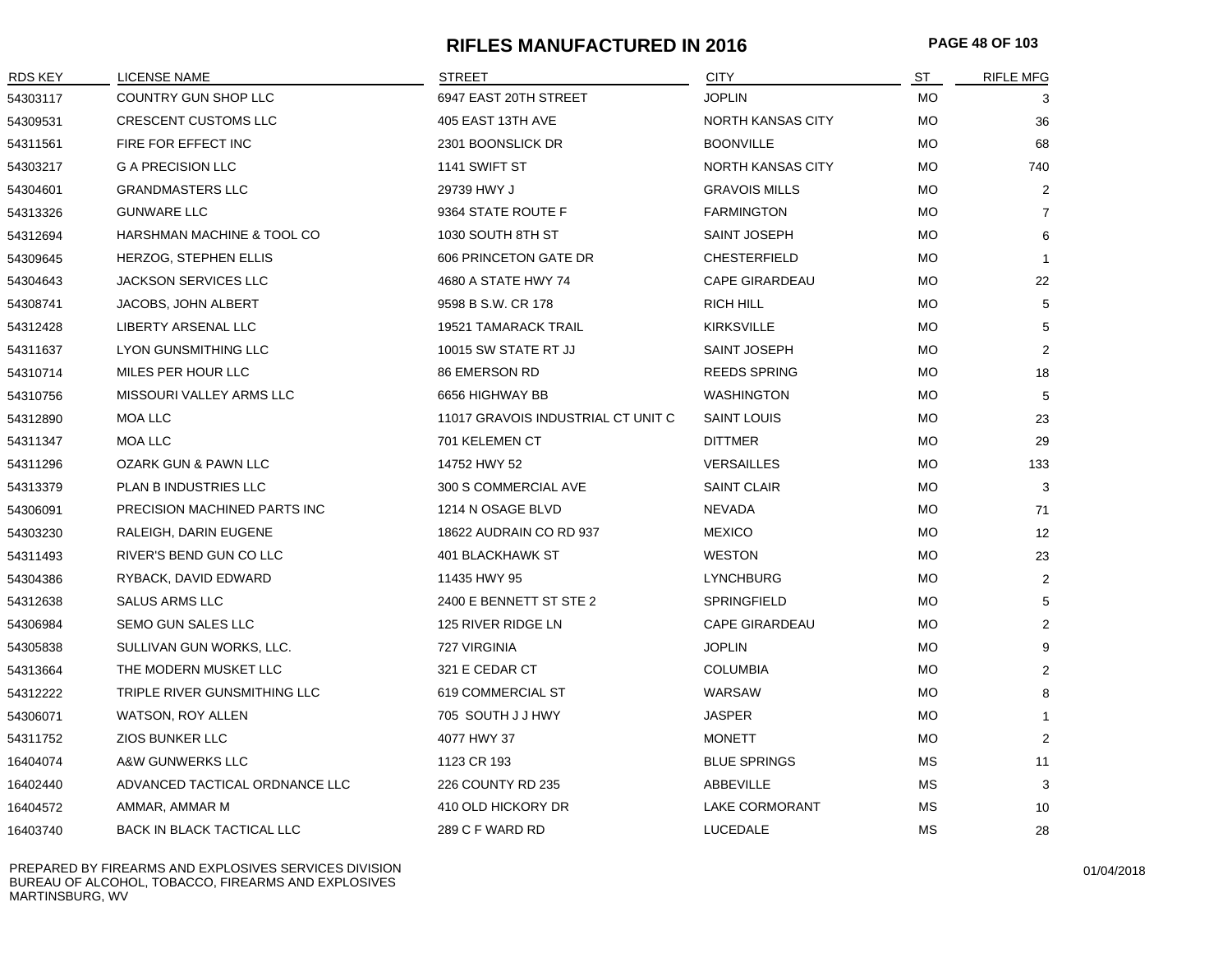## **RIFLES MANUFACTURED IN 2016 PAGE 49 OF 103**

| <b>RDS KEY</b> | LICENSE NAME                      | STREET                        | <b>CITY</b>           | ST        | <b>RIFLE MFG</b> |
|----------------|-----------------------------------|-------------------------------|-----------------------|-----------|------------------|
| 16403862       | <b>BCA INC</b>                    | 311 SECOND AVE                | <b>SHELBY</b>         | МS        | 16               |
| 16404225       | <b>BLACK RIVER PRECISION LLC</b>  | 208 MEADOWS LN                | <b>BENTONIA</b>       | МS        | $\mathbf{1}$     |
| 16403789       | BRYANT'S MACHINE SHOP, INC        | 5734 HWY 80 W                 | <b>JACKSON</b>        | МS        | 13               |
| 16404072       | COTTON BRANCH CUSTOM FIREARMS LLC | 915 ALLEN RD                  | <b>SMITHDALE</b>      | МS        | 5                |
| 16403224       | DAKOTA RIFLES LLC                 | 3 BRIARWOOD CIRCLE            | LONG BEACH            | МS        | 3                |
| 16403832       | DEEP SOUTH PRECISION INC          | 204 N GAITHER ST              | <b>FULTON</b>         | MS        | 15               |
| 16402616       | DIXIE PRECISION RIFLES LLC        | <b>141 BUILDERS SQUARE DR</b> | <b>BRANDON</b>        | МS        | 19               |
| 16404333       | <b>HELANBAK LLC</b>               | 1481 HWY 13 N                 | <b>COLUMBIA</b>       | МS        | 592              |
| 16403286       | <b>J &amp; K SALES LLC</b>        | 2525 HIGHWAY 1 SOUTH SUITE B  | <b>GREENVILLE</b>     | МS        | 4                |
| 16402769       | LUNDEBO, DAVID LYNN               | 1350 TEASDALE RD              | <b>OAKLAND</b>        | МS        | $\overline{1}$   |
| 16403771       | MAA INTERNATIONAL INC             | 9 INDUSTRIAL DR STE 103       | <b>OXFORD</b>         | МS        | 19               |
| 16404558       | MATHERNE, PAUL ALLEN              | 405 INGLEWOOD DRIVE           | <b>VICKSBURG</b>      | МS        | 15               |
| 16403788       | MID STATE FIREARMS LLC            | 309B MORRISON DRIVE           | <b>CLINTON</b>        | МS        | $\mathbf{1}$     |
| 16403240       | MOODY, ROBERT KEITH               | 2413 B ST                     | <b>MERIDIAN</b>       | МS        | $\overline{2}$   |
| 16404019       | NORSE PRECISION RIFLES LLC        | 1214 SPRING ST                | WAYNESBORO            | MS        | 3                |
| 16404609       | OAKES FIREARMS LLC                | 511 METCALFE RD               | <b>GREENVILLE</b>     | <b>MS</b> | $\mathbf{1}$     |
| 16409455       | SKINNER, WALTER A                 | RT 2 BOX 539                  | <b>MERIDIAN</b>       | МS        |                  |
| 16403274       | SPARACELLO, FRANK JASON           | 4089 RED OAKS DRIVE           | <b>HORN LAKE</b>      | МS        | 5                |
| 16404251       | SUNNY HILL FIREARMS INC           | 1099 HAWTHORNE DR             | MC COMB               | МS        | $\mathbf{1}$     |
| 16404079       | TARGETMASTERS GUN REPAIR LLC      | 5564 CHAPEL HILL COVE         | <b>HORN LAKE</b>      | МS        | $\overline{2}$   |
| 16403899       | <b>TGC OUTDOORS LLC</b>           | 662 HWY 7 NORTH               | ABBEVILLE             | <b>MS</b> | 95               |
| 16404381       | THE GUN SHOP LLC                  | 210-5 COMMERCE ST             | <b>HERNANDO</b>       | МS        | 2                |
| 16404365       | THE HUNTERS EDGE LLC              | 407 HWY 11 SOUTH              | <b>ELLISVILLE</b>     | МS        | 10               |
| 98101051       | ALLEN, KIRBY LEROY                | 99 STEVENSON RD               | <b>FORT SHAW</b>      | МT        | 31               |
| 98101324       | AMERICAN HUNTING RIFLES INC       | 1711 MOUNTAIN VIEW ORCHARD RD | <b>CORVALLIS</b>      | MT        | 2                |
| 98101194       | <b>BLACK GOLD CUSTOM ARMS INC</b> | 312A ANDREA DRIVE             | <b>BELGRADE</b>       | MT        | $\mathbf{1}$     |
| 98102350       | <b>BUTCHER'S BULL-ISTICS LLC</b>  | 10 MOCKINGBIRD WAY            | <b>THOMPSON FALLS</b> | MT        | $\mathbf{1}$     |
| 98155388       | C SHARPS ARMS CO INC              | 100 CENTENNIAL DR             | <b>BIG TIMBER</b>     | МT        | 154              |
| 98101132       | COOPER FIREARMS OF MONTANA INC    | 3662 US HWY 93 NORTH          | <b>STEVENSVILLE</b>   | МT        | 1881             |
| 98102405       | COTTRELL, CHARLES                 | 20 PONDEROSA DR               | ULM                   | МT        | 6                |
| 98102197       | CUSHMAN, ROCKY                    | 3325 #A FRONTAGE RD           | THREE FORKS           | МT        | $\overline{7}$   |
| 98102198       | DEAD DOWN RANGE LLC               | 2600 MAILBOX RD               | <b>SHEPHERD</b>       | MT        | 31               |
| 98101608       | DIVERSE CAPABILITIES LTD          | 6681 MALTESE LN               | <b>BOZEMAN</b>        | MT        | 5                |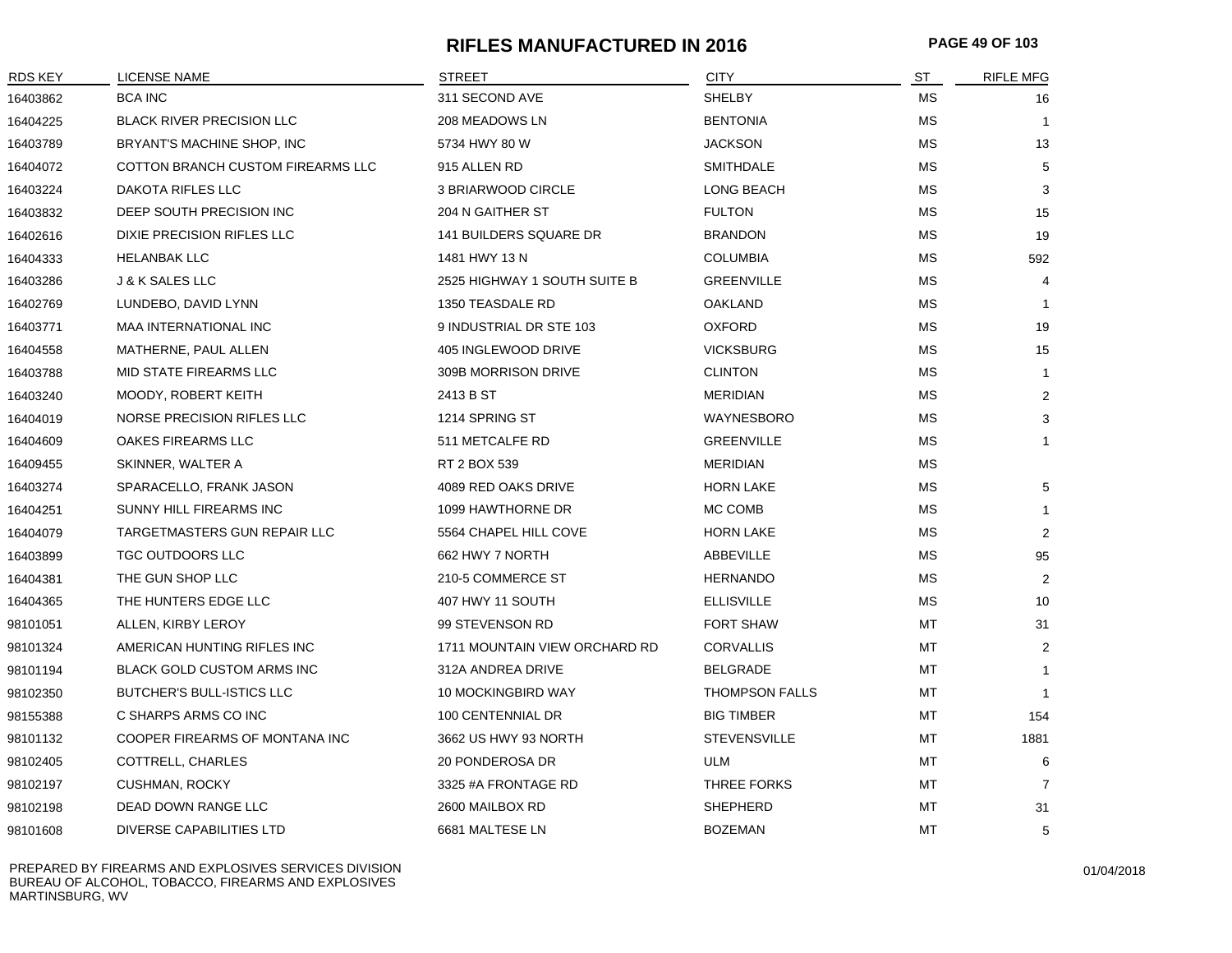## **RIFLES MANUFACTURED IN 2016 PAGE 50 OF 103**

| <b>RDS KEY</b> | <b>LICENSE NAME</b>                  | <b>STREET</b>                   | <b>CITY</b>           | ST        | <b>RIFLE MFG</b> |
|----------------|--------------------------------------|---------------------------------|-----------------------|-----------|------------------|
| 98102023       | ELKHORN PRECISION LLC                | 265 PATTERSON RANCH LN STE 2    | <b>COLUMBIA FALLS</b> | МT        | 8                |
| 98102105       | FALKOR, SID INC                      | 2902 HWY 93 NORTH               | <b>KALISPELL</b>      | MT        | 637              |
| 98102281       | FRANKLIN, GEORGE RICHARD             | 2294 MEADOW CREEK RD            | <b>FORTINE</b>        | МT        | 13               |
| 98101025       | <b>GENTRY CUSTOM LLC</b>             | 314 N HOFFMAN ST                | <b>BELGRADE</b>       | МT        | 5                |
| 98101104       | GORDNER, GENE FRANKLIN               | 646 S FOYS LAKE DR              | KALISPELL             | МT        | 6                |
| 98101399       | HATHORNE GUNSMITHING LLC             | <b>18 MEADOWLARK RIDGE LANE</b> | <b>PLAINS</b>         | МT        | 3                |
| 98101509       | IMPERIUM TOOL & INSTRUMENT INC       | 118 S PARKMONT BLDG 303         | <b>BUTTE</b>          | МT        | $\mathbf{1}$     |
| 98101668       | <b>JNS ENTERPRISE LLC</b>            | 1022 12TH ST W                  | <b>COLUMBIA FALLS</b> | МT        | $\mathbf{1}$     |
| 98100867       | KOHNKE, WILLIAM MICHAEL              | 905 CIMARRON TRAIL              | <b>ELLISTON</b>       | МT        | $\mathbf{1}$     |
| 98101310       | LEAHY, JAMES ROBERT                  | 4343 US HIGHWAY 87, BUILDING B  | <b>HAVRE</b>          | МT        | 12               |
| 98101712       | LONE WOLF FIREARMS LLC               | <b>16 ROCKY MOUNTAIN DR</b>     | WHITEHALL             | МT        | $\mathbf{1}$     |
| 98102342       | LUTHER, PATRICK O                    | 7050 CAMP CREEK RD              | MANHATTAN             | МT        | $\mathbf{1}$     |
| 98101470       | MC GUNSMITHING LLC                   | <b>26 BLACKJACK DRIVE</b>       | <b>PLAINS</b>         | МT        | 3                |
| 98101677       | MCCONNELL, NOAH LEE                  | 464 ASH ROAD SUITE D            | KALISPELL             | МT        | 12               |
| 98109328       | MONARCH TOOL COMPANY, INC            | 3702 MEYER LN                   | <b>STEVENSVILLE</b>   | MT        | $\mathbf{1}$     |
| 98101151       | <b>MONTANA RIFLE COMPANY</b>         | 3178 MT HWY 35                  | KALISPELL             | MT        | 1815             |
| 98102253       | <b>NEMESIS MACHINE LLC</b>           | 330 CANADA CREEK DR             | <b>BUTTE</b>          | MT        | 8                |
| 98101706       | <b>NOREEN FIREARMS LLC</b>           | 131 JETWAY DRIVE                | <b>BELGRADE</b>       | МT        | 13340            |
| 98101902       | PLOYHAR PRECISION INC                | 33659 RAGHORN RD STE B          | <b>POTOMAC</b>        | МT        | 6                |
| 98133799       | POWDER RIVER RIFLE CO INC            | 201 CENTENNIAL DR               | <b>BIG TIMBER</b>     | МT        | 329              |
| 98101499       | PROOF RESEARCH INC                   | 10 WESTERN VILLAGE LANE         | <b>COLUMBIA FALLS</b> | МT        | 228              |
| 98135405       | PURSLEY, AARON & OTTO, RONALD ROBERT | 159 2ND AVE                     | <b>BIG SANDY</b>      | МT        | 2                |
| 98101613       | REYNOLDS, EVELYN                     | 2152 SAGE COURT                 | <b>CORVALLIS</b>      | МT        | $\mathbf{1}$     |
| 98101963       | SAGE FLATS SHOOTER LLC               | 338 HENDERSON AVE               | <b>JORDAN</b>         | МT        | 11               |
| 98101738       | <b>SCOTT, BRUCE A</b>                | 21732 POLETTE PL                | <b>FLORENCE</b>       | МT        | 19               |
| 98101226       | SNOWY MOUNTAIN RIFLE COMPANY LLC     | 2935 STOCKYARD RD UNIT K2       | <b>MISSOULA</b>       | МT        | 47               |
| 98102022       | <b>WEBER CUSTOMS INC</b>             | 620 HOFFMAN DRAW                | <b>KILA</b>           | МT        | $\mathbf{1}$     |
| 98101871       | YATES, WAYNE EDWARD                  | 538 FESCUE SLOPE ROAD           | <b>FLORENCE</b>       | МT        | $\mathbf{1}$     |
| 15609805       | AJ GUNS LLC                          | 423 BETHLEHEM RD                | KNIGHTDALE            | NC.       | 36               |
| 15605915       | ALPHATECH INC                        | 388 CANE CREEK RD               | <b>FLETCHER</b>       | NC.       | 11               |
| 15602923       | AMERICAN TACTICAL & PAWN, INC        | 808 S DEKALB ST                 | <b>SHELBY</b>         | <b>NC</b> | $\overline{2}$   |
| 15609451       | ANGSTADT ARMS LLC                    | 701 E ATANDO AVE                | <b>CHARLOTTE</b>      | <b>NC</b> | 56               |
| 15608525       | ANSON TACTICAL ARMS LLC              | 2975 WHITE STORE RD             | <b>WADESBORO</b>      | <b>NC</b> | 5                |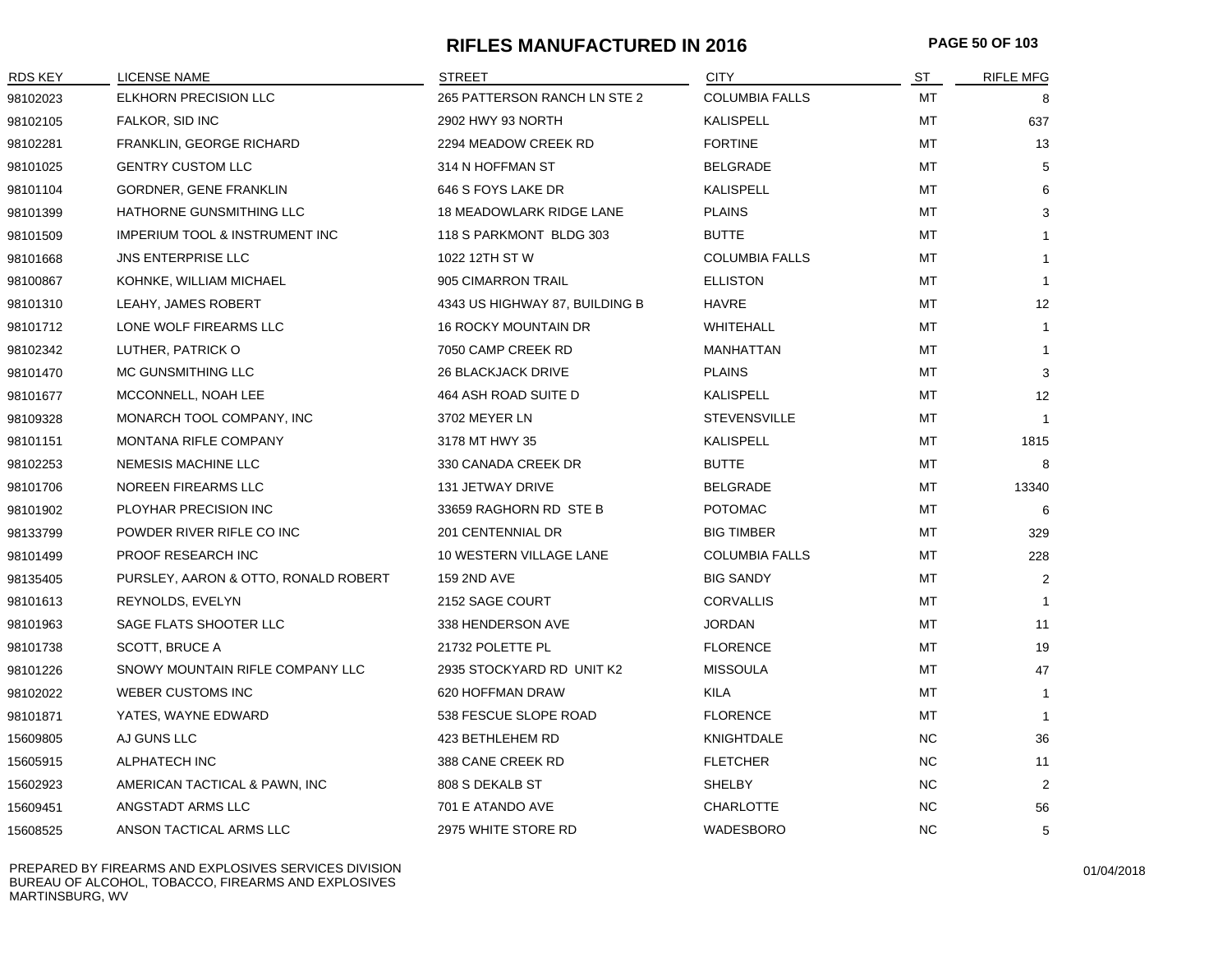#### **RIFLES MANUFACTURED IN 2016 PAGE 51 OF 103**

| <b>RDS KEY</b> | LICENSE NAME                       | STREET                    | <b>CITY</b>          | ST        | <b>RIFLE MFG</b>        |
|----------------|------------------------------------|---------------------------|----------------------|-----------|-------------------------|
| 15609766       | APPALACHIAN ARMS INCORPORATED      | 48 WALDORF PLACE          | <b>BRASSTOWN</b>     | <b>NC</b> | 7                       |
| 15604383       | <b>BAITY'S CUSTOM GUNWORKS</b>     | 2623 BOONE TRAIL          | NORTH WILKESBORO     | <b>NC</b> | $\overline{4}$          |
| 15604638       | BARNES PRECISION MACHINE INC       | 1434 FARRINGTON RD        | APEX                 | <b>NC</b> | 1199                    |
| 15610756       | BLEVINS, ANDREW RICHARD            | 681 BARNEY MCKINNEY RD    | <b>SPRUCE PINE</b>   | <b>NC</b> | $\mathbf{1}$            |
| 15611439       | BOGER, WESLEY SCOTT                | 2034 MARTHA ELLEN RD      | YADKINVILLE          | <b>NC</b> | 25                      |
| 15610526       | <b>BULL MOOSE TACTICAL LLC</b>     | 3917 VILLAGE DR           | <b>FAYETTEVILLE</b>  | <b>NC</b> | 26                      |
| 15608012       | <b>CAROLINA BULLETS LLC</b>        | 423 EAST SHERATON PARK RD | PLEASANT GARDEN      | <b>NC</b> | 15                      |
| 15611250       | CAROLINA GUN AND RELOADING INC     | 993 LOWES LANE            | <b>IRON STATION</b>  | <b>NC</b> | 8                       |
| 15639696       | CHANDLER, NORMAN A                 | 100 RADCLIFFE CIRCLE      | <b>JACKSONVILLE</b>  | <b>NC</b> | $\overline{4}$          |
| 15604330       | CHATHAM ARMS LLC                   | 130 MINT SPRINGS RD       | <b>PITTSBORO</b>     | <b>NC</b> | $\mathbf{1}$            |
| 15601287       | CJK FARMS INC                      | 194 BUNCOMBE HILL LN      | <b>MOUNT OLIVE</b>   | <b>NC</b> | $\mathbf{1}$            |
| 15607375       | CONKLIN, WESLEY SCOTT              | 7325 BRIGMORE DR          | <b>CHARLOTTE</b>     | <b>NC</b> | 3                       |
| 15606556       | COOPER TECHNICAL SERVICES INC      | 4527 HWY 117 S            | ROSE HILL            | <b>NC</b> | 14                      |
| 15603403       | DEL-TON, INC                       | 330 AVIATION PARKWAY      | <b>ELIZABETHTOWN</b> | NC.       | 34293                   |
| 15611603       | DIEROLF, CLIFFORD LEMAR II         | 728 GOLDEN HORSESHOE LN   | <b>SANFORD</b>       | <b>NC</b> | 3                       |
| 15609943       | <b>GRANVILLE GUN WORKS INC</b>     | 208 F NORTH MAIN STREET   | <b>CREEDMOOR</b>     | <b>NC</b> | 25                      |
| 15607477       | <b>GRIDLOCK ENTERPRISES LLC</b>    | 413A WESTERN BLVD         | <b>JACKSONVILLE</b>  | <b>NC</b> | 6                       |
| 15610664       | <b>HEAVY ARMOR DIVISION LLC</b>    | 7916 STINSON HARTIS RD    | <b>INDIAN TRAIL</b>  | <b>NC</b> | 3                       |
| 15607233       | HEFFNER, KENNETH EUGENE            | 219 DAVIS RD              | <b>SHELBY</b>        | <b>NC</b> | $\overline{4}$          |
| 15640357       | HILTS, RICHARD JAY                 | 413 WHITEHAT RD           | <b>HERTFORD</b>      | <b>NC</b> | 2                       |
| 15611475       | <b>ICGW INC LLC</b>                | 4129 BURNWOOD TRAIL       | <b>DENVER</b>        | <b>NC</b> | $\overline{2}$          |
| 15610860       | <b>INSURGENT TACTICAL LLC</b>      | 58 CUTTER CIRCLE          | <b>SANFORD</b>       | <b>NC</b> | $\overline{\mathbf{4}}$ |
| 15610779       | <b>JAMES RIVER ARMORY</b>          | 745 HWY 117 S             | <b>BURGAW</b>        | <b>NC</b> | 1054                    |
| 15610427       | LAZY K CARTRIDGE COMPANY LLC       | 456 US 70                 | <b>HAVELOCK</b>      | <b>NC</b> | 31                      |
| 15610695       | M <sub>14</sub> PARTS & ARMORY LLC | 351 WALKER RD             | <b>COLUMBUS</b>      | <b>NC</b> | 10                      |
| 15609849       | MASTER TACTICAL ARMS LLC           | 1400 DIGGS DR UNIT 433    | RALEIGH              | <b>NC</b> | $\mathbf{1}$            |
| 15607858       | MELVIN, LARRY DAVID                | 4809 LANCASTER HWY        | <b>MONROE</b>        | <b>NC</b> | $\overline{2}$          |
| 15610787       | MOORE, BETTY H                     | 3701 NC 89 HWY E          | <b>WALNUT COVE</b>   | <b>NC</b> | $\overline{4}$          |
| 15609732       | NEWTOWN FIREARMS MANUFACTURING LLC | 751 S. CHURCH ST          | <b>GOLDSTON</b>      | <b>NC</b> | 20                      |
| 15610397       | PILOT MOUNTAIN ARMS LLC            | 412 AMBER DAWN LN         | <b>RALEIGH</b>       | <b>NC</b> | 2                       |
| 15604464       | RANDOLPH MACHINE INC               | 1206 UWHARRIE ST          | <b>ASHEBORO</b>      | <b>NC</b> | $\mathbf{1}$            |
| 15609712       | RD'S GUNS AND AMMO LLC             | 1901 LIBERTY DR           | <b>THOMASVILLE</b>   | <b>NC</b> | 24                      |
| 15609870       | RICKS OUTPOST INC                  | 410 OAK ST EXT            | <b>FOREST CITY</b>   | <b>NC</b> | 6                       |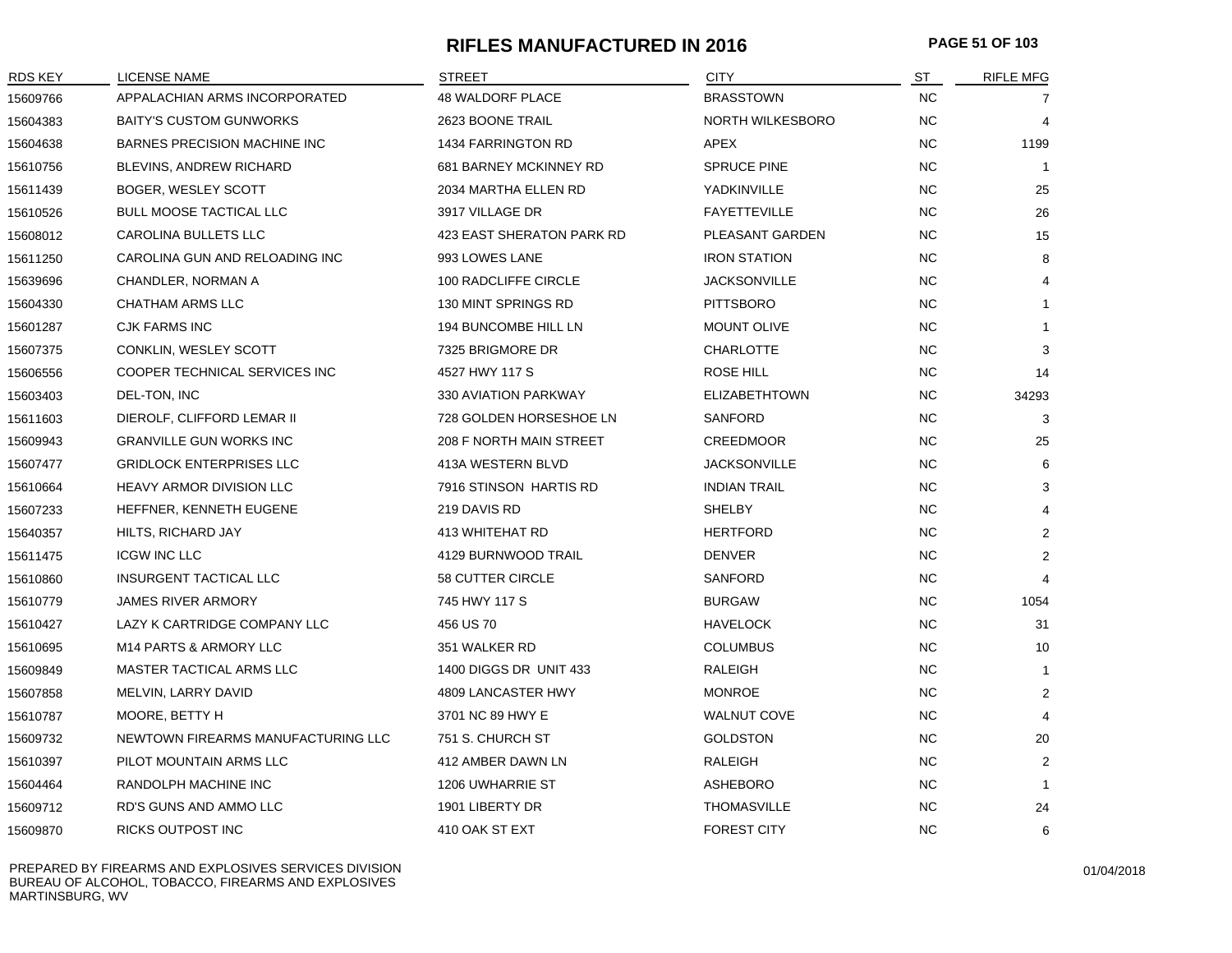# **RIFLES MANUFACTURED IN 2016 PAGE 52 OF 103**

| RDS KEY  | <b>LICENSE NAME</b>                   | <b>STREET</b>             | <b>CITY</b>        | ST        | <b>RIFLE MFG</b> |
|----------|---------------------------------------|---------------------------|--------------------|-----------|------------------|
| 15604372 | RIFLEMAN CONSULTING LLC               | 201 REMINGTON LANE        | CARTHAGE           | <b>NC</b> | 46               |
| 15610984 | RILEY DEFENSE INC                     | 2975 INTERSTATE ST        | <b>CHARLOTTE</b>   | <b>NC</b> | 58               |
| 15608729 | RTD PRECISION LLC                     | 1333 LOOP RD              | <b>BUNNLEVEL</b>   | <b>NC</b> | 2                |
| 15611120 | SANDHILL MACHINING INC                | 1626 SCOTT TOWN RD        | NEW BERN           | <b>NC</b> | 5                |
| 15609181 | SERIG, SCOTT ROBERT                   | 2704 TOWNES DRIVE         | <b>GREENVILLE</b>  | <b>NC</b> | 5                |
| 15609334 | <b>SF ARMORY INC</b>                  | 750 JIM GRANT AVE         | SNEADS FERRY       | <b>NC</b> |                  |
| 15610522 | STICKLE, WILLIAM ROBERT               | 1402 TIMBER LANE          | <b>ASHEBORO</b>    | <b>NC</b> | 42               |
| 15609063 | STURM RUGER & COMPANY INC             | 271 CARDWELL RD           | <b>MAYODAN</b>     | <b>NC</b> | 254448           |
| 15606057 | SURF CITY GUNS & AMMO LLC             | 103 ATKINSON POINT RD     | <b>SURF CITY</b>   | <b>NC</b> | 462              |
| 15611687 | SWIFT CREEK RIFLES LLC                | 323 BALD HEAD ISLAND DR   | <b>GARNER</b>      | <b>NC</b> | 3                |
| 15610295 | TAUNTON, SCOTT WAYNE                  | 214 N LONG DRIVE          | <b>ROCKINGHAM</b>  | NC.       | 5                |
| 15607560 | TMW ENTERPRISES LLC                   | 3520 GILLEY DR            | <b>JONESVILLE</b>  | <b>NC</b> | 14               |
| 15604740 | <b>TOOLEY CUSTOM RIFLES LLC</b>       | 479B TAR CREEK RD         | ORIENTAL           | <b>NC</b> | 14               |
| 15610412 | TRAILBLAZER FIREARMS LLC              | 388 CANE CREEK RD         | <b>FLETCHER</b>    | <b>NC</b> | 30               |
| 15604887 | USA TACTICAL FIREARMS LLC             | 933 MEACHAM RD            | <b>STATESVILLE</b> | <b>NC</b> | 18               |
| 15609947 | <b>VADUM INC</b>                      | 601 HUTTON ST SUITE 109   | <b>RALEIGH</b>     | <b>NC</b> | 11               |
| 15607491 | W LEE SIMMONS INC                     | 185 NORTH GIFFORD LN      | <b>RICHFIELD</b>   | <b>NC</b> | $\mathbf{1}$     |
| 15605539 | WAR SPORT INDUSTRIES LLC              | 13117 HWY 24/27           | <b>ROBBINS</b>     | NC.       | 126              |
| 15607228 | <b>WEST BACKUP LLC</b>                | 5304 GRAYCLIFF DR         | <b>GREENSBORO</b>  | <b>NC</b> | $\mathbf{1}$     |
| 15604165 | WHEELER, ROBBIE DAVID                 | 2390 LEES UNION CHURCH RD | <b>FOUR OAKS</b>   | <b>NC</b> | $\mathbf{1}$     |
| 15604367 | <b>WILLIAM LEWIS CORLEY</b>           | 710 COVINGTON CT          | <b>HUBERT</b>      | <b>NC</b> | 2                |
| 34500555 | NODAK ARMS INC                        | 601 104TH STREET SE       | <b>MINOT</b>       | <b>ND</b> | 184              |
| 34500790 | ONE OF A KIND LLC                     | 14413 59TH ST NE          | <b>PISEK</b>       | <b>ND</b> | $\overline{1}$   |
| 54702081 | BEEKMAN, BRIAN & NANCY                | 567 GOLF RD               | SOUTH SIOUX CITY   | <b>NE</b> | 5                |
| 54701905 | CHAMBERS CUSTOM LLC                   | 1226 COUNTY ROAD 2250     | <b>WILBER</b>      | <b>NE</b> | $\mathbf 1$      |
| 54701183 | FCW LLC                               | 5370 HWY 77               | <b>CORTLAND</b>    | NE        | 5                |
| 54701811 | HATCHER GUN COMPANY LLC               | 76650 RD 342              | <b>ELSIE</b>       | <b>NE</b> | 11               |
| 54701615 | OMAHA TACTICAL RANGE AND SUPPLY INC   | 6481 1/2 S 86TH CIRCLE    | <b>RALSTON</b>     | <b>NE</b> | 33               |
| 54701048 | OWENS, MATTHEW ANTHONY                | 107 E A ST                | MC COOK            | <b>NE</b> | $\overline{2}$   |
| 54702023 | PEAK BATTLE SYSTEMS MANUFACTURING LLC | 2118 WOODFORD ST          | <b>ARCHER</b>      | <b>NE</b> | 2                |
| 54701179 | PERFECT TURNING INC                   | 218 E THIRD STREET        | <b>KIMBALL</b>     | <b>NE</b> | 19               |
| 54701739 | RUN N IRON LLC                        | 10116 RD 744              | <b>BERTRAND</b>    | <b>NE</b> | 3                |
| 54701421 | SNYDER, SCOTT ARTHUR                  | 78548 HWY 2               | <b>MASON CITY</b>  | NE        | 10               |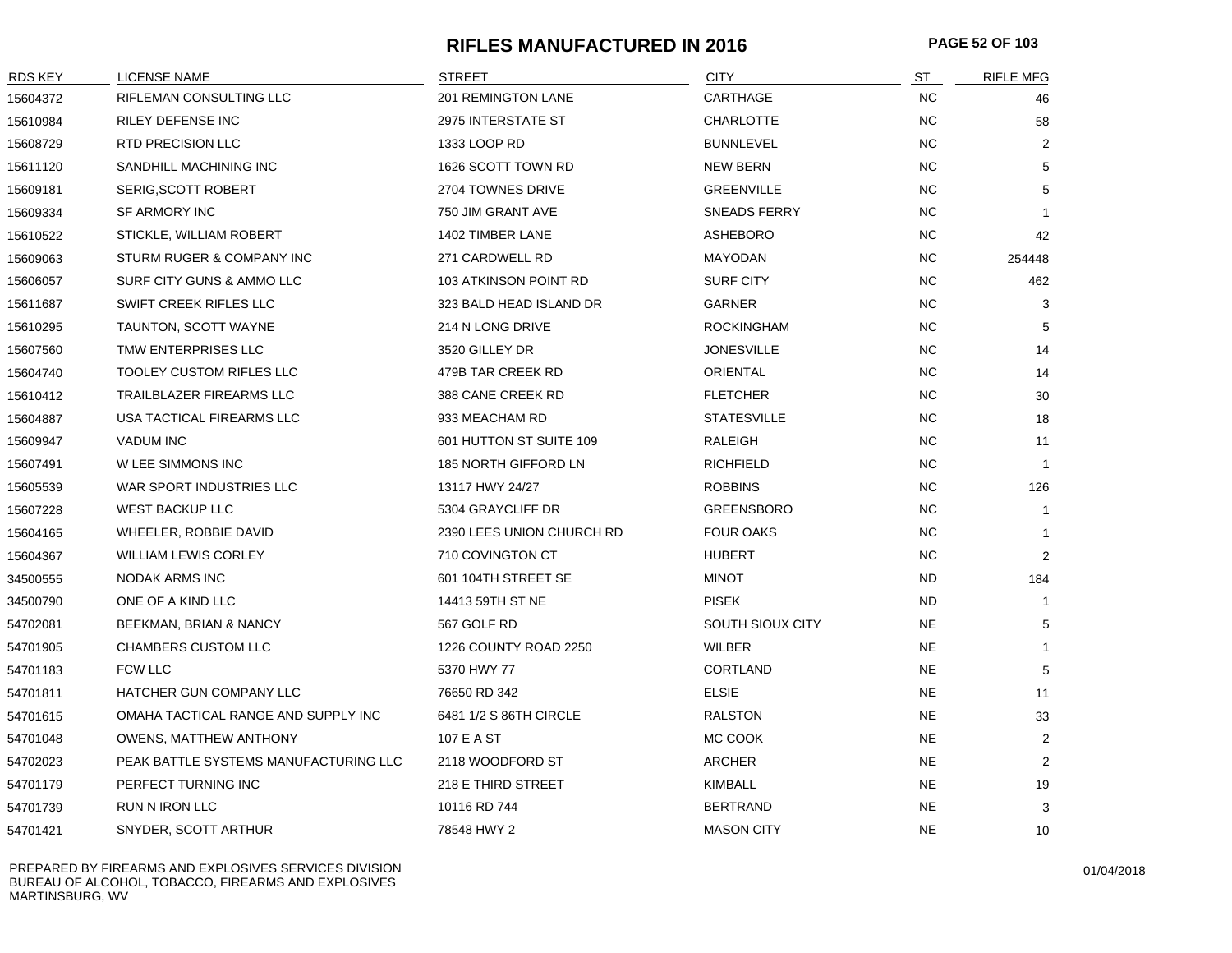# **RIFLES MANUFACTURED IN 2016 PAGE 53 OF 103**

| <b>RDS KEY</b> | <b>LICENSE NAME</b>                 | <b>STREET</b>                      | <b>CITY</b>         | ST        | <b>RIFLE MFG</b> |
|----------------|-------------------------------------|------------------------------------|---------------------|-----------|------------------|
| 54702161       | TAGONIST CUSTOM GUN WORKS LLC       | 18111 Q STREET SUITE 103           | <b>OMAHA</b>        | <b>NE</b> | 12               |
| 54701663       | <b>ZERMATT ARMS INC</b>             | 100 MONROE ST                      | <b>BENNET</b>       | <b>NE</b> | 4                |
| 60202055       | <b>BLACK OP ARMS LLC</b>            | 224 WASHINGTON STREET              | <b>CLAREMONT</b>    | <b>NH</b> | 60               |
| 60202225       | <b>BZGUNZ LLC</b>                   | 22 STOCKWELL HILL RD               | <b>GILMANTON</b>    | NΗ        | 13               |
| 60202708       | GREAT NORTHERN SPORTS CENTER INC    | 237 ROCKINGHAM RD                  | <b>DERRY</b>        | <b>NH</b> | 3                |
| 60202135       | HISTORICAL SHOOTING INC             | 623 MEANY RD                       | <b>CHARLESTOWN</b>  | NΗ        | 3                |
| 60201938       | HOOK, ANTHONY PAUL                  | 18 LAMY DR UNIT #5                 | <b>GOFFSTOWN</b>    | <b>NH</b> | 28               |
| 60202645       | LAKES REGION ARMS & AMMO LLC        | 484 PROVINCE RD STE 35             | <b>LACONIA</b>      | NH        | -1               |
| 60202715       | MACPHERSON FIREARMS LLC             | 75 RAILROAD AVE UNIT B2            | <b>EPPING</b>       | NΗ        | 23               |
| 60201012       | <b>MATRIX AEROSPACE CORPORATION</b> | 421 RIVER ROAD                     | <b>CLAREMONT</b>    | <b>NH</b> | 12               |
| 60202105       | MINUTEMAN ARMS, LLC                 | 227 BALDWIN ST                     | <b>LACONIA</b>      | NΗ        | $\overline{2}$   |
| 60202267       | OLD GLORY GUNS & AMMO LLC           | 443 FITCHBURG RD                   | <b>MASON</b>        | <b>NH</b> | 25               |
| 60201998       | PATTERSON, HAROLD MICHAEL           | 14 NEW ROAD                        | LYNDEBOROUGH        | NΗ        | $\overline{2}$   |
| 60202814       | Q LLC                               | 4 CUTTS ST UNIT 3                  | <b>PORTSMOUTH</b>   | NΗ        | 55               |
| 60202671       | ROBERTS, RAYMOND WALLACE III        | 17 HALE RD                         | <b>WINCHESTER</b>   | NH        | 5                |
| 60202354       | RP ABRASIVES & MACHINE INC          | 20 SPAULDING AVE UNIT 2            | <b>ROCHESTER</b>    | NΗ        | 51242            |
| 60201816       | SIG SAUER INC                       | 72 PEASE BLVD                      | <b>NEWINGTON</b>    | <b>NH</b> | 51489            |
| 60201128       | SIG SAUER INC                       | 12 & 18 INDUSTRIAL DR              | <b>EXETER</b>       | <b>NH</b> | 237              |
| 60200735       | STURM, RUGER & COMPANY, INC         | 529 SUNAPEE ST                     | <b>NEWPORT</b>      | NΗ        | 445613           |
| 60201484       | STURM, RUGER & COMPANY, INC         | 411 SUNAPEE ST                     | <b>NEWPORT</b>      | NΗ        | 1808             |
| 60201284       | TAYLOR, TY ROBERT                   | 16 SOUTH WOODBOUND RD              | <b>RINDGE</b>       | NΗ        | 12               |
| 60202036       | THE SEVENTH SEA INDUSTRIES LLC      | 776 BATTLE STREET                  | <b>WEBSTER</b>      | NΗ        | $\mathbf{1}$     |
| 60202670       | WASHBURN, RODNEY JR                 | 18 ALEFEINDER AVE                  | SALEM               | NΗ        |                  |
| 60201355       | WHITE MOUNTAINS FIREARMS LLC        | <b>1305 WHITE MOUNTAIN HIGHWAY</b> | <b>NORTH CONWAY</b> | <b>NH</b> | -1               |
| 60201658       | <b>WICKED WEAPONRY LLC</b>          | 114 LONDONDERRY TURNPIKE #1        | <b>HOOKSETT</b>     | <b>NH</b> | 67               |
| 60201608       | <b>WILCOX INDUSTRIES CORP</b>       | <b>25 PISCATAQUA DR</b>            | <b>NEWINGTON</b>    | <b>NH</b> | 17               |
| 82201446       | <b>FABER PRECISION INC</b>          | 198 GREEN POND RD UNIT D           | <b>ROCKAWAY</b>     | <b>NJ</b> | 11               |
| 82201671       | <b>GRIFFIN &amp; HOWE INC</b>       | 270 STANHOPE SPARTA RD             | ANDOVER             | NJ        | 38               |
| 82201527       | <b>GSD COATINGS LLC</b>             | 2 INDUSTRIAL DR STE G              | <b>KEYPORT</b>      | NJ        | 38               |
| 82200698       | HENRY RAC HOLDING CORP              | 59 E 1ST ST                        | <b>BAYONNE</b>      | NJ.       | 258452           |
| 82201650       | JERSEY ELITE MANUFACTURING LLC      | 198 GREEN POND RD                  | <b>ROCKAWAY</b>     | <b>NJ</b> | 22               |
| 82201309       | PANELCRAFT INC                      | 105 W DEWEY AVE BUILD C UNIT 16    | <b>WHARTON</b>      | <b>NJ</b> | $\overline{7}$   |
| 58534601       | BEDEAUX, ROY                        | 8203 GUADALUPE TRL NW UNIT A       | LOS RANCHOS         | <b>NM</b> | 5                |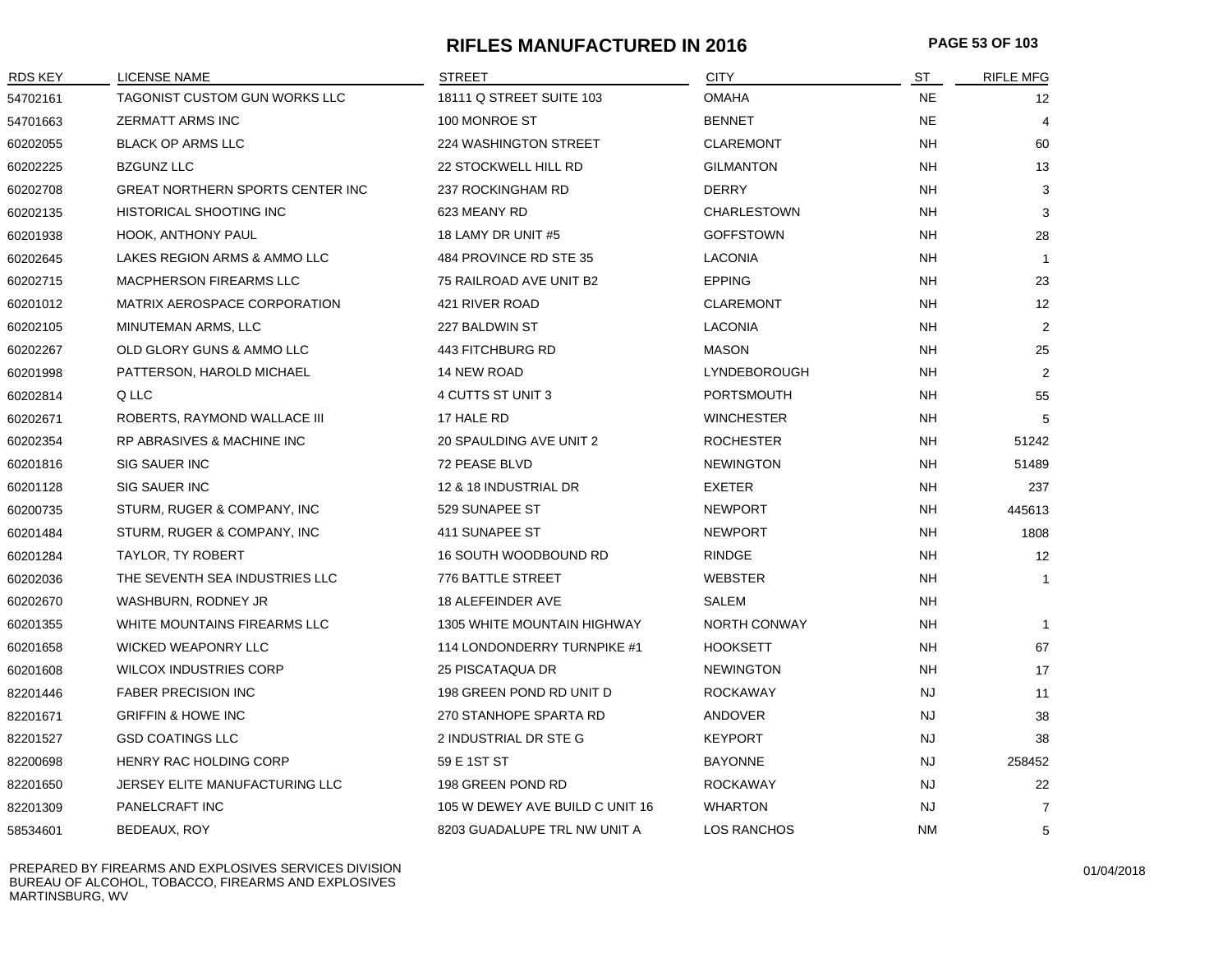#### **RIFLES MANUFACTURED IN 2016 PAGE 54 OF 103**

| <b>RDS KEY</b> | LICENSE NAME                                  | <b>STREET</b>                                          | <b>CITY</b>          | ST        | <b>RIFLE MFG</b> |
|----------------|-----------------------------------------------|--------------------------------------------------------|----------------------|-----------|------------------|
| 58501813       | <b>BLACK BEAR ENTERPRISES LLC</b>             | 11520 SAN BERNARDINO DR NE                             | ALBUQUERQUE          | <b>NM</b> | 13               |
| 58501969       | <b>BLACKBRIAR INC</b>                         | 2700 GIRARD BLVD NE STE #A                             | ALBUQUERQUE          | ΝM        | 29               |
| 58502258       | <b>BUTCHS GUNS NM, LLC</b>                    | 2205 CANDELARIA RD NE SUITE A                          | ALBUQUERQUE          | <b>NM</b> | 2                |
| 58501479       | C & R GUN SHOP LTD CO                         | 444 NIAGARA N E                                        | ALBUQUERQUE          | ΝM        | 2                |
| 58502374       | <b>CGS RIFLES LLC</b>                         | 206 FLETCHER RD                                        | <b>ARTESIA</b>       | <b>NM</b> | 57               |
| 58502148       | <b>CROOKED HORN FIREARMS LLC</b>              | 2703 JOHNSON ROAD                                      | <b>ARTESIA</b>       | ΝM        | $\overline{1}$   |
| 58501401       | G & R GUNS LLC                                | 662 HIDDEN VALLEY RD                                   | <b>JEMEZ SPRINGS</b> | <b>NM</b> | 11               |
| 58501651       | <b>GALLEGOS GROUP LLC</b>                     | 6301 RIVERSIDE PLAZA LANE NW SUITE<br>E <sub>115</sub> | <b>ALBUQUERQUE</b>   | ΝM        | $\mathbf{1}$     |
| 58501194       | HAYES, STANLEY EDWARD                         | 415 KOLLEEN CT                                         | <b>WHITE ROCK</b>    | <b>NM</b> | 5                |
| 58502501       | <b>JK GUNSMITHING LLC</b>                     | 4 MESA BONITA                                          | LOS LUNAS            | <b>NM</b> | $\overline{2}$   |
| 58501900       | LEWIS, SEAN                                   | 145 LEWIS RD                                           | <b>MOSQUERO</b>      | <b>NM</b> |                  |
| 58502041       | LYNN, CHRISTOPHER                             | 5035 A WEST BERRENDO RD                                | <b>ROSWELL</b>       | <b>NM</b> | $\mathbf{1}$     |
| 58501307       | <b>MAVERICK OUTFITTERS, LLC</b>               | 5074 LILLA RD                                          | LAS CRUCES           | ΝM        | $\overline{2}$   |
| 58502173       | MCCALL, DAVID A                               | 5603 RAVELLA DR                                        | <b>FARMINGTON</b>    | <b>NM</b> | $\overline{2}$   |
| 58501837       | OMNI ARMS LLC                                 | 11215 CENTRAL AVE NE                                   | ALBUQUERQUE          | ΝM        | 13               |
| 58501474       | POWELL, DENNIS GLEN                           | 27854 HWY 70 E                                         | <b>SAN PATRICIO</b>  | ΝM        | 20               |
| 58501546       | SILENCER TECH LLC                             | 500A COUGAR DR                                         | LOGAN                | ΝM        | 13               |
| 58501541       | US EQUIPMENT LLC                              | 11 LA JOYA RD                                          | <b>GLORIETA</b>      | <b>NM</b> | 3                |
| 98800094       | ARSENAL INC                                   | 4395 W POST RD UNIT 100                                | LAS VEGAS            | <b>NV</b> | 149              |
| 98804219       | AXELSON TACTICAL LLC                          | 2222 PARK PL 1B                                        | <b>MINDEN</b>        | <b>NV</b> | 107              |
| 98803415       | BATTLE ARMS DEVELOPMENT INC                   | 451 E SUNSET RD                                        | <b>HENDERSON</b>     | <b>NV</b> | 48               |
| 98803943       | BATTLE BORN ARMAMENT LLC                      | 1948 JANIE LANE                                        | <b>ELKO</b>          | <b>NV</b> | $\mathbf{1}$     |
| 98803103       | BILLET RIFLE SYSTEMS LLC                      | 5070 SIGSTROM DR                                       | <b>CARSON CITY</b>   | <b>NV</b> |                  |
| 98803399       | CBE INC                                       | 2241 D PARK PLACE                                      | <b>MINDEN</b>        | <b>NV</b> | 637              |
| 98804206       | CENTRE FIREARMS CO INC                        | 180 CASSIA WAY UNIT 505-506                            | <b>HENDERSON</b>     | NV        | $\overline{1}$   |
| 98804663       | <b>D MILLER RIFLES LLC</b>                    | 3605 W TWAIN AVE                                       | LAS VEGAS            | <b>NV</b> | 3                |
| 98801121       | DESERT ORDNANCE LLC                           | 300 SYDNEY DRIVE #102                                  | <b>MCCARRAN</b>      | <b>NV</b> | 48               |
| 98804657       | DOUBLE D ARMS INC                             | 6885 SPEEDWAY BLVD STE Y112                            | LAS VEGAS            | <b>NV</b> | 5                |
| 98804276       | ELVIN, PETER DAVID                            | 2565 E CHANDLER AVE SUITE 19                           | LAS VEGAS            | <b>NV</b> | 15               |
| 98801258       | FULLER, JIMMIE L                              | 3855 E PATRICK LANE #125                               | <b>LAS VEGAS</b>     | <b>NV</b> | 163              |
| 98804378       | <b>GUN RACK LLC</b>                           | 770 TRADEMARK DR SUITE #211                            | <b>RENO</b>          | <b>NV</b> | 4                |
| 98804211       | <b>GUNS N ARROWS INC</b>                      | 1321 HWY 395 #A                                        | <b>GARDNERVILLE</b>  | <b>NV</b> | 27               |
| 98804705       | HUNTERS GUNS AMMO AND SPORTING GOODS<br>LLC - | 400 C NORTH MAIN ST                                    | <b>YERINGTON</b>     | <b>NV</b> | $\overline{2}$   |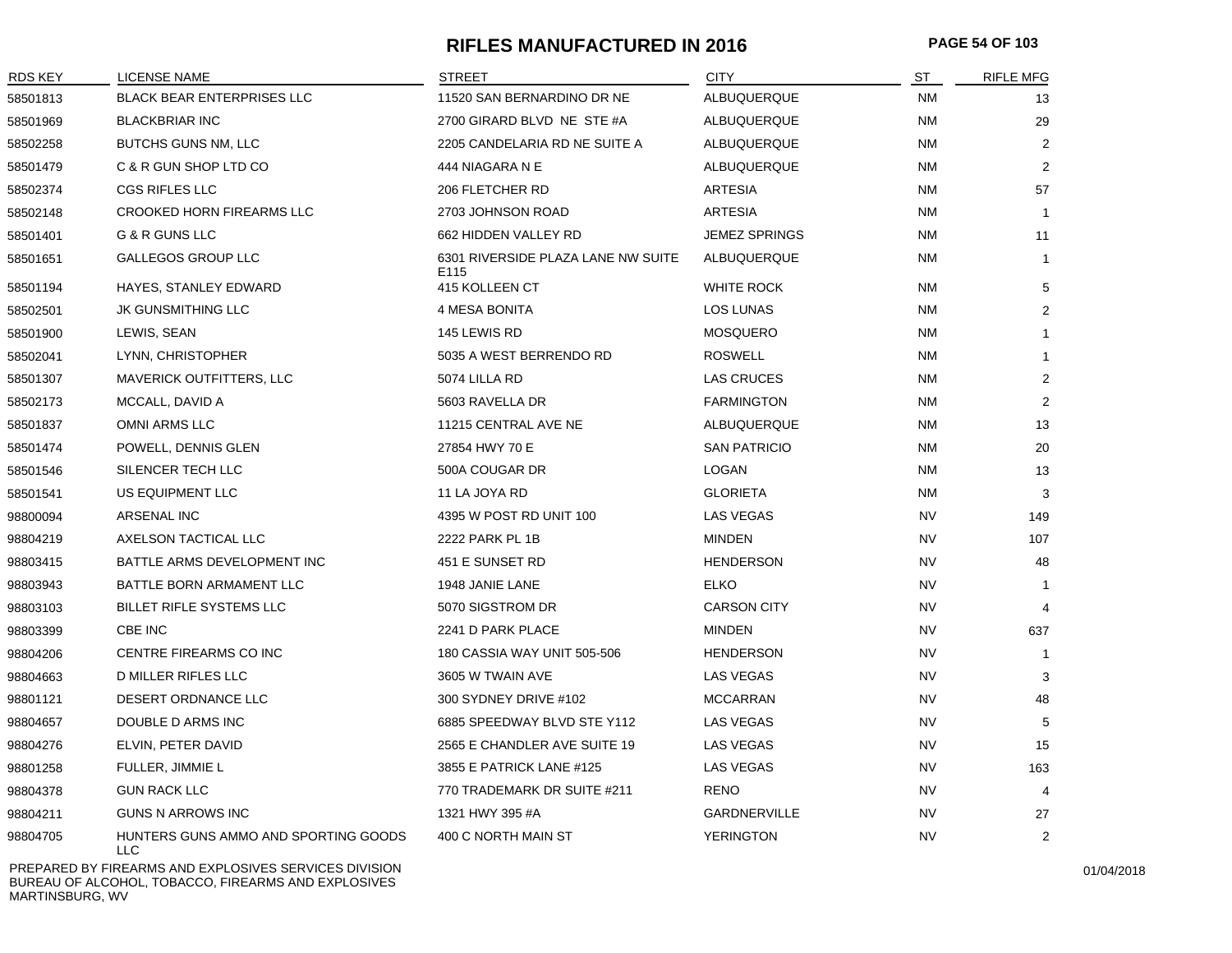# **RIFLES MANUFACTURED IN 2016 PAGE 55 OF 103**

| RDS KEY  | LICENSE NAME                      | STREET                       | <b>CITY</b>             | ST        | <b>RIFLE MFG</b> |
|----------|-----------------------------------|------------------------------|-------------------------|-----------|------------------|
| 98804341 | <b>IMPACT SPECIALTIES LLC</b>     | 3855 E PATRICK LANE #120-130 | <b>LAS VEGAS</b>        | <b>NV</b> | 57               |
| 98803241 | L & B CONSULTING SALES LLC        | 1918 WISEMAN LN              | <b>GARDNERVILLE</b>     | <b>NV</b> | 2                |
| 98803253 | M-13 INDUSTRIES LLC               | 3455 S POLARIS STE 5         | <b>LAS VEGAS</b>        | <b>NV</b> | $\overline{2}$   |
| 98802888 | <b>MARXMAN PRECISION ARMS LTD</b> | 4280 W RENO AVE SUITE E      | LAS VEGAS               | <b>NV</b> | 3                |
| 98804298 | PERFORMANCE RHINO LLC             | 5155 S DEAN MARTIN DR        | <b>LAS VEGAS</b>        | <b>NV</b> | 4                |
| 98804226 | <b>RENO GUNS INC</b>              | 2325 MARKET ST               | <b>RENO</b>             | <b>NV</b> | 5                |
| 98804471 | <b>RRRH LLC</b>                   | 1055 INDUSTRIAL WAY #29      | <b>SPARKS</b>           | <b>NV</b> | 2                |
| 98804528 | SALIENT ARMS INTERNATIONAL INC    | 6713 S EASTERN AVE           | <b>LAS VEGAS</b>        | <b>NV</b> | 328              |
| 98802640 | STOCKPILE DEFENSE LLC             | 3190 S HWY 160 STE F         | <b>PAHRUMP</b>          | <b>NV</b> | 9                |
| 98803482 | SWORD INTERNATIONAL INC           | 610 E GLENDALE AVE           | <b>SPARKS</b>           | <b>NV</b> | 82               |
| 98802391 | WILD WEST GUNS LLC                | 5225 WYNN ROAD               | LAS VEGAS               | <b>NV</b> | 79               |
| 61602828 | AX TACTICAL LLC                   | 4947 COMMERCIAL DR STE 2     | YORKVILLE               | <b>NY</b> | 165              |
| 61603892 | <b>BAUERS, PHILLIPS</b>           | <b>215 WEST HILL ESTATES</b> | <b>ROCHESTER</b>        | <b>NY</b> | $\overline{1}$   |
| 61603144 | BLUE TUNA GUNSMITHING LLC         | 870 ONTARIO ST EXT           | <b>KENMORE</b>          | <b>NY</b> | 41               |
| 61603552 | BORDWELL, DILLON JAMES            | 7205 US RT 11                | TULLY                   | <b>NY</b> | $\overline{1}$   |
| 61602265 | BRISTOL, CHRISTOPHER RAYMOND      | 2394 STATE ROUTE 174         | <b>MARIETTA</b>         | NY.       | 3                |
| 61401551 | CIRELLO, ARMAND R                 | 537 HUBB SHUTTS RD           | <b>COBLESKILL</b>       | <b>NY</b> | 41               |
| 61602707 | CLUTE, BENJAMIN BRADFORD          | 8200 STATE ROUTE 17C         | <b>ENDICOTT</b>         | <b>NY</b> | -1               |
| 61101081 | DARK STORM INDUSTRIES LLC         | 4116 & 4122 SUNRISE HIGHWAY  | <b>OAKDALE</b>          | ΝY        | 1026             |
| 61636095 | DENTICO, DAVID JON                | 3712 MAIN ST                 | <b>WALWORTH</b>         | NY.       | 8                |
| 61100967 | DRAKE ASSOCIATES INC              | 33 NEW YORK AVE              | SHELTER ISLAND HEIGHTS  | NY.       | 14               |
| 61603859 | E T A ARMAMENT LLC                | 5678 US RT 11                | <b>PULASKI</b>          | NY.       | 11               |
| 61401976 | EG INDUSTRIES INC                 | 815 RT 32                    | <b>TILLSON</b>          | NY.       | $\overline{2}$   |
| 61101271 | JERRY'S FIREARMS AND SUPPLIES INC | 436 CENTRAL AVE SUITE B      | <b>BOHEMIA</b>          | <b>NY</b> | 10               |
| 61602093 | JOHN HENRICH COMPANY INC          | 2686 GREEN ST                | <b>EDEN</b>             | <b>NY</b> | 2                |
| 61603791 | <b>K&amp;K GUNS LLC</b>           | 2720 ALMETER RD              | VARYSBURG               | <b>NY</b> | $\overline{1}$   |
| 61300458 | KIMBER MFG INC                    | 1120 SAW MILL RIVER RD       | <b>YONKERS</b>          | <b>NY</b> | 11079            |
| 61602574 | LAGENDYK, JEFFREY M               | 213 ELDER DRIVE              | <b>FARMINGTON</b>       | <b>NY</b> | $\overline{2}$   |
| 61100308 | LRB OF LONG ISLAND INC            | 96 CHERRY LANE               | <b>FLORAL PARK</b>      | <b>NY</b> | 108              |
| 61602475 | REMINGTON ARMS COMPANY LLC        | 14 HOEFLER AVE               | <b>ILION</b>            | NY.       | 296669           |
| 61602403 | REYNOLDS, DIANE L & JEFFREY D     | 5405 ROUTE 62                | <b>CONEWANGO VALLEY</b> | NY.       | $\overline{7}$   |
| 61602756 | SWANK, SCOTT E                    | 551 74TH ST                  | <b>NIAGARA FALLS</b>    | NY.       | 3                |
| 61601135 | TURNBULL MANUFACTURING COMPANY    | 6680 RT 5-20                 | <b>BLOOMFIELD</b>       | <b>NY</b> | 32               |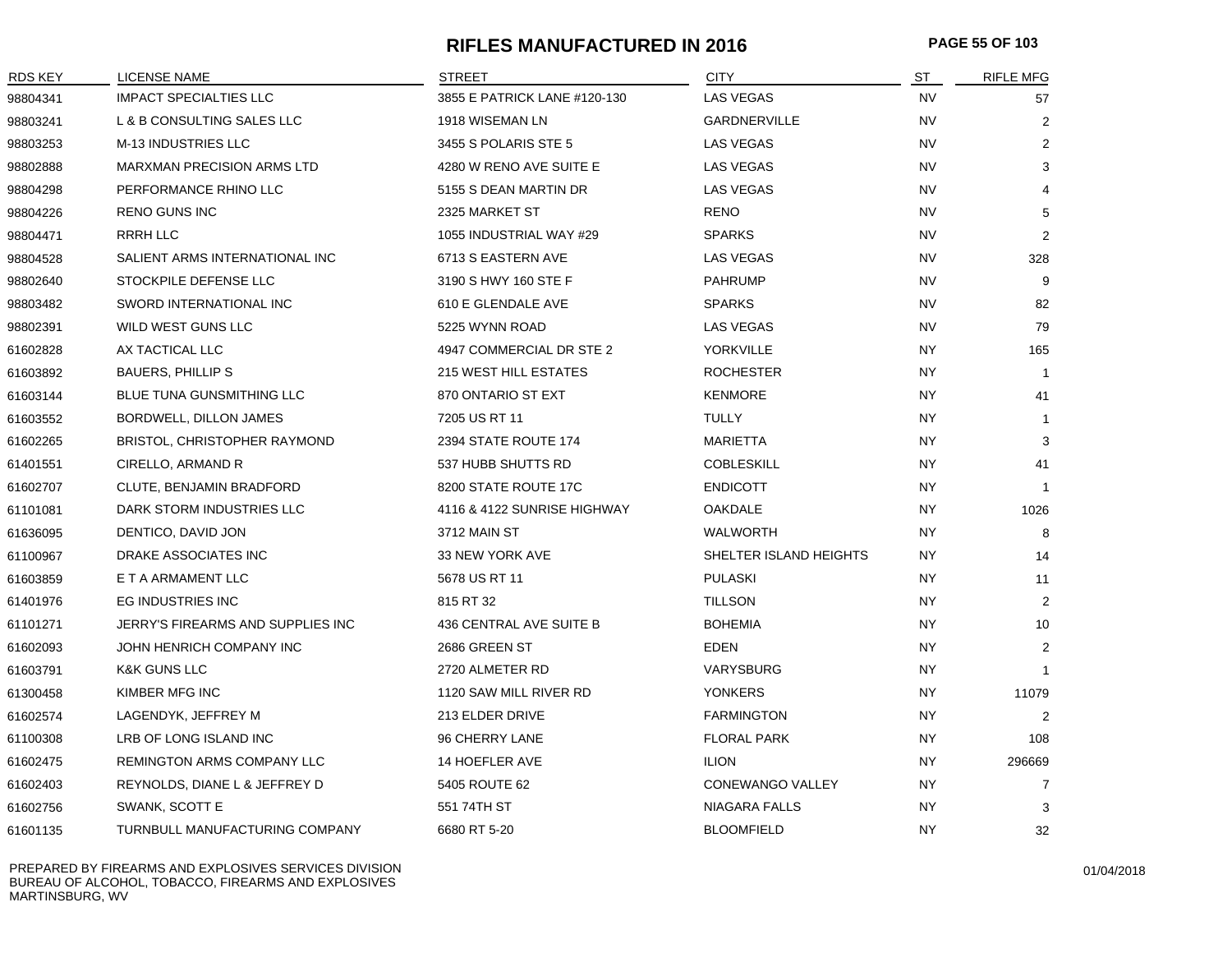# **RIFLES MANUFACTURED IN 2016 PAGE 56 OF 103**

| <b>RDS KEY</b> | <b>LICENSE NAME</b>                      | <b>STREET</b>              | <b>CITY</b>           | ST        | <b>RIFLE MFG</b> |
|----------------|------------------------------------------|----------------------------|-----------------------|-----------|------------------|
| 61401366       | YUENCO LLC                               | 312 GLENWOOD RD            | PINE ISLAND           | <b>NY</b> | 2                |
| 43104892       | <b>3G TACTICAL LLC</b>                   | 1455 W MAIN ST STE A       | <b>TIPP CITY</b>      | OH        | 6                |
| 43405174       | ACRESIDE LLC                             | 2094 PECK LEACH RD         | NORTH BLOOMFIELD      | OH        | 6                |
| 43404636       | AMERICAN MUSKET'S LLC                    | 7250 COMMERCE DRIVE UNIT K | <b>MENTOR</b>         | OH        | $\overline{4}$   |
| 43404294       | AMERICAN TACTICAL CONCEPTS INC           | 2731 S MEDINA LINE RD      | <b>WADSWORTH</b>      | OH        | 31               |
| 43402759       | ARES ARMS LLC                            | 4621 SLEEPY HOLLOW         | <b>MEDINA</b>         | OH        | 5                |
| 43404791       | ARTEMIS ARMS LLC                         | 50 JACKSON ST              | PORT CLINTON          | OH        | 43               |
| 43103870       | ASSAULT WEAPONS OF OHIO LLC              | 582 N FAIRFIELD RD         | <b>BEAVERCREEK</b>    | OH        | 81               |
| 43403688       | <b>B &amp; N ARMORY LLC</b>              | 169 LEXINGTON AVE          | <b>ELYRIA</b>         | OH        | 2                |
| 43404914       | <b>BELLATOR ARMS LLC</b>                 | 902 TOWNSHIP HIGHWAY 95    | <b>CAREY</b>          | OH        | $\mathbf 1$      |
| 43105137       | <b>BUILD A GUN LLC</b>                   | 2700 BILLINGSLEY RD        | <b>COLUMBUS</b>       | OH        | 5                |
| 43403656       | <b>BULLSEYE CUSTOM SHOP LLC</b>          | 1380 BONNIE DR             | <b>MANSFIELD</b>      | OH        | 39               |
| 43405099       | <b>C&amp;L GUNS LLC</b>                  | 1771 CR 264                | <b>CLYDE</b>          | OH        | $\overline{2}$   |
| 43404523       | <b>CBO ACQUISITION INC</b>               | 836 BROADWAY AVE           | <b>CLEVELAND</b>      | OH        | $\overline{4}$   |
| 43403105       | CHESHIER, SHAWN                          | 10007 FRANCHESTER RD       | <b>BURBANK</b>        | OH        | $\overline{7}$   |
| 43104897       | <b>CQMD LLC</b>                          | 2766 LYNDLEY CT            | <b>HILLIARD</b>       | OH        | 4                |
| 43104071       | <b>CUMMINGS ENTERPRISES LLC</b>          | 3711 STERLING DR           | <b>FRANKLIN</b>       | OH        | 10               |
| 43402755       | <b>CUSTOM BLUE LLC</b>                   | 75215 JOHNSON RUN RD       | <b>NEWCOMERSTOWN</b>  | OH        | $\mathbf 1$      |
| 43403855       | DELTA GROUP TECHNOLOGY LLC               | 19240 TOWNSHIP RD 47       | <b>BELLE CENTER</b>   | OH        | 2                |
| 43103920       | <b>ELEMNT ARMS LLC</b>                   | 6560 HOWICK RD             | <b>CELINA</b>         | OH        | $\overline{4}$   |
| 43105128       | HAMMONS, TROY WILLIAM JR & HAMMONS, TROY | 8640 MELODY LANE           | <b>CINCINNATI</b>     | OH        | $\overline{2}$   |
| 43405155       | HARDESTY, MICHAEL DEVON                  | 10860 W CALLA RD           | <b>SALEM</b>          | OH        | $\mathbf{1}$     |
| 43401358       | HOLLAND, DENNIS N                        | 5595 FORD RD               | <b>MADISON</b>        | OH        | $\mathbf 1$      |
| 43437450       | JAMES BALOGH, INC                        | 13566 INDIAN HOLLOW RD     | <b>GRAFTON</b>        | OH        | $\overline{4}$   |
| 43403288       | JOHN C SCALISE INC                       | 645 MANNING RD             | <b>MOGADORE</b>       | OH        | 6                |
| 43436235       | JONES, JOHNDAVID                         | 590 WOODVUE LANE           | <b>WINTERSVILLE</b>   | OH        | 8                |
| 43437065       | <b>KELBLY'S RIFLE RANGE INC</b>          | 7222 DALTON FOX LAKE RD    | <b>NORTH LAWRENCE</b> | OH        | 38               |
| 43104273       | <b>KELLERMAN CUSTOM GUNS LLC</b>         | 09153 MONROE RD            | <b>WAPAKONETA</b>     | OH        | $\mathbf 1$      |
| 43104858       | <b>KMR FIREARMS LLC</b>                  | 559 BECKERS LN             | LOWELL                | OH        | 35               |
| 43401741       | LINKE, RICHARD WILLIAM                   | 310 JUDSON RD              | <b>KENT</b>           | OH        | $\overline{2}$   |
| 43404916       | LINKIN ARMORY LTD                        | 316 NATHAN DR              | <b>CLYDE</b>          | OH        | 5                |
| 43103822       | LL EMERSON GROUP LLC                     | 9230 CR 2                  | <b>WEST MANSFIELD</b> | OН        | 8                |
| 43102967       | LUXUS ARMS LLC                           | 222 HOMAN WAY              | <b>MOUNT ORAB</b>     | OH        | 2127             |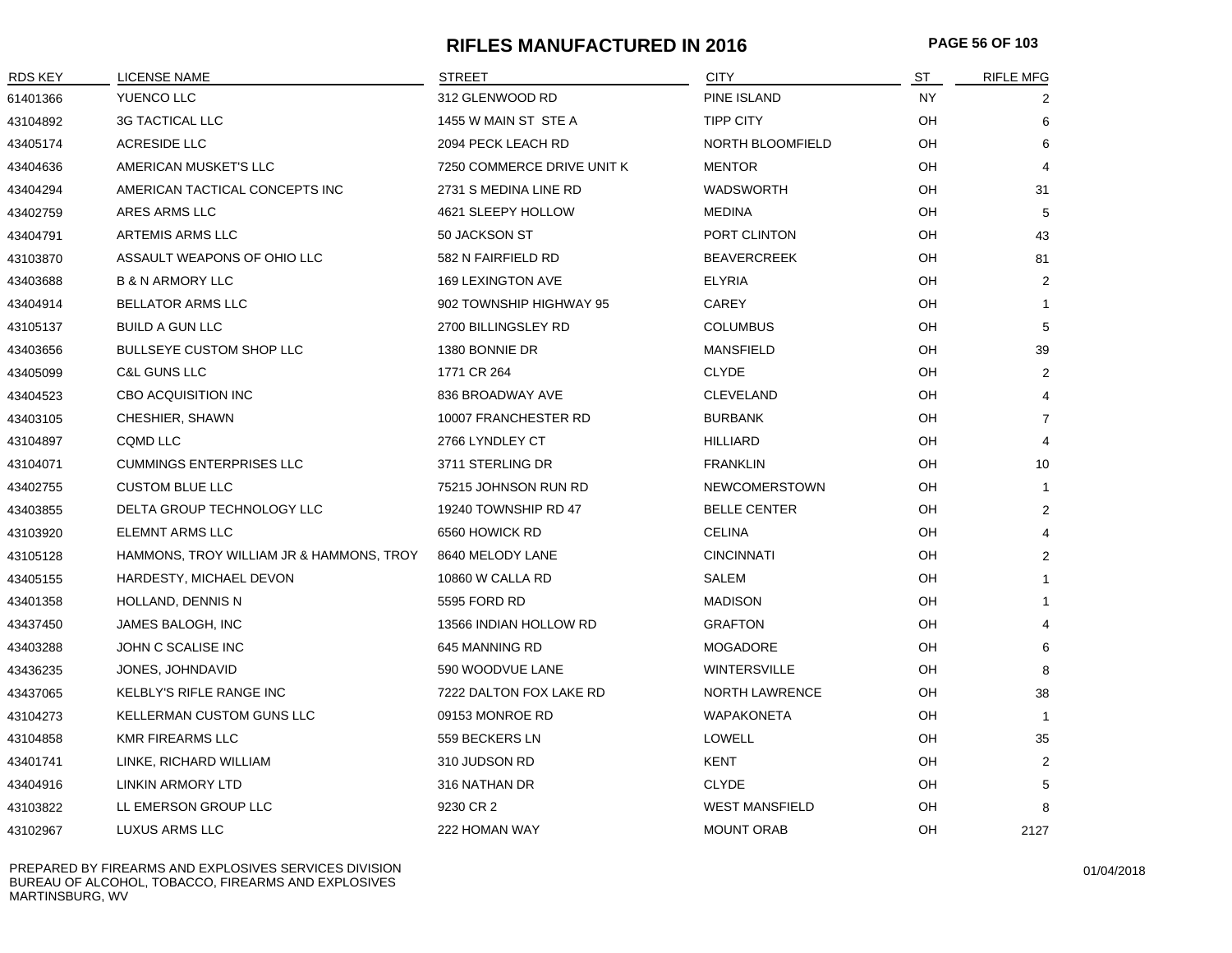#### **RIFLES MANUFACTURED IN 2016 PAGE 57 OF 103**

| <b>RDS KEY</b> | <b>LICENSE NAME</b>                    | <b>STREET</b>                              | <b>CITY</b>             | ST        | <b>RIFLE MFG</b> |
|----------------|----------------------------------------|--------------------------------------------|-------------------------|-----------|------------------|
| 43403501       | MARLOWE, RICHARD B                     | 726 ERIE ST                                | <b>WOODVILLE</b>        | OH        | 5                |
| 43403346       | MESZAROS, ROBERT DANIEL                | 9501 E CENTER ST                           | WINDHAM                 | OH        | 8                |
| 43103102       | MIDWEST TACTICAL GEAR LLC              | 12425 BROAD ST SW                          | PATASKALA               | OH        | 101              |
| 43404413       | MULLET, NICHOLAS A                     | 825 S WASHINGTON ST                        | <b>MILLERSBURG</b>      | OH        | 9                |
| 43104822       | NMWC LLC                               | 4284 GLENMAWR AVE                          | <b>COLUMBUS</b>         | OH        | 2                |
| 43401651       | OHIO ORDNANCE WORKS INC                | 305 AND 310 PARK DR                        | <b>CHARDON</b>          | OH        | 384              |
| 43403241       | PARTISAN ENTERPRISES LLC               | 12351 PROSPECT RD, EAST BUILDING<br>UNIT A | <b>STRONGSVILLE</b>     | OH        | 76               |
| 43103644       | PINE, CHAD GLENN                       | 12276 CLIFTON RD                           | <b>MOUNT STERLING</b>   | OH.       | $\mathbf{1}$     |
| 43403975       | POZDERAC, JEREMY M                     | 6738 CENTER RD STE 200                     | <b>VALLEY CITY</b>      | OН        | $\mathbf{1}$     |
| 43103816       | PRECISION REFLEX INC                   | 710 STREINE DR                             | <b>NEW BREMEN</b>       | OH        | 112              |
| 43105466       | QUEEN CITY ARMS LLC                    | 320 SYCAMORE ST                            | <b>NEW RICHMOND</b>     | OH        | 44               |
| 43403921       | RDM CUSTOM GUN WORKS LLC               | 8935 VANSICKLE DR                          | <b>NASHPORT</b>         | OH        | $\mathbf{1}$     |
| 43105058       | ROGUE ENTERPRISES LLC                  | 5994 DANTAWOOD LANE                        | <b>LIBERTY TOWNSHIP</b> | OH        | $\mathbf{1}$     |
| 43404913       | <b>STARTLLC</b>                        | 797 COOL SPRINGS RD                        | <b>MINGO JUNCTION</b>   | OH        | 3                |
| 43405315       | SPINALE, DOMINIC M                     | 615 BENNINGTON DR                          | <b>MAUMEE</b>           | OH        | $\overline{7}$   |
| 43102059       | STOUTS GUN SHOP & REPAIR, LLC          | 5452 CR 26                                 | <b>BELLEFONTAINE</b>    | OH        | 35               |
| 43405123       | STRASSELLS MACHINE INC                 | 1015 SPRINGMILL ST                         | MANSFIELD               | OH        | 58600            |
| 43105224       | TACK-DRIVER ARMS LLC                   | 6970 GRATE PARK DR                         | NEW ALBANY              | OH        | $\overline{4}$   |
| 43104574       | TECHNIQUES SURFACES USA INC            | 2015 PROGRESS DR                           | <b>SPRINGFIELD</b>      | OH        | 9512             |
| 43403009       | THUNDER VALLEY PRECISION LLC           | 15786 TR 118                               | <b>KIMBOLTON</b>        | OH        | 16               |
| 43404663       | TOP LEVEL TACTICAL LLC                 | 965 WINDHAM CT STE 1                       | YOUNGSTOWN              | OH        | 2                |
| 43405034       | TRIDENT TECHNOLOGIES INC               | 3413 CONKLE RD                             | SALEM                   | OH        | $\mathbf{1}$     |
| 43404588       | TRISKELE LLC                           | 2360 SHAWNEE RD                            | LIMA                    | OH        | $\mathbf{1}$     |
| 43404591       | TWISTED RIVER TACTICAL LLC             | 4564 ROHRDALE AVE NW                       | <b>CANAL FULTON</b>     | OH        | 41               |
| 43405270       | TWISTED RIVER TACTICAL, LLC            | 143 1ST ST SE                              | <b>MASSILLON</b>        | OH        | $\overline{4}$   |
| 43402521       | <b>VALOR ARMS LLC</b>                  | 2812 RIVERVIEW RD                          | <b>AKRON</b>            | OH        | 2                |
| 43400683       | <b>VERHOFF, DARRIN</b>                 | 242 W 4TH ST                               | <b>OTTAWA</b>           | OH        | 3                |
| 43403795       | VIKTOR'S LEGACY CUSTOM GUNSMITHING LLC | 1180 HIGH ST #4                            | <b>FAIRPORT HARBOR</b>  | OH        | $\overline{7}$   |
| 43401749       | WAGONER, BILLY WAYNE                   | 2909 SOLINGER RD                           | <b>CRESTLINE</b>        | OH        | 3                |
| 43105331       | X-TREME SHOOTING PRODUCTS LLC          | 2008 GLENN PKWY                            | <b>BATAVIA</b>          | OH        | 3                |
| 57305238       | A-TUZI ARMS LLC                        | 304 NW PARKWOOD PL                         | LAWTON                  | OK        | $\mathbf{1}$     |
| 57304046       | ABI GROUP LLC                          | 640 WEST 79TH ST                           | <b>TULSA</b>            | OK        | 20               |
| 57304229       | <b>B BOYZ LLC</b>                      | 3801 S CZECH HALL RD                       | <b>YUKON</b>            | <b>OK</b> | 4                |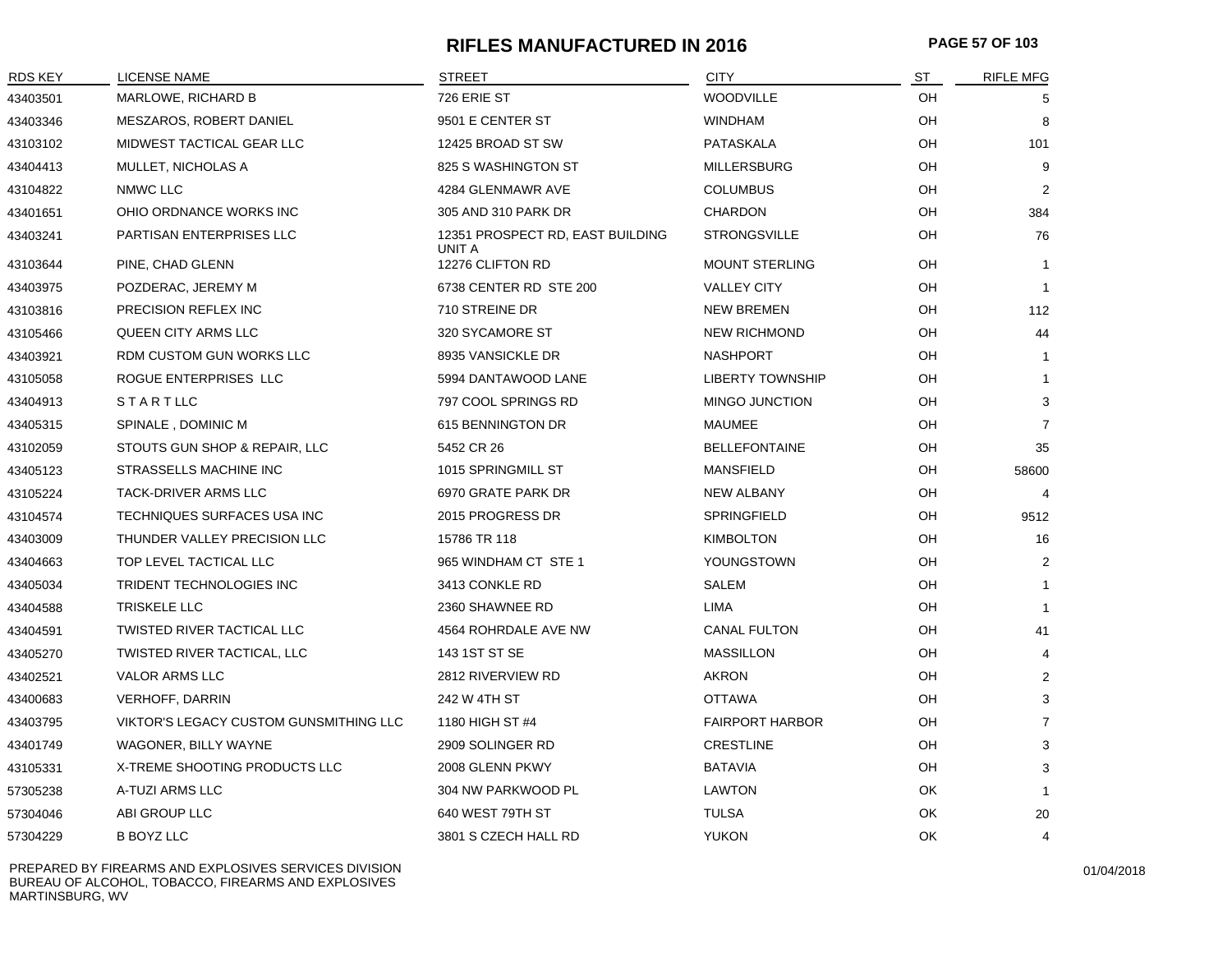#### **RIFLES MANUFACTURED IN 2016 PAGE 58 OF 103**

| RDS KEY  | LICENSE NAME                               | STREET                  | <b>CITY</b>          | ST        | <b>RIFLE MFG</b> |
|----------|--------------------------------------------|-------------------------|----------------------|-----------|------------------|
| 57300809 | BUNKER INC, THE                            | 68950 E HWY 60          | <b>WYANDOTTE</b>     | OK        | -1               |
| 57304684 | CAIN AND ABEL ENTERPRISES LLC              | 9950- C E 55TH PLACE    | <b>TULSA</b>         | OK        | $\boldsymbol{2}$ |
| 57305866 | CAMO CORNER SURPLUS & TRUCK SALES LLC      | 15711 W 6TH ST          | <b>ORLANDO</b>       | OK        | 5                |
| 57302798 | COLD HAND ARMS LLC                         | 615 W WILSHIRE STE 1400 | <b>OKLAHOMA CITY</b> | OK        | 17               |
| 57304156 | COPPERHEAD ENTERPRISES LLC                 | 2162 EAST 2060 ROAD     | <b>HUGO</b>          | OK        | 32               |
| 57302390 | <b>CUTTING EDGE ARMS LLC</b>               | 6840 NW 11TH STREET     | <b>OKLAHOMA CITY</b> | OK        | 3                |
| 57304951 | DOA RIFLES LLC                             | 1510 NORTH ELM AVE      | <b>SHAWNEE</b>       | OK        | 3                |
| 57303358 | DOUBLE TAP INDUSTRIES LLC                  | 14403 W 825 RD          | <b>TAHLEQUAH</b>     | OK        | 3                |
| 57305807 | ETCHED ORDNANCE LLC                        | 26387 E 115TH PL S      | <b>COWETA</b>        | OK        |                  |
| 57305534 | FIRINGLINE ARMS GROUP LLC                  | 69400 E HWY 60          | <b>WYANDOTTE</b>     | OK        | 19               |
| 57337041 | FLEMING, JAMES                             | 16100 NE 165TH ROAD     | <b>RED OAK</b>       | OK        | $\mathbf{1}$     |
| 57336993 | <b>FRIEND, MICHAEL L</b>                   | 69400 E HWY 60          | <b>WYANDOTTE</b>     | OK        | $\overline{2}$   |
| 57305617 | GENERAL PRODUCTS & SERVICES LLC            | 107 E MAIN ST           | <b>WESTVILLE</b>     | OK        | 5                |
| 57304721 | HAILEY ORDNANCE COMPANY                    | 1661 EXCHANGE AVE       | <b>OKLAHOMA CITY</b> | OK        | 5                |
| 57304832 | <b>HARSH FIREARMS LLC</b>                  | 3535 MACDONNELL DR      | <b>NORMAN</b>        | OK        | $\overline{2}$   |
| 57305758 | <b>HEWITT, KODEY CHARLES</b>               | 25500 EAST 111TH ST S   | <b>BROKEN ARROW</b>  | OK        |                  |
| 57304730 | HUSKINS GUNS & AMMO LLC                    | 103 E MAIN ST           | <b>WILBURTON</b>     | OK.       |                  |
| 57306211 | INFINITY CUSTOM SERVICES LLC               | 6644 SE QUAIL RIDGE RD  | <b>BARTLESVILLE</b>  | OK        | 7                |
| 57305863 | <b>JB CREATIONS LLC</b>                    | 324 E HWY STE C         | <b>HOLDENVILLE</b>   | OK        | 3                |
| 57303725 | KARAMITIS, MARK JAMES                      | 17570 S 4210 RD         | <b>CLAREMORE</b>     | OK        |                  |
| 57306159 | KILL ZONE LONG RANGE SOLUTIONS LLC         | 815 WINDSOR PL          | EL RENO              | OK        |                  |
| 57303647 | LAMPE, ESTLE E                             | 400 N MAIN              | <b>FAIRFAX</b>       | OK        |                  |
| 57305601 | MID AMERICA ARMAMENT INC                   | 1141 2ND ST MAIP        | <b>PRYOR</b>         | OK        | 4                |
| 57305440 | MILLER, MICHAEL                            | 4432 248TH W AVE        | <b>SAND SPRINGS</b>  | OK        | 17               |
| 57306058 | <b>MUSTANG IRON WORKS LLC</b>              | 2317 W KEENS DR         | <b>MUSTANG</b>       | OK        | $\mathbf{1}$     |
| 57303692 | ODIE'S OUTDOOR SPORTS LLC                  | 108 BOOMER RD           | <b>SHAWNEE</b>       | OK        | 13               |
| 57304113 | <b>OSFILLC</b>                             | 3928 E 60TH ST          | <b>TULSA</b>         | OK        | $\mathbf{1}$     |
| 57305420 | PARABELLUM COMBAT SYSTEMS LLC              | 301 WORLEY ST           | <b>STILWELL</b>      | OK        | $\mathbf{1}$     |
| 57302015 | RED DIRT ARMORY LLC                        | 9301 SW 99TH            | <b>MUSTANG</b>       | OK        | 1                |
| 57305832 | REDDEN, MARK ANTHONY                       | 461 HEATHER RD          | <b>INOLA</b>         | <b>OK</b> | 6                |
| 57304976 | <b>RISE ARMAMENT LLC</b>                   | <b>1605 E IOLA ST</b>   | <b>BROKEN ARROW</b>  | OK        | 981              |
| 57304079 | STUTEVILLE, MELISSA A                      | 1520 N HARRISON         | <b>SHAWNEE</b>       | OK        | 10               |
| 57303086 | TACTICAL ELECTRONICS & MILITARY SUPPLY LLC | 2200 N HEMLOCK AVE      | <b>BROKEN ARROW</b>  | OK        | 2                |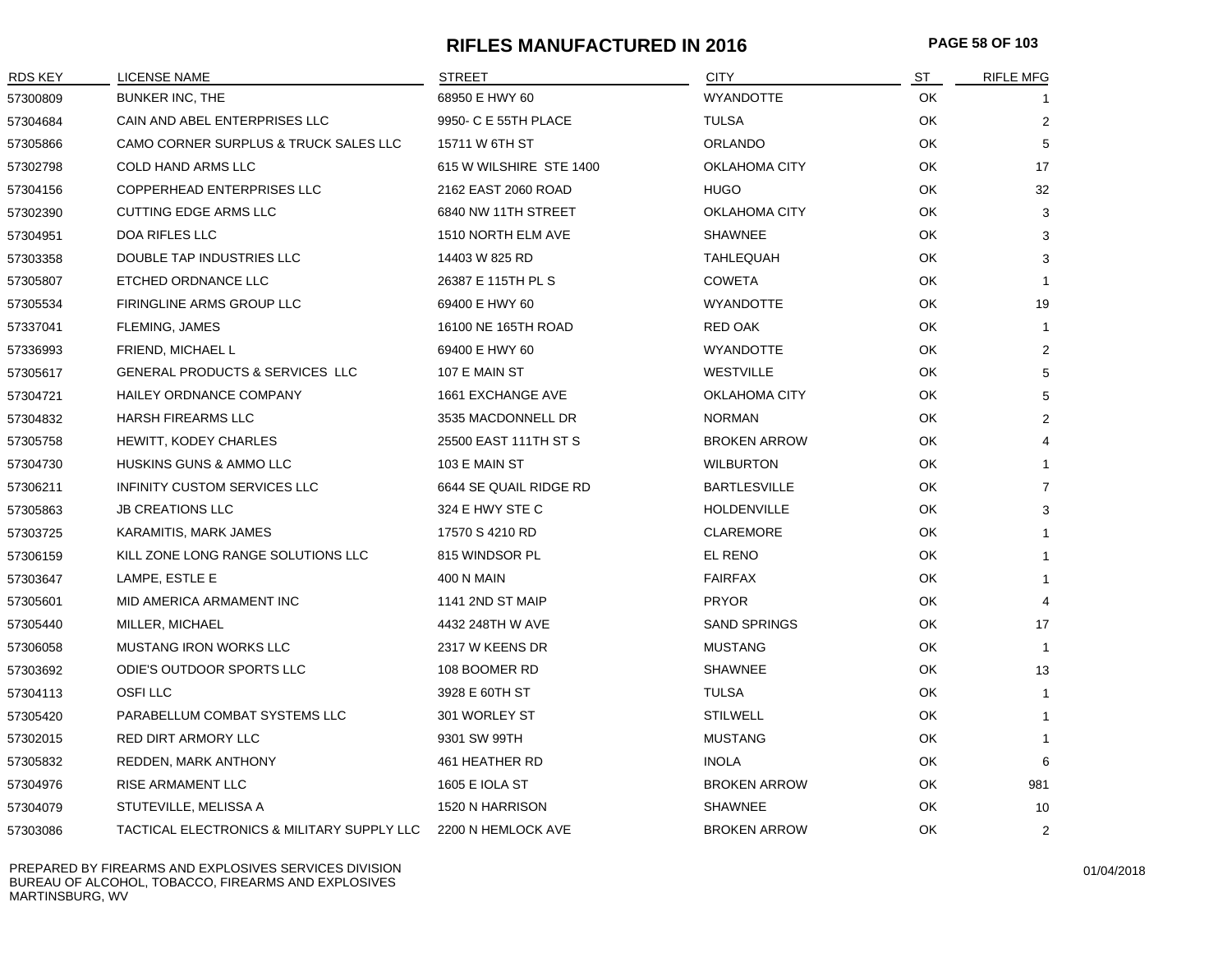#### **RIFLES MANUFACTURED IN 2016 PAGE 59 OF 103**

| <b>RDS KEY</b> | <b>LICENSE NAME</b>                     | STREET                         | <b>CITY</b>          | ST        | <b>RIFLE MFG</b> |
|----------------|-----------------------------------------|--------------------------------|----------------------|-----------|------------------|
| 57302059       | THE SHOP LLC                            | 1704 DEAVILLE DR               | <b>NEWCASTLE</b>     | OK        | 2                |
| 57303329       | TWO RIVERS ARMS LLC                     | 3921 S BRYANT                  | <b>OKLAHOMA CITY</b> | OK        | 40               |
| 57304484       | WHITE, RICHARD EDWARD                   | 41139 BEAR RD                  | <b>TERLTON</b>       | OK        | 4                |
| 57305799       | WILLIAMS, GRANT WAYNE                   | 217 N HIGH ST                  | ANTLERS              | OK        | 5                |
| 57336699       | ZIMMERMAN, DAN B                        | 3840 SW 113TH                  | OKLAHOMA CITY        | OK        | 3                |
| 99304223       | A-TEAM ARMS LLC                         | 201 SE 10TH ST                 | <b>GRANTS PASS</b>   | OR.       | 10               |
| 99303423       | ANDERSON, WILLIAM KEITH                 | 30836 SW LARSON RD             | <b>LEBANON</b>       | <b>OR</b> | 12               |
| 99303056       | ATTERO ARMS AND ACCESSORIES LLC         | 8235 N KERBY AVE               | <b>PORTLAND</b>      | OR.       | $\overline{1}$   |
| 99303808       | <b>B N B ARMORY LLC</b>                 | 16187 MEADOWS RD               | <b>WHITE CITY</b>    | OR.       | 12               |
| 99304543       | <b>BLAGG RIFLES LLC</b>                 | 801 SE NYE AVE                 | PENDLETON            | OR.       | 10               |
| 99304480       | <b>BUEHLER CUSTOM SPORTING ARMS LLC</b> | 4706 TABLE ROCK ROAD, UNIT F   | <b>CENTRAL POINT</b> | OR.       | $\overline{2}$   |
| 99304401       | COLD BARREL PRECISION FIREARMS LLC      | 1335 KYLE ST                   | <b>MEDFORD</b>       | <b>OR</b> | 3                |
| 99303685       | COLFAX TACTICAL, LLC                    | 1611 SW FIRST ST UNIT A        | <b>REDMOND</b>       | OR.       | 28               |
| 99303182       | EMERALD VALLEY ARMORY LLC               | 155 EAST OREGON AVE            | <b>CRESWELL</b>      | OR.       | 28               |
| 99304642       | ERATHR3 LLC                             | 351 CALIFORNIA AVE             | <b>GRANTS PASS</b>   | OR.       | 85               |
| 99303579       | HELLER ENTERPRISES TACTICAL INC         | 504 MILTON WAY                 | ST HELENS            | OR.       | 39               |
| 99304087       | HX2 ARMS, LLC                           | 3835 TRAILBLAZER PL            | SALEM                | <b>OR</b> | 12               |
| 99304063       | <b>MOA RIFLES, LLC</b>                  | 2606 SW 4TH STREET SUITE B     | <b>REDMOND</b>       | OR.       | 307              |
| 99301142       | NOSLER, INC                             | 115 SW COLUMBIA STREET         | BEND                 | OR.       | 1634             |
| 99301001       | NOVESKE RIFLEWORKS LLC                  | 594 NE E ST                    | <b>GRANTS PASS</b>   | OR.       | 2039             |
| 99305280       | ORCO GUNWORKS LLC                       | 138 N WASSON ST                | COOS BAY             | OR.       | 2                |
| 99305168       | OREGON RIFLEWORKS LLC                   | 12260 SW MAIN STREET           | <b>TIGARD</b>        | OR.       | 49               |
| 99305308       | Q SHOT SUPPRESSORS LLC                  | 2140 NICK WAY                  | <b>GRANTS PASS</b>   | OR.       | $\overline{2}$   |
| 99304043       | R&J FIREARMS LIMITED PARTNERSHIP        | 11225 YOUNGBERG HILL RD        | <b>MCMINNVILLE</b>   | OR.       | 35               |
| 99303260       | RHEINSCHMIDT MFG, LLC                   | 5590 SW 195TH AVE              | <b>BEAVERTON</b>     | OR.       | $\overline{4}$   |
| 99304142       | ROGUE DEFENSE LLC                       | 17843 SE MCLOUGHLIN BLVD STE 3 | <b>MILWAUKIE</b>     | <b>OR</b> | 408              |
| 99304128       | <b>SMOS ARMS INC</b>                    | 484 PLEASANT VALLEY RD         | <b>MERLIN</b>        | OR.       | 67               |
| 99305293       | STEVE HARGETT AND JEFF MERRIMAN LLC     | 2860 SE MAPLE ST               | <b>HILLSBORO</b>     | OR.       | 3                |
| 99302881       | STS ARMS LLC                            | 5766 HWY 101 N UNIT 2          | <b>YACHATS</b>       | OR.       | 4                |
| 99302152       | TACTICAL MANUFACTURING INC              | 57319 HAZEN RD                 | WARREN               | OR.       | 47               |
| 99304557       | THUNDER TECHNOLOGIES LLC                | 144 SE109TH AVE                | <b>PORTLAND</b>      | <b>OR</b> | 44               |
| 99337182       | TNW FIREARMS INC                        | 55325 TIMBER RD                | <b>VERNONIA</b>      | OR.       | 3828             |
| 99302863       | <b>WYATTS OUTDOOR INC</b>               | 4856 PIONEER RD                | <b>MEDFORD</b>       | 0R        | 5                |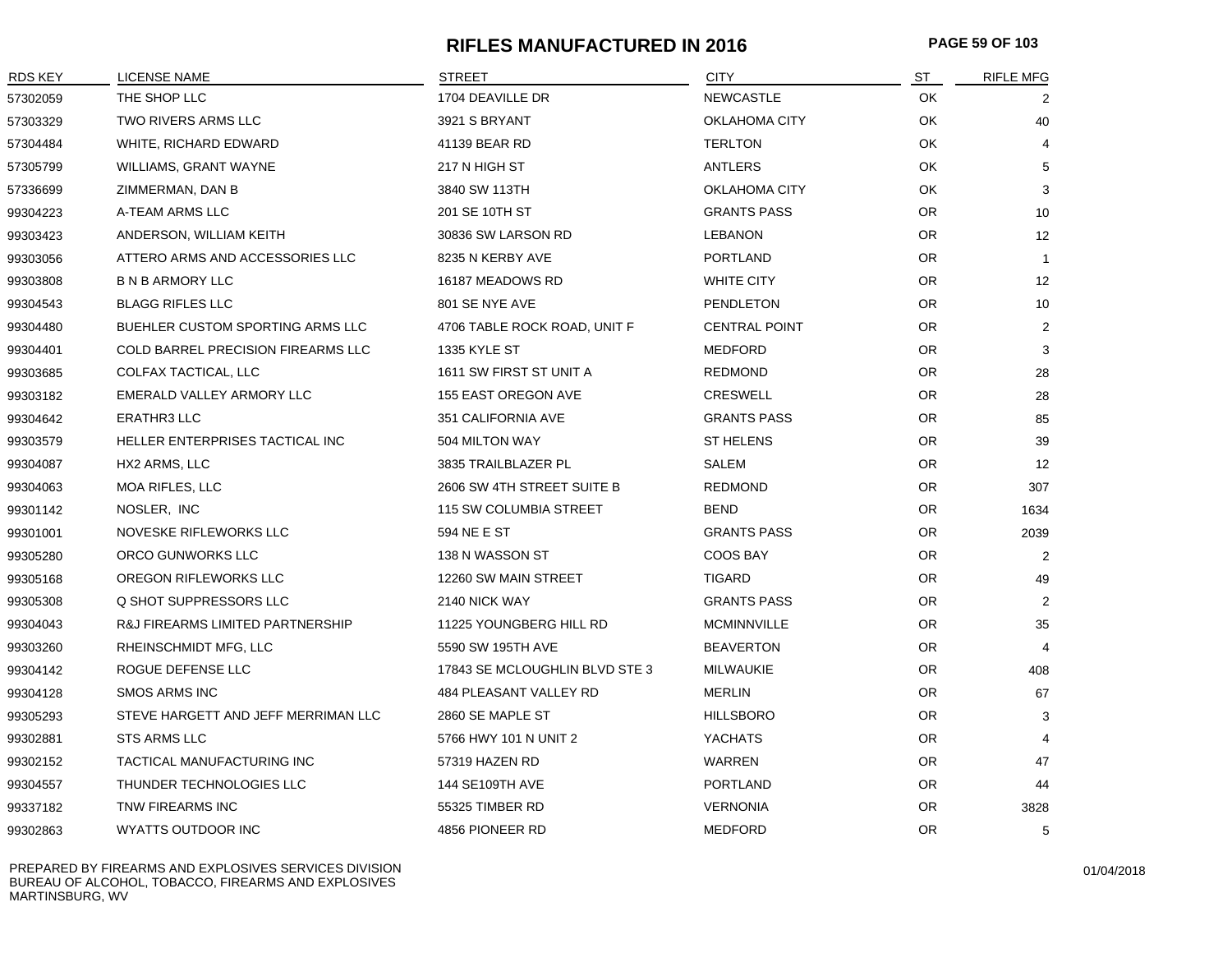# **RIFLES MANUFACTURED IN 2016 PAGE 60 OF 103**

| <b>RDS KEY</b> | LICENSE NAME                     | STREET                        | <b>CITY</b>          | S <sub>T</sub> | <b>RIFLE MFG</b> |
|----------------|----------------------------------|-------------------------------|----------------------|----------------|------------------|
| 99302088       | YEAMANS, MATTHEW B               | 480 ROGUE RIVER PKWY          | <b>TALENT</b>        | OR.            | 68               |
| 82306014       | 11 11 LLC                        | 7 FLAGSTONE DR                | <b>CARLISLE</b>      | PA             | $\overline{2}$   |
| 82502166       | ACCURATE RIFLEWORKS, LLC         | 11938 1/2 ROUTE 19 NORTH      | <b>WATERFORD</b>     | PA             | $\overline{7}$   |
| 82304603       | ACCURATEGUNSHOP.COM LLC          | 62 NORTH HIGH ST              | ARENDTSVILLE         | PA             | $\overline{2}$   |
| 82506775       | ASYLUM WEAPONRY LLC              | 245 BATTERY ST                | <b>SAINT MARYS</b>   | PA             | 129              |
| 82309096       | <b>BADEY, THOMAS WILLIAM</b>     | 223 DELAWARE ST               | <b>LESTER</b>        | PA             | $\overline{7}$   |
| 82507025       | <b>BAER RIFLES LLC</b>           | 19714 SWAILES RD              | <b>WILLOW HILL</b>   | PA             | $\overline{7}$   |
| 82505422       | <b>BANAS ARMORY LLC</b>          | 316 S KEEL RIDGE RD           | <b>HERMITAGE</b>     | PA             | 30               |
| 82303723       | <b>BLAK FORGE ARMOURY LLC</b>    | 1803 RT 287                   | <b>MORRIS</b>        | PA             | $\mathbf{1}$     |
| 82305770       | <b>BLOSS INDUSTRIES LLC</b>      | 206 MAIN ST STE 7             | <b>BLOSSBURG</b>     | PA             | 24               |
| 82338992       | <b>BORDEN, JAMES F</b>           | 1325 SHELDON HILL ROAD        | <b>SPRINGVILLE</b>   | PA             | 12 <sup>2</sup>  |
| 82505590       | <b>BORDEN, ROBERT FRANCIS</b>    | 111 HALL ST                   | <b>SHEFFIELD</b>     | PA             | 26               |
| 82307984       | <b>BROWN FAMILY FIREARMS LLC</b> | 6108 CARLISLE PIKE SUITE #100 | <b>MECHANICSBURG</b> | PA             | 4                |
| 82506450       | C & J ROOFING LLC                | 452 S THIRD ST                | <b>CHAMBERSBURG</b>  | PA             | 16               |
| 82307163       | CONDITION ONE WEAPONS LLC        | 3245 FAIRFIELD RD             | <b>GETTYSBURG</b>    | PA             | $\mathbf{1}$     |
| 82505884       | <b>CONTI INDUSTRIES LLC</b>      | 2340 COPPER VALLEY RD         | <b>SHELOCTA</b>      | PA             | $\mathbf{1}$     |
| 82308699       | CROSBY, CHRISTOPHER DAVID        | 57 PARK LN                    | <b>HEGINS</b>        | PA             | 11               |
| 82506649       | <b>CYA HOLSTERS LLC</b>          | 158 BERAM AVE                 | <b>BRIDGEVILLE</b>   | PA             | 26               |
| 82504615       | <b>CZAR FIREARMS INC</b>         | 502 MAIN ST                   | <b>FORD CITY</b>     | PA             | $\mathbf{1}$     |
| 82503004       | DAVE BRUNO PRECISION RIFLES LLC  | 919 KITTANNING AVE            | <b>DAYTON</b>        | PA             | 13               |
| 82333035       | <b>DINA ARMS CORP</b>            | 3378 PRUSS HILL RD            | <b>POTTSTOWN</b>     | PA             | $\overline{7}$   |
| 82507028       | DUSTOFF TACTICAL INCORPORATED    | 524 TIRE HILL RD              | <b>JOHNSTOWN</b>     | PA             | 6                |
| 82505044       | ER SHAW INC                      | 5312 THOMS RUN ROAD           | <b>BRIDGEVILLE</b>   | PA             | 340              |
| 82304778       | FELEGIE, MICHAEL JR              | 1233 TOMHICKEN RD             | <b>FERN GLEN</b>     | PA             | 12               |
| 82504895       | <b>FORTIUS ARMS INC</b>          | 141 GLENCOE RD                | <b>ERIE</b>          | <b>PA</b>      | 3                |
| 82504565       | <b>FRANKLIN ARMS CO</b>          | 5479 MAIN ST                  | <b>MARION</b>        | PA             | 9                |
| 82304536       | <b>GAMELAND GUNS LLC</b>         | 327 GAMELAND RD               | <b>NEWVILLE</b>      | PA             | $\mathbf{1}$     |
| 82305100       | <b>GEISSELE AUTOMATICS LLC</b>   | 800 NORTH WALES ROAD          | <b>NORTH WALES</b>   | PA             | 20               |
| 82507062       | <b>GIGLIOTTI RIFLEWORKS LLC</b>  | 5373 BIG RUN PRESCOTTVILLE RD | REYNOLDSVILLE        | PA             | 5                |
| 82307940       | GOAD, WILLIAM PAUL               | 2626 FAIRVIEW AVE             | <b>MOUNT PENN</b>    | PA             | 5                |
| 82300848       | GOODLING, SIDNEY J               | 1950 STOVERSTOWN RD           | <b>SPRING GROVE</b>  | PA             | 4                |
| 82305581       | IWI US INC                       | 1441 STONERIDGE DRIVE         | <b>MIDDLETOWN</b>    | PA             | 28206            |
| 82303928       | <b>JANRO CUSTOM GUNWORKS LLC</b> | 1156 WILCOX RD                | <b>NEW MILFORD</b>   | PA             | 2                |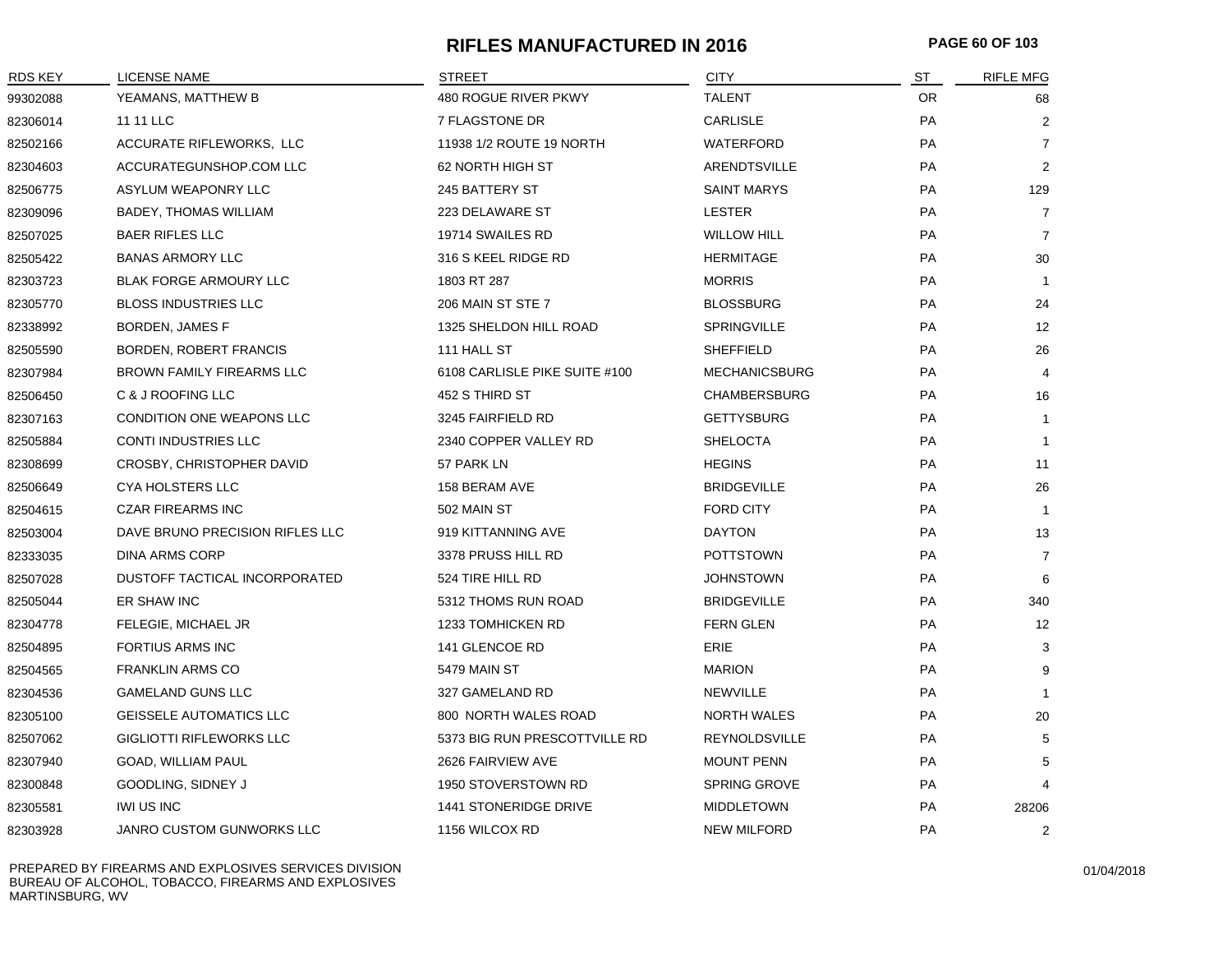# **RIFLES MANUFACTURED IN 2016 PAGE 61 OF 103**

| <b>RDS KEY</b> | <b>LICENSE NAME</b>                             | <b>STREET</b>                                      | <b>CITY</b>                 | ST        | <b>RIFLE MFG</b> |
|----------------|-------------------------------------------------|----------------------------------------------------|-----------------------------|-----------|------------------|
| 82309076       | <b>KEYSTONE ACCURACY LLC</b>                    | 1921 JOHNSON RD STE 100                            | PLYMOUTH MEETING            | PA        | 3                |
| 82302834       | <b>KEYSTONE SPORTING ARMS LLC</b>               | 155 SODOM RD                                       | <b>MILTON</b>               | <b>PA</b> | 49063            |
| 82304013       | KING, MARK S                                    | 238 NOTCH RD                                       | <b>DUNCANNON</b>            | PA        | 30               |
| 82306860       | KUNZ, JOSHUA M                                  | 329 BIDDLE DR                                      | <b>EXTON</b>                | PA        | 3                |
| 82305603       | LAHR ENTERPRISES LLC                            | 2807 PERKIOMEN AVE                                 | <b>READING</b>              | <b>PA</b> | 6                |
| 82505020       | LAKATOSH CUSTOMS, LLC                           | 1864 RIDGE RD                                      | <b>JEANNETTE</b>            | <b>PA</b> | 2                |
| 82304234       | <b>LANCER SYSTEMS LP</b>                        | 2800 MILFORD SQUARE PKE                            | QUAKERTOWN                  | PA        | 100              |
| 82303888       | LANCO TACTICAL LLC                              | 498 WEST HIGH STREET                               | <b>ELIZABETHTOWN</b>        | PA        | $\mathbf{1}$     |
| 82307328       | LEISTER, PRESTON                                | 419 CHENEY RD                                      | <b>COLUMBIA CROSS ROADS</b> | <b>PA</b> | 2                |
| 82302810       | M & B CUSTOM FIREARMS INC                       | 58 VILLAGE RD                                      | <b>ETTERS</b>               | PA        | 8                |
| 82304767       | MEEHAN, DAVID AARON                             | 288 STEEPBANK RD                                   | <b>LANCASTER</b>            | PA        | $\mathbf{1}$     |
| 82303867       | MOUNTAIN COMPETITION PISTOLS LLC                | 3286 MOUNTAIN VIEW DR                              | <b>TANNERSVILLE</b>         | <b>PA</b> | 5                |
| 82304762       | MUIR HOLLAND ENTERPRISES INC                    | 180 CENTER HALL RD                                 | <b>COCHRANVILLE</b>         | <b>PA</b> | $\overline{7}$   |
| 82502687       | PENNSYLVANIA DEFENSE CONSULTANTS LLC            | 5731 SMITHFIELD ST                                 | <b>MC KEESPORT</b>          | PA        | $\overline{2}$   |
| 82305144       | PINGHERO, CHRISTOPHER HENRY                     | 818 INTERCHANGE RD                                 | <b>KRESGEVILLE</b>          | PA        | $\overline{4}$   |
| 82300479       | PNEU DART INC                                   | 15223 STATE ROUTE 87                               | <b>WILLIAMSPORT</b>         | PA        | 1294             |
| 82307692       | PRITTS, WESTON LEE & BURIAN, ANTHONY<br>WILLIAM | 100 W SECOND ST UNIT 7                             | <b>HUMMELSTOWN</b>          | PA        | 14               |
| 82305497       | <b>REBEL ARMS CORP</b>                          | 67 MILLCREEK RD                                    | <b>EAST STROUDSBURG</b>     | <b>PA</b> | 339              |
| 82507263       | RIDGELINE GUNSMITHING LLC                       | 163 MILL HILL RD                                   | <b>WILLIAMSBURG</b>         | PA        | $\mathbf{1}$     |
| 82506583       | <b>ROBERTS, MARK</b>                            | 140 N RT 88 STE 102                                | <b>CHARLEROI</b>            | PA        | $\mathbf{1}$     |
| 82503101       | <b>ROBINSON CUSTOM GUNS LLC</b>                 | 861 RIDGE RD                                       | <b>WAYNESBURG</b>           | <b>PA</b> | 2                |
| 82505096       | <b>SHAW PRECISION GUNS INC</b>                  | 382 WASHINGTON AVE                                 | <b>BRIDGEVILLE</b>          | PA        | 91               |
| 82300267       | SINGLE SHOT RIFLES INC                          | 419 EMERY RD                                       | <b>DINGMANS FERRY</b>       | PA        | 62               |
| 82507019       | STENGER PROCISION RIFLES LLC                    | 2236 AVELLA RD                                     | AVELLA                      | <b>PA</b> | 9                |
| 82305634       | SUSQUEHANNA FIREARMS LLC                        | 255 ELFNER RD                                      | <b>RED LION</b>             | <b>PA</b> | $\mathbf{1}$     |
| 82306193       | TAILORED ARMS SUPPLIERS LLC                     | 1826 ORWIG ROAD                                    | <b>STEWARTSTOWN</b>         | PA        |                  |
| 82307269       | TL TECHNOLOGIES INC                             | 175 E KING ST STE 4                                | <b>EPHRATA</b>              | PA        | 1929             |
| 82306945       | TROP MANUFACTURING LLC                          | 76 W MAIN ST                                       | <b>REINHOLDS</b>            | PA        | 1694             |
| 82303270       | U S ARMAMENT CORP                               | 121 VALLEY VIEW DR                                 | <b>EPHRATA</b>              | PA        | 52               |
| 82501995       | VAN GORDER, SCOTT EDWARD                        | 140 COMMONWEALTH DR, THORN HILL<br><b>IND PARK</b> | WARRENDALE                  | PA        | 2                |
| 82501855       | <b>VERONESI, ANTHONY P &amp; GEORGE R</b>       | 3258 STATE ROUTE 28/66                             | <b>NEW BETHLEHEM</b>        | <b>PA</b> | $\mathbf{1}$     |
| 82504914       | WASHINGER, LARRY EUGENE                         | 3528 ORRSTOWN RD                                   | <b>ORRSTOWN</b>             | PA        | $\overline{2}$   |
| 82303130       | <b>WELLS CUSTOM GUNMAKERS LLC</b>               | 1750 MALONEY HILL RD                               | <b>NICHOLSON</b>            | <b>PA</b> | $\mathbf{1}$     |

PREPARED BY FIREARMS AND EXPLOSIVES SERVICES DIVISION BUREAU OF ALCOHOL, TOBACCO, FIREARMS AND EXPLOSIVES MARTINSBURG, WV

01/04/2018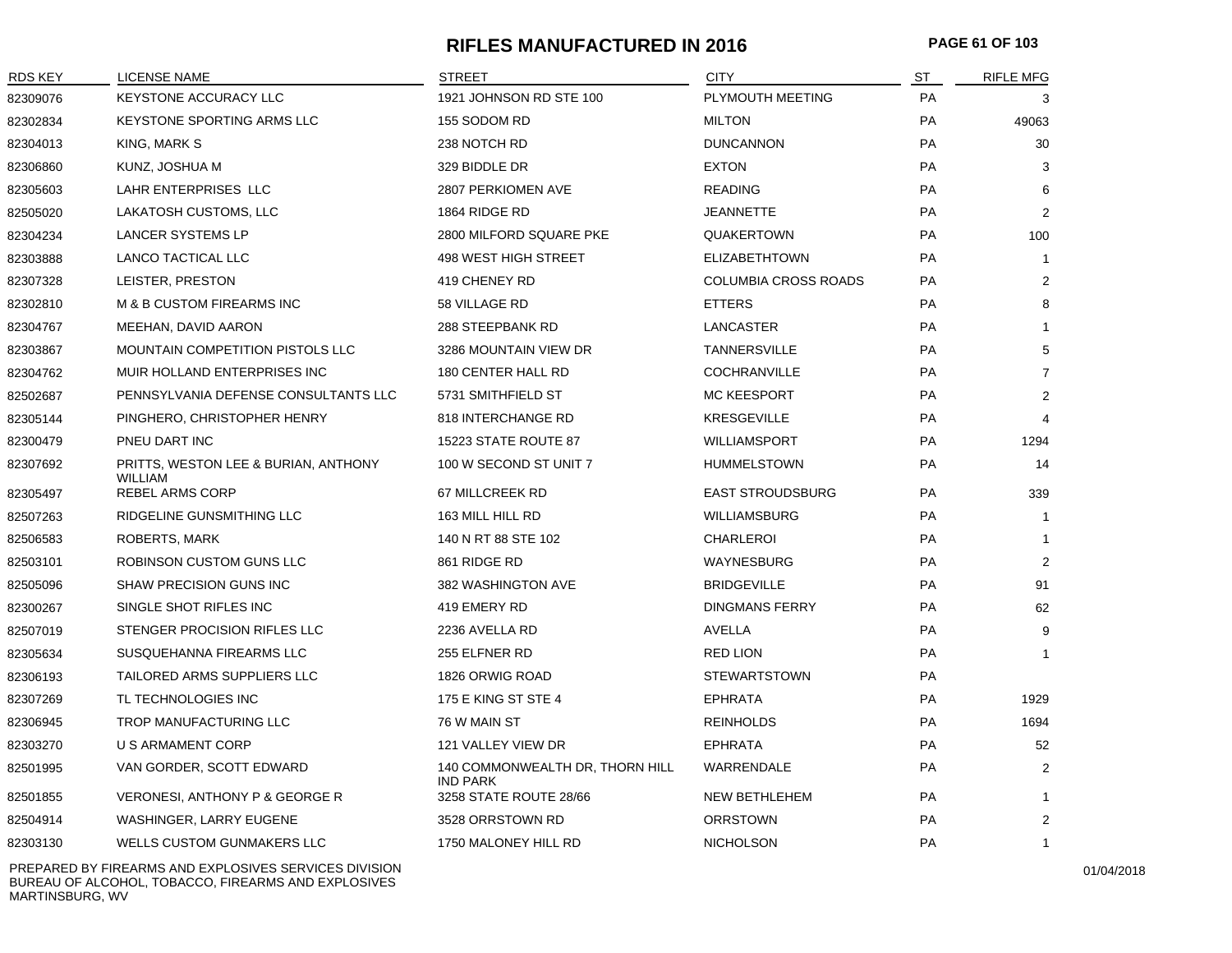# **RIFLES MANUFACTURED IN 2016 PAGE 62 OF 103**

| <b>RDS KEY</b> | <b>LICENSE NAME</b>                               | <b>STREET</b>                    | <b>CITY</b>             | ST                           | <b>RIFLE MFG</b> |
|----------------|---------------------------------------------------|----------------------------------|-------------------------|------------------------------|------------------|
| 82307684       | <b>XMAD ARMS INC</b>                              | 161 SHEPHERD LN                  | <b>SWIFTWATER</b>       | <b>PA</b>                    | 5                |
| 82307147       | YORK CITY PA LLC                                  | 322 INDUSTRIAL RD                | <b>GLEN ROCK</b>        | PA                           | 11               |
| 16600286       | SECURITY & DEFENSE INDUSTRY OF PUERTO<br>RICO LLC | CARIBE ALDA #1575                | <b>SAN JUAN</b>         | <b>PR</b>                    | 12               |
| 60500810       | OCEAN STATE GUNSMITHING, LLC                      | <b>28 CELESTIA AVE</b>           | <b>CRANSTON</b>         | R <sub>l</sub>               | $\overline{2}$   |
| 60500107       | TANURY INDUSTRIES, INC.                           | <b>6 NEW ENGLAND WAY</b>         | <b>LINCOLN</b>          | R <sub>l</sub>               | 299              |
| 15704502       | AMERICAN TACTICAL INC                             | 231 DEMING WAY                   | <b>SUMMERVILLE</b>      | SC                           | 55112            |
| 15705464       | BEDINGFIELD, JOHN W & WILLIAM W                   | 703 RED OAK RD                   | <b>BARNWELL</b>         | SC                           | 5                |
| 15703141       | BUCK RUN HUNTING LODGE LLC                        | 620 BENS ROAD                    | <b>ESTILL</b>           | SC                           | $\overline{7}$   |
| 15703200       | CAROLINA CUSTOM RIFLES LLC                        | 1162 CHINQUAPIN CHURCH RD        | <b>BATESBURG</b>        | SC                           | $\overline{7}$   |
| 15705323       | <b>CBC INDUSTRIES LLC</b>                         | 2460 REMOUNT RD STE 106          | <b>NORTH CHARLESTON</b> | SC                           | 10               |
| 15703422       | <b>CORMAC ENTERPRISES LLC</b>                     | 22 HOLBROOK DR                   | <b>BEAUFORT</b>         | SC                           | 61               |
| 15705439       | D & R GUNSMITHING & SALES LLC                     | 2837 UNIT E SOUTH LIVE OAK DRIVE | <b>MONCKS CORNER</b>    | SC                           | 11               |
| 15703590       | DANIEL DEFENSE INC                                | 58 FIREFLY DR                    | RIDGELAND               | SC                           | 49159            |
| 15705009       | DEFREEST, DORIS P AND PERKINSON, PATRICK K        | 13255 SC HWY 64                  | <b>BARNWELL</b>         | SC                           | $\overline{4}$   |
| 15705700       | DESTRUCTIVE DEVICES INDUSTRIES LLC                | 2121 OLD DUNBAR RD               | <b>WEST COLUMBIA</b>    | <b>SC</b>                    | 2761             |
| 15705275       | DOC'S TACTICAL WEAPONS SYSTEMS LLC                | 103 NORTH MAIN ST                | <b>BELTON</b>           | SC                           | 37               |
| 15702231       | <b>GORDON SPECIALTY ARMS LLC</b>                  | 2703-A OLD BUNCOME RD            | <b>GREENVILLE</b>       | <b>SC</b>                    | $\mathbf 1$      |
| 15705440       | <b>GUNN, JAMES VANE</b>                           | 3120 WACCAMAW BLVD               | <b>MYRTLE BEACH</b>     | SC                           | 12               |
| 15703889       | JACOB GREY FIREARMS LLC                           | <b>125A QUEEN PKWY</b>           | <b>WEST COLUMBIA</b>    | SC                           | 5                |
| 15701803       | <b>JARRETT RIFLES INC</b>                         | 383 BROWN RD                     | <b>JACKSON</b>          | SC                           | 68               |
| 15704654       | LEAD STAR ARMS LLC                                | <b>195-B FARMINGTON RD</b>       | <b>SUMMERVILLE</b>      | SC                           | 451              |
| 15702453       | LEXINGTON FIREARMS & GUN WORKS, LLC               | 106 HONEYBEE CT                  | <b>LEXINGTON</b>        | SC                           | $\overline{2}$   |
| 15705090       | LIGHTNING TACTICAL & TRAINING LLC                 | <b>172 HERITAGE PKWY</b>         | <b>BLUFFTON</b>         | SC                           | 3                |
| 15705387       | MAKE READY LLC                                    | 360 LITTLE ROCK RD               | ROCK HILL               | SC                           | $\overline{1}$   |
| 15705453       | MCCRADY, RANDALL EUGENE JR                        | 966 OLD FURNACE RD               | <b>BOILING SPRINGS</b>  | $\operatorname{\textsf{SC}}$ | 3                |
| 15703786       | NAP-TAC LLC                                       | 159 NEW OAK LANE                 | <b>MONCKS CORNER</b>    | SC                           | 3                |
| 15705563       | PALMETTO STATE ARMORY LLC                         | 366 E 5TH NORTH ST               | <b>SUMMERVILLE</b>      | SC                           | 311              |
| 15704905       | PALMETTO STATE ARMORY LLC                         | 3365 SOUTH MORGANS POINT RD      | <b>MOUNT PLEASANT</b>   | SC                           | 478              |
| 15702546       | PALMETTO STATE ARMORY, LLC                        | 2121 OLD DUNBAR RD               | <b>WEST COLUMBIA</b>    | SC                           | 10707            |
| 15702946       | PALMETTO STATE DEFENSE LLC                        | 555 E SUBER RD                   | GREER                   | SC                           | 41               |
| 15705032       | <b>PATRIOT WEAPONS SYSTEMS LLC</b>                | 2700 CROOKED STICK LANE          | <b>MOUNT PLEASANT</b>   | SC                           | 25               |
| 15704182       | <b>REBEL YELL ARMS LLC</b>                        | 166 DELLA LN                     | <b>DORCHESTER</b>       | SC                           | 14               |
| 15705175       | SECOND AMENDMENT WEAPONRY LLC                     | 549 LEESVILLE CHURCH RD          | <b>CLINTON</b>          | SC                           | 9                |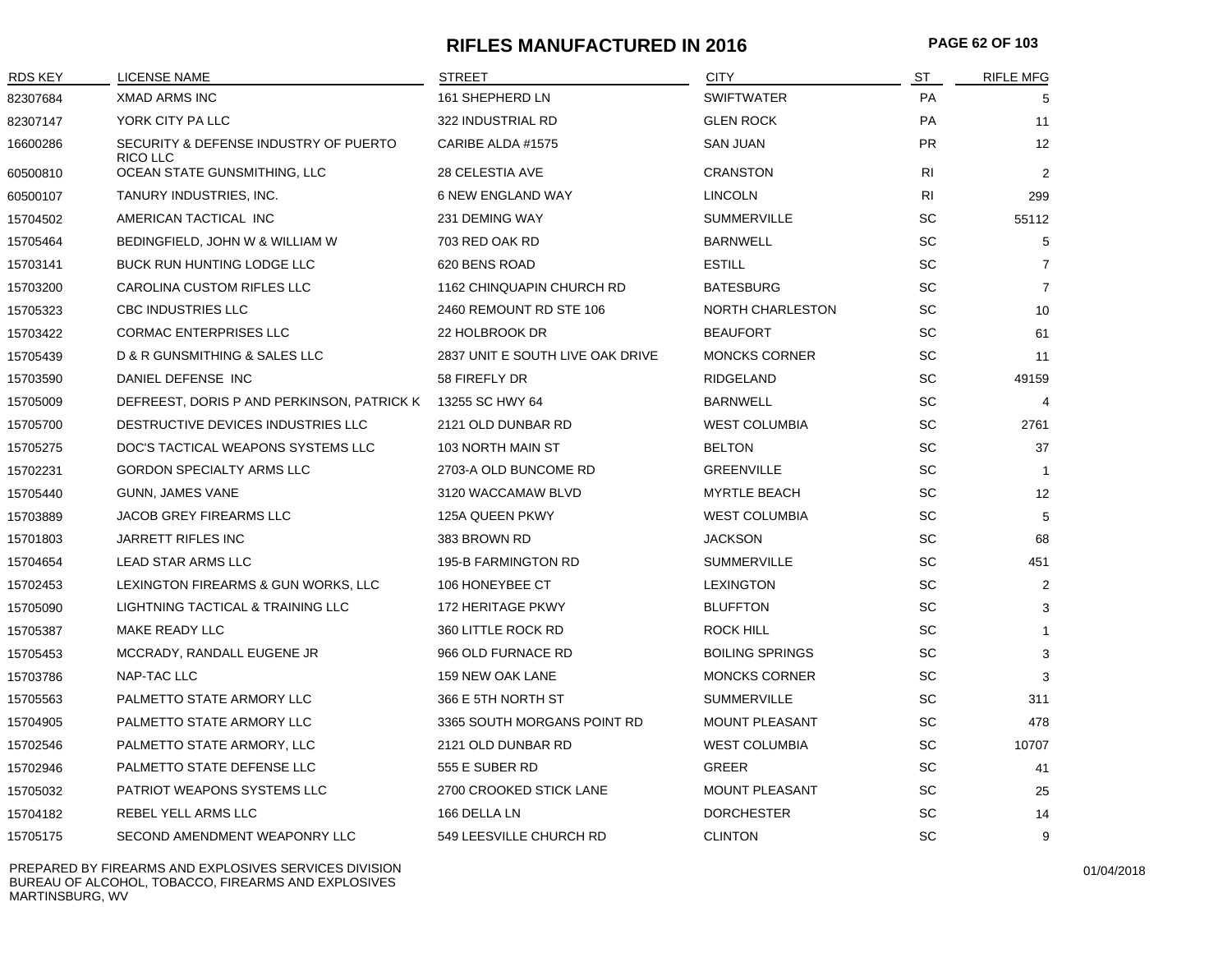# **RIFLES MANUFACTURED IN 2016 PAGE 63 OF 103**

| <b>RDS KEY</b> | LICENSE NAME                                   | <b>STREET</b>                   | <b>CITY</b>            | ST        | <b>RIFLE MFG</b> |
|----------------|------------------------------------------------|---------------------------------|------------------------|-----------|------------------|
| 15703868       | SPORTSMAN INC                                  | 247 HANDS MILL HWY              | <b>ROCK HILL</b>       | <b>SC</b> | 8                |
| 15704483       | TRI COUNTY SALES INC                           | 9881 OCEAN HWY                  | PAWLEYS ISLAND         | SC        | 11               |
| 15702747       | <b>WHEATON ARMS INC</b>                        | 133 KIOWA LN                    | <b>PIEDMONT</b>        | <b>SC</b> | 8                |
| 34601243       | AKERS, ROBERT WESLEY                           | 1350 NEVA WAY                   | RAPID CITY             | SD        | $\overline{2}$   |
| 34601260       | ALLIANCE CUSTOM ARMORY INC                     | <b>18 SOUTH BROADWAY STREET</b> | <b>COLUMBIA</b>        | <b>SD</b> | 33               |
| 34633475       | <b>H S PRECISION INC</b>                       | 1301 TURBINE DR                 | <b>RAPID CITY</b>      | SD        | 46               |
| 34601173       | <b>LAKORR LLC</b>                              | 24090 PINE GROVE RD             | <b>RAPID CITY</b>      | SD        | 2                |
| 34633933       | MAYER, LOUIS                                   | 422 N MAIN                      | <b>ISABEL</b>          | SD        | 8                |
| 34600878       | REMINGTON ARMS COMPANY LLC                     | 1310 INDUSTRY RD                | <b>STURGIS</b>         | SD        | 362              |
| 34600877       | REMINGTON ARMS COMPANY LLC                     | 1209 AND 1310 INDUSTRY RD       | <b>STURGIS</b>         | SD        | 184697           |
| 16236907       | BARRETT FIREARMS MFG INC                       | 5926 MILLER LANE                | <b>MURFREESBORO</b>    | TN        | 6576             |
| 16208373       | <b>BOOMSTICK BALLISTICS LLC</b>                | 102 SEMINOLE DR                 | <b>MARYVILLE</b>       | <b>TN</b> | 13               |
| 16209093       | <b>BULLDOG FIREARMS LLC</b>                    | 390 S WINGATE WAY               | <b>LENOIR CITY</b>     | TN        | 6                |
| 16206954       | CHANDLER HARDWOODS INC                         | 107 E 2ND ST                    | <b>SOUTH PITTSBURG</b> | TN        | 11               |
| 16208492       | CORLEY, JOSEPH D B                             | 302 TYREE SPRINGS RD            | WHITE HOUSE            | TN        | 23               |
| 16206692       | COW HOUSE ENTERPRISES LLC                      | 5520 STARKS RD                  | <b>CROSS PLAINS</b>    | TN        | 5                |
| 16206145       | CROSS MACHINE TOOL CO INC                      | 312 LAW COMMUNITY RD            | <b>LEXINGTON</b>       | <b>TN</b> | 19               |
| 16205316       | <b>CUSTOM DEFENSE LLC</b>                      | 308 SOUTH WATER AVE SUITE A     | <b>GALLATIN</b>        | <b>TN</b> | $\overline{7}$   |
| 16207156       | <b>CZECHPOINT INC</b>                          | 5005 CHAPMAN HWY SUITE B        | <b>KNOXVILLE</b>       | TN        | 470              |
| 16208304       | <b>ENCORE FURNITURE THRIFTS &amp; MORE LLC</b> | 1064 RIVERSIDE DRIVE            | <b>CLARKSVILLE</b>     | TN        | 57               |
| 16208337       | GLENN, DAVID M                                 | 530 CLOVERHILL LANE             | <b>LEBANON</b>         | <b>TN</b> | $\mathbf{1}$     |
| 16205051       | HANKES, BRET ARNOLD                            | 2400 SLAYDEN MARION RD          | <b>SLAYDEN</b>         | <b>TN</b> | 13               |
| 16208634       | HERITAGE CUSTOM ARMS, LLC                      | 15449 DAYTON PIKE STE 105       | <b>SALE CREEK</b>      | <b>TN</b> | 10               |
| 16204446       | <b>HEWITTS GUNSMITHING INC</b>                 | 1792 AUSTIN RD                  | LAFAYETTE              | TN        | $\mathbf{1}$     |
| 16209315       | <b>HILLBILLY FIREARMS INC</b>                  | 1117 RATTLESNAKE RD             | <b>MC MINNVILLE</b>    | TN        | 3                |
| 16205591       | HUSKEY, JOHN                                   | 217 W GRUNDY ST                 | TULLAHOMA              | TN        | 25               |
| 16204731       | <b>IRONWORKS MFG LLC</b>                       | 1812 NORTH BROAD ST STE 2       | <b>TAZEWELL</b>        | TN        | 9                |
| 16208892       | <b>JACKSON, KENNETH</b>                        | 3550 GROVE PARK DR              | <b>COLLEGE GROVE</b>   | TN        | 6                |
| 16201278       | LOWREY, EDWIN                                  | 698 SEVEN MILE RIDGE RD         | <b>INDIAN MOUND</b>    | TN        | 2                |
| 16203266       | MCGUIRE, JOHN B                                | 2973 SHELLFORD ROAD             | <b>MC MINNVILLE</b>    | TN        | 47               |
| 16208682       | NELSON, MICHAEL TRAVIS                         | 750 HAFNER RD                   | <b>CHARLOTTE</b>       | TN        | 9                |
| 16208009       | NICHOLS, KEITH K                               | 2002 BROOKSIDE LANE UNIT B      | <b>KINGSPORT</b>       | TN        | 3                |
| 16208449       | NORIEGA, GAETANO                               | 219 INDUSTRIAL RD SUITE B       | <b>CLARKSVILLE</b>     | TN        | 6                |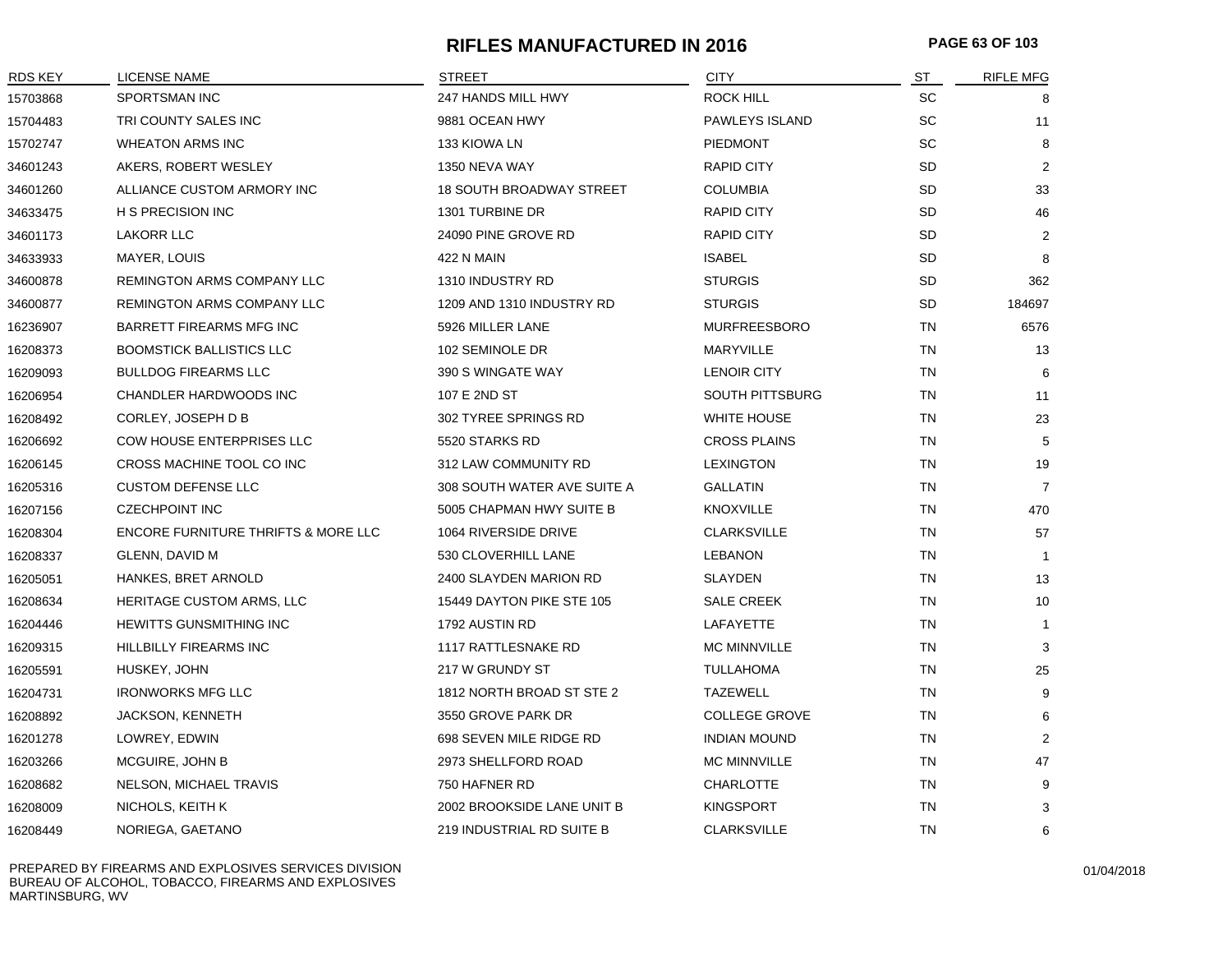## **RIFLES MANUFACTURED IN 2016 PAGE 64 OF 103**

| <b>RDS KEY</b> | LICENSE NAME                    | <b>STREET</b>                | <b>CITY</b>            | ST        | <b>RIFLE MFG</b> |
|----------------|---------------------------------|------------------------------|------------------------|-----------|------------------|
| 16209193       | PRECISION ARMS OF TENNESSEE LLC | 115 ISLAND RD                | <b>JACKSBORO</b>       | <b>TN</b> | 3                |
| 16205304       | RIEHL, MARK EDWARD              | 2012 W STATE ST              | <b>BRISTOL</b>         | <b>TN</b> | $\overline{4}$   |
| 16206717       | SMITH CUSTOM SALES INC, SCS INC | 910 ANTIOCH RD               | <b>JOHNSON CITY</b>    | TN        | $\mathbf{1}$     |
| 16207535       | SOUTHERN ENTERPRISES LLC        | 8463 CROCKETT RD             | <b>CHRISTIANA</b>      | TN        | $\overline{4}$   |
| 16207129       | TENNESSEE ARMS COMPANY LLC      | 517 LAKE ROAD                | <b>DYERSBURG</b>       | TN        | 125              |
| 16208127       | THE TACTICAL EDGE LLC           | 1925 FT CAMPBELL BLVD UNIT C | <b>CLARKSVILLE</b>     | <b>TN</b> | 197              |
| 16208955       | THOMAS, ETHAN AUGUST            | 2210 FAIRFAX DRIVE           | <b>CLARKSVILLE</b>     | <b>TN</b> | 23               |
| 16208855       | <b>ULTIMATE ARMS LLC</b>        | 308B SOUTH WATER AVE         | <b>GALLATIN</b>        | <b>TN</b> | 2                |
| 16209127       | VISIONARY FABRICATION LLC       | 3081 HORSESHOE BEND LN       | <b>KNOXVILLE</b>       | TN        | 255              |
| 16206220       | WILLYERD, JACK E AND ERIC J     | 4820 OLD HWY 48              | <b>CUNNINGHAM</b>      | <b>TN</b> | $\overline{7}$   |
| 57507990       | 2A FREEDOM COMPANY LLC          | 4888 KENNEDALE NEW HOPE RD   | FORT WORTH             | <b>TX</b> | $\overline{2}$   |
| 57510073       | 4W INC                          | 3403 SW 6TH AVE              | AMARILLO               | <b>TX</b> | 5                |
| 57509545       | 5 TOES CUSTOM LLC               | 1266 FM 407 STE A            | <b>NORTHLAKE</b>       | TX        | 26               |
| 57602759       | A M ROBERTS LLC                 | 19515 WIED RD SUITE D        | <b>SPRING</b>          | TX        | 41               |
| 57503538       | AAA CLASICS OF AMERICA LLC      | 12390 RENDON RD              | <b>BURLESON</b>        | <b>TX</b> | 50               |
| 57511374       | ADAPTIVE DEFENSE SOLUTIONS INC  | 2215 FM 920                  | <b>WEATHERFORD</b>     | TX        | 8                |
| 57510898       | AKIN, ERIC ROSS                 | <b>1406 RUTH DR</b>          | <b>LONGVIEW</b>        | <b>TX</b> | 2                |
| 57510030       | ALAMO PRECISION RIFLES LLC      | 1501 B W HURST BLVD          | <b>HURST</b>           | <b>TX</b> | 24               |
| 57509835       | ALANZIA LLC                     | 712 LATHROP ST               | LANTANA                | TX        | 5                |
| 57509086       | AMERICAN ARMAMENT COMPANY LLC   | 2700 TEXOMA PARKWAY STE A    | <b>SHERMAN</b>         | <b>TX</b> | 14               |
| 57510105       | AMMO BIZ LLC                    | 13987 STATE HWY 121          | <b>TRENTON</b>         | TX        | 28               |
| 57404880       | ANTUNEZ, CARLOS                 | 12940 FALLEN HERO LN         | EL PASO                | <b>TX</b> |                  |
| 57407398       | ARCHER MFG INC                  | 520 CR 108 UNIT 5            | <b>HUTTO</b>           | <b>TX</b> | 14               |
| 57406070       | ARMADILLO ARMORY LLC            | 11411 RENDEZVOUS DR #200A    | <b>SAN ANTONIO</b>     | TX        | 2                |
| 57407660       | ATX ARMORY LLC                  | <b>12119 ROXIE DR</b>        | <b>AUSTIN</b>          | TX        | 101              |
| 57401497       | AUSTIN PRECISION PRODUCTS INC   | 850 CR 177                   | LEANDER                | TX        | 1908             |
| 57605057       | AUTONOMOUS ARMORY LLC           | 3750 FM 1488 STE D 102       | THE WOODLANDS          | <b>TX</b> | -1               |
| 57509216       | AVILA, EDWARD & JUAN C          | 901 VZ CR 3215               | <b>WILLS POINT</b>     | <b>TX</b> | 42               |
| 57509557       | <b>BECK DEFENSE LLC</b>         | 168 CR 3672                  | <b>SPRINGTOWN</b>      | <b>TX</b> | 14               |
| 57454185       | BILL WISEMAN & CO, INC          | 18456 ST HWY 6 S             | <b>COLLEGE STATION</b> | <b>TX</b> | 9                |
| 57512223       | <b>BLACK FLAG UNITED LLC</b>    | 1724 S HWY 287               | <b>CORSICANA</b>       | TX        | 2                |
| 57509972       | <b>BLACK HOG RIFLE COMPANY</b>  | 1309 BEN RICHEY DR           | ABILENE                | TX        | 6                |
| 57511900       | <b>BLACK RIFLE CUSTOMS LLC</b>  | 574 CR 1362                  | <b>GARRISON</b>        | <b>TX</b> | 10               |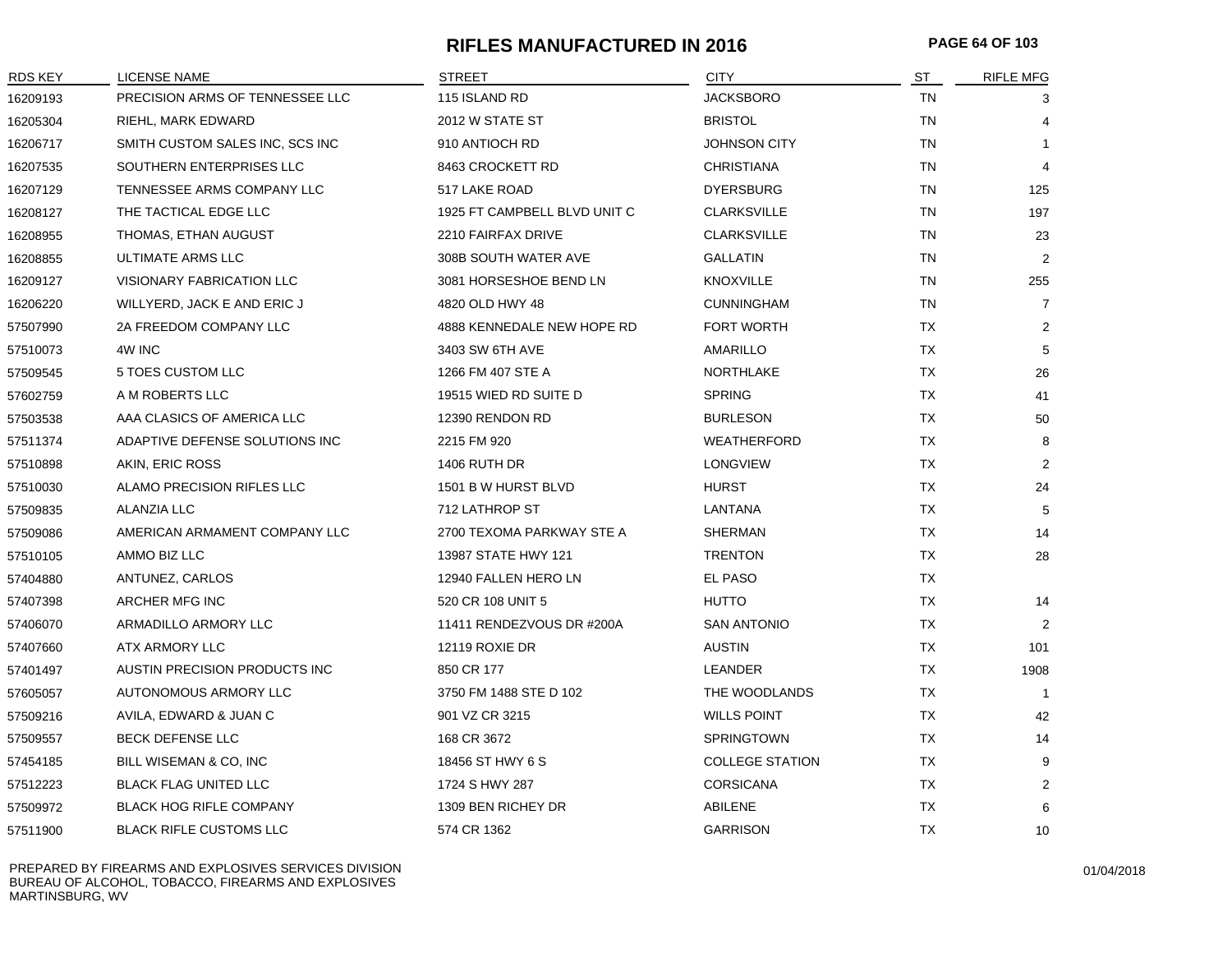# **RIFLES MANUFACTURED IN 2016 PAGE 65 OF 103**

| <b>RDS KEY</b> | LICENSE NAME                                             | <b>STREET</b>            | <b>CITY</b>              | ST        | <b>RIFLE MFG</b> |
|----------------|----------------------------------------------------------|--------------------------|--------------------------|-----------|------------------|
| 57509495       | BLEDSOE FIREARMS GROUP LLC                               | 8606 KELLY LN            | <b>ALVARADO</b>          | TX        |                  |
| 57509671       | BLINK DESIGN & MANUFACTURING LLC                         | 4096 FM 1565             | <b>CADDO MILLS</b>       | TX        | 11               |
| 57600679       | BODINE, WILLIAM ETCYL                                    | 1305 EVERGLADE           | <b>PASADENA</b>          | TX        | 5                |
| 57407313       | BOEDEKER BROTHERS LLC                                    | 1711 N AVE E             | <b>SHINER</b>            | TX        | $\overline{2}$   |
| 57604153       | <b>BOOMER PRECISION LLC</b>                              | 25003 PITKIN RD STE A500 | <b>SPRING</b>            | <b>TX</b> |                  |
| 57510548       | <b>BOOMTECH DEFENSE LLC</b>                              | 621 E FM 1151            | AMARILLO                 | <b>TX</b> |                  |
| 57504967       | BRADY, ANDREW SCOTT                                      | 6207 RENWOOD DR          | <b>FORT WORTH</b>        | <b>TX</b> | 10               |
| 57512011       | BRINKMANN, EDWARD WILLIAM & FRISBIE, MICAH<br><b>LEE</b> | 1337 BROADMOOR ST        | AMARILLO                 | ТX        | 63               |
| 57512398       | BRYANT CUSTOM LLC                                        | 7761 FM 592              | <b>WHEELER</b>           | <b>TX</b> | $\mathbf{1}$     |
| 57605428       | BULLETS, BLADES & CONCEALMENT LLC                        | 111 I-45 SOUTH STE G-2   | <b>HUNTSVILLE</b>        | TX        | 25               |
| 57407314       | CACTUS WEAPONS SYSTEMS INC                               | 109 PIERCE ST            | DEL RIO                  | TX        | 12               |
| 57512512       | CARROLL, DANIEL PATRICK                                  | 738 FECHTLER RD          | <b>NOCONA</b>            | <b>TX</b> | 2                |
| 57604946       | CARTWRIGHT & MCCAIN LLC                                  | 7730 S TWIN CITY HWY     | PORT ARTHUR              | <b>TX</b> | 50               |
| 57511249       | CHARLIE SQUAD FIREARMS LLC                               | 10055 MANOR WAY          | <b>FORNEY</b>            | <b>TX</b> | 18               |
| 57508766       | CHAZKAT LLC                                              | 820 INDUSTRIAL LOOP      | <b>BRECKENRIDGE</b>      | TX        | 40892            |
| 57505982       | CHICADEE ENTERPRISES INC                                 | 321 WEST INTERSTATE 20   | <b>WEATHERFORD</b>       | TX        | $\overline{2}$   |
| 57504303       | CLARK, KENNETH TRACY & SIDLEY, MATTHEW S                 | 1003 WEST MAIN ST        | CARROLLTON               | <b>TX</b> |                  |
| 57512320       | <b>CPR MANUFACTURING LLC</b>                             | 2300 B MCGARITY LN       | <b>LUCAS</b>             | <b>TX</b> |                  |
| 57407168       | <b>CRUSADER WEAPONRY LLC</b>                             | 210 VAL VERDE            | <b>NEW BRAUNFELS</b>     | TX        | -1               |
| 57407994       | <b>CUSTOM DEFENSE FIREARMS LLC</b>                       | 1911 E RANCIER AVE       | <b>KILLEEN</b>           | TX        | 13               |
| 57603079       | <b>CUSTOM DESIGNED COMPUTERS LLC</b>                     | 6415 FM 2920 STE 6415    | <b>SPRING</b>            | TX        | 354              |
| 57403624       | D. GEORGE REFINISHING, INC.                              | 4202 SANTIAGO STREET #5  | <b>AUSTIN</b>            | <b>TX</b> | 9                |
| 57508352       | DANIELSON, MITCHELL JAY BYRON                            | 168 CR3672               | <b>SPRINGTOWN</b>        | <b>TX</b> | 3                |
| 57406273       | DAREING, ROBERT BRUCE                                    | 10775 LANDFILL RD        | <b>HOLLAND</b>           | TX        | 16               |
| 57511011       | DARTER, DAVID KENT                                       | 9008 WILLIS RD           | <b>CASHION COMMUNITY</b> | TX        | 3                |
| 57403973       | DAVID WHITING                                            | 2843 HAYDEN RANCH RD     | <b>FREDERICKSBURG</b>    | TX        | 22               |
| 57502360       | DAVIS, JEFFREY S                                         | 8026 CTY RD 146          | <b>KAUFMAN</b>           | TX        | $\mathbf{1}$     |
| 57504463       | DEROUEN, ERROL PATRICK                                   | 16745 FM 1716 EAST       | <b>HENDERSON</b>         | <b>TX</b> |                  |
| 57604963       | DESIGNATED FIREARMS LLC                                  | 5603 FIFFTH ST           | <b>DANBURY</b>           | TX        | 1                |
| 57403825       | DUKE, SAM BLALOCK                                        | 6720 N LITTLE CREEK RD   | <b>UTOPIA</b>            | TX        | $\overline{2}$   |
| 57406445       | DURY'S GUN SHOP INC                                      | 819 HOT WELLS BLVD       | <b>SAN ANTONIO</b>       | ТX        | $\overline{7}$   |
| 57507610       | EAST TEXAS ARMORY LLC                                    | 271 CR 2430              | <b>MINEOLA</b>           | <b>TX</b> | 24               |
| 57511503       | EAST TEXAS MACHINING MANUFACTURING LLC                   | 605 PINEDALE AVE         | <b>HENDERSON</b>         | <b>TX</b> | 8                |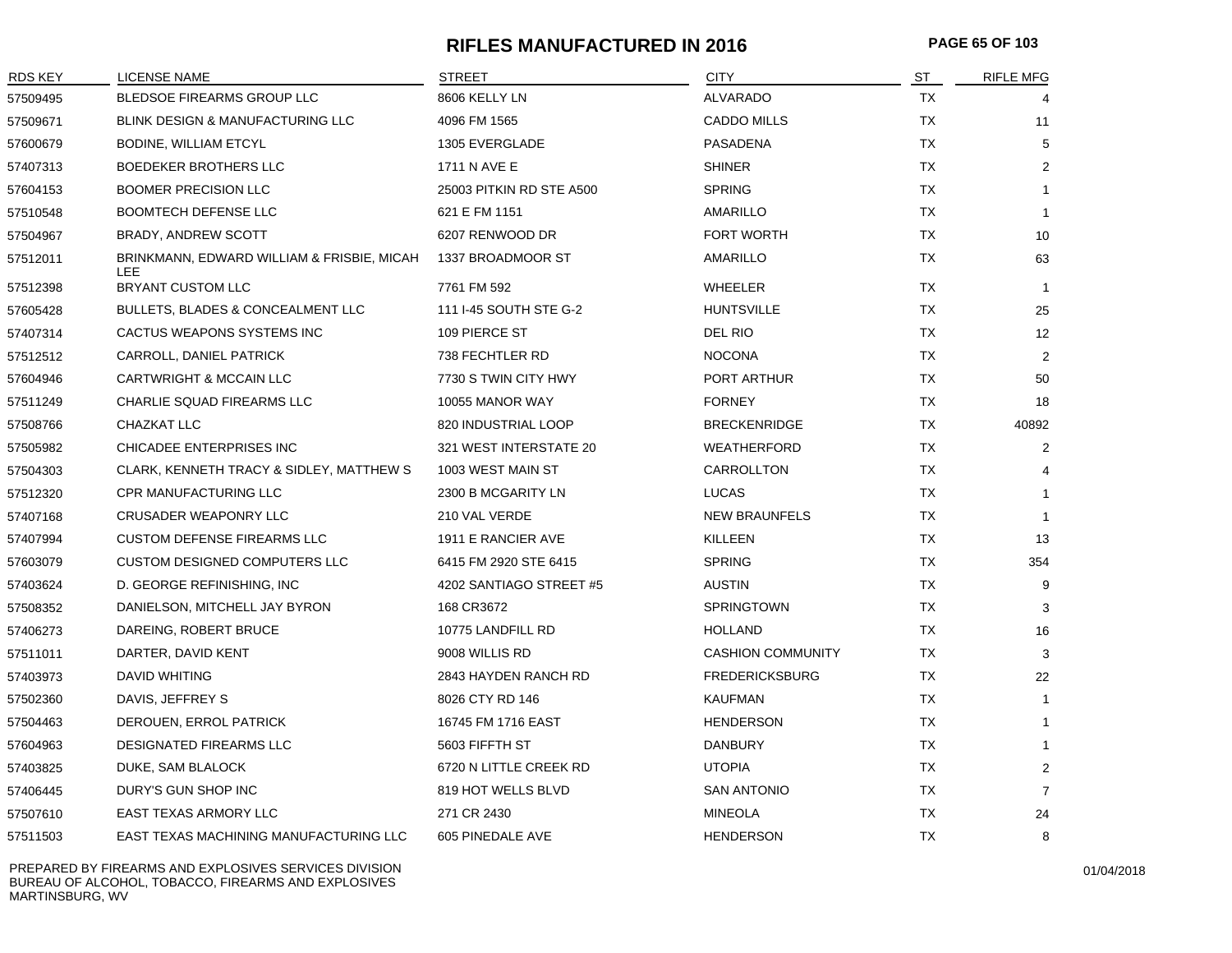# **RIFLES MANUFACTURED IN 2016 PAGE 66 OF 103**

| RDS KEY  | <b>LICENSE NAME</b>                 | <b>STREET</b>           | <b>CITY</b>           | ST        | <b>RIFLE MFG</b> |
|----------|-------------------------------------|-------------------------|-----------------------|-----------|------------------|
| 57602760 | EISEMAN, BARNEY A                   | 7502 BRYAN LANE         | <b>MONTGOMERY</b>     | <b>TX</b> | 2                |
| 57604669 | <b>EMPTY SHELL LLC</b>              | 17711 WEST STRACK DRIVE | <b>SPRING</b>         | <b>TX</b> | $\overline{2}$   |
| 57510959 | ENR ENTERPRISES LLC                 | 1907 AMESBURY CT        | <b>SOUTHLAKE</b>      | <b>TX</b> | $\overline{7}$   |
| 57602230 | <b>ESG GUNWORKS LLC</b>             | 3000 N MAIN #3B         | <b>BAYTOWN</b>        | <b>TX</b> | 13               |
| 57604022 | <b>F-1 FIREARMS LLC</b>             | 5045 FM 2920 RD         | <b>SPRING</b>         | <b>TX</b> | 641              |
| 57511416 | <b>FAILURE DRILL LLC</b>            | 115 E GREENFIELD DR     | <b>WAKE VILLAGE</b>   | TX        | 14               |
| 57406634 | <b>FALLING SKIES CORP</b>           | 2390 FM2001 UNIT A      | <b>BUDA</b>           | <b>TX</b> | 3                |
| 57605062 | <b>G2 PRECISION LLC</b>             | 22075 ADAMS ST          | <b>PORTER</b>         | TX        | 11               |
| 57509684 | <b>GARDNER, KEVIN P</b>             | 2683 BALL RD            | <b>WHITEWRIGHT</b>    | <b>TX</b> | 6                |
| 57511189 | GENERAL ELECTRODYNAMICS CORPORATION | 8000 CALENDER RD        | ARLINGTON             | TX        | 6                |
| 57601816 | HACKETT, RICHARD                    | 11778 CLINT PARKER RD   | <b>CONROE</b>         | TX        | 13               |
| 57511113 | HARDESTY, JEFFERY L                 | 656 CR 8201             | <b>NACOGDOCHES</b>    | TX        | 10               |
| 57505250 | HEINKEL, JASON                      | 429 CR 427              | <b>TENAHA</b>         | TX        | 5                |
| 57405968 | HELOTES TACTICAL FIREARMS LLC       | 14546 OLD BANDERA RD    | <b>HELOTES</b>        | TX        | 33               |
| 57401043 | HILL COUNTRY RIFLE COMPANY INC      | 5726 & 5726B SAFARI DR  | <b>NEW BRAUNFELS</b>  | TX        | 117              |
| 57603658 | HILLIN, JAMES LAKE                  | 11911 KATY FREEWAY      | <b>HOUSTON</b>        | TX        | 32               |
| 57406249 | HODGE DEFENSE SYSTEMS INC           | 330 MELROSE PLACE #1    | <b>SAN ANTONIO</b>    | TX        | 42               |
| 57512044 | HUCKLEBERRY ARMS LLC                | 181 COUNTY ROAD 8201    | <b>NACOGDOCHES</b>    | TX        | $\mathbf{1}$     |
| 57510646 | INTEGRATED ARMS & AMMUNITION LLC    | 2246 CR 4120            | <b>JACKSONVILLE</b>   | <b>TX</b> | $\mathbf{1}$     |
| 57404897 | <b>JEP FIREARMS LLC</b>             | 330 NATIVE OAKS         | <b>AXTELL</b>         | TX        | 3                |
| 57507579 | <b>KAMMLER WORKS LLC</b>            | 11172 FM 1650           | <b>GILMER</b>         | TX        | 5                |
| 57601289 | <b>KENCO ARMS LLC</b>               | 610 DE LA GARZA         | <b>WILLIS</b>         | TX        |                  |
| 57602714 | <b>KRAZ ARMS INC</b>                | 501 N RICHEY            | PASADENA              | TX        | 3                |
| 57406688 | L C OUTDOORS LLC                    | 1581 EAST MAIN STREET   | <b>FREDERICKSBURG</b> | TX        | $\mathbf{1}$     |
| 57509917 | LADD, BOBBY F & SIMPSON, SANDRA E   | 650 COX RD              | <b>LUFKIN</b>         | TX        | 20               |
| 57405587 | LAMBERT, BRIAN J & RACHEL L         | 5130 SHAW RD            | <b>TEMPLE</b>         | TX        | 3                |
| 57511911 | LAMOTTE, JOSEPH THOMAS              | 507 WEST PASCHAL        | <b>TROUP</b>          | <b>TX</b> | 3                |
| 57511388 | LANTAC USA LLC                      | 1300 FORUM WAY STE B    | <b>FORT WORTH</b>     | TX        | 175              |
| 57542125 | LAU, MICHAEL RICHARD                | 34280 N STATE HWY 108   | <b>MINGUS</b>         | <b>TX</b> | 10               |
| 57507799 | LIGHTNING DEFENSE LLC               | 4424 SMILING HILLS CT   | <b>CLEBURNE</b>       | TX        | 47               |
| 57605287 | LINDLEY INDUSTRIES LLC              | 635 9TH ST              | <b>DICKINSON</b>      | TX        | 25               |
| 57603680 | LOCKED AND LOADED ARMS INC          | 2113 BAYPORT BLVD       | <b>SEABROOK</b>       | <b>TX</b> | 43               |
| 57507020 | M COOPER ENTERPRISES LLC            | 4121 HEARTHLIGHT CT     | <b>PLANO</b>          | <b>TX</b> | 5                |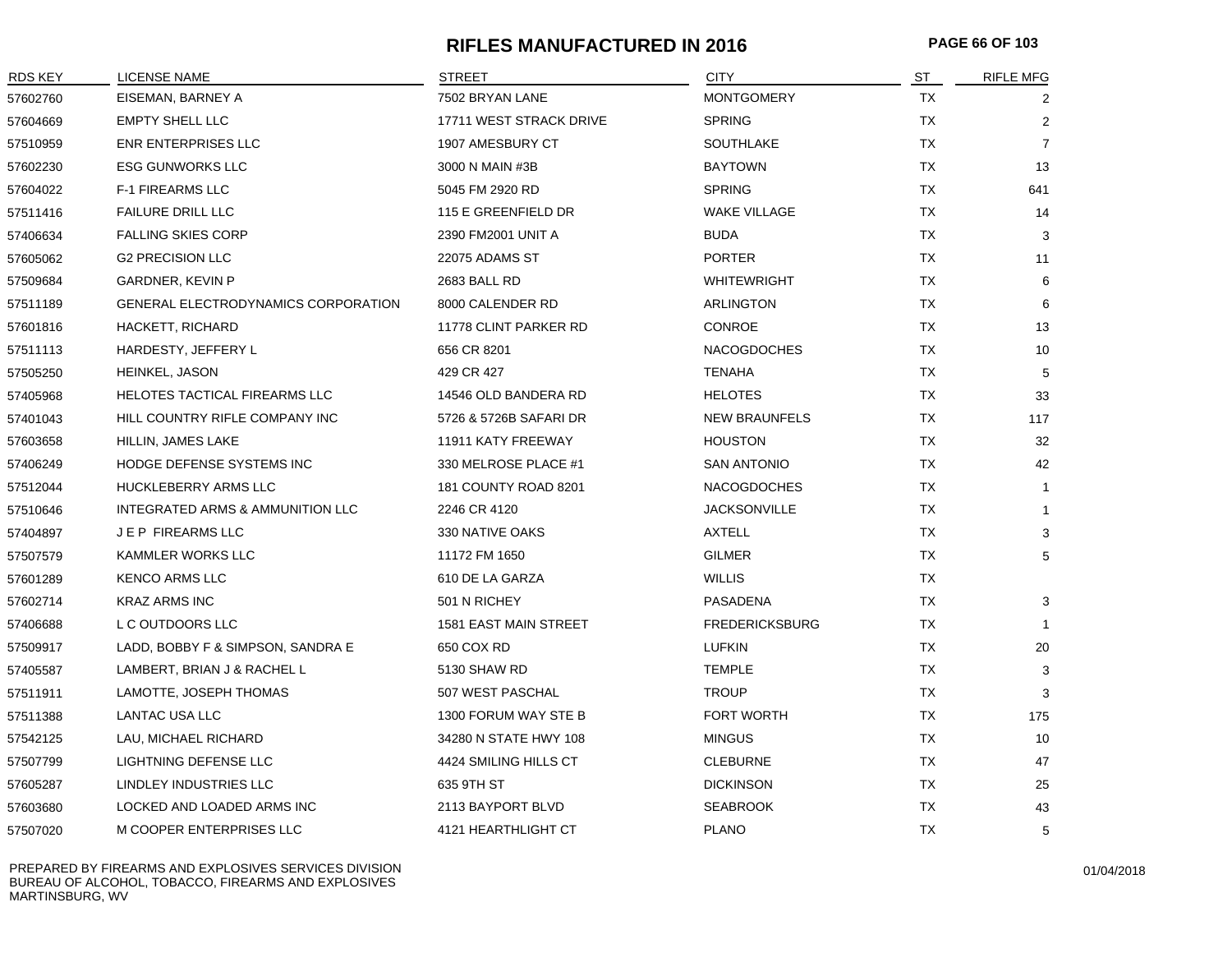# **RIFLES MANUFACTURED IN 2016 PAGE 67 OF 103**

| RDS KEY  | LICENSE NAME                                                               | <b>STREET</b>                      | <b>CITY</b>            | <u>ST</u> | <b>RIFLE MFG</b>  |
|----------|----------------------------------------------------------------------------|------------------------------------|------------------------|-----------|-------------------|
| 57407775 | MANSFIELD, BRUCE EDWARD                                                    | 1203 HWY 71 W                      | <b>BASTROP</b>         | <b>TX</b> | 5                 |
| 57605160 | <b>MATTHEWS, CHRISTOPHER EARL</b>                                          | 5407 LOUETTA RD SUITE H            | <b>SPRING</b>          | TX        | $\overline{7}$    |
| 57434208 | MAVERICK ARMS, INC                                                         | 1001 INDUSTRIAL BLVD               | <b>EAGLE PASS</b>      | <b>TX</b> | 121611            |
| 57510232 | MCENROE SOLUTIONS LLC                                                      | 1505 PRECISION DR                  | <b>PLANO</b>           | TX        | $\overline{1}$    |
| 57602488 | MG ARMS, INC                                                               | 6030 TREASCHWIG                    | <b>SPRING</b>          | TX        | 50                |
| 57505438 | MILLER, MARK EVAN AND MISTY DAWN                                           | 8520 SHADY SHORE DR                | <b>FRISCO</b>          | TX        | 12                |
| 57507856 | MIRAGE ULR LLC                                                             | <b>1520 SOUTHEAST PKWY</b>         | <b>AZLE</b>            | <b>TX</b> | 4                 |
| 57604633 | MOLON LABE FIREARMS LLC                                                    | 20535 W LAKE HOUSTON PKWY STE C108 | <b>HUMBLE</b>          | <b>TX</b> | $\overline{4}$    |
| 57408063 | NICHOLS GUNS INC                                                           | 10517 LEOPARD                      | <b>CORPUS CHRISTI</b>  | TX        | 19                |
| 57407995 | OPERATOR OUTPOST LLC                                                       | 7240 HWY 281 N                     | <b>SPRING BRANCH</b>   | TX        | 8                 |
| 57604853 | ORR TACTICAL LLC                                                           | 8455 MAIN ST                       | NEEDVILLE              | TX        | 11                |
| 57404504 | OZIMEK, GREGORY G                                                          | 15561 BUCKWHEAT ST                 | EL PASO                | TX        | $\mathbf{1}$      |
| 57511552 | PL BENNETT ENTERPRISE & INVESTMENT FUND A 15732 S STATE HIGHWAY 121<br>INC |                                    | <b>TRENTON</b>         | TX        | 12                |
| 57602958 | <b>PATRIOT DEFENSE LLC</b>                                                 | 424 ANDERS LN                      | <b>KEMAH</b>           | TX        | 14                |
| 57406438 | PAYETTE MFR LLC                                                            | 9814 MISTY PLAIN DR                | <b>SAN ANTONIO</b>     | <b>TX</b> | 18                |
| 57407268 | PEINE CUSTOM FIREARMS INC                                                  | 2379 COUNTY ROAD 4390              | <b>KEMPNER</b>         | TX        | $\overline{2}$    |
| 57511554 | PEPPLER, BRUCE & ELLIOTT, KEVIN                                            | 8177 E FM 273                      | <b>IVANHOE</b>         | TX        | 3                 |
| 57408287 | PIONEER FIREARM ACCESSORIES LLC                                            | 4616 MARISSA DRIVE                 | EL PASO                | TX        | 3                 |
| 57605138 | PITCHFORD CUSTOM GUNWORKS, LLC                                             | 28703 MARGERSTADT                  | WALLER                 | TX        | $\overline{7}$    |
| 57605072 | PJ CONSOLIDATED LLC                                                        | 4605 B FT CROCKETT BLVD            | <b>GALVESTON</b>       | TX        | 13                |
| 57405204 | POLLOK, TRAVIS                                                             | 17363 N FM 81                      | <b>HOBSON</b>          | <b>TX</b> | $12 \overline{ }$ |
| 57602655 | POWERS METAL WORKS LLC                                                     | 10827 CLUBHOUSE CIR                | <b>MAGNOLIA</b>        | TX        | $\overline{7}$    |
| 57406604 | PRECISION MATTERS LLC                                                      | 2565 CR 617                        | <b>HAMILTON</b>        | TX        | 1                 |
| 57605253 | PRIDE ARMS GUNS & AMMO LLC                                                 | 15048 HWY 6                        | <b>ROSHARON</b>        | TX        | 8                 |
| 57512138 | PROMETHEUS ARMS LLC                                                        | 22 SPRING OAKS RD                  | <b>BURLESON</b>        | TX        | 14                |
| 57603438 | RADICAL FIREARMS LLC                                                       | 4413 BLUEBONNET STE 8              | <b>STAFFORD</b>        | TX        | 12768             |
| 57406569 | <b>RATLIFF TRADITIONS LLC</b>                                              | 108 MORGANS LANE                   | <b>COLLEGE STATION</b> | TX        | 47                |
| 57408651 | REIDENBACH, JACOB WILLIAM                                                  | 529 HAPPY HOLLOW RD                | <b>BRENHAM</b>         | TX        | 2                 |
| 57509281 | RH LLC                                                                     | 4385 SHERWOOD WAY                  | <b>SAN ANGELO</b>      | TX        | 5                 |
| 57503567 | RIDDLE, GROVER GLEN                                                        | 7749 COUNTY ROAD 409               | <b>GRANDVIEW</b>       | TX        |                   |
| 57403767 | RIDLEHUBER, JOHN DREHER III                                                | 156 CR 305                         | LOTT                   | TX        |                   |
| 57511550 | RIGHTEOUS WRATH ARMS LLC                                                   | 8701 CANYON CREST RD               | <b>FORT WORTH</b>      | <b>TX</b> | 1                 |
| 57504587 | RINGE, LOUIS J                                                             | 113 S FORK DR                      | <b>HUDSON OAKS</b>     | <b>TX</b> | 5                 |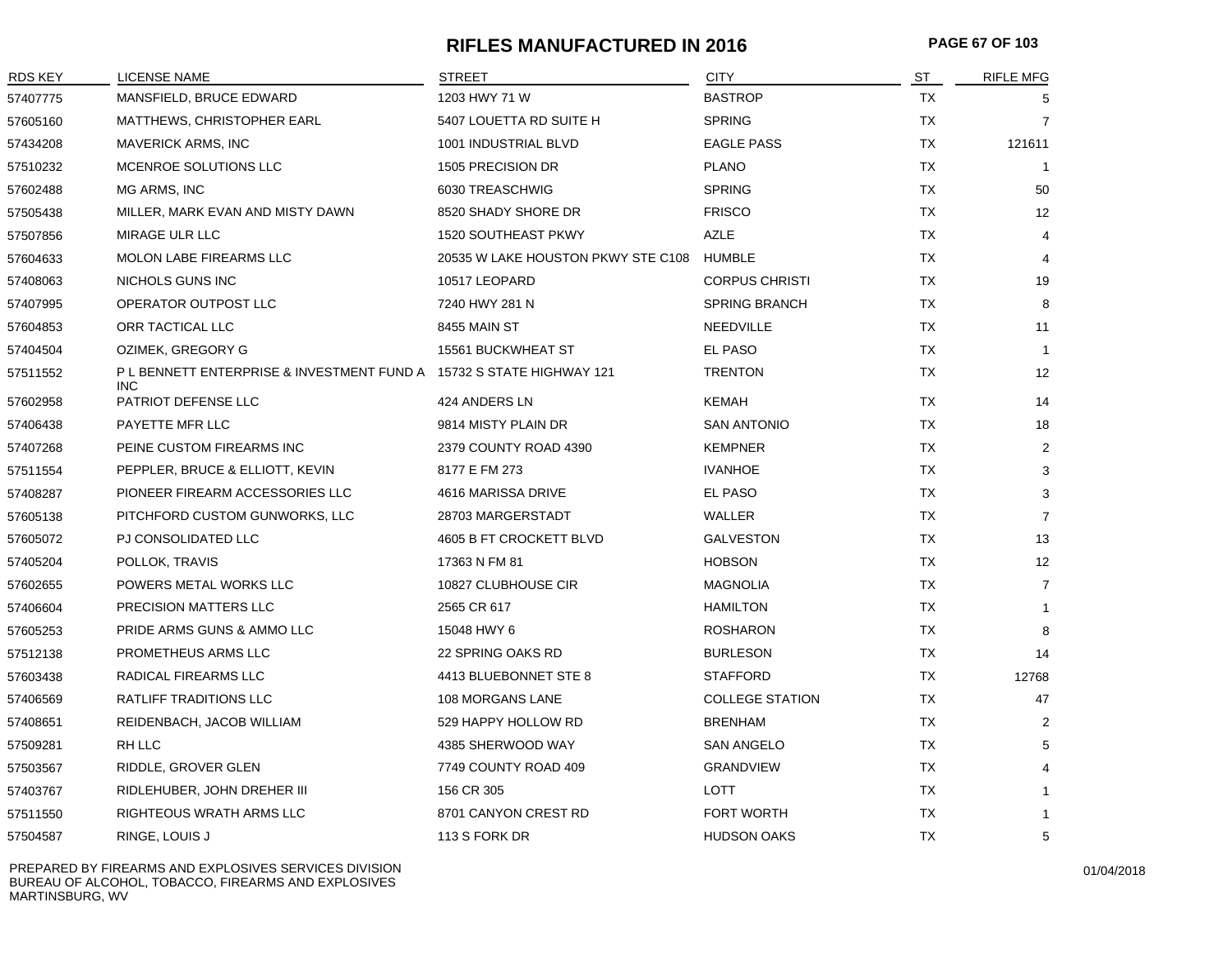## **RIFLES MANUFACTURED IN 2016 PAGE 68 OF 103**

| RDS KEY  | <b>LICENSE NAME</b>                  | <b>STREET</b>                    | <b>CITY</b>        | ST        | <b>RIFLE MFG</b> |
|----------|--------------------------------------|----------------------------------|--------------------|-----------|------------------|
| 57501654 | RODGERS, JIMMY E & RODGERS, TERESE B | 21852 FM 449 SUITE A             | <b>LONGVIEW</b>    | <b>TX</b> | 3                |
| 57510830 | ROWLAND FIREARMS LLC                 | 1376 COUNTY RD 4165              | <b>QUITMAN</b>     | <b>TX</b> | 37               |
| 57511407 | <b>RUNNER RUNNER INC</b>             | 2001 CENTRAL CIRCLE STE 100      | <b>MCKINNEY</b>    | TX        | 41               |
| 57407150 | S O L GUN WORKS LLC                  | 3822 PLEASANTON RD               | <b>SAN ANTONIO</b> | TX        | 130              |
| 57408793 | SALTER, THOMAS RUSSELL               | 1009 BLACK DIAMOND CT            | PORTLAND           | TX        | $\overline{1}$   |
| 57406578 | <b>SERENITY ARMS LLC</b>             | 2858 CEDAR HOLLOW RD             | <b>GEORGETOWN</b>  | TX        |                  |
| 57406541 | SHURLEY BROTHERS LLC                 | 11210 W HWY 290 SUITE A-150      | <b>AUSTIN</b>      | TX        | 37               |
| 57604823 | SILENT CREEK ENTERPRISES LLC         | 2311 MCKEEVER RD                 | <b>ROSHARON</b>    | TX        | $\overline{2}$   |
| 57511578 | SKUNK CREEK PRECISION LLC            | 16256 COUNTY ROAD U              | <b>LIPSCOMB</b>    | TX        | $\overline{1}$   |
| 57503222 | SMITH, RICKY G                       | 1033 CR 4380                     | <b>DECATUR</b>     | TX        | 120              |
| 57603235 | SOUTHERN ARMS AND MFG LLC            | 14395 FM 365                     | <b>BEAUMONT</b>    | TX        | 9                |
| 57504438 | SOUTHWESTERN FIREARMS INC            | 5840 E US HWY 287                | <b>MIDLOTHIAN</b>  | TX        | 47               |
| 57512283 | SPENT BRASS ENTERPRISES              | 3201 W AIRPORT FREEWAY SUITE 109 | <b>IRVING</b>      | <b>TX</b> | -1               |
| 57407799 | SPORTSMAN'S ELITE LLC                | 4520 DONIPHAN DR                 | EL PASO            | TX        | 11               |
| 57506393 | STAY SAFE LLC                        | 211 A S CROCKETT ST              | AMARILLO           | TX        | 13               |
| 57605087 | STEALTH PRECISION FIREARMS LLC       | 16642 HOUSE HAHL RD UNIT 1911    | <b>CYPRESS</b>     | TX        | 21               |
| 57511910 | STEPHENS, BOBBY JOE JR               | 13677 FM 314                     | <b>BROWNSBORO</b>  | TX        | $\overline{2}$   |
| 57405395 | SUPPRESSED TACTICAL SOLUTIONS LLC    | 901 BIGHORN DRIVE                | <b>EDINBURG</b>    | TX        | 10               |
| 57605404 | SURFACE TECHNIQUES INC               | 1545 BLALOCK RD                  | <b>HOUSTON</b>     | <b>TX</b> | 2                |
| 57604585 | <b>TAC 47 INDUSTRIES LLC</b>         | 5407 LOUETTA RD STE H            | <b>SPRING</b>      | <b>TX</b> | 6                |
| 57605075 | TACTICAL ARMS OF TEXAS LLC           | 14395 FM 365                     | <b>BEAUMONT</b>    | TX        | 13               |
| 57507235 | TACTICAL PROFESSIONALS INC           | 35100 N STATE HWY 108            | <b>MINGUS</b>      | TX        | 48               |
| 57506351 | <b>TALION LLC</b>                    | 11555 HWY 380 W STE B202         | KRUM               | TX        | 21               |
| 57404409 | TEMPLE CONTRACT STATION LC           | 119 NORTH 19TH ST                | <b>TEMPLE</b>      | TX        | 2                |
| 57507611 | <b>TEXAR SPORTS LLC</b>              | 244 WOODBINE DRIVE               | <b>BURLESON</b>    | TX        | 13               |
| 57408284 | <b>TEXAS COMBAT ARMS LLC</b>         | 50 BRIAR CROWN                   | <b>UVALDE</b>      | TX        | 3                |
| 57512319 | <b>TEXAS GUN BUILDERS LLC</b>        | 1321 E BELTLINE RD               | <b>WILMER</b>      | TX        |                  |
| 57601901 | TEXAS RIVER ARMORY LLC               | 4902 WELLS RD                    | <b>BRAZORIA</b>    | TX        | $\mathbf{1}$     |
| 57604959 | <b>TEXAS VESTS INC</b>               | 636 S MASON RD                   | KATY               | TX        | $\mathbf{1}$     |
| 57406481 | TIME OF FREEDOM LLC                  | 4920 BURT RD                     | <b>BRYAN</b>       | TX.       | 5                |
| 57603771 | TOOLEY, RODNEY GREGE                 | 1511 INDIAN SHORES RD            | <b>CROSBY</b>      | TX        | 3                |
| 57407004 | TREVINO, THOMAS                      | 105 BEAR TRACE                   | <b>FLORESVILLE</b> | TX        | $\overline{7}$   |
| 57407629 | TRIARC SYSTEMS LLC                   | 137 E 13TH AVE                   | <b>BELTON</b>      | TX        | 56               |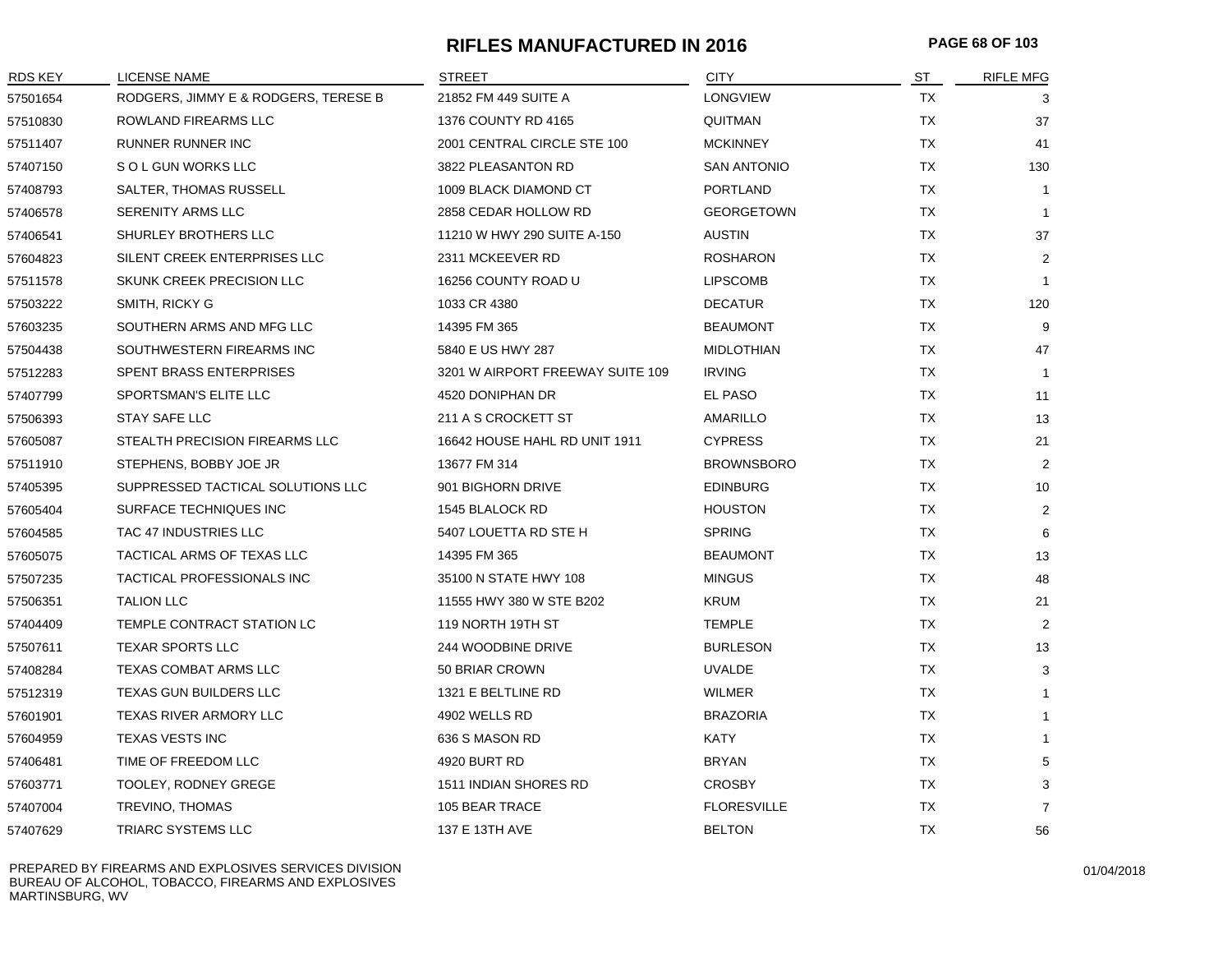## **RIFLES MANUFACTURED IN 2016 PAGE 69 OF 103**

| RDS KEY  | LICENSE NAME                        | <b>STREET</b>                   | <b>CITY</b>             | ST        | <b>RIFLE MFG</b> |
|----------|-------------------------------------|---------------------------------|-------------------------|-----------|------------------|
| 57605298 | VALLEY FORGE ARMORY LLC             | 25514 FAIRBROOK LN              | <b>SPRING</b>           | TX        | 4                |
| 57405748 | W GLOBAL LLC                        | 101 FARRELL LANE, STE A, BLDG#1 | <b>DRIPPING SPRINGS</b> | <b>TX</b> | $\overline{1}$   |
| 57604611 | <b>WARHORSE INDUSTRIES LLC</b>      | 15838 FM 2354                   | <b>BEACH CITY</b>       | TX        | 100              |
| 57507248 | WE THE PEOPLE FIREARMS LLC          | 4110 S EDEN RD                  | KENNEDALE               | ТX        | $\overline{2}$   |
| 57605141 | WEBB, MICHAEL L                     | 28502 HUFFMAN CLEVELAND RD      | <b>HUFFMAN</b>          | <b>TX</b> | $\overline{7}$   |
| 57505688 | WEBSTER, EDWARD MARSHALL            | 625 BRIARWOOD TRAIL             | <b>JOSHUA</b>           | <b>TX</b> | 4                |
| 57603430 | <b>WEST FORK ARMORY LLC</b>         | 2007 TIMBERLANE ST              | CONROE                  | <b>TX</b> | $\mathbf{1}$     |
| 57504958 | WEST TEXAS ORDNANCE INC             | 17801 NORTH FM 2230             | <b>ACKERLY</b>          | <b>TX</b> | 46               |
| 57603895 | WHITTAKER, BELINDA JO & MICHAEL LEE | 550 CR 6474                     | <b>DAYTON</b>           | TX        | 31               |
| 57511168 | WHOLESALE ARMORY LLC                | 2298 COUNTY ROAD 14200          | <b>BLOSSOM</b>          | <b>TX</b> | 11               |
| 57511561 | <b>WILEY ARMS LLC</b>               | 7921 RENDON BLOODWORTH RD       | <b>MANSFIELD</b>        | <b>TX</b> | 8                |
| 57408778 | WILSON, KENNETH SHAWN               | 205 BAUXITE DR                  | <b>JARRELL</b>          | <b>TX</b> | 8                |
| 57502590 | WISE LITE ARMS INC                  | 903 S ALLEN                     | <b>BOYD</b>             | <b>TX</b> | 11               |
| 57402595 | WORRELL, CHARLES H                  | 10479 FM 2093 TIVYDALE RD       | <b>FREDERICKSBURG</b>   | <b>TX</b> | $\overline{1}$   |
| 57603665 | <b>WTFIREARMS LLC</b>               | 3 CHANDLERS WAY                 | MAGNOLIA                | <b>TX</b> | $\overline{2}$   |
| 57506014 | WYER, DAVID STILES                  | 213 S 1ST ST                    | <b>MULESHOE</b>         | TX        | $\overline{2}$   |
| 57510058 | <b>XPI ARMORY LLC</b>               | 2730 ROKI DELL LN               | <b>ROCKWALL</b>         | <b>TX</b> | 22               |
| 98702651 | 3 PERCENT OUTFITTERS LLC            | 5 SOUTH MAIN                    | <b>KAMAS</b>            | UT        | 19               |
| 98703103 | 408 WORKS LLC                       | 2642 WEST 175 NORTH             | <b>HURRICANE</b>        | UT        | $\mathbf{1}$     |
| 98702820 | ADVANCED FIREARM SERVICES LLC       | 845 WEST 2875 SOUTH             | <b>PERRY</b>            | UT        | 3                |
| 98701433 | ANDERSON, MITCHELL ROBBIE           | 74 WEST 100 NORTH               | <b>CENTERFIELD</b>      | UT        | $\overline{1}$   |
| 98787363 | ARMS TECHNOLOGY INC                 | 2779 DIRECTORS ROW              | <b>SALT LAKE CITY</b>   | UT        | 593              |
| 98702634 | <b>BAD ASS GUNSMITHING LLC</b>      | 9357 SO COPPER LN               | <b>WEST JORDAN</b>      | UT        | $\overline{1}$   |
| 98703075 | <b>BLACK ICE ARMORY LLC</b>         | 211 W 200 S                     | PLEASANT GROVE          | UT        | 826              |
| 98702977 | <b>BULLETS AND BURNOUTS LLC</b>     | 5621 WEST WELLS PARK RD         | <b>WEST JORDAN</b>      | UT        | $\overline{1}$   |
| 98700716 | CHILD, LELAND VERL                  | 4175 SOUTH 4300 WEST            | <b>WEST HAVEN</b>       | UT        | 12               |
| 98701806 | CITIZENS ACADEMY LLC                | 9470 SOUTH 560 WEST             | SANDY                   | UT        | 23               |
| 98702458 | CONDOR CUSTOM LLC                   | 509 E 200 S                     | PLEASANT GROVE          | UT        | 10               |
| 98701532 | <b>CROSS CANYON ARMS LLC</b>        | 1010 W KERSHAW                  | <b>OGDEN</b>            | UT        | 46               |
| 98702834 | D AND M PRECISION INC               | 9525 SWEET BLOSSOM DR           | SOUTH JORDAN            | UT        | 3                |
| 98700554 | D'ARCY ECHOLS & COMPANY             | 98 WEST 300 SOUTH - UNIT #25    | MILLVILLE               | UT        | $\mathbf{1}$     |
| 98702846 | DATAKALU LLC                        | 14825 S 7560 W                  | HERRIMAN                | UT        | $\mathbf{1}$     |
| 98701385 | DESERT TECH LLC                     | 1995 WEST ALEXANDER STREET      | <b>WEST VALLEY CITY</b> | UT        | 1178             |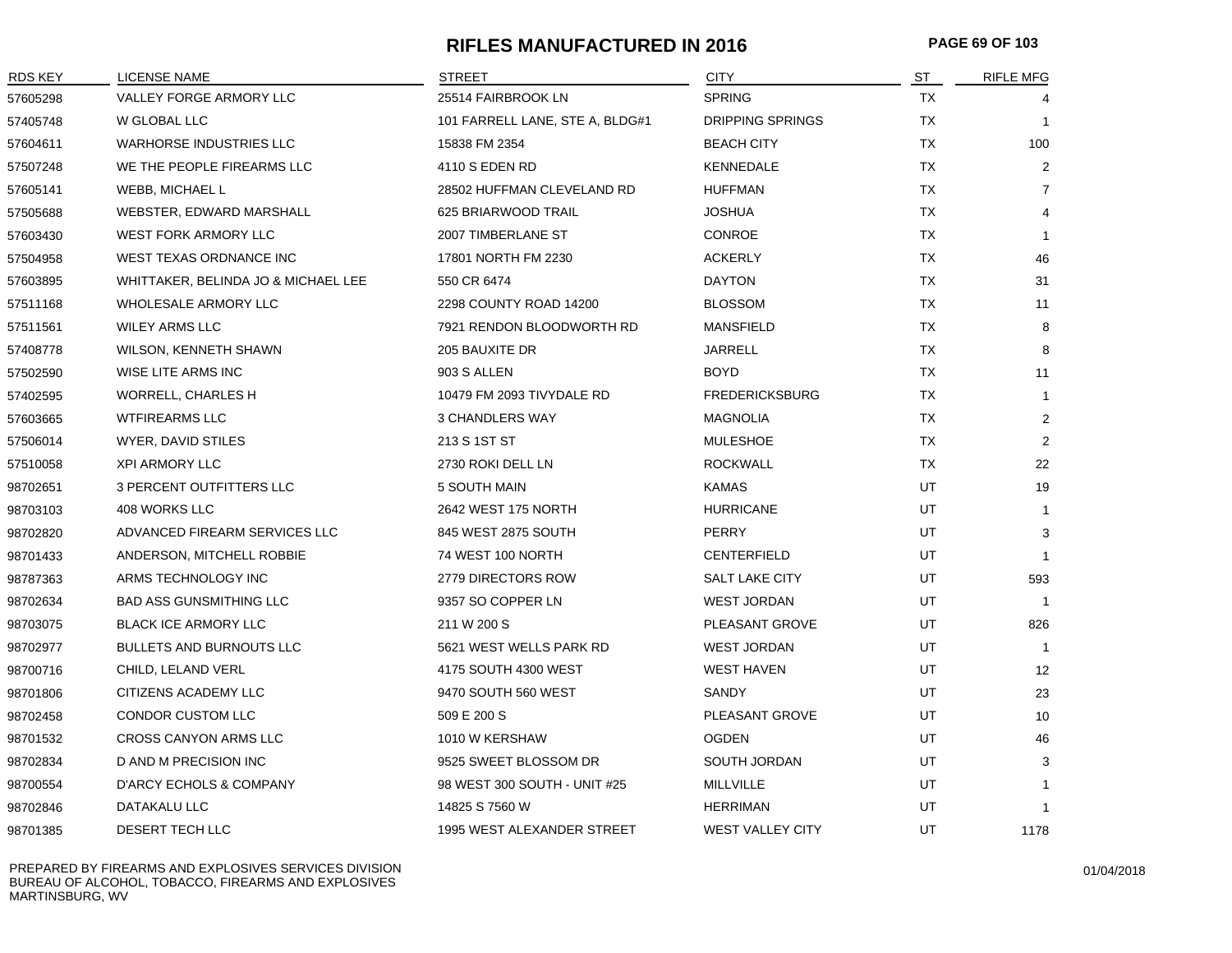## **RIFLES MANUFACTURED IN 2016 PAGE 70 OF 103**

| <b>RDS KEY</b> | <b>LICENSE NAME</b>               | <b>STREET</b>                           | <b>CITY</b>            | ST | <b>RIFLE MFG</b> |
|----------------|-----------------------------------|-----------------------------------------|------------------------|----|------------------|
| 98702569       | <b>DGXCM LLC</b>                  | 1135 W SUNSET BLVD                      | <b>ST GEORGE</b>       | UT | 6                |
| 98702294       | DYNAMIC BALANCE MACHINE LLC       | 2500 S DECKER LAKE BLVD STE 6           | <b>WEST VALLEY</b>     | UT | -5               |
| 98702790       | <b>FLAWLESS FIREARMS LLC</b>      | 6708 SOUTH AIR PORT RD                  | <b>WEST JORDAN</b>     | UT | 63               |
| 98702410       | <b>HAIR TRIGGER LLC</b>           | 491 E 2650 N                            | <b>NORTH LOGAN</b>     | UT | 25               |
| 98702422       | HAMMER, BRUCE D                   | 304 WEST 400 SOUTH                      | <b>MANTI</b>           | UT | $\overline{1}$   |
| 98702894       | HOLMGREN BROTHERS ARMS LLC        | 6206 NORTH 4600 WEST SUITE A            | <b>BEAR RIVER CITY</b> | UT | $\overline{1}$   |
| 98702334       | <b>IRON MOUNTAIN FIREARMS LLC</b> | 387 N 300 W                             | <b>CEDAR CITY</b>      | UT | 10               |
| 98702881       | JANKE CUSTOM ARMS LLC             | 150 S 100 W                             | WILLARD                | UT | 19               |
| 98701641       | JEPPSON, BRIAN COLE               | 5408 W 10180 N                          | <b>HIGHLAND</b>        | UT | 3                |
| 98701600       | LONG RANGE PRECISION ARMS LLC     | 1231 WEST SOUTH JORDAN PARKWAY          | SOUTH JORDAN           | UT | $\overline{2}$   |
| 98701922       | MACHINE GUN ARMORY LLC            | 545 W 9460 S                            | SANDY                  | UT | 76               |
| 98703092       | <b>MILITIA INC</b>                | 2466 W STONEHAVEN LOOP                  | LEHI                   | UT | 10               |
| 98701260       | MONTGOMERY WARD & CO INC          | 2345 WASHINGTON BLVD                    | <b>OGDEN</b>           | UT |                  |
| 98702284       | MORRILL, MARTY AARON              | 352 NORTH 400 EAST                      | LEHI                   | UT | 16               |
| 98702623       | <b>MOUNTAIN VIEW ARMS LLC</b>     | 2485 SOUTH 1350 WEST                    | LOGAN                  | UT | 70               |
| 98702674       | <b>PATRIOT PRECISION LLC</b>      | 8265 EAST 7500 NORTH                    | <b>LAPOINT</b>         | UT | 5                |
| 98701000       | PAWELEC, RICHARD S                | 512 NORTH MAIN ST                       | KANARRAVILLE           | UT | $\overline{4}$   |
| 98702756       | PEARSON SPECIALTIES LLC           | 1964 SOUTH 275 EAST                     | <b>CLEARFIELD</b>      | UT | 9                |
| 98701853       | PRATT, STEPHEN D & JONI           | 12441 S 4380 W                          | <b>PAYSON</b>          | UT | 38               |
| 98701606       | <b>RED ROCK PRECISION LLC</b>     | 181 N COMMERCIAL ST                     | <b>MORGAN</b>          | UT | 68               |
| 98702471       | RK ENTERPRISES LLC                | 49 W MAIN ST                            | MT PLEASANT            | UT | $\overline{7}$   |
| 98702336       | <b>ROWDY'S LLC</b>                | 610 NO INDUSTRIAL RD                    | <b>ST GEORGE</b>       | UT | $\overline{4}$   |
| 98702332       | <b>SECTOR ARMS LLC</b>            | 424 SPANISH FIELDS DR                   | <b>SPANISH FORK</b>    | UT | 28               |
| 98702386       | STAHELI'S SHOOTING SUPPLIES LLC   | 950 S 730 W                             | <b>PAYSON</b>          | UT | 12               |
| 98700383       | STAIR, BRAD S                     | 3621 A SOUTH 4700 WEST                  | <b>WEST HAVEN</b>      | UT | 2                |
| 98701886       | SUB MOA FIREARMS LLC              | 1669 NW HENEFER ROAD                    | <b>HENEFER</b>         | UT | 35               |
| 98703078       | TACTICAL SOLUTIONS GROUP LLC      | 712 S 1100 E                            | <b>SPANISH FORK</b>    | UT | 2                |
| 98734710       | TDJ INC                           | 550 NORTH CEMETERY ROAD, BUILDING<br>#1 | <b>GUNNISON</b>        | UT | 3251             |
| 98702020       | THE ARMORY LLC                    | 248 W 9210 S                            | SANDY                  | UT | 3                |
| 98702946       | VIGILANTE ARMS LLC                | 8415 SOUTH 700 WEST UNIT 14             | SANDY                  | UT | 5                |
| 98702489       | WILSON PRECISION ARMS INC         | 204 PLAYA DELLA ROSITA STE #6           | <b>WASHINGTON</b>      | UT | 1052             |
| 98734724       | ZDF IMPORT/EXPORT, LLC            | 925 W 100 N SUITE A                     | <b>NORTH SALT LAKE</b> | UT | 380              |
| 15416132       | ABSOLUTE PRECISION LLC            | 103 BRIGADE DR                          | <b>YORKTOWN</b>        | VA |                  |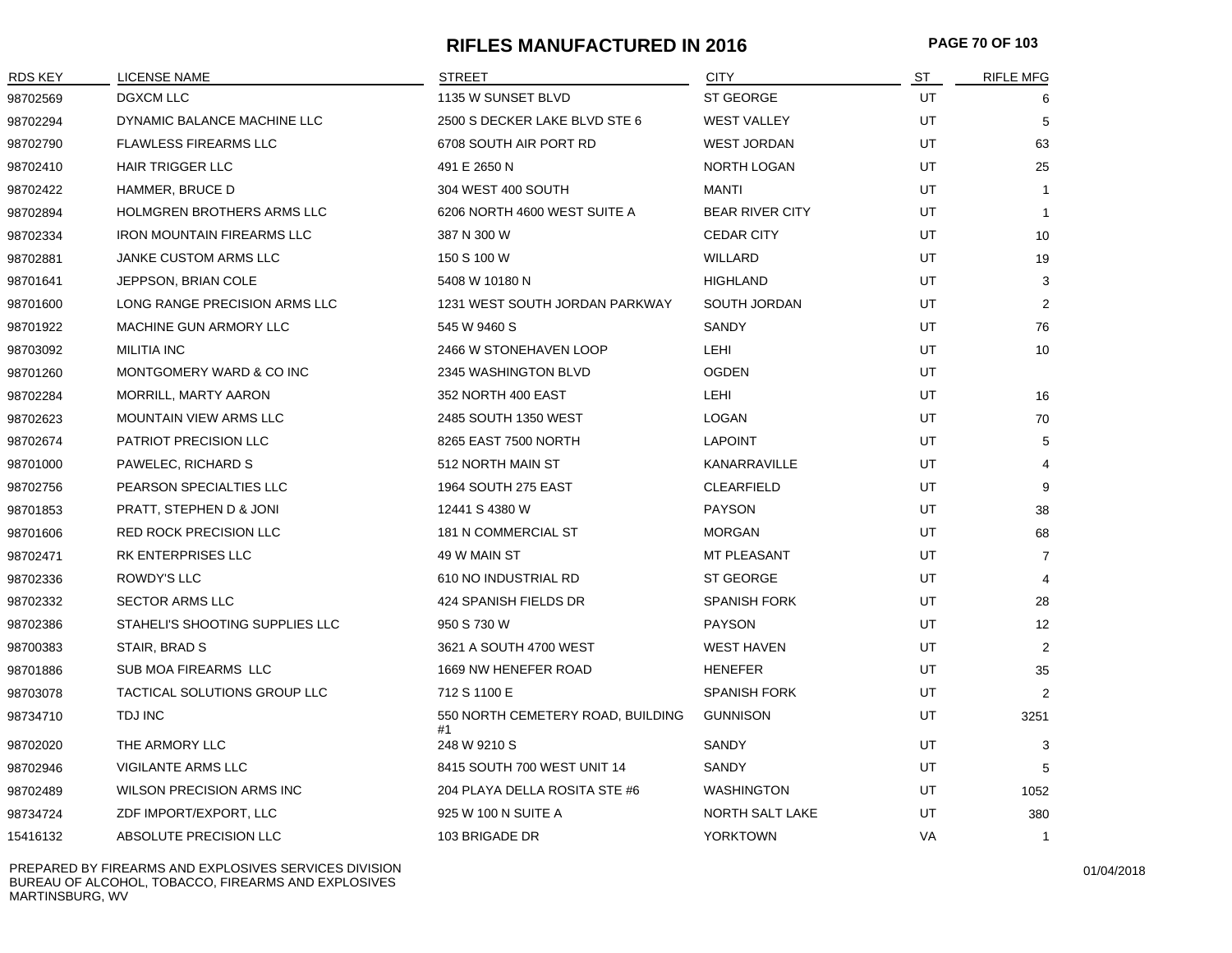# **RIFLES MANUFACTURED IN 2016 PAGE 71 OF 103**

| <b>RDS KEY</b> | <b>LICENSE NAME</b>                | <b>STREET</b>                                       | <b>CITY</b>           | ST        | <b>RIFLE MFG</b> |
|----------------|------------------------------------|-----------------------------------------------------|-----------------------|-----------|------------------|
| 15410684       | ACCURACY X, INC                    | 733 MIDDLE VALLEY RD                                | <b>HARDY</b>          | VA        | 2                |
| 15403245       | ALEXANDER INDUSTRIES INC           | US ARMY RADFORD ARSENAL RTE 114<br><b>BLDG 3701</b> | <b>RADFORD</b>        | VA        | 1077             |
| 15412412       | APPALACHIAN GUN WORKS LLC          | 4568 BLUE RIDGE BLVD                                | <b>BLUE RIDGE</b>     | VA        | 8                |
| 15411555       | ASHLAND GUN INNOVATIONS, INC       | 12233 WASHINGTON HWY                                | <b>ASHLAND</b>        | VA        | 34               |
| 15414514       | <b>BACKWOODS SECURITY LLC</b>      | 5300 OTTERDALE RD                                   | <b>MOSELEY</b>        | VA        | 145              |
| 15418157       | <b>BBC OUTDOORS INC</b>            | 320 OLD FRANKLIN TURNPIKE                           | <b>ROCKY MOUNT</b>    | VA        | 13               |
| 15414766       | BE READY ENTERPRISES LLC           | 5244 LAD LAND DR                                    | <b>FREDERICKSBURG</b> | VA        | 16               |
| 15414081       | <b>BLACK KNIGHT TACTICAL LLC</b>   | 5708 ROCKPORT LANDING PLACE                         | <b>MIDLOTHIAN</b>     | VA        | 2                |
| 15410320       | <b>COASTAL GUN WORKS LLC</b>       | 5003 ADMIRAL WRIGHT RD                              | <b>VIRGINIA BEACH</b> | VA        | $\overline{2}$   |
| 15416091       | DEFCON ONE LLC                     | 1001 B SPARROW RD                                   | CHESAPEAKE            | VA        | 15               |
| 15416746       | EDC TACTICAL LLC                   | 1100 ATHENS AVE STE D                               | <b>RICHMOND</b>       | VA        | 24               |
| 15419982       | <b>FARNETT'S MILITARY FIREARMS</b> | 302 OLD POINT AVE                                   | <b>HAMPTON</b>        | VA        | $\mathbf{1}$     |
| 15414551       | <b>GADSDEN GUNS INC</b>            | 19394 BEAVER DAM RD                                 | BEAVERDAM             | VA        | $\overline{2}$   |
| 15415404       | <b>GUARDIAN FIREARMS LLC</b>       | 6126 S VIRGINIA LN                                  | KING GEORGE           | VA        | $\overline{2}$   |
| 15415355       | HANSOHN BROTHERS LLC               | 12310 ROSE COTTAGE LANE                             | <b>CULPEPER</b>       | VA        | $\overline{2}$   |
| 15410897       | <b>HAWK HILL CUSTOM LLC</b>        | 506 LAUREL HILL RD                                  | <b>VERONA</b>         | VA        | $\overline{7}$   |
| 15414041       | HIGHER POWER FIREARMS LLC          | 109 WAVERLY DR                                      | <b>RUTHER GLEN</b>    | VA        | $\mathbf{1}$     |
| 15415639       | HIGHFLYER ARMS LLC                 | 17 S 5TH ST SUITE O                                 | <b>WARRENTON</b>      | VA        | 4                |
| 15410871       | <b>HISTORIC ARMS CORP</b>          | 2464 PLANTATION CREEK LANE                          | <b>CAPE CHARLES</b>   | VA        | $\mathbf{1}$     |
| 15410657       | IITYPE-10 LLC                      | 13930 METROTECH DR                                  | <b>CHANTILLY</b>      | VA        | $\mathbf{1}$     |
| 15407814       | <b>IMMORTAL Q LLC</b>              | 9398 JAMESONS MILL RD                               | <b>CULPEPER</b>       | VA        | $\mathbf{1}$     |
| 15407848       | J & L GUNSMITHING, LLC             | 645 MARGARET DR                                     | CHESAPEAKE            | VA        | 11               |
| 15402925       | KRISS USA, INC                     | 912 CORPORATE LANE                                  | CHESAPEAKE            | VA        | 4583             |
| 15412077       | LIBERTY MANUFACTURING GROUP, LLC   | 7515 RANCO RD                                       | <b>HENRICO</b>        | VA        | 86               |
| 15405553       | OWENS, RANDELL SAM                 | 339 ELLEN DR                                        | <b>GATE CITY</b>      | VA        | 3                |
| 15413630       | PERFORMANCE FIREARMS LLC           | 13345 HERSHEY DR                                    | <b>NOKESVILLE</b>     | <b>VA</b> | 37               |
| 15413098       | PERIMETER DEFENSE, LLC             | 823 SOUTH KING ST STE D                             | <b>LEESBURG</b>       | VA        | 4                |
| 15410246       | <b>REYCO ENTERPRISES LLC</b>       | 8552 BAUER CIRCLE                                   | SPRINGFIELD           | VA        | 2                |
| 15423720       | RIVENOAK ARMOURY LLC               | 8396 RIXEYVILLE RD                                  | <b>RIXEYVILLE</b>     | VA        | 2                |
| 15411903       | SAFESIDE TACTICAL LLC              | 1201 SHENANDOAH AVE                                 | <b>ROANOKE</b>        | <b>VA</b> | 527              |
| 15416619       | SHEPHERD, JOHN J                   | 7910 N SADDLE RIDGE CT                              | CATLETT               | <b>VA</b> | $\mathbf{1}$     |
| 15418984       | SOUTHERN ARMS LLC                  | 116 KINROSS DR                                      | <b>WINCHESTER</b>     | VA        | 3                |
| 15414812       | SSG NFA 2 INC                      | 610 WESTWOOD OFFICE PARK                            | <b>FREDERICKSBURG</b> | VA        | 5                |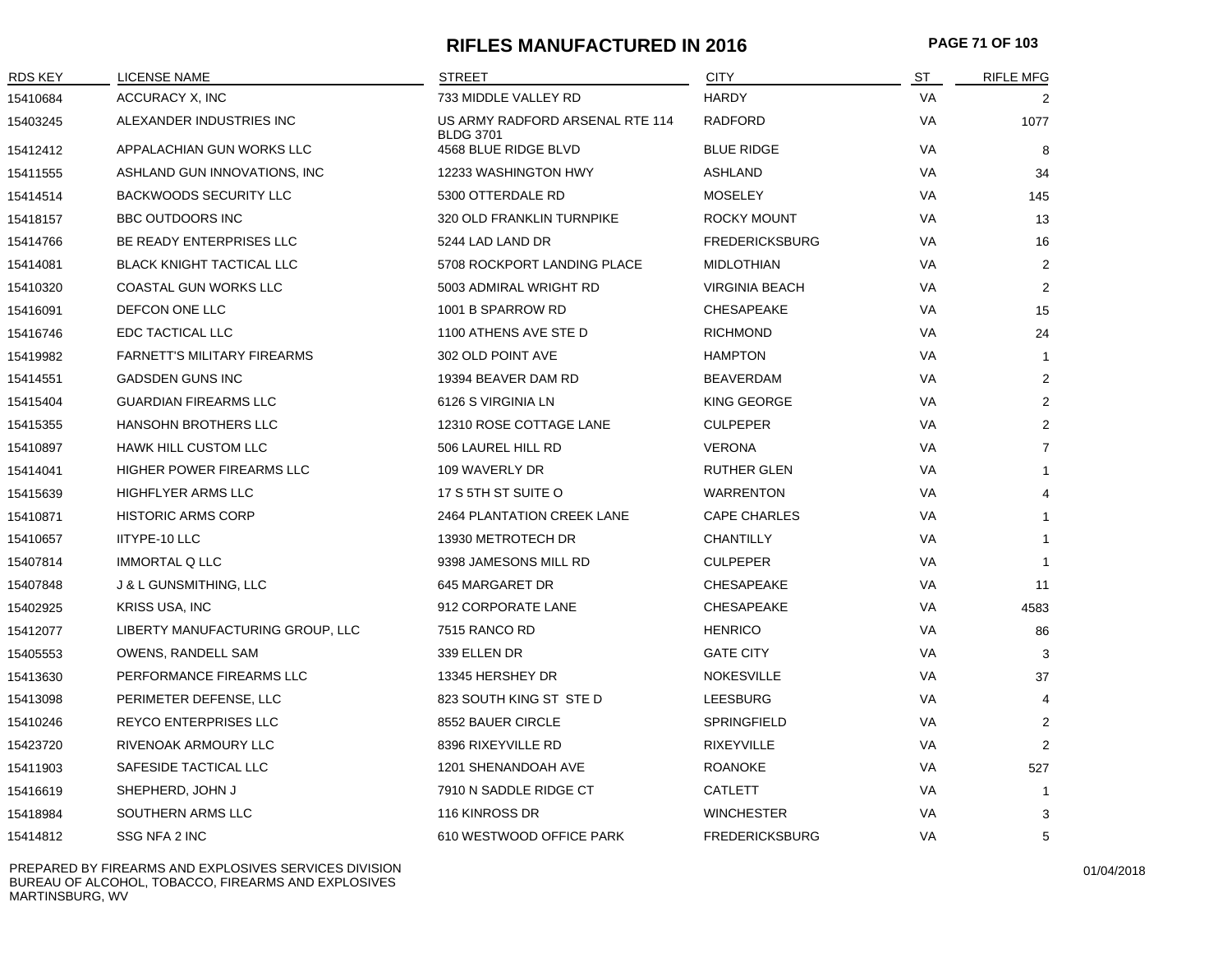#### **RIFLES MANUFACTURED IN 2016 PAGE 72 OF 103**

| <b>RDS KEY</b> | LICENSE NAME                                    | <b>STREET</b>              | <b>CITY</b>            | <u>ST</u> | <b>RIFLE MFG</b> |
|----------------|-------------------------------------------------|----------------------------|------------------------|-----------|------------------|
| 15406989       | STERLING ARSENAL WORKS & TACTICAL SUPPLY<br>LLC | 201 DAVIS DRIVE UNIT FF    | <b>STERLING</b>        | <b>VA</b> | 156              |
| 15413308       | STERLING CUSTOM LLC                             | 1420 SHEPARD LANE UNIT B-9 | <b>STERLING</b>        | VA        | 5                |
| 15414215       | TACTICAL ADVANTAGE LLC                          | 14610 FLOWER HILL DR       | <b>CENTREVILLE</b>     | VA        | $\mathbf 1$      |
| 15419108       | TACTICAL SPEED SHOP LLC                         | 23 E LURAY SHOPPING CENTER | LURAY                  | VA        | 59               |
| 15414745       | TACTICOOL FIREARMS, LLC                         | 9913 WARWICK BLVD          | <b>NEWPORT NEWS</b>    | VA        | $\overline{2}$   |
| 15409065       | TERMINAL PERFORMANCE ASSOCIATES, LLC            | 23239 JOHNSTOWN LANE       | <b>RUTHER GLEN</b>     | VA        | 49               |
| 15416242       | <b>TRITON MFG INC</b>                           | 977 REON DR STE 104        | <b>VIRGINIA BEACH</b>  | VA        | $\overline{1}$   |
| 15415731       | TRIUNE ARMS LLC                                 | 571 FROST AVE              | <b>WARRENTON</b>       | VA        | 6                |
| 15416087       | <b>WALT'S AUTO REPAIR INC</b>                   | 8391-J EUCLID AVE          | <b>MANASSAS PARK</b>   | VA        | 18               |
| 15415457       | <b>WAYNE'S PRECISION LLC</b>                    | 264 BENCHREST LN           | CONCORD                | VA        | 2                |
| 15410433       | WILLIAMS, MARK ALAN                             | 813 ORCHARD RD             | <b>PULASKI</b>         | VA        | $\mathbf 1$      |
| 60300781       | CATAMOUNT ARMS LLC                              | 70 MCDONALD LANE           | <b>HINESBURG</b>       | VT        | 14               |
| 60333217       | <b>CENTURY ARMS INC</b>                         | 236 BRYCE BLVD             | <b>GEORGIA</b>         | VT        | 90015            |
| 60300537       | <b>FAIRFAX FIREARMS REPAIR, LLC</b>             | <b>86 WEST STREET ROAD</b> | <b>FAIRFAX</b>         | VT        | 3                |
| 60300884       | <b>GREEN MOUNTAIN CARBINE LLC</b>               | 21 TATRO RD                | <b>PLYMOUTH</b>        | VT        | 6                |
| 60300638       | <b>HILLBILLY CUSTOM RIFLES LLC</b>              | 236 MAPLE RIDGE COVENTRY   | <b>NEWPORT</b>         | VT        | 15               |
| 60300968       | <b>IRON MOUNTAIN ARSENAL, LLC</b>               | 210 DARTT HILL RD          | <b>BETHEL</b>          | VT        | $\overline{1}$   |
| 60300926       | KINGDOM FIREARMS LLC                            | 60 UPPER QUARRY RD         | <b>NEWPORT</b>         | <b>VT</b> | 5                |
| 60300864       | MCNARY FIREARMS MANUFACTURING, LLC              | 18 PINE RIDGE RD           | <b>VERNON</b>          | VT        | 6                |
| 60300705       | <b>MNR CUSTOM LLC</b>                           | 1415 LITTLE CANADA RD      | WEATHERSFIELD          | VT        | 11               |
| 60300651       | NEWLAN, STEVEN JAMES                            | 737 ROUTE 5 S              | <b>WINDSOR</b>         | VT        | 4                |
| 60300696       | PIKE, RANDALL S                                 | 181 SPRAGUE RD             | <b>WEST HALIFAX</b>    | VT        | 48               |
| 60300917       | ST MICHAEL'S DEFENSE LLC                        | 132 FACTORY ST STE 2       | <b>SAINT JOHNSBURY</b> | VT        | $\overline{2}$   |
| 60300838       | TORRE RIFLE COMPANY LLC                         | 356 HARDSCRABBLE RD        | <b>MILTON</b>          | VT        | 10               |
| 99105664       | ADVANCED COMBAT TECHNOLOGIES, INC.              | <b>37 TOWER BLVD</b>       | <b>ELMA</b>            | WA        | 8                |
| 99105684       | AERO PRECISION, LLC                             | 2338 HOLGATE ST            | <b>TACOMA</b>          | <b>WA</b> | 4931             |
| 99106034       | ALL AMERICAN ARMORY, LLC                        | 14969 W BOW HILL RD STE #2 | <b>BOW</b>             | <b>WA</b> | 22               |
| 99104709       | <b>BIGELOW INDUSTRIES LLC</b>                   | 2335 S HOOD STREET         | <b>TACOMA</b>          | WA        | 29               |
| 99106999       | CF ROWLEY LLC                                   | 12631 123RD AVE SE         | RAINIER                | <b>WA</b> | $\overline{2}$   |
| 99106194       | CLEAR CREEK STOCKWORKS, LLC                     | 5501 STATE ROUTE 272       | <b>COLFAX</b>          | <b>WA</b> | $\overline{2}$   |
| 99105387       | COBB CONSULTING GROUP LLC                       | 210 N WASHINGTON AVE       | ARLINGTON              | <b>WA</b> | $\overline{2}$   |
| 99105914       | DEFENSE ARMAMENT DESIGN LLC                     | 1616 SPRING WATER          | <b>WENATCHEE</b>       | <b>WA</b> | $\overline{2}$   |
| 99105285       | FORT DISCOVERY INC                              | 250 CENTER PARK WAY        | <b>SEQUIM</b>          | <b>WA</b> | 16               |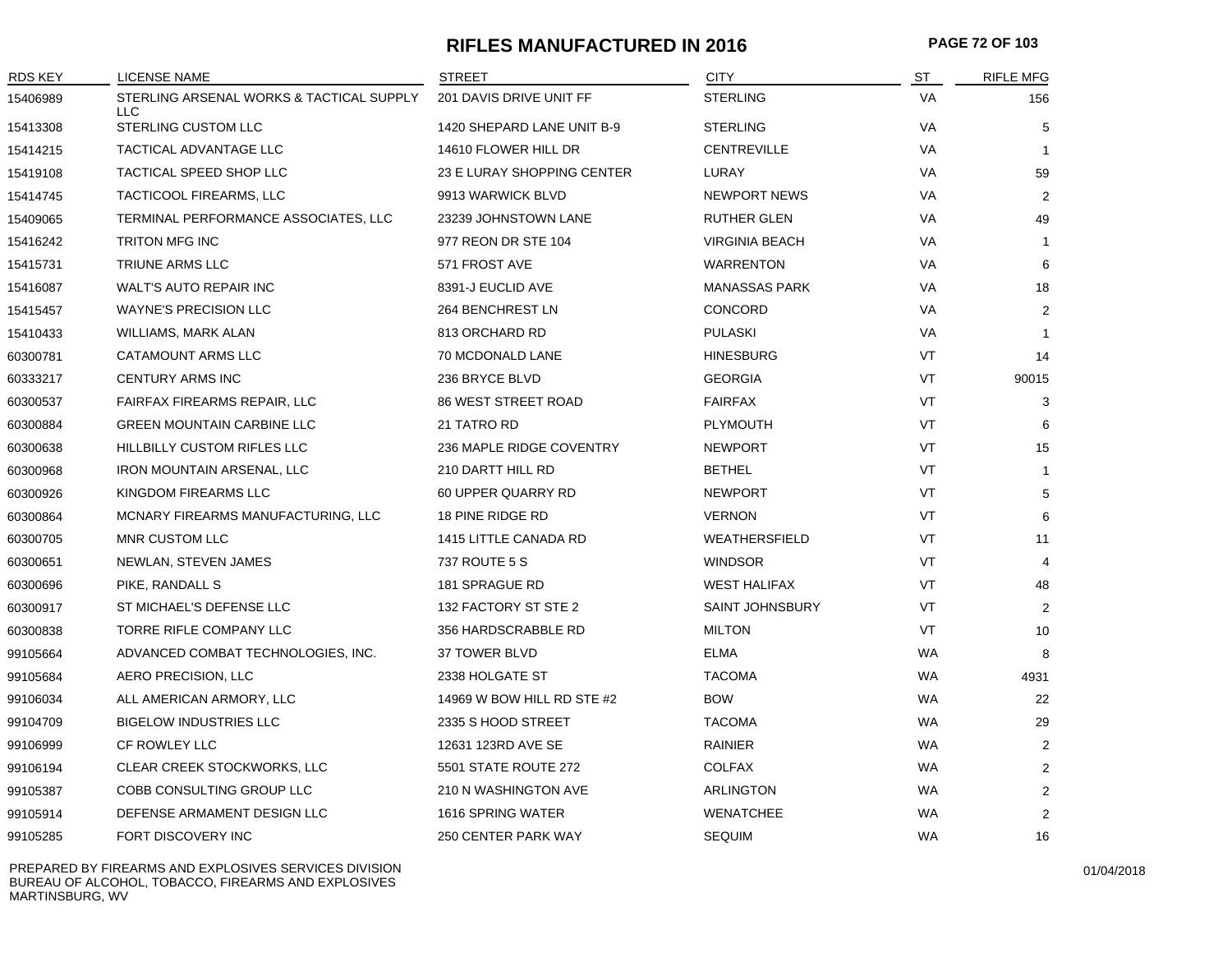### **RIFLES MANUFACTURED IN 2016 PAGE 73 OF 103**

| RDS KEY  | LICENSE NAME                       | <b>STREET</b>               | <b>CITY</b>          | ST        | <b>RIFLE MFG</b>  |
|----------|------------------------------------|-----------------------------|----------------------|-----------|-------------------|
| 99104100 | <b>GREGORYNETWORK LLC</b>          | 9304 WESTVIEW DR SW         | LAKEWOOD             | <b>WA</b> | 3                 |
| 99104605 | <b>GRESHAM ARMORY LLC</b>          | 8431 10TH PLACE SE          | <b>LAKE STEVENS</b>  | <b>WA</b> | 12                |
| 99105925 | <b>GREY GHOST PRECISION, LLC</b>   | 2916 107TH ST S             | <b>LAKEWOOD</b>      | <b>WA</b> | 102               |
| 99103919 | HAGEN, KENNETH ROBERT              | 410 WARWICK ST              | <b>ENUMCLAW</b>      | <b>WA</b> | 42                |
| 99104947 | <b>HARDENED ARMS LLC</b>           | 515 TUCKER AVE              | <b>FRIDAY HARBOR</b> | WA        | 389               |
| 99107054 | HAYNES AND SONS GUNS LLC           | 410 S FISKE ST              | <b>SPOKANE</b>       | <b>WA</b> | 9                 |
| 99100878 | <b>HYTEK FINISHES CO</b>           | 8127 SOUTH 216TH STREET     | <b>KENT</b>          | <b>WA</b> | 265               |
| 99106381 | <b>JAAK TACTICAL LLC</b>           | <b>83 STRAITLAND RD</b>     | PORT ANGELES         | <b>WA</b> | 42                |
| 99106894 | <b>JONES ARMS LLC</b>              | 63 HOOKER RD                | <b>SEQUIM</b>        | WA        | 39                |
| 99106811 | LARSON SYSTEMS, LLC                | 3417 E OREGON RD            | <b>ELK</b>           | <b>WA</b> | 27                |
| 99107157 | MCKINNEY, GARY STEPHEN             | 13325 CHUCKANUT MOUNTAIN DR | <b>BOW</b>           | <b>WA</b> | $\overline{4}$    |
| 99103482 | <b>MEGA ARMS LLC</b>               | 3507 NORTHPARK DRIVE        | <b>CENTRALIA</b>     | <b>WA</b> | 8153              |
| 99106349 | OKANOGAN ARMS CO LLC               | 105 W OAK ST                | <b>OKANOGAN</b>      | <b>WA</b> | 18                |
| 99114520 | <b>OLYMPIC ARMS INC</b>            | 624 OLD PACIFIC HWY SE      | OLYMPIA              | WA        | 1943              |
| 99104865 | <b>PAC INC</b>                     | 4163 HANNEGAN ROAD          | <b>BELLINGHAM</b>    | <b>WA</b> | 25                |
| 99104084 | PATRIOT ARMS LLC                   | 12607 54TH AVE SE           | <b>SNOHOMISH</b>     | <b>WA</b> | 3                 |
| 99103294 | R BROS RIFLES LLC                  | 2120 MOTTMAN RD SW STE A    | <b>TUMWATER</b>      | <b>WA</b> | 48                |
| 99106542 | RED DOT SOLUTIONS, LLC             | 20 S BROADWAY AVE           | <b>OTHELLO</b>       | WA        | 22                |
| 99107089 | ROSELER, KURT                      | 4440 SUNSET WAY             | <b>LONGVIEW</b>      | <b>WA</b> | 6                 |
| 99105227 | <b>SCHILT, BRIAN</b>               | 1450 WRIGHT RD SE           | <b>TENINO</b>        | <b>WA</b> | 12                |
| 99104679 | STONEFIRE ARMS LLC                 | 26224 173RD AVE SE          | <b>COVINGTON</b>     | <b>WA</b> | 6                 |
| 99102834 | SURPLUS AMMO & ARMS LLC            | 102 PUYALLUP AVENUE         | <b>TACOMA</b>        | <b>WA</b> | 29                |
| 99105426 | THE RANGE LLC                      | 1701 GARRETSON LN           | YAKIMA               | WA        | 30                |
| 99103937 | TRIPLETT FIREARMS COMPANY          | 656 NW NORWOOD STREET       | CAMAS                | <b>WA</b> | $\overline{7}$    |
| 99104167 | <b>WYNAKOS MACHINE INC</b>         | 17461 147TH STREET SE STE 7 | <b>MONROE</b>        | <b>WA</b> | $\overline{2}$    |
| 33908128 | AIM HIGHER GUNSMITHING LLC         | 951 BLUFF ST                | <b>BELOIT</b>        | WI        | 3                 |
| 33907064 | AMERICAN DEFENSE MANUFACTURING LLC | 2525 S 162ND ST             | <b>NEW BERLIN</b>    | WI        | 648               |
| 33907081 | BELLING, DAVID A                   | RT <sub>1</sub>             | <b>IRMA</b>          | WI        |                   |
| 33906181 | BMF TACTICAL SOLUTIONS, LLC        | 14100 W CLEVELAND AVE       | <b>NEW BERLIN</b>    | WI        | $12 \overline{ }$ |
| 33903743 | BRAVO COMPANY MFG INC              | 635 CARDINAL LN             | <b>HARTLAND</b>      | WI        | 5987              |
| 33906949 | <b>BUISSE, BRETT</b>               | 921 COMMERCE DR UNIT 2      | <b>UNION GROVE</b>   | WI        | 6                 |
| 33905122 | CENTRAL WISCONSIN FIREARMS, LLC    | 413 JEFFERSON STREET        | WAUSAU               | WI        | 26                |
| 33907080 | <b>COAST TO COAST</b>              | 260 MAIN STREET             | <b>REEDSBURG</b>     | WI        |                   |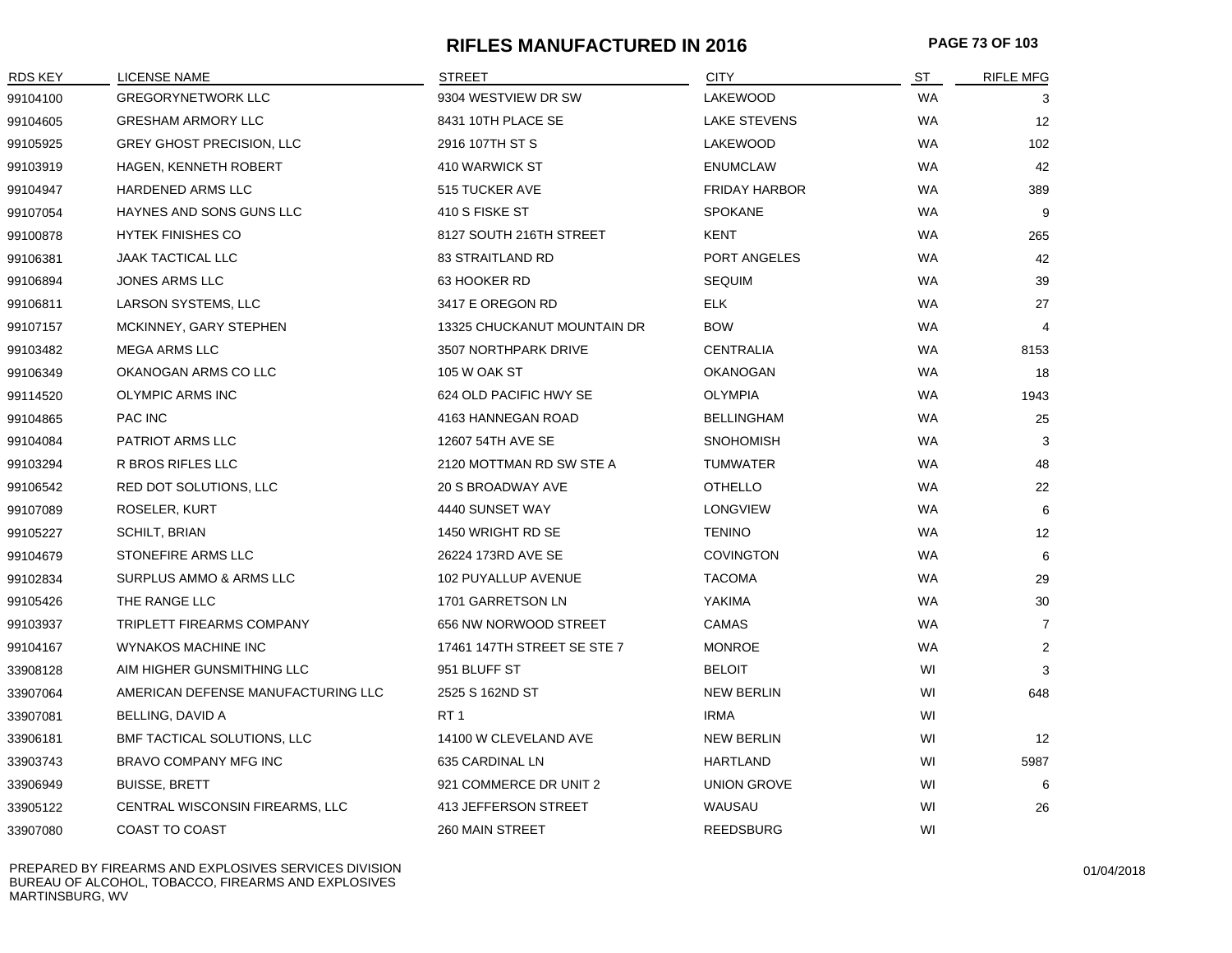### **RIFLES MANUFACTURED IN 2016 PAGE 74 OF 103**

| RDS KEY  | <b>LICENSE NAME</b>                 | STREET                       | <b>CITY</b>            | <u>ST</u> | <b>RIFLE MFG</b> |
|----------|-------------------------------------|------------------------------|------------------------|-----------|------------------|
| 33906519 | <b>CRUSADER ARMS LLC</b>            | N27 W23591 PAUL ROAD         | <b>PEWAUKEE</b>        | WI        | 396              |
| 33904626 | <b>CUSTOM SERVICES LLC</b>          | E10590 PINE ROAD             | <b>FALL CREEK</b>      | WI        | $\overline{1}$   |
| 33905871 | DEZ TACTICAL ARMS INC               | 795 PLUM STREET              | <b>WISCONSIN DELLS</b> | WI        | 40               |
| 33905137 | EAGLE ARMAMENT LLC                  | 9054 CR Y #3                 | <b>SAUK CITY</b>       | WI        | $\overline{4}$   |
| 33900732 | EAST RIDGE / STATE ARMS GUN CO INC  | 6319 5TH AVE                 | <b>BANCROFT</b>        | WI        | 24               |
| 33907555 | <b>GADSDEN SERVICES LLC</b>         | 2391 GEMINI RD               | <b>GREEN BAY</b>       | WI        | $\mathbf{1}$     |
| 33903022 | <b>HENRY WISCONSIN LLC</b>          | 107 W COLEMAN                | <b>RICE LAKE</b>       | WI        | 27581            |
| 33907302 | HUBERT, DALE B                      | W99 N12425 FARMDALE RD       | <b>MEQUON</b>          | WI        | 19               |
| 33907913 | ION GROUP LLC                       | <b>W213S7530 ANNES WAY</b>   | <b>MUSKEGO</b>         | WI        | $\mathbf{1}$     |
| 33907330 | <b>JB'S FIREARMS LLC</b>            | 12311 ASSEMBLY RD            | <b>GRANTSBURG</b>      | WI        | $\mathbf{1}$     |
| 33907085 | <b>JEMAK LLC</b>                    | W 226 N 4165 SUNDER CREEK CT | <b>PEWAUKEE</b>        | WI        | 32               |
| 33904776 | <b>KUSTOM ARMS LLC</b>              | 1408 SOUTHRIDGE DR           | <b>NEW LONDON</b>      | WI        | 12               |
| 33900697 | LAUER, STEVEN MICHAEL               | 3601 129TH ST                | <b>CHIPPEWA FALLS</b>  | WI        | 163              |
| 33903873 | LONG RANGE RIFLES LLC               | <b>601 SOUTH MAIN STREET</b> | <b>OSHKOSH</b>         | WI        | 45               |
| 33903655 | MARSHALL, LARRY ELON                | N 2851 ANTONY RD             | <b>BANGOR</b>          | WI        | 3                |
| 33907431 | MGS HOLDINGS GROUP LLC              | N80W14966 APPLETON AVENUE    | <b>MENOMONEE FALLS</b> | WI        | 32               |
| 33906762 | OAK RIDGE GUNSMITHING LLC           | N2516 PINE TREE RD           | <b>MONROE</b>          | WI        | $\mathbf{1}$     |
| 33906684 | OEM TECHNOLOGIES LLC                | 2927 ROEMER RD               | <b>APPLETON</b>        | WI        | 2                |
| 33907592 | ONETIME UNLIMITED LLC               | W4953 GRITTNER ST            | <b>WESTBORO</b>        | WI        | 40               |
| 33905869 | PEEPS & JAWA LLC                    | 100 E HAVEN DR               | <b>WATERTOWN</b>       | WI        | 16               |
| 33908094 | <b>SCHELLKORP LLC</b>               | 1117 VELVET LEAF DR          | <b>MADISON</b>         | WI        | $\overline{4}$   |
| 33904639 | <b>SCOTSMAN ARMS LLC</b>            | 320 PUTNAM STREET SUITE 7    | <b>EAU CLAIRE</b>      | WI        | 32               |
| 33907420 | SELECT FIRE WEAPONRY LLC            | 2325 PARKLAWN DRIVE UNIT B   | WAUKESHA               | WI        | $\overline{2}$   |
| 33906873 | THE GUN GARAGE LLC                  | 61729 WEISTER RD             | ASHLAND                | WI        | $\mathbf{1}$     |
| 33906714 | THE GUN SHOP LLC                    | 1452 SHERIDAN RD             | <b>KENOSHA</b>         | WI        | 18               |
| 33906689 | TOM E GUN LLC                       | 1720 N CLAIRMONT AVENUE      | <b>EAU CLAIRE</b>      | WI        | $\mathbf{1}$     |
| 33908067 | WISCONSIN GUNS LLC                  | 226 S WALES RD               | <b>WALES</b>           | WI        | 12               |
| 33908049 | WISCONSIN PRECISION ARMS LLC        | N2591 WENHAM RD              | <b>FORT ATKINSON</b>   | WI        | 11               |
| 45503081 | FORTRESS FIREARMS MANUFACTURING LLC | 145 HICKS DR                 | <b>PETERSBURG</b>      | <b>WV</b> | $\overline{7}$   |
| 45503183 | HARPERS FERRY ARMORY INC            | 301 N MILDRED ST             | <b>RANSON</b>          | <b>WV</b> | 26               |
| 45502891 | HOSTETTER, MARK A                   | <b>74 DUPONT RD SUITE A</b>  | <b>MARTINSBURG</b>     | <b>WV</b> | 47               |
| 45503699 | LOD DEFENSE LLC                     | 3977 MOUNT CLARE RD          | <b>MOUNT CLARE</b>     | <b>WV</b> | 2                |
| 45500132 | MELVIN FORBES ENTERPRISES LLC       | 438 MIRANOV ST               | <b>GRANVILLE</b>       | WV        | 69               |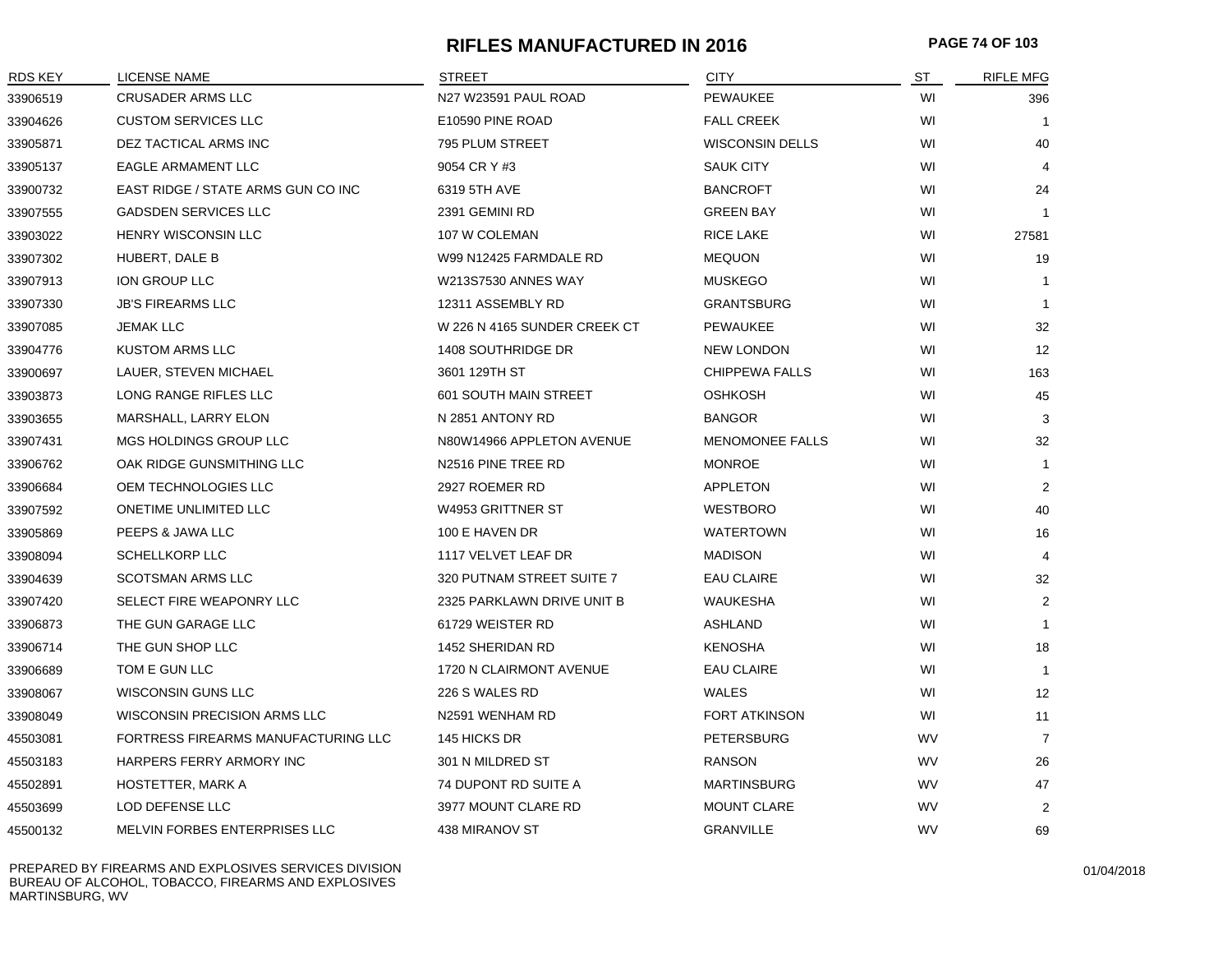### **RIFLES MANUFACTURED IN 2016 PAGE 75 OF 103**

| RDS KEY  | <b>LICENSE NAME</b>                   | <b>STREET</b>               | <b>CITY</b>          | ST        | <b>RIFLE MFG</b> |
|----------|---------------------------------------|-----------------------------|----------------------|-----------|------------------|
| 45502685 | THE CUSTOM GUN SHOP LLC               | 5649 GEORGETOWN RD          | <b>HORNER</b>        | <b>WV</b> |                  |
| 45503409 | TWO RIVERS ARMORY LLC                 | 43 RULAND RD STE A          | <b>KEARNEYSVILLE</b> | <b>WV</b> | 42               |
| 45501641 | VINTEC MANUFACTURING LLC              | 44 BERKELY DR               | <b>SUMMERSVILLE</b>  | <b>WV</b> | $\overline{4}$   |
| 45503353 | <b>VIQEN LLC</b>                      | 1781 PHILIPPI PIKE          | <b>CLARKSBURG</b>    | <b>WV</b> | 514              |
| 58301081 | BEST OF THE WEST PRODUCTIONS LLC      | 115 W YELLOWSTONE AVE       | <b>CODY</b>          | <b>WY</b> | 265              |
| 58300948 | BLISS ADVERTISING AND DESIGN INC.     | 1107 PARKS RD               | <b>WESTON</b>        | <b>WY</b> | 30               |
| 58301283 | <b>BROADSWORD GROUP LLC</b>           | 1195 HWY 87-26-20           | <b>GLENROCK</b>      | <b>WY</b> | 101              |
| 58300887 | <b>D SCHIMMEL LLC</b>                 | 5 GREASEWOOD CT             | <b>ROZET</b>         | <b>WY</b> | 4                |
| 58301709 | DYK RIFLE AND MACHINE LLC             | 7 CHONDELL DR               | <b>CODY</b>          | <b>WY</b> | 6                |
| 58301160 | <b>GRIFFIN ARMS LLC</b>               | 213 SOUTH AVE C1            | <b>CHEYENNE</b>      | <b>WY</b> | 25               |
| 58300591 | <b>GUNWERKS LLC</b>                   | 2301 LIEUTENANT CHILDERS ST | <b>CODY</b>          | <b>WY</b> | 702              |
| 58301679 | INDUSTRIAL SCREEN AND MAINTENANCE INC | 750 EAST F ST               | <b>CASPER</b>        | <b>WY</b> | 11               |
| 58301302 | PERFORMANCE OIL TOOLS INC             | 3420 BIG HORN AVE           | <b>CODY</b>          | <b>WY</b> | 46               |
| 58301010 | RGS LLC                               | 404 N JACKSON               | <b>CASPER</b>        | <b>WY</b> | $\overline{4}$   |
| 58300619 | ROSENCRANSE, TREVOR S                 | 610 SOUTH 8TH ST            | <b>BASIN</b>         | <b>WY</b> | 10               |
| 58301174 | TACTICAL SOLUTIONS INTERNATIONAL INC  | 177 BURRIS LENORE RD        | <b>CROWHEART</b>     | <b>WY</b> | $\overline{4}$   |
| 58301472 | <b>WYO ARMS LLC</b>                   | 6503 CROSSBOW TRAIL         | <b>CHEYENNE</b>      | <b>WY</b> | 11               |
| 58301629 | WYOMING ARMORY PRECISION FIREARMS LLC | 553 14TH ST                 | <b>CODY</b>          | <b>WY</b> | 8                |
|          |                                       |                             |                      |           |                  |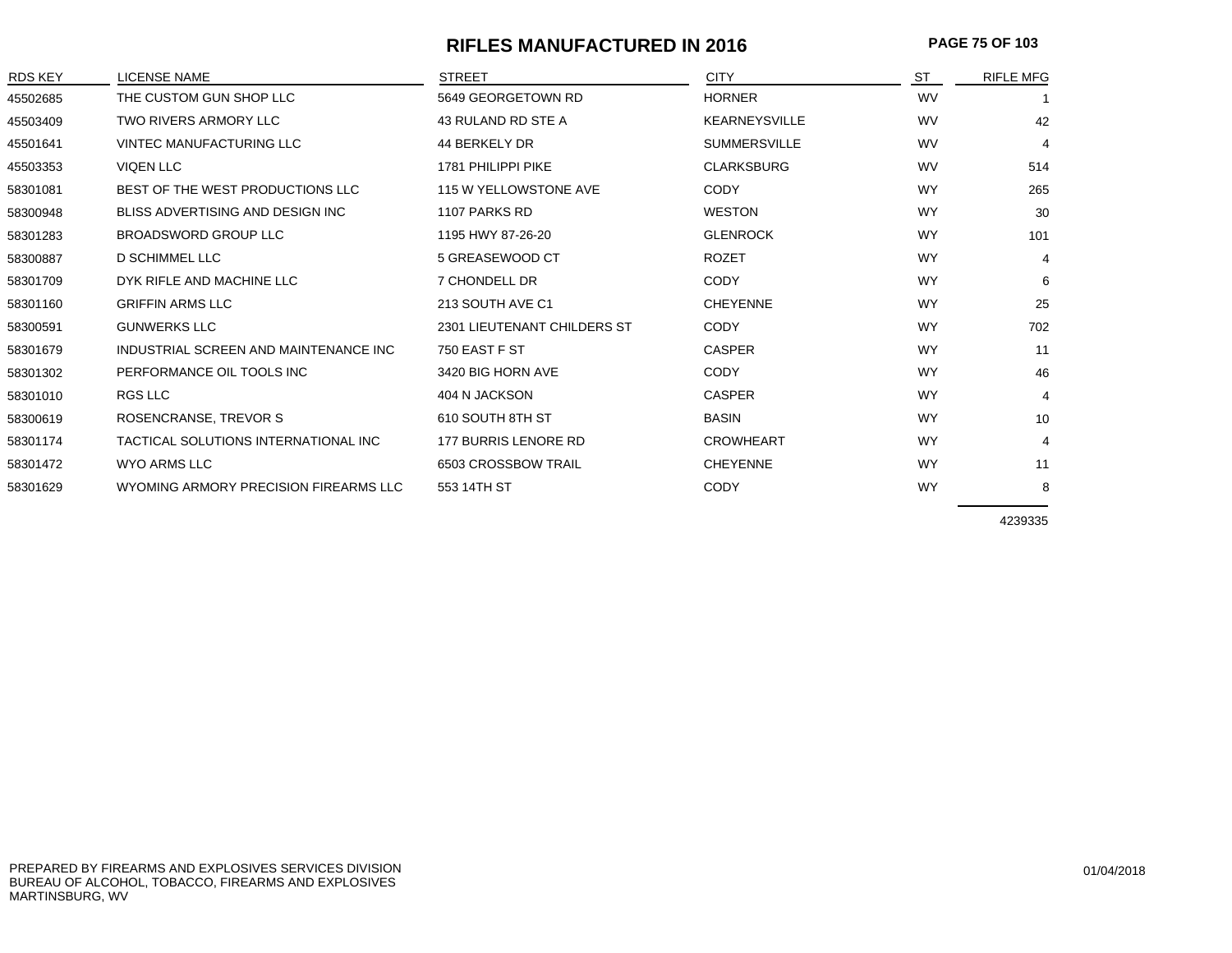### **SHOTGUNS MANUFACTURED IN 2016 PAGE 76 OF 103**

| RDS KEY  | <b>LICENSE NAME</b>                  | <b>STREET</b>                     | <b>CITY</b>          | ST        | <b>SHOTGUN MFG</b> |
|----------|--------------------------------------|-----------------------------------|----------------------|-----------|--------------------|
| 16305652 | REMINGTON ARMS COMPANY LLC           | 1816 REMINGTON CIRCLE SW          | <b>HUNTSVILLE</b>    | AL        | 46364              |
| 57104893 | MINICK, ANTHONY                      | 2357 HWY 167                      | <b>EVENING SHADE</b> | AR        |                    |
| 57104386 | NIGHTHAWK CUSTOM LLC                 | 1306 WEST TRIMBLE AVE             | <b>BERRYVILLE</b>    | AR        | 59                 |
| 57105117 | TROUT, AARON NEAL                    | 1774 S HARDING PL                 | <b>FAYETTEVILLE</b>  | AR        | 3                  |
| 57134716 | WILSONS GUN SHOP INC                 | 2452 CR 719                       | <b>BERRYVILLE</b>    | AR        | 284                |
| 98607386 | SELECT FINANCIAL GROUP LLC           | 1845 MCCULLOCH BLVD N STE A-6     | LAKE HAVASU CITY     | AZ        | $\overline{1}$     |
| 98614472 | STURM, RUGER & COMPANY, INC          | 200 RUGER RD                      | <b>PRESCOTT</b>      | AZ        | $\mathbf{1}$       |
| 98605242 | TOSSAN, GEORGE                       | 9851 E VOLTAIRE DR                | <b>SCOTTSDALE</b>    | AZ        | 5                  |
| 93305129 | SHIELD DEFENSE, LLC                  | 2585 JASON CT                     | <b>OCEANSIDE</b>     | CA        |                    |
| 93305455 | WEST COAST GUN WORKS INC             | 11360 WESTERN AVE                 | <b>STANTON</b>       | CA        |                    |
| 60634862 | CONNECTICUT SHOTGUN MANUFACTURING CO | 100 BURRITT STREET                | <b>NEW BRITAIN</b>   | CT        | 183                |
| 60602196 | STANDARD MANUFACTURING CO LLC        | 100 BURRITT STREET                | <b>NEW BRITAIN</b>   | <b>CT</b> | 9570               |
| 60600763 | STURM, RUGER & COMPANY, INC          | 1 LACEY PL                        | <b>SOUTHPORT</b>     | <b>CT</b> | 3                  |
| 15918741 | <b>IRON SITE GUN SHOP INC</b>        | 8380 ULMERTON RD SUITE 308/310    | LARGO                | FL.       | 13                 |
| 15940806 | KEL TEC CNC INDUSTRIES INC           | 1475 COX ROAD                     | COCOA                | FL.       | 29329              |
| 15919376 | SMITHEY JAMES RHETT                  | 86 WEST LONG ST                   | <b>LAKE CITY</b>     | FL.       |                    |
| 15919326 | <b>TRUSTY RONALD</b>                 | <b>RT 13</b>                      | <b>BROOKSVILLE</b>   | FL.       |                    |
| 15807676 | CAPT JERRY'S WEAPON WORKS, LLC       | 178 HIGH POINT RD                 | <b>WOODBINE</b>      | GA        | $\mathbf{1}$       |
| 15812071 | LEGAL MANUFACTURING LLC              | 397 ROLLINS INDUSTRIAL COURT      | <b>RINGGOLD</b>      | GA        | $\overline{2}$     |
| 15840168 | MEGGITT TRAINING SYSTEMS INC         | 296 BROGDON RD                    | <b>SUWANEE</b>       | GA        | 4                  |
| 15806620 | RAFFIELD, JL                         | NATHANIEL DR                      | E DUBLIN             | GA        |                    |
| 15811601 | SHOOTER'S VALHALLA LLC               | 1205 1ST AVENUE SUITE 101         | <b>COLUMBUS</b>      | GA        | 6                  |
| 15802554 | <b>TGS SERVICES INC</b>              | 6099 BUFORD HWY SUITE B           | <b>NORCROSS</b>      | GA        | $\overline{1}$     |
| 15806700 | WILLIAMS, JAMES C                    | RT 1 SCENIC DR                    | <b>BLUE RIDGE</b>    | GA        |                    |
| 54202967 | <b>FARRO'S LEAD FARM LLC</b>         | 30376 210TH AVENUE                | LONG GROVE           | IA        | 21                 |
| 98202664 | <b>CLASSIC CASE COLORS LLC</b>       | 7039 FUNKHOUSER RD                | <b>BONNERS FERRY</b> | ID        | 10                 |
| 98202494 | <b>GENESIS ARMS LLC</b>              | 4259 W SELTICE WAY STE B          | COEUR D ALENE        | ID        | 23                 |
| 98235063 | <b>HOENIG, GEORGE</b>                | 4357 FROZEN DOG RD                | <b>EMMETT</b>        | ID        | 3                  |
| 98200131 | SRM ARMS, INC                        | 4375-A WEST MCMILLAN              | <b>MERIDIAN</b>      | ID        | 680                |
| 33605058 | UTAS-USA LTD                         | 1247 RAND RD STE 1245, 1247, 1249 | <b>DES PLAINES</b>   | IL        | 2927               |
| 43504966 | <b>FOSTECH MFG LLC</b>               | 8620 N US HWY 31                  | <b>SEYMOUR</b>       | IN        | 501                |
| 54803956 | ALLEE, MICHAEL D                     | 12510 W 62ND TERRACE STE 110      | <b>SHAWNEE</b>       | ΚS        | $\overline{1}$     |
| 57205288 | SHEEPDOG LLC                         | 901 SOUTH LAKE CIRCLE             | YOUNGSVILLE          | LA        | 2                  |
| 60433152 | SAVAGE ARMS, INC                     | 100 SPRINGDALE RD                 | WESTFIELD            | MA        | 16170              |
| 60401684 | SMITH & WESSON CORP                  | 2100 ROOSEVELT AVE                | SPRINGFIELD          | MA        | 69                 |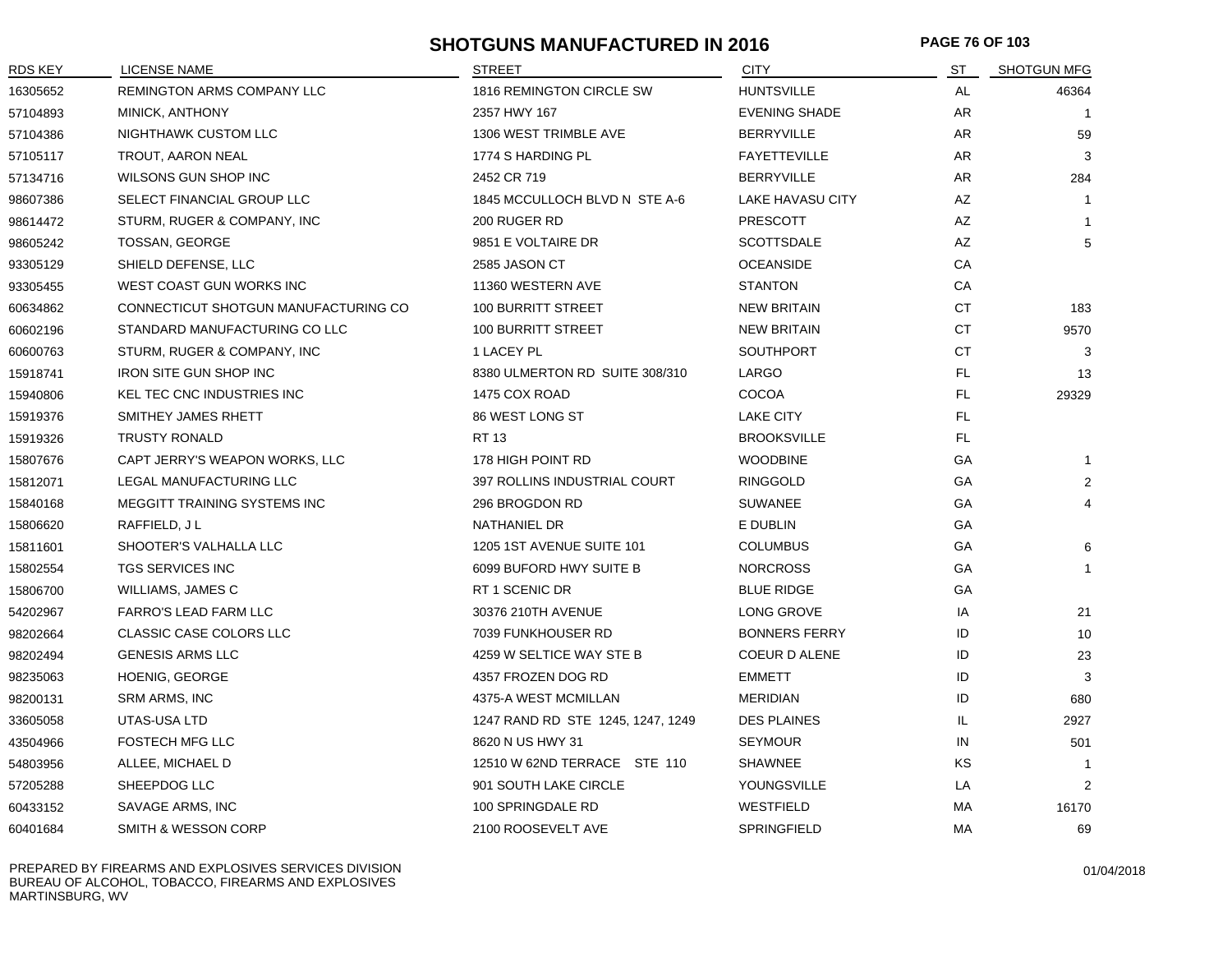### **SHOTGUNS MANUFACTURED IN 2016 PAGE 77 OF 103**

| <b>RDS KEY</b> | <b>LICENSE NAME</b>                       | <b>STREET</b>               | <b>CITY</b>               | ST        | <b>SHOTGUN MFG</b> |
|----------------|-------------------------------------------|-----------------------------|---------------------------|-----------|--------------------|
| 85234687       | AIM INC                                   | 19200 MIDDLETOWN RD         | <b>PARKTON</b>            | <b>MD</b> | 31                 |
| 85207699       | BERETTA U S A CORPORATION                 | 17601 BERETTA DR            | <b>ACCOKEEK</b>           | MD        | 28067              |
| 43801522       | KNECHT, SCOTT ALDEN                       | 276 NORTH MAIN              | <b>CEDAR SPRINGS</b>      | MI        |                    |
| 54338023       | ALFERMANN USA INC                         | 1482 POTTERY RD             | <b>WASHINGTON</b>         | <b>MO</b> | 5                  |
| 54305666       | <b>BROWNING</b>                           | #1 BROWNING PLACE           | <b>ARNOLD</b>             | <b>MO</b> | 3018               |
| 16404225       | <b>BLACK RIVER PRECISION LLC</b>          | 208 MEADOWS LN              | <b>BENTONIA</b>           | <b>MS</b> | 5                  |
| 16409455       | SKINNER, WALTER A                         | RT 2 BOX 539                | <b>MERIDIAN</b>           | <b>MS</b> |                    |
| 54701183       | <b>FCW LLC</b>                            | 5370 HWY 77                 | <b>CORTLAND</b>           | <b>NE</b> | $\mathbf{1}$       |
| 60200735       | STURM, RUGER & COMPANY, INC               | 529 SUNAPEE ST              | <b>NEWPORT</b>            | <b>NH</b> | 72                 |
| 60201484       | STURM, RUGER & COMPANY, INC               | 411 SUNAPEE ST              | <b>NEWPORT</b>            | <b>NH</b> | 107                |
| 60202670       | WASHBURN, RODNEY JR                       | <b>18 ALEFEINDER AVE</b>    | SALEM                     | NΗ        |                    |
| 98802773       | FIME GROUP LLC                            | 4395 WEST POST RD UNIT 200  | LAS VEGAS                 | NV.       | 80                 |
| 61401200       | BARDEN, J JASON                           | 7940 RT 30                  | <b>BLUE MOUNTAIN LAKE</b> | NY.       |                    |
| 61602475       | REMINGTON ARMS COMPANY LLC                | 14 HOEFLER AVE              | <b>ILION</b>              | NY.       | 339507             |
| 43403855       | DELTA GROUP TECHNOLOGY LLC                | 19240 TOWNSHIP RD 47        | <b>BELLE CENTER</b>       | OH        | $\overline{1}$     |
| 43104533       | GOOD, WILLIAM J                           | 12580 ST RT 93 N            | <b>LOGAN</b>              | OH        | 486                |
| 43402108       | <b>ITHACA GUN COMPANY</b>                 | 420 N WARPOLE ST            | UPPER SANDUSKY            | OH        | 1041               |
| 43402507       | MILLIGAN, DENNIS                          | 2640 HOLTZ RD               | <b>SHELBY</b>             | OH        | 2                  |
| 57305059       | CHOCTAW MANUFACTURING DEFENSE CONTRACTORS | 3 SKYWAY DR                 | <b>MCALESTER</b>          | OK        | 8                  |
| 57305697       | INTERNATIONAL FIREARM CORPORATION LLC     | 5701 E RENO AVE STE E       | MIDWEST CITY              | OK        | 2                  |
| 99302709       | R & R RACING INC                          | 42670 RODGERS MOUNTAIN LOOP | <b>SCIO</b>               | OR.       | 2                  |
| 82302810       | M & B CUSTOM FIREARMS INC                 | 58 VILLAGE RD               | <b>ETTERS</b>             | PA        | $\mathbf{1}$       |
| 82306193       | TAILORED ARMS SUPPLIERS LLC               | 1826 ORWIG ROAD             | <b>STEWARTSTOWN</b>       | PA        |                    |
| 82333855       | TAR HUNT CUSTOM RIFLES INC                | 101 DOGTOWN RD              | <b>BLOOMSBURG</b>         | PA        | 15                 |
| 15705323       | <b>CBC INDUSTRIES LLC</b>                 | 2460 REMOUNT RD STE 106     | <b>NORTH CHARLESTON</b>   | <b>SC</b> | 62                 |
| 15705700       | DESTRUCTIVE DEVICES INDUSTRIES LLC        | 2121 OLD DUNBAR RD          | <b>WEST COLUMBIA</b>      | <b>SC</b> | 1955               |
| 16204234       | <b>BC ENGINEERING LLC</b>                 | 5895 E AJ HIGHWAY           | <b>RUSSELLVILLE</b>       | <b>TN</b> | 10                 |
| 57404880       | ANTUNEZ, CARLOS                           | 12940 FALLEN HERO LN        | EL PASO                   | <b>TX</b> |                    |
| 57509671       | BLINK DESIGN & MANUFACTURING LLC          | 4096 FM 1565                | <b>CADDO MILLS</b>        | <b>TX</b> | $\mathbf{1}$       |
| 57512512       | CARROLL, DANIEL PATRICK                   | 738 FECHTLER RD             | <b>NOCONA</b>             | TX        | $\mathbf{1}$       |
| 57601289       | <b>KENCO ARMS LLC</b>                     | 610 DE LA GARZA             | <b>WILLIS</b>             | TX        |                    |
| 57434208       | <b>MAVERICK ARMS, INC</b>                 | 1001 INDUSTRIAL BLVD        | <b>EAGLE PASS</b>         | <b>TX</b> | 367542             |
| 57503567       | RIDDLE, GROVER GLEN                       | 7749 COUNTY ROAD 409        | <b>GRANDVIEW</b>          | <b>TX</b> | -1                 |
| 57506351       | <b>TALION LLC</b>                         | 11555 HWY 380 W STE B202    | <b>KRUM</b>               | <b>TX</b> |                    |
| 57404302       | WILSON, JOHN P                            | 2023 FM 1966                | <b>MAXWELL</b>            | <b>TX</b> | $\mathbf{1}$       |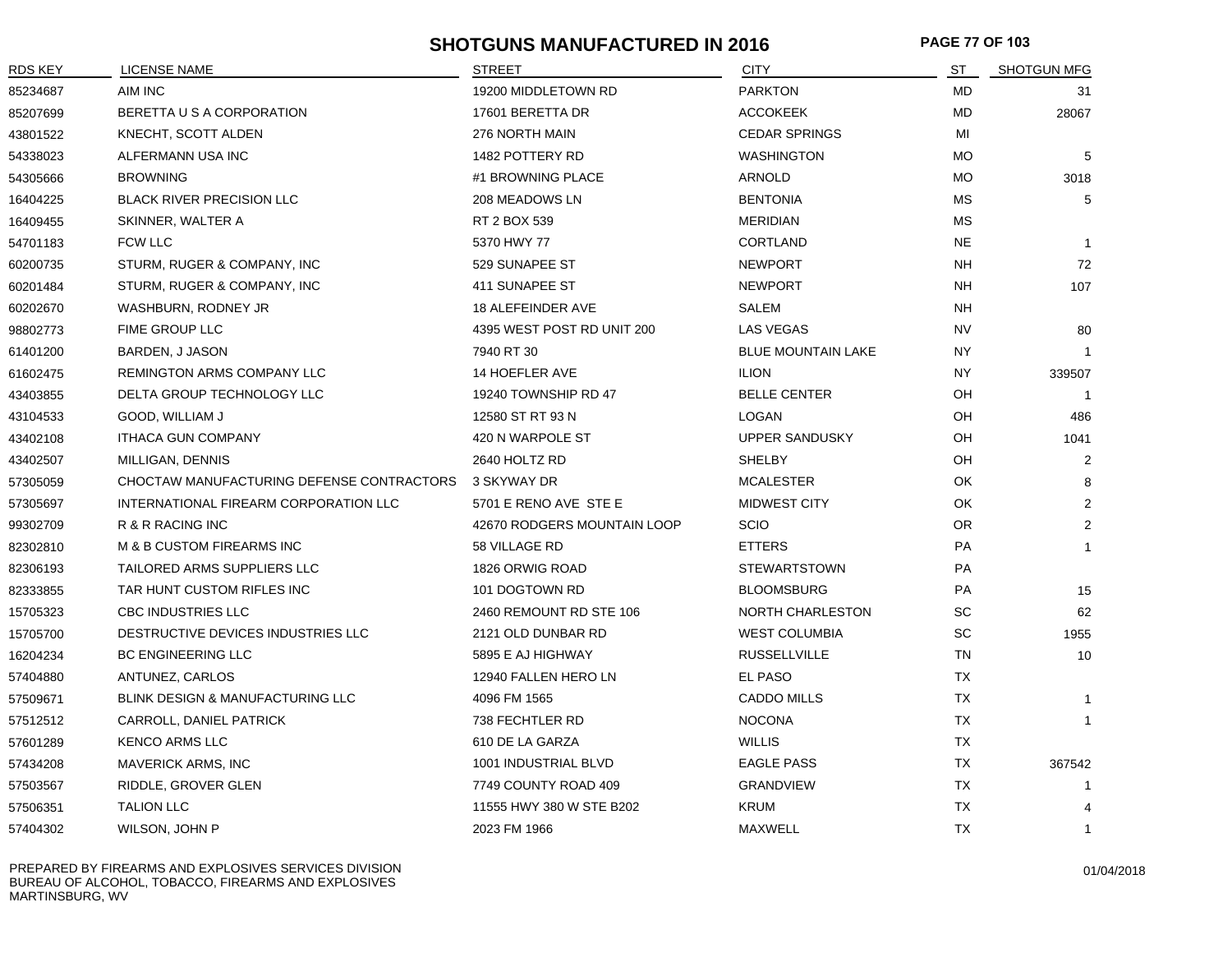### **SHOTGUNS MANUFACTURED IN 2016 PAGE 78 OF 103**

| <b>RDS KEY</b> | LICENSE NAME                  | <b>STREET</b>               | <b>CITY</b>      | ST        | <b>SHOTGUN MFG</b> |
|----------------|-------------------------------|-----------------------------|------------------|-----------|--------------------|
| 98701260       | MONTGOMERY WARD & CO INC      | 2345 WASHINGTON BLVD        | <b>OGDEN</b>     | UT        |                    |
| 15415404       | <b>GUARDIAN FIREARMS LLC</b>  | 6126 S VIRGINIA LN          | KING GEORGE      | VA        |                    |
| 99105684       | AERO PRECISION, LLC           | 2338 HOLGATE ST             | <b>TACOMA</b>    | <b>WA</b> |                    |
| 99104284       | <b>LJUTIC LLC</b>             | 2401 W J STREET STE A       | <b>YAKIMA</b>    | <b>WA</b> | 17                 |
| 33907081       | BELLING, DAVID A              | RT <sub>1</sub>             | <b>IRMA</b>      | WI        |                    |
| 33907080       | <b>COAST TO COAST</b>         | 260 MAIN STREET             | <b>REEDSBURG</b> | WI        |                    |
| 33905169       | ROTH CONCEPT INNOVATIONS LLC  | N9652 HIGHLINE RD UNIT NM   | KAUKAUNA         | WI        | 14                 |
| 33906931       | U S COMPETITION ARMS INC      | 1925 ROOSEVELT AVE          | <b>RACINE</b>    | WI        | 308                |
| 45502685       | THE CUSTOM GUN SHOP LLC       | 5649 GEORGETOWN RD          | <b>HORNER</b>    | <b>WV</b> |                    |
| 58300887       | D SCHIMMEL LLC                | 5 GREASEWOOD CT             | <b>ROZET</b>     | WY        |                    |
| 58301771       | <b>WILKINSON TACTICAL LLC</b> | 1482 COMMERCE DR UNIT S & V | LARAMIE          | <b>WY</b> | 8                  |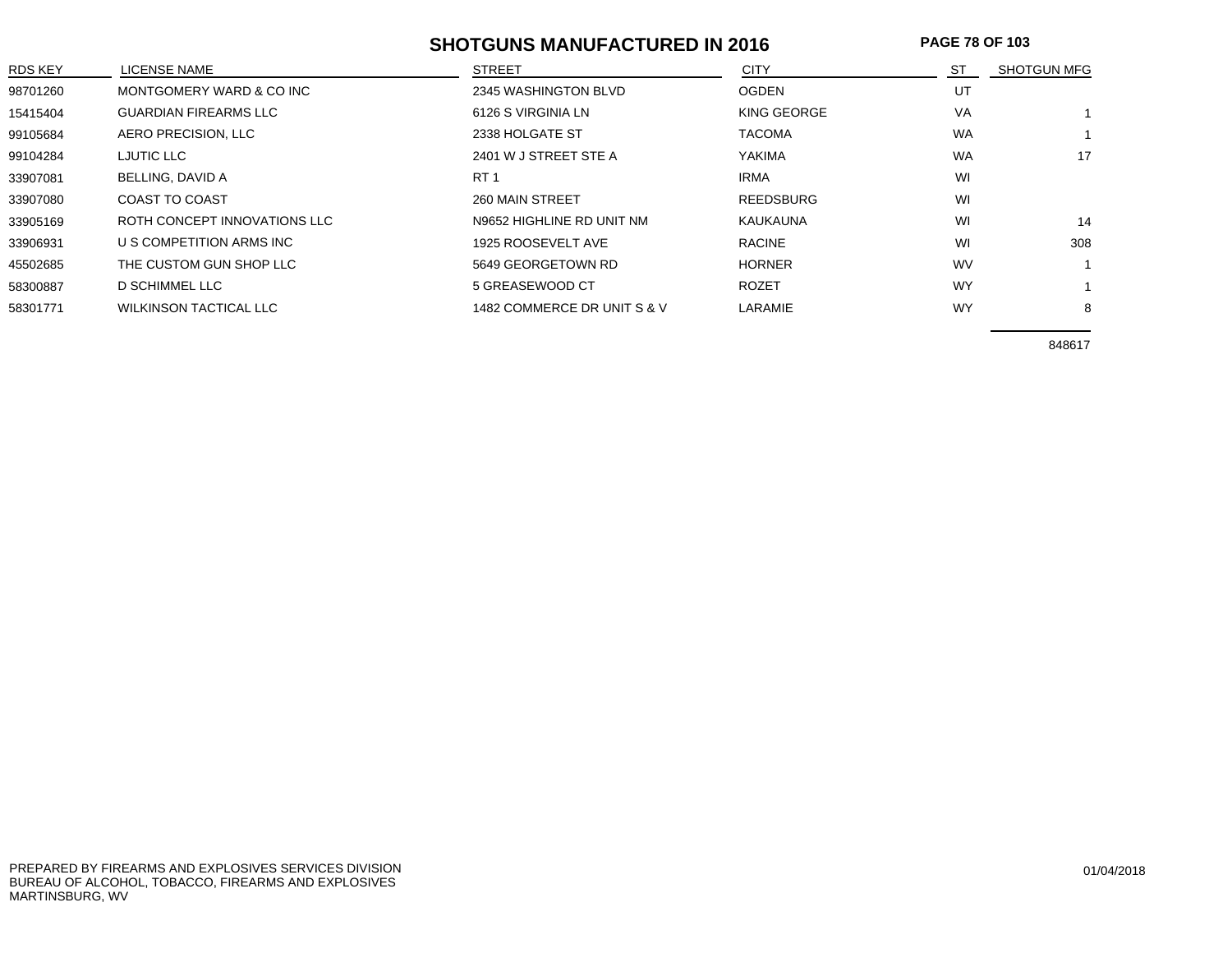# **MISC. FIREARMS MANUFACTURED IN 2016 PAGE 79 OF 10<sup>3</sup>**

| <b>RDS KEY</b> | LICENSE NAME                                                | <b>STREET</b>                  | <b>CITY</b>             | ST        | <b>MISC FA MFG</b> |
|----------------|-------------------------------------------------------------|--------------------------------|-------------------------|-----------|--------------------|
| 99202142       | ANKLE DEEP LLC                                              | 8841 RICHARDSON HWY            | <b>SALCHA</b>           | AK        |                    |
| 99202128       | BOWMAN, FORREST WADE                                        | 29 COLLEGE RD #8B-2            | <b>FAIRBANKS</b>        | AK        | 58                 |
| 99201617       | SMITH, CHRISTOPHER JAMES                                    | 171 FALCON DR                  | <b>FAIRBANKS</b>        | AK        | 16                 |
| 16305972       | ARSENAL DEFENSE LLC                                         | 207 PATRICIA ST                | <b>HUEYTOWN</b>         | AL        | 72                 |
| 16304982       | BLACK ANKLE MUNITIONS LLC                                   | 670 COUNTY ROAD 105            | <b>SCOTTSBORO</b>       | <b>AL</b> | 75                 |
| 16303111       | <b>CLARK, GREGORY E</b>                                     | 1157 PHILLIPS RD               | LANETT                  | AL        | 9                  |
| 16337359       | ELLIS, JEFFERY OWEN                                         | 17943 GROUND HOG RD            | ADGER                   | AL        | 15                 |
| 16335030       | HOPE, DAVID NICHOLAS                                        | 901 GLAZE DR                   | <b>BESSEMER</b>         | AL        | 230                |
| 16304700       | MHT DEFENSE LLC                                             | 1039 COUNTY RD 256             | WEDOWEE                 | AL        | 17                 |
| 16306445       | MULKEY, JAMES ALVIN                                         | 642 PINE RD                    | PELL CITY               | AL        | 5                  |
| 16306342       | TERRAPIN CREEK TACTICAL LLC                                 | 300 COUNTY RD 2                | <b>PIEDMONT</b>         | AL        | 5                  |
| 57105070       | ADVANCED MACHINING & PROTOTYPE SOLUTIONS LLC                | 2372 HWY 267 S                 | <b>SEARCY</b>           | AR        | 20                 |
| 57105006       | JONES, FRANCIS PARKER III                                   | 113 W CONWAY ST                | <b>BENTON</b>           | AR        | 10                 |
| 57105117       | TROUT, AARON NEAL                                           | 1774 S HARDING PL              | <b>FAYETTEVILLE</b>     | AR        | 4                  |
| 57104667       | WALTHER MANUFACTURING INC                                   | 7700 CHAD COLLEY BLVD          | <b>FORT SMITH</b>       | AR        | 4282               |
| 98600962       | ABRAMS AIRBORNE MFG, INC                                    | 3735 N ROMERO RD               | <b>TUCSON</b>           | AZ        | 351                |
| 98608059       | AMERICAN SPIRIT INVESTMENTS LLC                             | 21625 N 14TH AVE #2            | <b>PHOENIX</b>          | AZ        | 148                |
| 98602530       | ARIZONA ARMORY, LLC                                         | 2114 W FILLMORE                | <b>PHOENIX</b>          | AZ        | 17                 |
| 98607999       | ARIZONA RIFLEWORKS LLC                                      | 3629 W ESCUDA DR               | <b>GLENDALE</b>         | AZ        | 98                 |
| 98605018       | AWT FIREARMS & MFG LLC                                      | 40 N SUNWAY DR #2              | <b>GILBERT</b>          | AZ        | $\overline{4}$     |
| 98604672       | AZUKAS, VICTOR FRANCIS AND ORTIZ, RICHARD<br><b>ALFONSO</b> | 1382 N ROYAL RD                | <b>NOGALES</b>          | AZ        | $\mathbf{1}$       |
| 98607912       | <b>BLACK METAL FIREARMS LLC</b>                             | 4900 S BEAR LN                 | <b>SIERRA VISTA</b>     | AZ        | 243                |
| 98605029       | BROWN, TIMOTHY DAVID                                        | 14201 N GIBSON TRL             | <b>TUCSON</b>           | AZ        | 13                 |
| 98607747       | C SQUARE MACHINE WORKS LLC                                  | 516 E JUANITA AVE STE 3, 5 & 6 | <b>MESA</b>             | AZ        | 119                |
| 98607852       | CHAMBERED GROUP USA LLC                                     | 15605 W ROOSEVELT ST STE 113   | <b>GOODYEAR</b>         | AZ        | 69                 |
| 98607337       | <b>CHAMPION PRECISION FIREARMS LLC</b>                      | 2103 EAST CEDAR STE STE 1      | <b>TEMPE</b>            | AZ        | $\overline{1}$     |
| 98605283       | <b>CONQUEST LLC</b>                                         | 6500 EAST MITCHELL CT STE 7    | <b>FLORENCE</b>         | AZ        | 47                 |
| 98605465       | <b>CRAIGS CUSTOM RIFLES LLC</b>                             | 1409 WEST CANYON SHADOWS LANE  | ORO VALLEY              | AZ        | $\mathbf{1}$       |
| 98607195       | D & E CUSTOMS AND ENGRAVING LLC                             | 2152 N BELLA VISTA LN          | <b>BENSON</b>           | AZ        | 5                  |
| 98605628       | DESERT FIREARMS FINISHES LLC                                | 2240 W DESERT COVE AVE #104    | <b>PHOENIX</b>          | AZ        | 19                 |
| 98605521       | E3 ARMS LLC                                                 | 2100 COLLEGE DR UNIT#108       | <b>LAKE HAVASU CITY</b> | AZ        | 5052               |
| 98606336       | HEEG, KENNETH M                                             | 3380 S NASTAR DR               | <b>TUCSON</b>           | AZ        | $\overline{1}$     |
| 98608158       | HISER, BILLIE AND LOTT, GARY                                | 3243 THUNDERBIRD CANYON RD     | <b>KINGMAN</b>          | AZ        | 5                  |
| 98606503       | <b>KE ARMS LLC</b>                                          | 4343 E MAGNOLIA ST             | <b>PHOENIX</b>          | AZ        | 5741               |
| 98605576       | <b>LAYKE INC</b>                                            | 3330 WEST OSBORN RD            | <b>PHOENIX</b>          | AZ        | 188                |

PREPARED BY FIREARMS AND EXPLOSIVES SERVICES DIVISION BUREAU OF ALCOHOL, TOBACCO, FIREARMS AND EXPLOSIVES MARTINSBURG, WV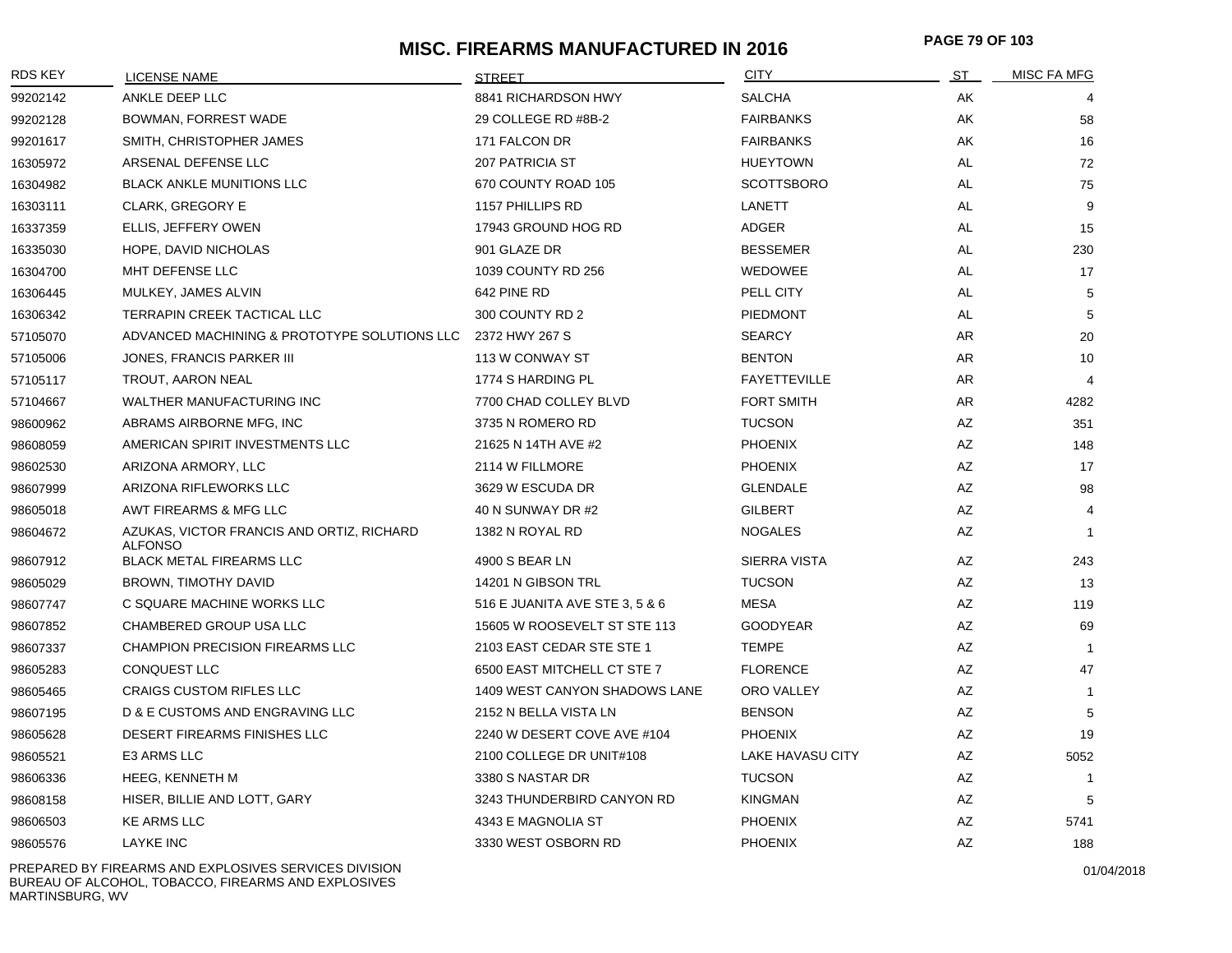### **MISC. FIREARMS MANUFACTURED IN 2016 PAGE 80 OF 10<sup>3</sup>**

| <b>RDS KEY</b> | LICENSE NAME                      | <b>STREET</b>                    | <b>CITY</b>          | <u>ST _</u> | <b>MISC FA MFG</b> |
|----------------|-----------------------------------|----------------------------------|----------------------|-------------|--------------------|
| 98606209       | MCALISTER, KENNETH                | 291 E OCOTILLO RD UNIT 27        | <b>CHANDLER</b>      | AZ          | 109                |
| 98604419       | <b>MLS ARMS LLC</b>               | 15610 N 35TH AVE STE 6           | <b>PHOENIX</b>       | AZ          | 19                 |
| 98608861       | OLIVER WEAPON WORKS LLC           | 2452 E IRONSIDE DR               | <b>GILBERT</b>       | <b>AZ</b>   | $\overline{7}$     |
| 98603536       | PALESE PROTO TECH INC             | 7775 N CASA GRANDE HWY #155      | <b>TUCSON</b>        | AZ          | $\overline{7}$     |
| 98600788       | PATRIOT ORDNANCE FACTORY INC      | 1492 W VICTORY LANE              | <b>PHOENIX</b>       | AZ          | 2804               |
| 98609307       | PATRIOT PRECISION LLC             | 1887 BULL HOLLOW RD              | <b>SHOW LOW</b>      | AZ          | 2                  |
| 98607294       | PREDATOR TECHNOLOGY GROUP LLC     | 7942 WEST DEVONSHIRE AVENUE      | <b>PHOENIX</b>       | AZ          | 8                  |
| 98604742       | <b>QUARTER CIRCLE 10 LLC</b>      | 1101 W GRANT RD SUITE 202        | <b>TUCSON</b>        | AZ          | 2603               |
| 98608964       | S & S ARMS LLC                    | 1930 E THIRD ST STE 2            | <b>TEMPE</b>         | AZ          | $\overline{4}$     |
| 98602020       | SUN DEVIL MANUFACTURING LLC       | 663 W 2ND AVE STE 16             | <b>MESA</b>          | AZ          | 721                |
| 98606279       | <b>TRITON ARMS LLC</b>            | 2947 KISH AVE STE A              | YUMA                 | AZ          | 86                 |
| 98605490       | US ARMS LLC                       | 2590 KIOWA BLVD STE 100          | LAKE HAVASU CITY     | AZ          | 763                |
| 98607843       | USM4 DEFENSE LLC                  | 15953 N GREENWAY-HAYDEN LOOP STE | <b>SCOTTSDALE</b>    | AZ          | 42                 |
| 93305102       | AMERICAN SHOOTING CENTER INC      | 5590 RUFFIN RD                   | SAN DIEGO            | CA          | 11                 |
| 93305158       | <b>APPLIED KINETICS LLC</b>       | 545 W VALENCIA DR                | <b>FULLERTON</b>     | CA          | 10                 |
| 97704094       | BADELLA, MICHAEL JOHN & LU, CU TU | 17799 RD 24                      | <b>MADERA</b>        | CA          | 5                  |
| 97737304       | <b>BLACK BULLET INC</b>           | 14410 W KEARNEY BLVD             | <b>KERMAN</b>        | CA          | 2                  |
| 97703386       | BLUM, ISAAC JOHN                  | 210 BUCKLEIN WAY                 | <b>FELTON</b>        | CA          | 72                 |
| 96801682       | CHRISTENSEN, CRAIG ALLEN          | 710 3RD STREET                   | <b>MARYSVILLE</b>    | CA          | 24                 |
| 96802732       | <b>CORONADO ARMS INC</b>          | 450 S PORTER RD STE G            | <b>DIXON</b>         | CA          | 40                 |
| 93300870       | DIRECT ACTION SOLUTIONS LLC       | 6635 FLANDERS DR STE G           | <b>SAN DIEGO</b>     | CA          | 2                  |
| 97703282       | DNA TACTICAL LLC                  | 5773 DAWSON AVE                  | <b>GOLETA</b>        | CA          | 6                  |
| 93305621       | FLYNN, ROGER GERALD               | 10844 E AVE SUITE B1             | <b>HESPERIA</b>      | CA          | 45                 |
| 96804298       | GOLD COUNTRY SPORTS INC           | 1160 LOZANOS RD                  | <b>NEWCASTLE</b>     | CA          | 442                |
| 97703224       | GOOSE MANUFACTURING, INC          | 1853 LITTLE ORCHARD ST           | SAN JOSE             | CA          | $\overline{1}$     |
| 93304097       | <b>JD MACHINE TECH INC</b>        | 4170 MORENA BLVD #C              | <b>SAN DIEGO</b>     | CA          | 14670              |
| 93306288       | JL BILLET LLC                     | 4740 RUFFNER ST                  | <b>SAN DIEGO</b>     | CA          | 342                |
| 96802409       | LILLARD MANUFACTURING INC         | 1230 HARTER AVE SUITE E          | <b>WOODLAND</b>      | CA          | 1598               |
| 93304748       | MARZ, DANIEL                      | 184 SOUTH 1ST AVE UNIT B         | <b>UPLAND</b>        | CA          | 27                 |
| 96803882       | PHASE 5 WEAPON SYSTEMS INC        | 501 GIUSEPPE CT STE C            | <b>ROSEVILLE</b>     | CA          | 293                |
| 93305129       | SHIELD DEFENSE, LLC               | 2585 JASON CT                    | <b>OCEANSIDE</b>     | CA          |                    |
| 93304827       | TRIP WIRE LLC                     | 7960 SILVERTON AVE STE 105       | <b>SAN DIEGO</b>     | CA          | 45                 |
| 93306185       | <b>TSG GROUP LLC</b>              | 9967 MUIRLANDS BLVD              | <b>IRVINE</b>        | CA          | 50                 |
| 93305884       | VK INTEGRATED SYSTEMS             | 1250 E ORANGETHORPE              | <b>FULLERTON</b>     | CA          | 49                 |
| 97702945       | VON COLLN, JOHN                   | 3166 E THOUSAND OAKS BLVD        | <b>THOUSAND OAKS</b> | CA          | 186                |

PREPARED BY FIREARMS AND EXPLOSIVES SERVICES DIVISION BUREAU OF ALCOHOL, TOBACCO, FIREARMS AND EXPLOSIVES MARTINSBURG, WV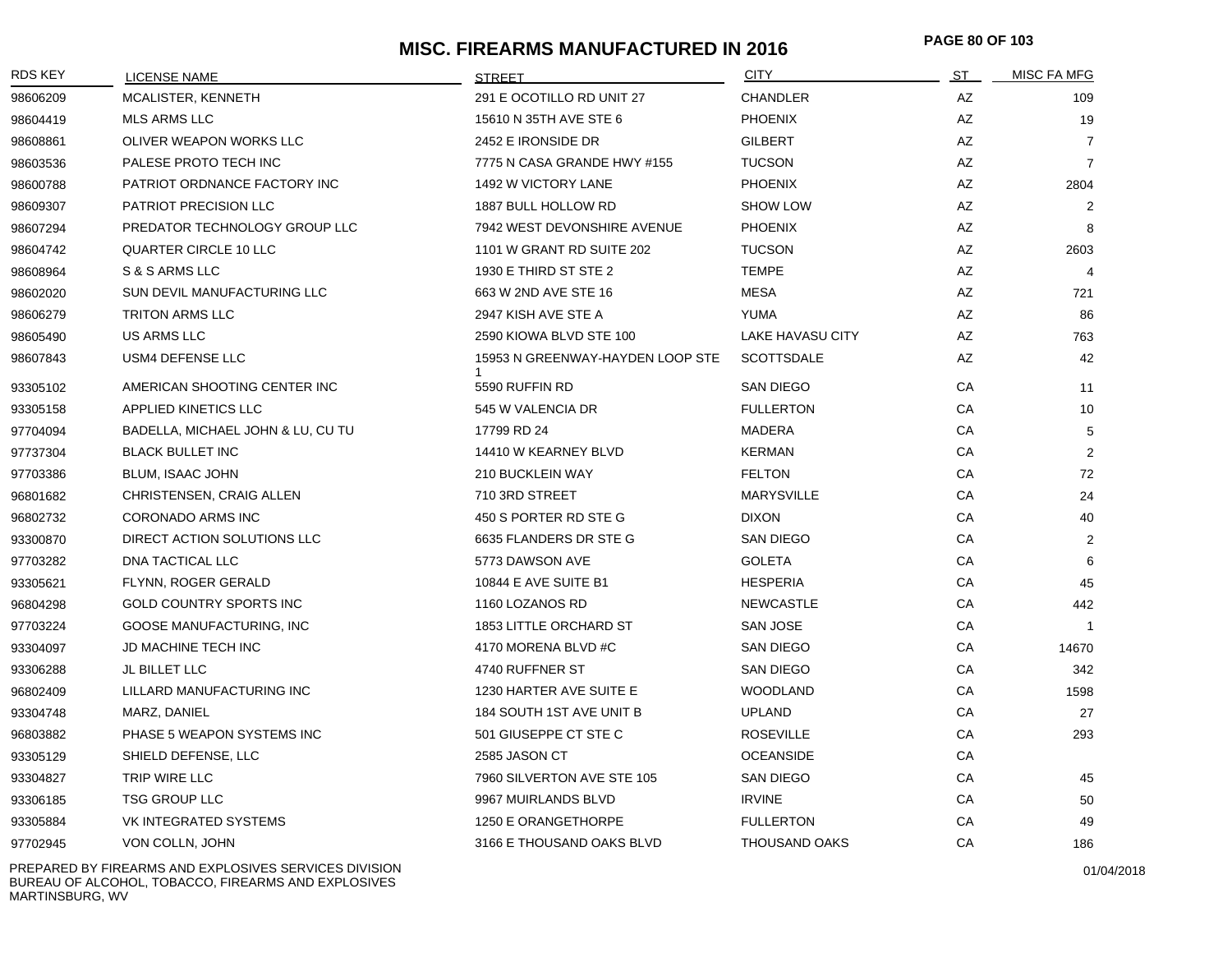# **MISC. FIREARMS MANUFACTURED IN 2016 PAGE 81 OF 10<sup>3</sup>**

| <b>RDS KEY</b> | <b>LICENSE NAME</b>                      | <b>STREET</b>               | <b>CITY</b>             | <u>ST .</u> | <b>MISC FA MFG</b> |
|----------------|------------------------------------------|-----------------------------|-------------------------|-------------|--------------------|
| 93305455       | WEST COAST GUN WORKS INC                 | 11360 WESTERN AVE           | <b>STANTON</b>          | CA          |                    |
| 93304459       | WILDE BUILT TACTICAL LLC                 | 6045 LAKE MURRAY BLVD       | <b>LA MESA</b>          | CA          | 24                 |
| 99501701       | <b>WORLDWIDE AEROS CORP</b>              | 1734 AEROS WAY              | <b>MONTEBELLO</b>       | CA          | 100                |
| 97702995       | YATES, LYNDON                            | 3332 SANTA FE STREET        | <b>RIVERBANK</b>        | CA          | 100                |
| 97701795       | ZEV TECHNOLOGIES INC                     | 1051 YARNELL PLACE          | <b>OXNARD</b>           | CA          | 5                  |
| 58401869       | <b>GODDARD ENTERPRISES LLC</b>           | 8495 WELD COUNTY ROAD 2     | BRIGHTON                | CO.         | $\overline{4}$     |
| 58401680       | <b>HERITAGE ARMS INC</b>                 | 1631 P ROAD                 | LOMA                    | CO.         | 121                |
| 58403573       | <b>JB TACTICAL LLC</b>                   | 4304 KIPLING ST             | <b>WHEAT RIDGE</b>      | CO.         | 67                 |
| 58406824       | <b>KEPPDEZIN LLC</b>                     | 1932 BROOKWOOD DR           | <b>COLORADO SPRINGS</b> | CO          | 4                  |
| 58402371       | LIPPARD, KARL                            | 3259 ELECTRA DR SO          | <b>COLORADO SPRINGS</b> | CO.         | 2                  |
| 58405752       | PHOENIX WEAPONRY LLC                     | 1822 SKYWAY DR UNIT P       | <b>LONGMONT</b>         | CO.         | 303                |
| 58404215       | PURSUIT-AIR-CRAFTERS LLC                 | 113 N MILL ST UNIT A        | <b>SILVER CLIFF</b>     | CO.         | 85                 |
| 58405517       | REAPER INNOVATIVE PRECISION LLC          | 1227 WALNUT ST              | <b>WINDSOR</b>          | CO.         | 15                 |
| 58404996       | ROCKY MOUNTAIN GUNS INC                  | 647 SOUTH OSWEGO CT         | <b>AURORA</b>           | CO.         | 27                 |
| 58404495       | <b>TACTICAL ACOUSTICS LLC</b>            | 400 YOUNG CT UNIT 5         | <b>ERIE</b>             | CO.         | 6                  |
| 58404859       | <b>WELLINGTON ARMS LLC</b>               | 8900 W 1ST ST               | <b>WELLINGTON</b>       | CO.         | 26                 |
| 60602917       | <b>CLASSIC CARBINES AND FIREARMS INC</b> | 91 TECHNOLOGY PARK DRIVE    | <b>TORRINGTON</b>       | <b>CT</b>   | 20                 |
| 60602599       | DELTA ARSENAL LLC                        | 342 QUINNIPIAC ST BLD 8     | <b>WALLINGFORD</b>      | <b>CT</b>   | 25                 |
| 60601926       | <b>GRAHAM TOOL &amp; MACHINE LLC</b>     | 9 CONTAINER DRIVE           | <b>TERRYVILLE</b>       | <b>CT</b>   | 3                  |
| 60603213       | METALLURGICAL PROCESSING INC             | <b>68 ARTHUR ST</b>         | <b>NEW BRITAIN</b>      | <b>CT</b>   | 130                |
| 15912791       | ADEQ FIREARMS COMPANY                    | 4921 WEST CYPRESS STREET    | <b>TAMPA</b>            | FL.         | 26                 |
| 15905746       | AMERICAN VINTAGE GUN AND PAWN, INC       | 4920 LENA RD UNIT 102 & 103 | <b>BRADENTON</b>        | FL          | 271                |
| 15926564       | AMTEC LESS LETHAL SYSTEMS INC            | 4700 PROVIDENCE RD          | <b>PERRY</b>            | FL          | 66                 |
| 15907991       | ARES DEFENSE SYSTEMS INC                 | 295 NORTH DRIVE SUITE H     | <b>MELBOURNE</b>        | FL.         | 19                 |
| 15923126       | ARTEMIS ENTERPRISES OF ORANGE COUNTY LLC | 6367 ALL AMERICAN BLVD      | <b>ORLANDO</b>          | FL.         | 25                 |
| 15949231       | <b>BRIGADE MANUFACTURING INC</b>         | 7312 NW 46 ST               | MIAMI                   | FL          | $\overline{1}$     |
| 15948882       | <b>BUIS INC</b>                          | 1201 HAMLET AVE             | <b>CLEARWATER</b>       | FL          | 12                 |
| 15932347       | CODE JOCKEYS LLC                         | 1502 RAIL HEAD BLVD         | <b>NAPLES</b>           | FL          | 52                 |
| 15932299       | <b>FUSION PRECISION ENGINEERING LLC</b>  | 200 RICH STREET             | <b>VENICE</b>           | FL          | 12                 |
| 15930984       | <b>GFT ARMS LLC</b>                      | 6690 COLUMBIA PARK DR STE 2 | <b>JACKSONVILLE</b>     | FL          | 5                  |
| 15931364       | <b>GHOST FIREARMS LLC</b>                | 828 S NOVA ROAD             | DAYTONA BEACH           | FL          | 929                |
| 15932796       | <b>GO2 WEAPONS INC</b>                   | 6995 TICO RD                | <b>TITUSVILLE</b>       | FL          | 41                 |
| 15904057       | HOFFMAN, RICHARD C                       | 145 SHERIDAN AVE            | <b>LONGWOOD</b>         | FL          | 9                  |
| 15923284       | <b>JERICHO SERVICES LLC</b>              | 6354 49TH STREET NORTH      | PINELLAS PARK           | FL          | 95                 |
| 15940998       | KNIGHTS MANUFACTURING CO                 | 701 COLUMBIA BLVD           | <b>TITUSVILLE</b>       | FL          | 469                |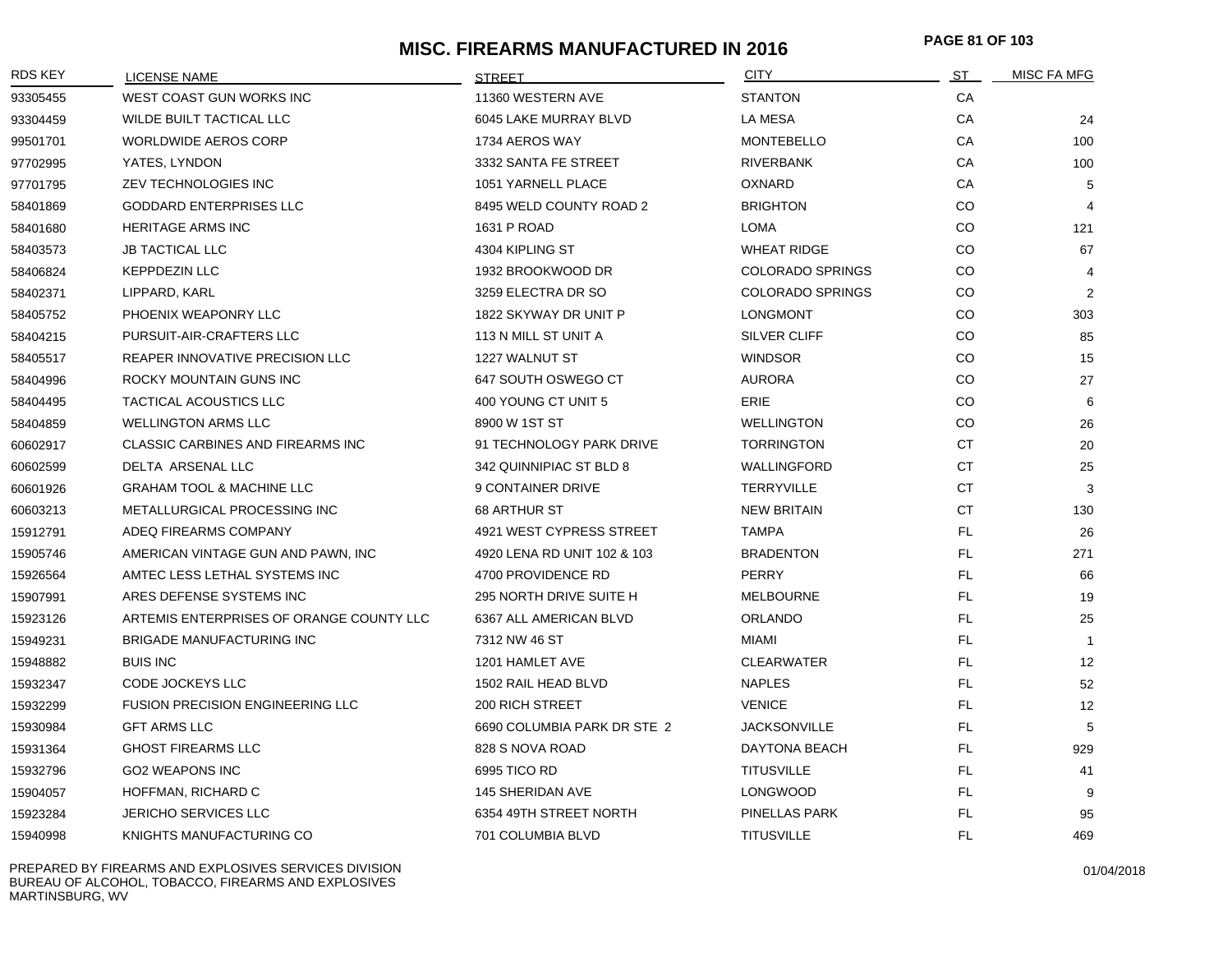# **MISC. FIREARMS MANUFACTURED IN 2016 PAGE 82 OF 10<sup>3</sup>**

| <b>RDS KEY</b> | <b>LICENSE NAME</b>                     | <b>STREET</b>                   | <b>CITY</b>            | ST  | MISC FA MFG    |
|----------------|-----------------------------------------|---------------------------------|------------------------|-----|----------------|
| 15911510       | LEMON, LARRY                            | 373 SW KESTOR DR                | PORT SAINT LUCIE       | FL. | 3              |
| 15917215       | NATIONAL ARMORY LLC                     | 1315 SW 1 CT                    | POMPANO BEACH          | FL. | $\overline{4}$ |
| 15932797       | NORTH AMERICAN SURVEILLANCE SYSTEMS INC | 7065 CHALLENGER AVE             | <b>TITUSVILLE</b>      | FL. | 72             |
| 15932806       | RAFAL DEFENSE INC                       | 6427 MILNER BLVD #5             | <b>ORLANDO</b>         | FL. | 207            |
| 15930839       | RANGER PROOF ARMS LLC                   | 10781 75TH STREET N             | <b>SEMINOLE</b>        | FL. | 12             |
| 15903855       | SAFETY HARBOR FIREARMS INC              | 985 HARBOR LAKE DR UNIT 14      | <b>SAFETY HARBOR</b>   | FL. | 28             |
| 15919376       | SMITHEY JAMES RHETT                     | 86 WEST LONG ST                 | <b>LAKE CITY</b>       | FL. |                |
| 15904524       | SPIKE'S TACTICAL LLC                    | 2036 APEX COURT                 | <b>APOPKA</b>          | FL. | 96534          |
| 15923596       | TAURUS INTERNATIONAL MANUFACTURING INC  | 16175 NW 49TH AVE               | <b>MIAMI</b>           | FL. | 3              |
| 15931318       | THOMPSON, DWAIN U                       | 3200 CAVERNS ROAD               | <b>MARIANNA</b>        | FL. | 80             |
| 15931061       | TITAN IND LLC                           | 107 ALLGOOD CIRCLE UNIT 1       | ST AUGUSTINE           | FL. | 50             |
| 15919326       | <b>TRUSTY RONALD</b>                    | RT 13                           | <b>BROOKSVILLE</b>     | FL. |                |
| 15930690       | <b>TWISTED INDUSTRIES INC</b>           | 225 MANOR DR                    | <b>MERRITT ISLAND</b>  | FL. | 21             |
| 15805926       | <b>BLACK FOREST GUNWURKS LLC</b>        | 1056 HISTORIC HWY 441           | <b>DEMOREST</b>        | GA  | 5              |
| 15808613       | <b>CAMP CREEK GUNWORKS LLC</b>          | 3467 COLLEGE ST                 | <b>COLLEGE PARK</b>    | GA  | 2              |
| 15806912       | COMPETITIVE SHOOTER SERVICES LLC        | 890 SHURLEY RD                  | <b>WARRENTON</b>       | GA  | 35             |
| 15812064       | DAWN OF DEFENSE LLC                     | 1462 CROSS ST                   | <b>FORT OGLETHORPE</b> | GA  | 148            |
| 15806454       | DEFENSE RESEARCH & DEVELOPMENT LLC      | 268 CADILLAC PKWY STE 104       | <b>DALLAS</b>          | GA  | 304            |
| 15806392       | <b>FREEDOM GUNWORKS INC</b>             | 371 US HWY 19S                  | CAMILLA                | GA  | 347            |
| 15811376       | HOLT, RANDY & PAMELA                    | 2548 SCENIC HWY                 | <b>RISING FAWN</b>     | GA  | 12             |
| 15811568       | PRECISION PRODUCTS INC                  | 2908 N DUG GAP RD               | <b>DALTON</b>          | GA  | 5              |
| 15806620       | RAFFIELD, JL                            | NATHANIEL DR                    | E DUBLIN               | GA  |                |
| 15810230       | TAYLOR, CLAYTON D III                   | 209 LAURAL DRIVE                | <b>CORNELIA</b>        | GA  | 57             |
| 15807655       | <b>U K PRECISION INC</b>                | 2029 MARSHALL HUFF RD SUITE A   | <b>DALLAS</b>          | GA  | $\overline{1}$ |
| 15810294       | <b>WAGNER, MEGAN MICHELLE</b>           | 1051 HAYES INDUSTRIAL DR ROOM 5 | <b>MARIETTA</b>        | GA  | 154            |
| 15806700       | WILLIAMS, JAMES C                       | RT 1 SCENIC DR                  | <b>BLUE RIDGE</b>      | GA  |                |
| 54201728       | <b>BROWNELLS INC</b>                    | 200 S FRONT ST                  | <b>MONTEZUMA</b>       | IA  | 951            |
| 54203229       | <b>CREATIVE ARMS LLC</b>                | 1430 EAST FLEMING AVE           | <b>DES MOINES</b>      | IA  | 269            |
| 54200689       | <b>JARD INC</b>                         | 3149 NEST AVE                   | SHELDON                | IA  | $\mathbf{1}$   |
| 54201706       | LES BAER CUSTOM INC                     | <b>1804 IOWA DR</b>             | LE CLAIRE              | IA  | 30             |
| 54203954       | MCF CUSTOM FIREARMS LLC                 | 526 CLOVER CIR                  | <b>FREDERICKSBURG</b>  | IA  | 32             |
| 54201425       | MIDWEST METAL CREATIONS, LLC            | 743 ADAMS AVE                   | <b>LISBON</b>          | IA  | $\overline{7}$ |
| 54201889       | V CUSTOM INC                            | 24276 240TH ST                  | CARROLL                | IA  | 196            |
| 98202920       | AXIAL PRECISION LLC                     | 4910 W DENTON                   | <b>BOISE</b>           | ID  | $\overline{1}$ |
| 98235032       | <b>BAT MACHINE CO INC</b>               | 6148 W SELTICE WAY              | POST FALLS             | ID  | 670            |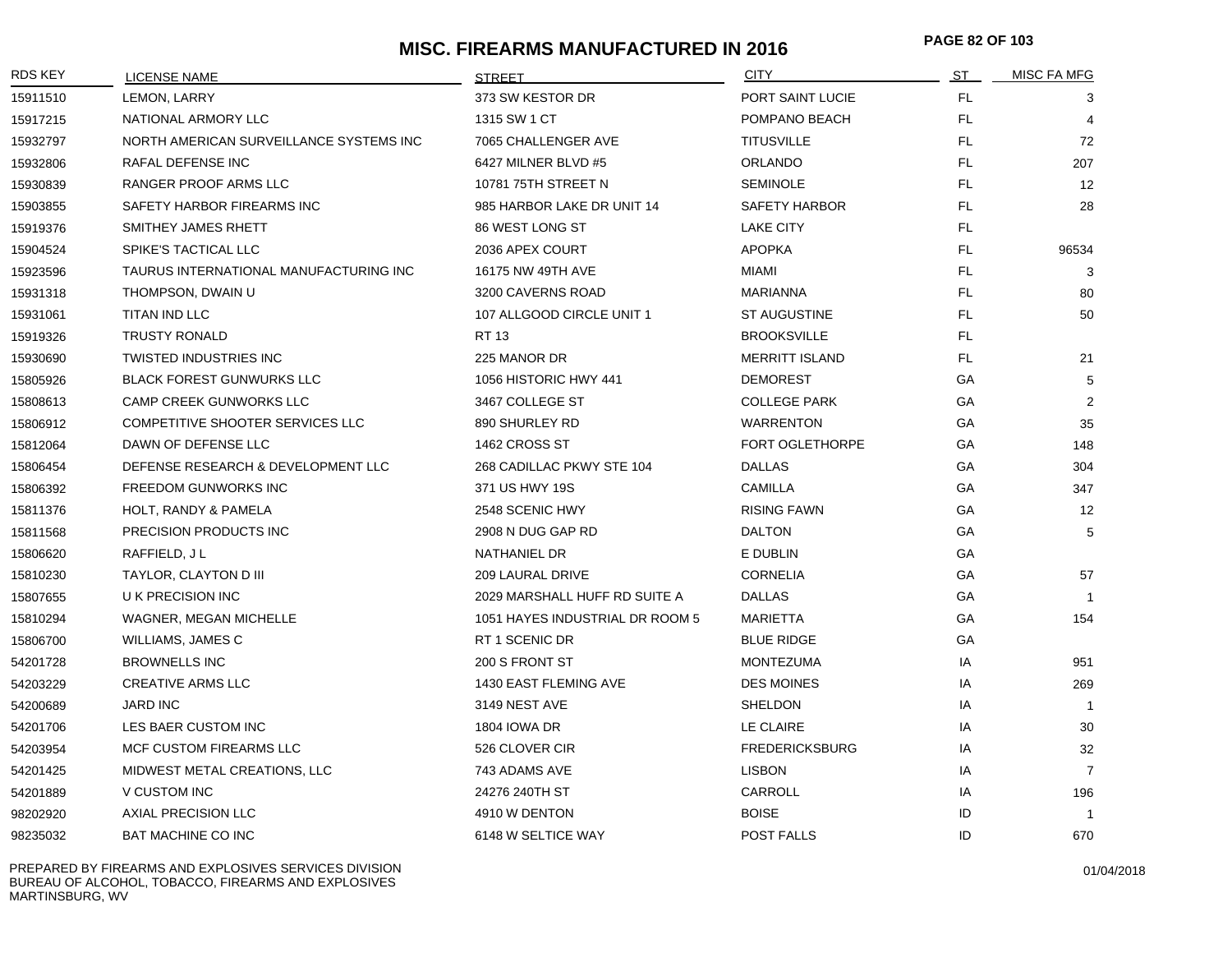# **MISC. FIREARMS MANUFACTURED IN 2016 PAGE 83 OF 10<sup>3</sup>**

| <b>RDS KEY</b> | LICENSE NAME                            | <b>STREET</b>                 | <b>CITY</b>            | ST  | MISC FA MFG    |
|----------------|-----------------------------------------|-------------------------------|------------------------|-----|----------------|
| 98202586       | LONE WOLF R&D LLC                       | 106 SHANNON LN STE B          | PRIEST RIVER           | ID  | 2149           |
| 98201498       | <b>QUALITY ARMS IDAHO LLC</b>           | 350 N 3RD W                   | <b>RIGBY</b>           | ID  | 8              |
| 98202543       | SEEKINS PRECISION LLC                   | <b>159 AMERICAN WAY</b>       | <b>LEWISTON</b>        | ID  | 6093           |
| 98202164       | TACTICAL SOLUTIONS INC                  | 2772 S VICTORY VIEW WAY       | <b>BOISE</b>           | ID  | 916            |
| 98202372       | <b>VENGEANCE ARMS LLC</b>               | 246 CALDWELL BLVD             | <b>NAMPA</b>           | ID  | 24             |
| 98203050       | <b>WILKINSON ARMS LLC</b>               | 14754 MURPHY FLAT ROAD        | <b>MURPHY</b>          | ID  | 3              |
| 98202760       | <b>WILLIAMS, TYREL</b>                  | 541 WEST 4TH ST               | WEISER                 | ID  | 111            |
| 33604018       | A & S ARMS, INC                         | 303 N MAIN STREET SUITE 100 B | <b>ANTIOCH</b>         | IL. | 25             |
| 33604543       | <b>AR1510 LLC</b>                       | 745 S HANFORD                 | <b>GENESEO</b>         | IL. | 442            |
| 33703779       | DECO MANUFACTURING COMPANY              | 5054 CUNDIFF CT               | <b>DECATUR</b>         | IL. | 13             |
| 33637390       | <b>DS ARMS INC</b>                      | 27W990 INDUSTRIAL AVE         | <b>LAKE BARRINGTON</b> | IL. | 1607           |
| 33603644       | <b>IMPERIAL ARMS CO</b>                 | 8176 OLD RIDGE RD             | PLAINFIELD             | IL  | 97             |
| 33704493       | MCCLURE, KEVIN                          | 301 S BROADWAY ST             | <b>HUDSON</b>          | IL. | 95             |
| 33603459       | <b>ODIN ARMS LLC</b>                    | 215 OSWALT                    | BATAVIA                | IL. | 12             |
| 33604340       | PAWLOWSKI, MATTHEW ALAN                 | 9520 PAULING RD               | <b>MONEE</b>           | IL  | 6              |
| 33601205       | SPORTSWEREUS INC                        | 855 COMMERCE PARKWAY          | <b>CARPENTERSVILLE</b> | IL. | 1521           |
| 43504873       | ACME FIREARMS MFG LLC                   | 800 E TIPTON ST               | <b>SEYMOUR</b>         | IN  | 252            |
| 43505109       | <b>BCI DEFENSE LLC</b>                  | 545 N BOWEN AVE               | <b>BREMEN</b>          | IN  | 2227           |
| 43506696       | BOBCAT ARMAMENT & MANUFACTURING LLC     | 1632 E STATE RD 44            | SHELBYVILLE            | IN  | 37             |
| 43505002       | DEPUTY BIG SHOT LLC                     | 10214 W DEPUTY PIKE RD        | <b>DEPUTY</b>          | IN  | 21             |
| 43501191       | <b>HAVERKAMP, THOMAS J</b>              | 4850 N 13TH ST                | <b>TERRE HAUTE</b>     | IN  | 8              |
| 43504890       | MARCOLMAR FIREARMS LLC                  | 5626 NEW PARIS PIKE           | <b>RICHMOND</b>        | IN  | 94             |
| 54804010       | <b>CHARGER ARMS LLC</b>                 | 5244 W 285TH ST               | <b>OSAGE CITY</b>      | KS  | 35             |
| 54803746       | CORBET, WILLIAM A JR                    | 1304 LAWRENCE AVE             | LEAVENWORTH            | KS. | 35             |
| 54804005       | FREE STATE ARMAMENT LLC                 | 101 COTTONWOOD COURT          | <b>OZAWKIE</b>         | KS  | 16             |
| 54803923       | JOE BOB OUTFITTERS LLC                  | 4850 GENERAL HAYS             | HAYS                   | ΚS  | 2232           |
| 54803256       | PODUNK INC                              | 1131 W DENNIS AVE             | <b>OLATHE</b>          | KS  | 602            |
| 54802798       | SENTINEL ARMS LLC                       | 104 SOUTH MAIN ST             | MORGANVILLE            | KS  | 14             |
| 54802710       | SIGNATURE MARKETING INC                 | 15845 MAHAFFIE                | OLATHE                 | ΚS  | 566            |
| 46105166       | AMERICAN ARMAMENT ARMS INC              | 1075 OPTIMIST RD              | <b>ELIZABETHTOWN</b>   | KY. | 19             |
| 46102135       | <b>CUSTOM SHOOTING TECHNOLOGIES INC</b> | 8794 ELMBURG ROAD             | <b>BAGDAD</b>          | KY. | 107            |
| 46100511       | DOUBLE STAR CORP                        | 1805 FORTUNE DR               | <b>WINCHESTER</b>      | KY. | 1044           |
| 46102771       | <b>IDEAL PRODUCTS INC</b>               | 126 CAPITAL CT                | <b>NICHOLASVILLE</b>   | KY. | 331            |
| 46106541       | NORSWORTHY, BRADLEY DAVID               | 1121 FREEDOM CHURCH RD        | <b>HARNED</b>          | KY  | 40             |
| 46107213       | REDHAWK TACTICAL TRAINING SOLUTIONS INC | 3064 HWY 266                  | <b>CORYDON</b>         | KY  | $\overline{1}$ |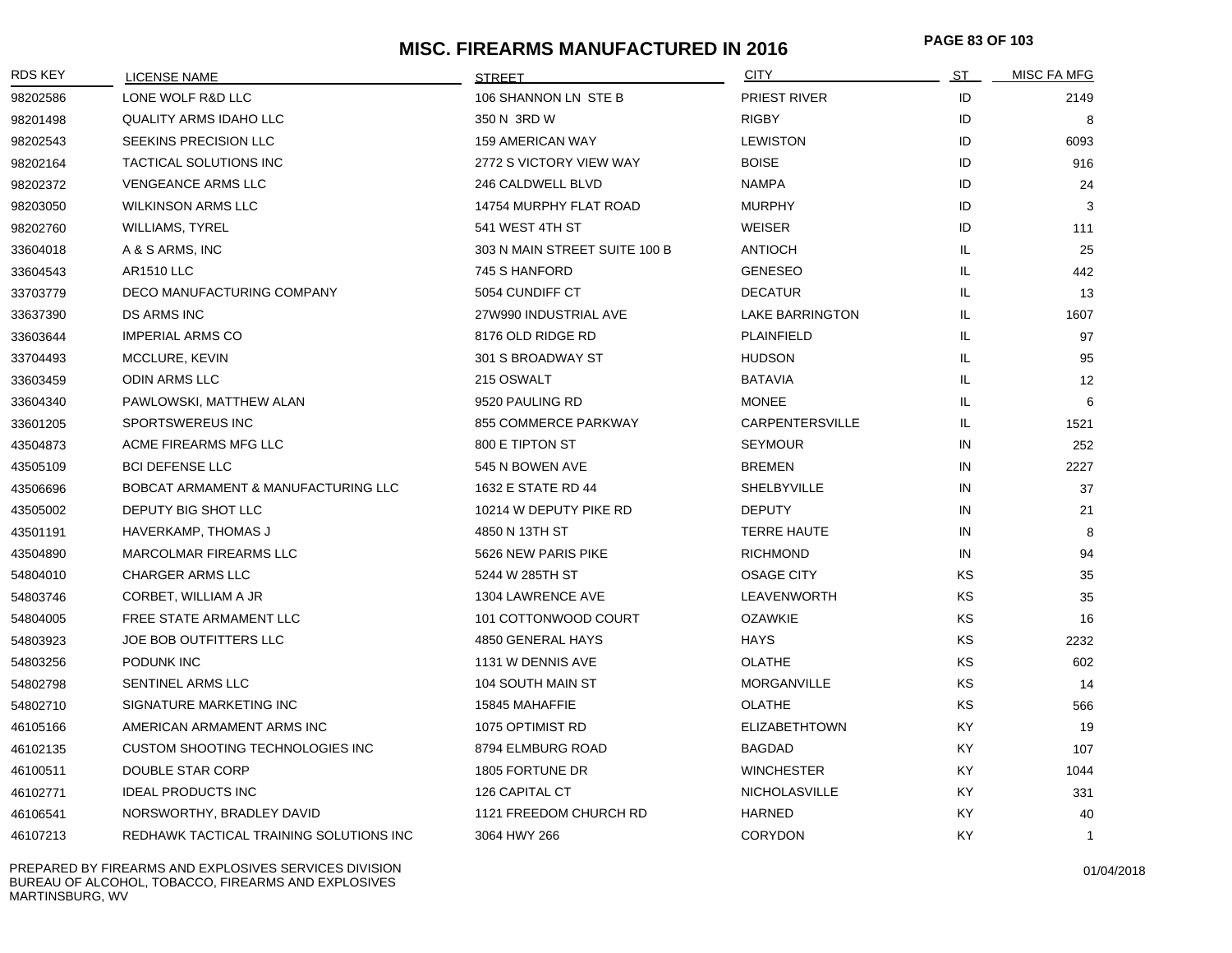# **MISC. FIREARMS MANUFACTURED IN 2016 PAGE 84 OF 10<sup>3</sup>**

| <b>RDS KEY</b> | LICENSE NAME                          | <b>STRFFT</b>            | <b>CITY</b>             | ST        | <b>MISC FA MFG</b> |
|----------------|---------------------------------------|--------------------------|-------------------------|-----------|--------------------|
| 57204834       | AKLYS DEFENSE LLC                     | 9683 MAMMOTH AVE         | <b>BATON ROUGE</b>      | LA        | 33                 |
| 57203852       | MW PRODUCTIONS LLC                    | 8173 S LAKESHORE DRIVE   | <b>SHREVEPORT</b>       | LA        | 6                  |
| 60405614       | <b>B&amp;R MACHINE INC</b>            | 305 A MOODY ST           | <b>LUDLOW</b>           | МA        | 1642               |
| 60407147       | <b>B&amp;R MACHINE INC</b>            | 290 MOODY ST             | <b>LUDLOW</b>           | МA        | 111984             |
| 60412012       | PRECISION METAL FABRICATORS LLC       | 842 UPPER UNION ST STE 7 | <b>FRANKLIN</b>         | МA        | 14                 |
| 60401684       | <b>SMITH &amp; WESSON CORP</b>        | 2100 ROOSEVELT AVE       | <b>SPRINGFIELD</b>      | МA        | 11252              |
| 60404099       | <b>TROY INDUSTRIES INC</b>            | 151D CAPITAL DR          | <b>WEST SPRINGFIELD</b> | МA        | 256                |
| 85202358       | <b>LWRC INTERNATIONAL</b>             | 815 CHESAPEAKE DRIVE     | CAMBRIDGE               | MD        | 177                |
| 85211500       | MC KEE, INC                           | 8725 BOLLMAN PLACE #1    | SAVAGE                  | <b>MD</b> | 1278               |
| 85212226       | TOMKAT AMMUNITION LLC                 | <b>18 CESSNA COURT</b>   | <b>GAITHERSBURG</b>     | MD        | $\overline{1}$     |
| 60101448       | <b>BOUCHARD, THOMAS PHILIP</b>        | 2743 RIVERSIDE DR        | VASSALBORO              | ME        | 14                 |
| 43807226       | <b>BLACK SWAMP FIREARMS LLC</b>       | 5255 CONSEAR RD          | <b>OTTAWA LAKE</b>      | MI        | 104                |
| 43804997       | CENTRAL SCREW PRODUCTS CO INC         | 1070 MAPLELAWN           | <b>TROY</b>             | MI        | 479                |
| 43807485       | <b>CLASSIC METAL FINISHING INC</b>    | 2500 WEST ARGYLE ST      | <b>JACKSON</b>          | MI        | 116                |
| 43808928       | FIRST TO FIGHT TACTICAL SOLUTIONS LLC | 10210 WACOUSTA RD        | <b>DEWITT</b>           | MI        | 22                 |
| 43807837       | <b>J&amp;D ARMAMENT LLC</b>           | 5921 HOLLOW CORNERS RD   | <b>DRYDEN</b>           | MI        | $\overline{7}$     |
| 43801522       | KNECHT, SCOTT ALDEN                   | 276 NORTH MAIN           | <b>CEDAR SPRINGS</b>    | MI        |                    |
| 43805353       | <b>LOGAN ARMS LLC</b>                 | 1099 NORTH GATEWAY BLVD  | <b>NORTON SHORES</b>    | MI        | 9                  |
| 43808216       | NEXT LEVEL ARMAMENT LLC               | 6778 - 18TH AVE          | <b>JENISON</b>          | MI        | 713                |
| 43808452       | <b>OUTLAW PRECISION WEAPONRY LLC</b>  | 3755 VAN DYKE RD         | <b>ALMONT</b>           | MI        | 41                 |
| 43807721       | PERFORMANCE MACHINING INC             | 919 MICHIGAN STREET      | <b>NILES</b>            | MI        | 90                 |
| 43808716       | RIFENBARK ARMORY LLC                  | 745 E NEWBERG RD         | <b>PINCONNING</b>       | MI        | 27                 |
| 43807825       | SHERWOOD ARMORY LLC                   | 71 WEST SHERWOOD ROAD    | <b>OKEMOS</b>           | ΜI        | 295                |
| 34104185       | ALEXANDRIA PRO FAB CO INC             | 8210 STATE HWY 29 NORTH  | <b>ALEXANDRIA</b>       | ΜN        | 8455               |
| 34104884       | <b>BARRELS AND ARROWS LLC</b>         | 3041 US HWY 59           | <b>MARSHALL</b>         | ΜN        | $\overline{4}$     |
| 34105138       | BATTLE CREEK ARMORY LLC               | 6969 S WASHINGTON AVE    | <b>EDINA</b>            | ΜN        | 22                 |
| 34102861       | <b>COONAN INC</b>                     | 4501 103RD CT NE # 120   | <b>BLAINE</b>           | ΜN        | 372                |
| 34103165       | DEER COUNTRY ARCHERY INC              | 32981 COUNTY RD 24       | <b>STARBUCK</b>         | ΜN        | 473                |
| 34101144       | FLITSCH, RONALD EUGENE                | 12156 COUNTY RD 31 NW    | PINE ISLAND             | ΜN        | 3                  |
| 34104167       | <b>ISLAND TOOL &amp; DIE INC</b>      | 292 3RD STREET NE        | PINE ISLAND             | ΜN        | 6                  |
| 34103846       | JAKL MACHINE LLC                      | 212 3RD ST W             | <b>JASPER</b>           | ΜN        | 401                |
| 34101861       | NODAK SPUD LLC                        | 7683 WASHINGTON AVE S    | <b>EDINA</b>            | ΜN        | 3477               |
| 34104344       | NORTHERN RIFLEMAN LLC                 | 6043 HUDSON RD STE 140H  | <b>WOODBURY</b>         | ΜN        | 30                 |
| 34104145       | <b>PA ENTERPRISES</b>                 | 3152 COUNTRY DR          | LITTLE CANADA           | <b>MN</b> | 89                 |
| 34102652       | SLR15 RIFLES INC                      | 7689 MAIN ST             | <b>FRIDLEY</b>          | <b>MN</b> | 95                 |

PREPARED BY FIREARMS AND EXPLOSIVES SERVICES DIVISION BUREAU OF ALCOHOL, TOBACCO, FIREARMS AND EXPLOSIVES MARTINSBURG, WV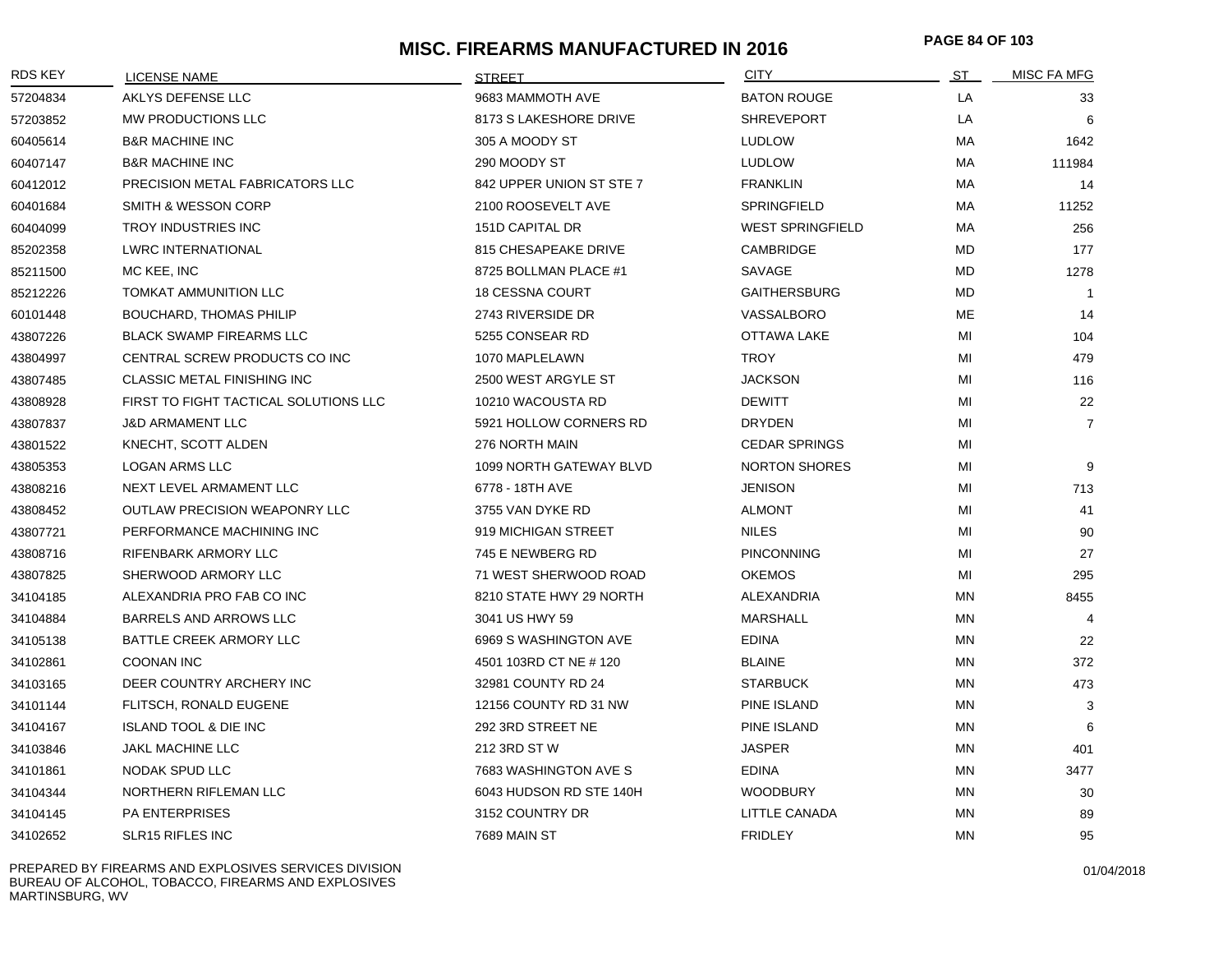# **MISC. FIREARMS MANUFACTURED IN 2016 PAGE 85 OF 10<sup>3</sup>**

| <b>RDS KEY</b> | <b>LICENSE NAME</b>                                         | <b>STREET</b>           | <b>CITY</b>           | <u>ST</u> | <b>MISC FA MFG</b> |
|----------------|-------------------------------------------------------------|-------------------------|-----------------------|-----------|--------------------|
| 34104159       | <b>SOTA ARMS INC</b>                                        | 39719 GRAND AVE         | <b>NORTH BRANCH</b>   | MN        | 4461               |
| 34103595       | THE RANGE TOOL COMPANY LLC                                  | 202 NORTH BROADWAY      | <b>GILBERT</b>        | MN        | 355                |
| 54306127       | <b>BLACK RAIN ORDNANCE INC</b>                              | <b>11633 IRIS ROAD</b>  | <b>NEOSHO</b>         | <b>MO</b> | 13874              |
| 54310645       | BRICE BREEDEN ENTERPRISES LLC                               | 330 EVERGREEN DR        | <b>SULLIVAN</b>       | <b>MO</b> | 47                 |
| 54307126       | CHEROKEE FIREARMS LLC                                       | 1500 W COLLEGE          | <b>SPRINGFIELD</b>    | <b>MO</b> | 77                 |
| 54301610       | <b>CMMG INC</b>                                             | 2301 BOONSLICK DR       | <b>BOONVILLE</b>      | <b>MO</b> | 5563               |
| 54306091       | PRECISION MACHINED PARTS INC                                | 1214 N OSAGE BLVD       | <b>NEVADA</b>         | <b>MO</b> | 68                 |
| 54313578       | ROBERT PORTER LLC                                           | 21911 S STATE LINE RD   | <b>BELTON</b>         | <b>MO</b> | $\overline{4}$     |
| 54340380       | THE CUTTING EDGE PRECISION MACHINING SERVICES<br><b>INC</b> | 1150 PROGRESS ST        | <b>MOUNT VERNON</b>   | <b>MO</b> | 1927               |
| 54312919       | TRU-SEC HOLDINGS LLC                                        | 4609 NW GATEWAY AVE     | <b>RIVERSIDE</b>      | <b>MO</b> | 31                 |
| 16403789       | BRYANT'S MACHINE SHOP, INC                                  | 5734 HWY 80 W           | <b>JACKSON</b>        | <b>MS</b> | 45                 |
| 16404072       | COTTON BRANCH CUSTOM FIREARMS LLC                           | 915 ALLEN RD            | <b>SMITHDALE</b>      | MS        | $\overline{1}$     |
| 16403832       | DEEP SOUTH PRECISION INC                                    | 204 N GAITHER ST        | <b>FULTON</b>         | <b>MS</b> | 43                 |
| 16409455       | SKINNER, WALTER A                                           | RT 2 BOX 539            | <b>MERIDIAN</b>       | МS        |                    |
| 16403899       | TGC OUTDOORS LLC                                            | 662 HWY 7 NORTH         | ABBEVILLE             | <b>MS</b> | 540                |
| 98101194       | <b>BLACK GOLD CUSTOM ARMS INC</b>                           | 312A ANDREA DRIVE       | <b>BELGRADE</b>       | MT        | 99                 |
| 98155388       | C SHARPS ARMS CO INC                                        | 100 CENTENNIAL DR       | <b>BIG TIMBER</b>     | MT        | 10                 |
| 98101132       | COOPER FIREARMS OF MONTANA INC                              | 3662 US HWY 93 NORTH    | <b>STEVENSVILLE</b>   | МT        | 41                 |
| 98101187       | DEFIANCE MACHINE INC                                        | 3881 MT HWY 40 W        | <b>COLUMBIA FALLS</b> | MT        | 1987               |
| 98101613       | REYNOLDS, EVELYN                                            | 2152 SAGE COURT         | <b>CORVALLIS</b>      | МT        | 11                 |
| 98102404       | THOMPSON PRECISION INC                                      | 1885 WHITEFISH STAGE RD | <b>KALISPELL</b>      | MT        | 3                  |
| 98100454       | VALLEY MACHINE & ENGINEERING INC                            | 61 ANDREA DR            | <b>BELGRADE</b>       | MT        | 55                 |
| 15608525       | ANSON TACTICAL ARMS LLC                                     | 2975 WHITE STORE RD     | WADESBORO             | <b>NC</b> | 83                 |
| 15610888       | AUTOCRAFT INC                                               | 331 ROCK CRUSHER RS     | <b>ASHEBORO</b>       | <b>NC</b> | 6                  |
| 15611439       | BOGER, WESLEY SCOTT                                         | 2034 MARTHA ELLEN RD    | YADKINVILLE           | <b>NC</b> | $\overline{2}$     |
| 15610526       | <b>BULL MOOSE TACTICAL LLC</b>                              | 3917 VILLAGE DR         | <b>FAYETTEVILLE</b>   | <b>NC</b> | 77                 |
| 15610536       | HUTCHINSON, RONNIE LEWIS                                    | 5424 N NC HWY 150 STE B | <b>LEXINGTON</b>      | <b>NC</b> | $\mathbf{1}$       |
| 15611475       | <b>ICGW INC LLC</b>                                         | 4129 BURNWOOD TRAIL     | <b>DENVER</b>         | <b>NC</b> | 3                  |
| 15610779       | <b>JAMES RIVER ARMORY</b>                                   | 745 HWY 117 S           | <b>BURGAW</b>         | <b>NC</b> | 290                |
| 15610427       | LAZY K CARTRIDGE COMPANY LLC                                | 456 US 70               | <b>HAVELOCK</b>       | <b>NC</b> | 27                 |
| 15609178       | NEWTOWN FIREARMS MANUFACTURING LLC                          | 7515 S CHURCH ST        | <b>GOLDSTON</b>       | <b>NC</b> | 25                 |
| 15609732       | NEWTOWN FIREARMS MANUFACTURING LLC                          | 751 S. CHURCH ST        | <b>GOLDSTON</b>       | <b>NC</b> | 3                  |
| 15609063       | STURM RUGER & COMPANY INC                                   | 271 CARDWELL RD         | MAYODAN               | <b>NC</b> | 26302              |
| 15610908       | TURNER ARMAMENT LLC                                         | 1287 RIPKEN DR          | <b>HICKORY</b>        | <b>NC</b> | 100                |
| 34500555       | <b>NODAK ARMS INC</b>                                       | 601 104TH STREET SE     | <b>MINOT</b>          | <b>ND</b> | 120                |

PREPARED BY FIREARMS AND EXPLOSIVES SERVICES DIVISION BUREAU OF ALCOHOL, TOBACCO, FIREARMS AND EXPLOSIVES MARTINSBURG, WV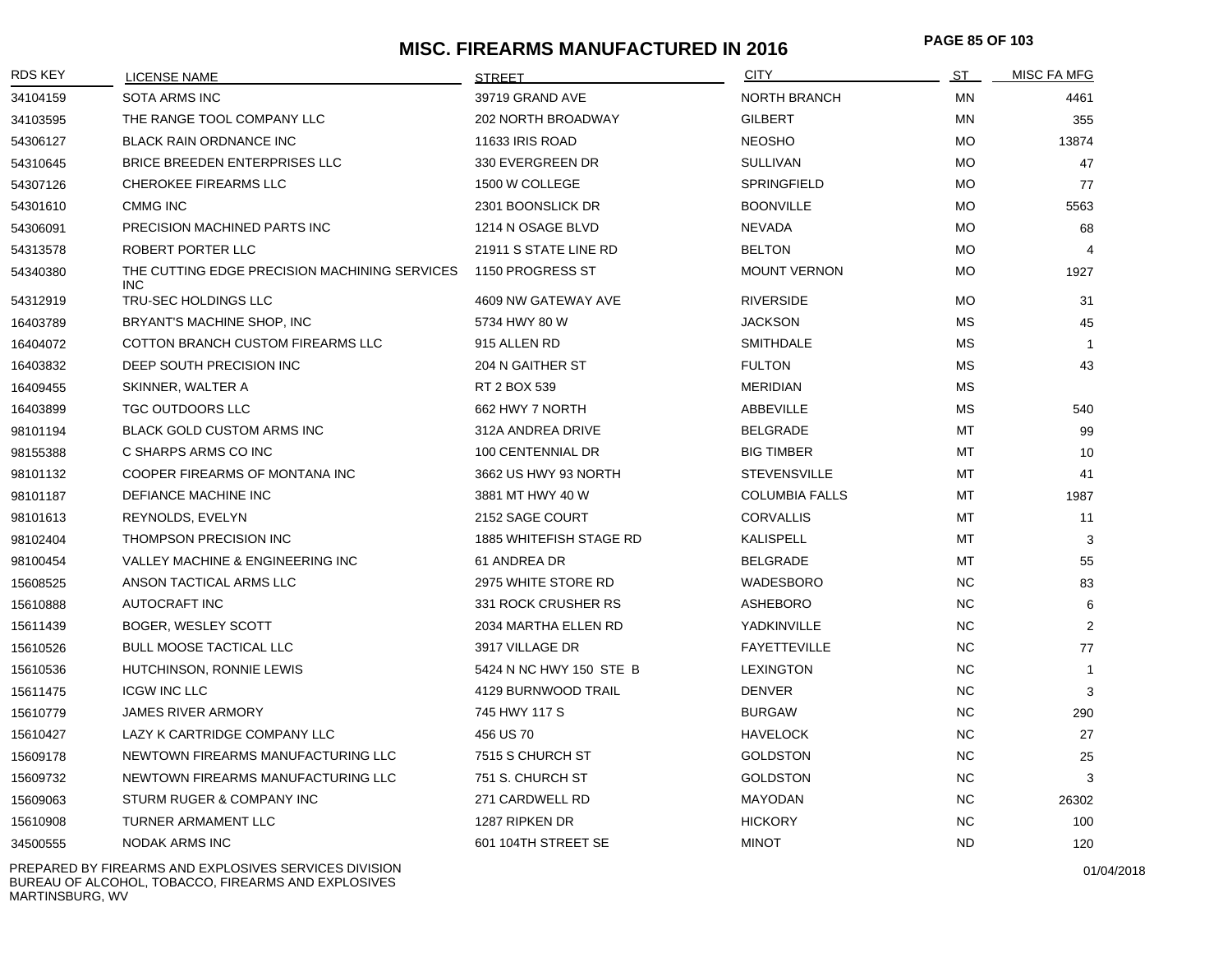# **MISC. FIREARMS MANUFACTURED IN 2016 PAGE 86 OF 10<sup>3</sup>**

| <b>RDS KEY</b> | LICENSE NAME                   | <b>STRFFT</b>                                               | <b>CITY</b>            | ST        | <b>MISC FA MFG</b> |
|----------------|--------------------------------|-------------------------------------------------------------|------------------------|-----------|--------------------|
| 54701663       | <b>ZERMATT ARMS INC</b>        | 100 MONROE ST                                               | <b>BENNET</b>          | <b>NE</b> | 378                |
| 60201828       | <b>BEAR ARMS, LLC</b>          | 60 DEMERITT AVE                                             | LEE                    | <b>NH</b> | 25                 |
| 60201012       | MATRIX AEROSPACE CORPORATION   | 421 RIVER ROAD                                              | <b>CLAREMONT</b>       | <b>NH</b> | 721                |
| 60201410       | PRECISION TOOL & MOLDING LLC   | 22 MANCHESTER RD                                            | <b>DERRY</b>           | NH        | 90411              |
| 60201816       | <b>SIG SAUER INC</b>           | 72 PEASE BLVD                                               | <b>NEWINGTON</b>       | <b>NH</b> | 876                |
| 60201484       | STURM, RUGER & COMPANY, INC    | 411 SUNAPEE ST                                              | <b>NEWPORT</b>         | NH        | 10                 |
| 60202670       | WASHBURN, RODNEY JR            | 18 ALEFEINDER AVE                                           | <b>SALEM</b>           | NH        |                    |
| 82201446       | <b>FABER PRECISION INC</b>     | 198 GREEN POND RD UNIT D                                    | <b>ROCKAWAY</b>        | <b>NJ</b> | 5                  |
| 82201650       | JERSEY ELITE MANUFACTURING LLC | 198 GREEN POND RD                                           | <b>ROCKAWAY</b>        | <b>NJ</b> | 27                 |
| 82201393       | SABRE GLOBAL SERVICES LLC      | 94 EAST DEWEY AVE UNIT 3                                    | <b>WHARTON</b>         | <b>NJ</b> | 5                  |
| 58501546       | SILENCER TECH LLC              | 500A COUGAR DR                                              | LOGAN                  | NM        |                    |
| 98803399       | CBE INC                        | 2241 D PARK PLACE                                           | <b>MINDEN</b>          | <b>NV</b> |                    |
| 98804626       | <b>MODJULUS LLC</b>            | 1262 MELBORN WAY                                            | <b>MINDEN</b>          | <b>NV</b> | -1                 |
| 98802240       | NEW FRONTIER ARMORY LLC        | 2844 SYNERGY STREET                                         | NORTH LAS VEGAS        | <b>NV</b> | 28689              |
| 98802114       | PRK ARMS DISTRIBUTION LLC      | 509 MOSES STREET SUITE 12E                                  | <b>CARSON CITY</b>     | <b>NV</b> | 4                  |
| 98804314       | <b>RED ROCK RIFLEWORKS LLC</b> | 101 W BROOKS AVE UNIT K & H                                 | <b>NORTH LAS VEGAS</b> | <b>NV</b> | 31                 |
| 98802268       | STRIP GUN CLUB LLC             | 2235 LAS VEGAS BLVD S                                       | LAS VEGAS              | <b>NV</b> | $\overline{4}$     |
| 61602828       | AX TACTICAL LLC                | 4947 COMMERCIAL DR STE 2                                    | YORKVILLE              | <b>NY</b> | 50                 |
| 61603144       | BLUE TUNA GUNSMITHING LLC      | 870 ONTARIO ST EXT                                          | <b>KENMORE</b>         | <b>NY</b> | 250                |
| 61101081       | DARK STORM INDUSTRIES LLC      | 4116 & 4122 SUNRISE HIGHWAY                                 | <b>OAKDALE</b>         | <b>NY</b> | 773                |
| 61603859       | E T A ARMAMENT LLC             | 5678 US RT 11                                               | <b>PULASKI</b>         | <b>NY</b> | 8                  |
| 61401976       | EG INDUSTRIES INC              | 815 RT 32                                                   | <b>TILLSON</b>         | NY.       | 136                |
| 61603100       | <b>FERMER PRECISION INC</b>    | 114 JOHNSON RD                                              | <b>ILION</b>           | <b>NY</b> | 1992               |
| 61100308       | LRB OF LONG ISLAND INC         | 96 CHERRY LANE                                              | <b>FLORAL PARK</b>     | <b>NY</b> | 1995               |
| 43404636       | AMERICAN MUSKET'S LLC          | 7250 COMMERCE DRIVE UNIT K                                  | <b>MENTOR</b>          | <b>OH</b> | 4                  |
| 43105124       | ANDERSON, BARRY                | 146 CHAPEL RD                                               | AMELIA                 | OH        | $\overline{1}$     |
| 43409588       | ARES INC                       | <b>BUILDING 818 FRONT ST ERIE</b><br><b>INDUSTRIAL PARK</b> | PORT CLINTON           | OH        | 5                  |
| 43404791       | ARTEMIS ARMS LLC               | 50 JACKSON ST                                               | PORT CLINTON           | OH        | 30                 |
| 43404950       | <b>BDSI INC</b>                | 3001 W 121ST ST                                             | <b>CLEVELAND</b>       | OH        | 490                |
| 43404523       | <b>CBO ACQUISITION INC</b>     | 836 BROADWAY AVE                                            | <b>CLEVELAND</b>       | OH        | 9035               |
| 43404700       | DARK TOWER LLC                 | 5940 CEDAR POINT RD                                         | <b>OREGON</b>          | OH        | 19                 |
| 43401968       | KMP CLASSIC ARMS, INC          | 556 CALDWELL AVE                                            | <b>MANSFIELD</b>       | OH        | 78                 |
| 43401651       | OHIO ORDNANCE WORKS INC        | 305 AND 310 PARK DR                                         | <b>CHARDON</b>         | OH        | $\mathbf{1}$       |
| 43403241       | PARTISAN ENTERPRISES LLC       | 12351 PROSPECT RD, EAST BUILDING<br>UNIT A                  | <b>STRONGSVILLE</b>    | OH        | $\mathbf{1}$       |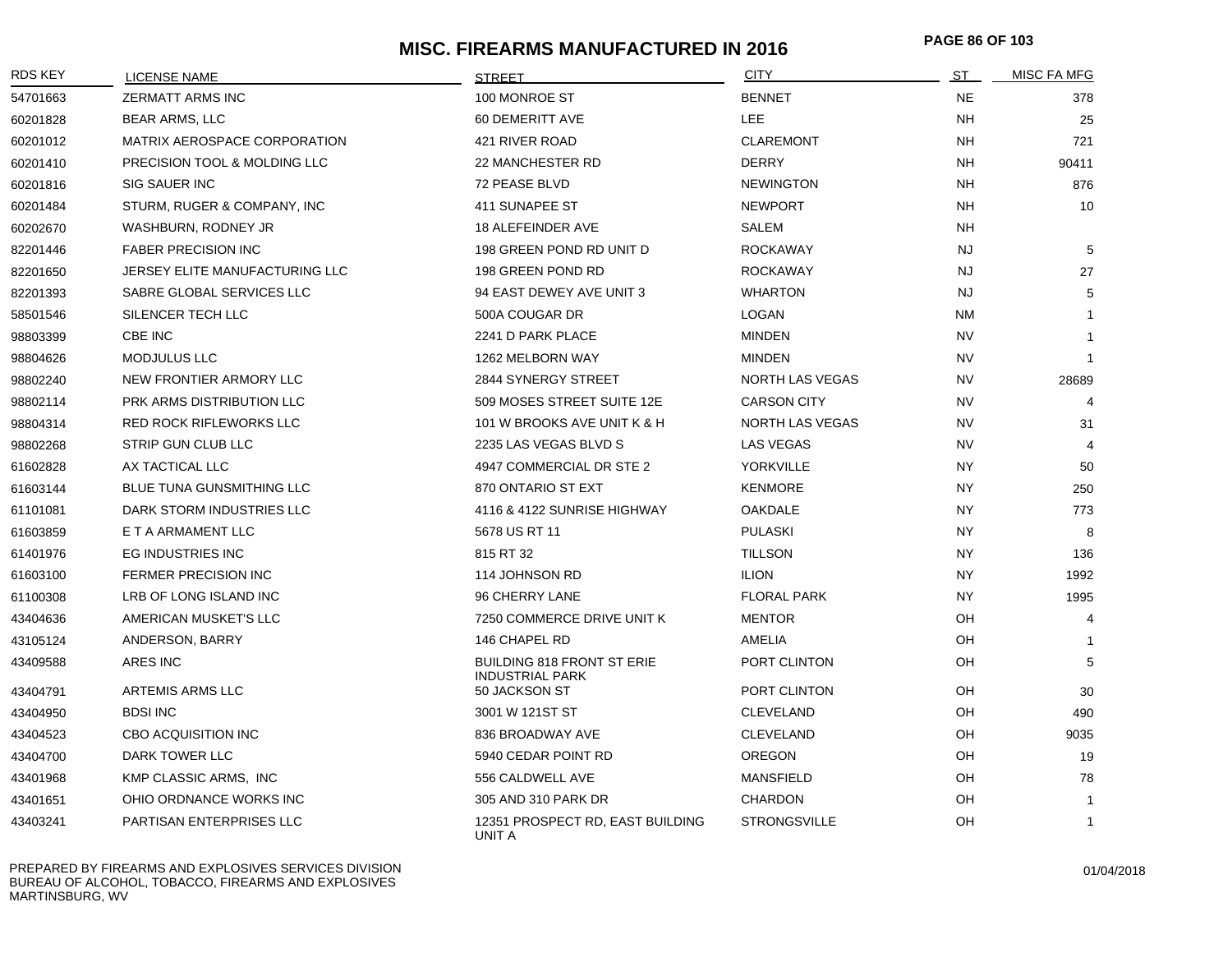# **MISC. FIREARMS MANUFACTURED IN 2016 PAGE 87 OF 10<sup>3</sup>**

| RDS KEY  | <b>LICENSE NAME</b>                       | <b>STREET</b>                 | <b>CITY</b>             | <u>ST _</u> | <b>MISC FA MFG</b> |
|----------|-------------------------------------------|-------------------------------|-------------------------|-------------|--------------------|
| 43103555 | PHOENIX TRINITY MANUFACTURING INC         | 1883 SOUTHTOWN BLVD STE 102   | <b>DAYTON</b>           | OH          | 709                |
| 43104596 | PRECISION DEFENSE LLC                     | 1858 CEDAR HILL RD            | <b>LANCASTER</b>        | OH          | 174                |
| 43404591 | TWISTED RIVER TACTICAL LLC                | 4564 ROHRDALE AVE NW          | <b>CANAL FULTON</b>     | OH          | 140                |
| 43403472 | WASHINGTON, CHRISTOPHER A                 | 785 KOOGLE RD                 | <b>MANSFIELD</b>        | OH          | 8                  |
| 57305807 | ETCHED ORDNANCE LLC                       | 26387 E 115TH PL S            | <b>COWETA</b>           | OK          | 3                  |
| 57304721 | HAILEY ORDNANCE COMPANY                   | 1661 EXCHANGE AVE             | <b>OKLAHOMA CITY</b>    | OK          | 86                 |
| 57304666 | OKLAHOMA MACHINE GUNS LLC                 | 615 W WILSHIRE STE 1400       | <b>OKLAHOMA CITY</b>    | OK          | $\overline{1}$     |
| 57305924 | STRATEGIC ARMORY CORPS LLC                | 48955 MOCCASIN TRAIL RD       | <b>PRAGUE</b>           | OK          | 1041               |
| 57305225 | <b>TAPE MATICS INC</b>                    | 1539 INDUSTRIAL LN            | <b>TISHOMINGO</b>       | OK          | 737                |
| 99303685 | COLFAX TACTICAL, LLC                      | 1611 SW FIRST ST UNIT A       | <b>REDMOND</b>          | OR.         | 153                |
| 99301728 | HALO MANUFACTURING LLC                    | 3970 HAMPSHIRE LANE           | <b>EUGENE</b>           | OR.         | 27                 |
| 99303496 | HH ARMAMENT LLC                           | 17804 SHANK RD NE UNIT 23     | <b>HUBBARD</b>          | OR.         | 152                |
| 99304087 | HX2 ARMS, LLC                             | 3835 TRAILBLAZER PL           | <b>SALEM</b>            | OR.         | 42                 |
| 99304737 | <b>INTEGRATED 3D LLC</b>                  | 3525 CRATES WAY SUITE C       | THE DALLES              | OR.         | $\overline{7}$     |
| 99303636 | JONES. NATHAN WILLIAM & ASHLEY SAZANNE    | 75398 FERN HILL RD            | <b>RAINIER</b>          | OR.         | 30                 |
| 99302896 | RAPID FIRE ARMS LLC                       | 39110 PROCTOR BLVD SUITE B    | SANDY                   | <b>OR</b>   | 3                  |
| 99303260 | RHEINSCHMIDT MFG, LLC                     | 5590 SW 195TH AVE             | <b>BEAVERTON</b>        | OR.         | 15                 |
| 99304653 | RICHARDSON, ROBERT LEROY JR               | 2163 NE SPALDING AVE STE 14   | <b>GRANTS PASS</b>      | OR.         | 105                |
| 99304128 | <b>SMOS ARMS INC</b>                      | 484 PLEASANT VALLEY RD        | <b>MERLIN</b>           | OR.         | 1074               |
| 99302881 | <b>STS ARMS LLC</b>                       | 5766 HWY 101 N UNIT 2         | <b>YACHATS</b>          | OR.         | $\overline{1}$     |
| 99304557 | THUNDER TECHNOLOGIES LLC                  | 144 SE109TH AVE               | <b>PORTLAND</b>         | OR.         | 226                |
| 99302088 | YEAMANS, MATTHEW B                        | 480 ROGUE RIVER PKWY          | <b>TALENT</b>           | OR.         | 42                 |
| 82300927 | ARMAMENT SERVICES INTERNATIONAL INC (ASI) | 103 CAMARS DR                 | <b>WARMINSTER</b>       | PA          | 24                 |
| 82303723 | <b>BLAK FORGE ARMOURY LLC</b>             | 1803 RT 287                   | <b>MORRIS</b>           | PA          | 6                  |
| 82338992 | BORDEN, JAMES F                           | 1325 SHELDON HILL ROAD        | <b>SPRINGVILLE</b>      | PA          | 270                |
| 82505590 | BORDEN, ROBERT FRANCIS                    | 111 HALL ST                   | <b>SHEFFIELD</b>        | PA          | 17                 |
| 82308699 | CROSBY, CHRISTOPHER DAVID                 | 57 PARK LN                    | <b>HEGINS</b>           | <b>PA</b>   | 35                 |
| 82507062 | <b>GIGLIOTTI RIFLEWORKS LLC</b>           | 5373 BIG RUN PRESCOTTVILLE RD | <b>REYNOLDSVILLE</b>    | PA          | 6                  |
| 82308501 | J & A MANUFACTURING LLC                   | 1898 N MARKET ST REAR         | <b>ELIZABETHTOWN</b>    | <b>PA</b>   | 2                  |
| 82305603 | LAHR ENTERPRISES LLC                      | 2807 PERKIOMEN AVE            | <b>READING</b>          | PA          | 25                 |
| 82304234 | LANCER SYSTEMS LP                         | 2800 MILFORD SQUARE PKE       | QUAKERTOWN              | PA          | 104                |
| 82303888 | LANCO TACTICAL LLC                        | 498 WEST HIGH STREET          | <b>ELIZABETHTOWN</b>    | PA          | 20                 |
| 82305497 | <b>REBEL ARMS CORP</b>                    | 67 MILLCREEK RD               | <b>EAST STROUDSBURG</b> | <b>PA</b>   | 146                |
| 82306193 | TAILORED ARMS SUPPLIERS LLC               | 1826 ORWIG ROAD               | <b>STEWARTSTOWN</b>     | PA          |                    |
| 82305930 | <b>WARWICK TACTICAL LLC</b>               | 1917 MCFARLAND DR             | LANDISVILLE             | PA          | 41                 |

PREPARED BY FIREARMS AND EXPLOSIVES SERVICES DIVISION BUREAU OF ALCOHOL, TOBACCO, FIREARMS AND EXPLOSIVES MARTINSBURG, WV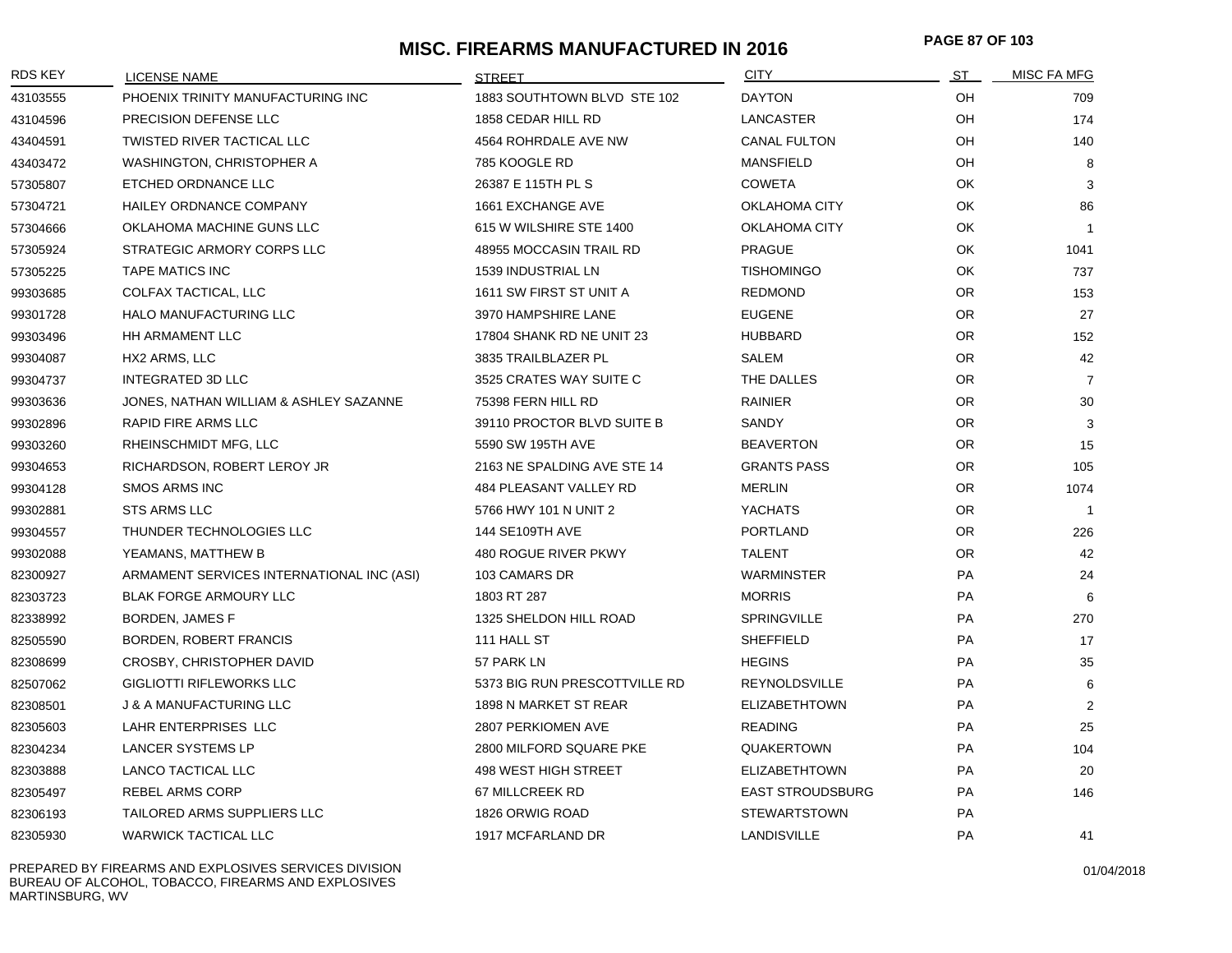# **MISC. FIREARMS MANUFACTURED IN 2016 PAGE 88 OF 10<sup>3</sup>**

| <b>RDS KEY</b> | <b>LICENSE NAME</b>                | <b>STREET</b>                    | <b>CITY</b>              | <u>ST _</u> | MISC FA MFG    |
|----------------|------------------------------------|----------------------------------|--------------------------|-------------|----------------|
| 82303130       | <b>WELLS CUSTOM GUNMAKERS LLC</b>  | 1750 MALONEY HILL RD             | <b>NICHOLSON</b>         | PA          | 37             |
| 15704477       | ACE FIREARMS INC                   | 116 KAY DRIVE STE B              | <b>EASLEY</b>            | <b>SC</b>   | 10             |
| 15704502       | AMERICAN TACTICAL INC              | 231 DEMING WAY                   | <b>SUMMERVILLE</b>       | SC          | 23758          |
| 15705439       | D & R GUNSMITHING & SALES LLC      | 2837 UNIT E SOUTH LIVE OAK DRIVE | <b>MONCKS CORNER</b>     | <b>SC</b>   | $\overline{2}$ |
| 15702758       | DC MACHINE LLC                     | 202 THORPE RD                    | <b>SUMMERVILLE</b>       | SC          | 61             |
| 15705700       | DESTRUCTIVE DEVICES INDUSTRIES LLC | 2121 OLD DUNBAR RD               | <b>WEST COLUMBIA</b>     | SC          | 256            |
| 15705090       | LIGHTNING TACTICAL & TRAINING LLC  | 172 HERITAGE PKWY                | <b>BLUFFTON</b>          | SC          | 12             |
| 15705084       | NALLEY VENTURES LLC                | 619 GENTRY MEMORIAL HWY SUITE G  | EASLEY                   | SC          | 30             |
| 15705563       | PALMETTO STATE ARMORY LLC          | 366 E 5TH NORTH ST               | <b>SUMMERVILLE</b>       | SC          | 557            |
| 15704905       | PALMETTO STATE ARMORY LLC          | 3365 SOUTH MORGANS POINT RD      | <b>MOUNT PLEASANT</b>    | SC          | 1648           |
| 15702546       | PALMETTO STATE ARMORY, LLC         | 2121 OLD DUNBAR RD               | <b>WEST COLUMBIA</b>     | SC          | 111543         |
| 15705536       | <b>REAPER FIREARMS INC</b>         | 144 KAY DR                       | <b>EASLEY</b>            | SC          | 13             |
| 34600878       | REMINGTON ARMS COMPANY LLC         | 1310 INDUSTRY RD                 | <b>STURGIS</b>           | SD          | 98             |
| 16206145       | CROSS MACHINE TOOL CO INC          | 312 LAW COMMUNITY RD             | <b>LEXINGTON</b>         | <b>TN</b>   | 1280           |
| 16206302       | <b>F J FEDDERSEN INC</b>           | 7501 CORPORATE PARK DR           | <b>LOUDON</b>            | <b>TN</b>   | 31             |
| 16201278       | LOWREY, EDWIN                      | 698 SEVEN MILE RIDGE RD          | <b>INDIAN MOUND</b>      | <b>TN</b>   | 35             |
| 16207154       | OMNI HOLDING COMPANY               | <b>1050 S MAIN ST</b>            | <b>DYERSBURG</b>         | <b>TN</b>   | 3787           |
| 16207129       | TENNESSEE ARMS COMPANY LLC         | 517 LAKE ROAD                    | <b>DYERSBURG</b>         | <b>TN</b>   | 12717          |
| 16204298       | <b>VEGA BALLISTICS CORPORATION</b> | 1776 S BELL AVE                  | <b>PARIS</b>             | <b>TN</b>   | $\overline{7}$ |
| 57604729       | 2-1-20 VENTURES LLC                | 7106 TESSA LAKES CT              | <b>SUGAR LAND</b>        | TX          | 10             |
| 57602577       | 74U LLC                            | 17 HICKORY CT                    | <b>RICHWOOD</b>          | <b>TX</b>   | 261            |
| 57510898       | AKIN, ERIC ROSS                    | <b>1406 RUTH DR</b>              | <b>LONGVIEW</b>          | <b>TX</b>   | $\overline{7}$ |
| 57404880       | ANTUNEZ, CARLOS                    | 12940 FALLEN HERO LN             | EL PASO                  | <b>TX</b>   |                |
| 57507914       | AVERAGE GUN GUY LLC                | 705 LONG HILL CT                 | <b>MC KINNEY</b>         | TX          | 3              |
| 57604153       | <b>BOOMER PRECISION LLC</b>        | 25003 PITKIN RD STE A500         | <b>SPRING</b>            | TX          | 200            |
| 57504967       | <b>BRADY, ANDREW SCOTT</b>         | 6207 RENWOOD DR                  | FORT WORTH               | TX          | 11             |
| 57408616       | CAST74 LLC                         | 3589 HARTFIELD RD                | LA VERNIA                | <b>TX</b>   | 50             |
| 57511249       | <b>CHARLIE SQUAD FIREARMS LLC</b>  | 10055 MANOR WAY                  | <b>FORNEY</b>            | <b>TX</b>   | 23             |
| 57508429       | <b>CURTIS CUSTOM LLC</b>           | 133 FM 2738                      | <b>ALVARADO</b>          | <b>TX</b>   | 5              |
| 57512249       | <b>DAREINGARMS LLC</b>             | 5101 E UNIVERSITY DR             | <b>DENTON</b>            | <b>TX</b>   | 83             |
| 57511011       | DARTER, DAVID KENT                 | 9008 WILLIS RD                   | <b>CASHION COMMUNITY</b> | <b>TX</b>   | 10             |
| 57502360       | DAVIS, JEFFREY S                   | 8026 CTY RD 146                  | <b>KAUFMAN</b>           | <b>TX</b>   | 5              |
| 57506177       | DUVAL & ASSOCIATES INC             | 5316 CR 862                      | <b>MC KINNEY</b>         | <b>TX</b>   | $\overline{2}$ |
| 57408615       | DYNAMIC FIREARMS SOLUTIONS LLC     | 803 E ROGERS RD                  | <b>EDINBURG</b>          | <b>TX</b>   | 3              |
| 57605418       | EO'S VENTURES LLC                  | 830 W 14TH ST                    | <b>HOUSTON</b>           | <b>TX</b>   | 4              |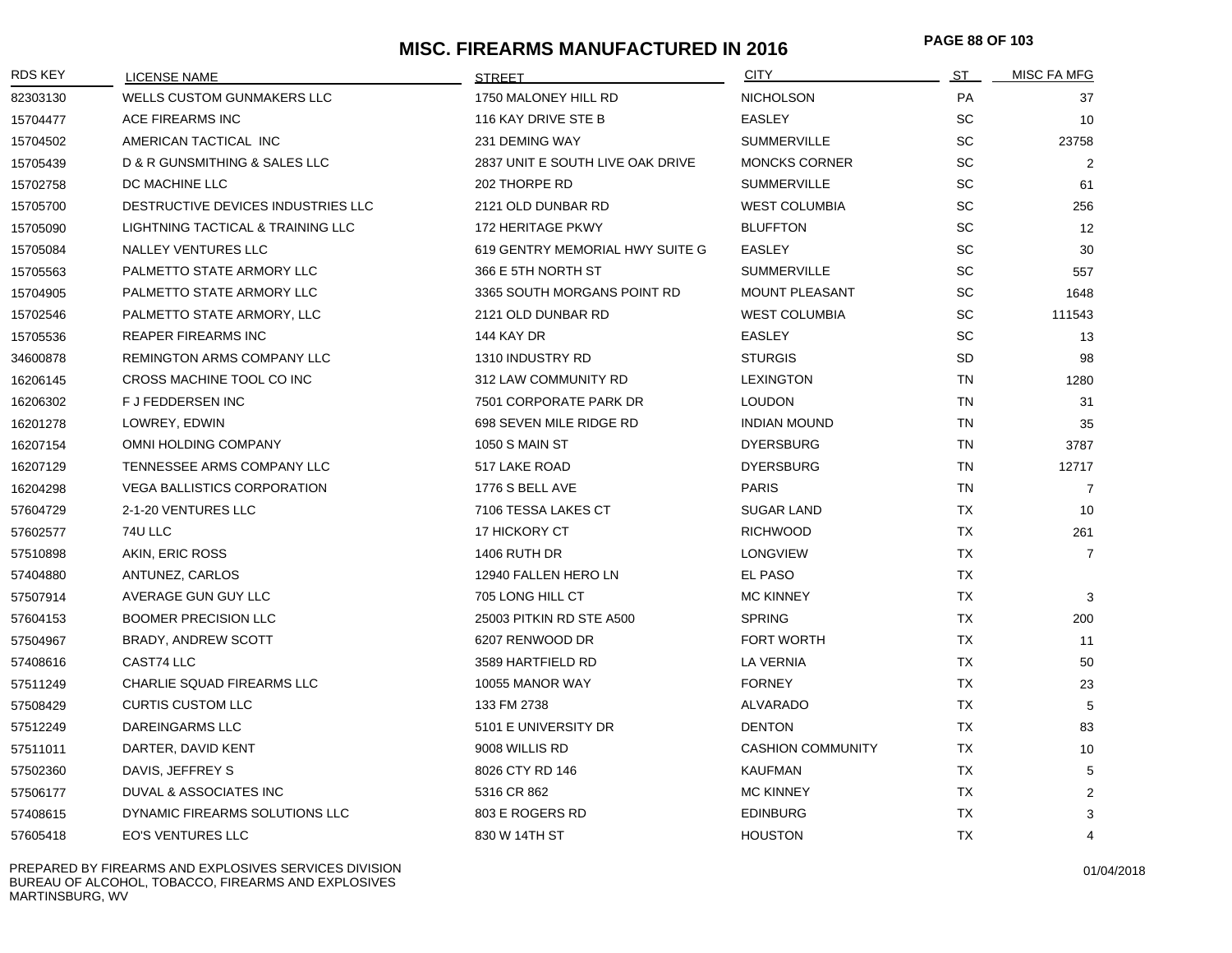# **MISC. FIREARMS MANUFACTURED IN 2016 PAGE 89 OF 10<sup>3</sup>**

| <b>RDS KEY</b> | LICENSE NAME                      | <b>STREET</b>                           | <b>CITY</b>             | <u>ST_</u> | <b>MISC FA MFG</b> |
|----------------|-----------------------------------|-----------------------------------------|-------------------------|------------|--------------------|
| 57602230       | <b>ESG GUNWORKS LLC</b>           | 3000 N MAIN #3B                         | <b>BAYTOWN</b>          | TX         | 54                 |
| 57604022       | <b>F-1 FIREARMS LLC</b>           | 5045 FM 2920 RD                         | <b>SPRING</b>           | TX         | 2480               |
| 57604647       | <b>FORTRESS ARMS LLC</b>          | 2418 N FRAZIER ST STE 107B              | <b>CONROE</b>           | TX         | $\overline{1}$     |
| 57605062       | <b>G2 PRECISION LLC</b>           | <b>22075 ADAMS ST</b>                   | <b>PORTER</b>           | <b>TX</b>  | 150                |
| 57509487       | <b>HOLESHOT ARMS LLC</b>          | 118 REGENCY DR STE 200                  | <b>WYLIE</b>            | <b>TX</b>  | 99                 |
| 57603164       | JESS BRILEY MANUFACTURING COMPANY | 1230 LUMPKIN RD                         | <b>HOUSTON</b>          | TX         | $\overline{2}$     |
| 57601289       | <b>KENCO ARMS LLC</b>             | 610 DE LA GARZA                         | <b>WILLIS</b>           | TX         |                    |
| 57405587       | LAMBERT, BRIAN J & RACHEL L       | 5130 SHAW RD                            | <b>TEMPLE</b>           | <b>TX</b>  | $\overline{7}$     |
| 57501532       | LEE, JEFFREY DAVID                | 3401 W PIONEER DRIVE #2                 | <b>IRVING</b>           | <b>TX</b>  | 206                |
| 57605187       | <b>MAJOR METALS INC</b>           | 14375 LUTHE RD                          | <b>HOUSTON</b>          | TX         | 87                 |
| 57602680       | NATIONAL MANUFACTURING LLC        | 7131 JACK RABBIT RD                     | <b>HOUSTON</b>          | TX         | $\overline{4}$     |
| 57505105       | <b>NOBLE FIREARMS INC</b>         | 2901 S CRAVENS RD                       | <b>FORT WORTH</b>       | <b>TX</b>  | 5                  |
| 57406438       | PAYETTE MFR LLC                   | 9814 MISTY PLAIN DR                     | <b>SAN ANTONIO</b>      | <b>TX</b>  | 20                 |
| 57404971       | PINCKNEY SMITH CUSTOM WORKS INC   | 1839 HWY 144 SOUTH                      | <b>GLEN ROSE</b>        | TX         | 5                  |
| 57511550       | RIGHTEOUS WRATH ARMS LLC          | 8701 CANYON CREST RD                    | <b>FORT WORTH</b>       | TX         | $\overline{1}$     |
| 57508900       | SHILEN RIFLES INC                 | 2501 N. INTERSTATE HIGHWAY 45           | <b>ENNIS</b>            | TX         | 69                 |
| 57504438       | SOUTHWESTERN FIREARMS INC         | 5840 E US HWY 287                       | <b>MIDLOTHIAN</b>       | <b>TX</b>  | $\overline{1}$     |
| 57408497       | STI FIREARMS LLC                  | 114 HALMAR COVE                         | <b>GEORGETOWN</b>       | TX         | 345                |
| 57404875       | STI INTERNATIONAL LLC             | 114 HALMAR COVE                         | <b>GEORGETOWN</b>       | TX         | 216                |
| 57541806       | STILLERS PRECISION FIREARMS LLC   | 543 N 5TH ST                            | <b>GARLAND</b>          | <b>TX</b>  | 2060               |
| 57507235       | <b>TACTICAL PROFESSIONALS INC</b> | 35100 N STATE HWY 108                   | <b>MINGUS</b>           | <b>TX</b>  | 99                 |
| 57512319       | <b>TEXAS GUN BUILDERS LLC</b>     | 1321 E BELTLINE RD                      | <b>WILMER</b>           | TX         | 9                  |
| 57604276       | W D D INVESTMENTS INC             | 4340 HOLMES RD STE 101                  | <b>HOUSTON</b>          | TX         | 72                 |
| 57510774       | WAKAL, ALEXSANDER                 | 308 FM 590 N                            | <b>ZEPHYR</b>           | TX         | 278                |
| 98702400       | <b>3RD GEN MACHINE INC</b>        | 1435 NORTH 200 W                        | LOGAN                   | <b>UT</b>  | 18316              |
| 98702820       | ADVANCED FIREARM SERVICES LLC     | 845 WEST 2875 SOUTH                     | <b>PERRY</b>            | <b>UT</b>  | $\overline{7}$     |
| 98702977       | <b>BULLETS AND BURNOUTS LLC</b>   | 5621 WEST WELLS PARK RD                 | <b>WEST JORDAN</b>      | UT         | 7                  |
| 98702576       | LONE PEAK ARMS LLC                | 85 E 4000 N                             | <b>HYDE PARK</b>        | UT         | 512                |
| 98701260       | MONTGOMERY WARD & CO INC          | 2345 WASHINGTON BLVD                    | <b>OGDEN</b>            | UT.        |                    |
| 98702284       | MORRILL, MARTY AARON              | 352 NORTH 400 EAST                      | LEHI                    | UT.        | 6                  |
| 98702471       | RK ENTERPRISES LLC                | 49 W MAIN ST                            | MT PLEASANT             | UT         | 23                 |
| 98701056       | SILENCERCO, LLC                   | 5511 SOUTH 6055 WEST                    | <b>WEST VALLEY CITY</b> | UT         | 68                 |
| 98702241       | <b>SKYARMS LLC</b>                | 5408 WEST 10180 NORTH                   | <b>HIGHLAND</b>         | UT.        | $\overline{7}$     |
| 98734710       | <b>TDJ INC</b>                    | 550 NORTH CEMETERY ROAD, BUILDING<br>#1 | <b>GUNNISON</b>         | UT.        | 121                |
| 98702121       | <b>TEGRA ARMS INC</b>             | 523 S COMMERCE RD                       | <b>OREM</b>             | <b>UT</b>  | 542                |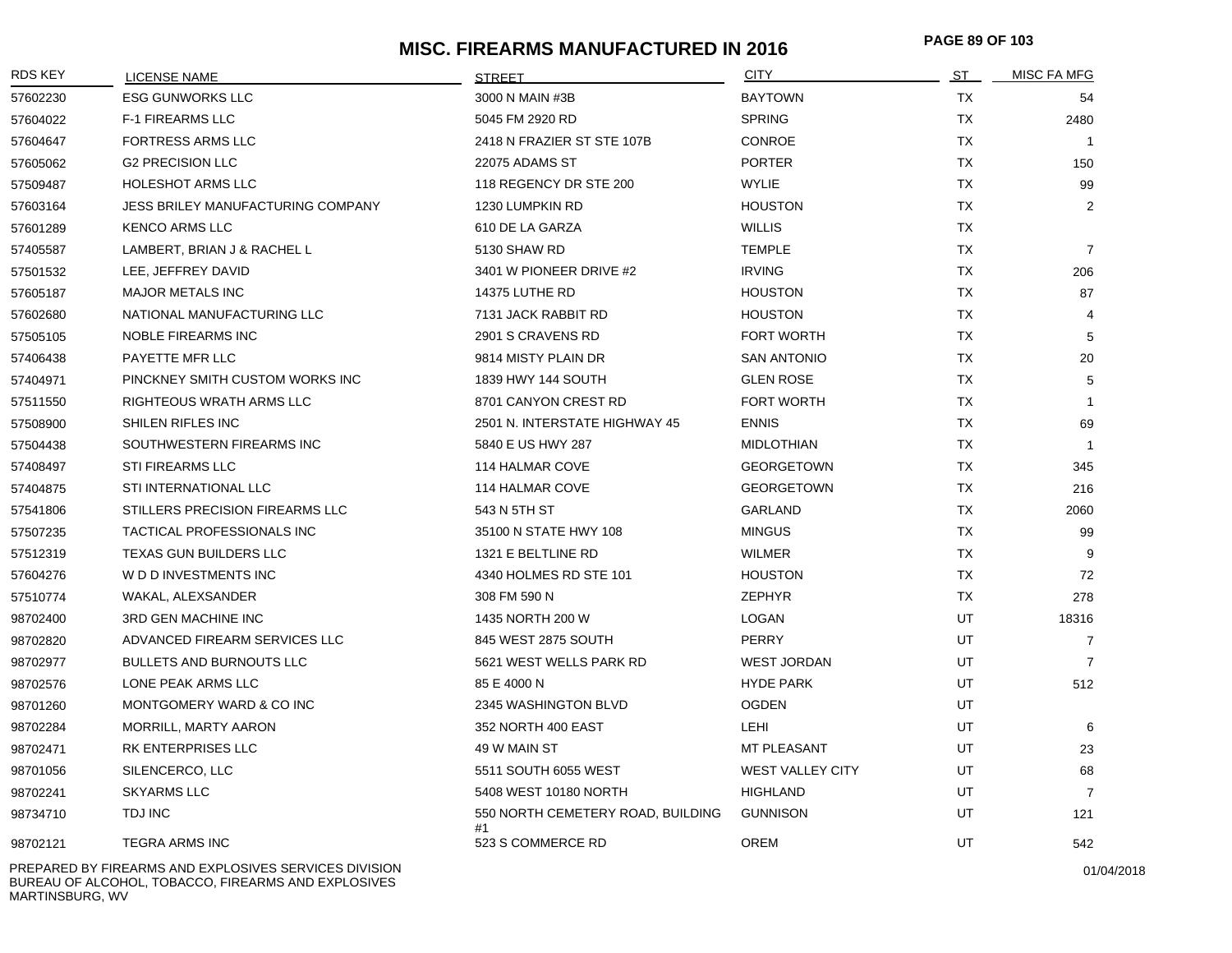# **MISC. FIREARMS MANUFACTURED IN 2016 PAGE 90 OF 10<sup>3</sup>**

| RDS KEY  | <b>LICENSE NAME</b>                          | <b>STREET</b>                 | <b>CITY</b>           | <u>ST _</u> | MISC FA MFG    |
|----------|----------------------------------------------|-------------------------------|-----------------------|-------------|----------------|
| 98702489 | WILSON PRECISION ARMS INC                    | 204 PLAYA DELLA ROSITA STE #6 | <b>WASHINGTON</b>     | UT          | 1156           |
| 15412412 | APPALACHIAN GUN WORKS LLC                    | 4568 BLUE RIDGE BLVD          | <b>BLUE RIDGE</b>     | VA          | 554            |
| 15413728 | <b>BACKGROUNDS UNLIMITED INC</b>             | 2309 LEE HWY                  | <b>MOUNT SIDNEY</b>   | <b>VA</b>   | 2              |
| 15414766 | BE READY ENTERPRISES LLC                     | 5244 LAD LAND DR              | <b>FREDERICKSBURG</b> | <b>VA</b>   | -1             |
| 15416091 | DEFCON ONE LLC                               | 1001 B SPARROW RD             | CHESAPEAKE            | <b>VA</b>   | $\overline{4}$ |
| 15410353 | DIORIO MANUFACTURING COMPANY LLC             | 32 SILVER LAKE RD             | <b>HARRISONBURG</b>   | VA          | 17             |
| 15416746 | EDC TACTICAL LLC                             | 1100 ATHENS AVE STE D         | <b>RICHMOND</b>       | VA          | 243            |
| 15402925 | KRISS USA, INC                               | 912 CORPORATE LANE            | <b>CHESAPEAKE</b>     | VA          | 19             |
| 15423700 | <b>REMNANT ARMS LLC</b>                      | 4730 BEXWOOD DR               | <b>CHESTERFIELD</b>   | VA          | $\overline{1}$ |
| 15410619 | SODAN ARMAMENT, LLC                          | 3300A NEW KENT HWY            | <b>QUINTON</b>        | VA          | $\overline{7}$ |
| 15406989 | STERLING ARSENAL WORKS & TACTICAL SUPPLY LLC | 201 DAVIS DRIVE UNIT FF       | <b>STERLING</b>       | VA          | $\mathbf{1}$   |
| 15415731 | TRIUNE ARMS LLC                              | 571 FROST AVE                 | <b>WARRENTON</b>      | VA          | 74             |
| 15414376 | <b>VIRTUS ARMS LLC</b>                       | 26004 PEAR ORCHARD RD         | <b>MOSELEY</b>        | VA          | 50             |
| 15437411 | <b>WEGMANN USA INC</b>                       | 30 MILL RACE DR               | <b>LYNCHBURG</b>      | VA          | 801            |
| 60300549 | AMRICK, DANIEL                               | 1114 RT 30                    | <b>BOMOSEEN</b>       | <b>VT</b>   | 11             |
| 60333217 | <b>CENTURY ARMS INC</b>                      | 236 BRYCE BLVD                | <b>GEORGIA</b>        | VT          | 54224          |
| 99105684 | AERO PRECISION, LLC                          | 2338 HOLGATE ST               | <b>TACOMA</b>         | WA          | 81516          |
| 99106034 | ALL AMERICAN ARMORY, LLC                     | 14969 W BOW HILL RD STE #2    | <b>BOW</b>            | WA          | $\overline{7}$ |
| 99106948 | <b>BIG IRISH GUN WORKS LLC</b>               | 5414 SWAN CT                  | <b>WEST RICHLAND</b>  | WA          | 50             |
| 99105285 | FORT DISCOVERY INC                           | 250 CENTER PARK WAY           | <b>SEQUIM</b>         | WA          | $\overline{2}$ |
| 99105925 | <b>GREY GHOST PRECISION, LLC</b>             | 2916 107TH ST S               | LAKEWOOD              | WA          | 351            |
| 99100878 | <b>HYTEK FINISHES CO</b>                     | 8127 SOUTH 216TH STREET       | KENT                  | <b>WA</b>   | 155            |
| 99105539 | JAMES MADISON TACTICAL LLC                   | 1865 BRONCO LANE              | <b>RICHLAND</b>       | <b>WA</b>   | 4165           |
| 99106894 | <b>JONES ARMS LLC</b>                        | 63 HOOKER RD                  | <b>SEQUIM</b>         | <b>WA</b>   | $\overline{4}$ |
| 99105994 | LIEMOHN MANUFACTURING, LLC                   | 1425 E WALNUT ST              | <b>KENT</b>           | <b>WA</b>   | $\overline{7}$ |
| 99106076 | LIQUID TRANSFORMATIONS LLC                   | 1707 E HOLYOKE AVE            | <b>SPOKANE</b>        | WA          | 5              |
| 99103937 | <b>TRIPLETT FIREARMS COMPANY</b>             | 656 NW NORWOOD STREET         | CAMAS                 | <b>WA</b>   | 50             |
| 33907081 | BELLING, DAVID A                             | RT <sub>1</sub>               | <b>IRMA</b>           | WI          |                |
| 33907080 | COAST TO COAST                               | 260 MAIN STREET               | <b>REEDSBURG</b>      | WI          |                |
| 33906684 | OEM TECHNOLOGIES LLC                         | 2927 ROEMER RD                | <b>APPLETON</b>       | WI          | 25             |
| 45502891 | HOSTETTER, MARK A                            | 74 DUPONT RD SUITE A          | <b>MARTINSBURG</b>    | WV          | 796            |
| 45502547 | <b>JW MANUFACTURING LLC</b>                  | 703 MIDDLETOWN RD             | <b>FAIRMONT</b>       | WV          | 57             |
| 45503353 | <b>VIQEN LLC</b>                             | 1781 PHILIPPI PIKE            | <b>CLARKSBURG</b>     | <b>WV</b>   | 327            |
| 45502373 | WV BLUELINE FIREARMS LLC                     | 107N LOUISIANA AVE            | <b>MARTINSBURG</b>    | <b>WV</b>   | 5              |
| 58301302 | PERFORMANCE OIL TOOLS INC                    | 3420 BIG HORN AVE             | <b>CODY</b>           | <b>WY</b>   | 18             |

PREPARED BY FIREARMS AND EXPLOSIVES SERVICES DIVISION BUREAU OF ALCOHOL, TOBACCO, FIREARMS AND EXPLOSIVES MARTINSBURG, WV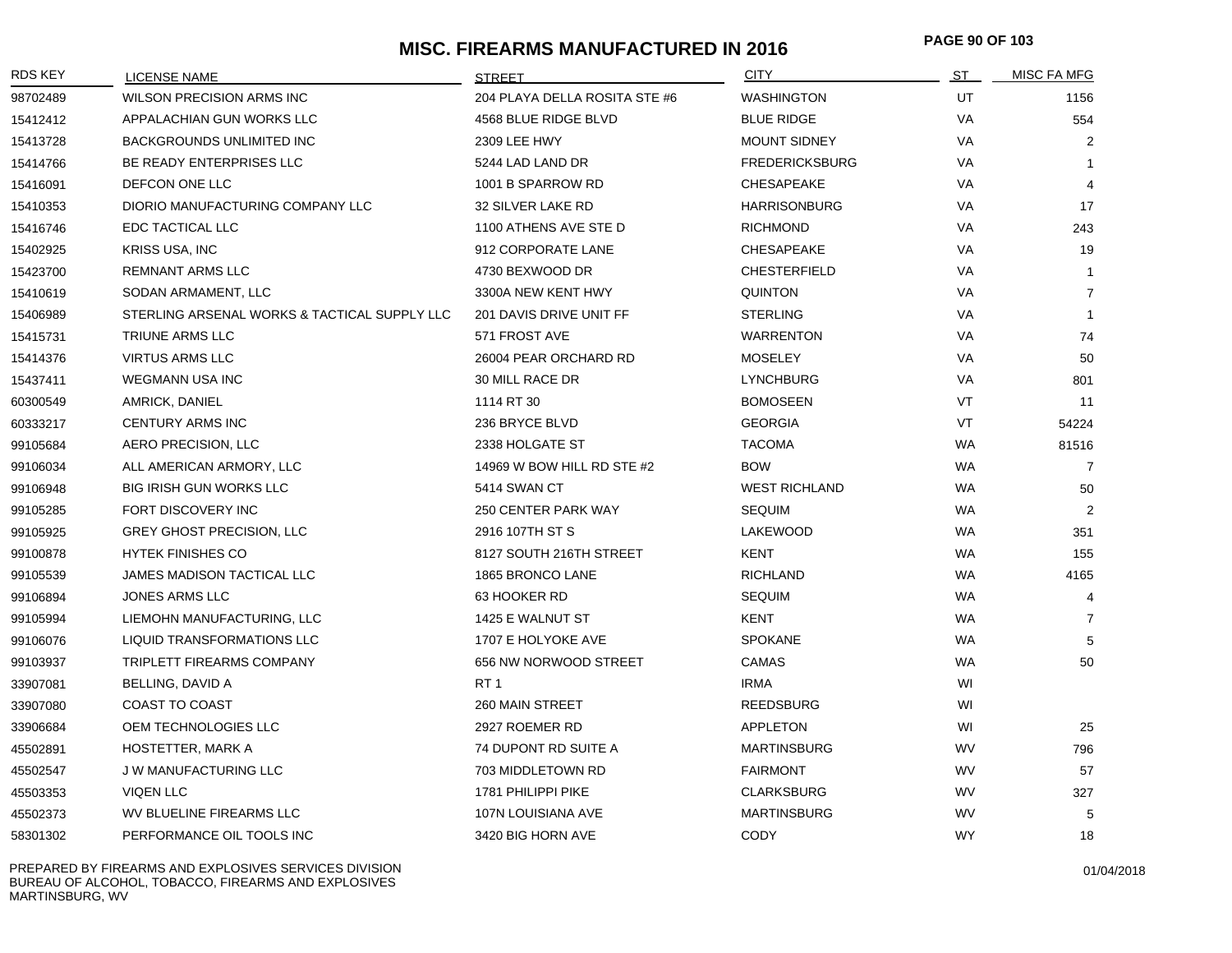| RDS KEY | : NAME<br>$\sim$<br>:FNSF<br>-ישו | STREET | $\bigcap$<br>ັບເ | ~~ | MEC<br>MISC FA |
|---------|-----------------------------------|--------|------------------|----|----------------|
|         |                                   |        |                  |    |                |

**MISC. FIREARMS MANUFACTURED IN 2016 PAGE 91 OF 10<sup>3</sup>**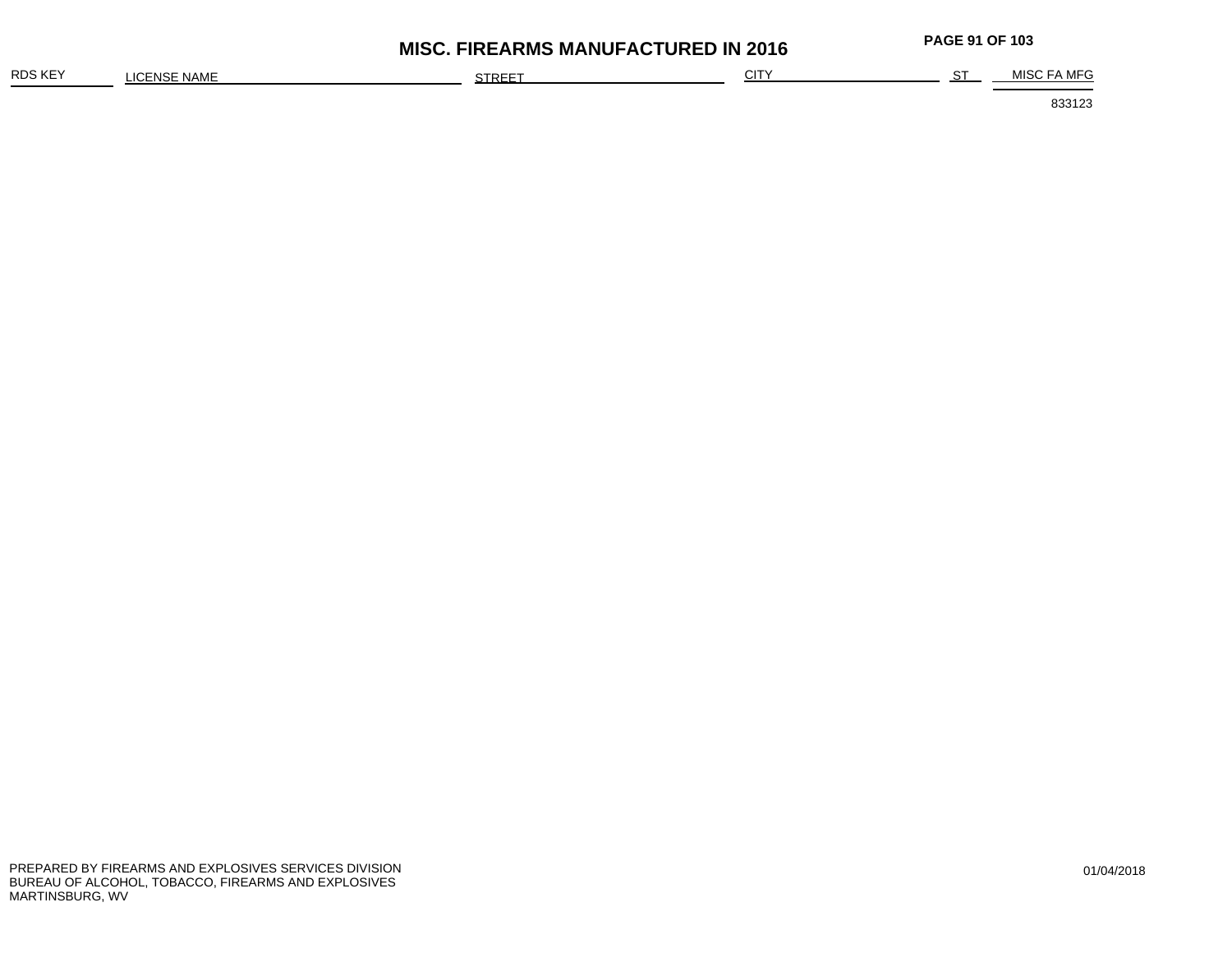|                |                                         | <b>PISTOLS MANUFACTURERS EXPORTED IN 2016</b> |                         | <b>PAGE 92 OF 103</b> |                |
|----------------|-----------------------------------------|-----------------------------------------------|-------------------------|-----------------------|----------------|
| <b>RDS KEY</b> | <b>LICENSE NAME</b>                     | <b>STREET</b>                                 | <b>CITY</b>             | ST                    | <b>PISTOLS</b> |
| 16305829       | DEFENDING AMERICA LLC                   | 88 LEE ROAD 2078                              | PHENIX CITY             | AL                    | 2              |
| 16305749       | HILL, TIM                               | 3548 PELHAM PKWY S                            | PELHAM                  | AL                    | 4              |
| 57104386       | NIGHTHAWK CUSTOM LLC                    | 1306 WEST TRIMBLE AVE                         | <b>BERRYVILLE</b>       | AR                    | 97             |
| 57134716       | WILSONS GUN SHOP INC                    | 2452 CR 719                                   | <b>BERRYVILLE</b>       | AR                    | 82             |
| 98600788       | PATRIOT ORDNANCE FACTORY INC            | 1492 W VICTORY LANE                           | <b>PHOENIX</b>          | AZ                    | 25             |
| 98614472       | STURM, RUGER & COMPANY, INC             | 200 RUGER RD                                  | <b>PRESCOTT</b>         | AZ                    | 7401           |
| 98608169       | AGAINST ALL ENEMIES LLC                 | 2152 MCCULLOCH BLVD STE B                     | LAKE HAVASU CITY        | AZ                    | 10             |
| 98608759       | BTE USA MANUFACTURING LLC               | 2601 W LONE CACTUS DR STE E                   | <b>PHOENIX</b>          | AZ                    |                |
| 98604742       | QUARTER CIRCLE 10 LLC                   | 1101 W GRANT RD SUITE 202                     | <b>TUCSON</b>           | AZ                    | 13             |
| 93305129       | SHIELD DEFENSE, LLC                     | 2585 JASON CT                                 | <b>OCEANSIDE</b>        | CA                    |                |
| 96804040       | JACOBS, GREGORY SCOTT                   | 277 PEBBLE BEACH DR                           | <b>BRENTWOOD</b>        | CA                    | 4              |
| 93305455       | WEST COAST GUN WORKS INC                | 11360 WESTERN AVE                             | <b>STANTON</b>          | CA                    |                |
| 93301600       | <b>FMK FIREARMS INCORPORATED</b>        | 1025 A ORTEGA WAY / 1005 ORTEGA WAY           | PLACENTIA               | CA                    | 14             |
| 60633345       | <b>COLT'S MANUFACTURING COMPANY LLC</b> | 545 NEW PARK AVE                              | <b>WEST HARTFORD</b>    | СT                    | 1140           |
| 15916277       | DRAGON FIRE ARMORY LLC                  | 3220 DUNDEE ROAD SUITE 3236                   | <b>WINTER HAVEN</b>     | FL                    | 4              |
| 15903222       | <b>SCCY INDUSTRIES LLC</b>              | 1800 CONCEPT COURT                            | DAYTONA BEACH           | FL                    | 50             |
| 15940806       | <b>KEL TEC CNC INDUSTRIES INC</b>       | 1475 COX ROAD                                 | <b>COCOA</b>            | FL                    | 721            |
| 15949018       | <b>L&amp;L ARMS LLC</b>                 | 25924 SACKAMAXON DR                           | <b>SORRENTO</b>         | FL.                   | -1             |
| 15923596       | TAURUS INTERNATIONAL MANUFACTURING INC  | 16175 NW 49TH AVE                             | MIAMI                   | FL                    | 451            |
| 15919326       | <b>TRUSTY RONALD</b>                    | RT 13                                         | <b>BROOKSVILLE</b>      | FL                    |                |
| 15919376       | SMITHEY JAMES RHETT                     | 86 WEST LONG ST                               | <b>LAKE CITY</b>        | FL                    |                |
| 15806620       | RAFFIELD, J L                           | NATHANIEL DR                                  | E DUBLIN                | GA                    |                |
| 15806700       | WILLIAMS, JAMES C                       | RT 1 SCENIC DR                                | <b>BLUE RIDGE</b>       | GA                    |                |
| 15890327       | <b>GLOCK INC</b>                        | 6000 HIGHLANDS PKWY                           | <b>SMYRNA</b>           | GА                    | 59420          |
| 15840168       | MEGGITT TRAINING SYSTEMS INC            | 296 BROGDON RD                                | <b>SUWANEE</b>          | GA                    | 23             |
| 54201889       | V CUSTOM INC                            | 24276 240TH ST                                | CARROLL                 | IA                    | 29             |
| 54201706       | LES BAER CUSTOM INC                     | <b>1804 IOWA DR</b>                           | LE CLAIRE               | IA                    | 359            |
| 98202586       | LONE WOLF R&D LLC                       | 106 SHANNON LN STE B                          | PRIEST RIVER            | ID                    | 18             |
| 33635798       | SPRINGFIELD INC                         | 420 W MAIN ST                                 | <b>GENESEO</b>          | IL.                   | 102            |
| 33604720       | <b>MMI INC</b>                          | 205 WEST MONDAMIN STREET UNIT B               | MINOOKA                 | IL.                   | 2              |
| 54804129       | RAWHIDE GUN & SUPPLY LLC                | 901 GRAND AVE                                 | <b>PLAINS</b>           | KS                    | 5              |
| 54802831       | WHITE, TERRY                            | 12273 S SUNRAY DR                             | OLATHE                  | KS                    | 1              |
| 60435456       | SAEILO, INC                             | 130 GODDARD MEMORIAL DR                       | <b>WORCESTER</b>        | МA                    | 82             |
| 60401684       | SMITH & WESSON CORP                     | 2100 ROOSEVELT AVE                            | SPRINGFIELD             | МA                    | 17542          |
| 60404099       | TROY INDUSTRIES INC                     | 151D CAPITAL DR                               | <b>WEST SPRINGFIELD</b> | МA                    | 2              |
| 60406097       | ELITE FIREARMS CORP (NV)                | 1 WATSON PLACE BLD 3A                         | <b>FRAMINGHAM</b>       | МA                    | 1              |
| 85207699       | BERETTA U S A CORPORATION               | 17601 BERETTA DR                              | <b>ACCOKEEK</b>         | MD                    | 4430           |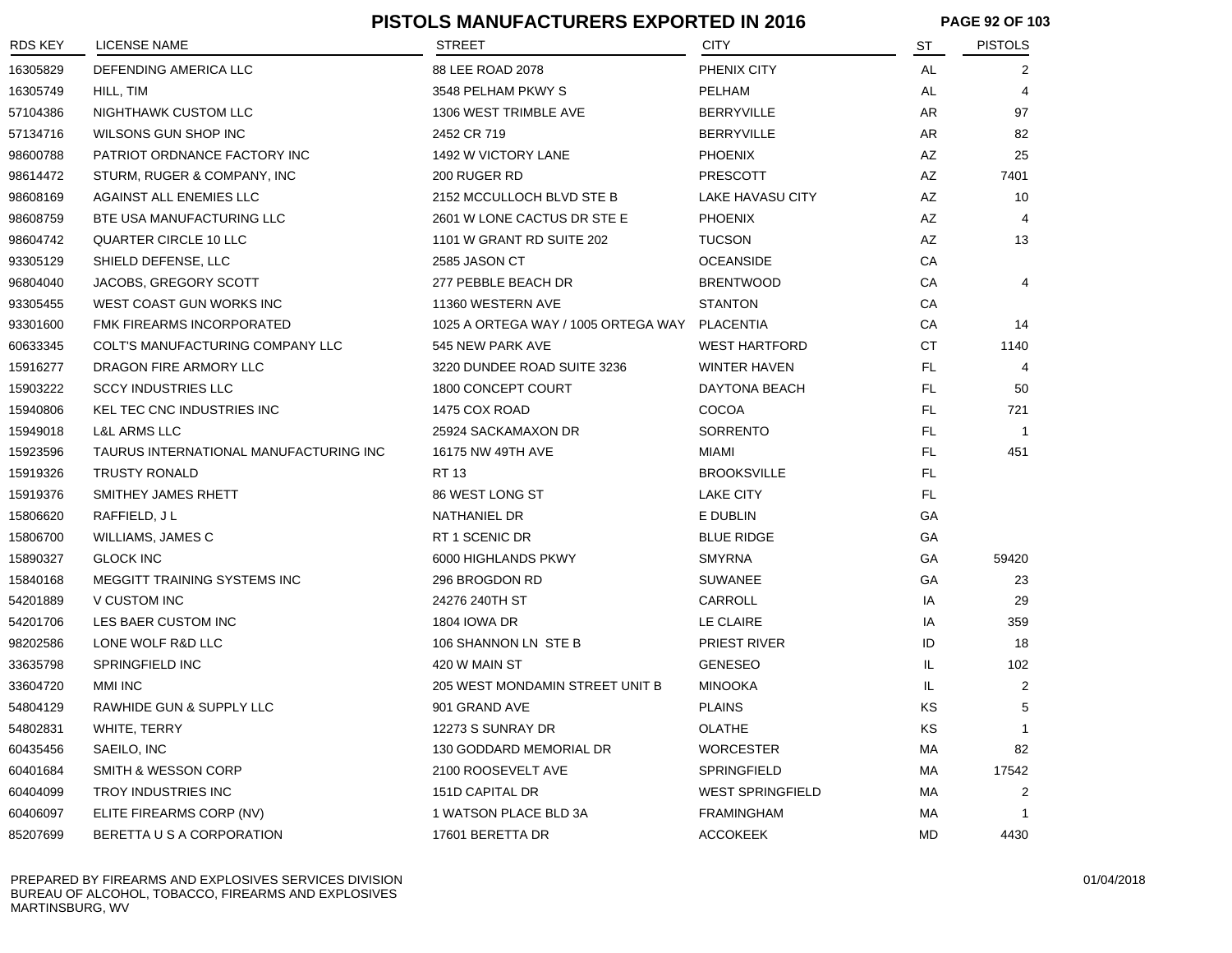|                |                                                     | PISTOLS MANUFACTURERS EXPORTED IN 2016 |                        |           | <b>PAGE 93 OF 103</b> |  |
|----------------|-----------------------------------------------------|----------------------------------------|------------------------|-----------|-----------------------|--|
| <b>RDS KEY</b> | LICENSE NAME                                        | <b>STREET</b>                          | CITY                   | ST        | <b>PISTOLS</b>        |  |
| 43806201       | <b>HAMILTON ARMS CUSTOM SERVICES LLC</b>            | 6703 DEWEESE RD                        | <b>JACKSON</b>         | MI        | 3                     |  |
| 43801522       | KNECHT, SCOTT ALDEN                                 | 276 NORTH MAIN                         | <b>CEDAR SPRINGS</b>   | MI        |                       |  |
| 34103314       | <b>MAGNUM RESEARCH INC</b>                          | 12602 33RD AVE SW                      | PILLAGER               | ΜN        | 359                   |  |
| 34102996       | <b>MCKAY ENTERPRISES LLC</b>                        | 2535 PILOT KNOB ROAD SUITE 117         | <b>MENDOTA HEIGHTS</b> | ΜN        | 164                   |  |
| 54339122       | ED BROWN PRODUCTS, INC                              | 43825 MULDROW TRAIL                    | <b>PERRY</b>           | МO        | 35                    |  |
| 54313481       | ALIEN ARMORY TACTICAL LLC                           | 3126 WEST CLAY                         | <b>SAINT CHARLES</b>   | МO        | 7                     |  |
| 16409455       | SKINNER, WALTER A                                   | RT 2 BOX 539                           | <b>MERIDIAN</b>        | <b>MS</b> |                       |  |
| 15609451       | ANGSTADT ARMS LLC                                   | 701 E ATANDO AVE                       | <b>CHARLOTTE</b>       | NC.       | 30                    |  |
| 15609063       | STURM RUGER & COMPANY INC                           | 271 CARDWELL RD                        | <b>MAYODAN</b>         | <b>NC</b> | 1608                  |  |
| 15610664       | <b>HEAVY ARMOR DIVISION LLC</b>                     | 7916 STINSON HARTIS RD                 | <b>INDIAN TRAIL</b>    | <b>NC</b> | 72                    |  |
| 60201816       | <b>SIG SAUER INC</b>                                | 72 PEASE BLVD                          | <b>NEWINGTON</b>       | NH        | 74220                 |  |
| 60201128       | <b>SIG SAUER INC</b>                                | 12 & 18 INDUSTRIAL DR                  | <b>EXETER</b>          | NH        | 36                    |  |
| 60202670       | WASHBURN, RODNEY JR                                 | 18 ALEFEINDER AVE                      | SALEM                  | NH        |                       |  |
| 60200735       | STURM, RUGER & COMPANY, INC                         | 529 SUNAPEE ST                         | <b>NEWPORT</b>         | NH        | 244                   |  |
| 98804206       | CENTRE FIREARMS CO INC                              | 180 CASSIA WAY UNIT 505-506            | HENDERSON              | <b>NV</b> | 3                     |  |
| 98804211       | <b>GUNS N ARROWS INC</b>                            | 1321 HWY 395 #A                        | <b>GARDNERVILLE</b>    | <b>NV</b> |                       |  |
| 61300458       | KIMBER MFG INC                                      | 1120 SAW MILL RIVER RD                 | <b>YONKERS</b>         | NY.       | 1649                  |  |
| 61101137       | <b>WEAPONS SPECIALISTS LTD</b>                      | 47-40 METROPOLITAN AVE                 | <b>RIDGEWOOD</b>       | NY.       | 2                     |  |
| 57305059       | CHOCTAW MANUFACTURING DEFENSE<br><b>CONTRACTORS</b> | 3 SKYWAY DR                            | <b>MCALESTER</b>       | OK        | 6                     |  |
| 99301752       | POWDER RIVER PRECISION INC                          | 3835 23RD STREET                       | <b>BAKER CITY</b>      | <b>OR</b> | $\mathbf 1$           |  |
| 82306193       | TAILORED ARMS SUPPLIERS LLC                         | 1826 ORWIG ROAD                        | <b>STEWARTSTOWN</b>    | <b>PA</b> |                       |  |
| 82506113       | CABOT GUN COMPANY LLC                               | 300 N PIKE RD                          | SARVER                 | <b>PA</b> | 11                    |  |
| 15705439       | D & R GUNSMITHING & SALES LLC                       | 2837 UNIT E SOUTH LIVE OAK DRIVE       | <b>MONCKS CORNER</b>   | SC        | 3                     |  |
| 57603680       | LOCKED AND LOADED ARMS INC                          | 2113 BAYPORT BLVD                      | <b>SEABROOK</b>        | TX        |                       |  |
| 57604022       | <b>F-1 FIREARMS LLC</b>                             | 5045 FM 2920 RD                        | <b>SPRING</b>          | TX        | 4                     |  |
| 57407346       | JESSE JAMES FIREARMS UNLIMITED LLC                  | 12285 TRAUTWEIN ROAD                   | <b>AUSTIN</b>          | TX        | 47                    |  |
| 57605075       | TACTICAL ARMS OF TEXAS LLC                          | 14395 FM 365                           | <b>BEAUMONT</b>        | <b>TX</b> | -1                    |  |
| 57601289       | <b>KENCO ARMS LLC</b>                               | 610 DE LA GARZA                        | <b>WILLIS</b>          | TX        |                       |  |
| 57408497       | <b>STI FIREARMS LLC</b>                             | 114 HALMAR COVE                        | <b>GEORGETOWN</b>      | TX        | 1136                  |  |
| 57404875       | STI INTERNATIONAL LLC                               | 114 HALMAR COVE                        | <b>GEORGETOWN</b>      | TX        | 528                   |  |
| 57404880       | ANTUNEZ, CARLOS                                     | 12940 FALLEN HERO LN                   | EL PASO                | TX        |                       |  |
| 98734724       | ZDF IMPORT/EXPORT, LLC                              | 925 W 100 N SUITE A                    | NORTH SALT LAKE        | UT        | $\overline{2}$        |  |
| 98734026       | NORTH AMERICAN ARMS INC                             | 2150 S 950 E                           | <b>PROVO</b>           | UT        | 31                    |  |
| 98701260       | MONTGOMERY WARD & CO INC                            | 2345 WASHINGTON BLVD                   | <b>OGDEN</b>           | UT        |                       |  |
| 15402925       | KRISS USA, INC                                      | 912 CORPORATE LANE                     | CHESAPEAKE             | VA        | 160                   |  |
| 15405200       | RPT CONSULTING LLC                                  | 1236 JENSEN DR, SUITE 103              | VIRGINIA BEACH         | VA        | -1                    |  |
| 33907555       | GADSDEN SERVICES LLC                                | 2391 GEMINI RD                         | <b>GREEN BAY</b>       | WI        |                       |  |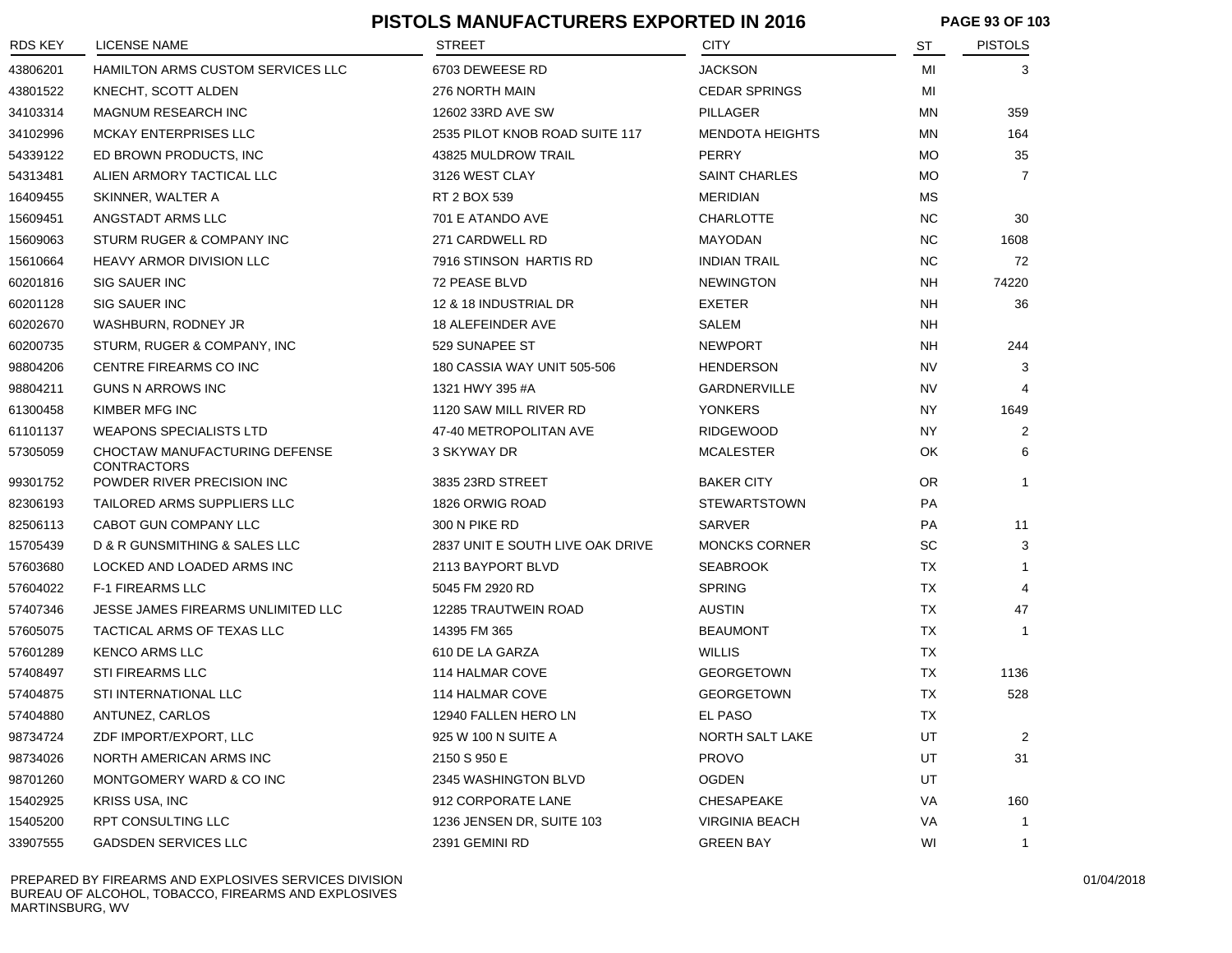|                |                  | <b>PISTOLS MANUFACTURERS EXPORTED IN 2016</b> |                  |    |                |  |
|----------------|------------------|-----------------------------------------------|------------------|----|----------------|--|
| <b>RDS KEY</b> | LICENSE NAME     | <b>STREET</b>                                 | CITY             | ST | <b>PISTOLS</b> |  |
| 33907081       | BELLING, DAVID A | RT <sub>1</sub>                               | <b>IRMA</b>      | WI |                |  |
| 33907080       | COAST TO COAST   | 260 MAIN STREET                               | <b>REEDSBURG</b> | WI |                |  |
|                |                  |                                               |                  |    | 172408         |  |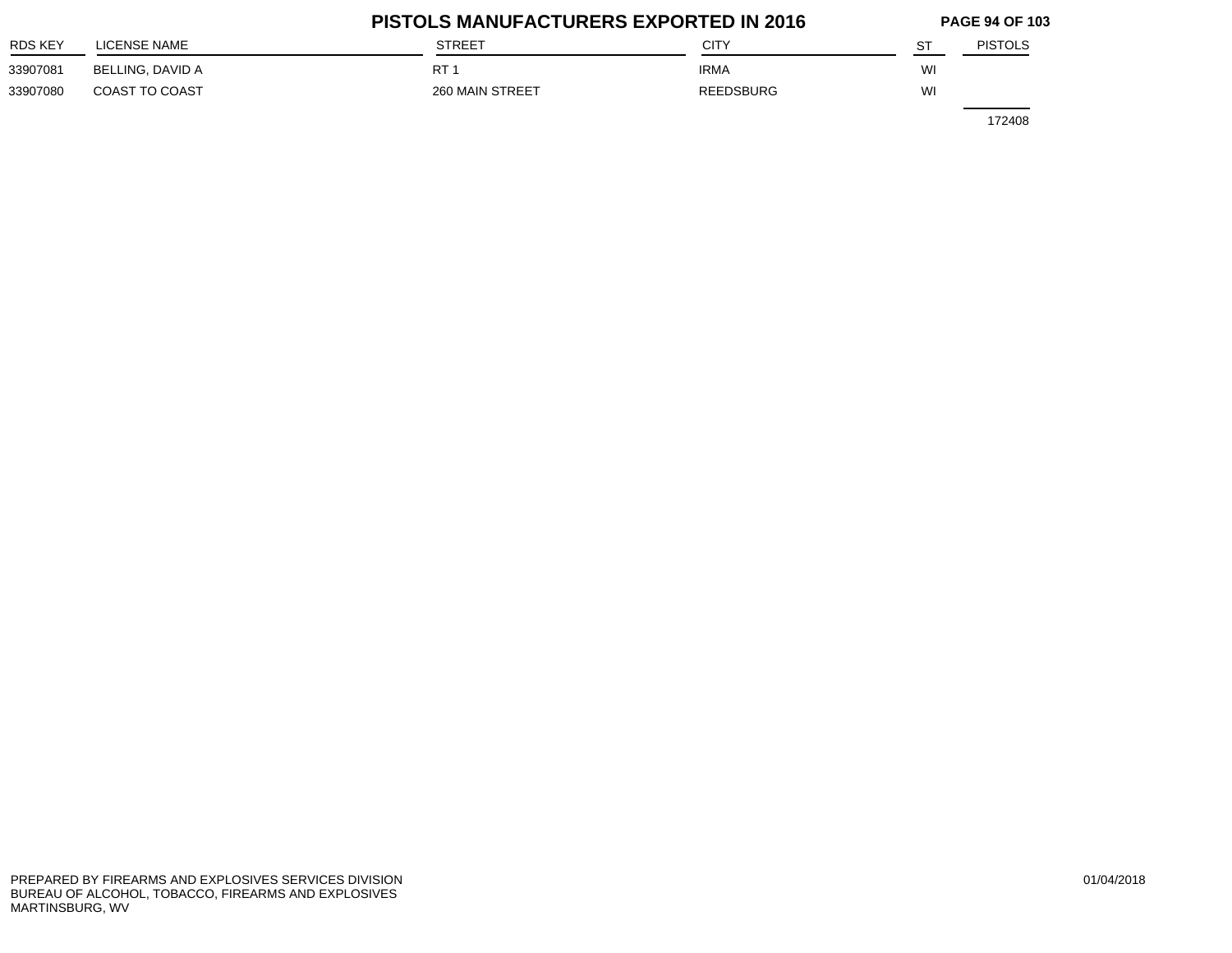#### **REVOLVERS MANUFACTURERS EXPORTED IN 2016**

| RDS KEY  | LICENSE NAME                     | <b>STREET</b>           | <b>CITY</b>          | ST        | <b>REVOLVERS</b> |
|----------|----------------------------------|-------------------------|----------------------|-----------|------------------|
| 16305749 | HILL, TIM                        | 3548 PELHAM PKWY S      | PELHAM               | AL        | 6                |
| 98638426 | REEDER, GARY NELSON              | 2599 7TH AVE            | <b>FLAGSTAFF</b>     | AZ        |                  |
| 93305129 | SHIELD DEFENSE, LLC              | 2585 JASON CT           | <b>OCEANSIDE</b>     | CA        |                  |
| 93305455 | WEST COAST GUN WORKS INC         | 11360 WESTERN AVE       | <b>STANTON</b>       | CA        |                  |
| 60635936 | CHARCO 2000 INC                  | <b>18 BREWSTER LANE</b> | <b>SHELTON</b>       | <b>CT</b> | 213              |
| 60603772 | FRANK ROTH CO INC                | 1795 STRATFORD AVE      | <b>STRATFORD</b>     | <b>CT</b> | 505              |
| 60633345 | COLT'S MANUFACTURING COMPANY LLC | 545 NEW PARK AVE        | <b>WEST HARTFORD</b> | <b>CT</b> | 62               |
| 15919326 | <b>TRUSTY RONALD</b>             | <b>RT13</b>             | <b>BROOKSVILLE</b>   | FL.       |                  |
| 15919376 | SMITHEY JAMES RHETT              | 86 WEST LONG ST         | <b>LAKE CITY</b>     | FL.       |                  |
| 15806620 | RAFFIELD, JL                     | NATHANIEL DR            | E DUBLIN             | GA        |                  |
| 15806700 | WILLIAMS, JAMES C                | RT 1 SCENIC DR          | <b>BLUE RIDGE</b>    | GA        |                  |
| 15840168 | MEGGITT TRAINING SYSTEMS INC     | 296 BROGDON RD          | <b>SUWANEE</b>       | GA        | 6                |
| 60401684 | SMITH & WESSON CORP              | 2100 ROOSEVELT AVE      | SPRINGFIELD          | МA        | 18343            |
| 43801522 | KNECHT, SCOTT ALDEN              | 276 NORTH MAIN          | <b>CEDAR SPRINGS</b> | MI        |                  |
| 34103314 | <b>MAGNUM RESEARCH INC</b>       | 12602 33RD AVE SW       | <b>PILLAGER</b>      | <b>MN</b> | 26               |
| 16409455 | SKINNER, WALTER A                | RT 2 BOX 539            | <b>MERIDIAN</b>      | <b>MS</b> |                  |
| 60202670 | WASHBURN, RODNEY JR              | 18 ALEFEINDER AVE       | <b>SALEM</b>         | <b>NH</b> |                  |
| 60200735 | STURM, RUGER & COMPANY, INC      | 529 SUNAPEE ST          | <b>NEWPORT</b>       | <b>NH</b> | 4682             |
| 61300458 | KIMBER MFG INC                   | 1120 SAW MILL RIVER RD  | <b>YONKERS</b>       | <b>NY</b> | 139              |
| 82306193 | TAILORED ARMS SUPPLIERS LLC      | 1826 ORWIG ROAD         | <b>STEWARTSTOWN</b>  | PA        |                  |
| 57601289 | <b>KENCO ARMS LLC</b>            | 610 DE LA GARZA         | <b>WILLIS</b>        | <b>TX</b> |                  |
| 57404880 | ANTUNEZ, CARLOS                  | 12940 FALLEN HERO LN    | EL PASO              | <b>TX</b> |                  |
| 98734026 | NORTH AMERICAN ARMS INC          | 2150 S 950 E            | <b>PROVO</b>         | UT        | 604              |
| 98701260 | MONTGOMERY WARD & CO INC         | 2345 WASHINGTON BLVD    | <b>OGDEN</b>         | UT        |                  |
| 33907081 | BELLING, DAVID A                 | RT <sub>1</sub>         | <b>IRMA</b>          | WI        |                  |
| 33907080 | <b>COAST TO COAST</b>            | 260 MAIN STREET         | <b>REEDSBURG</b>     | WI        |                  |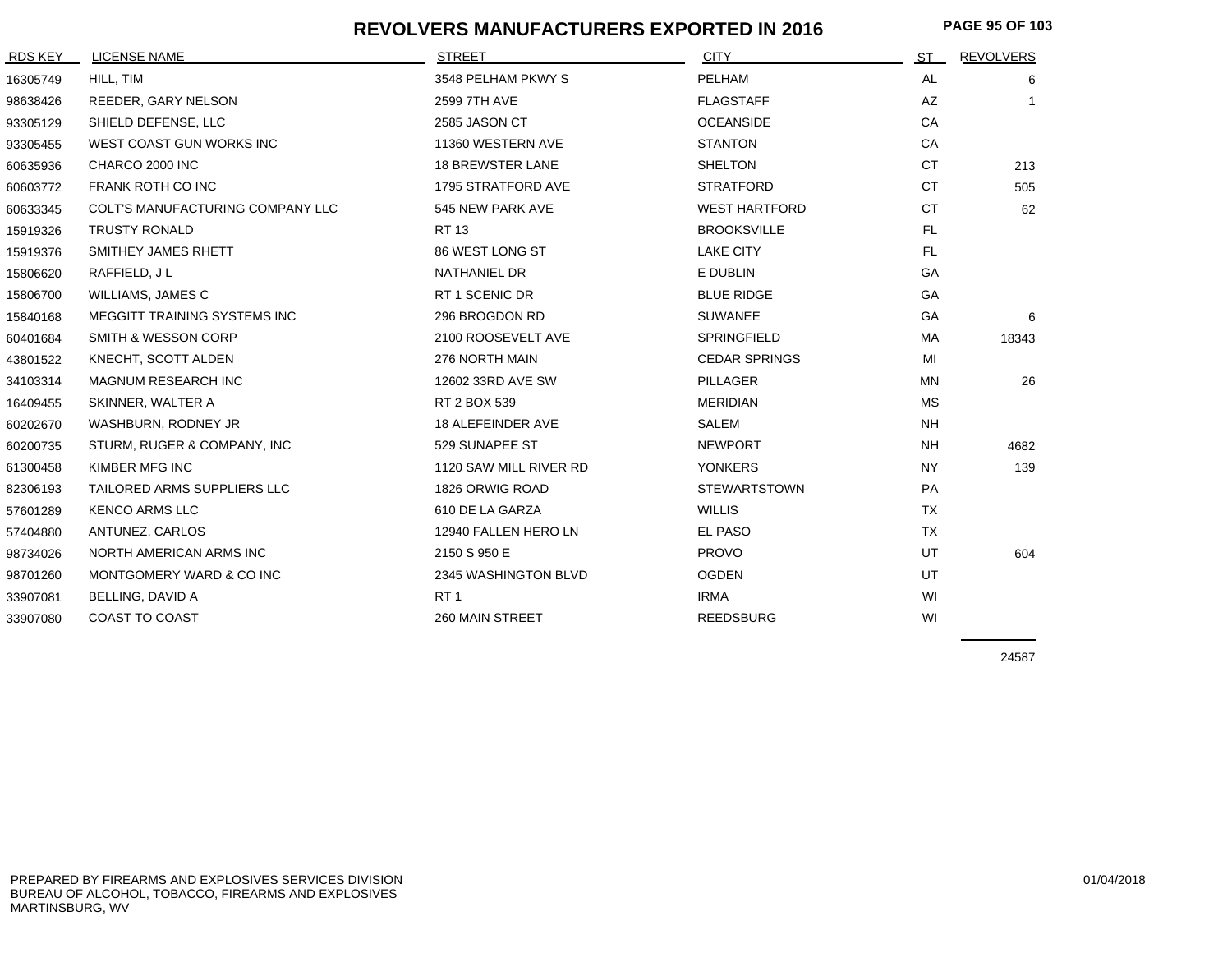#### **RIFLES MANUFACTURERS EXPORTED IN 2016 PAGE 96 OF 103**

| <b>RDS KEY</b> | <b>LICENSE NAME</b>                                        | <b>STREET</b>                       | City                     | <b>ST</b> | <b>RIFLE EXP</b> |
|----------------|------------------------------------------------------------|-------------------------------------|--------------------------|-----------|------------------|
| 16304957       | ABSOLUTE PRECISION GUNWORKS LLC                            | 2044 HWY 18                         | <b>SULLIGENT</b>         | AL        | 10               |
| 16305143       | DANIEL, DAVID ARCHIE                                       | 4024 BENT RIVER LN                  | <b>BIRMINGHAM</b>        | AL        | 6                |
| 16305829       | DEFENDING AMERICA LLC                                      | 88 LEE ROAD 2078                    | PHENIX CITY              | AL        | 2                |
| 16305749       | HILL, TIM                                                  | 3548 PELHAM PKWY S                  | PELHAM                   | AL        | 2                |
| 57104253       | TURNER, CARL ANTHONY & BARKER, MELANIE RENEE 490 ASTER AVE |                                     | <b>FARMINGTON</b>        | AR        | 6                |
| 57134716       | WILSONS GUN SHOP INC                                       | 2452 CR 719                         | <b>BERRYVILLE</b>        | AR        | 5                |
| 98600788       | PATRIOT ORDNANCE FACTORY INC                               | 1492 W VICTORY LANE                 | <b>PHOENIX</b>           | AZ        | 168              |
| 98608495       | HOLDER, ROGER DEVERE                                       | 2414 N 163RD DR                     | <b>GOODYEAR</b>          | AZ        | 2                |
| 98608169       | AGAINST ALL ENEMIES LLC                                    | 2152 MCCULLOCH BLVD STE B           | <b>LAKE HAVASU CITY</b>  | AZ        | 35               |
| 98609299       | SD TACTICAL ARMS LLC                                       | 6301 E NUGGET PATCH TRL             | PRESCOTT                 | AZ        | 28               |
| 98608759       | BTE USA MANUFACTURING LLC                                  | 2601 W LONE CACTUS DR STE E         | <b>PHOENIX</b>           | AZ        | 17               |
| 98605576       | <b>LAYKE INC</b>                                           | 3330 WEST OSBORN RD                 | <b>PHOENIX</b>           | AZ        | 8                |
| 98607241       | STRADER, BENJAMIN MICHAEL                                  | 3335 FIESTA DR                      | LAKE HAVASU CITY         | AZ        | $\overline{2}$   |
| 98608059       | AMERICAN SPIRIT INVESTMENTS LLC                            | 21625 N 14TH AVE #2                 | <b>PHOENIX</b>           | AZ        | -1               |
| 98607665       | STRATEGIC ARMORY CORPS LLC                                 | 525 E PINNACLE PEAK RD STE 100      | <b>PHOENIX</b>           | AZ        | 47               |
| 93305129       | SHIELD DEFENSE, LLC                                        | 2585 JASON CT                       | <b>OCEANSIDE</b>         | CA        |                  |
| 97701820       | SEARCY, BERNARD L                                          | 26293 TWENTY MULE TEAM RD           | <b>BORON</b>             | CA        | $\overline{7}$   |
| 97702726       | NORMAN HANSON FIREARMS LLC                                 | 20358 VALLEY BLVD                   | <b>TEHACHAPI</b>         | <b>CA</b> | 128              |
| 96804424       | PACIFIC SPORTSMEN INC                                      | 536 MALLORY AVE                     | <b>WINDSOR</b>           | CA        | 5                |
| 97704145       | <b>FIREQUICK PRODUCTS INC</b>                              | 1137 REDROCK INYOKERN RD            | <b>INYOKERN</b>          | <b>CA</b> | 3                |
| 96804429       | ECHO FIREARM REFINISHING AND ARMORY                        | 641 JULIGA WOODS #D                 | <b>RICHMOND</b>          | CA        | 10               |
| 93305455       | WEST COAST GUN WORKS INC                                   | 11360 WESTERN AVE                   | <b>STANTON</b>           | CA        |                  |
| 93301600       | FMK FIREARMS INCORPORATED                                  | 1025 A ORTEGA WAY / 1005 ORTEGA WAY | <b>PLACENTIA</b>         | CA        | 80               |
| 97737552       | <b>WEATHERBY INC</b>                                       | 1605 COMMERCE WAY                   | <b>PASO ROBLES</b>       | CA        | 250              |
| 58404693       | MCCAFFREY, ANTHONY JAY                                     | 24415 CR 40                         | AKRON                    | CO        | 6                |
| 58402309       | M+M INC                                                    | 10909 IRMA DRIVE                    | <b>NORTHGLENN</b>        | CO        | 12               |
| 58404351       | DOUBLE D ARMORY LTD                                        | 5650 GREENWOOD PLAZA BLVD STE 139   | <b>GREENWOOD VILLAGE</b> | CO        | 78               |
| 58405517       | REAPER INNOVATIVE PRECISION LLC                            | 1227 WALNUT ST                      | <b>WINDSOR</b>           | CO        | $\overline{1}$   |
| 60603511       | <b>STAG ARMS LLC</b>                                       | 515 JOHN DOWNEY DR                  | <b>NEW BRITAIN</b>       | <b>CT</b> | 660              |
| 60602196       | STANDARD MANUFACTURING CO LLC                              | 100 BURRITT STREET                  | <b>NEW BRITAIN</b>       | <b>CT</b> | 1765             |
| 60633345       | COLT'S MANUFACTURING COMPANY LLC                           | 545 NEW PARK AVE                    | <b>WEST HARTFORD</b>     | <b>CT</b> | 2286             |
| 15926496       | <b>IO INC</b>                                              | 2144 FRANKLIN DRIVE NE              | PALM BAY                 | <b>FL</b> | 49               |
| 15916277       | DRAGON FIRE ARMORY LLC                                     | 3220 DUNDEE ROAD SUITE 3236         | <b>WINTER HAVEN</b>      | FL        | 23               |
| 15931334       | CENTRAL FLORIDA FIREARMS LLC                               | 4324 FORTUNE PLACE                  | <b>WEST MELBOURNE</b>    | <b>FL</b> | 21               |
| 15917454       | KNIGHT, CHARLES REED JR                                    | 701 COLUMBIA BLVD                   | <b>TITUSVILLE</b>        | FL        | $\overline{4}$   |
| 15940998       | KNIGHTS MANUFACTURING CO                                   | 701 COLUMBIA BLVD                   | <b>TITUSVILLE</b>        | FL        | 26               |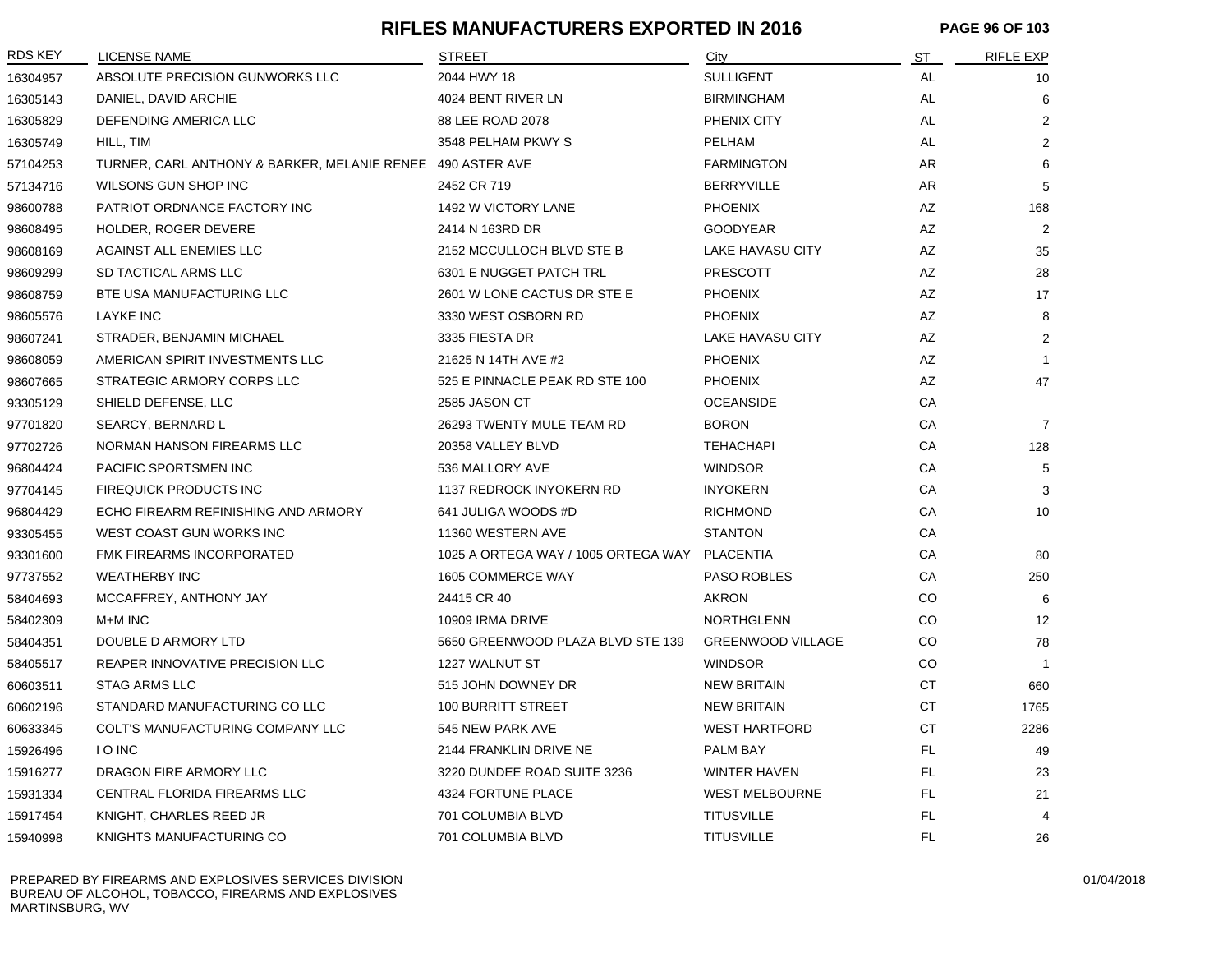#### **RIFLES MANUFACTURERS EXPORTED IN 2016 PAGE 97 OF 103**

| <b>RDS KEY</b> | <b>LICENSE NAME</b>                       | <b>STREET</b>                                           | City                    | <b>ST</b> | <b>RIFLE EXP</b> |
|----------------|-------------------------------------------|---------------------------------------------------------|-------------------------|-----------|------------------|
| 15940806       | <b>KEL TEC CNC INDUSTRIES INC</b>         | 1475 COX ROAD                                           | COCOA                   | <b>FL</b> | 2804             |
| 15949260       | <b>GTGJFE LLC</b>                         | 5570 FLORIDA MINING BLVD S STE 106                      | <b>JACKSONVILLE</b>     | <b>FL</b> | 10               |
| 15921448       | AACTION TRANSMISSION OF PORT ST LUCIE INC | 1712 SW BILTMORE ST                                     | PORT SAINT LUCIE        | <b>FL</b> | $\mathbf{1}$     |
| 15919326       | <b>TRUSTY RONALD</b>                      | <b>RT13</b>                                             | <b>BROOKSVILLE</b>      | <b>FL</b> |                  |
| 15919376       | SMITHEY JAMES RHETT                       | 86 WEST LONG ST                                         | <b>LAKE CITY</b>        | <b>FL</b> |                  |
| 15949147       | <b>VENGEANCE INTERNATIONAL INC</b>        | 1355 BENNETT DR #129                                    | <b>LONGWOOD</b>         | <b>FL</b> | $\mathbf{1}$     |
| 15930591       | HOPLITE SYSTEMS LLC                       | 14000 NW 58TH CT STE 2                                  | HIALEAH                 | <b>FL</b> | 4                |
| 15949467       | TITLE II MANUFACTURING LLC                | 1108 24TH AVE EAST UNIT 114                             | <b>ELLENTON</b>         | <b>FL</b> | $\mathbf{1}$     |
| 15806620       | RAFFIELD, JL                              | NATHANIEL DR                                            | E DUBLIN                | GA        |                  |
| 15808709       | <b>GRUMPPY'S GUN WORKS INC</b>            | 186 TINGLE RD                                           | <b>JACKSON</b>          | GA        | $\overline{2}$   |
| 15806454       | DEFENSE RESEARCH & DEVELOPMENT LLC        | 268 CADILLAC PKWY STE 104                               | <b>DALLAS</b>           | GA        | 32               |
| 15806045       | ORTIZ CUSTOM GUNS LLC                     | 7 E MONTGOMERY CROSS ROADS                              | SAVANNAH                | GA        | $\overline{2}$   |
| 15806700       | WILLIAMS, JAMES C                         | RT 1 SCENIC DR                                          | <b>BLUE RIDGE</b>       | GA        |                  |
| 15802643       | BP FIREARMS COMPANY LLC                   | 1270 PROGRESS CENTER AVENUE, SUITE LAWRENCEVILLE<br>100 |                         | GA        | $\mathbf{1}$     |
| 15840168       | MEGGITT TRAINING SYSTEMS INC              | 296 BROGDON RD                                          | <b>SUWANEE</b>          | GA        | 247              |
| 54201889       | V CUSTOM INC                              | 24276 240TH ST                                          | CARROLL                 | IA        | 67               |
| 54201706       | LES BAER CUSTOM INC                       | <b>1804 IOWA DR</b>                                     | LE CLAIRE               | IA        | $\overline{2}$   |
| 98201252       | PRIMARY WEAPONS SYSTEMS INC               | 255 N. STEELHEAD WAY                                    | <b>BOISE</b>            | ID        | 150              |
| 98201681       | ANODIZERS INC                             | 400 N FIVE MILE RD                                      | <b>BOISE</b>            | ID        | $\mathbf{1}$     |
| 33637243       | LEWIS MACHINE & TOOL CO                   | 1305 W 11TH ST                                          | <b>MILAN</b>            | IL        | 10               |
| 33637390       | DS ARMS INC                               | 27W990 INDUSTRIAL AVE                                   | <b>LAKE BARRINGTON</b>  | IL        | 79               |
| 33635798       | <b>SPRINGFIELD INC</b>                    | 420 W MAIN ST                                           | <b>GENESEO</b>          | IL        | 178              |
| 33637004       | ROCK RIVER ARMS INC                       | 1042 CLEVELAND RD                                       | <b>COLONA</b>           | IL        | 2                |
| 33604720       | <b>MMI INC</b>                            | 205 WEST MONDAMIN STREET UNIT B                         | <b>MINOOKA</b>          | IL        | 42               |
| 54802831       | WHITE, TERRY                              | 12273 S SUNRAY DR                                       | <b>OLATHE</b>           | KS        | $\overline{4}$   |
| 57204699       | <b>ACADIANA GUNWORKS LLC</b>              | 119 ABIGAYLE ROW                                        | <b>SCOTT</b>            | LA        | 8                |
| 60435456       | SAEILO, INC                               | 130 GODDARD MEMORIAL DR                                 | <b>WORCESTER</b>        | МA        | 22               |
| 60401684       | <b>SMITH &amp; WESSON CORP</b>            | 2100 ROOSEVELT AVE                                      | SPRINGFIELD             | МA        | 4507             |
| 60404099       | <b>TROY INDUSTRIES INC</b>                | 151D CAPITAL DR                                         | <b>WEST SPRINGFIELD</b> | МA        | 754              |
| 60433152       | SAVAGE ARMS, INC                          | 100 SPRINGDALE RD                                       | <b>WESTFIELD</b>        | МA        | 28960            |
| 60406097       | ELITE FIREARMS CORP (NV)                  | 1 WATSON PLACE BLD 3A                                   | <b>FRAMINGHAM</b>       | МA        | 5                |
| 85203498       | PASADENA PAWN & GUN LLC                   | 3306 MOUNTAIN RD                                        | PASADENA                | MD        | 41               |
| 85202902       | ADCOR INDUSTRIES INC                      | 234 S HAVEN ST                                          | <b>BALTIMORE</b>        | MD        | 6                |
| 85207422       | AMBIMJB LLC                               | 3275 RYERSON CIRCLE                                     | <b>BALTIMORE</b>        | MD        | $\overline{4}$   |
| 85202358       | <b>LWRC INTERNATIONAL</b>                 | 815 CHESAPEAKE DRIVE                                    | CAMBRIDGE               | <b>MD</b> | 1                |
| 85207699       | BERETTA U S A CORPORATION                 | 17601 BERETTA DR                                        | <b>ACCOKEEK</b>         | <b>MD</b> | 28               |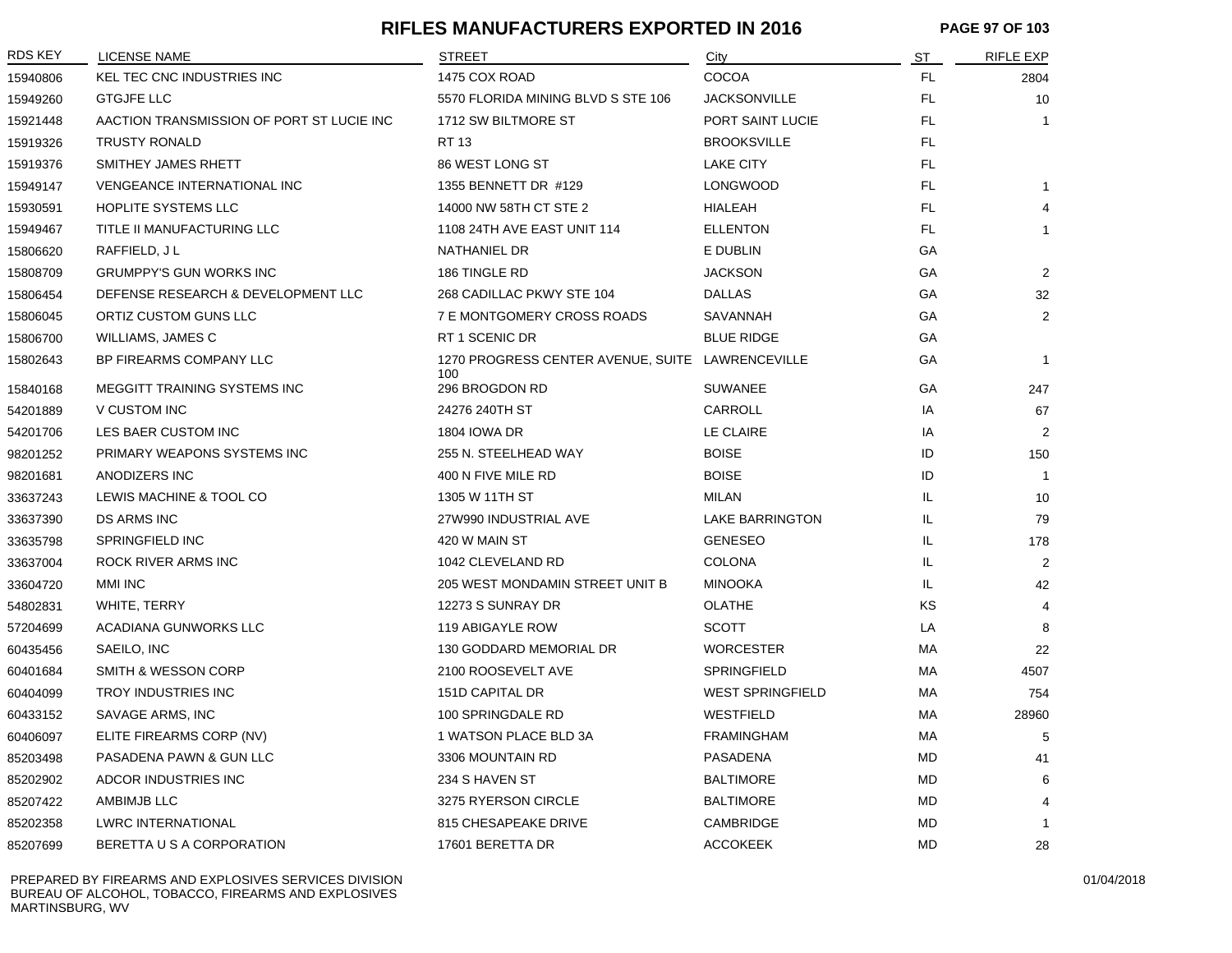#### **RIFLES MANUFACTURERS EXPORTED IN 2016 PAGE 98 OF 103**

| RDS KEY  | <b>LICENSE NAME</b>               | <b>STREET</b>                   | City                  | <u>ST</u> | <b>RIFLE EXP</b> |
|----------|-----------------------------------|---------------------------------|-----------------------|-----------|------------------|
| 60101661 | WINDHAM WEAPONRY INC              | 999 ROOSEVELT TRAIL BUILDING #3 | <b>WINDHAM</b>        | МE        | 81               |
| 43806201 | HAMILTON ARMS CUSTOM SERVICES LLC | 6703 DEWEESE RD                 | <b>JACKSON</b>        | MI        | 38               |
| 43809126 | GUNZ-N-GRIPZ LLC                  | 13275 WATSON RD                 | <b>BATH</b>           | MI        | 37               |
| 43801522 | KNECHT, SCOTT ALDEN               | 276 NORTH MAIN                  | <b>CEDAR SPRINGS</b>  | MI        |                  |
| 34103314 | MAGNUM RESEARCH INC               | 12602 33RD AVE SW               | <b>PILLAGER</b>       | ΜN        | 60               |
| 54310039 | <b>BIXLER, CHRISTOPHER A</b>      | 213 MORGAN ST                   | <b>AUXVASSE</b>       | <b>MO</b> | 6                |
| 16404572 | AMMAR, AMMAR M                    | 410 OLD HICKORY DR              | <b>LAKE CORMORANT</b> | <b>MS</b> | 10               |
| 16409455 | SKINNER, WALTER A                 | RT 2 BOX 539                    | <b>MERIDIAN</b>       | МS        |                  |
| 98101706 | NOREEN FIREARMS LLC               | 131 JETWAY DRIVE                | <b>BELGRADE</b>       | МT        | 14               |
| 98155388 | C SHARPS ARMS CO INC              | 100 CENTENNIAL DR               | <b>BIG TIMBER</b>     | МT        | 3                |
| 98133799 | POWDER RIVER RIFLE CO INC         | 201 CENTENNIAL DR               | <b>BIG TIMBER</b>     | MT        | 13               |
| 98101051 | ALLEN, KIRBY LEROY                | 99 STEVENSON RD                 | <b>FORT SHAW</b>      | MT        | $\overline{2}$   |
| 98101151 | <b>MONTANA RIFLE COMPANY</b>      | 3178 MT HWY 35                  | <b>KALISPELL</b>      | MT        | 10               |
| 98101470 | MC GUNSMITHING LLC                | <b>26 BLACKJACK DRIVE</b>       | <b>PLAINS</b>         | MT        | 3                |
| 98102253 | <b>NEMESIS MACHINE LLC</b>        | 330 CANADA CREEK DR             | <b>BUTTE</b>          | MT        | 8                |
| 15607228 | <b>WEST BACKUP LLC</b>            | 5304 GRAYCLIFF DR               | <b>GREENSBORO</b>     | <b>NC</b> | $\overline{1}$   |
| 15609063 | STURM RUGER & COMPANY INC         | 271 CARDWELL RD                 | <b>MAYODAN</b>        | NC.       | 8641             |
| 15610664 | HEAVY ARMOR DIVISION LLC          | 7916 STINSON HARTIS RD          | <b>INDIAN TRAIL</b>   | NC.       | 3                |
| 15605539 | WAR SPORT INDUSTRIES LLC          | 13117 HWY 24/27                 | <b>ROBBINS</b>        | <b>NC</b> | 31               |
| 60201816 | <b>SIG SAUER INC</b>              | 72 PEASE BLVD                   | <b>NEWINGTON</b>      | NH        | 4860             |
| 60201128 | SIG SAUER INC                     | 12 & 18 INDUSTRIAL DR           | <b>EXETER</b>         | <b>NH</b> | 8                |
| 60202670 | WASHBURN, RODNEY JR               | <b>18 ALEFEINDER AVE</b>        | SALEM                 | <b>NH</b> |                  |
| 60201608 | <b>WILCOX INDUSTRIES CORP</b>     | 25 PISCATAQUA DR                | <b>NEWINGTON</b>      | <b>NH</b> | 20               |
| 60200735 | STURM, RUGER & COMPANY, INC       | 529 SUNAPEE ST                  | <b>NEWPORT</b>        | <b>NH</b> | 32450            |
| 60201284 | TAYLOR, TY ROBERT                 | 16 SOUTH WOODBOUND RD           | <b>RINDGE</b>         | <b>NH</b> | 12               |
| 82200698 | HENRY RAC HOLDING CORP            | 59 E 1ST ST                     | <b>BAYONNE</b>        | <b>NJ</b> | 16611            |
| 58501479 | C & R GUN SHOP LTD CO             | 444 NIAGARA N E                 | ALBUQUERQUE           | ΝM        | $\overline{2}$   |
| 98804211 | <b>GUNS N ARROWS INC</b>          | 1321 HWY 395 #A                 | GARDNERVILLE          | <b>NV</b> | 27               |
| 98803399 | CBE INC                           | 2241 D PARK PLACE               | <b>MINDEN</b>         | <b>NV</b> | 30               |
| 61300458 | KIMBER MFG INC                    | 1120 SAW MILL RIVER RD          | <b>YONKERS</b>        | <b>NY</b> | 717              |
| 61602475 | REMINGTON ARMS COMPANY LLC        | 14 HOEFLER AVE                  | <b>ILION</b>          | NY.       | 246              |
| 43401651 | OHIO ORDNANCE WORKS INC           | 305 AND 310 PARK DR             | <b>CHARDON</b>        | OH        | 3                |
| 43402521 | <b>VALOR ARMS LLC</b>             | 2812 RIVERVIEW RD               | <b>AKRON</b>          | OH        | 2                |
| 43437065 | KELBLY'S RIFLE RANGE INC          | 7222 DALTON FOX LAKE RD         | NORTH LAWRENCE        | OH        | 120              |
| 99301142 | NOSLER, INC                       | 115 SW COLUMBIA STREET          | <b>BEND</b>           | OR.       | 35               |
| 99337182 | TNW FIREARMS INC                  | 55325 TIMBER RD                 | <b>VERNONIA</b>       | <b>OR</b> | 458              |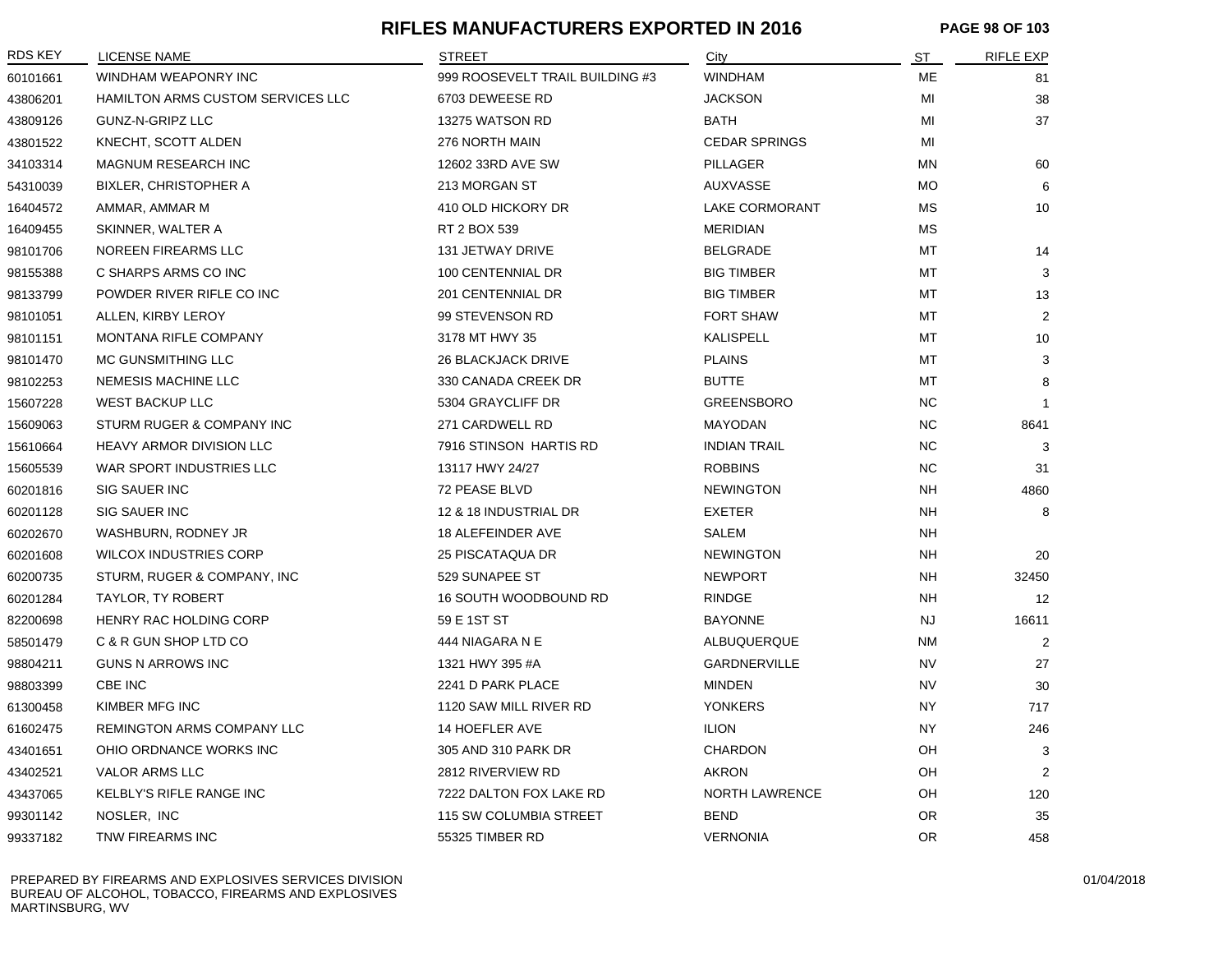#### **RIFLES MANUFACTURERS EXPORTED IN 2016 PAGE 99 OF 103**

| <b>RDS KEY</b> | <b>LICENSE NAME</b>                | STREET                                  | City                     | <u>ST</u> | <b>RIFLE EXP</b> |
|----------------|------------------------------------|-----------------------------------------|--------------------------|-----------|------------------|
| 82304234       | <b>LANCER SYSTEMS LP</b>           | 2800 MILFORD SQUARE PKE                 | <b>QUAKERTOWN</b>        | PA        | 5                |
| 82306193       | TAILORED ARMS SUPPLIERS LLC        | 1826 ORWIG ROAD                         | <b>STEWARTSTOWN</b>      | PA        |                  |
| 82506450       | C & J ROOFING LLC                  | 452 S THIRD ST                          | <b>CHAMBERSBURG</b>      | PA        | 16               |
| 82338992       | BORDEN, JAMES F                    | 1325 SHELDON HILL ROAD                  | <b>SPRINGVILLE</b>       | PA        | 3                |
| 82300479       | PNEU DART INC                      | 15223 STATE ROUTE 87                    | <b>WILLIAMSPORT</b>      | PA        | 188              |
| 82504615       | <b>CZAR FIREARMS INC</b>           | 502 MAIN ST                             | <b>FORD CITY</b>         | PA        | $\overline{1}$   |
| 15703590       | DANIEL DEFENSE INC                 | 58 FIREFLY DR                           | <b>RIDGELAND</b>         | <b>SC</b> | 556              |
| 15705439       | D & R GUNSMITHING & SALES LLC      | 2837 UNIT E SOUTH LIVE OAK DRIVE        | <b>MONCKS CORNER</b>     | SC        | 11               |
| 16209315       | <b>HILLBILLY FIREARMS INC</b>      | 1117 RATTLESNAKE RD                     | <b>MC MINNVILLE</b>      | <b>TN</b> | 3                |
| 16207535       | SOUTHERN ENTERPRISES LLC           | 8463 CROCKETT RD                        | <b>CHRISTIANA</b>        | <b>TN</b> | 4                |
| 16206717       | SMITH CUSTOM SALES INC, SCS INC    | 910 ANTIOCH RD                          | <b>JOHNSON CITY</b>      | <b>TN</b> | $\overline{1}$   |
| 16236907       | <b>BARRETT FIREARMS MFG INC</b>    | 5926 MILLER LANE                        | <b>MURFREESBORO</b>      | <b>TN</b> | 458              |
| 57511011       | DARTER, DAVID KENT                 | 9008 WILLIS RD                          | <b>CASHION COMMUNITY</b> | <b>TX</b> | 30               |
| 57603680       | LOCKED AND LOADED ARMS INC         | 2113 BAYPORT BLVD                       | <b>SEABROOK</b>          | <b>TX</b> | 43               |
| 57605057       | AUTONOMOUS ARMORY LLC              | 3750 FM 1488 STE D 102                  | THE WOODLANDS            | <b>TX</b> | $\overline{1}$   |
| 57604022       | <b>F-1 FIREARMS LLC</b>            | 5045 FM 2920 RD                         | <b>SPRING</b>            | <b>TX</b> | 17               |
| 57508900       | SHILEN RIFLES INC                  | 2501 N. INTERSTATE HIGHWAY 45           | <b>ENNIS</b>             | <b>TX</b> | 2                |
| 57511690       | SUMMIT NIGHT VISION GROUP INC      | 1845 SUMMIT AVE STE 403                 | <b>PLANO</b>             | <b>TX</b> | $\overline{1}$   |
| 57407346       | JESSE JAMES FIREARMS UNLIMITED LLC | 12285 TRAUTWEIN ROAD                    | <b>AUSTIN</b>            | <b>TX</b> | 58               |
| 57504587       | RINGE, LOUIS J                     | 113 S FORK DR                           | <b>HUDSON OAKS</b>       | <b>TX</b> | 5                |
| 57434208       | <b>MAVERICK ARMS, INC</b>          | 1001 INDUSTRIAL BLVD                    | <b>EAGLE PASS</b>        | TX        | 8291             |
| 57605298       | VALLEY FORGE ARMORY LLC            | 25514 FAIRBROOK LN                      | <b>SPRING</b>            | <b>TX</b> | $\overline{4}$   |
| 57605075       | TACTICAL ARMS OF TEXAS LLC         | 14395 FM 365                            | <b>BEAUMONT</b>          | <b>TX</b> | 13               |
| 57601289       | <b>KENCO ARMS LLC</b>              | 610 DE LA GARZA                         | <b>WILLIS</b>            | <b>TX</b> |                  |
| 57512283       | SPENT BRASS ENTERPRISES            | 3201 W AIRPORT FREEWAY SUITE 109        | <b>IRVING</b>            | <b>TX</b> | $\mathbf{1}$     |
| 57603235       | SOUTHERN ARMS AND MFG LLC          | 14395 FM 365                            | <b>BEAUMONT</b>          | <b>TX</b> | 9                |
| 57508766       | CHAZKAT LLC                        | 820 INDUSTRIAL LOOP                     | <b>BRECKENRIDGE</b>      | <b>TX</b> | 200              |
| 57404880       | ANTUNEZ, CARLOS                    | 12940 FALLEN HERO LN                    | EL PASO                  | <b>TX</b> |                  |
| 57407168       | <b>CRUSADER WEAPONRY LLC</b>       | 210 VAL VERDE                           | <b>NEW BRAUNFELS</b>     | <b>TX</b> | -1               |
| 98702569       | <b>DGXCM LLC</b>                   | 1135 W SUNSET BLVD                      | <b>ST GEORGE</b>         | UT        | 6                |
| 98702634       | <b>BAD ASS GUNSMITHING LLC</b>     | 9357 SO COPPER LN                       | <b>WEST JORDAN</b>       | UT        |                  |
| 98734710       | TDJ INC                            | 550 NORTH CEMETERY ROAD, BUILDING<br>#1 | <b>GUNNISON</b>          | UT        | 126              |
| 98702674       | <b>PATRIOT PRECISION LLC</b>       | 8265 EAST 7500 NORTH                    | <b>LAPOINT</b>           | UT        | 5                |
| 98734724       | ZDF IMPORT/EXPORT, LLC             | 925 W 100 N SUITE A                     | NORTH SALT LAKE          | UT        | 429              |
| 98702410       | <b>HAIR TRIGGER LLC</b>            | 491 E 2650 N                            | NORTH LOGAN              | UT        | 25               |
| 98701385       | DESERT TECH LLC                    | 1995 WEST ALEXANDER STREET              | <b>WEST VALLEY CITY</b>  | UT        | 81               |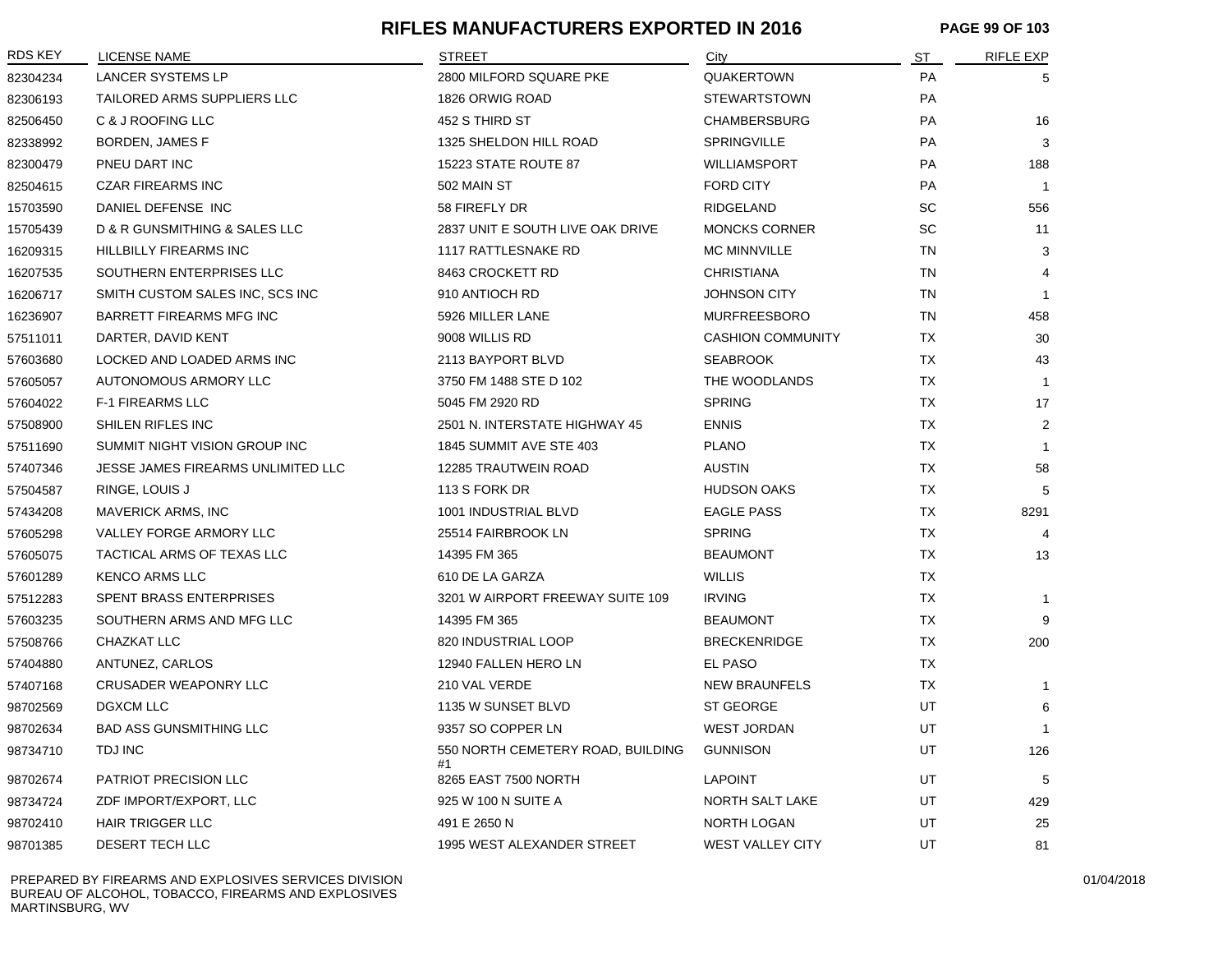#### **RIFLES MANUFACTURERS EXPORTED IN 2016 PAGE 100 OF 103**

| <b>RDS KEY</b> | LICENSE NAME                  | <b>STREET</b>                                       | City                   | ST        | <b>RIFLE EXP</b> |
|----------------|-------------------------------|-----------------------------------------------------|------------------------|-----------|------------------|
| 98701260       | MONTGOMERY WARD & CO INC      | 2345 WASHINGTON BLVD                                | <b>OGDEN</b>           | UT        |                  |
| 15402925       | <b>KRISS USA, INC</b>         | 912 CORPORATE LANE                                  | <b>CHESAPEAKE</b>      | <b>VA</b> | 401              |
| 15403245       | ALEXANDER INDUSTRIES INC      | US ARMY RADFORD ARSENAL RTE 114<br><b>BLDG 3701</b> | <b>RADFORD</b>         | <b>VA</b> | 8                |
| 15414215       | <b>TACTICAL ADVANTAGE LLC</b> | 14610 FLOWER HILL DR                                | <b>CENTREVILLE</b>     | <b>VA</b> |                  |
| 15415457       | <b>WAYNE'S PRECISION LLC</b>  | 264 BENCHREST LN                                    | <b>CONCORD</b>         | VA        | 8                |
| 99106999       | CF ROWLEY LLC                 | 12631 123RD AVE SE                                  | <b>RAINIER</b>         | <b>WA</b> | $\overline{2}$   |
| 33908128       | AIM HIGHER GUNSMITHING LLC    | 951 BLUFF ST                                        | <b>BELOIT</b>          | WI        | 3                |
| 33907431       | MGS HOLDINGS GROUP LLC        | N80W14966 APPLETON AVENUE                           | <b>MENOMONEE FALLS</b> | WI        | 32               |
| 33907555       | <b>GADSDEN SERVICES LLC</b>   | 2391 GEMINI RD                                      | <b>GREEN BAY</b>       | WI        |                  |
| 33903022       | <b>HENRY WISCONSIN LLC</b>    | 107 W COLEMAN                                       | <b>RICE LAKE</b>       | WI        | 27581            |
| 33907081       | BELLING, DAVID A              | RT <sub>1</sub>                                     | <b>IRMA</b>            | WI        |                  |
| 33907080       | <b>COAST TO COAST</b>         | <b>260 MAIN STREET</b>                              | <b>REEDSBURG</b>       | WI        |                  |
| 33903873       | LONG RANGE RIFLES LLC         | <b>601 SOUTH MAIN STREET</b>                        | <b>OSHKOSH</b>         | WI        | 45               |
| 45500132       | MELVIN FORBES ENTERPRISES LLC | 438 MIRANOV ST                                      | <b>GRANVILLE</b>       | <b>WV</b> | 69               |
| 58300591       | <b>GUNWERKS LLC</b>           | 2301 LIEUTENANT CHILDERS ST                         | <b>CODY</b>            | <b>WY</b> |                  |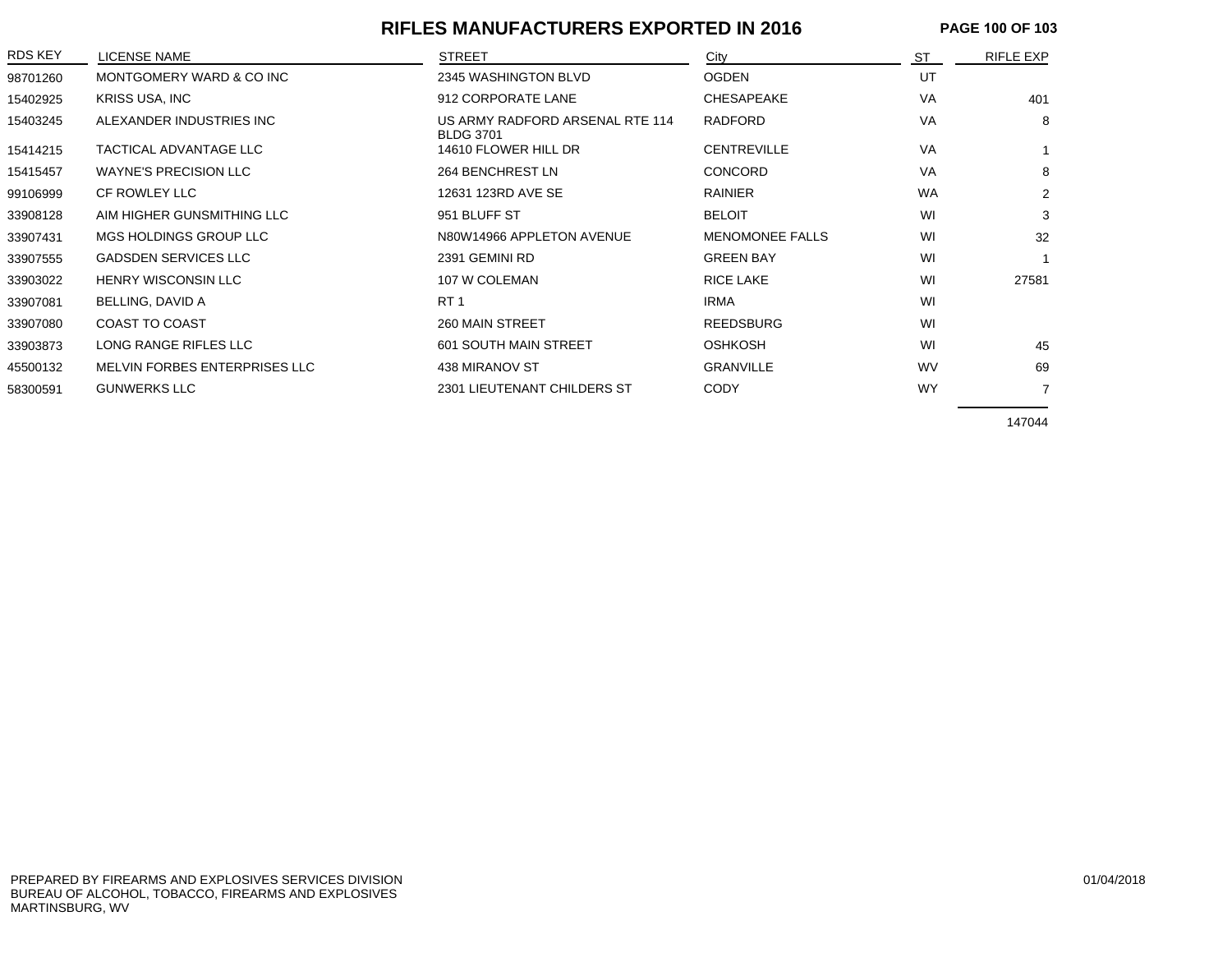#### **SHOTGUNS MANUFACTURERS EXPORTED IN 2016**

| <b>PAGE 101 OF 103</b> |  |
|------------------------|--|
|------------------------|--|

| <b>RDS KEY</b> | LICENSE NAME                              | <b>STREET</b>         | <b>CITY</b>          | ST        | <b>SHOTGUN EXP</b> |
|----------------|-------------------------------------------|-----------------------|----------------------|-----------|--------------------|
| 16305749       | HILL, TIM                                 | 3548 PELHAM PKWY S    | PELHAM               | AL        | -1                 |
| 57134716       | WILSONS GUN SHOP INC                      | 2452 CR 719           | <b>BERRYVILLE</b>    | <b>AR</b> | 10                 |
| 93305129       | SHIELD DEFENSE, LLC                       | 2585 JASON CT         | <b>OCEANSIDE</b>     | CA        |                    |
| 93305455       | WEST COAST GUN WORKS INC                  | 11360 WESTERN AVE     | <b>STANTON</b>       | CA        |                    |
| 60602196       | STANDARD MANUFACTURING CO LLC             | 100 BURRITT STREET    | <b>NEW BRITAIN</b>   | <b>CT</b> | 9570               |
| 15940806       | KEL TEC CNC INDUSTRIES INC                | 1475 COX ROAD         | COCOA                | FL.       | 613                |
| 15919326       | <b>TRUSTY RONALD</b>                      | <b>RT13</b>           | <b>BROOKSVILLE</b>   | <b>FL</b> |                    |
| 15919376       | SMITHEY JAMES RHETT                       | 86 WEST LONG ST       | <b>LAKE CITY</b>     | <b>FL</b> |                    |
| 15806620       | RAFFIELD, JL                              | <b>NATHANIEL DR</b>   | E DUBLIN             | GA        |                    |
| 15806700       | WILLIAMS, JAMES C                         | RT 1 SCENIC DR        | <b>BLUE RIDGE</b>    | GA        |                    |
| 98201849       | ADAPTIVE TACTICAL LLC                     | 2102 NORTH DEVLIN WAY | <b>NAMPA</b>         | ID        | 18                 |
| 57204699       | ACADIANA GUNWORKS LLC                     | 119 ABIGAYLE ROW      | <b>SCOTT</b>         | LA        | 3                  |
| 60433152       | SAVAGE ARMS, INC                          | 100 SPRINGDALE RD     | WESTFIELD            | MA        | 481                |
| 85207699       | BERETTA U S A CORPORATION                 | 17601 BERETTA DR      | <b>ACCOKEEK</b>      | <b>MD</b> | 686                |
| 43801522       | KNECHT, SCOTT ALDEN                       | 276 NORTH MAIN        | <b>CEDAR SPRINGS</b> | MI        |                    |
| 16409455       | SKINNER, WALTER A                         | RT 2 BOX 539          | <b>MERIDIAN</b>      | MS.       |                    |
| 60202670       | WASHBURN, RODNEY JR                       | 18 ALEFEINDER AVE     | <b>SALEM</b>         | <b>NH</b> |                    |
| 61602475       | REMINGTON ARMS COMPANY LLC                | 14 HOEFLER AVE        | <b>ILION</b>         | <b>NY</b> | 59                 |
| 57305059       | CHOCTAW MANUFACTURING DEFENSE CONTRACTORS | 3 SKYWAY DR           | <b>MCALESTER</b>     | OK.       | 8                  |
| 82306193       | TAILORED ARMS SUPPLIERS LLC               | 1826 ORWIG ROAD       | <b>STEWARTSTOWN</b>  | PA        |                    |
| 57407346       | JESSE JAMES FIREARMS UNLIMITED LLC        | 12285 TRAUTWEIN ROAD  | <b>AUSTIN</b>        | <b>TX</b> |                    |
| 57434208       | <b>MAVERICK ARMS, INC</b>                 | 1001 INDUSTRIAL BLVD  | <b>EAGLE PASS</b>    | <b>TX</b> | 13218              |
| 57601289       | <b>KENCO ARMS LLC</b>                     | 610 DE LA GARZA       | <b>WILLIS</b>        | <b>TX</b> |                    |
| 57404880       | ANTUNEZ, CARLOS                           | 12940 FALLEN HERO LN  | EL PASO              | <b>TX</b> |                    |
| 98701260       | MONTGOMERY WARD & CO INC                  | 2345 WASHINGTON BLVD  | <b>OGDEN</b>         | UT        |                    |
| 33907081       | BELLING, DAVID A                          | RT <sub>1</sub>       | <b>IRMA</b>          | WI        |                    |
| 33907080       | COAST TO COAST                            | 260 MAIN STREET       | <b>REEDSBURG</b>     | WI        |                    |
|                |                                           |                       |                      |           |                    |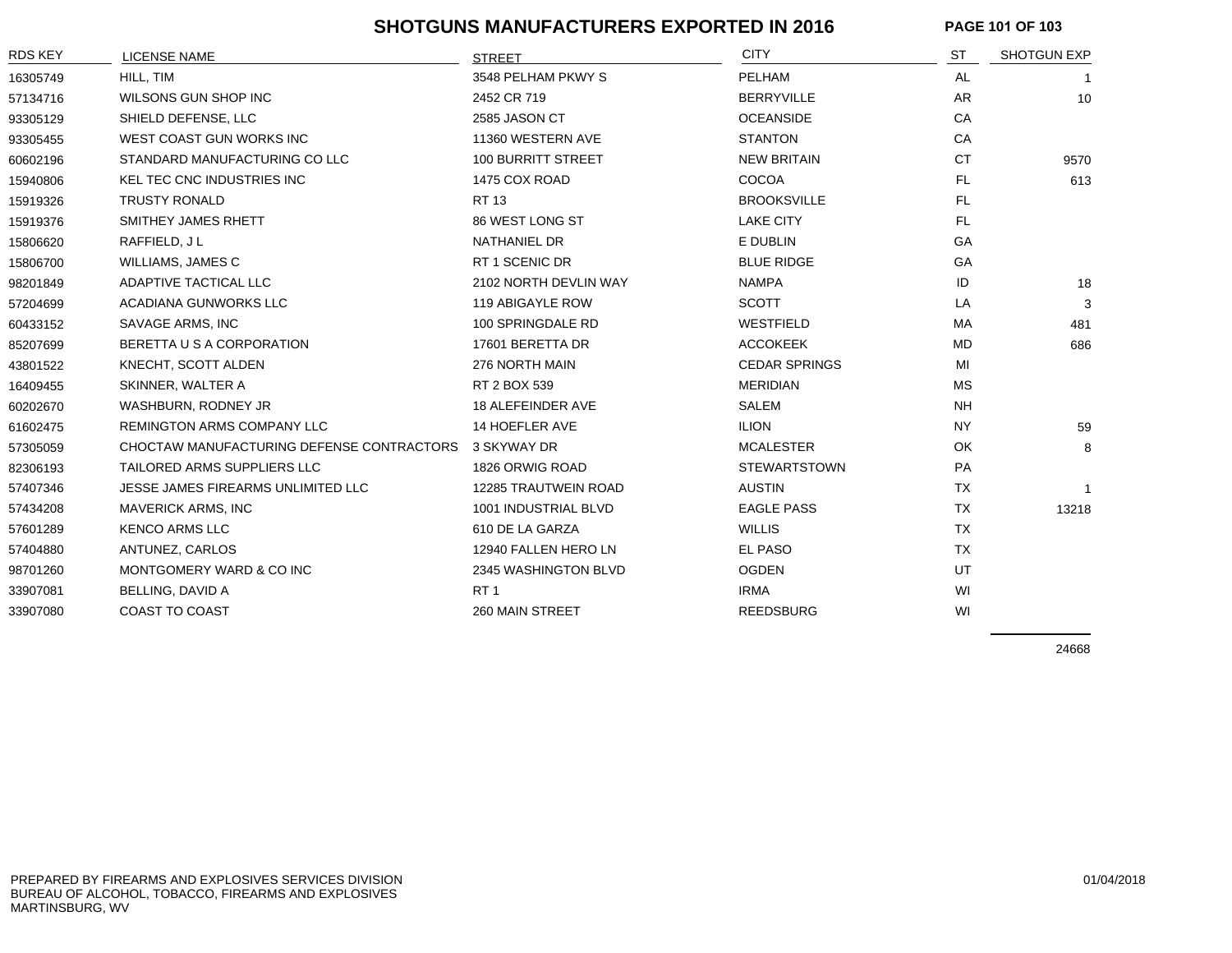#### **MISC. FIREARMS MANUFACTURERS EXPORTED IN 2016 PAGE 102 OF 103**

| RDS KEY  | <b>LICENSE NAME</b>                     | <b>STREET</b>                    | <b>CITY</b>          | ST        | MISC FA MFG    |
|----------|-----------------------------------------|----------------------------------|----------------------|-----------|----------------|
| 98604742 | QUARTER CIRCLE 10 LLC                   | 1101 W GRANT RD SUITE 202        | <b>TUCSON</b>        | AZ        | 2603           |
| 93305129 | SHIELD DEFENSE, LLC                     | 2585 JASON CT                    | <b>OCEANSIDE</b>     | СA        |                |
| 93304748 | MARZ, DANIEL                            | 184 SOUTH 1ST AVE UNIT B         | <b>UPLAND</b>        | СA        | 27             |
| 93305455 | WEST COAST GUN WORKS INC                | 11360 WESTERN AVE                | <b>STANTON</b>       | CA        |                |
| 58405517 | REAPER INNOVATIVE PRECISION LLC         | 1227 WALNUT ST                   | <b>WINDSOR</b>       | CO.       | 15             |
| 15926564 | AMTEC LESS LETHAL SYSTEMS INC           | 4700 PROVIDENCE RD               | PERRY                | FL.       | $\overline{1}$ |
| 15940998 | KNIGHTS MANUFACTURING CO                | 701 COLUMBIA BLVD                | <b>TITUSVILLE</b>    | FL.       | 5              |
| 15919326 | <b>TRUSTY RONALD</b>                    | <b>RT13</b>                      | <b>BROOKSVILLE</b>   | FL.       |                |
| 15919376 | SMITHEY JAMES RHETT                     | 86 WEST LONG ST                  | <b>LAKE CITY</b>     | FL.       |                |
| 15932299 | <b>FUSION PRECISION ENGINEERING LLC</b> | <b>200 RICH STREET</b>           | <b>VENICE</b>        | FL.       | 1911           |
| 15806620 | RAFFIELD, JL                            | NATHANIEL DR                     | E DUBLIN             | GA        |                |
| 15806700 | WILLIAMS, JAMES C                       | RT 1 SCENIC DR                   | <b>BLUE RIDGE</b>    | GA        |                |
| 54201889 | V CUSTOM INC                            | 24276 240TH ST                   | CARROLL              | IA        | $\overline{4}$ |
| 54201728 | <b>BROWNELLS INC</b>                    | 200 S FRONT ST                   | <b>MONTEZUMA</b>     | IA        | 16             |
| 54201706 | LES BAER CUSTOM INC                     | <b>1804 IOWA DR</b>              | LE CLAIRE            | IA        | $\overline{1}$ |
| 98202586 | LONE WOLF R&D LLC                       | 106 SHANNON LN STE B             | PRIEST RIVER         | ID        | 60             |
| 46102771 | <b>IDEAL PRODUCTS INC</b>               | 126 CAPITAL CT                   | <b>NICHOLASVILLE</b> | <b>KY</b> | 23             |
| 60401684 | SMITH & WESSON CORP                     | 2100 ROOSEVELT AVE               | <b>SPRINGFIELD</b>   | МA        | 414            |
| 43801522 | KNECHT, SCOTT ALDEN                     | 276 NORTH MAIN                   | <b>CEDAR SPRINGS</b> | MI        |                |
| 54310039 | <b>BIXLER, CHRISTOPHER A</b>            | 213 MORGAN ST                    | <b>AUXVASSE</b>      | <b>MO</b> | 40             |
| 16409455 | SKINNER, WALTER A                       | RT 2 BOX 539                     | <b>MERIDIAN</b>      | МS        |                |
| 98101151 | MONTANA RIFLE COMPANY                   | 3178 MT HWY 35                   | <b>KALISPELL</b>     | МT        | 2              |
| 15608828 | <b>CRITICAL CAPABILITIES LLC</b>        | 1509 ZINNIA CT                   | <b>FAYETTEVILLE</b>  | <b>NC</b> | 675            |
| 60202670 | WASHBURN, RODNEY JR                     | 18 ALEFEINDER AVE                | SALEM                | NΗ        |                |
| 60200735 | STURM, RUGER & COMPANY, INC             | 529 SUNAPEE ST                   | <b>NEWPORT</b>       | <b>NH</b> | 22             |
| 61100308 | LRB OF LONG ISLAND INC                  | 96 CHERRY LANE                   | <b>FLORAL PARK</b>   | <b>NY</b> | 100            |
| 57305438 | MW MACHINING AND WELDING INC            | 18455 EAST 640 RD                | <b>INOLA</b>         | OK        | 47             |
| 82313090 | NAVAL CO INC                            | 4747 COLD SPRING CREAMERY RD     | <b>DOYLESTOWN</b>    | PA        | 3              |
| 82306193 | TAILORED ARMS SUPPLIERS LLC             | 1826 ORWIG ROAD                  | <b>STEWARTSTOWN</b>  | PA        |                |
| 82338992 | BORDEN, JAMES F                         | 1325 SHELDON HILL ROAD           | <b>SPRINGVILLE</b>   | PA        | 32             |
| 15705439 | D & R GUNSMITHING & SALES LLC           | 2837 UNIT E SOUTH LIVE OAK DRIVE | <b>MONCKS CORNER</b> | <b>SC</b> | 2              |
| 57541806 | STILLERS PRECISION FIREARMS LLC         | 543 N 5TH ST                     | <b>GARLAND</b>       | <b>TX</b> | 179            |
| 57508900 | SHILEN RIFLES INC                       | 2501 N. INTERSTATE HIGHWAY 45    | <b>ENNIS</b>         | TX        | 5              |
| 57434208 | <b>MAVERICK ARMS, INC</b>               | 1001 INDUSTRIAL BLVD             | <b>EAGLE PASS</b>    | <b>TX</b> | 507            |
| 57601289 | <b>KENCO ARMS LLC</b>                   | 610 DE LA GARZA                  | <b>WILLIS</b>        | TX        |                |
| 57408497 | <b>STI FIREARMS LLC</b>                 | 114 HALMAR COVE                  | <b>GEORGETOWN</b>    | <b>TX</b> | 29             |